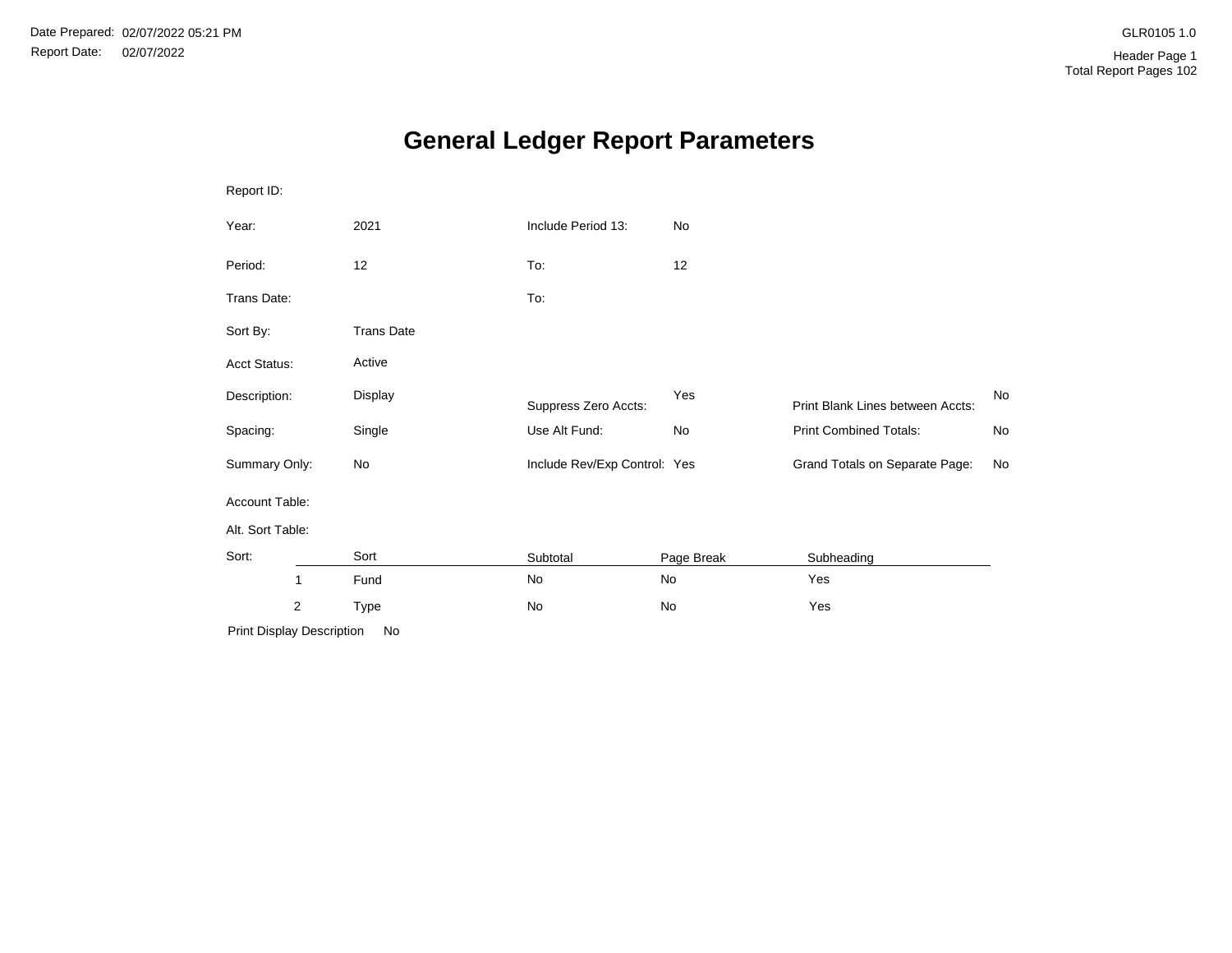Report Date: 02/07/2022

Account Table:

### **TOWN OF SWEDEN** GLR0105 1.0

### **General Ledger Report**

Page 1 of 102

Prepared By: LEISAS

| Account No.  | <b>Description</b>                                                  | JnI Cat            | <b>Trans</b>                     |              |               |                |
|--------------|---------------------------------------------------------------------|--------------------|----------------------------------|--------------|---------------|----------------|
| Document No. | <b>Vendor Name / Remarks</b>                                        | <b>Period Code</b> | Jnl No. Date                     | <b>Debit</b> | <b>Credit</b> | <b>Balance</b> |
| Fund A       | <b>GENERAL FUND</b>                                                 |                    |                                  |              |               |                |
| Type A       | Asset                                                               |                    |                                  |              |               |                |
| A.0200       | <b>CASH</b>                                                         |                    | <b>Beginning Balance - - - -</b> |              |               | 0.00           |
|              | <b>VOID FROM A/P CHECK PROCESS</b>                                  | 12 AP              | 1063 12/03/2021                  | 70.00        |               | 70.00          |
|              | <b>VOID FROM A/P CHECK PROCESS</b>                                  | 12 AP              | 1065 12/03/2021                  | 35.00        |               | 105.00         |
|              | VOID FROM A/P CHECK PROCESS                                         | 12 AP              | 1067 12/03/2021                  | 70.00        |               | 175.00         |
|              | <b>VOID FROM A/P CHECK PROCESS</b>                                  | 12 AP              | 1069 12/03/2021                  | 25.00        |               | 200.00         |
|              | FROM A/P CHECK PROCESS                                              | 12 AP              | 1072 12/06/2021                  |              | 1,204.26      | (1,004.26)     |
|              | TO CHECKING EARLY PAYS - TO CHECKING EARLY<br>PAYS 12 6 2021        | 12 JE              | 881 12/06/2021                   | 1,204.26     |               | 200.00         |
|              | PR 25 - PAYROLL #25 12 9 2021                                       | 12 PR              | 245 12/08/2021                   | 43,866.17    |               | 44,066.17      |
|              | PR 25 - PAYROLL #25 12 9 2021                                       | 12 PR              | 245 12/08/2021                   |              | 43,866.17     | 200.00         |
|              | FROM A/P CHECK PROCESS                                              | 12 AP              | 1076 12/15/2021                  |              | 33,854.13     | (33,654.13)    |
|              | TO CHECKING AB 12A - TO CHECKING AB 12A 12 15<br>2021               | 12 JE              | 883 12/15/2021                   | 33,854.13    |               | 200.00         |
|              | HANDBOOK AND FSA FEE - ME JE 12 16 2021                             | 12 JE              | 884 12/16/2021                   |              | 424.25        | (224.25)       |
|              | TO CHECKING FSA AND HANDBOOK FEES - ME JE 12<br>16 2021             | 12 JE              | 884 12/16/2021                   | 424.25       |               | 200.00         |
|              | PR 26 - PAYROLL #26 12 22 2021                                      | 12 PR              | 246 12/22/2021                   | 43,985.96    |               | 44,185.96      |
|              | PR 26 - PAYROLL #26 12 22 2021                                      | 12 PR              | 246 12/22/2021                   |              | 43,985.96     | 200.00         |
|              | FROM A/P CHECK PROCESS                                              | 12 AP              | 1084 12/30/2021                  |              | 28,015.14     | (27, 815.14)   |
|              | TO CHECKING AB 12B - TO CHECKING AB 12 B 12 30<br>2021              | 12 JE              | 888 12/30/2021                   | 28,015.14    |               | 200.00         |
|              | <b>VOID OLD AP CHECKS</b>                                           | 12 JE              | 892 12/31/2021                   |              | 200.00        | 0.00           |
|              |                                                                     | $***$              | <b>Ending Balance - - - -</b>    | 151,549.91   | 151,549.91    | 0.00           |
| A.0201       | <b>CASH IN TIME DEPOSITS</b>                                        |                    | <b>Beginning Balance - - - -</b> |              |               | 1,664,405.22   |
|              | TO CHECKING EARLY PAYS - TO CHECKING EARLY<br>PAYS 12 6 2021        | 12 JE              | 881 12/06/2021                   |              | 1,204.26      | 1,663,200.96   |
|              | PR 25 - PAYROLL #25 12 9 2021                                       | 12 PR              | 245 12/08/2021                   |              | 43,866.17     | 1,619,334.79   |
|              | TO CHECKING AB 12A - TO CHECKING AB 12A 12 15<br>2021               | 12 JE              | 883 12/15/2021                   |              | 33,854.13     | 1,585,480.66   |
|              | 2021 BOND PAYMENT - ME JE 12 16 2021                                | 12 JE              | 884 12/16/2021                   |              | 45,812.50     | 1,539,668.16   |
| 241          | <b>DETAIL GR POSTING</b>                                            | 12 GR              | 241 12/16/2021                   | 99,090.13    |               | 1,638,758.29   |
|              | TO CHECKING FSA AND HANDBOOK FEES - ME JE 12<br>16 2021             | 12 JE              | 884 12/16/2021                   |              | 424.25        | 1,638,334.04   |
|              | TO RESERVES PER RESOLUTION - ME JE 12 16 2021                       | 12 JE              | 884 12/16/2021                   |              | 216,250.00    | 1,422,084.04   |
|              | TOWN JUSTICES NOV COURT TINES - ME JE 12 16<br>2021                 | 12 JE              | 884 12/16/2021                   | 5,465.00     |               | 1,427,549.04   |
|              | VOIDED T & A CHECKS 5512 5625 TO GENERAL FUND<br>- ME JE 12 16 2021 | 12 JE              | 884 12/16/2021                   | 177.19       |               | 1,427,726.23   |
|              | PR 26 - PAYROLL #26 12 22 2021                                      | 12 PR              | 246 12/22/2021                   |              | 43,985.96     | 1,383,740.27   |
|              | CLOSE V FUND TO BOND PAYMENTS - ME JE 12 30<br>2021                 | 12 JE              | 890 12/30/2021                   | 30,895.57    |               | 1,414,635.84   |
| 242          | <b>DETAIL GR POSTING</b>                                            | 12 GR              | 242 12/30/2021                   | 165,234.46   |               | 1,579,870.30   |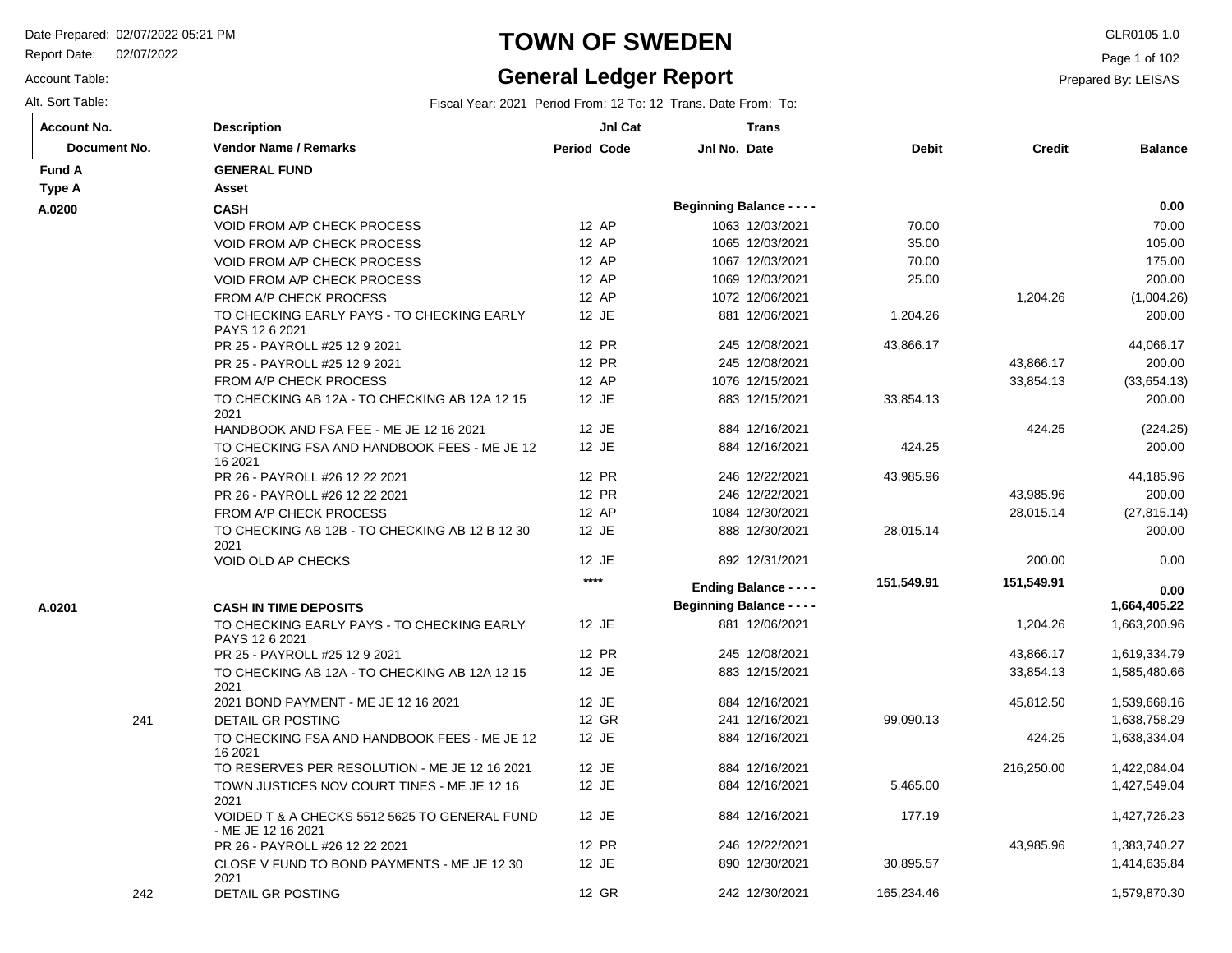Report Date: 02/07/2022

#### Account Table:

Alt. Sort Table: Fiscal Year: 2021 Period From: 12 To: 12 Trans. Date From: To:

### **TOWN OF SWEDEN** GLR0105 1.0

### **General Ledger Report**

Page 2 of 102

| <b>Account No.</b>  | <b>Description</b>                                                        | JnI Cat            | <b>Trans</b>                                                      |              |               |                          |
|---------------------|---------------------------------------------------------------------------|--------------------|-------------------------------------------------------------------|--------------|---------------|--------------------------|
| <b>Document No.</b> | <b>Vendor Name / Remarks</b>                                              | <b>Period Code</b> | Jnl No. Date                                                      | <b>Debit</b> | <b>Credit</b> | <b>Balance</b>           |
| <b>Fund A</b>       | <b>GENERAL FUND</b>                                                       |                    |                                                                   |              |               |                          |
| Type A              | Asset                                                                     |                    |                                                                   |              |               |                          |
| A.0201              | <b>CASH IN TIME DEPOSITS</b>                                              |                    |                                                                   |              |               |                          |
|                     | MOVE NYSOSC GRANT TO PARK RESERVE - ME JE 12<br>30 20 21                  | $12$ JE            | 890 12/30/2021                                                    |              | 44,614.52     | 1,535,255.78             |
|                     | TO CHECKING AB 12B - TO CHECKING AB 12 B 12 30<br>2021                    | 12 JE              | 888 12/30/2021                                                    |              | 28,015.14     | 1,507,240.64             |
|                     | CAN BANK DEC 2021 INTEREST - ME JOURNAL<br><b>ENTRIES 12 31 2021</b>      | 12 JE              | 893 12/31/2021                                                    | 18.50        |               | 1,507,259.14             |
|                     | INTEREST - INTEREST 12 31 2021                                            | 12 JE              | 891 12/31/2021                                                    | 67.55        |               | 1,507,326.69             |
|                     | TO CORRECT POSTING ERROR CLOSING V FUND                                   | 12 JE              | 892 12/31/2021                                                    |              | 5,446.31      | 1,501,880.38             |
|                     | <b>VOID OLD AP CHECKS</b>                                                 | 12 JE              | 892 12/31/2021                                                    | 200.00       |               | 1,502,080.38             |
| A.0210              | <b>PETTY CASH</b>                                                         | $***$              | <b>Ending Balance - - - -</b><br><b>Beginning Balance - - - -</b> | 301,148.40   | 463,473.24    | 1,502,080.38<br>710.00   |
|                     |                                                                           |                    |                                                                   |              |               |                          |
|                     |                                                                           | $****$             | <b>Ending Balance - - - -</b>                                     | 0.00         | 0.00          | 710.00                   |
| A.0231              | <b>CASH IN TIME DEPOSITS, SPECIAL RESERVES</b><br><b>COMMUNITY CENTER</b> |                    | <b>Beginning Balance - - - -</b>                                  |              |               | 760,864.46               |
|                     | TO RESERVES PER RESO - ME JE 12 16 2021                                   | 12 JE              | 884 12/16/2021                                                    | 75,000.00    |               | 835,864.46               |
|                     | INTEREST - INTEREST 12 31 2021                                            | 12 JE              | 891 12/31/2021                                                    | 19.24        |               | 835,883.70               |
|                     |                                                                           | $****$             | <b>Ending Balance - - - -</b>                                     | 75,019.24    | 0.00          | 835,883.70               |
| A.0231.010          | CASH IN TIME DEPOSITS, SPECIAL RESERVES PARKS<br><b>AND RECREATION</b>    |                    | <b>Beginning Balance - - - -</b>                                  |              |               | 207,598.13               |
|                     | PERS PATH SIDEALKS FINAL - ME JE 12 16 2021                               | 12 JE              | 884 12/16/2021                                                    |              | 7,202.67      | 200,395.46               |
|                     | TO RESERVES PER RES - ME JE 12 16 2021                                    | 12 JE              | 884 12/16/2021                                                    | 66,250.00    |               | 266,645.46               |
|                     | MOVE NYSOSC GRANT TO PARK RESERVE - ME JE 12<br>30 20 21                  | 12 JE              | 890 12/30/2021                                                    | 44,614.52    |               | 311,259.98               |
|                     | INTEREST - INTEREST 12 31 2021                                            | 12 JE              | 891 12/31/2021                                                    | 7.16         |               | 311,267.14               |
|                     |                                                                           | $****$             | <b>Ending Balance - - - -</b>                                     | 110,871.68   | 7,202.67      |                          |
| A.0231.100          | <b>CASH IN TIME DEPOSITS, SPECIAL</b><br><b>RESERVES.WORKERS COMP</b>     |                    | <b>Beginning Balance - - - -</b>                                  |              |               | 311,267.14<br>154,572.58 |
|                     | INTEREST - INTEREST 12 31 2021                                            | 12 JE              | 891 12/31/2021                                                    | 3.56         |               | 154,576.14               |
|                     |                                                                           | $****$             | <b>Ending Balance - - - -</b>                                     | 3.56         | 0.00          |                          |
| A.0231.101          | CASH IN TIME DEPOSITS, SPECIAL RESERVES. INFO<br><b>TECHNOLOGY HI</b>     |                    | <b>Beginning Balance - - - -</b>                                  |              |               | 154,576.14<br>24,992.31  |
|                     | VASPIAN CAP SECOND - ME JE 12 30 2021                                     | 12 JE              | 890 12/30/2021                                                    |              | 2,405.00      | 22,587.31                |
|                     | INTEREST - INTEREST 12 31 2021                                            | 12 JE              | 891 12/31/2021                                                    | 0.52         |               | 22,587.83                |
|                     |                                                                           | $***$              | <b>Ending Balance - - - -</b>                                     | 0.52         | 2,405.00      | 22,587.83                |
| A.0231.200          | <b>CASH IN TIME DEPOSITS, SPECIAL</b><br><b>RESERVES.VEHICLES HV</b>      |                    | <b>Beginning Balance - - - -</b>                                  |              |               | 54,502.40                |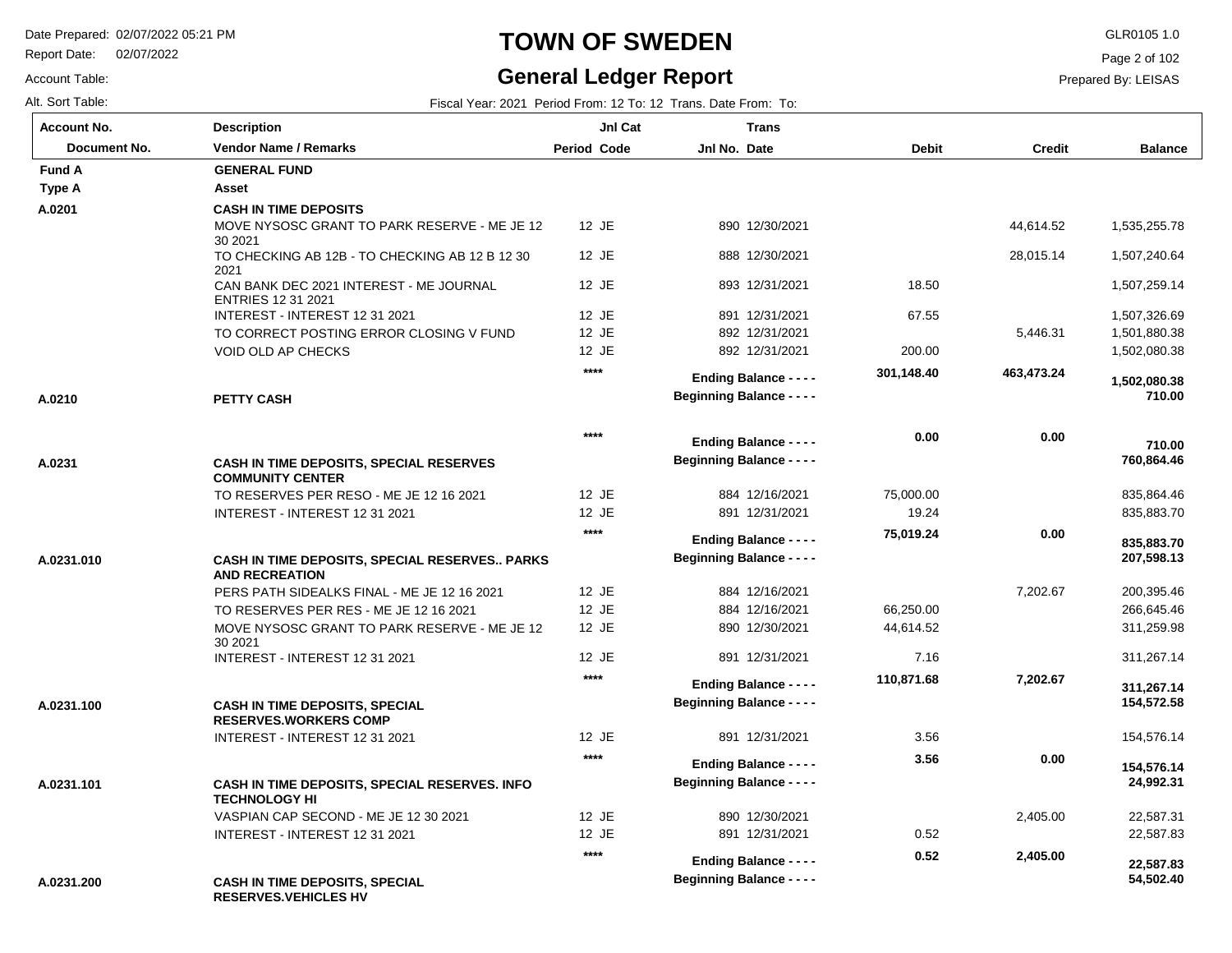Report Date: 02/07/2022

# **TOWN OF SWEDEN** GLR0105 1.0

#### **General Ledger Report**

**Balance**

54,503.65

 **54,503.65** 

 375,010.64 375,019.27

 **300,010.64** 

25,888.77

 **25,888.77** 

 **25,888.17** 

 **375,019.27** 

2,713,358.43

 **2,504,007.32** 

 **2,347,704.00** 

 **2,347,704.00** 

Page 3 of 102

Prepared By: LEISAS

Account Table: Alt. Sort Table: Fiscal Year: 2021 Period From: 12 To: 12 Trans. Date From: To:

| <b>Account No.</b> | <b>Description</b>                                                                                                                                                                                                                                                                                                                                                                                                                                                                                                                                                                                                                                                                                                                                                                                                                                                                                                                                                                                                                                                                                    | Jnl Cat            | <b>Trans</b>                                                      |              |               |
|--------------------|-------------------------------------------------------------------------------------------------------------------------------------------------------------------------------------------------------------------------------------------------------------------------------------------------------------------------------------------------------------------------------------------------------------------------------------------------------------------------------------------------------------------------------------------------------------------------------------------------------------------------------------------------------------------------------------------------------------------------------------------------------------------------------------------------------------------------------------------------------------------------------------------------------------------------------------------------------------------------------------------------------------------------------------------------------------------------------------------------------|--------------------|-------------------------------------------------------------------|--------------|---------------|
| Document No.       | <b>Vendor Name / Remarks</b>                                                                                                                                                                                                                                                                                                                                                                                                                                                                                                                                                                                                                                                                                                                                                                                                                                                                                                                                                                                                                                                                          | <b>Period Code</b> | Jnl No. Date                                                      | <b>Debit</b> | <b>Credit</b> |
| <b>Fund A</b>      | <b>GENERAL FUND</b>                                                                                                                                                                                                                                                                                                                                                                                                                                                                                                                                                                                                                                                                                                                                                                                                                                                                                                                                                                                                                                                                                   |                    |                                                                   |              |               |
| <b>Type A</b>      | Asset                                                                                                                                                                                                                                                                                                                                                                                                                                                                                                                                                                                                                                                                                                                                                                                                                                                                                                                                                                                                                                                                                                 |                    |                                                                   |              |               |
| A.0231.200         | <b>CASH IN TIME DEPOSITS, SPECIAL</b><br><b>RESERVES.VEHICLES HV</b>                                                                                                                                                                                                                                                                                                                                                                                                                                                                                                                                                                                                                                                                                                                                                                                                                                                                                                                                                                                                                                  |                    |                                                                   |              |               |
|                    | INTEREST - INTEREST 12 31 2021                                                                                                                                                                                                                                                                                                                                                                                                                                                                                                                                                                                                                                                                                                                                                                                                                                                                                                                                                                                                                                                                        | 12 JE              | 891 12/31/2021                                                    | 1.25         |               |
|                    |                                                                                                                                                                                                                                                                                                                                                                                                                                                                                                                                                                                                                                                                                                                                                                                                                                                                                                                                                                                                                                                                                                       | $***$              | <b>Ending Balance - - - -</b>                                     | 1.25         | 0.00          |
| A.0231.201         | CASH IN TIME DEPOSITS, SPECIAL RESERVES<br><b>BUILDINGS</b>                                                                                                                                                                                                                                                                                                                                                                                                                                                                                                                                                                                                                                                                                                                                                                                                                                                                                                                                                                                                                                           |                    | <b>Beginning Balance - - - -</b>                                  |              |               |
|                    | TO RESERVES PER RES - ME JE 12 16 2021                                                                                                                                                                                                                                                                                                                                                                                                                                                                                                                                                                                                                                                                                                                                                                                                                                                                                                                                                                                                                                                                | 12 JE              | 884 12/16/2021                                                    | 75,000.00    |               |
|                    | INTEREST - INTEREST 12 31 2021                                                                                                                                                                                                                                                                                                                                                                                                                                                                                                                                                                                                                                                                                                                                                                                                                                                                                                                                                                                                                                                                        | 12 JE              | 891 12/31/2021                                                    | 8.63         |               |
|                    |                                                                                                                                                                                                                                                                                                                                                                                                                                                                                                                                                                                                                                                                                                                                                                                                                                                                                                                                                                                                                                                                                                       | $***$              | <b>Ending Balance - - - -</b><br><b>Beginning Balance - - - -</b> | 75,008.63    | 0.00          |
| A.0231.400         | <b>CASH IN TIME DEPOSITS, SPECIAL</b><br><b>RESERVES.JUDGEMENTS CLAIMS HC</b>                                                                                                                                                                                                                                                                                                                                                                                                                                                                                                                                                                                                                                                                                                                                                                                                                                                                                                                                                                                                                         |                    |                                                                   |              |               |
|                    | INTEREST - INTEREST 12 31 2021                                                                                                                                                                                                                                                                                                                                                                                                                                                                                                                                                                                                                                                                                                                                                                                                                                                                                                                                                                                                                                                                        | 12 JE              | 891 12/31/2021                                                    | 0.60         |               |
|                    |                                                                                                                                                                                                                                                                                                                                                                                                                                                                                                                                                                                                                                                                                                                                                                                                                                                                                                                                                                                                                                                                                                       | $***$              | <b>Ending Balance - - - -</b>                                     | 0.60         | 0.00          |
| A.0510             | <b>ESTIMATED REVENUE</b>                                                                                                                                                                                                                                                                                                                                                                                                                                                                                                                                                                                                                                                                                                                                                                                                                                                                                                                                                                                                                                                                              |                    | Beginning Balance - - - -                                         |              |               |
|                    |                                                                                                                                                                                                                                                                                                                                                                                                                                                                                                                                                                                                                                                                                                                                                                                                                                                                                                                                                                                                                                                                                                       | $***$              | <b>Ending Balance - - - -</b>                                     | 0.00         | 0.00          |
| A.0522             | <b>EXPENDITURES</b>                                                                                                                                                                                                                                                                                                                                                                                                                                                                                                                                                                                                                                                                                                                                                                                                                                                                                                                                                                                                                                                                                   |                    | <b>Beginning Balance - - - -</b>                                  |              |               |
|                    | POSTED FROM CHILD A.1110.400, A.7310.400,<br>A.7620.401, A.7140.400, A.1610.400, A.1610.402,<br>A.1620.401, A.1621.401, A.1622.401, A.5010.400,<br>A.5132.400, A.7110.400, A.8810.400, A.1680.400,<br>A.1110.400, A.7620.400, A.7020.400, A.7140.400,<br>A.1110.400, A.5132.400, A.1610.400, A.7110.401,<br>A.1610.400, A.7110.400, A.1622.401, A.1620.401,<br>A.1662.400, A.5132.400, A.7310.400, A.7310.400,<br>A.7620.400, A.9010.800, A.1440.400, A.7310.400,<br>A.7140.400, A.1622.401, A.1620.401, A.1220.400,<br>A.1310.400, A.7310.400, A.1622.401, A.7110.400,<br>A.1620.401, A.7620.400, A.1622.401, A.1660.400,<br>A.1670.400, A.1110.400, A.1310.400, A.1355.400,<br>A.1410.400, A.5010.400, A.7020.400, A.5132.400,<br>A.7310.400, A.7110.400, A.7620.400, A.1440.400,<br>A.1622.400, A.7110.400, A.1620.400, A.8810.400,<br>A.5132.400, A.7140.400, A.7620.401, A.1110.400,<br>A.7020.400, A.7020.400, A.1670.400, A.1410.400,<br>A.7310.400, A.7110.400, A.1670.400, A.7620.400,<br>A.7620.401, A.1420.400, A.1420.400, A.1310.400,<br>A.1670.400, A.5132.400, A.5132.400, A.7020.400, | 12 AP              | 1059 12/01/2021                                                   | 209,351.11   |               |

A.1610.400, A.1010.400, A.1110.400, A.1680.400, A.1110.400, A.5132.400, A.5132.400, A.5010.400, A.5010.400, A.5132.400, A.8810.400, A.8810.400, A.5132.400, A.5132.400, A.5132.400, A.5132.400,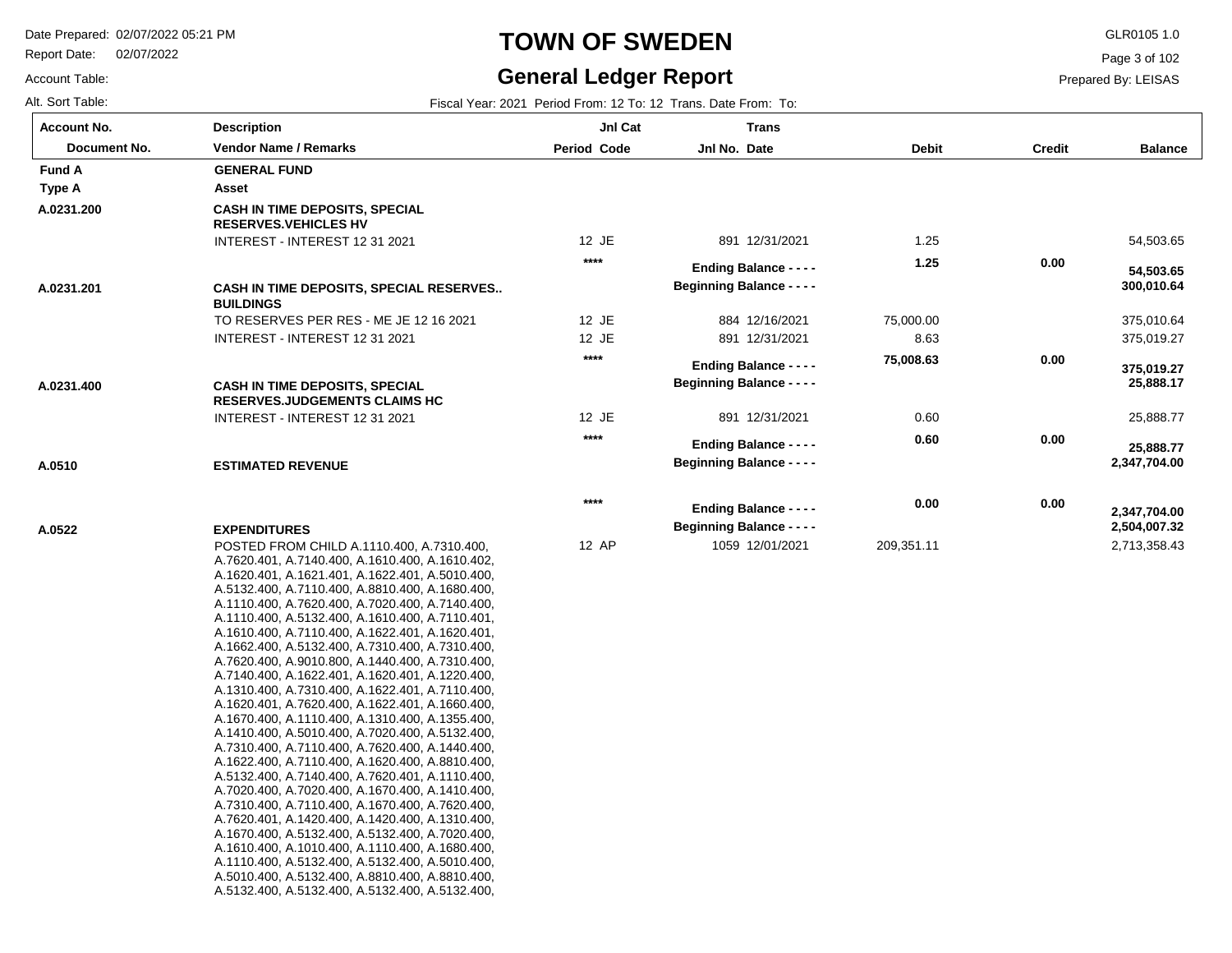Report Date: 02/07/2022

#### Account Table:

# **TOWN OF SWEDEN** GLR0105 1.0

### **General Ledger Report**

Page 4 of 102

| Alt. Sort Table: |  | Fiscal Year: 2021 Period From: 12 To: 12 Trans. Date From: To: |
|------------------|--|----------------------------------------------------------------|
|                  |  |                                                                |

| <b>Account No.</b> | <b>Description</b>                                                                                 | JnI Cat     |              | <b>Trans</b>    |              |               |                |
|--------------------|----------------------------------------------------------------------------------------------------|-------------|--------------|-----------------|--------------|---------------|----------------|
| Document No.       | <b>Vendor Name / Remarks</b>                                                                       | Period Code | Jnl No. Date |                 | <b>Debit</b> | <b>Credit</b> | <b>Balance</b> |
| <b>Fund A</b>      | <b>GENERAL FUND</b>                                                                                |             |              |                 |              |               |                |
| Type A             | Asset                                                                                              |             |              |                 |              |               |                |
| A.0522             | <b>EXPENDITURES</b>                                                                                |             |              |                 |              |               |                |
|                    | A.5132.400, A.1622.401, A.1670.400, A.1680.400,<br>A.5132.400, A.1010.400, A.7620.401, A.1670.400, |             |              |                 |              |               |                |
|                    | A.1440.400 -- COURT SECURITY - BATCH VOUCHER<br><b>POSTING</b>                                     |             |              |                 |              |               |                |
|                    | POSTED FROM CHILD A.5182.400 -- ELECTRIC BILL -<br><b>BATCH VOUCHER POSTING</b>                    | 12 AP       |              | 1071 12/06/2021 | 1,204.26     |               | 2,714,562.69   |
|                    | POSTED FROM CHILD A.1622.100, A.1620.100,                                                          | 12 PR       |              | 245 12/08/2021  | 43,866.17    |               | 2,758,428.86   |
|                    | A.3510.100, A.1420.100, A.1410.100, A.1010.100,                                                    |             |              |                 |              |               |                |
|                    | A.1355.100, A.1330.100, A.1310.100, A.1220.100,                                                    |             |              |                 |              |               |                |
|                    | A.1110.100, A.9030.800, A.8810.100, A.7310.100,                                                    |             |              |                 |              |               |                |
|                    | A.7110.100, A.7020.100, A.9035.800, A.5010.100,                                                    |             |              |                 |              |               |                |
|                    | A.1621.100 -- PR 25 - PAYROLL #25 12 9 2021<br>POSTED FROM CHILD A.5132.400, A.8810.400,           | 12 AP       |              | 1075 12/15/2021 | 33,854.13    |               | 2,792,282.99   |
|                    | A.1110.400, A.5132.400, A.1621.401, A.1680.400,                                                    |             |              |                 |              |               |                |
|                    | A.7620.400, A.1010.400, A.7620.401, A.7140.400,                                                    |             |              |                 |              |               |                |
|                    | A.7310.400, A.1620.400, A.1110.400, A.1680.400,                                                    |             |              |                 |              |               |                |
|                    | A.1110.400, A.1420.400, A.7110.400, A.7020.400,                                                    |             |              |                 |              |               |                |
|                    | A.1620.400, A.1622.400, A.5132.400, A.7110.400,                                                    |             |              |                 |              |               |                |
|                    | A.8810.400, A.1620.401, A.1622.401, A.1220.400,                                                    |             |              |                 |              |               |                |
|                    | A.1670.400, A.1670.400, A.7310.400, A.1622.400,<br>A.7110.400, A.1620.400, A.8810.400, A.5132.400, |             |              |                 |              |               |                |
|                    | A.7620.401, A.3510.400, A.1670.400, A.5132.400,                                                    |             |              |                 |              |               |                |
|                    | A.1622.401, A.1620.401, A.1410.400, A.7020.400,                                                    |             |              |                 |              |               |                |
|                    | A.7020.400, A.1420.400, A.7620.400, A.1620.401,                                                    |             |              |                 |              |               |                |
|                    | A.1010.400, A.7140.400, A.5132.400, A.1620.400,                                                    |             |              |                 |              |               |                |
|                    | A.5132.400, A.7110.400 -- TOILET REPAIR - BATCH                                                    |             |              |                 |              |               |                |
|                    | <b>VOUCHER POSTING</b>                                                                             |             |              |                 |              |               |                |
|                    | POSTED FROM CHILD A.9901.900, A.9710.602,                                                          | 12 JE       |              | 884 12/16/2021  | 53,439.42    |               | 2,845,722.41   |
|                    | A.1010.400, A.9710.702, A.1220.400 -- PERS PATH<br>SIDEWALKS FINAL PAYMENT - ME JE 12 16 2021      |             |              |                 |              |               |                |
|                    | POSTED FROM CHILD A.8810.100, A.1110.100,                                                          | 12 PR       |              | 246 12/22/2021  | 43,985.96    |               | 2,889,708.37   |
|                    | A.7310.100, A.7110.100, A.7020.100, A.9030.800,                                                    |             |              |                 |              |               |                |
|                    | A.1220.100, A.1310.100, A.1330.100, A.1355.100,                                                    |             |              |                 |              |               |                |
|                    | A.1410.100, A.1420.100, A.1620.100, A.1621.100,                                                    |             |              |                 |              |               |                |
|                    | A.1622.100, A.3510.100, A.5010.100, A.1010.100,                                                    |             |              |                 |              |               |                |
|                    | A.9035.800 -- PR 26 - PAYROLL #26 12 22 2021                                                       |             |              |                 |              |               |                |
|                    | POSTED FROM CHILD A.7310.400, A.7310.400,                                                          | 12 AP       |              | 1083 12/30/2021 | 26,882.14    |               | 2,916,590.51   |
|                    | A.1330.400, A.1410.400, A.1621.401, A.7620.401,<br>A.1220.400, A.7310.400, A.1110.400, A.1680.400, |             |              |                 |              |               |                |
|                    | A.1620.400, A.1622.400, A.1110.400, A.5132.400,                                                    |             |              |                 |              |               |                |
|                    | A.8090.400, A.8090.400, A.7110.400, A.7110.400,                                                    |             |              |                 |              |               |                |
|                    | A.7110.400, A.5132.400, A.8090.400, A.8090.400,                                                    |             |              |                 |              |               |                |
|                    | A.8090.400, A.1622.401, A.8090.400, A.1440.400,                                                    |             |              |                 |              |               |                |
|                    | A.5132.400, A.8090.400, A.1410.400, A.1410.400,                                                    |             |              |                 |              |               |                |
|                    | A.1410.400, A.1670.400, A.1410.400, A.1330.400,                                                    |             |              |                 |              |               |                |
|                    | A.7620.401, A.1621.401, A.1620.401, A.1622.401,<br>A.7110.400, A.7310.400, A.1355.400, A.1010.400, |             |              |                 |              |               |                |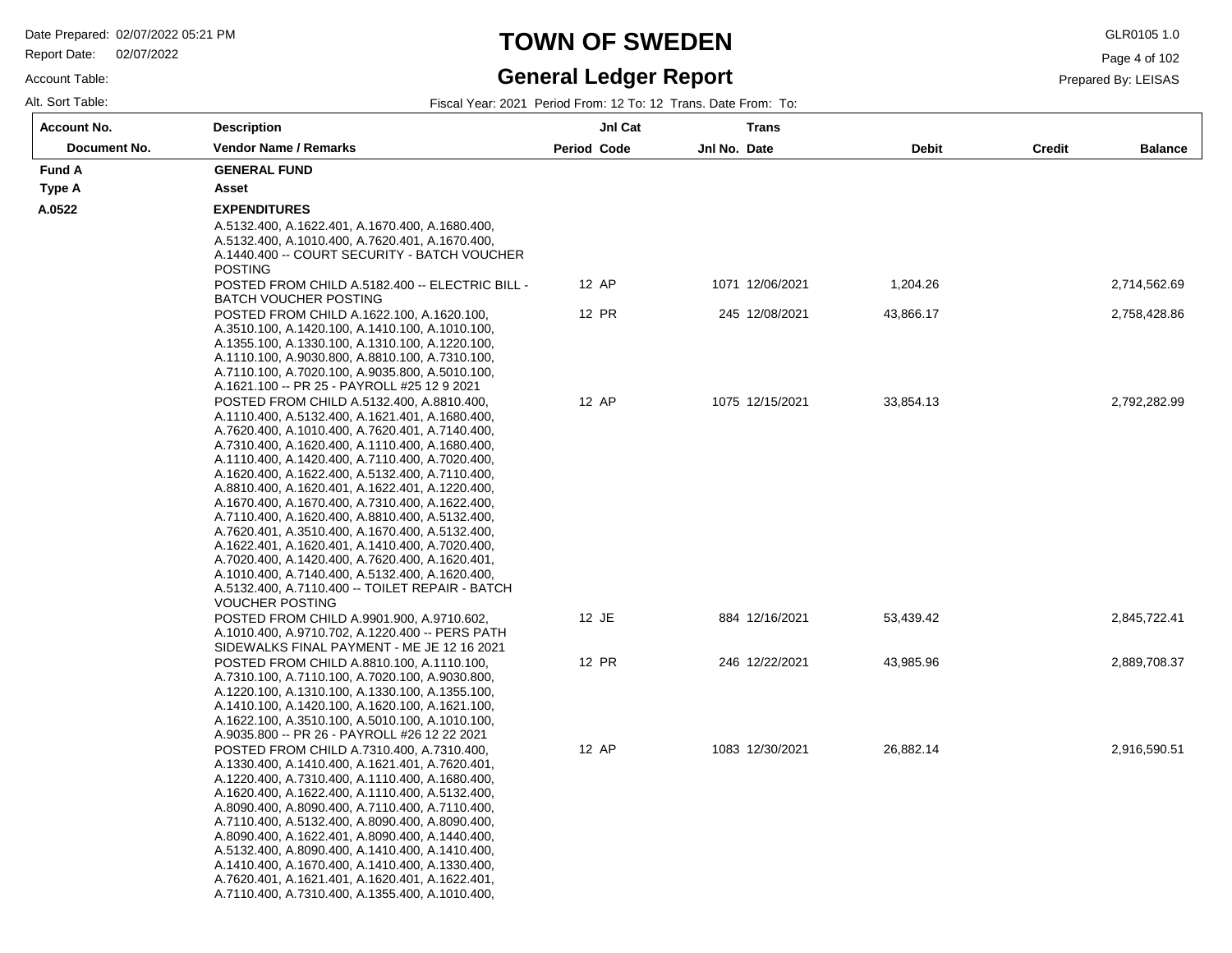Report Date: 02/07/2022

Account Table:

## **TOWN OF SWEDEN** GLR0105 1.0

### **General Ledger Report**

Page 5 of 102

Prepared By: LEISAS

| Account No.  | <b>Description</b>                                                                                                                                                                                                                                                                                                                                                                                                                                       | JnI Cat     | <b>Trans</b>                                                      |            |               |                            |
|--------------|----------------------------------------------------------------------------------------------------------------------------------------------------------------------------------------------------------------------------------------------------------------------------------------------------------------------------------------------------------------------------------------------------------------------------------------------------------|-------------|-------------------------------------------------------------------|------------|---------------|----------------------------|
| Document No. | <b>Vendor Name / Remarks</b>                                                                                                                                                                                                                                                                                                                                                                                                                             | Period Code | Jnl No. Date                                                      | Debit      | <b>Credit</b> | <b>Balance</b>             |
| Fund A       | <b>GENERAL FUND</b>                                                                                                                                                                                                                                                                                                                                                                                                                                      |             |                                                                   |            |               |                            |
| Type A       | Asset                                                                                                                                                                                                                                                                                                                                                                                                                                                    |             |                                                                   |            |               |                            |
| A.0522       | <b>EXPENDITURES</b><br>A.7020.400, A.1670.400, A.1610.400, A.1622.400,<br>A.1622.401, A.1680.400, A.7110.400, A.7310.400,<br>A.7620.401, A.5132.400, A.7310.400, A.7310.400,<br>A.7310.400, A.7310.400, A.1622.400, A.7310.400,<br>A.7310.400, A.7310.400, A.7310.400, A.7140.400,<br>A.7620.401, A.5132.400 -- BBALL REFEREE - BATCH<br><b>VOUCHER POSTING</b>                                                                                          |             |                                                                   |            |               |                            |
|              | POSTED FROM CHILD A.9901.900 -- VASPIAN CAP                                                                                                                                                                                                                                                                                                                                                                                                              | 12 JE       | 890 12/30/2021                                                    | 2,405.00   |               | 2,918,995.51               |
|              | SECOND - ME JE 12 30 2021<br>POSTED FROM CHILD A.1355.100, A.1330.100,<br>A.1620.100, A.1622.100, A.5010.100, A.7020.100,<br>A.7110.100, A.7310.100, A.9030.800, A.9035.800,<br>A.1621.100, A.1410.100, A.1310.100, A.1110.100,<br>A.1110.400, A.1310.400, A.1310.400, A.7020.400,<br>A.7140.400, A.8810.400, A.7110.400, A.5132.400,<br>A.1622.400, A.7020.400, A.1610.400 -- ENCUMBER PR 1<br>- JE FOR ACCRUALS, ENCUMBERANCE, RESERVE<br>ADJ 12 31 21 | 12 JE       | 894 12/31/2021                                                    | 27,471.74  |               | 2,946,467.25               |
|              | POSTED FROM REPARENT OF CHILD ACCT NO.                                                                                                                                                                                                                                                                                                                                                                                                                   | 12 RP       | 110 01/24/2022                                                    | 1,221.75   |               | 2,947,689.00               |
|              | HA.1310.400<br>POSTED FROM REPARENT OF CHILD ACCT NO.<br>HA.1310.400                                                                                                                                                                                                                                                                                                                                                                                     | 12 RP       | 128 01/24/2022                                                    |            | 1,221.75      | 2,946,467.25               |
| A.0599       | <b>APPROPRIATED FUND BALANCE</b>                                                                                                                                                                                                                                                                                                                                                                                                                         | $****$      | <b>Ending Balance - - - -</b><br><b>Beginning Balance - - - -</b> | 443,681.68 | 1,221.75      | 2,946,467.25<br>249,000.00 |
|              | POSTED FROM BUDGET ADJ. 886 - BUD MODS PER                                                                                                                                                                                                                                                                                                                                                                                                               | 12 CNTL     | 3312 12/30/2021                                                   |            | 4.00          | 248,996.00                 |
|              | RES 12 29 2021<br>POSTED FROM BUDGET ADJ. 886 - BUD MODS PER<br>RES 12 29 2021                                                                                                                                                                                                                                                                                                                                                                           | 12 CNTL     | 3313 12/30/2021                                                   | 4.00       |               | 249,000.00                 |
|              | POSTED FROM BUDGET ADJ. 886 - BUD MODS PER<br>RES 12 29 2021                                                                                                                                                                                                                                                                                                                                                                                             | 12 CNTL     | 3314 12/30/2021                                                   |            | 195.00        | 248,805.00                 |
|              | POSTED FROM BUDGET ADJ. 886 - BUD MODS PER<br>RES 12 29 2021                                                                                                                                                                                                                                                                                                                                                                                             | 12 CNTL     | 3315 12/30/2021                                                   | 195.00     |               | 249,000.00                 |
|              | POSTED FROM BUDGET ADJ. 886 - BUD MODS PER<br>RES 12 29 2021                                                                                                                                                                                                                                                                                                                                                                                             | 12 CNTL     | 3316 12/30/2021                                                   |            | 1,305.00      | 247,695.00                 |
|              | POSTED FROM BUDGET ADJ. 886 - BUD MODS PER<br>RES 12 29 2021                                                                                                                                                                                                                                                                                                                                                                                             | 12 CNTL     | 3317 12/30/2021                                                   | 1,305.00   |               | 249,000.00                 |
|              | POSTED FROM BUDGET ADJ. 886 - BUD MODS PER<br>RES 12 29 2021                                                                                                                                                                                                                                                                                                                                                                                             | 12 CNTL     | 3318 12/30/2021                                                   |            | 6,000.00      | 243,000.00                 |
|              | POSTED FROM BUDGET ADJ. 886 - BUD MODS PER<br>RES 12 29 2021                                                                                                                                                                                                                                                                                                                                                                                             | 12 CNTL     | 3319 12/30/2021                                                   | 6,000.00   |               | 249,000.00                 |
|              | POSTED FROM BUDGET ADJ. 886 - BUD MODS PER<br>RES 12 29 2021                                                                                                                                                                                                                                                                                                                                                                                             | 12 CNTL     | 3320 12/30/2021                                                   |            | 24,000.00     | 225,000.00                 |
|              | POSTED FROM BUDGET ADJ. 886 - BUD MODS PER<br>RES 12 29 2021                                                                                                                                                                                                                                                                                                                                                                                             | 12 CNTL     | 3321 12/30/2021                                                   | 24,000.00  |               | 249,000.00                 |
|              | POSTED FROM BUDGET ADJ. 886 - BUD MODS PER                                                                                                                                                                                                                                                                                                                                                                                                               | 12 CNTL     | 3322 12/30/2021                                                   |            | 3,500.00      | 245,500.00                 |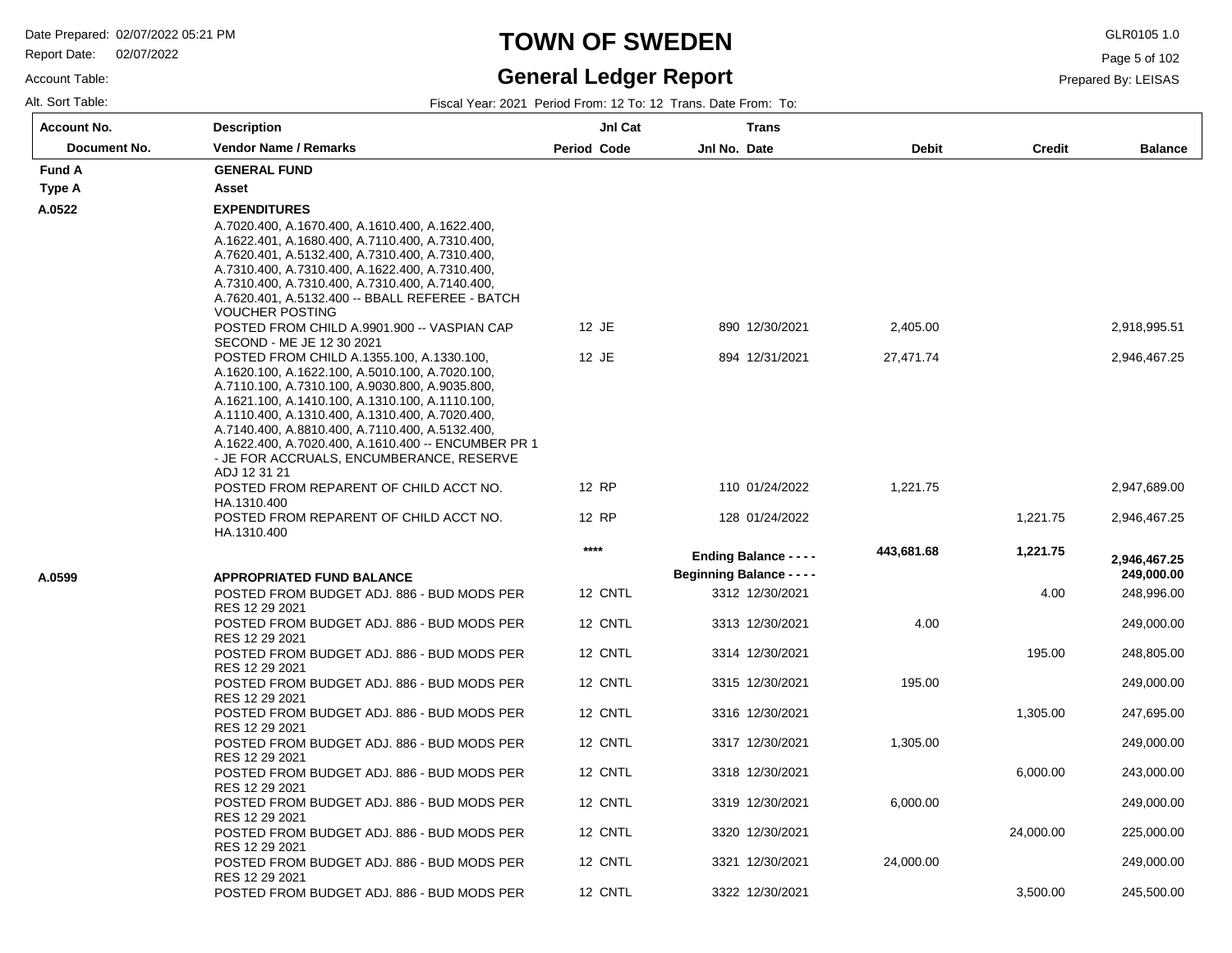Report Date: 02/07/2022

Account Table:

### **TOWN OF SWEDEN** GLR0105 1.0

### **General Ledger Report**

Page 6 of 102

Prepared By: LEISAS

| <b>Account No.</b> | <b>Description</b>                                                        | JnI Cat            |                                  | <b>Trans</b>    |              |            |                |
|--------------------|---------------------------------------------------------------------------|--------------------|----------------------------------|-----------------|--------------|------------|----------------|
| Document No.       | <b>Vendor Name / Remarks</b>                                              | <b>Period Code</b> | Jnl No. Date                     |                 | <b>Debit</b> | Credit     | <b>Balance</b> |
| <b>Fund A</b>      | <b>GENERAL FUND</b>                                                       |                    |                                  |                 |              |            |                |
| Type A             | Asset                                                                     |                    |                                  |                 |              |            |                |
| A.0599             | <b>APPROPRIATED FUND BALANCE</b>                                          |                    |                                  |                 |              |            |                |
|                    | RES 12 29 2021                                                            |                    |                                  |                 |              |            |                |
|                    | POSTED FROM BUDGET ADJ. 886 - BUD MODS PER<br>RES 12 29 2021              | 12 CNTL            |                                  | 3323 12/30/2021 | 3,500.00     |            | 249,000.00     |
|                    | POSTED FROM BUDGET ADJ. 886 - BUD MODS PER<br>RES 12 29 2021              | 12 CNTL            |                                  | 3324 12/30/2021 |              | 300.00     | 248,700.00     |
|                    | POSTED FROM BUDGET ADJ. 886 - BUD MODS PER<br>RES 12 29 2021              | 12 CNTL            |                                  | 3325 12/30/2021 | 300.00       |            | 249,000.00     |
|                    | POSTED FROM BUDGET ADJ. 886 - BUD MODS PER<br>RES 12 29 2021              | 12 CNTL            |                                  | 3326 12/30/2021 |              | 2,000.00   | 247,000.00     |
|                    | POSTED FROM BUDGET ADJ. 886 - BUD MODS PER<br>RES 12 29 2021              | 12 CNTL            |                                  | 3327 12/30/2021 | 2,000.00     |            | 249,000.00     |
|                    | POSTED FROM BUDGET ADJ. 886 - BUD MODS PER<br>RES 12 29 2021              | 12 CNTL            |                                  | 3328 12/30/2021 |              | 1,000.00   | 248,000.00     |
|                    | POSTED FROM BUDGET ADJ. 886 - BUD MODS PER<br>RES 12 29 2021              | 12 CNTL            |                                  | 3329 12/30/2021 | 1,000.00     |            | 249,000.00     |
|                    | POSTED FROM BUDGET ADJ. 886 - BUD MODS PER<br>RES 12 29 2021              | 12 CNTL            |                                  | 3330 12/30/2021 |              | 2,000.00   | 247,000.00     |
|                    | POSTED FROM BUDGET ADJ. 886 - BUD MODS PER<br>RES 12 29 2021              | 12 CNTL            |                                  | 3331 12/30/2021 | 2,000.00     |            | 249,000.00     |
|                    | POSTED FROM BUDGET ADJ. 887 - BUD MOD PER<br><b>RESOLUTION 12 29 2021</b> | 12 CNTL            |                                  | 3353 12/30/2021 | 712,040.00   |            | 961,040.00     |
|                    | POSTED FROM BUDGET ADJ. 888 - JE FOR<br>ENCUMBRANCES 12 31 2021           | 12 CNTL            |                                  | 3354 12/31/2021 | 2,405.00     |            | 963,445.00     |
|                    |                                                                           | $***$              | <b>Ending Balance - - - -</b>    |                 | 754,749.00   | 40,304.00  | 963,445.00     |
| Type L             | Liability                                                                 |                    |                                  |                 |              |            |                |
| A.0600             | <b>ACCOUNTS PAYABLE</b>                                                   |                    | <b>Beginning Balance - - - -</b> |                 |              |            | 213,260.11     |
|                    | <b>BATCH VOUCHER POSTING</b>                                              | 12 AP              |                                  | 1059 12/01/2021 |              | 213,260.11 | 0.00           |
| 200806             | THOMAS - FROM DELETE OF VOUCHER # 200806;<br>THOMAS, LEAH                 | 12 AP              |                                  | 1064 12/03/2021 | 70.00        |            | 70.00          |
| 200945             | PETERSON - FROM DELETE OF VOUCHER # 200945;<br>PETERSON, JENNIFER         | 12 AP              |                                  | 1066 12/03/2021 | 35.00        |            | 105.00         |
| 201048             | ARENA II, JOSEPH - FROM DELETE OF VOUCHER #<br>201048; ARENA II, JOSEPH   | 12 AP              |                                  | 1068 12/03/2021 | 70.00        |            | 175.00         |
| 201086             | KING - FROM DELETE OF VOUCHER # 201086; KING,<br><b>VAL</b>               | 12 AP              |                                  | 1070 12/03/2021 | 25.00        |            | 200.00         |
|                    | <b>VOID FROM A/P CHECK PROCESS</b>                                        | 12 AP              |                                  | 1063 12/03/2021 |              | 70.00      | 130.00         |
|                    | <b>VOID FROM A/P CHECK PROCESS</b>                                        | 12 AP              |                                  | 1065 12/03/2021 |              | 35.00      | 95.00          |
|                    | <b>VOID FROM A/P CHECK PROCESS</b>                                        | 12 AP              |                                  | 1067 12/03/2021 |              | 70.00      | 25.00          |
|                    | <b>VOID FROM A/P CHECK PROCESS</b>                                        | 12 AP              |                                  | 1069 12/03/2021 |              | 25.00      | 0.00           |
|                    | <b>BATCH VOUCHER POSTING</b>                                              | 12 AP              |                                  | 1071 12/06/2021 |              | 1,204.26   | (1,204.26)     |
|                    | FROM A/P CHECK PROCESS                                                    | 12 AP              |                                  | 1072 12/06/2021 | 1,204.26     |            | 0.00           |
|                    | <b>BATCH VOUCHER POSTING</b>                                              | 12 AP              |                                  | 1075 12/15/2021 |              | 33,854.13  | (33, 854.13)   |
|                    | <b>FROM A/P CHECK PROCESS</b>                                             | 12 AP              |                                  | 1076 12/15/2021 | 33,854.13    |            | 0.00           |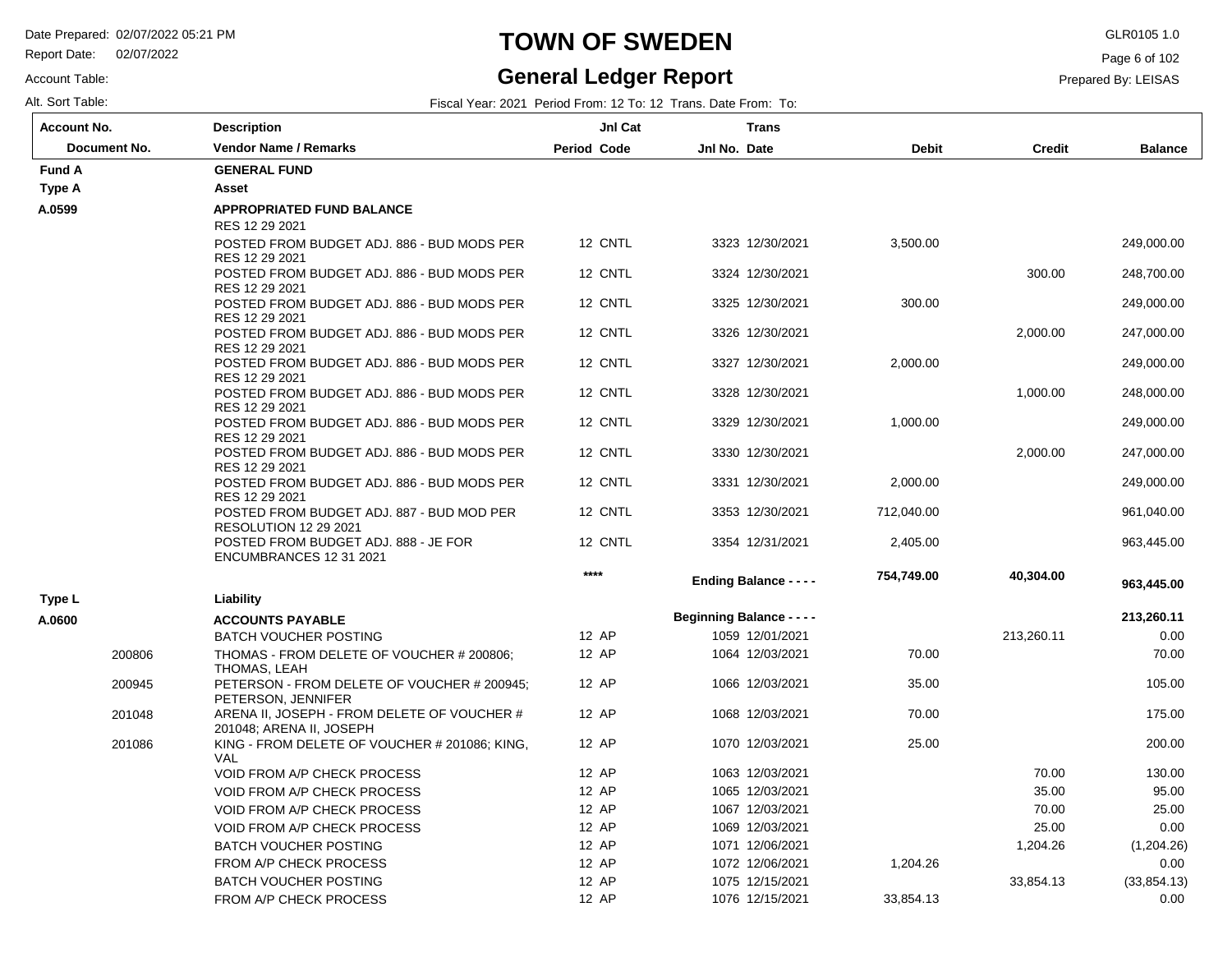30 2021

ADJUST RESERVES - JE FOR ACCRUALS, ENCUMBERANCE, RESERVE ADJ 12 31 21

Report Date: 02/07/2022

# **TOWN OF SWEDEN** GLR0105 1.0

#### **General Ledger Report**

**Balance**

(28,015.14) 0.00 (7,698.38) (27,471.74)

(3,331.00)

**(4,751.00)**

**(27,471.74)**

(1,342.00)

(6,807.00) (5,465.00) (3,392.00)

(154,576.14)

**(154,531.22)**

**(3,392.00)**

(675,000.00) (835,883.70)

**(600,000.00)**

**(154,576.14)**

(345,526.68) (390,141.20) (311,267.14)

**(279,276.68)**

**(835,883.70)**

Page 7 of 102

Prepared By: LEISAS

Account Table: Alt. Sort Table: Fiscal Year: 2021 Period From: 12 To: 12 Trans. Date From: To: **Account No.**

**A.0600**

**Type L**

**Fund A** 

**A.0690**

**A.0814**

**Type F**

**A.0870**

**A.0870.200**

| ⊍nt No.      | Description                                                                                           | JnI Cat            | <b>Trans</b>                     |              |               |
|--------------|-------------------------------------------------------------------------------------------------------|--------------------|----------------------------------|--------------|---------------|
| Document No. | <b>Vendor Name / Remarks</b>                                                                          | <b>Period Code</b> | Jnl No. Date                     | <b>Debit</b> | <b>Credit</b> |
| ΙA           | <b>GENERAL FUND</b>                                                                                   |                    |                                  |              |               |
| ۱L           | Liability                                                                                             |                    |                                  |              |               |
| )0           | <b>ACCOUNTS PAYABLE</b>                                                                               |                    |                                  |              |               |
|              | <b>BATCH VOUCHER POSTING</b>                                                                          | 12 AP              | 1083 12/30/2021                  |              | 28,015.14     |
|              | FROM A/P CHECK PROCESS                                                                                | 12 AP              | 1084 12/30/2021                  | 28,015.14    |               |
|              | ENCUMBER AB 1 A FUND - JE FOR ACCRUALS,<br>ENCUMBERANCE, RESERVE ADJ 12 31 21                         | 12 JE              | 894 12/31/2021                   |              | 7,698.38      |
|              | ENCUMBER PR 1 - JE FOR ACCRUALS.<br>ENCUMBERANCE, RESERVE ADJ 12 31 21                                | 12 JE              | 894 12/31/2021                   |              | 19,773.36     |
|              |                                                                                                       | ****               | <b>Ending Balance - - - -</b>    | 63,273.53    | 304,005.38    |
| 90           | <b>OVERPAYMENTS</b>                                                                                   |                    | <b>Beginning Balance - - - -</b> |              |               |
| 211358       | OFFICE OF THE STATE COMPTROLLER - SHARE OF                                                            | 12 AP              | 1059 12/01/2021                  | 1,420.00     |               |
|              | OCT 2021 COURT FUNDS - BATCH VOUCHER<br><b>POSTING</b>                                                |                    |                                  |              |               |
| 211357       | OFFICE OF THE STATE COMPTROLLER - SHARE OF<br>SEPT 2021 COURT FUNDS - BATCH VOUCHER<br><b>POSTING</b> | 12 AP              | 1059 12/01/2021                  | 1,989.00     |               |
|              | TOWN JUSTICES NOV COURT FINES - ME JE 12 16<br>2021                                                   | 12 JE              | 884 12/16/2021                   |              | 5,465.00      |
|              | SHARE OF AUGUST 2021 COURT FUNDS - ME<br>JOURNAL ENTRIES 12 31 2021                                   | 12 JE              | 893 12/31/2021                   | 1,342.00     |               |
|              | SHARE OF NOV 2021 COURT FUNDS - ME JOURNAL<br><b>ENTRIES 12 31 2021</b>                               | 12 JE              | 893 12/31/2021                   | 2,073.00     |               |
|              |                                                                                                       | $****$             | <b>Ending Balance - - - -</b>    | 6,824.00     | 5,465.00      |
| ۱F           | <b>Fund Balance</b>                                                                                   |                    |                                  |              |               |
| 4            | <b>WORKERS COMP RESERVE</b>                                                                           |                    | <b>Beginning Balance - - - -</b> |              |               |
|              | ADJUST RESERVES - JE FOR ACCRUALS,<br>ENCUMBERANCE, RESERVE ADJ 12 31 21                              | 12 JE              | 894 12/31/2021                   |              | 44.92         |
|              |                                                                                                       | ****               | <b>Ending Balance - - - -</b>    | 0.00         | 44.92         |
| 70           | <b>GENERAL RESERVE COMM CENTER HB</b>                                                                 |                    | <b>Beginning Balance - - - -</b> |              |               |
|              | TO RESERVES PER RE - ME JE 12 16 2021                                                                 | 12 JE              | 884 12/16/2021                   |              | 75,000.00     |
|              | ADJUST RESERVES - JE FOR ACCRUALS,                                                                    | 12 JE              | 894 12/31/2021                   |              | 160,883.70    |
|              | ENCUMBERANCE, RESERVE ADJ 12 31 21                                                                    |                    |                                  |              |               |
|              |                                                                                                       | ****               | <b>Ending Balance - - - -</b>    | 0.00         | 235,883.70    |
| 70.200       | <b>GENERAL RESERVE PARKS AND RECREATION</b>                                                           |                    | <b>Beginning Balance - - - -</b> |              |               |
|              | TO RESERVES PER RES - ME JE 12 16 2021                                                                | 12 JE              | 884 12/16/2021                   |              | 66,250.00     |
|              | MOVE NYSOSC GRANT TO PARK RESERVE - ME JE 12                                                          | $12$ JE            | 890 12/30/2021                   |              | 44.614.52     |

12 JE 12 JE

**\*\*\*\***

890 12/30/2021 894 12/31/2021

**Ending Balance - - - -**

78,874.06

 **78,874.06** 

**(21,835.21) (311,267.14)**

 **110,864.52**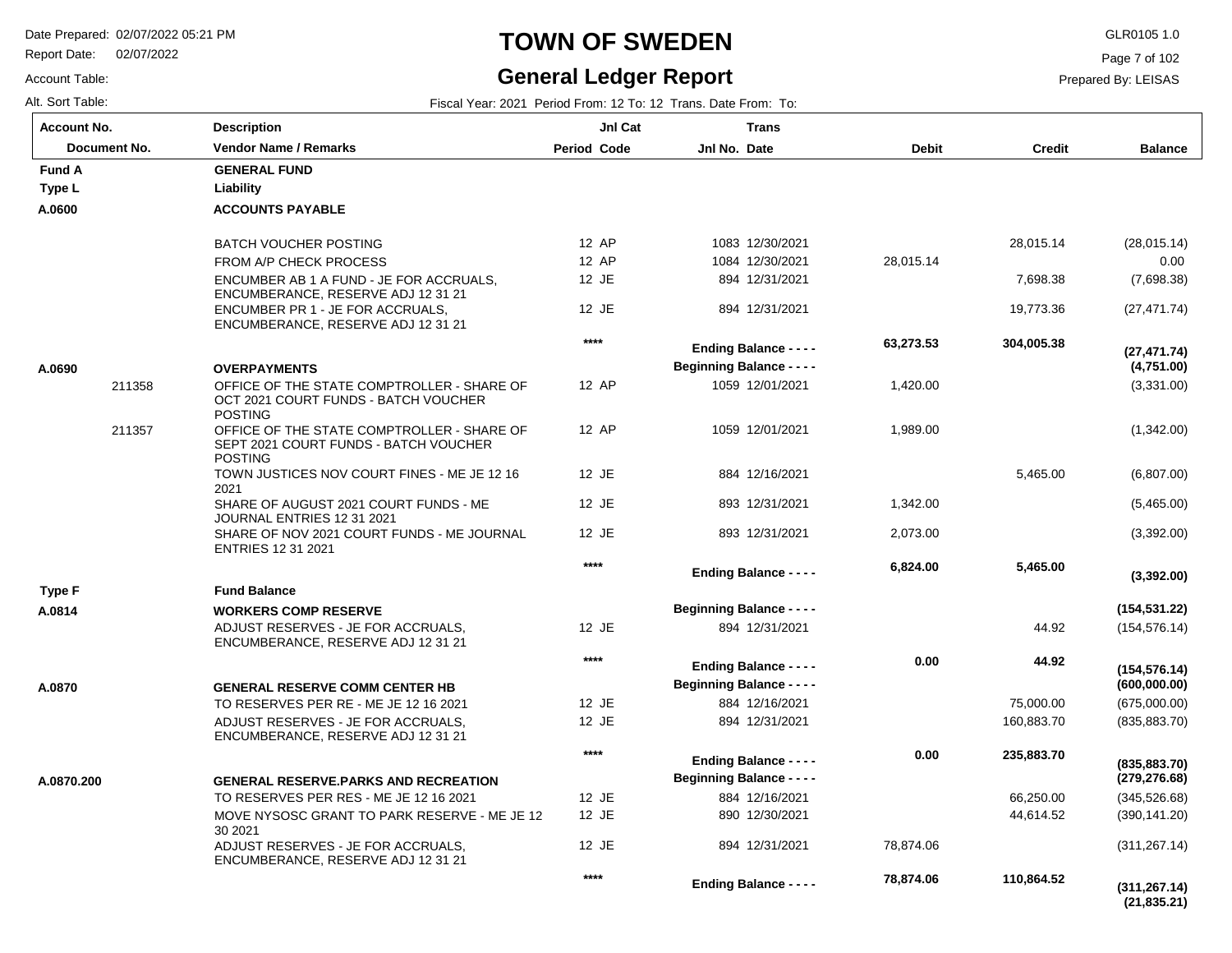Report Date: 02/07/2022

Account Table:

## **TOWN OF SWEDEN** GLR0105 1.0

### **General Ledger Report**

Page 8 of 102

Prepared By: LEISAS

| <b>Account No.</b> | <b>Description</b>                                                                   | Jnl Cat            | <b>Trans</b>                                                      |              |               |                                  |
|--------------------|--------------------------------------------------------------------------------------|--------------------|-------------------------------------------------------------------|--------------|---------------|----------------------------------|
| Document No.       | <b>Vendor Name / Remarks</b>                                                         | <b>Period Code</b> | Jnl No. Date                                                      | <b>Debit</b> | <b>Credit</b> | <b>Balance</b>                   |
| <b>Fund A</b>      | <b>GENERAL FUND</b>                                                                  |                    |                                                                   |              |               |                                  |
| <b>Type F</b>      | <b>Fund Balance</b>                                                                  |                    |                                                                   |              |               |                                  |
| A.0878             | <b>CAPITAL RESERVE VEHICLES HV</b>                                                   |                    | <b>Beginning Balance - - - -</b>                                  |              |               |                                  |
|                    | ADJUST RESERVES - JE FOR ACCRUALS.<br>ENCUMBERANCE, RESERVE ADJ 12 31 21             | 12 JE              | 894 12/31/2021                                                    |              | 32,668.44     | (54, 503.65)                     |
|                    |                                                                                      | $****$             | <b>Ending Balance - - - -</b>                                     | 0.00         | 32,668.44     | (54, 503.65)                     |
| A.0878.100         | <b>CAPITAL RESERVE BALANCE COMM CENTER HB</b>                                        |                    | <b>Beginning Balance - - - -</b>                                  |              |               | (188, 522.81)                    |
|                    | ELIMINATE DUPLICATE RESERVE - JE FOR<br>ACCRUALS, ENCUMBERANCE, RESERVE ADJ 12 31 21 | 12 JE              | 894 12/31/2021                                                    | 188,522.81   |               | 0.00                             |
|                    |                                                                                      | $****$             | <b>Ending Balance - - - -</b>                                     | 188,522.81   | 0.00          | 0.00                             |
| A.0878.200         | <b>CAPITAL RESERVE BALANCE.INFO TECHNOLOGY</b>                                       |                    | <b>Beginning Balance - - - -</b>                                  |              |               | (27, 390.14)                     |
|                    | ADJUST RESERVES - JE FOR ACCRUALS.<br>ENCUMBERANCE, RESERVE ADJ 12 31 21             | 12 JE              | 894 12/31/2021                                                    | 4,802.31     |               | (22, 587.83)                     |
|                    |                                                                                      | $***$              | <b>Ending Balance - - - -</b>                                     | 4,802.31     | 0.00          |                                  |
| A.0878.201         | <b>CAPITAL RESERVE BALANCEBUILDINGS HG</b>                                           |                    | <b>Beginning Balance - - - -</b>                                  |              |               | (22, 587.83)<br>(299, 930.37)    |
|                    | TO RESERVES PER RES - ME JE 12 16 2021                                               | 12 JE              | 884 12/16/2021                                                    |              | 75,000.00     | (374, 930.37)                    |
|                    | ADJUST RESERVES - JE FOR ACCRUALS,<br>ENCUMBERANCE, RESERVE ADJ 12 31 21             | 12 JE              | 894 12/31/2021                                                    |              | 88.90         | (375,019.27)                     |
|                    |                                                                                      | $***$              | <b>Ending Balance - - - -</b>                                     | 0.00         | 75,088.90     |                                  |
| A.0878.400         | CAPITAL RESERVE BALANCE.JUDGEMENTS CLAIMS HC                                         |                    | <b>Beginning Balance - - - -</b>                                  |              |               | (375,019.27)<br>(25, 881.24)     |
|                    | ADJUST RESERVES - JE FOR ACCRUALS.<br>ENCUMBERANCE, RESERVE ADJ 12 31 21             | 12 JE              | 894 12/31/2021                                                    |              | 7.53          | (25,888.77)                      |
|                    |                                                                                      | $****$             | <b>Ending Balance - - - -</b>                                     | 0.00         | 7.53          |                                  |
|                    |                                                                                      |                    | <b>Beginning Balance - - - -</b>                                  |              |               | (25,888.77)<br>(1,715,083.64)    |
| A.0909             | <b>FUND BALANCE, UNRESERVED</b><br>TO RESERVES PER RES - ME JE 12 16 2021            | 12 JE              | 884 12/16/2021                                                    | 216,250.00   |               | (1,498,833.64)                   |
|                    | MOVE NYSOSC GRANT TO RESERVE - ME JE 12 30                                           | 12 JE              | 890 12/30/2021                                                    | 44,614.52    |               | (1,454,219.12)                   |
|                    | 2021                                                                                 |                    |                                                                   |              |               |                                  |
|                    | ADJUST RESERVES - JE FOR ACCRUALS,<br>ENCUMBERANCE, RESERVE ADJ 12 31 21             | 12 JE              | 894 12/31/2021                                                    | 193,693.49   |               | (1,260,525.63)                   |
|                    | ADJUST RESERVES - JE FOR ACCRUALS,<br>ENCUMBERANCE, RESERVE ADJ 12 31 21             | 12 JE              | 894 12/31/2021                                                    |              | 83,676.37     | (1,344,202.00)                   |
|                    | ELIMINATE DUPLICATE RESERVE - JE FOR<br>ACCRUALS, ENCUMBERANCE, RESERVE ADJ 12 31 21 | 12 JE              | 894 12/31/2021                                                    |              | 188,522.81    | (1,532,724.81)                   |
|                    |                                                                                      | $****$             | <b>Ending Balance - - - -</b><br><b>Beginning Balance - - - -</b> | 454,558.01   | 272,199.18    | (1,532,724.81)<br>(2,596,704.00) |
| A.0960             | <b>APPROPRIATIONS</b><br>POSTED FROM BUDGET ADJ. 886 - BUD MODS PER                  | 12 CNTL            | 3312 12/30/2021                                                   | 4.00         |               | (2,596,700.00)                   |
|                    | RES 12 29 2021                                                                       |                    |                                                                   |              |               |                                  |
|                    | POSTED FROM BUDGET ADJ. 886 - BUD MODS PER<br>RES 12 29 2021                         | 12 CNTL            | 3313 12/30/2021                                                   |              | 4.00          | (2,596,704.00)                   |
|                    | POSTED FROM BUDGET ADJ. 886 - BUD MODS PER<br>RES 12 29 2021                         | 12 CNTL            | 3314 12/30/2021                                                   | 195.00       |               | (2,596,509.00)                   |
|                    | POSTED FROM BUDGET ADJ. 886 - BUD MODS PER                                           | 12 CNTL            | 3315 12/30/2021                                                   |              | 195.00        | (2,596,704.00)                   |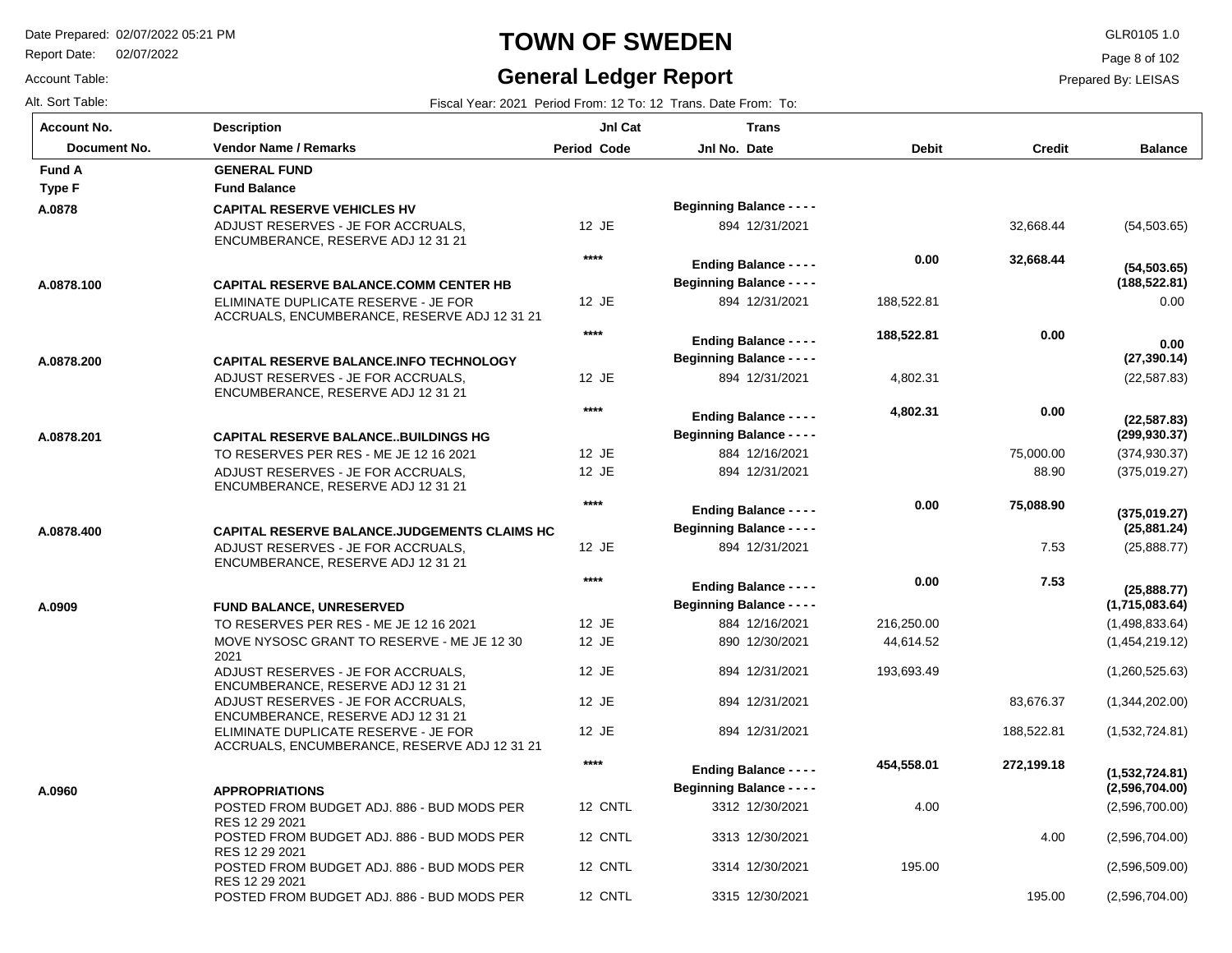Report Date: 02/07/2022

#### Account Table:

### **General Ledger Report**

Page 9 of 102

Prepared By: LEISAS

| <b>Account No.</b> | <b>Description</b>                                                                                                           | JnI Cat            |                                  | <b>Trans</b>                  |              |               |                                  |
|--------------------|------------------------------------------------------------------------------------------------------------------------------|--------------------|----------------------------------|-------------------------------|--------------|---------------|----------------------------------|
| Document No.       | <b>Vendor Name / Remarks</b>                                                                                                 | <b>Period Code</b> | Jnl No. Date                     |                               | <b>Debit</b> | <b>Credit</b> | <b>Balance</b>                   |
| <b>Fund A</b>      | <b>GENERAL FUND</b>                                                                                                          |                    |                                  |                               |              |               |                                  |
| <b>Type F</b>      | <b>Fund Balance</b>                                                                                                          |                    |                                  |                               |              |               |                                  |
| A.0960             | <b>APPROPRIATIONS</b>                                                                                                        |                    |                                  |                               |              |               |                                  |
|                    | RES 12 29 2021                                                                                                               |                    |                                  |                               |              |               |                                  |
|                    | POSTED FROM BUDGET ADJ. 886 - BUD MODS PER<br>RES 12 29 2021                                                                 | 12 CNTL            |                                  | 3316 12/30/2021               | 1,305.00     |               | (2,595,399.00)                   |
|                    | POSTED FROM BUDGET ADJ. 886 - BUD MODS PER<br>RES 12 29 2021                                                                 | 12 CNTL            |                                  | 3317 12/30/2021               |              | 1,305.00      | (2,596,704.00)                   |
|                    | POSTED FROM BUDGET ADJ. 886 - BUD MODS PER<br>RES 12 29 2021                                                                 | 12 CNTL            |                                  | 3318 12/30/2021               | 6,000.00     |               | (2,590,704.00)                   |
|                    | POSTED FROM BUDGET ADJ, 886 - BUD MODS PER<br>RES 12 29 2021                                                                 | 12 CNTL            |                                  | 3319 12/30/2021               |              | 6,000.00      | (2,596,704.00)                   |
|                    | POSTED FROM BUDGET ADJ. 886 - BUD MODS PER<br>RES 12 29 2021                                                                 | 12 CNTL            |                                  | 3320 12/30/2021               | 24,000.00    |               | (2,572,704.00)                   |
|                    | POSTED FROM BUDGET ADJ. 886 - BUD MODS PER<br>RES 12 29 2021                                                                 | 12 CNTL            |                                  | 3321 12/30/2021               |              | 24,000.00     | (2,596,704.00)                   |
|                    | POSTED FROM BUDGET ADJ. 886 - BUD MODS PER<br>RES 12 29 2021                                                                 | 12 CNTL            |                                  | 3322 12/30/2021               | 3,500.00     |               | (2,593,204.00)                   |
|                    | POSTED FROM BUDGET ADJ. 886 - BUD MODS PER<br>RES 12 29 2021                                                                 | 12 CNTL            |                                  | 3323 12/30/2021               |              | 3,500.00      | (2,596,704.00)                   |
|                    | POSTED FROM BUDGET ADJ. 886 - BUD MODS PER<br>RES 12 29 2021                                                                 | 12 CNTL            |                                  | 3324 12/30/2021               | 300.00       |               | (2,596,404.00)                   |
|                    | POSTED FROM BUDGET ADJ. 886 - BUD MODS PER<br>RES 12 29 2021                                                                 | 12 CNTL            |                                  | 3325 12/30/2021               |              | 300.00        | (2,596,704.00)                   |
|                    | POSTED FROM BUDGET ADJ. 886 - BUD MODS PER<br>RES 12 29 2021                                                                 | 12 CNTL            |                                  | 3326 12/30/2021               | 2,000.00     |               | (2,594,704.00)                   |
|                    | POSTED FROM BUDGET ADJ. 886 - BUD MODS PER<br>RES 12 29 2021                                                                 | 12 CNTL            |                                  | 3327 12/30/2021               |              | 2,000.00      | (2,596,704.00)                   |
|                    | POSTED FROM BUDGET ADJ. 886 - BUD MODS PER<br>RES 12 29 2021                                                                 | 12 CNTL            |                                  | 3328 12/30/2021               | 1,000.00     |               | (2,595,704.00)                   |
|                    | POSTED FROM BUDGET ADJ. 886 - BUD MODS PER<br>RES 12 29 2021                                                                 | 12 CNTL            |                                  | 3329 12/30/2021               |              | 1,000.00      | (2,596,704.00)                   |
|                    | POSTED FROM BUDGET ADJ. 886 - BUD MODS PER<br>RES 12 29 2021                                                                 | 12 CNTL            |                                  | 3330 12/30/2021               | 2,000.00     |               | (2,594,704.00)                   |
|                    | POSTED FROM BUDGET ADJ. 886 - BUD MODS PER<br>RES 12 29 2021                                                                 | 12 CNTL            |                                  | 3331 12/30/2021               |              | 2,000.00      | (2,596,704.00)                   |
|                    | POSTED FROM BUDGET ADJ. 887 - BUD MOD PER<br><b>RESOLUTION 12 29 2021</b>                                                    | 12 CNTL            |                                  | 3353 12/30/2021               |              | 712,040.00    | (3,308,744.00)                   |
|                    | POSTED FROM BUDGET ADJ. 888 - JE FOR<br>ENCUMBRANCES 12 31 2021                                                              | 12 CNTL            |                                  | 3354 12/31/2021               |              | 2,405.00      | (3,311,149.00)                   |
|                    |                                                                                                                              | ****               | <b>Beginning Balance - - - -</b> | <b>Ending Balance - - - -</b> | 40,304.00    | 754,749.00    | (3,311,149.00)<br>(2,593,609.03) |
| A.0980             | <b>REVENUES</b><br>POSTED FROM CHILD A.2027.000, A.2027.000,<br>A.2001.000 -- REFUND LODGE - BATCH VOUCHER<br><b>POSTING</b> | 12 AP              |                                  | 1059 12/01/2021               | 500.00       |               | (2,593,109.03)                   |
|                    | POSTED FROM CHILD A.2001.000 -- FROM CANCEL OF<br>DETAIL - FROM DELETE OF VOUCHER # 200806;<br>THOMAS, LEAH                  | 12 AP              |                                  | 1064 12/03/2021               |              | 70.00         | (2,593,179.03)                   |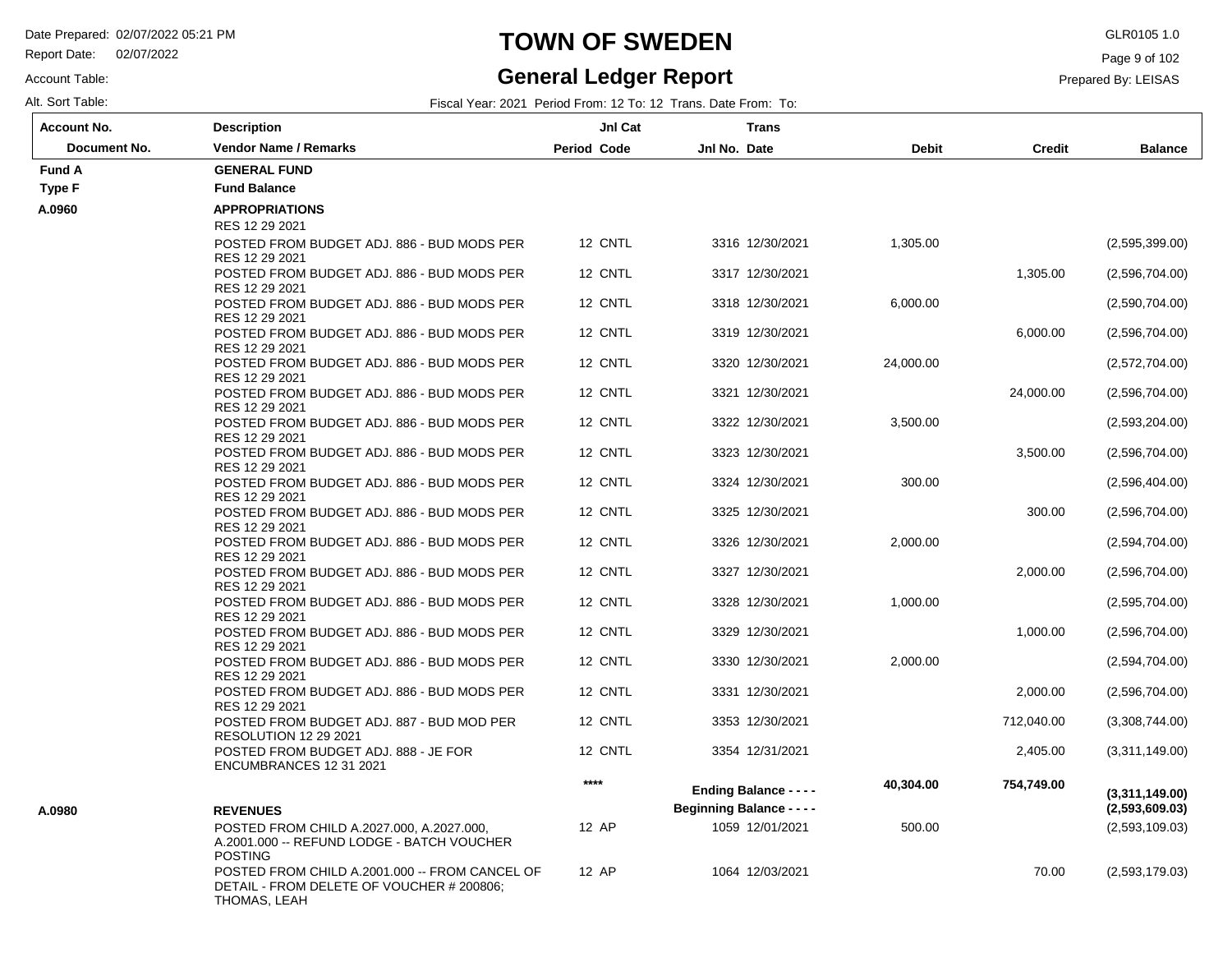Report Date: 02/07/2022

#### Account Table:

# **TOWN OF SWEDEN** GLR0105 1.0

#### **General Ledger Report**

Page 10 of 102

| Alt. Sort Table: | Fiscal Year: 2021 Period From: 12 To: 12 Trans. Date From: To: |  |
|------------------|----------------------------------------------------------------|--|
|                  |                                                                |  |

| <b>Account No.</b> | <b>Description</b>                                                                                                                                                                                                                                                                                                                                                                                                                        | JnI Cat            |              | <b>Trans</b>                     |              |               |                |
|--------------------|-------------------------------------------------------------------------------------------------------------------------------------------------------------------------------------------------------------------------------------------------------------------------------------------------------------------------------------------------------------------------------------------------------------------------------------------|--------------------|--------------|----------------------------------|--------------|---------------|----------------|
| Document No.       | <b>Vendor Name / Remarks</b>                                                                                                                                                                                                                                                                                                                                                                                                              | <b>Period Code</b> | Jnl No. Date |                                  | <b>Debit</b> | <b>Credit</b> | <b>Balance</b> |
| <b>Fund A</b>      | <b>GENERAL FUND</b>                                                                                                                                                                                                                                                                                                                                                                                                                       |                    |              |                                  |              |               |                |
| Type F             | <b>Fund Balance</b>                                                                                                                                                                                                                                                                                                                                                                                                                       |                    |              |                                  |              |               |                |
| A.0980             | <b>REVENUES</b>                                                                                                                                                                                                                                                                                                                                                                                                                           |                    |              |                                  |              |               |                |
|                    | POSTED FROM CHILD A.2001.000 -- FROM CANCEL OF<br>DETAIL - FROM DELETE OF VOUCHER # 200945;<br>PETERSON, JENNIFER                                                                                                                                                                                                                                                                                                                         | 12 AP              |              | 1066 12/03/2021                  |              | 35.00         | (2,593,214.03) |
|                    | POSTED FROM CHILD A.2001.000 -- FROM CANCEL OF<br>DETAIL - FROM DELETE OF VOUCHER # 201048;<br>ARENA II, JOSEPH                                                                                                                                                                                                                                                                                                                           | 12 AP              |              | 1068 12/03/2021                  |              | 70.00         | (2,593,284.03) |
|                    | POSTED FROM CHILD A.2001.000 -- FROM CANCEL OF<br>DETAIL - FROM DELETE OF VOUCHER # 201086; KING,<br>VAL                                                                                                                                                                                                                                                                                                                                  | 12 AP              |              | 1070 12/03/2021                  |              | 25.00         | (2,593,309.03) |
|                    | POSTED FROM CHILD A.1090.000, A.2027.000,<br>A.2001.000, A.2001.000, A.2027.000, A.2001.000,<br>A.2027.000, A.2401.000, A.1255.000, A.1550.000,<br>A.2089.000, A.2540.000, A.2544.000, A.2001.000,<br>A.2001.000, A.2001.000, A.2001.000, A.2190.000,<br>A.2001.000, A.2025.000, A.2027.000, A.2001.000,<br>A.2001.000, A.3001.000, A.2001.000, A.2001.000,<br>A.2001.000, A.2025.000, A.2192.000 -- A1090 - 22305 -<br>DETAIL GR POSTING | 12 GR              |              | 241 12/16/2021                   |              | 99,090.13     | (2,692,399.16) |
|                    | POSTED FROM CHILD A.2770.000 -- VOIDED T & A                                                                                                                                                                                                                                                                                                                                                                                              | 12 JE              |              | 884 12/16/2021                   |              | 177.19        | (2,692,576.35) |
|                    | CHECK TO GENERAL - ME JE 12 16 2021<br>POSTED FROM CHILD A.2001.000, A.2001.000,<br>A.2001.000, A.2705.000, A.2192.000, A.2001.000,<br>A.2027.000, A.2001.000, A.2210.000, A.2001.000,<br>A.2001.000, A.2192.000, A.2001.000, A.2001.000,<br>A.2027.000, A.3005.000, A.1090.000, A.2001.000 -- A2001<br>- 22329 - DETAIL GR POSTING                                                                                                       | 12 GR              |              | 242 12/30/2021                   |              | 165,234.46    | (2,857,810.81) |
|                    | POSTED FROM CHILD A.2001.000, A.2001.000,<br>A.2027.000, A.2001.000, A.2027.000 -- BBALL REFUND -<br><b>BATCH VOUCHER POSTING</b>                                                                                                                                                                                                                                                                                                         | 12 AP              |              | 1083 12/30/2021                  | 1,133.00     |               | (2,856,677.81) |
|                    | POSTED FROM CHILD SW14.5031.000, A.5031.000 --<br>CLOSE V FUND TO BOND PAYMENTS - ME JE 12 30<br>2021                                                                                                                                                                                                                                                                                                                                     | 12 JE              |              | 890 12/30/2021                   |              | 39,195.57     | (2,895,873.38) |
|                    | POSTED FROM CHILD A.2401.000, A.2401.000,<br>A.2401.000, A.2401.000, A.2401.000, A.2401.000,<br>A.2401.000, A.2401.000 -- INTEREST - INTEREST 12 31<br>2021                                                                                                                                                                                                                                                                               | 12 JE              |              | 891 12/31/2021                   |              | 108.51        | (2,895,981.89) |
|                    | POSTED FROM CHILD A.2610.000, A.2401.000,<br>A.2610.000 -- SHARE OF AUGUST 2021 COURT FUNDS<br>- ME JOURNAL ENTRIES 12 31 2021                                                                                                                                                                                                                                                                                                            | 12 JE              |              | 893 12/31/2021                   |              | 3,433.50      | (2,899,415.39) |
|                    | POSTED FROM CHILD A.5031.000 -- TO CORRECT<br>POSTING ERROR CLOSING V FUND                                                                                                                                                                                                                                                                                                                                                                | 12 JE              |              | 892 12/31/2021                   | 5,446.31     |               | (2,893,969.08) |
|                    | POSTED FROM REPARENT OF CHILD ACCT NO.<br>SW14.5031.000                                                                                                                                                                                                                                                                                                                                                                                   | 12 RP              |              | 156 01/24/2022                   | 8,300.00     |               | (2,885,669.08) |
|                    |                                                                                                                                                                                                                                                                                                                                                                                                                                           | ****               |              | <b>Ending Balance - - - -</b>    | 15,379.31    | 307,439.36    | (2,885,669.08) |
| Type R             | Revenue                                                                                                                                                                                                                                                                                                                                                                                                                                   |                    |              | <b>Beginning Balance - - - -</b> |              |               | (1,505,134.00) |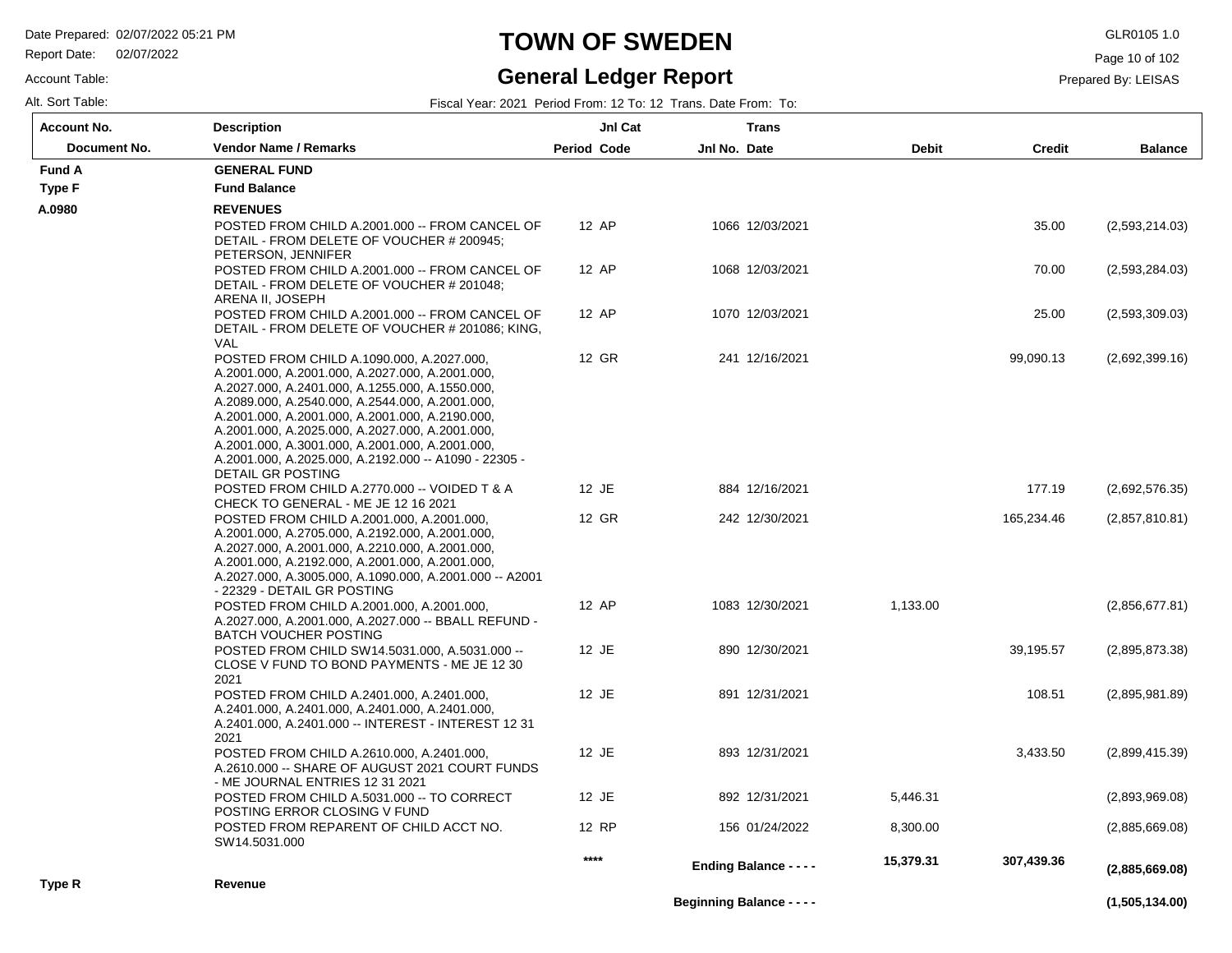4662 4664 4665

A2001 - 22320 - DETAIL GR POSTING A2001 - 22322 - DETAIL GR POSTING A2001 - 22323 - DETAIL GR POSTING

Report Date: 02/07/2022

# **TOWN OF SWEDEN** GLR0105 1.0

#### **General Ledger Report**

**Balance**

(35,192.35) (35,332.35)

**(29,158.66)**

**(33,393.66)**

**(33,393.66)**

**(1,505,134.00)**

(2,648.16)

**(2,648.16)**

**(2,483.39)**

**(35,332.35)**

(988.00)

**(988.00)**

**(923.00)**

(133,330.37) (133,400.37) (133,435.37)

**(133,430.37)**

(133,505.37) (133,530.37) (133,656.47) (135,019.47) (135,485.47) (135,806.97) (136,556.97) (137,281.97) (137,518.97) (137,712.97) (137,888.03) (138,203.03)

Page 11 of 102

Prepared By: LEISAS

 70.00 25.00 126.10 1,363.00 466.00 321.50 750.00 725.00 237.00 194.00 175.06 315.00

Account Table: Alt. Sort Table: Fiscal Year: 2021 Period From: 12 To: 12 Trans. Date From: To: **Account No.**

**A.1001**

**Type R Fund A** 

**A.1081**

**A.1090**

**A.1255**

**A.1550**

**A.2001**

| unt No.      | <b>Description</b>                                                                                  | JnI Cat            | <b>Trans</b>                     |        |               |
|--------------|-----------------------------------------------------------------------------------------------------|--------------------|----------------------------------|--------|---------------|
| Document No. | Vendor Name / Remarks                                                                               | <b>Period Code</b> | Jnl No. Date                     | Debit  | <b>Credit</b> |
| ΙA           | <b>GENERAL FUND</b>                                                                                 |                    |                                  |        |               |
| ιR.          | Revenue                                                                                             |                    |                                  |        |               |
| )1           | <b>REAL PROPERTY TAXES</b>                                                                          |                    |                                  |        |               |
|              |                                                                                                     | $****$             |                                  | 0.00   | 0.00          |
|              |                                                                                                     |                    | <b>Ending Balance - - - -</b>    |        |               |
| 31           | OTHER PAYMENTS LIEU OF TAXES                                                                        |                    | <b>Beginning Balance - - - -</b> |        |               |
|              |                                                                                                     | $****$             | <b>Ending Balance - - - -</b>    | 0.00   | 0.00          |
|              |                                                                                                     |                    | <b>Beginning Balance - - - -</b> |        |               |
| 90<br>4650   | INT & PENALTIES REAL PROP TAX<br>A1090 - 22305 - DETAIL GR POSTING                                  | 12 GR              | 241 12/16/2021                   |        | 6,033.69      |
| 4684         |                                                                                                     | 12 GR              | 242 12/30/2021                   |        | 140.00        |
|              | A1090 - 22346 - DETAIL GR POSTING                                                                   | $****$             |                                  |        |               |
|              |                                                                                                     |                    | <b>Ending Balance - - - -</b>    | 0.00   | 6,173.69      |
| 55           | <b>CLERK FEES</b>                                                                                   |                    | <b>Beginning Balance - - - -</b> |        |               |
| 4656         | A1255 - 22313 - DETAIL GR POSTING                                                                   | 12 GR              | 241 12/16/2021                   |        | 164.77        |
|              |                                                                                                     | $****$             | <b>Ending Balance - - - -</b>    | 0.00   | 164.77        |
| 50           | <b>PUBL POUND CHRG &amp; DOG CTRL FEES</b>                                                          |                    | <b>Beginning Balance - - - -</b> |        |               |
| 4656         | A1550 - 22313 - DETAIL GR POSTING                                                                   | 12 GR              | 241 12/16/2021                   |        | 65.00         |
|              |                                                                                                     | $****$             | <b>Ending Balance - - - -</b>    | 0.00   | 65.00         |
| )1           | <b>PARK AND RECREATION CHARGES</b>                                                                  |                    | <b>Beginning Balance - - - -</b> |        |               |
| 211375       | SNIDER - BBALL REFUND - BATCH VOUCHER<br><b>POSTING</b>                                             | 12 AP              | 1059 12/01/2021                  | 100.00 |               |
| 200806       | THOMAS - FROM CANCEL OF DETAIL - FROM DELETE<br>OF VOUCHER # 200806; THOMAS, LEAH                   | 12 AP              | 1064 12/03/2021                  |        | 70.00         |
| 200945       | PETERSON - FROM CANCEL OF DETAIL - FROM<br>DELETE OF VOUCHER # 200945; PETERSON,<br><b>JENNIFER</b> | 12 AP              | 1066 12/03/2021                  |        | 35.00         |
| 201048       | ARENA II, JOSEPH - FROM CANCEL OF DETAIL - FROM<br>DELETE OF VOUCHER # 201048; ARENA II, JOSEPH     | 12 AP              | 1068 12/03/2021                  |        | 70.00         |
| 201086       | KING - FROM CANCEL OF DETAIL - FROM DELETE OF<br>VOUCHER # 201086; KING, VAL                        | 12 AP              | 1070 12/03/2021                  |        | 25.00         |
| 4651         | A2001 - 22306 - DETAIL GR POSTING                                                                   | 12 GR              | 241 12/16/2021                   |        | 126.10        |
| 4652         | A2001 - 22307 - DETAIL GR POSTING                                                                   | 12 GR              | 241 12/16/2021                   |        | 1,363.00      |
| 4653         | A2001 - 22309 - DETAIL GR POSTING                                                                   | 12 GR              | 241 12/16/2021                   |        | 466.00        |
| 4654         | A2001 - 22310 - DETAIL GR POSTING                                                                   | 12 GR              | 241 12/16/2021                   |        | 321.50        |
| 4658         | A2001 - 22315 - DETAIL GR POSTING                                                                   | 12 GR              | 241 12/16/2021                   |        | 750.00        |
| 4660         | A2001 - 22318 - DETAIL GR POSTING                                                                   | 12 GR              | 241 12/16/2021                   |        | 725.00        |
| 4661         | A2001 - 22319 - DETAIL GR POSTING                                                                   | 12 GR              | 241 12/16/2021                   |        | 237.00        |

12 GR 12 GR 12 GR 241 12/16/2021 241 12/16/2021 241 12/16/2021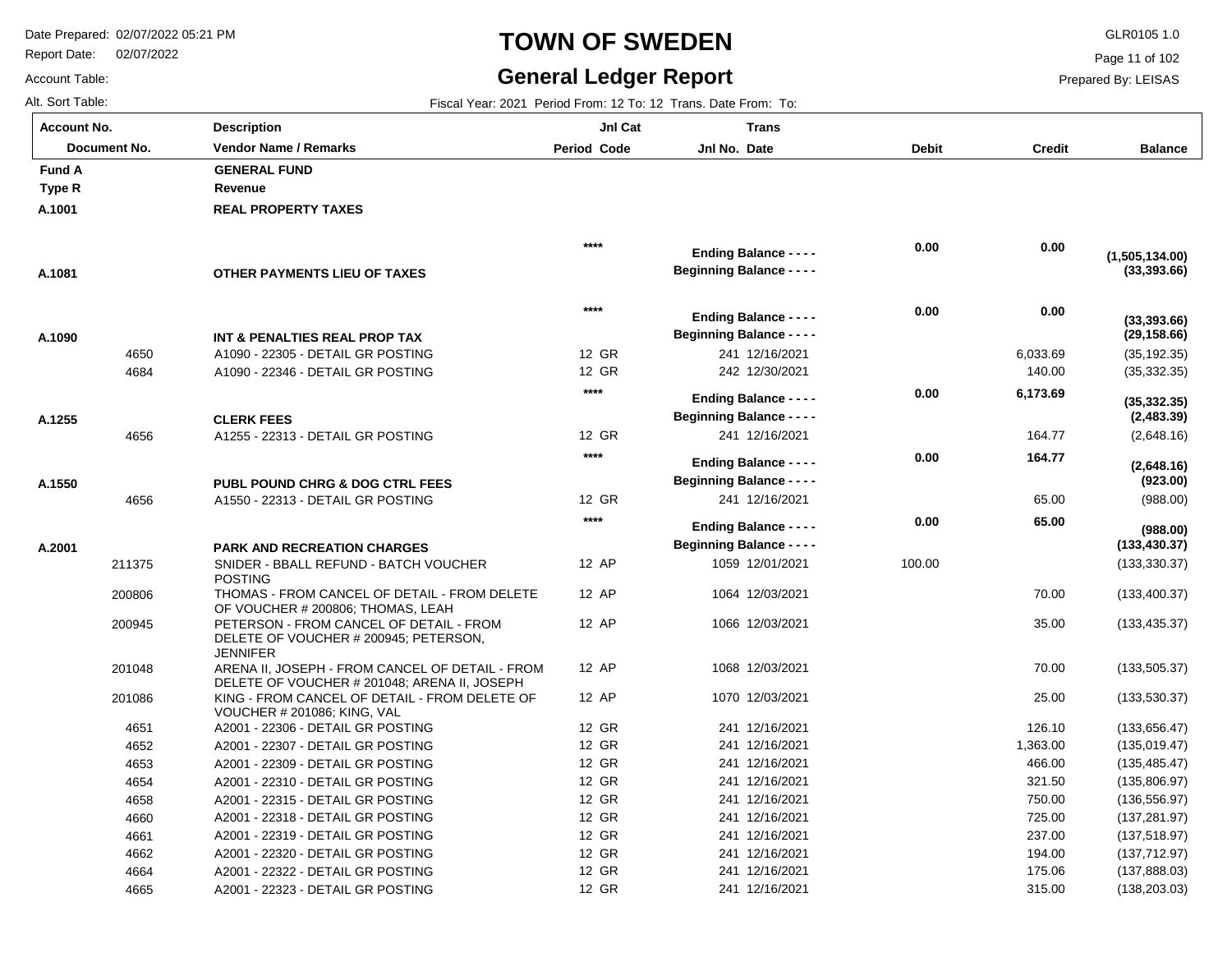Report Date: 02/07/2022

Account Table:

## **TOWN OF SWEDEN** GLR0105 1.0

#### **General Ledger Report**

**(26,650.00)**

Page 12 of 102

| Alt. Sort Table: | Fiscal Year: 2021 Period From: 12 To: 12 Trans, Date From: To: |  |
|------------------|----------------------------------------------------------------|--|
|------------------|----------------------------------------------------------------|--|

| <b>Account No.</b>  | <b>Description</b>                                                      | JnI Cat            | <b>Trans</b>                                                      |              |               |                          |
|---------------------|-------------------------------------------------------------------------|--------------------|-------------------------------------------------------------------|--------------|---------------|--------------------------|
| <b>Document No.</b> | <b>Vendor Name / Remarks</b>                                            | <b>Period Code</b> | Jnl No. Date                                                      | <b>Debit</b> | <b>Credit</b> | <b>Balance</b>           |
| <b>Fund A</b>       | <b>GENERAL FUND</b>                                                     |                    |                                                                   |              |               |                          |
| Type R              | Revenue                                                                 |                    |                                                                   |              |               |                          |
| A.2001              | <b>PARK AND RECREATION CHARGES</b>                                      |                    |                                                                   |              |               |                          |
| 4667                | A2001 - 22325 - DETAIL GR POSTING                                       | 12 GR              | 241 12/16/2021                                                    |              | 532.00        | (138, 735.03)            |
| 4668                | A2001 - 22326 - DETAIL GR POSTING                                       | 12 GR              | 241 12/16/2021                                                    |              | 150.00        | (138, 885.03)            |
| 4669                | A2001 - 22327 - DETAIL GR POSTING                                       | 12 GR              | 241 12/16/2021                                                    |              | 104.00        | (138, 989.03)            |
| 4671                | A2001 - 22329 - DETAIL GR POSTING                                       | 12 GR              | 242 12/30/2021                                                    |              | 76.00         | (139,065.03)             |
| 4672                | A2001 - 22330 - DETAIL GR POSTING                                       | 12 GR              | 242 12/30/2021                                                    |              | 365.00        | (139, 430.03)            |
| 4675                | A2001 - 22336 - DETAIL GR POSTING                                       | 12 GR              | 242 12/30/2021                                                    |              | 422.00        | (139, 852.03)            |
| 4676                | A2001 - 22337 - DETAIL GR POSTING                                       | 12 GR              | 242 12/30/2021                                                    |              | 850.80        | (140, 702.83)            |
| 4678                | A2001 - 22339 - DETAIL GR POSTING                                       | 12 GR              | 242 12/30/2021                                                    |              | 711.00        | (141, 413.83)            |
| 4679                | A2001 - 22340 - DETAIL GR POSTING                                       | 12 GR              | 242 12/30/2021                                                    |              | 744.72        | (142, 158.55)            |
| 4681                | A2001 - 22342 - DETAIL GR POSTING                                       | 12 GR              | 242 12/30/2021                                                    |              | 4,574.01      | (146, 732.56)            |
| 4682                | A2001 - 22343 - DETAIL GR POSTING                                       | 12 GR              | 242 12/30/2021                                                    |              | 98.00         | (146, 830.56)            |
| 4685                | A2001 - 22347 - DETAIL GR POSTING                                       | 12 GR              | 242 12/30/2021                                                    |              | 570.02        | (147, 400.58)            |
| 4686                | A2001 - 22348 - DETAIL GR POSTING                                       | 12 GR              | 242 12/30/2021                                                    |              | 33.29         | (147, 433.87)            |
| 211523              | MAYER - BABYSITTER TRAINING CANCELLED - BATCH<br><b>VOUCHER POSTING</b> | 12 AP              | 1083 12/30/2021                                                   | 53.00        |               | (147, 380.87)            |
| 211531              | SKIDMORE - BBALL REFUND - BATCH VOUCHER<br><b>POSTING</b>               | 12 AP              | 1083 12/30/2021                                                   | 255.00       |               | (147, 125.87)            |
| 211540              | WEBSTER - BBALL REFUND - BATCH VOUCHER<br><b>POSTING</b>                | 12 AP              | 1083 12/30/2021                                                   | 100.00       |               | (147, 025.87)            |
|                     |                                                                         | $****$             | <b>Ending Balance - - - -</b>                                     | 508.00       | 14,103.50     | (147, 025.87)            |
| A.2012              | <b>RECREATION CONCESSIONS</b>                                           |                    | <b>Beginning Balance - - - -</b>                                  |              |               | (89.72)                  |
|                     |                                                                         | $***$              | <b>Ending Balance - - - -</b>                                     | 0.00         | 0.00          | (89.72)                  |
| A.2013              | <b>PARK CONCESSIONS</b>                                                 |                    | <b>Beginning Balance - - - -</b>                                  |              |               | (2,591.60)               |
|                     |                                                                         | $***$              | <b>Ending Balance - - - -</b>                                     | 0.00         | 0.00          |                          |
| A.2020              | <b>COMMUNITY CENTER GROUP PROGRAM</b>                                   |                    | <b>Beginning Balance - - - -</b>                                  |              |               | (2,591.60)<br>(2,380.00) |
|                     |                                                                         | $***$              |                                                                   | 0.00         | 0.00          |                          |
|                     |                                                                         |                    | <b>Ending Balance - - - -</b><br><b>Beginning Balance - - - -</b> |              |               | (2,380.00)               |
| A.2025              | <b>COMMUNITY CENTER FACILITY USE</b>                                    |                    |                                                                   |              |               | (12,850.00)              |
| 4658                | A2025 - 22315 - DETAIL GR POSTING                                       | 12 GR              | 241 12/16/2021                                                    |              | 950.00        | (13,800.00)              |
| 4669                | A2025 - 22327 - DETAIL GR POSTING                                       | 12 GR              | 241 12/16/2021                                                    |              | 560.00        | (14,360.00)              |
|                     |                                                                         | $***$              | <b>Ending Balance - - - -</b>                                     | 0.00         | 1,510.00      | (14, 360.00)             |
| A.2026              | <b>SENIOR CENTER FACILITY USE FEE</b>                                   |                    | <b>Beginning Balance - - - -</b>                                  |              |               | (26, 650.00)             |
|                     |                                                                         | $***$              | <b>Ending Balance - - - -</b>                                     | 0.00         | 0.00          | (26.650.00)              |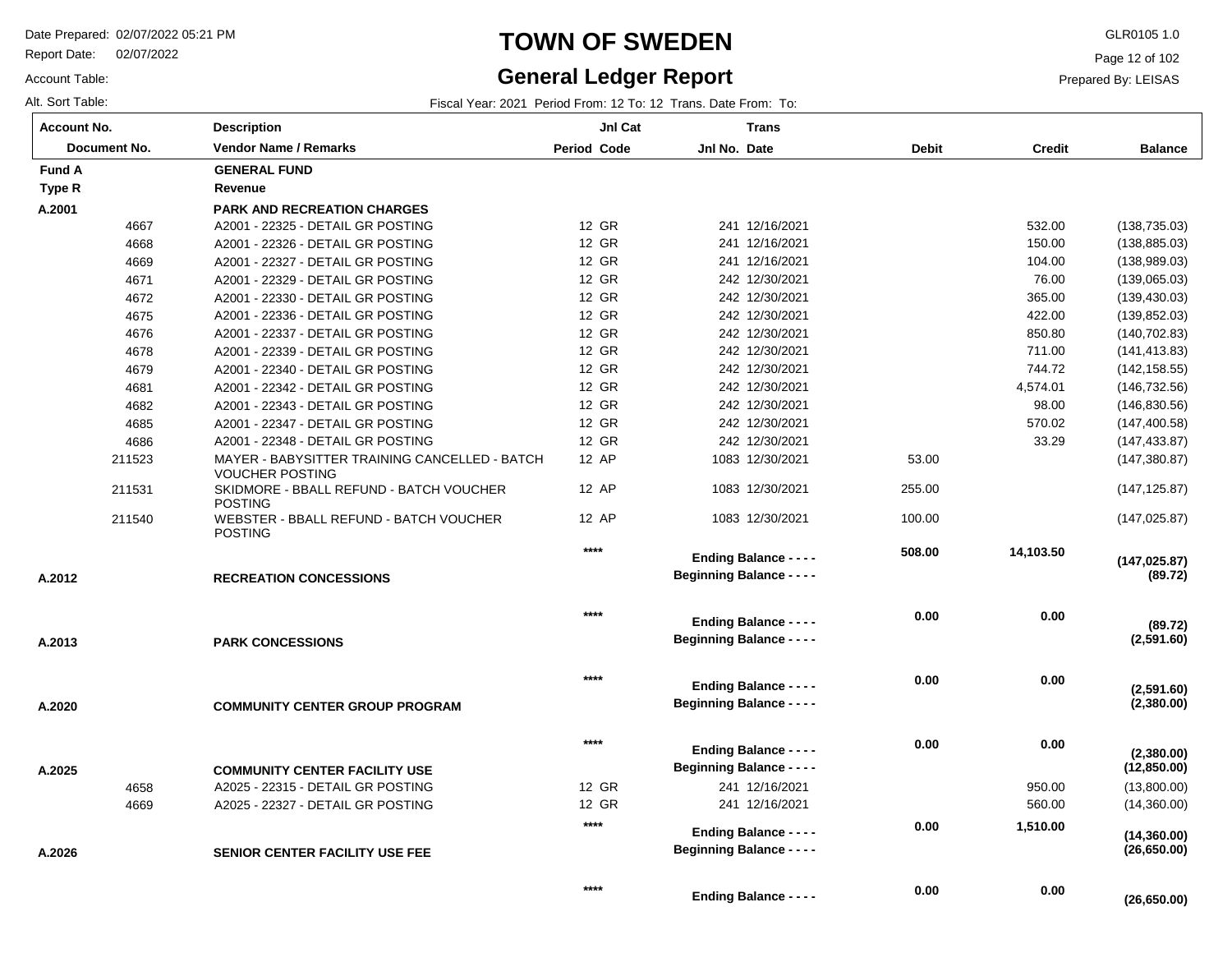Report Date: 02/07/2022

#### Account Table:

### **TOWN OF SWEDEN** GLR0105 1.0

# **General Ledger Report**

Page 13 of 102

#### Prepared By: LEISAS

| <b>Account No.</b> | <b>Description</b>                                                    | JnI Cat            | <b>Trans</b>                                                      |              |               |                            |
|--------------------|-----------------------------------------------------------------------|--------------------|-------------------------------------------------------------------|--------------|---------------|----------------------------|
| Document No.       | <b>Vendor Name / Remarks</b>                                          | <b>Period Code</b> | Jnl No. Date                                                      | <b>Debit</b> | <b>Credit</b> | <b>Balance</b>             |
| <b>Fund A</b>      | <b>GENERAL FUND</b>                                                   |                    |                                                                   |              |               |                            |
| Type R             | Revenue                                                               |                    |                                                                   |              |               |                            |
| A.2027             | <b>PARK FACILITY USE</b>                                              |                    | <b>Beginning Balance - - - -</b>                                  |              |               | (33,917.50)                |
| 211394             | SCHWAB - LODGE CANCELLATION - BATCH VOUCHER<br><b>POSTING</b>         | 12 AP              | 1059 12/01/2021                                                   | 200.00       |               | (33,717.50)                |
| 211368             | ROBINSON - REFUND LODGE - BATCH VOUCHER<br><b>POSTING</b>             | 12 AP              | 1059 12/01/2021                                                   | 200.00       |               | (33, 517.50)               |
| 241                | A2027 - 22309 - DETAIL GR POSTING                                     | 12 GR              | 241 12/16/2021                                                    |              | 200.00        | (33,717.50)                |
| 241                | A2027 - 22310 - DETAIL GR POSTING                                     | 12 GR              | 241 12/16/2021                                                    |              | 200.00        | (33, 917.50)               |
| 241                | A2027 - 22315 - DETAIL GR POSTING                                     | 12 GR              | 241 12/16/2021                                                    |              | 200.00        | (34, 117.50)               |
| 4663               | A2027 - 22321 - DETAIL GR POSTING                                     | 12 GR              | 241 12/16/2021                                                    |              | 608.88        | (34, 726.38)               |
| 4675               | A2027 - 22336 - DETAIL GR POSTING                                     | 12 GR              | 242 12/30/2021                                                    |              | 500.00        | (35, 226.38)               |
| 4682               | A2027 - 22343 - DETAIL GR POSTING                                     | 12 GR              | 242 12/30/2021                                                    |              | 200.00        | (35, 426.38)               |
| 211527             | PETERS - LODGE CANCELLATION - BATCH VOUCHER<br><b>POSTING</b>         | 12 AP              | 1083 12/30/2021                                                   | 200.00       |               | (35, 226.38)               |
| 211547             | JOHNSON - LODGE CANCELLATION REFUND - BATCH<br><b>VOUCHER POSTING</b> | 12 AP              | 1083 12/30/2021                                                   | 525.00       |               | (34, 701.38)               |
|                    |                                                                       | $***$              | <b>Ending Balance - - - -</b>                                     | 1,125.00     | 1,908.88      | (34,701.38)                |
| A.2089             | <b>RECREATION FEE ON NEW BUILDING</b>                                 |                    | <b>Beginning Balance - - - -</b>                                  |              |               | (15,500.00)                |
| 4656               | A2089 - 22313 - DETAIL GR POSTING                                     | 12 GR              | 241 12/16/2021                                                    |              | 750.00        | (16, 250.00)               |
|                    |                                                                       | $***$              | <b>Ending Balance - - - -</b>                                     | 0.00         | 750.00        | (16, 250.00)               |
| A.2190             | <b>SALE OF CEMETERY LOTS</b>                                          |                    | <b>Beginning Balance - - - -</b>                                  |              |               | (37,700.00)                |
| 4657               | A2190 - 22314 - DETAIL GR POSTING                                     | 12 GR              | 241 12/16/2021                                                    |              | 1,200.00      | (38,900.00)                |
| A.2192             | <b>CHARGES FOR CEMETERY SERVICES</b>                                  | $***$              | <b>Ending Balance - - - -</b><br><b>Beginning Balance - - - -</b> | 0.00         | 1,200.00      | (38,900.00)<br>(41,081.00) |
| 4659               | A2192 - 22317 - DETAIL GR POSTING                                     | 12 GR              | 241 12/16/2021                                                    |              | 604.00        | (41,685.00)                |
| 4674               | A2192 - 22334 - DETAIL GR POSTING                                     | 12 GR              | 242 12/30/2021                                                    |              | 1,000.00      | (42,685.00)                |
| 4680               | A2192 - 22341 - DETAIL GR POSTING                                     | 12 GR              | 242 12/30/2021                                                    |              | 430.00        | (43, 115.00)               |
| A.2210             | SIGN LANGUAGE/SPANISH INTERPRET                                       | $***$              | <b>Ending Balance - - - -</b><br><b>Beginning Balance - - - -</b> | 0.00         | 2,034.00      | (43, 115.00)<br>(92.00)    |
| 4677               | A2210 - 22338 - DETAIL GR POSTING                                     | 12 GR              | 242 12/30/2021                                                    |              | 90.00         | (182.00)                   |
|                    |                                                                       | $***$              |                                                                   | 0.00         | 90.00         |                            |
| A.2300             | <b>SERVICES, OTHER GOVTS</b>                                          |                    | <b>Ending Balance - - - -</b><br><b>Beginning Balance - - - -</b> |              |               | (182.00)<br>(2,645.21)     |
| A.2349             | <b>ECONASSIST/OPPTYSVC, OTHER GOV</b>                                 | ****               | <b>Ending Balance - - - -</b><br><b>Beginning Balance - - - -</b> | 0.00         | 0.00          | (2,645.21)<br>(5,449.88)   |
|                    |                                                                       | ****               | <b>Ending Balance - - - -</b><br><b>Beginning Balance - - - -</b> | 0.00         | 0.00          | (5,449.88)<br>(5,591.00)   |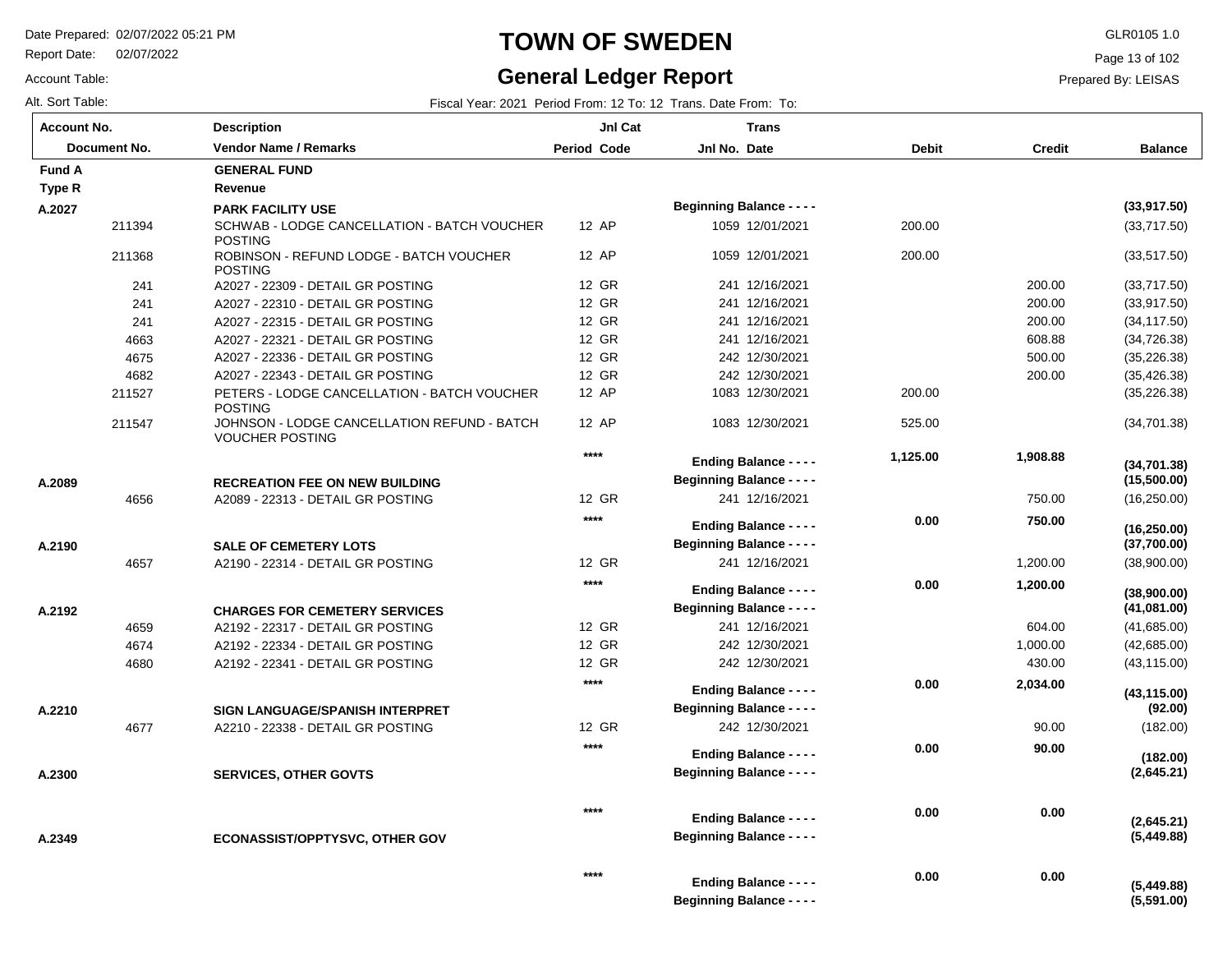**Description**

Report Date: 02/07/2022

# **TOWN OF SWEDEN** GLR0105 1.0

#### **General Ledger Report**

**Jnl Cat**

**Trans**

**Balance**

(14,069.75) (14,088.25) (14,088.77) (14,089.37) (14,090.62) (14,094.18) (14,101.34) (14,109.97) (14,129.21) (14,196.76)

**(13,019.85)**

**(127,317.00)**

**(127,317.00)**

**(5,591.00)**

(278.95)

**(278.95)**

**(258.72)**

**(10.00)**

**(10.00)**

**(14,196.76)**

(13,317.50)

**(12,158.50)**

(12,764.00) (14,837.00)

**(32,653.45)**

**(14,837.00)**

**(11,422.00)**

**(13,317.50)**

Page 14 of 102

Prepared By: LEISAS

 **3,415.00** 

 **0.00** 

Account Table: Alt. Sort Table: Fiscal Year: 2021 Period From: 12 To: 12 Trans. Date From: To: **Account No.**

**A.2350**

**Type R Fund A** 

**A.2390**

**A.2401**

**A.2530**

**A.2540**

**A.2544**

**A.2610**

| Document No. | <b>Vendor Name / Remarks</b>                                         | <b>Period Code</b> | Jnl No. Date                     | <b>Debit</b> | <b>Credit</b> |
|--------------|----------------------------------------------------------------------|--------------------|----------------------------------|--------------|---------------|
| ΙA           | <b>GENERAL FUND</b>                                                  |                    |                                  |              |               |
| ιR.          | Revenue                                                              |                    |                                  |              |               |
| 50           | YOUTH SERVICES (COUNTY)                                              |                    |                                  |              |               |
|              |                                                                      |                    |                                  |              |               |
|              |                                                                      | ****               | <b>Ending Balance - - - -</b>    | 0.00         | 0.00          |
| 90           | SHARE OF JOINT ACTIVITY                                              |                    | <b>Beginning Balance - - - -</b> |              |               |
|              |                                                                      |                    |                                  |              |               |
|              |                                                                      | $****$             | <b>Ending Balance - - - -</b>    | 0.00         | 0.00          |
|              |                                                                      |                    | <b>Beginning Balance - - - -</b> |              |               |
| )1           | <b>INTEREST AND EARNINGS</b>                                         |                    |                                  |              |               |
| 4655         | A2401 - 22311 - DETAIL GR POSTING                                    | 12 GR              | 241 12/16/2021                   |              | 1,049.90      |
|              | CAN BANK DEC 2021 INTEREST - ME JOURNAL<br><b>ENTRIES 12 31 2021</b> | 12 JE              | 893 12/31/2021                   |              | 18.50         |
|              | INTEREST - INTEREST 12 31 2021                                       | 12 JE              | 891 12/31/2021                   |              | 0.52          |
|              | INTEREST - INTEREST 12 31 2021                                       | 12 JE              | 891 12/31/2021                   |              | 0.60          |
|              | INTEREST - INTEREST 12 31 2021                                       | 12 JE              | 891 12/31/2021                   |              | 1.25          |
|              | INTEREST - INTEREST 12 31 2021                                       | 12 JE              | 891 12/31/2021                   |              | 3.56          |
|              | INTEREST - INTEREST 12 31 2021                                       | 12 JE              | 891 12/31/2021                   |              | 7.16          |
|              | INTEREST - INTEREST 12 31 2021                                       | 12 JE              | 891 12/31/2021                   |              | 8.63          |
|              | INTEREST - INTEREST 12 31 2021                                       | 12 JE              | 891 12/31/2021                   |              | 19.24         |
|              | INTEREST - INTEREST 12 31 2021                                       | 12 JE              | 891 12/31/2021                   |              | 67.55         |
|              |                                                                      | $****$             | <b>Ending Balance - - - -</b>    | 0.00         | 1,176.91      |
| 30           | <b>GAMES OF CHANCE</b>                                               |                    | <b>Beginning Balance - - - -</b> |              |               |
|              |                                                                      |                    |                                  |              |               |
|              |                                                                      | $****$             | <b>Ending Balance - - - -</b>    | 0.00         | 0.00          |
| 10           | <b>BINGO LICENSES</b>                                                |                    | <b>Beginning Balance - - - -</b> |              |               |
| 4656         | A2540 - 22313 - DETAIL GR POSTING                                    | 12 GR              | 241 12/16/2021                   |              | 20.23         |
|              |                                                                      | $****$             |                                  | 0.00         | 20.23         |
|              |                                                                      |                    | <b>Ending Balance - - - -</b>    |              |               |
| 14           | <b>DOG LICENSES</b>                                                  |                    | <b>Beginning Balance - - - -</b> |              |               |
| 4656         | A2544 - 22313 - DETAIL GR POSTING                                    | 12 GR              | 241 12/16/2021                   |              | 1,159.00      |
|              |                                                                      | $****$             | <b>Ending Balance - - - -</b>    | 0.00         | 1,159.00      |
| 10           | <b>FINES &amp; FOREFEITED BAIL</b>                                   |                    | <b>Beginning Balance - - - -</b> |              |               |
|              | SHARE OF AUGUST 2021 COURT FUNDS - ME<br>JOURNAL ENTRIES 12 31 2021  | 12 JE              | 893 12/31/2021                   |              | 1,342.00      |
|              | SHARE OF NOV 2021 COURT FUNDS - ME JOURNAL                           | 12 JE              | 893 12/31/2021                   |              | 2,073.00      |

**\*\*\*\***

**Beginning Balance - - - -**

**Ending Balance - - - -**

**SALE OF SCRAP/EXCESS EQUIP A.2650**

ENTRIES 12 31 2021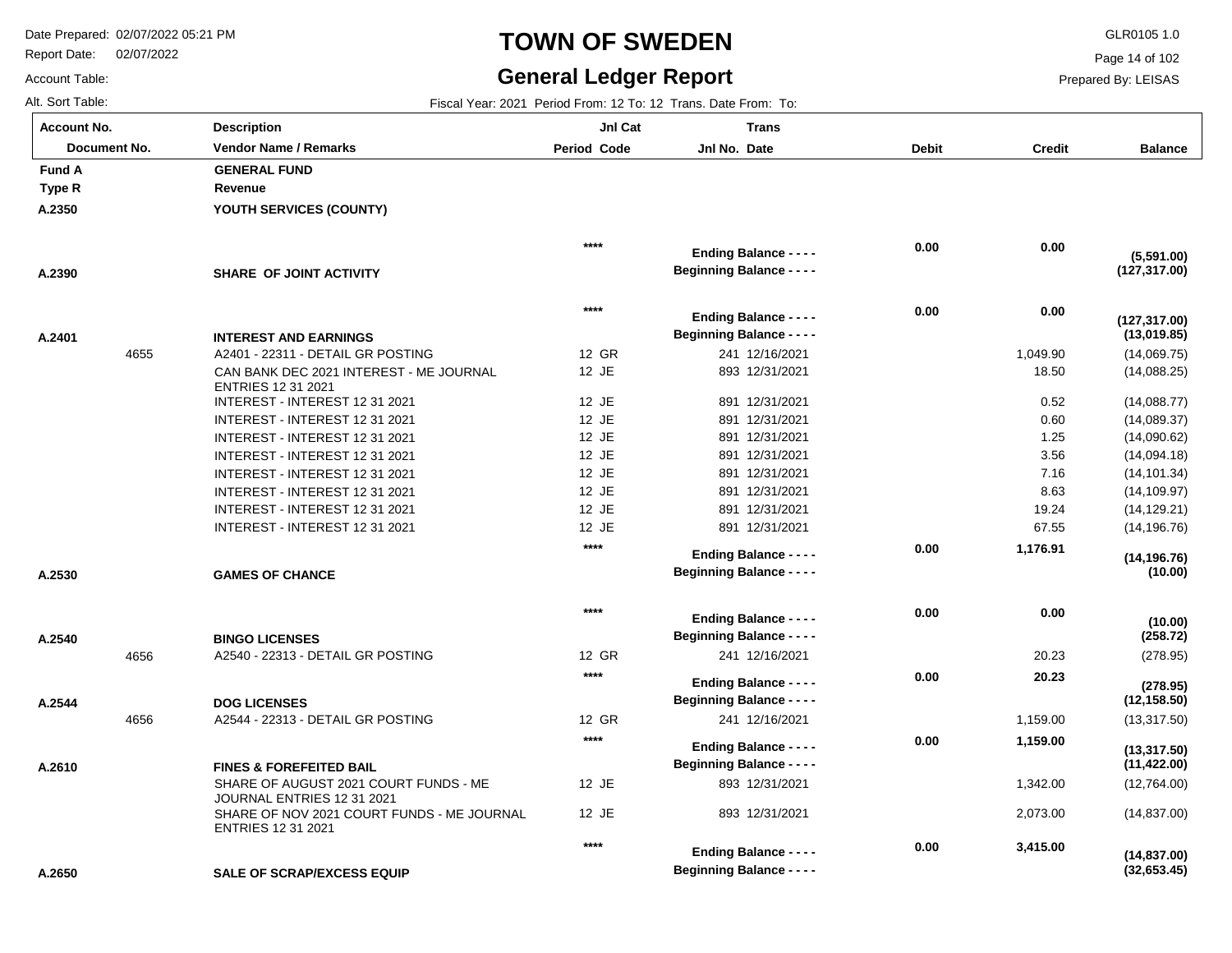Report Date: 02/07/2022

# **TOWN OF SWEDEN** GLR0105 1.0

#### **General Ledger Report**

**Balance**

Page 15 of 102

Prepared By: LEISAS

| Alt. Sort Table:   |      | Fiscal Year: 2021 Period From: 12 To: 12 Trans. Date From: To:                 |             |                                                                   |              |               |  |  |
|--------------------|------|--------------------------------------------------------------------------------|-------------|-------------------------------------------------------------------|--------------|---------------|--|--|
| <b>Account No.</b> |      | <b>Description</b>                                                             | Jnl Cat     | <b>Trans</b>                                                      |              |               |  |  |
| Document No.       |      | <b>Vendor Name / Remarks</b>                                                   | Period Code | Jnl No. Date                                                      | <b>Debit</b> | <b>Credit</b> |  |  |
| <b>Fund A</b>      |      | <b>GENERAL FUND</b>                                                            |             |                                                                   |              |               |  |  |
| <b>Type R</b>      |      | Revenue                                                                        |             |                                                                   |              |               |  |  |
| A.2650             |      | <b>SALE OF SCRAP/EXCESS EQUIP</b>                                              |             |                                                                   |              |               |  |  |
|                    |      |                                                                                | $****$      | <b>Ending Balance - - - -</b>                                     | 0.00         | 0.00          |  |  |
| A.2655             |      | <b>MINOR SALES, OTHER</b>                                                      |             | <b>Beginning Balance - - - -</b>                                  |              |               |  |  |
|                    |      |                                                                                | $***$       | <b>Ending Balance - - - -</b>                                     | 0.00         | 0.00          |  |  |
| A.2701             |      | <b>REFUNDS PRIOR YRS EXPENDITURES</b>                                          |             | <b>Beginning Balance - - - -</b>                                  |              |               |  |  |
|                    |      |                                                                                | $****$      | <b>Ending Balance - - - -</b>                                     | 0.00         | 0.00          |  |  |
| A.2705             |      | <b>GIFTS AND DONATIONS</b>                                                     |             | <b>Beginning Balance - - - -</b>                                  |              |               |  |  |
|                    | 4673 | A2705 - 22331 - DETAIL GR POSTING                                              | 12 GR       | 242 12/30/2021                                                    |              | 44,614.52     |  |  |
|                    |      |                                                                                | $****$      | <b>Ending Balance - - - -</b>                                     | 0.00         | 44,614.52     |  |  |
| A.2770             |      | <b>MISCELLANEOUS REVENUES</b>                                                  |             | <b>Beginning Balance - - - -</b>                                  |              |               |  |  |
|                    |      | VOIDED T & A CHECK TO GENERAL - ME JE 12 16 2021                               | 12 JE       | 884 12/16/2021                                                    |              | 177.19        |  |  |
|                    |      |                                                                                | $****$      |                                                                   | 0.00         | 177.19        |  |  |
|                    |      |                                                                                |             | <b>Ending Balance - - - -</b><br><b>Beginning Balance - - - -</b> |              |               |  |  |
| A.3001             | 4666 | <b>STATE REVENUE SHARING (PER CAPITA)</b><br>A3001 - 22324 - DETAIL GR POSTING | 12 GR       | 241 12/16/2021                                                    |              | 79,866.00     |  |  |
|                    |      |                                                                                | $****$      |                                                                   | 0.00         | 79,866.00     |  |  |
|                    |      |                                                                                |             | <b>Ending Balance - - - -</b>                                     |              |               |  |  |
| A.3005             |      | <b>MORTGAGE TAX</b><br>A3005 - 223345 - DETAIL GR POSTING                      | 12 GR       | <b>Beginning Balance - - - -</b><br>242 12/30/2021                |              | 109,815.10    |  |  |
|                    | 4683 |                                                                                | $***$       |                                                                   |              |               |  |  |
|                    |      |                                                                                |             | <b>Ending Balance - - - -</b>                                     | 0.00         | 109,815.10    |  |  |
| A.3040             |      | STATE AID ASSESSMENT AID                                                       |             | <b>Beginning Balance - - - -</b>                                  |              |               |  |  |
|                    |      |                                                                                | $***$       | <b>Ending Balance - - - -</b>                                     | 0.00         | 0.00          |  |  |
| A.4089             |      | FEDERAL AID, OTHER                                                             |             | <b>Beginning Balance - - - -</b>                                  |              |               |  |  |
|                    |      |                                                                                | $****$      | <b>Ending Balance - - - -</b>                                     | 0.00         | 0.00          |  |  |
| A.5031             |      | <b>INTERFUND TRANSFERS</b>                                                     |             | <b>Beginning Balance - - - -</b>                                  |              |               |  |  |
|                    |      |                                                                                |             |                                                                   |              |               |  |  |

2021

CLOSE V FUND TO BOND PAYMENTS - ME JE 12 30 TO CORRECT POSTING ERROR CLOSING V FUND PR 25 - PAYROLL #25 12 9 2021 44,614.52 177.19 79,866.00 109,815.10 30,895.57 **TOWN BOARD.PERSONAL SERVICE** 12 JE 12 JE 12 PR 242 12/30/2021 884 12/16/2021 241 12/16/2021 242 12/30/2021 890 12/30/2021 892 12/31/2021 245 12/08/2021 (47,532.24) (7,164.30) (79,866.00) (258,802.61) (30,895.57) (25,449.26) 34,882.50 5,446.31 1,395.30 **(12.25) (35,579.22) (2,917.72) (6,987.11) 0.00 (148,987.51) (200.00) (311,024.71) 0.00 33,487.20 Expense (32,653.45) (12.25) (35,579.22) (47,532.24) (7,164.30) (79,866.00) (258,802.61) (200.00) (311,024.71) (25,449.26) 0.00 0.00 0.00 44,614.52 177.19 79,866.00 109,815.10 0.00 0.00 30,895.57 0.00 0.00 0.00 0.00 0.00 0.00 0.00 0.00 0.00 5,446.31 \*\*\*\* Beginning Balance - - - - Beginning Balance - - - - Beginning Balance - - - - Beginning Balance - - - - Beginning Balance - - - - Beginning Balance - - - - Beginning Balance - - - - Beginning Balance - - - - Beginning Balance - - - - Beginning Balance - - - - Ending Balance - - - - Ending Balance - - - - Ending Balance - - - - Ending Balance - - - - Ending Balance - - - - Ending Balance - - - - Ending Balance - - - - Ending Balance - - - - Ending Balance - - - - Ending Balance - - - -**

**A.1010.100**

**Type E**

Account Table: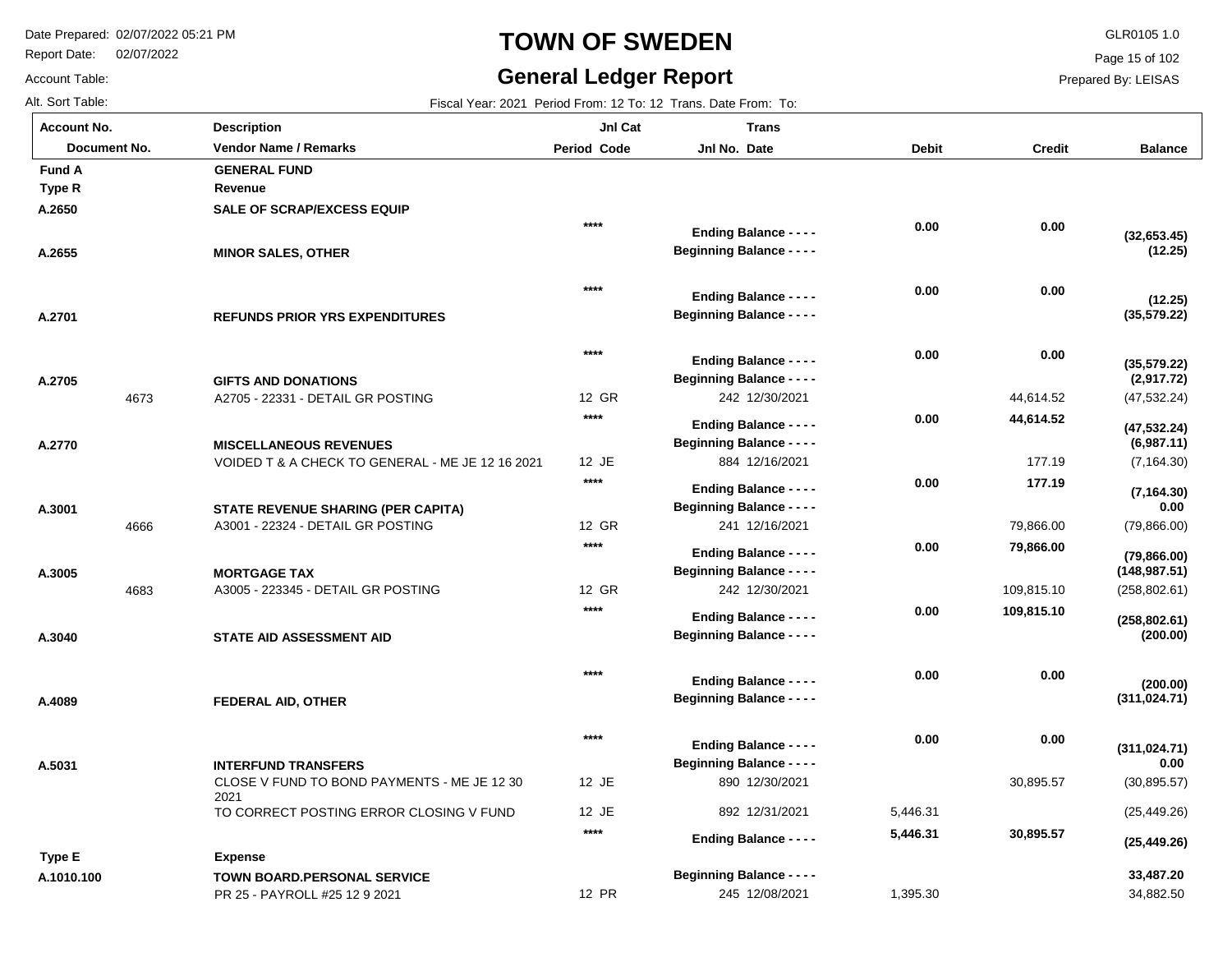VOUCHER POSTING

Report Date: 02/07/2022

# **TOWN OF SWEDEN** GLR0105 1.0

### **General Ledger Report**

Page 16 of 102

Prepared By: LEISAS

Account Table:

| Alt. Sort Table:   |                                                                                         |                    | Fiscal Year: 2021 Period From: 12 To: 12 Trans. Date From: To:    |              |               |                       |
|--------------------|-----------------------------------------------------------------------------------------|--------------------|-------------------------------------------------------------------|--------------|---------------|-----------------------|
| <b>Account No.</b> | <b>Description</b>                                                                      | JnI Cat            | <b>Trans</b>                                                      |              |               |                       |
| Document No.       | <b>Vendor Name / Remarks</b>                                                            | <b>Period Code</b> | Jnl No. Date                                                      | <b>Debit</b> | <b>Credit</b> | <b>Balance</b>        |
| <b>Fund A</b>      | <b>GENERAL FUND</b>                                                                     |                    |                                                                   |              |               |                       |
| <b>Type E</b>      | <b>Expense</b>                                                                          |                    |                                                                   |              |               |                       |
| A.1010.100         | <b>TOWN BOARD.PERSONAL SERVICE</b>                                                      |                    |                                                                   |              |               |                       |
|                    | PR 26 - PAYROLL #26 12 22 2021                                                          | 12 PR              | 246 12/22/2021                                                    | 1,395.30     |               | 36,277.80             |
| A.1010.400         | <b>TOWN BOARD.CONTRACTUAL</b>                                                           | $***$              | <b>Ending Balance - - - -</b><br><b>Beginning Balance - - - -</b> | 2,790.60     | 0.00          | 36.277.80<br>1,306.90 |
| 211326             | BRIDGETOWER OPCO, LLC - EMINENT DOMAIN<br>10135978 - BATCH VOUCHER POSTING              | 12 AP              | 1059 12/01/2021                                                   | 579.85       |               | 1,886.75              |
| 211405             | WESTSIDE NEWS INC - LEGAL EMINENT DOMAIN -<br><b>BATCH VOUCHER POSTING</b>              | 12 AP              | 1059 12/01/2021                                                   | 120.63       |               | 2,007.38              |
| 211471             | WISNOWSKI - REIMBURSE SKATEPARK MTG<br>WATER/CRAFT KITS - BATCH VOUCHER POSTING         | 12 AP              | 1075 12/15/2021                                                   | 6.54         |               | 2,013.92              |
| 211427             | C.O.P. SECURITY INC. TOWN BOARD SECURITY -<br><b>BATCH VOUCHER POSTING</b>              | 12 AP              | 1075 12/15/2021                                                   | 128.00       |               | 2,141.92              |
|                    | HANDBOOK FEE - ME JE 12 16 2021                                                         | 12 JE              | 884 12/16/2021                                                    | 28.00        |               | 2,169.92              |
| 211513             | BRIDGETOWER OPCO, LLC - GARY DRIVE SYNOPSIS -<br><b>BATCH VOUCHER POSTING</b>           | 12 AP              | 1083 12/30/2021                                                   | 374.18       |               | 2,544.10              |
|                    |                                                                                         | $****$             | <b>Ending Balance - - - -</b>                                     | 1,237.20     | 0.00          | 2,544.10              |
| A.1110.100         | <b>JUSTICES.PERSONAL SERVICE</b>                                                        |                    | <b>Beginning Balance - - - -</b>                                  |              |               | 95,039.83             |
|                    | PR 25 - PAYROLL #25 12 9 2021                                                           | 12 PR              | 245 12/08/2021                                                    | 4,089.36     |               | 99,129.19             |
|                    | PR 26 - PAYROLL #26 12 22 2021                                                          | <b>12 PR</b>       | 246 12/22/2021                                                    | 4,115.86     |               | 103,245.05            |
|                    | ENCUMBER PR 1 - JE FOR ACCRUALS,<br>ENCUMBERANCE, RESERVE ADJ 12 31 21                  | 12 JE              | 894 12/31/2021                                                    | 493.70       |               | 103,738.75            |
|                    |                                                                                         | $***$              | <b>Ending Balance - - - -</b>                                     | 8,698.92     | 0.00          | 103,738.75            |
| A.1110.400         | <b>JUSTICES.CONTRACTUAL</b>                                                             |                    | <b>Beginning Balance - - - -</b>                                  |              |               | 6,921.34              |
| 211334             | COMPUTER EQUIPMENT AND TECHNOLOGIES, INC. -<br>COMPUTER SUPPORT - BATCH VOUCHER POSTING | 12 AP              | 1059 12/01/2021                                                   | 130.00       |               | 7,051.34              |
| 211407             | COMPUTER EQUIPMENT AND TECHNOLOGIES, INC. -<br>COMPUTER SUPPORT - BATCH VOUCHER POSTING | 12 AP              | 1059 12/01/2021                                                   | 130.00       |               | 7,181.34              |
| 211338             | FORBES - COURT REPORTER - BATCH VOUCHER<br><b>POSTING</b>                               | 12 AP              | 1059 12/01/2021                                                   | 110.00       |               | 7,291.34              |
| 211331             | C.O.P. SECURITY INC. - COURT SECURITY - BATCH<br><b>VOUCHER POSTING</b>                 | 12 AP              | 1059 12/01/2021                                                   | 424.00       |               | 7,715.34              |
| 211370             | INDOFF INCORPORATED - OFFICE SUPPLIES - BATCH<br><b>VOUCHER POSTING</b>                 | 12 AP              | 1059 12/01/2021                                                   | 189.99       |               | 7,905.33              |
| 211382             | UNIFORM EXPRESS OF ROCHESTER, NY INC. - POLO<br>SHIRTS ZIMMER - BATCH VOUCHER POSTING   | 12 AP              | 1059 12/01/2021                                                   | 85.90        |               | 7,991.23              |
| 211408             | M. E. SERVICES COMMUNICATION, INC. - SPANISH<br>INTERPRETER - BATCH VOUCHER POSTING     | 12 AP              | 1059 12/01/2021                                                   | 112.40       |               | 8,103.63              |
| 211429             | COMPUTER EQUIPMENT AND TECHNOLOGIES. INC. -<br>COMPUTER SUPPORT - BATCH VOUCHER POSTING | 12 AP              | 1075 12/15/2021                                                   | 130.00       |               | 8,233.63              |
| 211430             | FORBES - COURT REPORTER - BATCH VOUCHER<br><b>POSTING</b>                               | 12 AP              | 1075 12/15/2021                                                   | 165.00       |               | 8,398.63              |
| 211426             | C.O.P. SECURITY INC. - COURT SECURITY - BATCH                                           | 12 AP              | 1075 12/15/2021                                                   | 256.00       |               | 8,654.63              |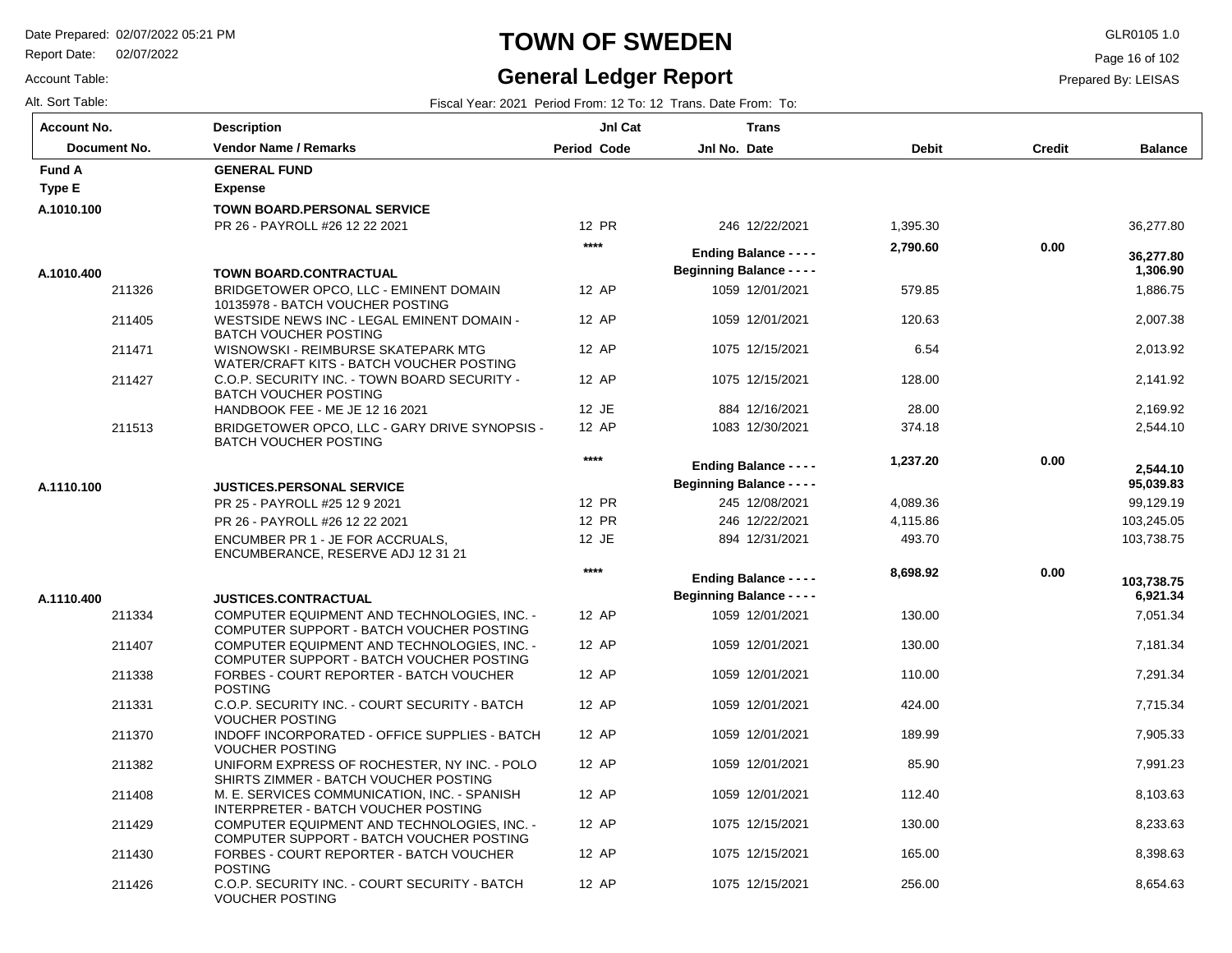Report Date: 02/07/2022

#### Account Table:

### **TOWN OF SWEDEN** GLR0105 1.0

#### **General Ledger Report**

Page 17 of 102

 **12,550.00** 

Prepared By: LEISAS

| Alt. Sort Table:   |                                                                                                                     |                    | Fiscal Year: 2021 Period From: 12 To: 12 Trans. Date From: To: |              |               |                        |
|--------------------|---------------------------------------------------------------------------------------------------------------------|--------------------|----------------------------------------------------------------|--------------|---------------|------------------------|
| <b>Account No.</b> | <b>Description</b>                                                                                                  | JnI Cat            | <b>Trans</b>                                                   |              |               |                        |
| Document No.       | <b>Vendor Name / Remarks</b>                                                                                        | <b>Period Code</b> | Jnl No. Date                                                   | <b>Debit</b> | <b>Credit</b> | <b>Balance</b>         |
| <b>Fund A</b>      | <b>GENERAL FUND</b>                                                                                                 |                    |                                                                |              |               |                        |
| Type E             | <b>Expense</b>                                                                                                      |                    |                                                                |              |               |                        |
| A.1110.400         | <b>JUSTICES.CONTRACTUAL</b>                                                                                         |                    |                                                                |              |               |                        |
| 211478             | C.O.P. SECURITY INC. - COURT SECURITY - BATCH<br><b>VOUCHER POSTING</b>                                             | 12 AP              | 1083 12/30/2021                                                | 288.00       |               | 8,942.63               |
| 211482             | FRONTIER - PHONE INTERNET - BATCH VOUCHER<br><b>POSTING</b>                                                         | 12 AP              | 1083 12/30/2021                                                | 88.66        |               | 9,031.29               |
|                    | ENCUMBER FORBES COURT - JE FOR ACCRUALS,<br>ENCUMBERANCE, RESERVE ADJ 12 31 21                                      | 12 JE              | 894 12/31/2021                                                 | 110.00       |               | 9,141.29               |
|                    |                                                                                                                     | $****$             | <b>Ending Balance - - - -</b>                                  | 2,219.95     | 0.00          | 9,141.29               |
| A.1220.100         | SUPERVISOR.PERSONAL SERVICE                                                                                         |                    | <b>Beginning Balance - - - -</b>                               |              |               | 23,924.40              |
|                    | PR 25 - PAYROLL #25 12 9 2021                                                                                       | 12 PR              | 245 12/08/2021                                                 | 996.85       |               | 24,921.25              |
|                    | PR 26 - PAYROLL #26 12 22 2021                                                                                      | 12 PR              | 246 12/22/2021                                                 | 996.75       |               | 25,918.00              |
|                    |                                                                                                                     | ****               | <b>Ending Balance - - - -</b>                                  | 1,993.60     | 0.00          | 25,918.00              |
| A.1220.400         | SUPERVISOR.CONTRACTUAL                                                                                              |                    | <b>Beginning Balance - - - -</b>                               |              |               | 13,571.32              |
| 211363             | PAYCHEX OF NEW YORK LLC - PROCESS PR 21 & 22 -<br><b>BATCH VOUCHER POSTING</b>                                      | 12 AP              | 1059 12/01/2021                                                | 783.65       |               | 14,354.97              |
| 211444             | PAYCHEX OF NEW YORK LLC - PROCESS PR 23 & 24 -<br><b>BATCH VOUCHER POSTING</b>                                      | 12 AP              | 1075 12/15/2021                                                | 752.31       |               | 15.107.28              |
|                    | FSA FEE - ME JE 12 16 2021                                                                                          | 12 JE              | 884 12/16/2021                                                 | 396.25       |               | 15,503.53              |
| 211550             | PAYCHEX OF NEW YORK LLC - PROCESS PR 25 & 26 -<br><b>BATCH VOUCHER POSTING</b>                                      | 12 AP              | 1083 12/30/2021                                                | 761.67       |               | 16,265.20              |
|                    |                                                                                                                     | ****               | <b>Ending Balance - - - -</b>                                  | 2,693.88     | 0.00          | 16.265.20              |
| A.1310.100         | DIRECTOR OF FINANCE.PERSONAL SERVICE                                                                                |                    | <b>Beginning Balance - - - -</b>                               |              |               | 94,914.83              |
|                    | PR 25 - PAYROLL #25 12 9 2021                                                                                       | 12 PR              | 245 12/08/2021                                                 | 4,225.15     |               | 99,139.98              |
|                    | PR 26 - PAYROLL #26 12 22 2021                                                                                      | 12 PR              | 246 12/22/2021                                                 | 4,230.71     |               | 103,370.69             |
|                    | ENCUMBER PR 1 - JE FOR ACCRUALS,<br>ENCUMBERANCE, RESERVE ADJ 12 31 21                                              | 12 JE              | 894 12/31/2021                                                 | 783.26       |               | 104,153.95             |
|                    |                                                                                                                     | ****               | <b>Ending Balance - - - -</b>                                  | 9,239.12     | 0.00          |                        |
| A.1310.400         |                                                                                                                     |                    | <b>Beginning Balance - - - -</b>                               |              |               | 104,153.95<br>6,073.44 |
| 211364             | DIRECTOR OF FINANCE.CONTRACTUAL<br>PRINTABLE SERVICES, LLC - 1099 FORMS<br><b>ENVELOPES - BATCH VOUCHER POSTING</b> | 12 AP              | 1059 12/01/2021                                                | 161.20       |               | 6,234.64               |
| 211397             | DONEGAN INC - FINANCIAL SERVICES - BATCH<br><b>VOUCHER POSTING</b>                                                  | 12 AP              | 1059 12/01/2021                                                | 135.75       |               | 6,370.39               |
| 211370             | INDOFF INCORPORATED - OFFICE SUPPLIES - BATCH<br><b>VOUCHER POSTING</b>                                             | 12 AP              | 1059 12/01/2021                                                | 209.99       |               | 6,580.38               |
|                    | ENCUMBER DONEGAN - JE FOR ACCRUALS,<br>ENCUMBERANCE, RESERVE ADJ 12 31 21                                           | 12 JE              | 894 12/31/2021                                                 | 181.00       |               | 6,761.38               |
|                    | ENCUMBER MME AUDIT - JE FOR ACCRUALS,<br>ENCUMBERANCE, RESERVE ADJ 12 31 21                                         | 12 JE              | 894 12/31/2021                                                 | 1,800.00     |               | 8,561.38               |
|                    |                                                                                                                     | ****               | <b>Ending Balance - - - -</b>                                  | 2,487.94     | 0.00          | 8,561.38               |

**Beginning Balance - - - -**

**AUDITOR.CONTRACTUAL A.1320.400**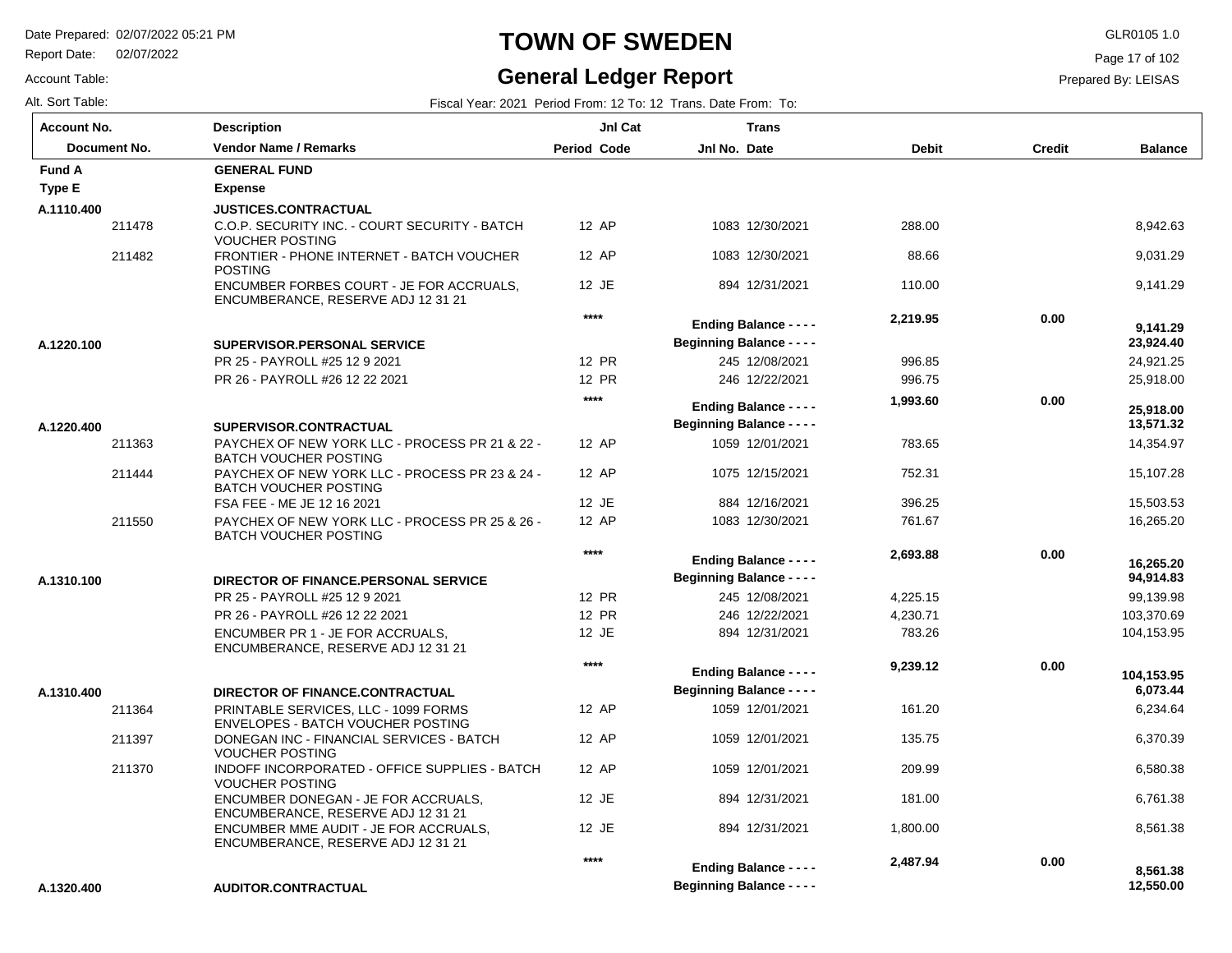211370 211455 INDOFF INCORPORATED - OFFICE SUPPLIES - BATCH

WESTSIDE NEWS INC - LEGALS - BATCH VOUCHER

VOUCHER POSTING

Report Date: 02/07/2022

# **TOWN OF SWEDEN** GLR0105 1.0

#### **General Ledger Report** Fiscal Year: 2021 Period From: 12 To: 12 Trans. Date From: To:

**Balance**

 40,425.59 42,074.46 42,680.66

 **38,776.72** 

 **12,550.00** 

 193.36 228.76

 **151.06** 

 **42,680.66** 

 84,878.10 88,311.25 89,287.86

 **81,444.95** 

 **228.76** 

 2,004.53 2,088.53

 **1,991.54** 

 **89,287.86** 

 70,969.00 73,738.46 74,521.71

 **68,205.09** 

 **2,088.53** 

 10,248.92 10,279.89 10,477.27

 **9,910.08** 

 **74,521.71** 

Page 18 of 102

Prepared By: LEISAS

| <b>Account No.</b> |
|--------------------|
| Alt. Sort Table:   |
| Account Table:     |

**A.1320.400**

**Type E Fund A** 

**A.1330.100**

**A.1330.400**

**A.1355.100**

**A.1355.400**

**A.1410.100**

**A.1410.400**

| յսոt No.     | Description                                                                                            | <b>JnI Cat</b> | Trans                            |                    |               |
|--------------|--------------------------------------------------------------------------------------------------------|----------------|----------------------------------|--------------------|---------------|
| Document No. | <b>Vendor Name / Remarks</b>                                                                           | Period Code    | Jnl No. Date                     | <b>Debit</b>       | <b>Credit</b> |
| ΙA           | <b>GENERAL FUND</b>                                                                                    |                |                                  |                    |               |
| ١E           | <b>Expense</b>                                                                                         |                |                                  |                    |               |
| 20.400       | <b>AUDITOR.CONTRACTUAL</b>                                                                             |                |                                  |                    |               |
|              |                                                                                                        | $****$         | <b>Ending Balance - - - -</b>    | 0.00               | 0.00          |
| 30.100       | <b>TAX COLLECTION PERSONAL SERVICE</b>                                                                 |                | <b>Beginning Balance - - - -</b> |                    |               |
|              | PR 25 - PAYROLL #25 12 9 2021                                                                          | 12 PR          | 245 12/08/2021                   | 1,648.87           |               |
|              | PR 26 - PAYROLL #26 12 22 2021                                                                         | <b>12 PR</b>   | 246 12/22/2021                   | 1,648.87           |               |
|              | ENCUMBER PR 1 - JE FOR ACCRUALS.<br>ENCUMBERANCE, RESERVE ADJ 12 31 21                                 | 12 JE          | 894 12/31/2021                   | 606.20             |               |
|              |                                                                                                        | ****           | <b>Ending Balance - - - -</b>    | 3,903.94           | 0.00          |
| 30.400       |                                                                                                        |                | <b>Beginning Balance - - - -</b> |                    |               |
| 211506       | <b>TAX COLLECTION.CONTRACTUAL</b><br>WESTSIDE NEWS INC - LEGAL TAXES - BATCH<br><b>VOUCHER POSTING</b> | 12 AP          | 1083 12/30/2021                  | 42.30              |               |
| 211542       | WESTSIDE NEWS INC - TAX LEGAL - BATCH<br><b>VOUCHER POSTING</b>                                        | 12 AP          | 1083 12/30/2021                  | 35.40              |               |
|              |                                                                                                        | ****           |                                  | 77.70              | 0.00          |
|              |                                                                                                        |                | <b>Ending Balance - - - -</b>    |                    |               |
| 55.100       | <b>ASSESSMENT.PERSONAL SERVICE</b>                                                                     | 12 PR          | <b>Beginning Balance - - - -</b> |                    |               |
|              | PR 25 - PAYROLL #25 12 9 2021                                                                          | 12 PR          | 245 12/08/2021<br>246 12/22/2021 | 3,433.15           |               |
|              | PR 26 - PAYROLL #26 12 22 2021                                                                         | 12 JE          | 894 12/31/2021                   | 3,433.15<br>976.61 |               |
|              | ENCUMBER PR 1 - JE FOR ACCRUALS.<br>ENCUMBERANCE, RESERVE ADJ 12 31 21                                 |                |                                  |                    |               |
|              |                                                                                                        | $****$         | <b>Ending Balance - - - -</b>    | 7,842.91           | 0.00          |
| 55.400       | <b>ASSESSMENT.CONTRACTUAL</b>                                                                          |                | <b>Beginning Balance - - - -</b> |                    |               |
| 211370       | INDOFF INCORPORATED - OFFICE SUPPLIES - BATCH<br><b>VOUCHER POSTING</b>                                | 12 AP          | 1059 12/01/2021                  | 12.99              |               |
| 211512       | BAKER - MILEAGE BAKER - BATCH VOUCHER<br><b>POSTING</b>                                                | 12 AP          | 1083 12/30/2021                  | 84.00              |               |
|              |                                                                                                        | $****$         | <b>Ending Balance - - - -</b>    | 96.99              | 0.00          |
| 0.100        | <b>CLERK.PERSONAL SERVICE</b>                                                                          |                | <b>Beginning Balance - - - -</b> |                    |               |
|              | PR 25 - PAYROLL #25 12 9 2021                                                                          | <b>12 PR</b>   | 245 12/08/2021                   | 2,763.91           |               |
|              | PR 26 - PAYROLL #26 12 22 2021                                                                         | 12 PR          | 246 12/22/2021                   | 2,769.46           |               |
|              | ENCUMBER PR 1 - JE FOR ACCRUALS.<br>ENCUMBERANCE, RESERVE ADJ 12 31 21                                 | 12 JE          | 894 12/31/2021                   | 783.25             |               |
|              |                                                                                                        | $****$         | <b>Ending Balance - - - -</b>    | 6,316.62           | 0.00          |
| 0.400        | <b>CLERK.CONTRACTUAL</b>                                                                               |                | <b>Beginning Balance - - - -</b> |                    |               |
| 211387       | WESTSIDE NEWS INC - LEGALS - BATCH VOUCHER<br><b>POSTING</b>                                           | 12 AP          | 1059 12/01/2021                  | 338.84             |               |

12 AP 12 AP 1059 12/01/2021 1075 12/15/2021

 30.97 197.38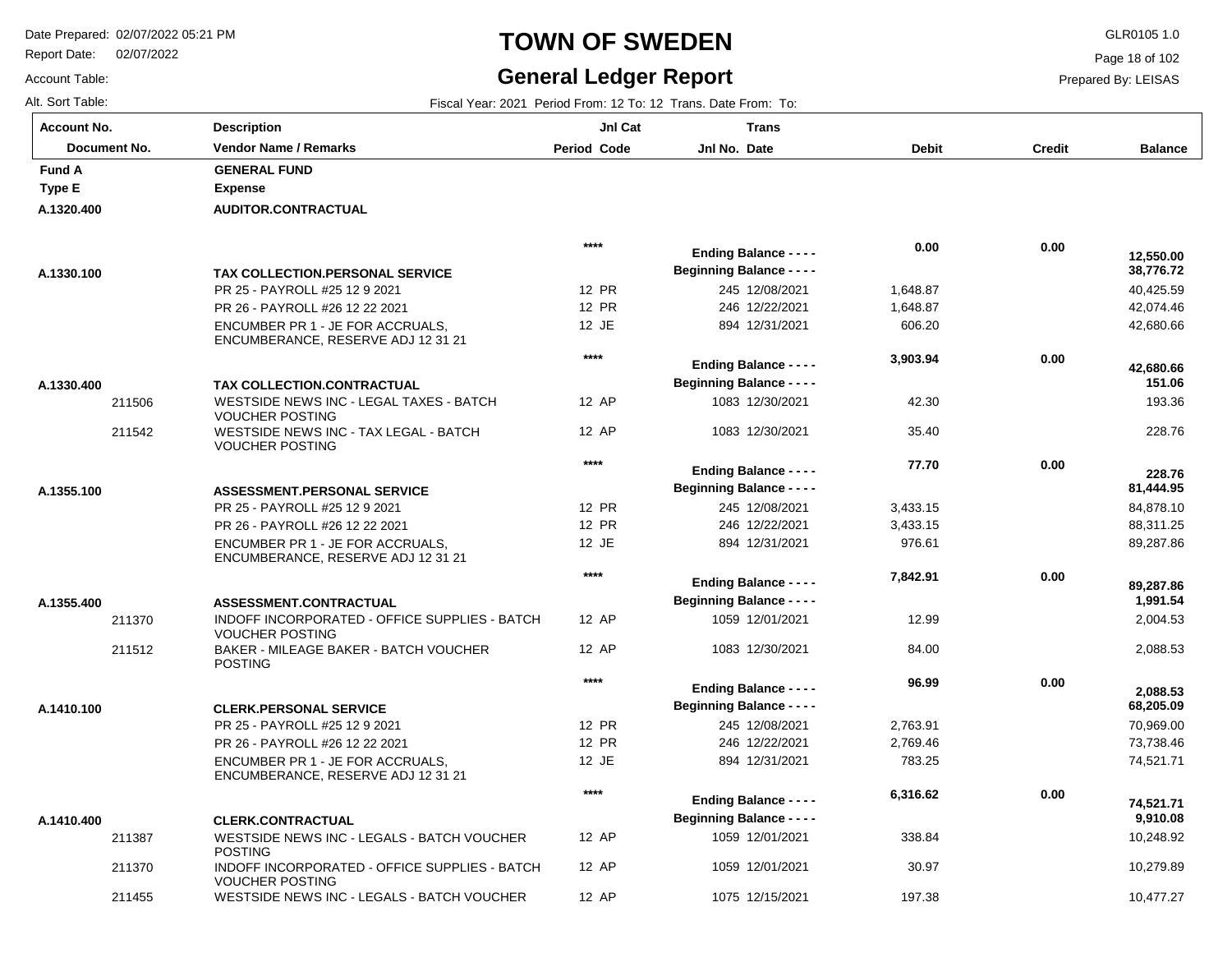**Description**

Report Date: 02/07/2022

# **TOWN OF SWEDEN** GLR0105 1.0

#### **General Ledger Report**

**Jnl Cat**

**Trans**

**Balance**

 10,559.59 10,664.68 10,932.54 11,055.33 11,116.27

 35,329.56 36,758.01

 **33,901.11** 

 **11,116.27** 

 8,817.75 21,111.50 34,613.80 35,216.80

 **7,617.75** 

 **36,758.01** 

 1,586.64 23,099.85 24,299.85

 **1,186.00** 

 **35,216.80** 

25,299.85

 **4,841.00** 

 **4,841.00** 

 **25,299.85** 

Page 19 of 102

Prepared By: LEISAS

Account Table: Alt. Sort Table: Fiscal Year: 2021 Period From: 12 To: 12 Trans. Date From: To: **Account No.**

|               | Document No. | <b>Vendor Name / Remarks</b>                                                                                | Period Code | Jnl No. Date                     | <b>Debit</b> | <b>Credit</b> |
|---------------|--------------|-------------------------------------------------------------------------------------------------------------|-------------|----------------------------------|--------------|---------------|
| <b>Fund A</b> |              | <b>GENERAL FUND</b>                                                                                         |             |                                  |              |               |
| Type E        |              | <b>Expense</b>                                                                                              |             |                                  |              |               |
| A.1410.400    |              | <b>CLERK.CONTRACTUAL</b><br><b>POSTING</b>                                                                  |             |                                  |              |               |
|               | 211543       | WESTSIDE NEWS INC - EDPL LEGAL - BATCH<br><b>VOUCHER POSTING</b>                                            | 12 AP       | 1083 12/30/2021                  | 82.32        |               |
|               | 211505       | WESTSIDE NEWS INC - LEGAL EDPL - BATCH<br><b>VOUCHER POSTING</b>                                            | 12 AP       | 1083 12/30/2021                  | 105.09       |               |
|               | 211501       | WESTSIDE NEWS INC - LEGALS - BATCH VOUCHER<br><b>POSTING</b>                                                | 12 AP       | 1083 12/30/2021                  | 267.86       |               |
|               | 211503       | WESTSIDE NEWS INC - LEGALS - BATCH VOUCHER<br><b>POSTING</b>                                                | 12 AP       | 1083 12/30/2021                  | 122.79       |               |
|               | 211500       | WESTSIDE NEWS INC - SKATE PARK NAMING RIGHTS<br>AD - BATCH VOUCHER POSTING                                  | 12 AP       | 1083 12/30/2021                  | 60.94        |               |
|               |              |                                                                                                             | ****        | <b>Ending Balance - - - -</b>    | 1,206.19     | 0.00          |
| A.1420.100    |              | <b>ATTORNEY.PERSONAL SERVICE</b>                                                                            |             | <b>Beginning Balance - - - -</b> |              |               |
|               |              | PR 25 - PAYROLL #25 12 9 2021                                                                               | 12 PR       | 245 12/08/2021                   | 1,428.45     |               |
|               |              | PR 26 - PAYROLL #26 12 22 2021                                                                              | 12 PR       | 246 12/22/2021                   | 1,428.45     |               |
|               |              |                                                                                                             | ****        | <b>Ending Balance - - - -</b>    | 2,856.90     | 0.00          |
| A.1420.400    |              | ATTORNEY.CONTRACTUAL                                                                                        |             | <b>Beginning Balance - - - -</b> |              |               |
|               | 211396       | <b>BELL - LEGAL DISBURSEMENTS GARY - BATCH</b><br><b>VOUCHER POSTING</b>                                    | 12 AP       | 1059 12/01/2021                  | 1,200.00     |               |
|               | 211395       | BELL - LEGAL GARY, LOCAL LAWS, DOG CASES -<br><b>BATCH VOUCHER POSTING</b>                                  | 12 AP       | 1059 12/01/2021                  | 12,293.75    |               |
|               | 211458       | BARCLAY DAMON - LEGAL FEES - BATCH VOUCHER<br><b>POSTING</b>                                                | 12 AP       | 1075 12/15/2021                  | 13,502.30    |               |
|               | 211431       | FORBES - STENOGRAPHER TOWN BOARD HEARING -<br><b>BATCH VOUCHER POSTING</b>                                  | 12 AP       | 1075 12/15/2021                  | 603.00       |               |
|               |              |                                                                                                             | ****        | <b>Ending Balance - - - -</b>    | 27,599.05    | 0.00          |
| A.1440.400    |              | <b>ENGINEER.CONTRACTUAL</b>                                                                                 |             | <b>Beginning Balance - - - -</b> |              |               |
|               | 211330       | CONTACT PRINTING SOLUTIONS, INC. - 8 SETS BID<br>DOCUMENTS - BATCH VOUCHER POSTING                          | 12 AP       | 1059 12/01/2021                  | 400.64       |               |
|               | 211377       | STRABEL - DESIGN SENIOR ADDITION FIRST DRAW<br>ON CONTRACT - BATCH VOUCHER POSTING                          | 12 AP       | 1059 12/01/2021                  | 21,513.21    |               |
|               | 211359       | ON THE MARK UTILITY LOCATING SERVICES, INC -<br>UTILITY LOCATION COMM CTR - BATCH VOUCHER<br><b>POSTING</b> | 12 AP       | 1059 12/01/2021                  | 1,200.00     |               |
|               | 211495       | STRABEL - SENIOR ROOM ADDITION ARCHITECT -<br><b>BATCH VOUCHER POSTING</b>                                  | 12 AP       | 1083 12/30/2021                  | 1,000.00     |               |
|               |              |                                                                                                             | ****        | <b>Ending Balance - - - -</b>    | 24,113.85    | 0.00          |
| A.1450.400    |              | ELECTIONS.CONTRACTUAL                                                                                       |             | <b>Beginning Balance - - - -</b> |              |               |

**Ending Balance - - - -**

 **0.00** 

 **0.00**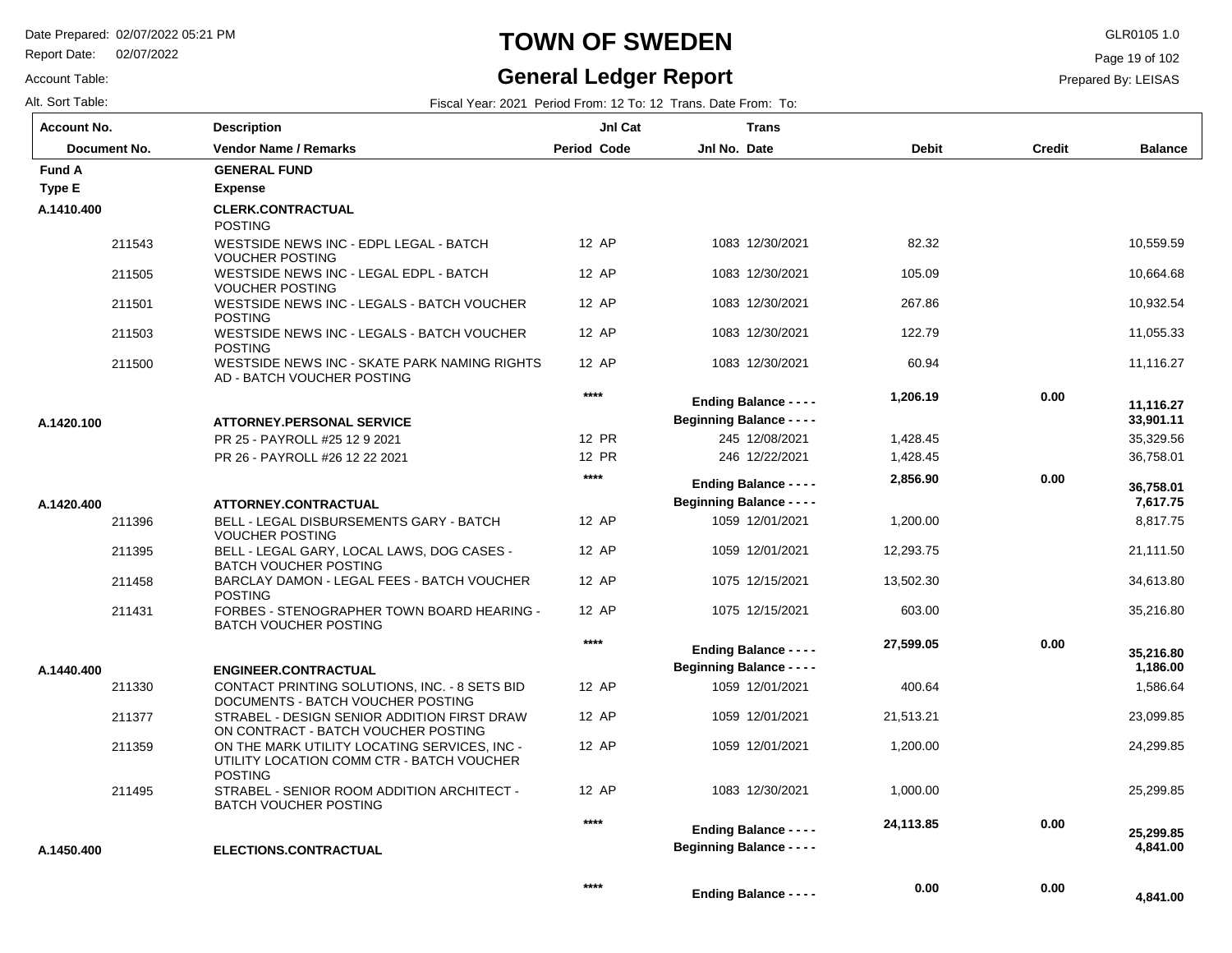Report Date: 02/07/2022

#### Account Table:

### **TOWN OF SWEDEN** GLR0105 1.0

### **General Ledger Report**

Page 20 of 102

#### Prepared By: LEISAS

| <b>Account No.</b> | <b>Description</b>                                                                  | JnI Cat     | <b>Trans</b>                     |          |               |                        |
|--------------------|-------------------------------------------------------------------------------------|-------------|----------------------------------|----------|---------------|------------------------|
| Document No.       | <b>Vendor Name / Remarks</b>                                                        | Period Code | Jnl No. Date                     | Debit    | <b>Credit</b> | <b>Balance</b>         |
| <b>Fund A</b>      | <b>GENERAL FUND</b>                                                                 |             |                                  |          |               |                        |
| Type E             | <b>Expense</b>                                                                      |             |                                  |          |               |                        |
| A.1610.400         | <b>BUILDINGS &amp; GROUNDS.ADMIN EXP</b>                                            |             | <b>Beginning Balance - - - -</b> |          |               | 3,989.93               |
| 211404             | VERIZON WIRELESS - CELL PHONES - BATCH<br><b>VOUCHER POSTING</b>                    | 12 AP       | 1059 12/01/2021                  | 148.79   |               | 4,138.72               |
| 211342             | <b>GENUINE PARTS COMPANY - HOSE TRUCK REPAIR -</b><br><b>BATCH VOUCHER POSTING</b>  | 12 AP       | 1059 12/01/2021                  | 76.00    |               | 4,214.72               |
| 211340             | <b>GENUINE PARTS COMPANY - MOWER OIL - BATCH</b><br><b>VOUCHER POSTING</b>          | 12 AP       | 1059 12/01/2021                  | 28.68    |               | 4,243.40               |
| 211333             | CHASE CARD SERVICES - OFFICE SUPP38.94 SHOP<br>SUPPLIES - BATCH VOUCHER POSTING     | 12 AP       | 1059 12/01/2021                  | 225.24   |               | 4,468.64               |
| 211515             | CHASE CARD SERVICES - OFFICE SUPPLIES - BATCH<br><b>VOUCHER POSTING</b>             | 12 AP       | 1083 12/30/2021                  | 36.98    |               | 4,505.62               |
|                    | ENCUMBER VERIZON - JE FOR ACCRUALS,<br>ENCUMBERANCE, RESERVE ADJ 12 31 21           | 12 JE       | 894 12/31/2021                   | 148.79   |               | 4,654.41               |
|                    |                                                                                     | $***$       | <b>Ending Balance - - - -</b>    | 664.48   | 0.00          | 4,654.41               |
| A.1610.402         | <b>BUILDINGS &amp; GROUNDS.CONTRACTUAL</b>                                          |             | <b>Beginning Balance - - - -</b> |          |               | 576.38                 |
| 211333             | CHASE CARD SERVICES - SMALL TOOLS - BATCH<br><b>VOUCHER POSTING</b>                 | 12 AP       | 1059 12/01/2021                  | 49.96    |               | 626.34                 |
|                    |                                                                                     | $***$       | <b>Ending Balance - - - -</b>    | 49.96    | 0.00          | 626.34                 |
| A.1620.100         | <b>BUILDINGS.PERSONAL SERVICE</b>                                                   |             | <b>Beginning Balance - - - -</b> |          |               | 55,356.46              |
|                    | PR 25 - PAYROLL #25 12 9 2021                                                       | 12 PR       | 245 12/08/2021                   | 2,364.99 |               | 57,721.45              |
|                    | PR 26 - PAYROLL #26 12 22 2021                                                      | 12 PR       | 246 12/22/2021                   | 2,362.90 |               | 60,084.35              |
|                    | ENCUMBER PR 1 - JE FOR ACCRUALS.<br>ENCUMBERANCE, RESERVE ADJ 12 31 21              | 12 JE       | 894 12/31/2021                   | 2,527.21 |               | 62,611.56              |
|                    |                                                                                     | $****$      | <b>Ending Balance - - - -</b>    | 7,255.10 | 0.00          |                        |
| A.1620.400         | <b>BUILDINGS.CONTRACTUAL</b>                                                        |             | <b>Beginning Balance - - - -</b> |          |               | 62,611.56<br>17,535.33 |
| 211379             | SUBURBAN DISPOSAL CORP - REFUSE PICK UP -<br><b>BATCH VOUCHER POSTING</b>           | 12 AP       | 1059 12/01/2021                  | 165.20   |               | 17,700.53              |
| 211441             | NATIONAL GRID - ELECTRIC BILLS - BATCH VOUCHER<br><b>POSTING</b>                    | 12 AP       | 1075 12/15/2021                  | 379.14   |               | 18,079.67              |
| 211428             | CAPITAL ONE - ELECTRICAL CORDS TOWN HALL -<br><b>BATCH VOUCHER POSTING</b>          | 12 AP       | 1075 12/15/2021                  | 31.00    |               | 18,110.67              |
| 211473             | ROCHESTER GAS & ELECTRIC - GAS BILL - BATCH<br><b>VOUCHER POSTING</b>               | 12 AP       | 1075 12/15/2021                  | 724.84   |               | 18,835.51              |
| 211448             | SUBURBAN DISPOSAL CORP - REFUSE PICK UP -<br><b>BATCH VOUCHER POSTING</b>           | 12 AP       | 1075 12/15/2021                  | 165.20   |               | 19,000.71              |
| 211482             | FRONTIER - PHONE INTERNET - BATCH VOUCHER<br><b>POSTING</b>                         | 12 AP       | 1083 12/30/2021                  | 447.85   |               | 19,448.56              |
|                    |                                                                                     | $***$       | <b>Ending Balance - - - -</b>    | 1,913.23 | 0.00          | 19,448.56              |
| A.1620.401         | <b>TOWN HALL.BLDG MAINTENANCE</b>                                                   |             | <b>Beginning Balance - - - -</b> |          |               | 5,275.46               |
| 211344             | IMPERIAL DOOR CONTROLS, INC - AUTOMATIC DOOR<br>MAINTENANCE - BATCH VOUCHER POSTING | 12 AP       | 1059 12/01/2021                  | 185.00   |               | 5,460.46               |
| 211366             | REGIONAL DISTRIBUTORS, INC. - CLEANING                                              | 12 AP       | 1059 12/01/2021                  | 518.98   |               | 5,979.44               |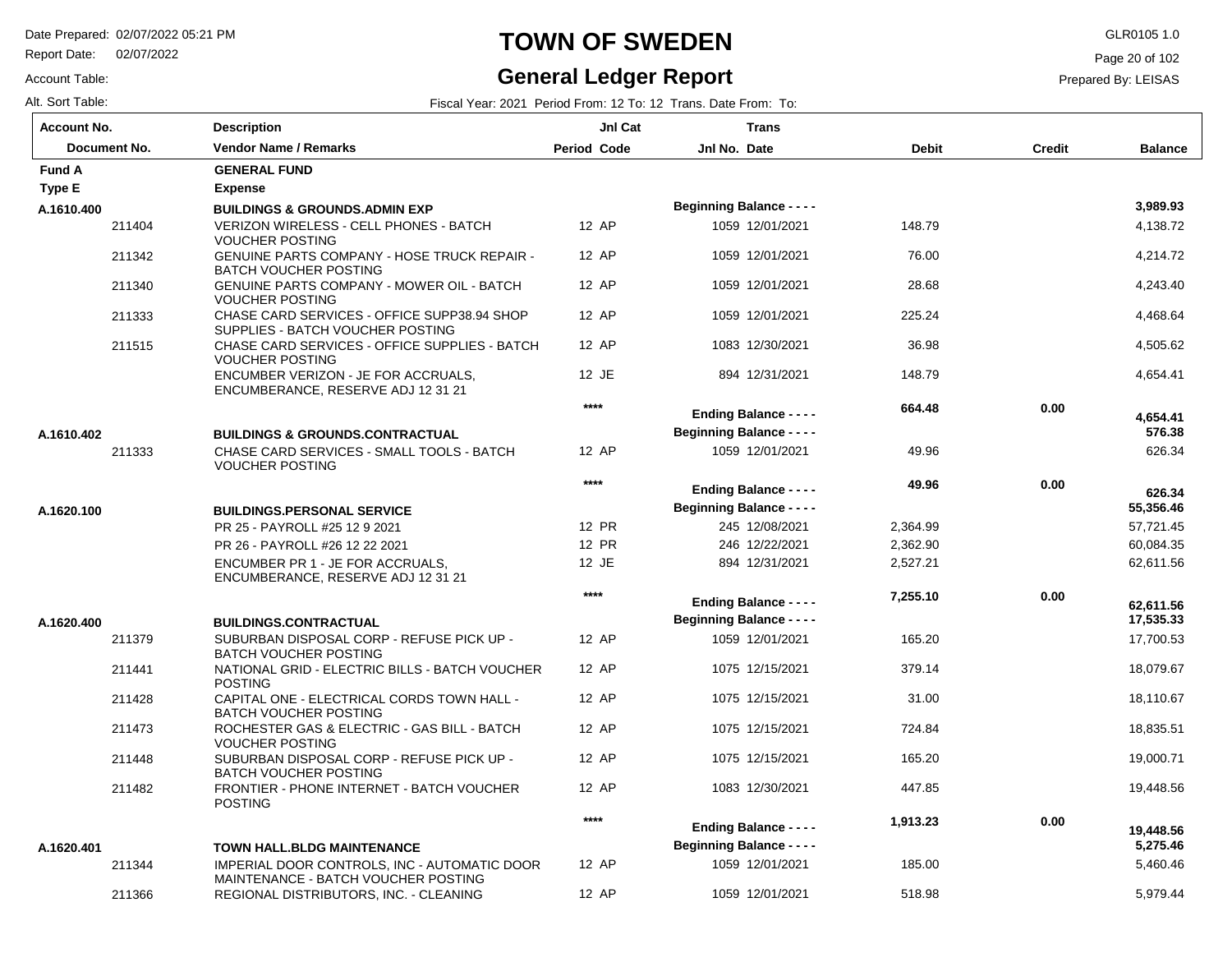Report Date: 02/07/2022

#### Account Table:

# **TOWN OF SWEDEN** GLR0105 1.0

### **General Ledger Report**

Page 21 of 102

| Alt. Sort Table: | Fiscal Year: 2021 Period From: 12 To: 12 Trans. Date From:<br>: То: |  |
|------------------|---------------------------------------------------------------------|--|
|                  |                                                                     |  |

| <b>Account No.</b> |        | <b>Description</b>                                                              | JnI Cat            | <b>Trans</b>                     |              |               |                |
|--------------------|--------|---------------------------------------------------------------------------------|--------------------|----------------------------------|--------------|---------------|----------------|
| Document No.       |        | <b>Vendor Name / Remarks</b>                                                    | <b>Period Code</b> | Jnl No. Date                     | <b>Debit</b> | <b>Credit</b> | <b>Balance</b> |
| <b>Fund A</b>      |        | <b>GENERAL FUND</b>                                                             |                    |                                  |              |               |                |
| <b>Type E</b>      |        | <b>Expense</b>                                                                  |                    |                                  |              |               |                |
| A.1620.401         |        | <b>TOWN HALL.BLDG MAINTENANCE</b><br>SUPPLIES - BATCH VOUCHER POSTING           |                    |                                  |              |               |                |
|                    | 211362 | ORKIN PEST CONTROL - PEST CONTROL - BATCH<br><b>VOUCHER POSTING</b>             | 12 AP              | 1059 12/01/2021                  | 72.95        |               | 6,052.39       |
|                    | 211333 | CHASE CARD SERVICES - SUPPLIES 10.78; REPAIRS -<br><b>BATCH VOUCHER POSTING</b> | 12 AP              | 1059 12/01/2021                  | 182.42       |               | 6,234.81       |
|                    | 211454 | WEST FIRE SYSTEMS, INC. - DIALERS ALARM<br>SYSTEM - BATCH VOUCHER POSTING       | 12 AP              | 1075 12/15/2021                  | 523.36       |               | 6.758.17       |
|                    | 211443 | ORKIN PEST CONTROL - PEST CONTROL - BATCH<br><b>VOUCHER POSTING</b>             | 12 AP              | 1075 12/15/2021                  | 72.95        |               | 6,831.12       |
|                    | 211466 | CHARTER COMMUNICATIONS - TOWN HALL<br>INTERNET - BATCH VOUCHER POSTING          | 12 AP              | 1075 12/15/2021                  | 114.98       |               | 6,946.10       |
|                    | 211508 | WOLF MECHANICAL SERVICE LLC - HVAC REPAIRS -<br><b>BATCH VOUCHER POSTING</b>    | 12 AP              | 1083 12/30/2021                  | 4,146.25     |               | 11,092.35      |
|                    |        |                                                                                 | $***$              | <b>Ending Balance - - - -</b>    | 5,816.89     | 0.00          | 11,092.35      |
| A.1621.100         |        | <b>SWEDEN CENTER.PERSONAL SERVICE</b>                                           |                    | <b>Beginning Balance - - - -</b> |              |               | 2,348.25       |
|                    |        | PR 25 - PAYROLL #25 12 9 2021                                                   | 12 PR              | 245 12/08/2021                   | 99.12        |               | 2,447.37       |
|                    |        | PR 26 - PAYROLL #26 12 22 2021                                                  | 12 PR              | 246 12/22/2021                   | 100.77       |               | 2,548.14       |
|                    |        | ENCUMBER PR 1 - JE FOR ACCRUALS.<br>ENCUMBERANCE, RESERVE ADJ 12 31 21          | 12 JE              | 894 12/31/2021                   | 108.21       |               | 2,656.35       |
|                    |        |                                                                                 | $***$              | <b>Ending Balance - - - -</b>    | 308.10       | 0.00          | 2,656.35       |
| A.1621.401         |        | <b>SENIOR CENTER.BLDG MAINTENANCE</b>                                           |                    | <b>Beginning Balance - - - -</b> |              |               | 5,268.20       |
|                    | 211333 | CHASE CARD SERVICES - REPAIRS - BATCH<br><b>VOUCHER POSTING</b>                 | 12 AP              | 1059 12/01/2021                  | 124.77       |               | 5,392.97       |
|                    | 211421 | ACE ELEVATOR INSPECTION CORP. - ELEVATOR<br>INSPECTION - BATCH VOUCHER POSTING  | 12 AP              | 1075 12/15/2021                  | 225.00       |               | 5,617.97       |
|                    | 211508 | WOLF MECHANICAL SERVICE LLC - HVAC REPAIRS -<br><b>BATCH VOUCHER POSTING</b>    | 12 AP              | 1083 12/30/2021                  | 401.85       |               | 6,019.82       |
|                    | 211544 | WOLF MECHANICAL SERVICE LLC - HVAC REPAIRS -<br><b>BATCH VOUCHER POSTING</b>    | 12 AP              | 1083 12/30/2021                  | 537.83       |               | 6,557.65       |
|                    |        |                                                                                 | ****               | <b>Ending Balance - - - -</b>    | 1,289.45     | 0.00          | 6.557.65       |
| A.1622.100         |        | <b>COMMUNITY CENTER.PERSONAL SERVICE</b>                                        |                    | <b>Beginning Balance - - - -</b> |              |               | 42,269.58      |
|                    |        | PR 25 - PAYROLL #25 12 9 2021                                                   | 12 PR              | 245 12/08/2021                   | 1,767.16     |               | 44,036.74      |
|                    |        | PR 26 - PAYROLL #26 12 22 2021                                                  | 12 PR              | 246 12/22/2021                   | 1,882.81     |               | 45,919.55      |
|                    |        | ENCUMBER PR 1 - JE FOR ACCRUALS.<br>ENCUMBERANCE, RESERVE ADJ 12 31 21          | 12 JE              | 894 12/31/2021                   | 1,892.56     |               | 47,812.11      |
|                    |        |                                                                                 | $***$              | <b>Ending Balance - - - -</b>    | 5,542.53     | 0.00          | 47,812.11      |
| A.1622.400         |        | <b>COMMUNITY CENTER.CONTRACTUAL</b>                                             |                    | <b>Beginning Balance - - - -</b> |              |               | 40,909.30      |
|                    | 211379 | SUBURBAN DISPOSAL CORP - REFUSE PICK UP -<br>BATCH VOUCHER POSTING              | 12 AP              | 1059 12/01/2021                  | 366.86       |               | 41,276.16      |
|                    | 211441 | NATIONAL GRID - ELECTRIC BILLS - BATCH VOUCHER                                  | 12 AP              | 1075 12/15/2021                  | 1,867.51     |               | 43,143.67      |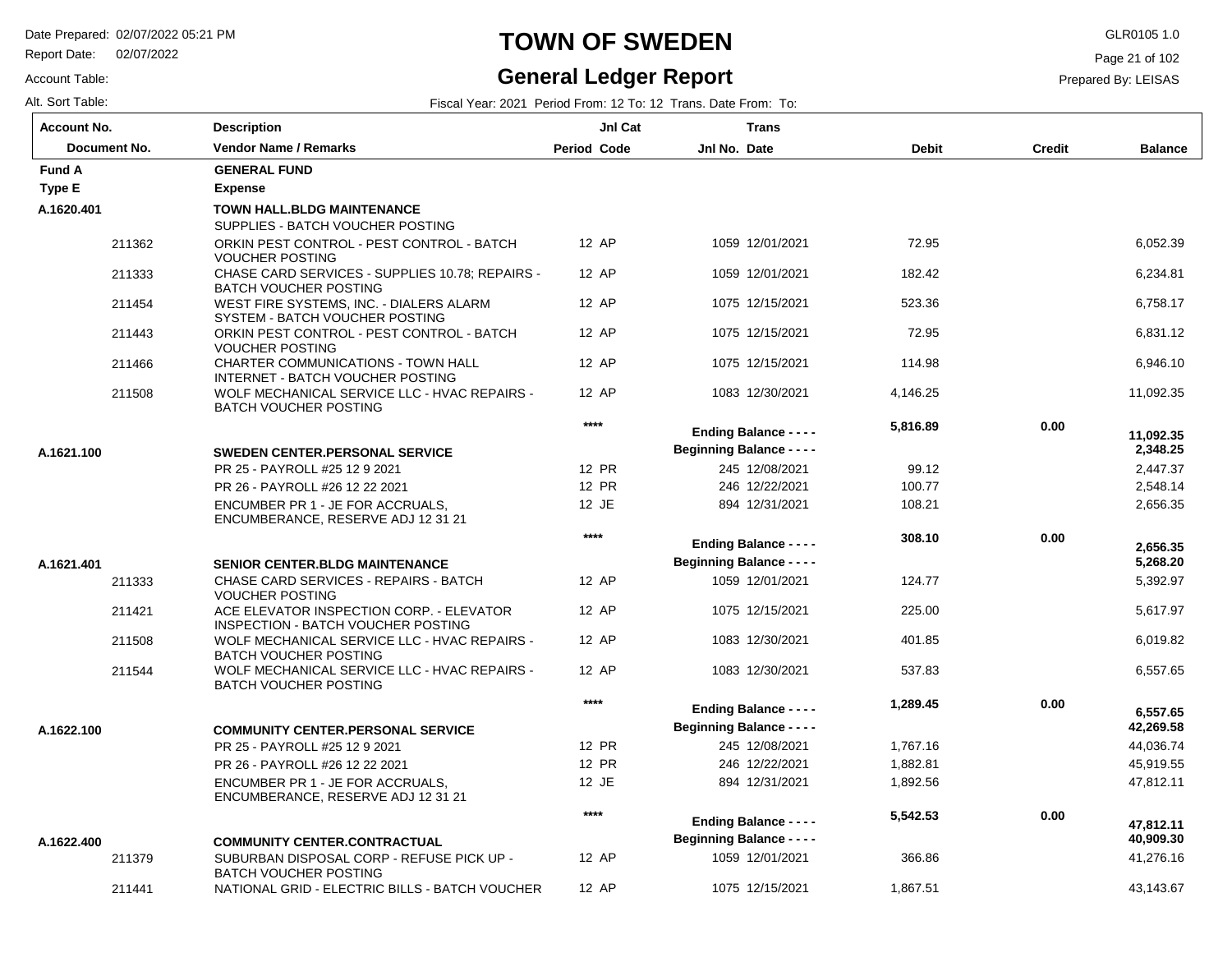Report Date: 02/07/2022

# **TOWN OF SWEDEN** GLR0105 1.0

#### **General Ledger Report**

**Balance**

 43,510.53 44,472.61 46,469.80 46,782.39 46,929.18

 13,821.18 14,271.18 14,534.97 14,626.14 15,011.07 15,340.32 15,863.68 15,954.85 15,984.85

 **13,081.18** 

 **46,929.18** 

 16,807.35 17,508.57

591.51

 **802.79** 

 **591.51** 

 **425.23** 

 **17,508.57** 

Page 22 of 102

Prepared By: LEISAS

Account Table: Alt. Sort Table: Fiscal Year: 2021 Period From: 12 To: 12 Trans. Date From: To: 12 Trans. Date From: To: 12 Trans. Date From: To:

| <b>Account No.</b> |              | Description                                                                                          | JnI Cat     |                                  | Trans                            |              |               |
|--------------------|--------------|------------------------------------------------------------------------------------------------------|-------------|----------------------------------|----------------------------------|--------------|---------------|
|                    | Document No. | <b>Vendor Name / Remarks</b>                                                                         | Period Code | Jnl No. Date                     |                                  | <b>Debit</b> | <b>Credit</b> |
| <b>Fund A</b>      |              | <b>GENERAL FUND</b>                                                                                  |             |                                  |                                  |              |               |
| Type E             |              | <b>Expense</b>                                                                                       |             |                                  |                                  |              |               |
| A.1622.400         |              | <b>COMMUNITY CENTER.CONTRACTUAL</b><br><b>POSTING</b>                                                |             |                                  |                                  |              |               |
|                    | 211448       | SUBURBAN DISPOSAL CORP - REFUSE PICK UP -<br><b>BATCH VOUCHER POSTING</b>                            | 12 AP       |                                  | 1075 12/15/2021                  | 366.86       |               |
|                    | 211515       | CHASE CARD SERVICES - BAFFLE FABRIC - BATCH<br><b>VOUCHER POSTING</b>                                | 12 AP       |                                  | 1083 12/30/2021                  | 962.08       |               |
|                    | 211528       | ROCHESTER GAS & ELECTRIC - GAS - BATCH<br><b>VOUCHER POSTING</b>                                     | 12 AP       |                                  | 1083 12/30/2021                  | 1,997.19     |               |
|                    | 211482       | FRONTIER - PHONE INTERNET - BATCH VOUCHER<br><b>POSTING</b>                                          | 12 AP       |                                  | 1083 12/30/2021                  | 312.59       |               |
|                    |              | ENCUMBER MCWA - JE FOR ACCRUALS,<br>ENCUMBERANCE, RESERVE ADJ 12 31 21                               | 12 JE       |                                  | 894 12/31/2021                   | 146.79       |               |
|                    |              |                                                                                                      | ****        |                                  | <b>Ending Balance - - - -</b>    | 6,019.88     | 0.00          |
| A.1622.401         |              | <b>COMMUNITY CENTER.BLDG MAINTENANCE</b>                                                             |             |                                  | <b>Beginning Balance - - - -</b> |              |               |
|                    | 211344       | IMPERIAL DOOR CONTROLS, INC - AUTOMATIC DOOR<br>MAINTENANCE - BATCH VOUCHER POSTING                  | 12 AP       |                                  | 1059 12/01/2021                  | 740.00       |               |
|                    | 211322       | ABC CARPET CLEANING, INC. - CARPET CLEANING -<br><b>BATCH VOUCHER POSTING</b>                        | 12 AP       |                                  | 1059 12/01/2021                  | 450.00       |               |
|                    | 211366       | REGIONAL DISTRIBUTORS, INC. - CLEANING<br>SUPPLIES - BATCH VOUCHER POSTING                           | 12 AP       |                                  | 1059 12/01/2021                  | 263.79       |               |
|                    | 211362       | ORKIN PEST CONTROL - PEST CONTROL - BATCH<br><b>VOUCHER POSTING</b>                                  | 12 AP       |                                  | 1059 12/01/2021                  | 91.17        |               |
|                    | 211333       | CHASE CARD SERVICES - SUPPLIES 38.54; REPAIRS<br>86.39; MULCH 260. - BATCH VOUCHER POSTING           | 12 AP       |                                  | 1059 12/01/2021                  | 384.93       |               |
|                    | 211369       | ROCHESTER PAINT CENTER, INC - TRAFFIC PAINT -<br><b>BATCH VOUCHER POSTING</b>                        | 12 AP       |                                  | 1059 12/01/2021                  | 329.25       |               |
|                    | 211454       | WEST FIRE SYSTEMS, INC. - DIALERS ALARM<br>SYSTEM - BATCH VOUCHER POSTING                            | 12 AP       |                                  | 1075 12/15/2021                  | 523.36       |               |
|                    | 211443       | ORKIN PEST CONTROL - PEST CONTROL - BATCH<br><b>VOUCHER POSTING</b>                                  | 12 AP       |                                  | 1075 12/15/2021                  | 91.17        |               |
|                    | 211492       | ROCHESTER PAINT CENTER, INC - CORRECT<br>VOUCHER 211369 SHORT PAID - BATCH VOUCHER<br><b>POSTING</b> | 12 AP       |                                  | 1083 12/30/2021                  | 30.00        |               |
|                    | 211508       | WOLF MECHANICAL SERVICE LLC - HVAC REPAIRS -<br><b>BATCH VOUCHER POSTING</b>                         | 12 AP       |                                  | 1083 12/30/2021                  | 822.50       |               |
|                    | 211515       | CHASE CARD SERVICES - LUMBERREPAIRS - BATCH<br><b>VOUCHER POSTING</b>                                | 12 AP       |                                  | 1083 12/30/2021                  | 701.22       |               |
|                    |              |                                                                                                      | $***$       |                                  | <b>Ending Balance - - - -</b>    | 4,427.39     | 0.00          |
| A.1660.400         |              | <b>CENTRAL STOREROOM.CONTRACTUAL</b>                                                                 |             | <b>Beginning Balance - - - -</b> |                                  |              |               |
|                    | 211370       | INDOFF INCORPORATED - OFFICE SUPPLIES - BATCH<br><b>VOUCHER POSTING</b>                              | 12 AP       |                                  | 1059 12/01/2021                  | 166.28       |               |
|                    |              |                                                                                                      | ****        | <b>Explorer Bulletine</b>        |                                  | 166.28       | 0.00          |

**Beginning Balance - - - -**

**Ending Balance - - - -**

**COMMUNITY CENTER.OFFICE SUPPLIES A.1662.400**

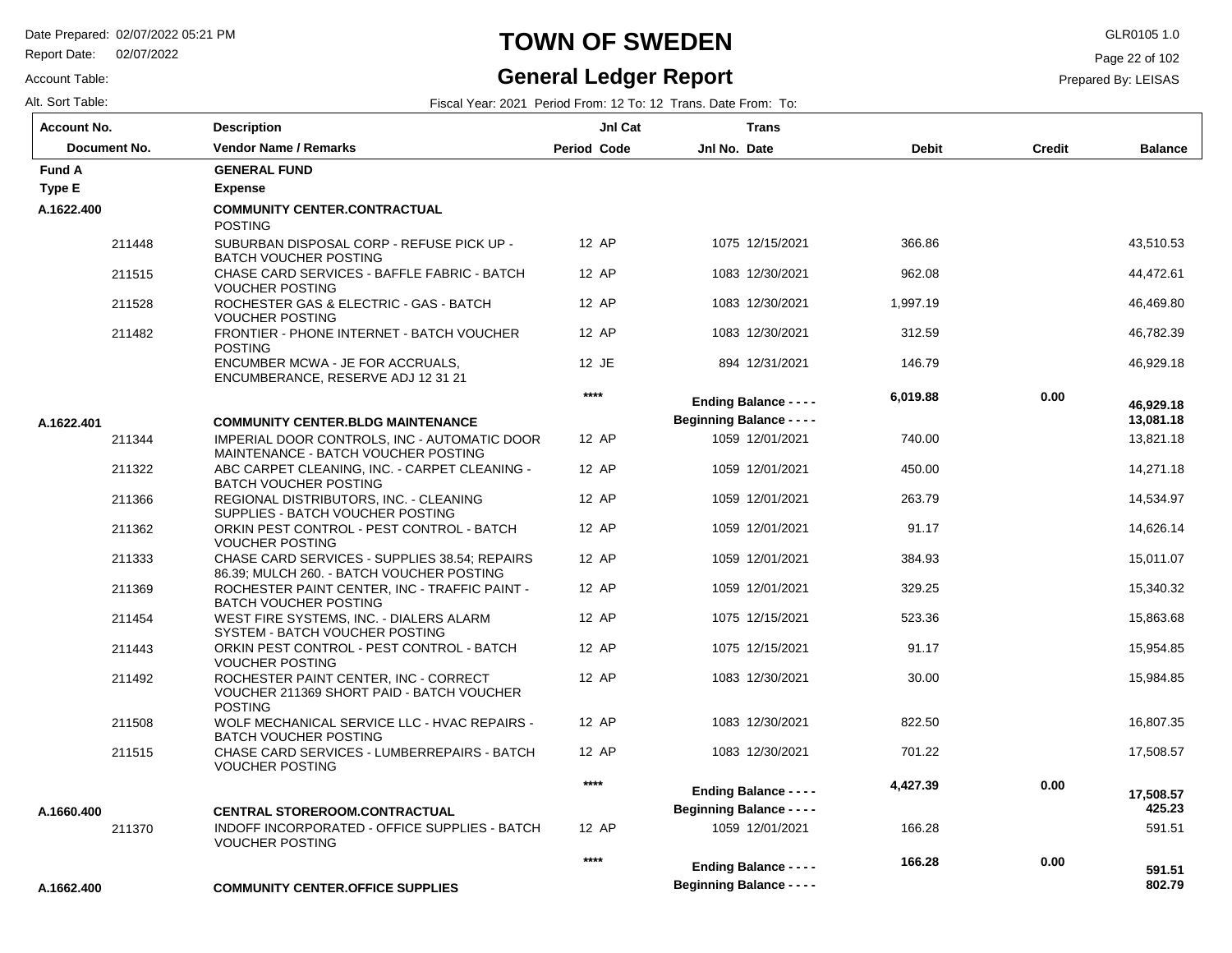Report Date: 02/07/2022

# **TOWN OF SWEDEN** GLR0105 1.0

#### **General Ledger Report**

 **41,760.07** 

 **0.00** 

 **10,457.84** 

**Ending Balance - - - -**

Page 23 of 102

Prepared By: LEISAS

| Alt. Sort Table: | Fiscal Year: 2021 Period From: 12 To: 12 Trans, Date From: To: |  |
|------------------|----------------------------------------------------------------|--|
|                  |                                                                |  |

Account Table:

| <b>Account No.</b> | <b>Description</b>                                                                                                | JnI Cat     | <b>Trans</b>                     |              |               |                |
|--------------------|-------------------------------------------------------------------------------------------------------------------|-------------|----------------------------------|--------------|---------------|----------------|
| Document No.       | <b>Vendor Name / Remarks</b>                                                                                      | Period Code | Jnl No. Date                     | <b>Debit</b> | <b>Credit</b> | <b>Balance</b> |
| <b>Fund A</b>      | <b>GENERAL FUND</b>                                                                                               |             |                                  |              |               |                |
| <b>Type E</b>      | <b>Expense</b>                                                                                                    |             |                                  |              |               |                |
| A.1662.400         | <b>COMMUNITY CENTER.OFFICE SUPPLIES</b>                                                                           |             |                                  |              |               |                |
| 211345             | INDOFF INCORPORATED - OFFICE SUPPLIES - BATCH<br><b>VOUCHER POSTING</b>                                           | 12 AP       | 1059 12/01/2021                  | 99.99        |               | 902.78         |
|                    |                                                                                                                   | $***$       | <b>Ending Balance - - - -</b>    | 99.99        | 0.00          | 902.78         |
| A.1670.400         | <b>CENTRAL PRINTING AND MAILING</b>                                                                               |             | <b>Beginning Balance - - - -</b> |              |               | 10,188.90      |
| 211385             | USHERWOOD BUSINESS EQUIPMENT INC. - COPIER<br>CONTRACT - BATCH VOUCHER POSTING                                    | 12 AP       | 1059 12/01/2021                  | 46.90        |               | 10,235.80      |
| 211370             | INDOFF INCORPORATED - OFFICE SUPPLIES - BATCH<br><b>VOUCHER POSTING</b>                                           | 12 AP       | 1059 12/01/2021                  | 920.92       |               | 11,156.72      |
| 211398             | ECONOMY PRODUCTS & SOLUTIONS - PAPER<br>SNAPSHOTS - BATCH VOUCHER POSTING                                         | 12 AP       | 1059 12/01/2021                  | 129.39       |               | 11,286.11      |
| 211323             | APPLIED BUSINESS SYSTEMS, INC. - POSTAGE TAX<br>BILLS - BATCH VOUCHER POSTING                                     | 12 AP       | 1059 12/01/2021                  | 1,200.00     |               | 12,486.11      |
| 211328             | BROCKPORT CENTRAL SCHOOL - PRINT FALL<br>SNAPSHOTS - BATCH VOUCHER POSTING                                        | 12 AP       | 1059 12/01/2021                  | 124.00       |               | 12,610.11      |
| 211391             | WESTSIDE NEWS INC - SNAPSHOTS DELIVERY -<br><b>BATCH VOUCHER POSTING</b>                                          | 12 AP       | 1059 12/01/2021                  | 334.13       |               | 12.944.24      |
| 211452             | USHERWOOD BUSINESS EQUIPMENT INC. - COPIER<br>CONTRACT - BATCH VOUCHER POSTING                                    | 12 AP       | 1075 12/15/2021                  | 63.82        |               | 13,008.06      |
| 211446             | PITNEY BOWES - MAIL METER LEASE - BATCH<br><b>VOUCHER POSTING</b>                                                 | 12 AP       | 1075 12/15/2021                  | 505.41       |               | 13,513.47      |
| 211445             | PETTY CASH - POSTAGE RETIREMENT PRIORITY<br>MAIL - BATCH VOUCHER POSTING                                          | 12 AP       | 1075 12/15/2021                  | 8.70         |               | 13,522.17      |
| 211514             | BROCKPORT CENTRAL SCHOOL - PRINT SNAPSHOTS<br>- BATCH VOUCHER POSTING                                             | 12 AP       | 1083 12/30/2021                  | 31.00        |               | 13,553.17      |
| 211504             | WESTSIDE NEWS INC - SNAPSHSOTS DELIVERY -<br><b>BATCH VOUCHER POSTING</b>                                         | 12 AP       | 1083 12/30/2021                  | 334.13       |               | 13,887.30      |
|                    |                                                                                                                   | $***$       | <b>Ending Balance - - - -</b>    | 3,698.40     | 0.00          | 13,887,30      |
| A.1680.400         | <b>CENTRAL DATA PROCESSING.CONTRACTUAL</b>                                                                        |             | <b>Beginning Balance - - - -</b> |              |               | 31,302.23      |
| 211334             | COMPUTER EQUIPMENT AND TECHNOLOGIES, INC. -<br>COMPUTER SUPPORT - BATCH VOUCHER POSTING                           | 12 AP       | 1059 12/01/2021                  | 3,180.00     |               | 34,482.23      |
| 211407             | COMPUTER EQUIPMENT AND TECHNOLOGIES, INC. -<br>COMPUTER SUPPORT - BATCH VOUCHER POSTING                           | 12 AP       | 1059 12/01/2021                  | 3,172.00     |               | 37,654.23      |
| 211324             | BASCH - WEB SUPPORT - BATCH VOUCHER POSTING                                                                       | 12 AP       | 1059 12/01/2021                  | 150.00       |               | 37,804.23      |
| 211429             | COMPUTER EQUIPMENT AND TECHNOLOGIES, INC. -<br>COMPUTER SUPPORT - BATCH VOUCHER POSTING                           | 12 AP       | 1075 12/15/2021                  | 3,160.00     |               | 40,964.23      |
| 211422             | <b>BASCH - WEBSITE SUPPORT - BATCH VOUCHER</b><br><b>POSTING</b>                                                  | 12 AP       | 1075 12/15/2021                  | 150.00       |               | 41,114.23      |
| 211515             | CHASE CARD SERVICES - TECH DEVICES - BATCH<br><b>VOUCHER POSTING</b>                                              | 12 AP       | 1083 12/30/2021                  | 227.94       |               | 41,342.17      |
| 211479             | COMPUTER EQUIPMENT AND TECHNOLOGIES, INC. -<br><b>TECHNICIAN PUBLIC HEARING - BATCH VOUCHER</b><br><b>POSTING</b> | 12 AP       | 1083 12/30/2021                  | 417.90       |               | 41,760.07      |

**\*\*\*\***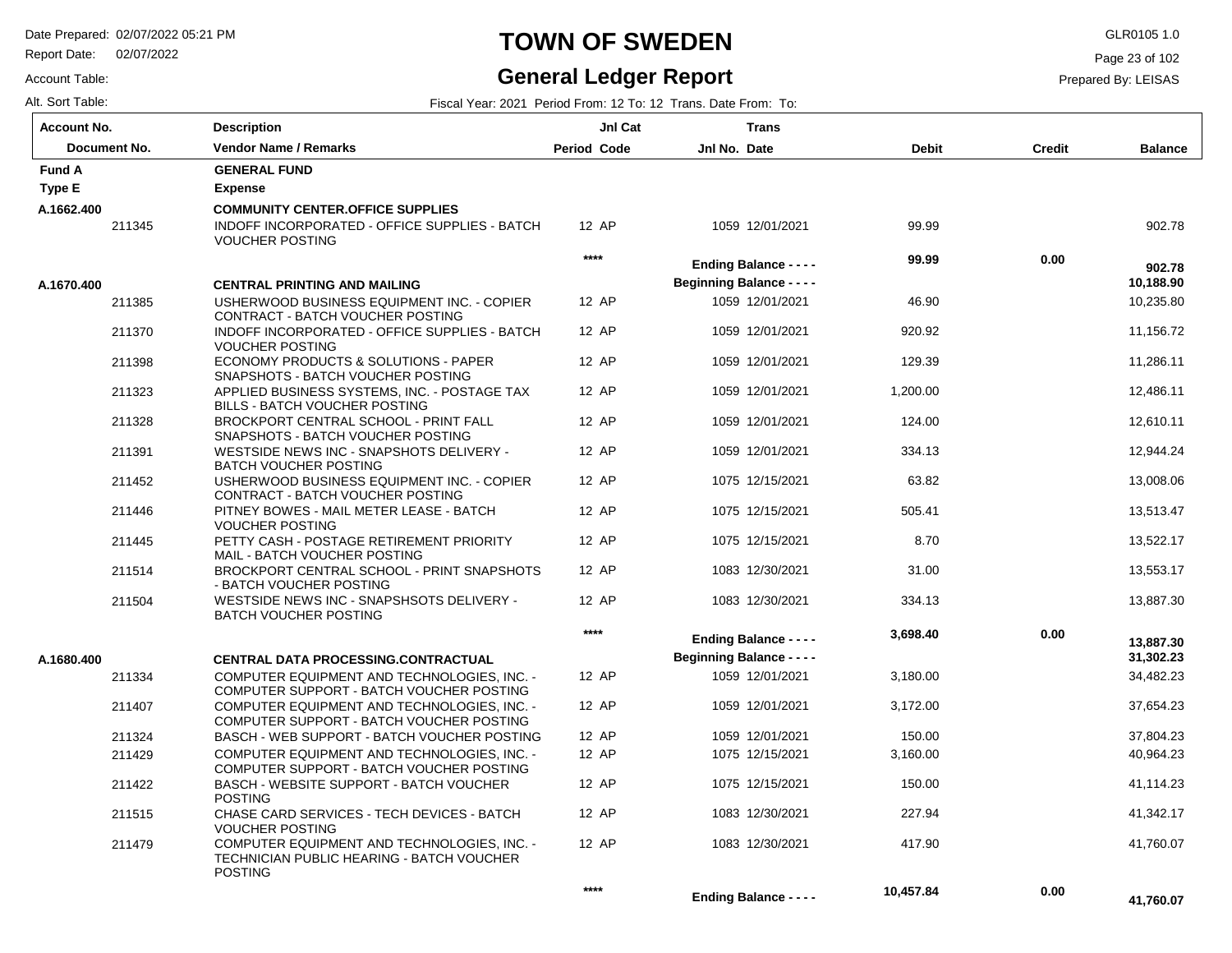Report Date: 02/07/2022

## **TOWN OF SWEDEN** GLR0105 1.0

#### **General Ledger Report**

**Balance**

 **95,021.00** 

 **1,200.00** 

 **95,021.00** 

 **2,877.71** 

 **1,200.00** 

 17,788.00 18,499.52

 **17,076.48** 

 **2,877.71** 

4,253.29

 **4,253.29** 

 **2,628.29** 

 **18,499.52** 

 117,749.01 122,426.44 123,952.77

 **113,071.58** 

 3,049.02 3,237.01 3,257.75 3,325.75

 **2,854.75** 

 **123,952.77** 

 35,303.27 36,579.66

 **34,996.37** 

 **3,325.75** 

Page 24 of 102

Prepared By: LEISAS

Account Table: Alt. Sort Table: Fiscal Year: 2021 Period From: 12 To: 12 Trans. Date From: To: **Account No.**

**A.1910.400**

**Type E Fund A** 

**A.1920.400**

**A.1950.400**

**A.3510.100**

**A.3510.400**

**A.5010.100**

**A.5010.400**

| ⊍nt No.         | <b>Description</b>                                                               | JnI Cat            | <b>Trans</b>                                                      |              |        |
|-----------------|----------------------------------------------------------------------------------|--------------------|-------------------------------------------------------------------|--------------|--------|
| Document No.    | <b>Vendor Name / Remarks</b>                                                     | <b>Period Code</b> | Jnl No. Date                                                      | <b>Debit</b> | Credit |
| ΙA              | <b>GENERAL FUND</b>                                                              |                    |                                                                   |              |        |
| Е               | <b>Expense</b>                                                                   |                    |                                                                   |              |        |
| 0.400           | <b>UNALLOCATED INSURANCE</b>                                                     |                    | <b>Beginning Balance - - - -</b>                                  |              |        |
|                 |                                                                                  | $***$              | <b>Ending Balance - - - -</b>                                     | 0.00         | 0.00   |
| 20.400          | <b>MUNICIPAL ASSOCIATION DUES</b>                                                |                    | <b>Beginning Balance - - - -</b>                                  |              |        |
|                 |                                                                                  | $****$             | <b>Ending Balance - - - -</b>                                     | 0.00         | 0.00   |
| 50.400          | <b>TAXES &amp; ASSESSMENTS ON PROPERTY</b>                                       |                    | <b>Beginning Balance - - - -</b>                                  |              |        |
|                 |                                                                                  | $****$             | <b>Ending Balance - - - -</b>                                     | 0.00         | 0.00   |
| 10.100          | <b>CONTROL OF DOGS.PERSONAL SERVICE</b>                                          |                    | <b>Beginning Balance - - - -</b>                                  |              |        |
|                 | PR 25 - PAYROLL #25 12 9 2021                                                    | 12 PR              | 245 12/08/2021                                                    | 711.52       |        |
|                 | PR 26 - PAYROLL #26 12 22 2021                                                   | 12 PR              | 246 12/22/2021                                                    | 711.52       |        |
|                 |                                                                                  | $****$             |                                                                   | 1,423.04     | 0.00   |
|                 |                                                                                  |                    | <b>Ending Balance - - - -</b><br><b>Beginning Balance - - - -</b> |              |        |
| 0.400<br>211450 | <b>CONTROL OF DOGS.CONTRACTUAL</b><br>TOWN OF HAMLIN - DOG CONTROL AGREEMENT -   | 12 AP              | 1075 12/15/2021                                                   | 1,625.00     |        |
|                 | <b>BATCH VOUCHER POSTING</b>                                                     |                    |                                                                   |              |        |
|                 |                                                                                  | $****$             | <b>Ending Balance - - - -</b>                                     | 1,625.00     | 0.00   |
| 10.100          | <b>HIGHWAY SUPERINTENDANT.PERSONAL SERVICE</b>                                   |                    | <b>Beginning Balance - - - -</b>                                  |              |        |
|                 | PR 25 - PAYROLL #25 12 9 2021                                                    | 12 PR              | 245 12/08/2021                                                    | 4,677.43     |        |
|                 | PR 26 - PAYROLL #26 12 22 2021                                                   | <b>12 PR</b>       | 246 12/22/2021                                                    | 4,677.43     |        |
|                 | ENCUMBER PR 1 - JE FOR ACCRUALS.<br>ENCUMBERANCE, RESERVE ADJ 12 31 21           | 12 JE              | 894 12/31/2021                                                    | 1,526.33     |        |
|                 |                                                                                  | $***$              | <b>Ending Balance - - - -</b>                                     | 10,881.19    | 0.00   |
| 10.400          | <b>HIGHWAY SUPERINTENDENT.CONTRACTUAL</b>                                        |                    | <b>Beginning Balance - - - -</b>                                  |              |        |
| 211333          | <b>CHASE CARD SERVICES - ADOBE SUBCRIPTION -</b><br><b>BATCH VOUCHER POSTING</b> | 12 AP              | 1059 12/01/2021                                                   | 194.27       |        |
| 211292          | INDOFF INCORPORATED - CARTRIDGE HIGHWAY -<br><b>BATCH VOUCHER POSTING</b>        | 12 AP              | 1059 12/01/2021                                                   | 187.99       |        |
| 211291          | HIGHWAY SUPERINTENDENT - OFFICE SUPPLIES -<br><b>BATCH VOUCHER POSTING</b>       | 12 AP              | 1059 12/01/2021                                                   | 20.74        |        |
| 211370          | INDOFF INCORPORATED - OFFICE SUPPLIES - BATCH<br><b>VOUCHER POSTING</b>          | 12 AP              | 1059 12/01/2021                                                   | 68.00        |        |
|                 |                                                                                  | $****$             | <b>Ending Balance - - - -</b>                                     | 471.00       | 0.00   |
| 32.400          | <b>GARAGE CONTRACTUAL</b>                                                        |                    | <b>Beginning Balance - - - -</b>                                  |              |        |

12 AP 12 AP 1059 12/01/2021 1059 12/01/2021 306.90

1,276.39

211320 211299 VANDERHOOF ELECTRIC SUPPLY INC, - BLADES FANS GARAGE - BATCH VOUCHER POSTING LAKESIDE ROOFING & SIDING MATERIALS, INC. - HIGHWAY GARAGE BLDG REPAIRS - BATCH **GARAGE.CONTRACTUAL A.5132.400**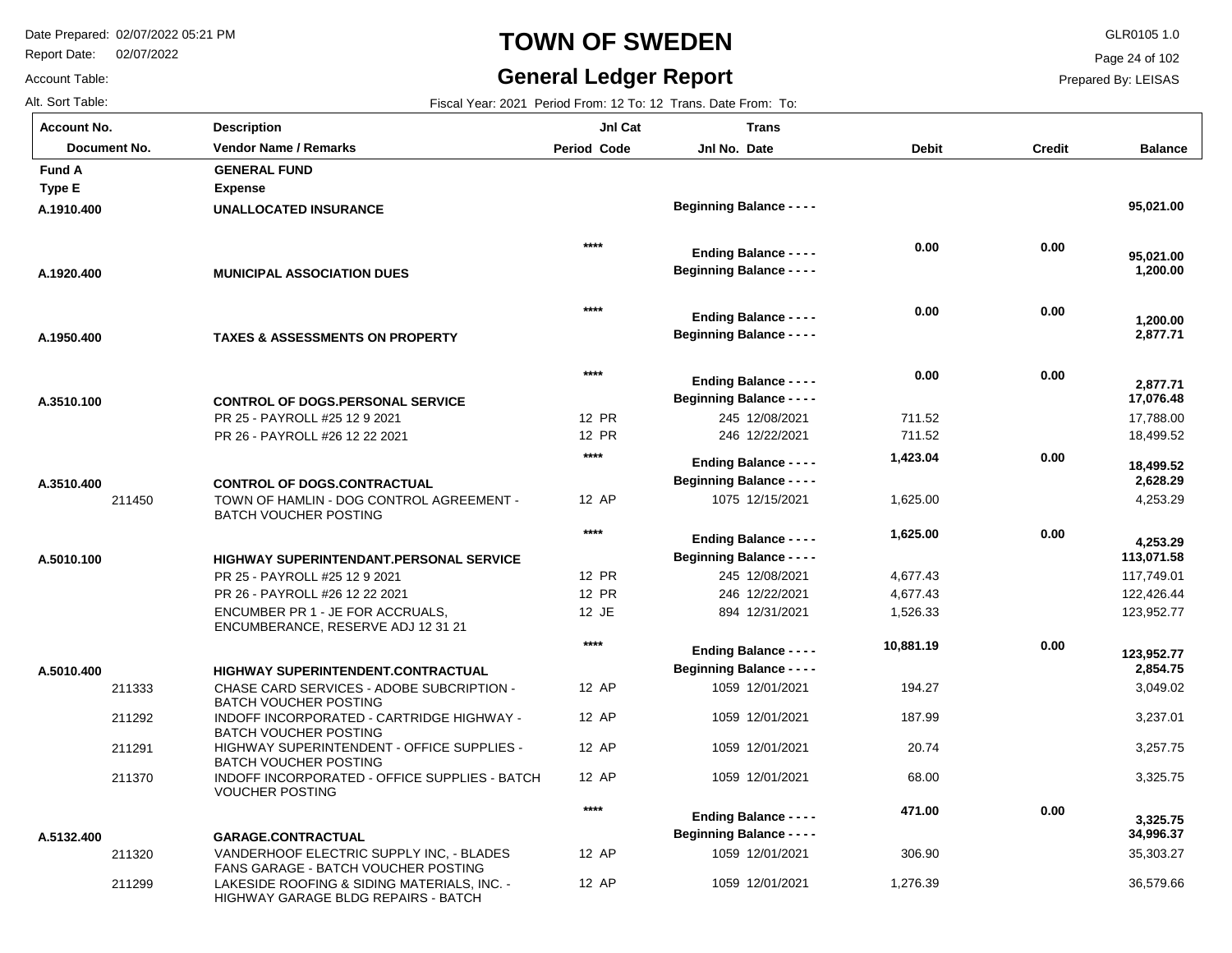Report Date: 02/07/2022

#### Account Table:

# **TOWN OF SWEDEN** GLR0105 1.0

#### **General Ledger Report**

Page 25 of 102

| <b>Account No.</b><br><b>JnI Cat</b><br><b>Description</b> |                                                                                                               | <b>Trans</b>       |                 |              |                                 |
|------------------------------------------------------------|---------------------------------------------------------------------------------------------------------------|--------------------|-----------------|--------------|---------------------------------|
| Document No.                                               | <b>Vendor Name / Remarks</b>                                                                                  | <b>Period Code</b> | Jnl No. Date    | <b>Debit</b> | <b>Credit</b><br><b>Balance</b> |
| <b>Fund A</b>                                              | <b>GENERAL FUND</b>                                                                                           |                    |                 |              |                                 |
| <b>Type E</b>                                              | <b>Expense</b>                                                                                                |                    |                 |              |                                 |
| A.5132.400                                                 | GARAGE.CONTRACTUAL<br><b>VOUCHER POSTING</b>                                                                  |                    |                 |              |                                 |
| 211316                                                     | <b>CHARTER COMMUNICATIONS - INTERNET HIGHWAY -</b><br><b>BATCH VOUCHER POSTING</b>                            | 12 AP              | 1059 12/01/2021 | 114.98       | 36,694.64                       |
| 211279                                                     | ALLIANCE DOOR & HARDWARE INC - KEYS HIGHWAY<br><b>GARAGE - BATCH VOUCHER POSTING</b>                          | 12 AP              | 1059 12/01/2021 | 400.00       | 37,094.64                       |
| 211403                                                     | VANDERHOOF ELECTRIC SUPPLY INC. - LIGHT<br><b>GARAGE - BATCH VOUCHER POSTING</b>                              | 12 AP              | 1059 12/01/2021 | 275.00       | 37,369.64                       |
| 211311                                                     | STOCKHAM LUMBER CO. INC. - LUMBER SALT BARN<br>REPAIRS - BATCH VOUCHER POSTING                                | 12 AP              | 1059 12/01/2021 | 559.11       | 37,928.75                       |
| 211319                                                     | UNIFIRST CORPORATION - MATS - BATCH VOUCHER<br><b>POSTING</b>                                                 | 12 AP              | 1059 12/01/2021 | 76.46        | 38,005.21                       |
| 211282                                                     | BREINER CONSTRUCTION LLC - NEW GARAGE DOOR<br>WORK - BATCH VOUCHER POSTING                                    | 12 AP              | 1059 12/01/2021 | 450.00       | 38,455.21                       |
| 211325                                                     | BIGFORD - OVERHEAD DOOR REPAIR GARAGE -<br><b>BATCH VOUCHER POSTING</b>                                       | 12 AP              | 1059 12/01/2021 | 385.00       | 38,840.21                       |
| 211399                                                     | WOLLSCHLEGER - PADLOCKS - BATCH VOUCHER<br><b>POSTING</b>                                                     | 12 AP              | 1059 12/01/2021 | 300.00       | 39,140.21                       |
| 211309                                                     | SHERWIN WILLIAMS CO. - PAINT HIGHWAY GARAGE -<br><b>BATCH VOUCHER POSTING</b>                                 | 12 AP              | 1059 12/01/2021 | 105.72       | 39,245.93                       |
| 211371                                                     | RUNNING SUPPLY INC. - RAT POISON - BATCH<br><b>VOUCHER POSTING</b>                                            | 12 AP              | 1059 12/01/2021 | 26.79        | 39,272.72                       |
| 211379                                                     | SUBURBAN DISPOSAL CORP - REFUSE PICK UP -<br><b>BATCH VOUCHER POSTING</b>                                     | 12 AP              | 1059 12/01/2021 | 57.13        | 39,329.85                       |
| 211333                                                     | CHASE CARD SERVICES - REPAIRS - BATCH<br><b>VOUCHER POSTING</b>                                               | 12 AP              | 1059 12/01/2021 | 371.08       | 39,700.93                       |
| 211348                                                     | TYCO FIRE & SECURITY (US) MANAGEMENT, INC. -<br>SERVICE CALL GARAGE SENSORS - BATCH<br><b>VOUCHER POSTING</b> | 12 AP              | 1059 12/01/2021 | 104.59       | 39,805.52                       |
| 211339                                                     | <b>GENESEE BUILDING RESTORATION INC. - SIDEWALK</b><br>FINAL PAY APP - BATCH VOUCHER POSTING                  | 12 AP              | 1059 12/01/2021 | 2,641.84     | 42,447.36                       |
| 211472                                                     | NATIONAL GRID - ELECTRIC BILL - BATCH VOUCHER<br><b>POSTING</b>                                               | 12 AP              | 1075 12/15/2021 | 45.06        | 42,492.42                       |
| 211441                                                     | NATIONAL GRID - ELECTRIC BILLS - BATCH VOUCHER<br><b>POSTING</b>                                              | 12 AP              | 1075 12/15/2021 | 598.57       | 43,090.99                       |
| 211473                                                     | ROCHESTER GAS & ELECTRIC - GAS BILL - BATCH<br><b>VOUCHER POSTING</b>                                         | 12 AP              | 1075 12/15/2021 | 1,049.46     | 44,140.45                       |
| 211420                                                     | UNIFIRST CORPORATION - MATS - BATCH VOUCHER<br><b>POSTING</b>                                                 | 12 AP              | 1075 12/15/2021 | 38.23        | 44,178.68                       |
| 211448                                                     | SUBURBAN DISPOSAL CORP - REFUSE PICK UP -<br><b>BATCH VOUCHER POSTING</b>                                     | 12 AP              | 1075 12/15/2021 | 85.97        | 44,264.65                       |
| 211417                                                     | VP SUPPLY CORPORATION - TOILET REPAIR - BATCH<br><b>VOUCHER POSTING</b>                                       | 12 AP              | 1075 12/15/2021 | 12.41        | 44,277.06                       |
| 211453                                                     | VP SUPPLY CORPORATION - TOILET REPAIR GARAGE<br>- BATCH VOUCHER POSTING                                       | 12 AP              | 1075 12/15/2021 | 22.86        | 44,299.92                       |
| 211486                                                     | TYCO FIRE & SECURITY (US) MANAGEMENT, INC. -<br>HIGHWAY GARAGE ALARM SYSTEM - BATCH                           | 12 AP              | 1083 12/30/2021 | 3,493.73     | 47,793.65                       |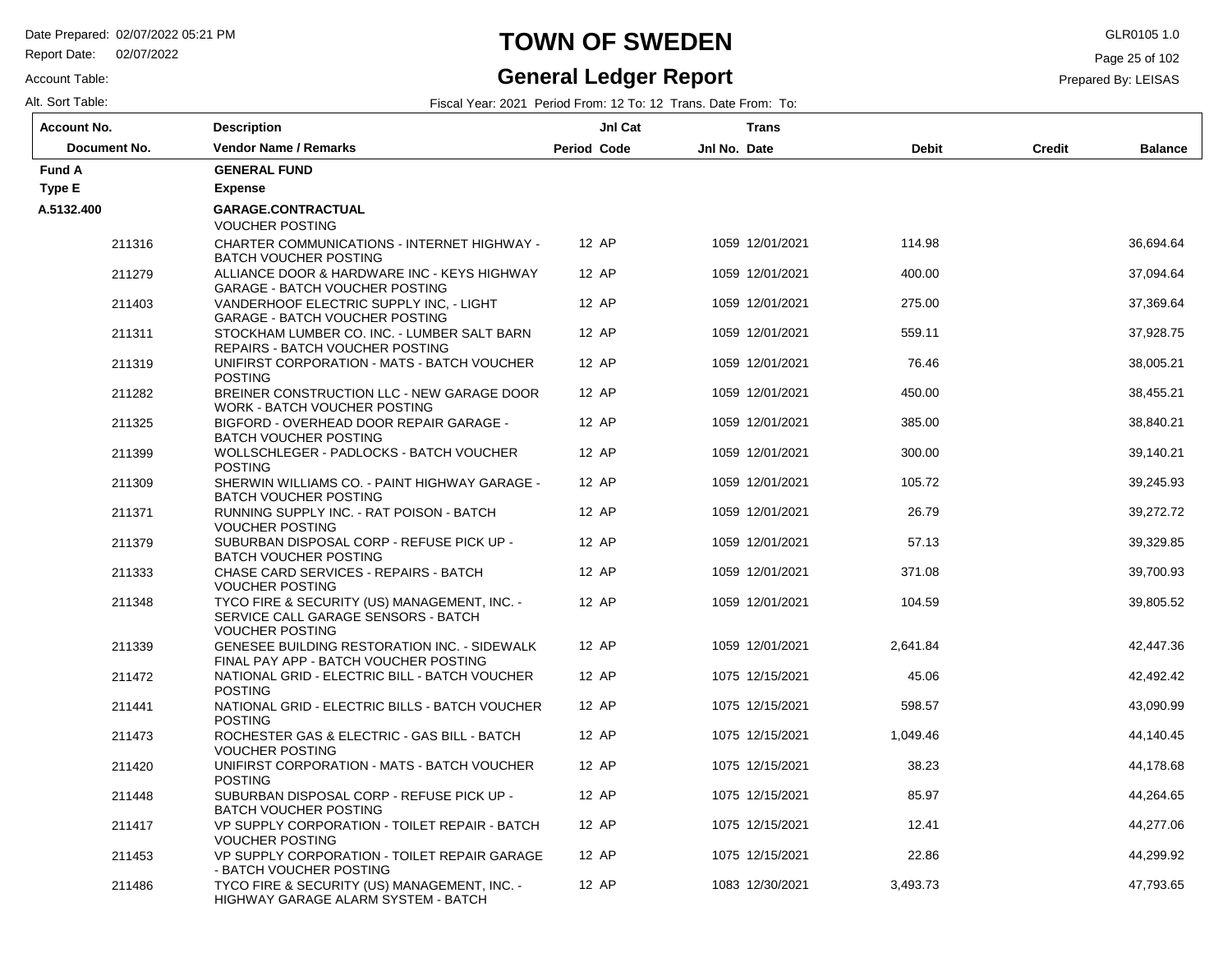211514

Report Date: 02/07/2022

#### Account Table:

**A.5182.400**

Alt. Sort Table: Fiscal Year: 2021 Period From: 12 To: 12 Trans. Date From: To:

#### **General Ledger Report**

Page 26 of 102

Prepared By: LEISAS

| Account No.   | <b>Description</b>                                                                 | <b>Jnl Cat</b>     | <b>Trans</b>    |              |               |
|---------------|------------------------------------------------------------------------------------|--------------------|-----------------|--------------|---------------|
| Document No.  | <b>Vendor Name / Remarks</b>                                                       | <b>Period Code</b> | Jnl No. Date    | <b>Debit</b> | <b>Credit</b> |
| <b>Fund A</b> | <b>GENERAL FUND</b>                                                                |                    |                 |              |               |
| Type E        | <b>Expense</b>                                                                     |                    |                 |              |               |
| A.5132.400    | <b>GARAGE.CONTRACTUAL</b><br><b>VOUCHER POSTING</b>                                |                    |                 |              |               |
| 211497        | <b>CHARTER COMMUNICATIONS - INTERNET HIGHWAY -</b><br><b>BATCH VOUCHER POSTING</b> | 12 AP              | 1083 12/30/2021 | 114.98       |               |
| 211536        | UNIFIRST CORPORATION - MATS - BATCH VOUCHER<br><b>POSTING</b>                      | 12 AP              | 1083 12/30/2021 | 76.46        |               |
| 211482        | FRONTIER - PHONE INTERNET - BATCH VOUCHER<br><b>POSTING</b>                        | 12 AP              | 1083 12/30/2021 | 153.12       |               |
| 211520        | HIGHWAY SUPERINTENDENT - SINK REPAIRS -<br><b>BATCH VOUCHER POSTING</b>            | 12 AP              | 1083 12/30/2021 | 6.98         |               |
|               | ENCUMBER MCWA - JE FOR ACCRUALS.                                                   | 12 JE              | 894 12/31/2021  | 258.65       |               |

12 AP

**\*\*\*\***

**\*\*\*\***

12 PR 12 PR 12 JE

12 AP 12 AP 12 AP 12 AP 12 AP 12 AP

**\*\*\*\***

12 AP 12 AP 12 AP

1083 12/30/2021

|            | 211410 | NATIONAL GRID - ELECTRIC BILL - BATCH VOUCHER<br><b>POSTING</b>               |
|------------|--------|-------------------------------------------------------------------------------|
| A.7020.100 |        | <b>COMMUNITY CENTER DIR.PERSONAL SERVICE</b><br>PR 25 - PAYROLL #25 12 9 2021 |
|            |        | PR 26 - PAYROLL #26 12 22 2021                                                |
|            |        | ENCUMBER PR 1 - JE FOR ACCRUALS.                                              |

ENCUMBERANCE, RESERVE ADJ 12 31 21

**STREET LIGHTING.CONTRACTUAL**

ENCUMBERANCE, RESERVE ADJ 12 31 21

| A.7020.400 |        | <b>COMMUNITY CENTER DIR.ADMIN EXP</b>                                            |
|------------|--------|----------------------------------------------------------------------------------|
|            | 211404 | VERIZON WIRELESS - CELL PHONES - BATCH<br>VOUCHER POSTING                        |
|            | 211383 | USHERWOOD BUSINESS EQUIPMENT INC. - COPIER<br>CONTRACT - BATCH VOUCHER POSTING   |
|            | 211384 | USHERWOOD BUSINESS EQUIPMENT INC. - COPIER<br>CONTRACT - BATCH VOUCHER POSTING   |
|            | 211370 | INDOFF INCORPORATED - OFFICE SUPPLIES - BATCH<br>VOUCHER POSTING                 |
|            | 211336 | ECONOMY PRODUCTS & SOLUTIONS - PAPER REC<br>BROCHURE - BATCH VOUCHER POSTING     |
|            | 211435 | MONROE COUNTY DEPT. OF PUBLIC HEALTH -<br>PERMIT KIMBALL KINCAID - BATCH VOUCHER |
|            |        | <b>POSTING</b>                                                                   |
|            | 211457 | INDOFF INCORPORATED - PRINTER - BATCH<br><b>VOUCHER POSTING</b>                  |
|            | 211456 | WESTSIDE NEWS INC - SCOREBOARD DELIVERY -<br><b>BATCH VOUCHER POSTING</b>        |

BROCKPORT CENTRAL SCHOOL - PRINT SCOREBOARD - BATCH VOUCHER POSTING

| 1083 12/30/2021                                                   | 6.98      |      | 48,145.19               |
|-------------------------------------------------------------------|-----------|------|-------------------------|
| 894 12/31/2021                                                    | 258.65    |      | 48,403.84               |
| <b>Ending Balance - - - -</b><br><b>Beginning Balance - - - -</b> | 13,407.47 | 0.00 | 48,403.84<br>20,358.91  |
| 1071 12/06/2021                                                   | 1,204.26  |      | 21,563.17               |
| <b>Ending Balance - - - -</b><br><b>Beginning Balance - - - -</b> | 1,204.26  | 0.00 | 21,563.17<br>197,250.41 |
| 245 12/08/2021                                                    | 8,765.76  |      | 206,016.17              |
| 246 12/22/2021                                                    | 8,802.38  |      | 214,818.55              |
| 894 12/31/2021                                                    | 6,423.59  |      | 221,242.14              |
| <b>Ending Balance - - - -</b><br><b>Beginning Balance - - - -</b> | 23,991.73 | 0.00 | 221,242.14<br>12,359.27 |
| 1059 12/01/2021                                                   | 14.40     |      | 12,373.67               |
| 1059 12/01/2021                                                   | 231.14    |      | 12,604.81               |
| 1059 12/01/2021                                                   | 231.14    |      | 12,835.95               |
| 1059 12/01/2021                                                   | 136.00    |      | 12,971.95               |
| 1059 12/01/2021                                                   | 1,128.47  |      | 14,100.42               |
| 1075 12/15/2021                                                   | 185.00    |      | 14,285.42               |
| 1075 12/15/2021                                                   | 499.99    |      | 14,785.41               |
| 1075 12/15/2021                                                   | 607.50    |      | 15,392.91               |

828.00

**Balance**

 47,908.63 47,985.09 48,138.21

16,220.91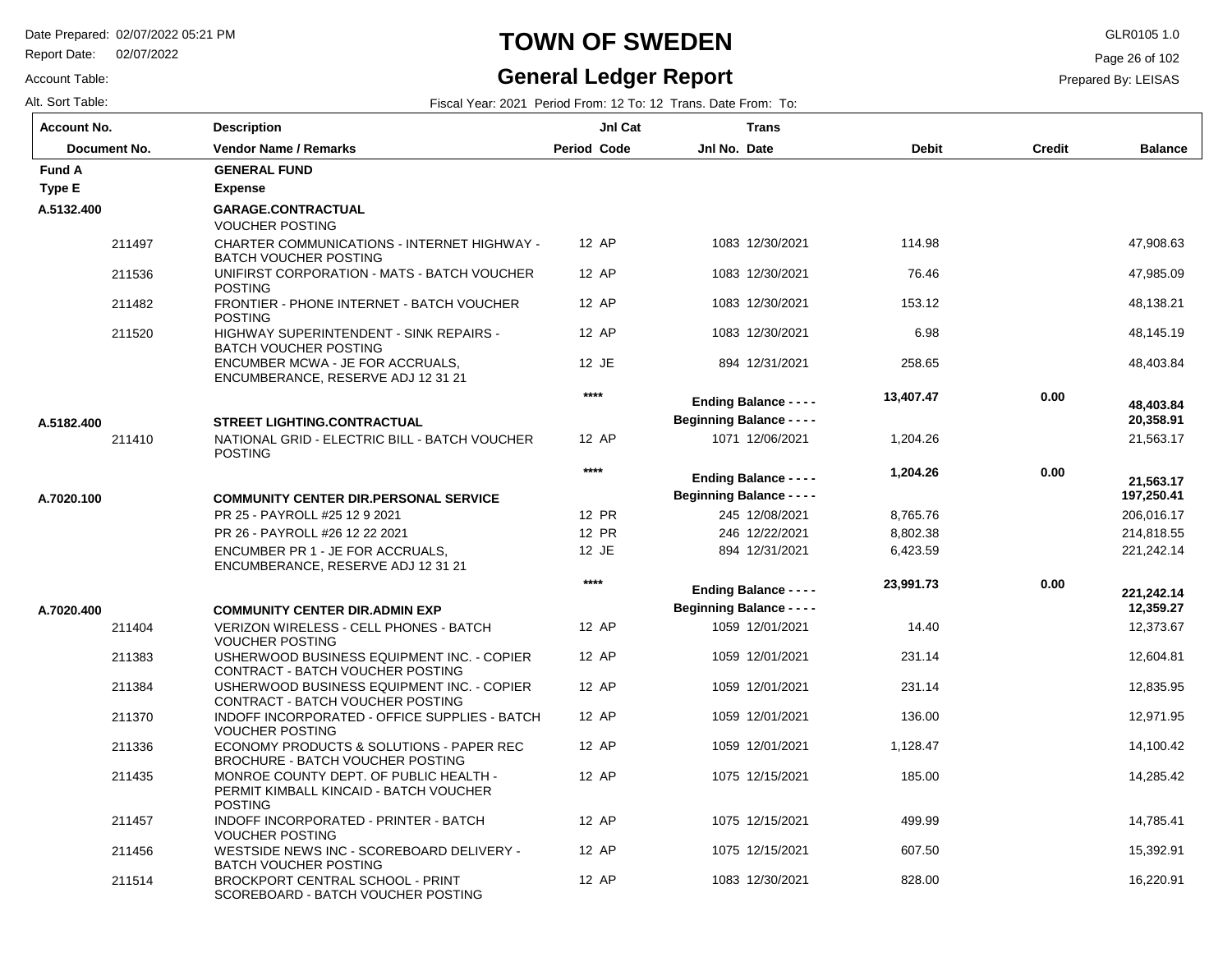Report Date: 02/07/2022

# **TOWN OF SWEDEN** GLR0105 1.0

#### **General Ledger Report**

Page 27 of 102

| Account Table:   | <b>General Ledger Report</b>                                   |
|------------------|----------------------------------------------------------------|
| Alt. Sort Table: | Fiscal Year: 2021 Period From: 12 To: 12 Trans. Date From: To: |

| <b>Account No.</b> | <b>Description</b>                                                                                 | JnI Cat     | <b>Trans</b>                     |              |               |                |
|--------------------|----------------------------------------------------------------------------------------------------|-------------|----------------------------------|--------------|---------------|----------------|
| Document No.       | <b>Vendor Name / Remarks</b>                                                                       | Period Code | Jnl No. Date                     | <b>Debit</b> | <b>Credit</b> | <b>Balance</b> |
| <b>Fund A</b>      | <b>GENERAL FUND</b>                                                                                |             |                                  |              |               |                |
| Type E             | <b>Expense</b>                                                                                     |             |                                  |              |               |                |
| A.7020.400         | <b>COMMUNITY CENTER DIR.ADMIN EXP</b>                                                              |             |                                  |              |               |                |
|                    | ENCUMBER EASTER COPY PRODUCTS - JE FOR<br>ACCRUALS, ENCUMBERANCE, RESERVE ADJ 12 31 21             | 12 JE       | 894 12/31/2021                   | 4,495.00     |               | 20,715.91      |
|                    | ENCUMBER VERIZON - JE FOR ACCRUALS.<br>ENCUMBERANCE, RESERVE ADJ 12 31 21                          | 12 JE       | 894 12/31/2021                   | 14.40        |               | 20,730.31      |
|                    |                                                                                                    | $***$       | <b>Ending Balance - - - -</b>    | 8,371.04     | 0.00          | 20,730.31      |
| A.7110.100         | <b>PARK.PERSONAL SERVICE</b>                                                                       |             | <b>Beginning Balance - - - -</b> |              |               | 53,445.96      |
|                    | PR 25 - PAYROLL #25 12 9 2021                                                                      | 12 PR       | 245 12/08/2021                   | 1,610.07     |               | 55,056.03      |
|                    | PR 26 - PAYROLL #26 12 22 2021                                                                     | 12 PR       | 246 12/22/2021                   | 1,622.63     |               | 56,678.66      |
|                    | ENCUMBER PR 1 - JE FOR ACCRUALS,<br>ENCUMBERANCE, RESERVE ADJ 12 31 21                             | 12 JE       | 894 12/31/2021                   | 1,772.27     |               | 58,450.93      |
|                    |                                                                                                    | $****$      | <b>Ending Balance - - - -</b>    | 5,004.97     | 0.00          | 58,450.93      |
| A.7110.400         | PARK.CONTRACTUAL                                                                                   |             | <b>Beginning Balance - - - -</b> |              |               | 52,700.35      |
| 211389             | WESTSIDE NEWS INC - BBALL FIELD GROOMER AD -<br><b>BATCH VOUCHER POSTING</b>                       | 12 AP       | 1059 12/01/2021                  | 348.00       |               | 53,048.35      |
| 211366             | REGIONAL DISTRIBUTORS, INC. - CLEANING<br>SUPPLIES - BATCH VOUCHER POSTING                         | 12 AP       | 1059 12/01/2021                  | 113.05       |               | 53,161.40      |
| 211333             | CHASE CARD SERVICES - NIETOPSKI 1686.85<br>REPAIRS 231. CLEANING - BATCH VOUCHER<br><b>POSTING</b> | 12 AP       | 1059 12/01/2021                  | 2,036.39     |               | 55,197.79      |
| 211373             | SKYWORKS, LLC - NIETOPSKI FIELD LIFT FOR<br>PAINTING - BATCH VOUCHER POSTING                       | 12 AP       | 1059 12/01/2021                  | 419.18       |               | 55,616.97      |
| 211343             | HOMETOWNE ENERGY COMPANY, INC. - PROPANE<br>CONCESSION STAND - BATCH VOUCHER POSTING               | 12 AP       | 1059 12/01/2021                  | 132.02       |               | 55,748.99      |
| 211379             | SUBURBAN DISPOSAL CORP - REFUSE PICK UP -<br><b>BATCH VOUCHER POSTING</b>                          | 12 AP       | 1059 12/01/2021                  | 116.57       |               | 55,865.56      |
| 211425             | <b>BSN SPORTS - BASEBALL FIELD TARPS - BATCH</b><br><b>VOUCHER POSTING</b>                         | 12 AP       | 1075 12/15/2021                  | 2.004.14     |               | 57,869.70      |
| 211441             | NATIONAL GRID - ELECTRIC BILLS - BATCH VOUCHER<br><b>POSTING</b>                                   | 12 AP       | 1075 12/15/2021                  | 304.95       |               | 58,174.65      |
| 211434             | HOMETOWNE ENERGY COMPANY, INC. - PROPANE<br>SHOP - BATCH VOUCHER POSTING                           | 12 AP       | 1075 12/15/2021                  | 187.26       |               | 58,361.91      |
| 211448             | SUBURBAN DISPOSAL CORP - REFUSE PICK UP -<br><b>BATCH VOUCHER POSTING</b>                          | 12 AP       | 1075 12/15/2021                  | 21.00        |               | 58,382.91      |
| 211508             | WOLF MECHANICAL SERVICE LLC - HVAC REPAIRS -<br><b>BATCH VOUCHER POSTING</b>                       | 12 AP       | 1083 12/30/2021                  | 375.00       |               | 58,757.91      |
| 211485             | HOMETOWNE ENERGY COMPANY, INC. - PROPANE<br>CONCESSION STAND - BATCH VOUCHER POSTING               | 12 AP       | 1083 12/30/2021                  | 274.79       |               | 59,032.70      |
| 211485             | HOMETOWNE ENERGY COMPANY, INC. - PROPANE<br>LODGE - BATCH VOUCHER POSTING                          | 12 AP       | 1083 12/30/2021                  | 641.39       |               | 59,674.09      |
| 211485             | HOMETOWNE ENERGY COMPANY, INC. - PROPANE<br>SHOP - BATCH VOUCHER POSTING                           | 12 AP       | 1083 12/30/2021                  | 227.27       |               | 59,901.36      |
| 211515             | CHASE CARD SERVICES - SUPPLIES - BATCH<br><b>VOUCHER POSTING</b>                                   | 12 AP       | 1083 12/30/2021                  | 113.77       |               | 60,015.13      |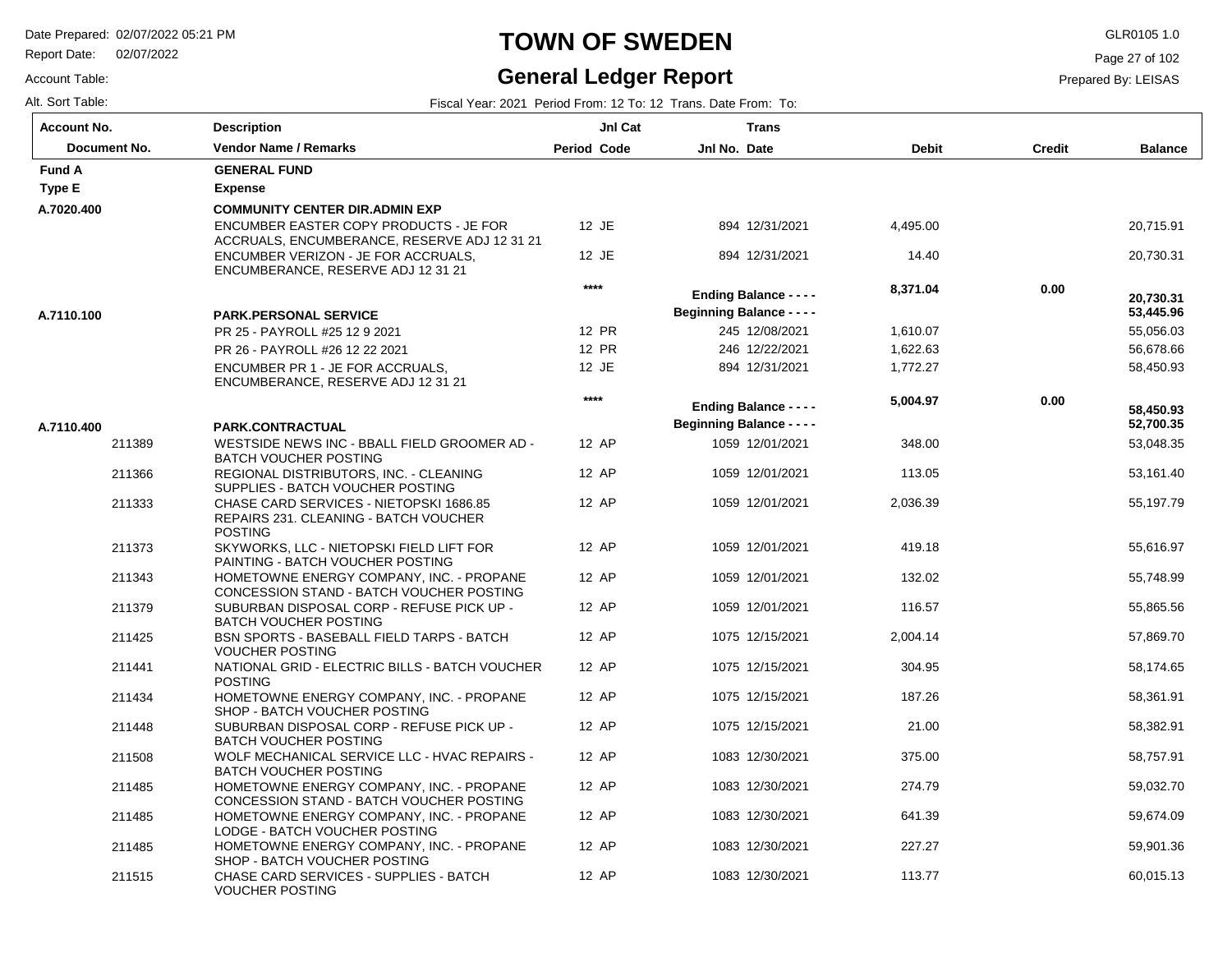PR 25 - PAYROLL #25 12 9 2021

Report Date: 02/07/2022

## **TOWN OF SWEDEN** GLR0105 1.0

#### **General Ledger Report**

27,001.70

Page 28 of 102

Prepared By: LEISAS

Account Table: Alt. Sort Table: Fiscal Year: 2021 Period From: 12 To: 12 Trans. Date From: To: 12 Trans. Date From: To: 12 Trans. Date From: To:

| <b>Account No.</b> | <b>Description</b>                                                                            | Jnl Cat            | <b>Trans</b>                                                      |              |               |                       |
|--------------------|-----------------------------------------------------------------------------------------------|--------------------|-------------------------------------------------------------------|--------------|---------------|-----------------------|
| Document No.       | <b>Vendor Name / Remarks</b>                                                                  | <b>Period Code</b> | Jnl No. Date                                                      | <b>Debit</b> | <b>Credit</b> | <b>Balance</b>        |
| <b>Fund A</b>      | <b>GENERAL FUND</b>                                                                           |                    |                                                                   |              |               |                       |
| Type E             | <b>Expense</b>                                                                                |                    |                                                                   |              |               |                       |
| A.7110.400         | PARK.CONTRACTUAL<br>ENCUMBER MCWA - JE FOR ACCRUALS,<br>ENCUMBERANCE, RESERVE ADJ 12 31 21    | 12 JE              | 894 12/31/2021                                                    | 173.68       |               | 60,188.81             |
| A.7110.401         | <b>PARK.EQUIPMENT REPAIRS</b>                                                                 | $***$              | <b>Ending Balance - - - -</b><br><b>Beginning Balance - - - -</b> | 7,488.46     | 0.00          | 60,188.81<br>3,400.30 |
| 211341             | GENUINE PARTS COMPANY - BOBCAT OIL - BATCH<br><b>VOUCHER POSTING</b>                          | 12 AP              | 1059 12/01/2021                                                   | 79.99        |               | 3,480.29              |
| A.7110.402         | <b>PARK.FUEL</b>                                                                              | ****               | <b>Ending Balance - - - -</b><br><b>Beginning Balance - - - -</b> | 79.99        | 0.00          | 3,480.29<br>4,517.07  |
|                    |                                                                                               | ****               | <b>Ending Balance - - - -</b>                                     | 0.00         | 0.00          | 4.517.07              |
| A.7140.400         | <b>RECREATION/COMMUNITY CENTER</b>                                                            |                    | <b>Beginning Balance - - - -</b>                                  |              |               | 11,153.09             |
| 211332             | CAPITAL ONE - HALLOWEEN EVENT - BATCH<br><b>VOUCHER POSTING</b>                               | 12 AP              | 1059 12/01/2021                                                   | 328.81       |               | 11,481.90             |
| 211361             | ORIENTAL TRADING COMPANY INC - HALLOWEEN<br>EVENT SUPPLIES - BATCH VOUCHER POSTING            | 12 AP              | 1059 12/01/2021                                                   | 285.28       |               | 11,767.18             |
| 211380             | SUDS PIZZA, INC. - PIZZA SENIOR<br>PROGRAMS/HALLOWEEN EVENT - BATCH VOUCHER<br><b>POSTING</b> | 12 AP              | 1059 12/01/2021                                                   | 83.08        |               | 11,850.26             |
| 211337             | FIRST CHOICE TRAVEL & CRUISE CENTER - RADIO<br>CITY BUS TRIP - BATCH VOUCHER POSTING          | 12 AP              | 1059 12/01/2021                                                   | 3,479.00     |               | 15,329.26             |
| 211428             | CAPITAL ONE - HALLOWEEN AND HOLIDAY EVENTS -<br><b>BATCH VOUCHER POSTING</b>                  | 12 AP              | 1075 12/15/2021                                                   | 426.80       |               | 15,756.06             |
| 211471             | WISNOWSKI - REIMBURSE SKATEPARK MTG<br>WATER/CRAFT KITS - BATCH VOUCHER POSTING               | 12 AP              | 1075 12/15/2021                                                   | 47.79        |               | 15,803.85             |
| 211535             | SUDS PIZZA, INC. - PIZZA HOLIDAY, EUCHRE - BATCH<br><b>VOUCHER POSTING</b>                    | 12 AP              | 1083 12/30/2021                                                   | 34.21        |               | 15,838.06             |
|                    | ENCUMBER WESTSIDE NEWS - JE FOR ACCRUALS,<br>ENCUMBERANCE, RESERVE ADJ 12 31 21               | 12 JE              | 894 12/31/2021                                                    | 240.00       |               | 16,078.06             |
| A.7150.100         | <b>COMMUNITY EVENTS.PERSONAL SERVICE</b>                                                      | $***$              | <b>Ending Balance - - - -</b><br><b>Beginning Balance - - - -</b> | 4,924.97     | 0.00          | 16,078.06<br>4,500.00 |
|                    |                                                                                               |                    |                                                                   |              |               |                       |
| A.7150.400         | <b>PARK CONCESSIONS</b>                                                                       | $***$              | <b>Ending Balance - - - -</b><br><b>Beginning Balance - - - -</b> | 0.00         | 0.00          | 4,500.00<br>1,667.76  |
|                    |                                                                                               | $***$              | <b>Ending Balance - - - -</b>                                     | 0.00         | 0.00          | 1,667.76              |
| A.7310.100         | <b>COMMUNITY CENTER, YOUTH SERVICES.PERSONAL</b><br><b>SERVICE</b>                            |                    | <b>Beginning Balance - - - -</b>                                  |              |               | 26,189.20             |

12 PR

245 12/08/2021

812.50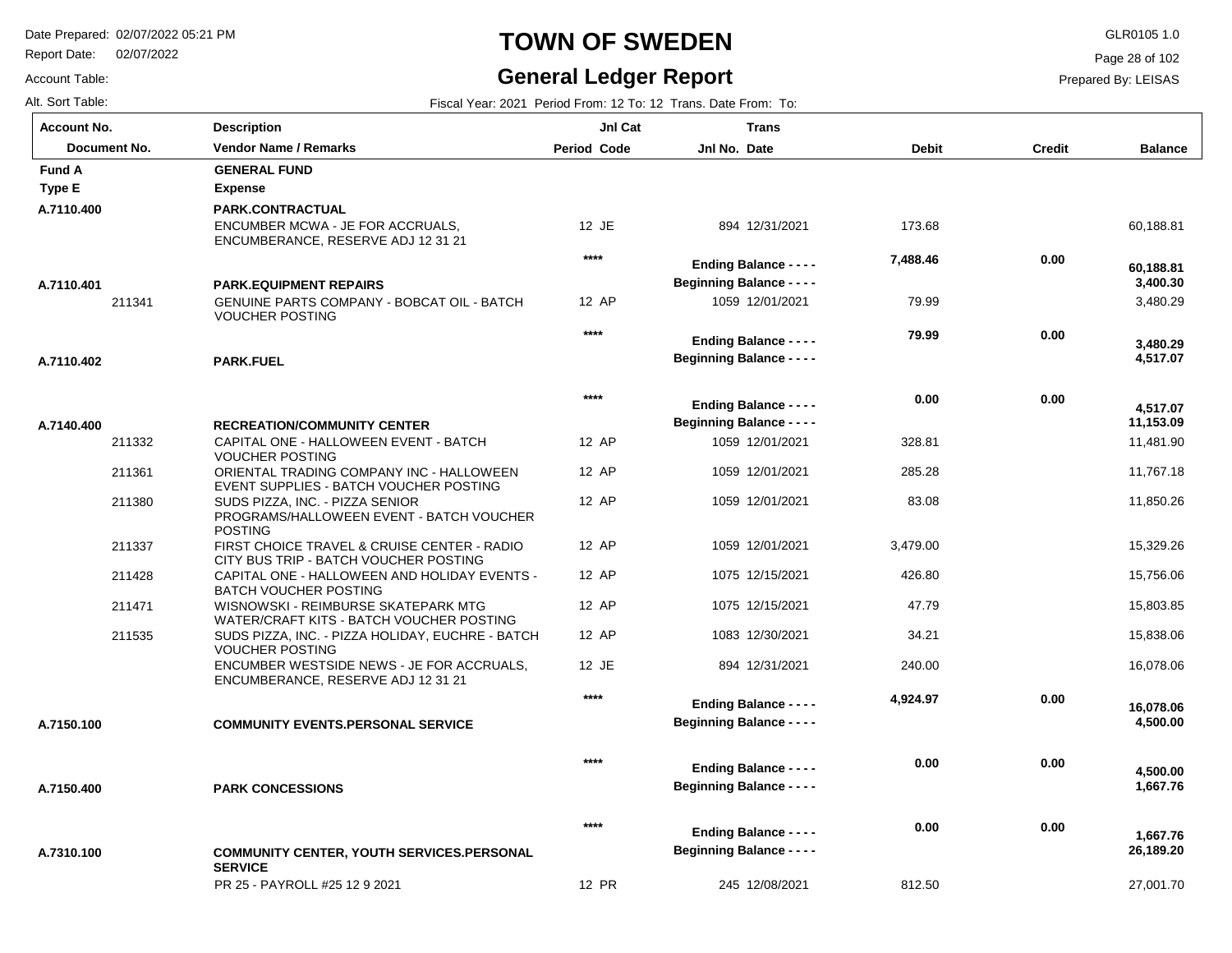Report Date: 02/07/2022

#### Account Table:

### **TOWN OF SWEDEN** GLR0105 1.0

### **General Ledger Report**

Page 29 of 102

Prepared By: LEISAS

| Account No.  | <b>Description</b>                                                                         | JnI Cat            | <b>Trans</b>                     |              |               |                |
|--------------|--------------------------------------------------------------------------------------------|--------------------|----------------------------------|--------------|---------------|----------------|
| Document No. | <b>Vendor Name / Remarks</b>                                                               | <b>Period Code</b> | Jnl No. Date                     | <b>Debit</b> | <b>Credit</b> | <b>Balance</b> |
| Fund A       | <b>GENERAL FUND</b>                                                                        |                    |                                  |              |               |                |
| Type E       | <b>Expense</b>                                                                             |                    |                                  |              |               |                |
| A.7310.100   | <b>COMMUNITY CENTER, YOUTH SERVICES.PERSONAL</b><br><b>SERVICE</b>                         |                    |                                  |              |               |                |
|              | PR 26 - PAYROLL #26 12 22 2021                                                             | 12 PR              | 246 12/22/2021                   | 721.88       |               | 27,723.58      |
|              | ENCUMBER PR 1 - JE FOR ACCRUALS,<br>ENCUMBERANCE, RESERVE ADJ 12 31 21                     | 12 JE              | 894 12/31/2021                   | 475.00       |               | 28,198.58      |
|              |                                                                                            | ****               | <b>Ending Balance - - - -</b>    | 2,009.38     | 0.00          | 28,198.58      |
| A.7310.400   | <b>COMMUNITY CENTER, YOUTH</b><br><b>SERVICES.CONTRACTUAL</b>                              |                    | <b>Beginning Balance - - - -</b> |              |               | 25,810.70      |
| 211372       | S&S WORLDWIDE, INC - ARTS AND CRAFTS<br>SUPPLIES - BATCH VOUCHER POSTING                   | 12 AP              | 1059 12/01/2021                  | 184.75       |               | 25,995.45      |
| 211388       | WESTSIDE NEWS INC - BBALL AD - BATCH VOUCHER<br><b>POSTING</b>                             | 12 AP              | 1059 12/01/2021                  | 225.00       |               | 26,220.45      |
| 211365       | PROMOUNDS, INC. - BBALL EQUIPMENT - BATCH<br><b>VOUCHER POSTING</b>                        | 12 AP              | 1059 12/01/2021                  | 224.99       |               | 26,445.44      |
| 211350       | MILLER - DANCE INSTRUCTOR - BATCH VOUCHER<br><b>POSTING</b>                                | 12 AP              | 1059 12/01/2021                  | 204.40       |               | 26,649.84      |
| 211349       | LAMONT TROPHIES & SPORTING GOODS, INC. - HAGE<br>HOGAN CAMP AWARDS - BATCH VOUCHER POSTING | 12 AP              | 1059 12/01/2021                  | 67.20        |               | 26,717.04      |
| 211360       | ORIENTAL TRADING COMPANY INC - YOUTH CRAFTS<br>- BATCH VOUCHER POSTING                     | 12 AP              | 1059 12/01/2021                  | 81.23        |               | 26,798.27      |
| 211332       | CAPITAL ONE - YOUTH PROGRAM SUPPLIES - BATCH<br><b>VOUCHER POSTING</b>                     | 12 AP              | 1059 12/01/2021                  | 72.73        |               | 26,871.00      |
| 211447       | RIDDELL - FLAG FOOTBALL SHIRTS - BATCH<br><b>VOUCHER POSTING</b>                           | 12 AP              | 1075 12/15/2021                  | 126.00       |               | 26,997.00      |
| 211428       | CAPITAL ONE - YOUTH PROGRAM SUPPLIES - BATCH<br><b>VOUCHER POSTING</b>                     | 12 AP              | 1075 12/15/2021                  | 68.12        |               | 27,065.12      |
| 211529       | S&S WORLDWIDE, INC - ARTS & CRAFTS SUPPLIES -<br><b>BATCH VOUCHER POSTING</b>              | 12 AP              | 1083 12/30/2021                  | 78.20        |               | 27,143.32      |
| 211477       | AMERICAN SOCCER COMPANY INC - BBALL JERSEYS<br>- BATCH VOUCHER POSTING                     | 12 AP              | 1083 12/30/2021                  | 1,660.50     |               | 28,803.82      |
| 211511       | AMERICAN SOCCER COMPANY INC - BBALL JERSEYS<br>- BATCH VOUCHER POSTING                     | 12 AP              | 1083 12/30/2021                  | 47.15        |               | 28,850.97      |
| 211517       | CUMMINGS - BBALL REFEREE - BATCH VOUCHER<br><b>POSTING</b>                                 | 12 AP              | 1083 12/30/2021                  | 140.00       |               | 28,990.97      |
| 211521       | DEMONTE - BBALL REFEREE - BATCH VOUCHER<br><b>POSTING</b>                                  | 12 AP              | 1083 12/30/2021                  | 80.00        |               | 29,070.97      |
| 211522       | LAUREANO - BBALL REFEREE - BATCH VOUCHER<br><b>POSTING</b>                                 | 12 AP              | 1083 12/30/2021                  | 80.00        |               | 29,150.97      |
| 211524       | NWOKONKO - BBALL REFEREE - BATCH VOUCHER<br><b>POSTING</b>                                 | 12 AP              | 1083 12/30/2021                  | 140.00       |               | 29,290.97      |
| 211526       | PELL - BBALL REFEREE - BATCH VOUCHER POSTING                                               | 12 AP              | 1083 12/30/2021                  | 140.00       |               | 29.430.97      |
| 211530       | SCHRAM - BBALL REFEREE - BATCH VOUCHER<br><b>POSTING</b>                                   | 12 AP              | 1083 12/30/2021                  | 220.00       |               | 29,650.97      |
| 211532       | SMITH - BBALL REFEREE - BATCH VOUCHER<br><b>POSTING</b>                                    | 12 AP              | 1083 12/30/2021                  | 140.00       |               | 29,790.97      |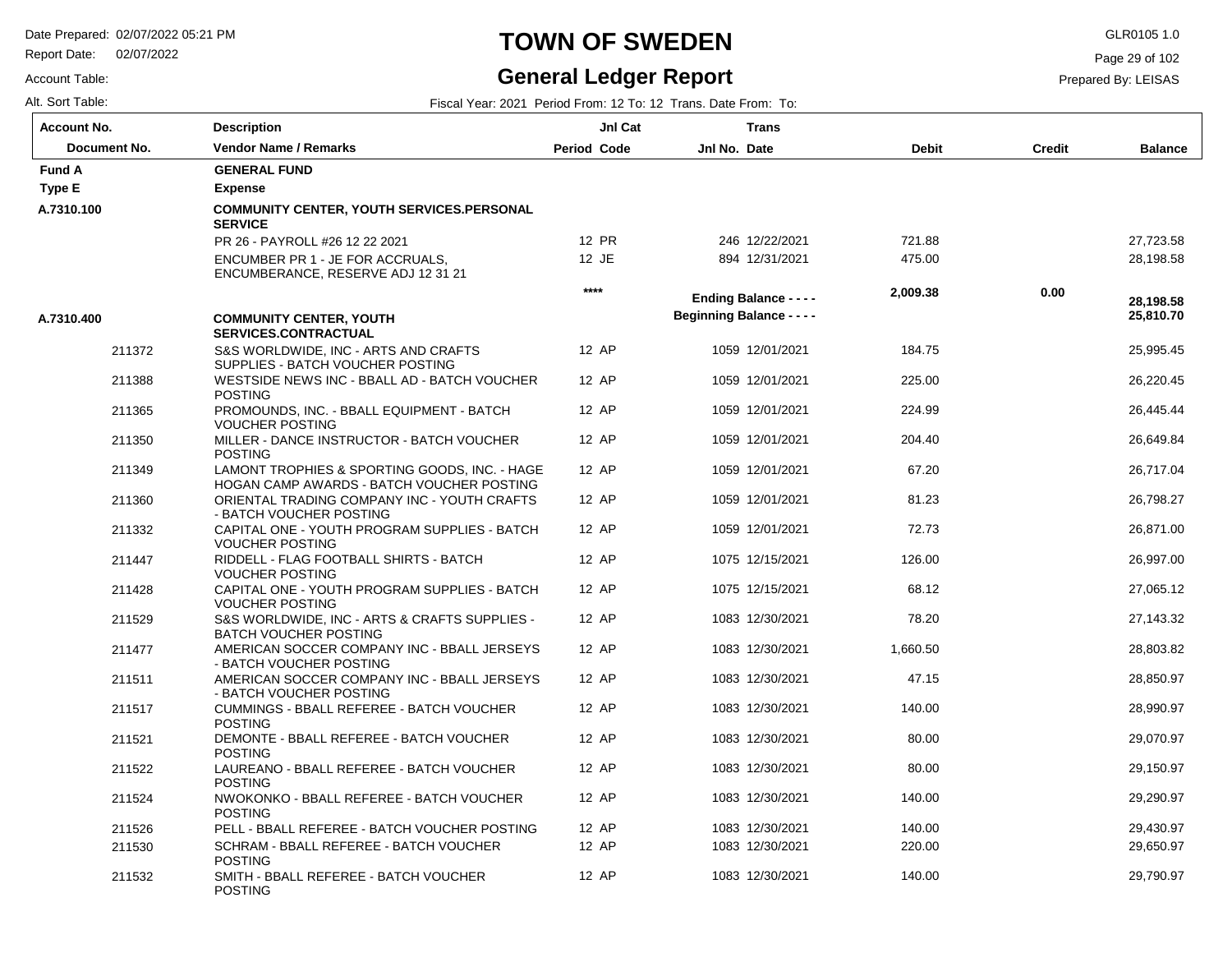Report Date: 02/07/2022

Account Table:

# **TOWN OF SWEDEN** GLR0105 1.0

### **General Ledger Report**

Page 30 of 102

Prepared By: LEISAS

| <b>Account No.</b> | <b>Description</b>                                                                            | JnI Cat            | <b>Trans</b>                                                      |              |               |                       |
|--------------------|-----------------------------------------------------------------------------------------------|--------------------|-------------------------------------------------------------------|--------------|---------------|-----------------------|
| Document No.       | <b>Vendor Name / Remarks</b>                                                                  | <b>Period Code</b> | Jnl No. Date                                                      | <b>Debit</b> | <b>Credit</b> | <b>Balance</b>        |
| <b>Fund A</b>      | <b>GENERAL FUND</b>                                                                           |                    |                                                                   |              |               |                       |
| <b>Type E</b>      | <b>Expense</b>                                                                                |                    |                                                                   |              |               |                       |
| A.7310.400         | <b>COMMUNITY CENTER, YOUTH</b><br><b>SERVICES.CONTRACTUAL</b>                                 |                    |                                                                   |              |               |                       |
| 211533             | STEWART - BBALL REFEREE - BATCH VOUCHER<br><b>POSTING</b>                                     | 12 AP              | 1083 12/30/2021                                                   | 40.00        |               | 29,830.97             |
| 211537             | VANDETTA - BBALL REFEREE - BATCH VOUCHER<br><b>POSTING</b>                                    | 12 AP              | 1083 12/30/2021                                                   | 80.00        |               | 29,910.97             |
| 211538             | VANDETTA - BBALL REFEREE - BATCH VOUCHER<br><b>POSTING</b>                                    | 12 AP              | 1083 12/30/2021                                                   | 60.00        |               | 29,970.97             |
|                    |                                                                                               | $***$              | <b>Ending Balance - - - -</b><br><b>Beginning Balance - - - -</b> | 4,160.27     | 0.00          | 29,970.97<br>4,511.88 |
| A.7620.400         | <b>COMMUNITY CENTER ADULT PROGRAMS</b>                                                        |                    |                                                                   |              |               |                       |
| 211350             | MILLER - DANCE INSTRUCTOR - BATCH VOUCHER<br><b>POSTING</b>                                   | 12 AP              | 1059 12/01/2021                                                   | 108.50       |               | 4,620.38              |
| 211367             | RIGHTMYER - FITNESS INSTRUCTOR - BATCH<br><b>VOUCHER POSTING</b>                              | 12 AP              | 1059 12/01/2021                                                   | 280.00       |               | 4,900.38              |
| 211374             | STEIGELMAN-JOHNSON - PERSONAL TRAINER -<br><b>BATCH VOUCHER POSTING</b>                       | 12 AP              | 1059 12/01/2021                                                   | 144.00       |               | 5,044.38              |
| 211335             | DAVY - PERSONAL TRAINING - BATCH VOUCHER<br><b>POSTING</b>                                    | 12 AP              | 1059 12/01/2021                                                   | 420.00       |               | 5,464.38              |
| 211392             | WHITED - YOGA INSTRUCTOR - BATCH VOUCHER<br><b>POSTING</b>                                    | 12 AP              | 1059 12/01/2021                                                   | 506.10       |               | 5,970.48              |
| 211463             | OLLA, INC. - PICKLEBALLS - BATCH VOUCHER<br><b>POSTING</b>                                    | 12 AP              | 1075 12/15/2021                                                   | 337.06       |               | 6,307.54              |
| 211424             | BRUNNING - TAIJI INSTRUCTOR - BATCH VOUCHER<br><b>POSTING</b>                                 | 12 AP              | 1075 12/15/2021                                                   | 360.50       |               | 6,668.04              |
|                    |                                                                                               | $***$              | <b>Ending Balance - - - -</b>                                     | 2,156.16     | 0.00          | 6.668.04              |
| A.7620.401         | <b>COMMUNITY CENTER SENIOR PROGRAMS</b>                                                       |                    | <b>Beginning Balance - - - -</b>                                  |              |               | 3,772.42              |
| 211327             | BROCKPORT CENTRAL SCHOOL - BUS TRIP NIAGARA<br>MALL - BATCH VOUCHER POSTING                   | 12 AP              | 1059 12/01/2021                                                   | 380.32       |               | 4,152.74              |
| 211332             | CAPITAL ONE - EUCHRE AND BINGO - BATCH<br><b>VOUCHER POSTING</b>                              | 12 AP              | 1059 12/01/2021                                                   | 155.38       |               | 4,308.12              |
| 211380             | SUDS PIZZA, INC. - PIZZA SENIOR<br>PROGRAMS/HALLOWEEN EVENT - BATCH VOUCHER<br><b>POSTING</b> | 12 AP              | 1059 12/01/2021                                                   | 64.97        |               | 4,373.09              |
| 211393             | YAEGER - SILVER SNEAKERS INSTRUCTOR - BATCH<br><b>VOUCHER POSTING</b>                         | 12 AP              | 1059 12/01/2021                                                   | 345.00       |               | 4,718.09              |
| 211449             | SUDS PIZZA, INC. - PIZZA FOR EUCHRE TOURNEY -<br><b>BATCH VOUCHER POSTING</b>                 | 12 AP              | 1075 12/15/2021                                                   | 64.97        |               | 4,783.06              |
| 211428             | CAPITAL ONE - SENIOR BINGO AND EUCHRE - BATCH<br><b>VOUCHER POSTING</b>                       | 12 AP              | 1075 12/15/2021                                                   | 177.60       |               | 4,960.66              |
| 211535             | SUDS PIZZA, INC. - PIZZA HOLIDAY, EUCHRE - BATCH<br><b>VOUCHER POSTING</b>                    | 12 AP              | 1083 12/30/2021                                                   | 64.97        |               | 5,025.63              |
| 211507             | WISNOWSKI - REIMBURSE SENIOR BINGO SUPPLIES -<br><b>BATCH VOUCHER POSTING</b>                 | 12 AP              | 1083 12/30/2021                                                   | 96.10        |               | 5.121.73              |
| 211518             | DEBAUN - SILVER SNEAKER INSTRUCTOR - BATCH<br><b>VOUCHER POSTING</b>                          | 12 AP              | 1083 12/30/2021                                                   | 15.00        |               | 5,136.73              |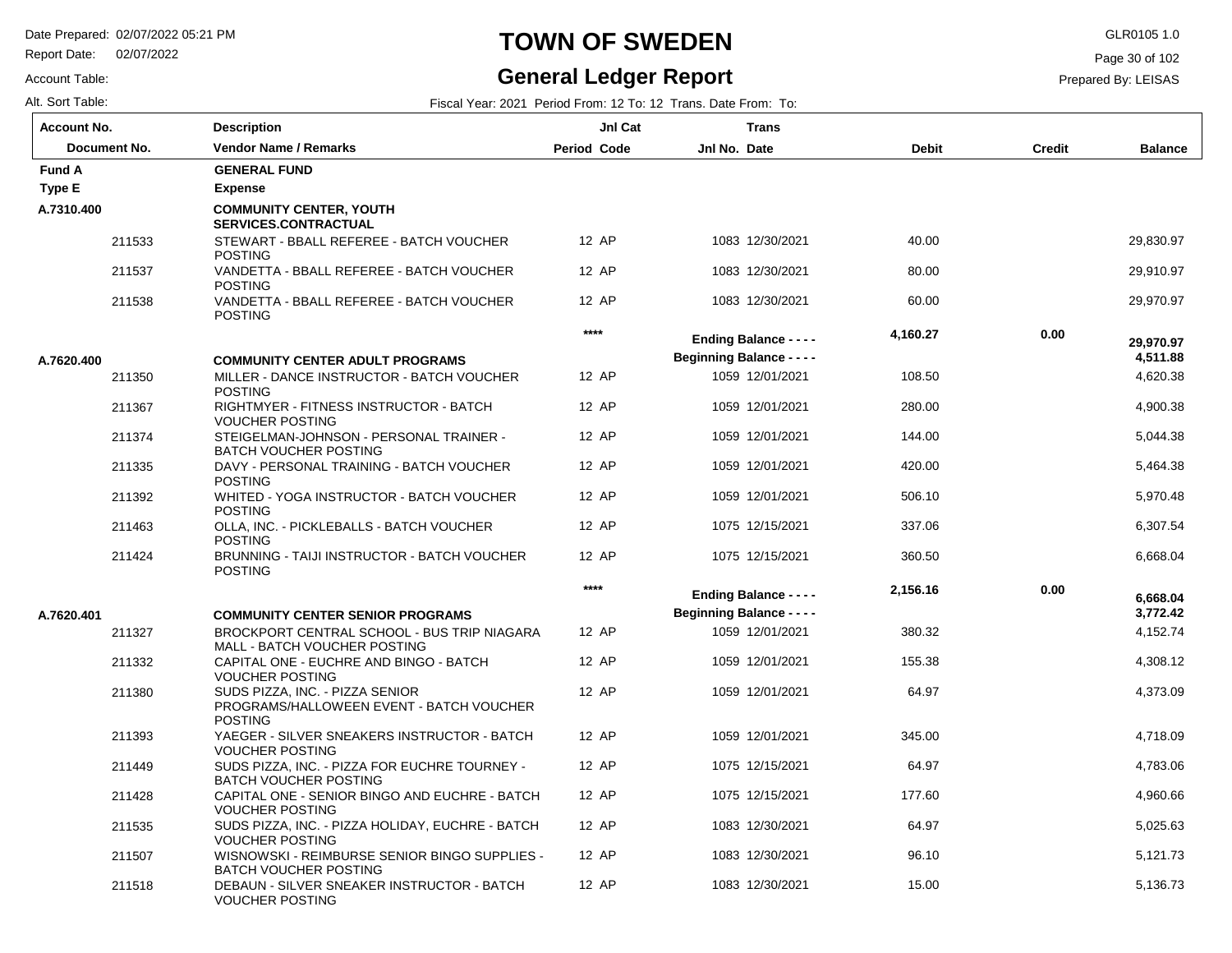Report Date: 02/07/2022

# **TOWN OF SWEDEN** GLR0105 1.0

#### **General Ledger Report**

**Balance**

5,541.73

 2,685.00 3,165.00 3,585.00 3,830.00 4,110.00 4,495.00 4,600.00

 **2,265.00** 

 **5,541.73** 

 51,862.19 51,958.90

 **51,765.48** 

 **4,600.00** 

 26,310.03 26,410.03 26,493.63 26,526.61 26,623.42 26,754.16 26,770.67 26,900.74

 **26,900.74** 

 **0.00** 

 **671.80** 

 **26,228.94** 

 **51,958.90** 

Page 31 of 102

Prepared By: LEISAS

| Alt. Sort Table:   |  |
|--------------------|--|
| <b>Account No.</b> |  |

Account Table:

| Alt. Sort Table: |                                                                                    | Fiscal Year: 2021 Period From: 12 To: 12 Trans, Date From: To: |                                  |              |               |  |  |
|------------------|------------------------------------------------------------------------------------|----------------------------------------------------------------|----------------------------------|--------------|---------------|--|--|
| Account No.      | <b>Description</b>                                                                 | JnI Cat                                                        | <b>Trans</b>                     |              |               |  |  |
| Document No.     | <b>Vendor Name / Remarks</b>                                                       | Period Code                                                    | Jnl No. Date                     | <b>Debit</b> | <b>Credit</b> |  |  |
| <b>Fund A</b>    | <b>GENERAL FUND</b>                                                                |                                                                |                                  |              |               |  |  |
| Type E           | <b>Expense</b>                                                                     |                                                                |                                  |              |               |  |  |
| A.7620.401       | <b>COMMUNITY CENTER SENIOR PROGRAMS</b>                                            |                                                                |                                  |              |               |  |  |
| 211545           | YAEGER - SILVER SNEAKERS INSTRUCTOR - BATCH<br><b>VOUCHER POSTING</b>              | 12 AP                                                          | 1083 12/30/2021                  | 405.00       |               |  |  |
|                  |                                                                                    | ****                                                           | <b>Ending Balance - - - -</b>    | 1,769.31     | 0.00          |  |  |
| A.8090.400       | <b>ENVIRONMENTAL CONTROL.CONTRACTUAL</b>                                           |                                                                | <b>Beginning Balance - - - -</b> |              |               |  |  |
| 211483           | HARTER - CONSERVATION BOARD MEETINGS -<br><b>BATCH VOUCHER POSTING</b>             | 12 AP                                                          | 1083 12/30/2021                  | 420.00       |               |  |  |
| 211484           | HARTER - CONSERVATION BOARD MEETINGS -<br><b>BATCH VOUCHER POSTING</b>             | 12 AP                                                          | 1083 12/30/2021                  | 480.00       |               |  |  |
| 211489           | JOHNSON - CONSERVATION BOARD MEETINGS -<br><b>BATCH VOUCHER POSTING</b>            | 12 AP                                                          | 1083 12/30/2021                  | 420.00       |               |  |  |
| 211490           | LLOYD - CONSERVATION BOARD MEETINGS - BATCH<br><b>VOUCHER POSTING</b>              | 12 AP                                                          | 1083 12/30/2021                  | 245.00       |               |  |  |
| 211491           | POPEN - CONSERVATION BOARD MEETINGS - BATCH<br><b>VOUCHER POSTING</b>              | 12 AP                                                          | 1083 12/30/2021                  | 280.00       |               |  |  |
| 211493           | SARGIS - CONSERVATION BOARD MEETINGS - BATCH<br><b>VOUCHER POSTING</b>             | 12 AP                                                          | 1083 12/30/2021                  | 385.00       |               |  |  |
| 211498           | TURBEVILLE - CONSERVATION BOARD MEETINGS -<br><b>BATCH VOUCHER POSTING</b>         | 12 AP                                                          | 1083 12/30/2021                  | 105.00       |               |  |  |
|                  |                                                                                    | ****                                                           | <b>Ending Balance - - - -</b>    | 2,335.00     | 0.00          |  |  |
| A.8810.100       | <b>CEMETERY.PERSONAL SERVICE</b>                                                   |                                                                | <b>Beginning Balance - - - -</b> |              |               |  |  |
|                  | PR 25 - PAYROLL #25 12 9 2021                                                      | 12 PR                                                          | 245 12/08/2021                   | 96.71        |               |  |  |
|                  | PR 26 - PAYROLL #26 12 22 2021                                                     | 12 PR                                                          | 246 12/22/2021                   | 96.71        |               |  |  |
|                  |                                                                                    | ****                                                           | <b>Ending Balance - - - -</b>    | 193.42       | 0.00          |  |  |
| A.8810.400       | <b>CEMETERY.CONTRACTUAL</b>                                                        |                                                                | <b>Beginning Balance - - - -</b> |              |               |  |  |
| 211302           | <b>GENUINE PARTS COMPANY - HOSE FITTINGS,</b><br>HEADLIGHT - BATCH VOUCHER POSTING | 12 AP                                                          | 1059 12/01/2021                  | 81.09        |               |  |  |
| 211308           | FENSTERMAKER - PORTABLE TOILET CEMETERY -<br><b>BATCH VOUCHER POSTING</b>          | 12 AP                                                          | 1059 12/01/2021                  | 100.00       |               |  |  |
| 211379           | SUBURBAN DISPOSAL CORP - REFUSE PICK UP -<br><b>BATCH VOUCHER POSTING</b>          | 12 AP                                                          | 1059 12/01/2021                  | 83.60        |               |  |  |
| 211333           | CHASE CARD SERVICES - SUPPLIES - BATCH<br><b>VOUCHER POSTING</b>                   | 12 AP                                                          | 1059 12/01/2021                  | 32.98        |               |  |  |
| 211441           | NATIONAL GRID - ELECTRIC BILLS - BATCH VOUCHER<br><b>POSTING</b>                   | 12 AP                                                          | 1075 12/15/2021                  | 96.81        |               |  |  |
| 211473           | ROCHESTER GAS & ELECTRIC - GAS BILL - BATCH<br><b>VOUCHER POSTING</b>              | 12 AP                                                          | 1075 12/15/2021                  | 130.74       |               |  |  |
| 211448           | SUBURBAN DISPOSAL CORP - REFUSE PICK UP -<br><b>BATCH VOUCHER POSTING</b>          | 12 AP                                                          | 1075 12/15/2021                  | 16.51        |               |  |  |
|                  | ENCUMBER MCWA - JE FOR ACCRUALS,<br>ENCUMBERANCE, RESERVE ADJ 12 31 21             | 12 JE                                                          | 894 12/31/2021                   | 130.07       |               |  |  |

**\*\*\*\***

**Ending Balance - - - -**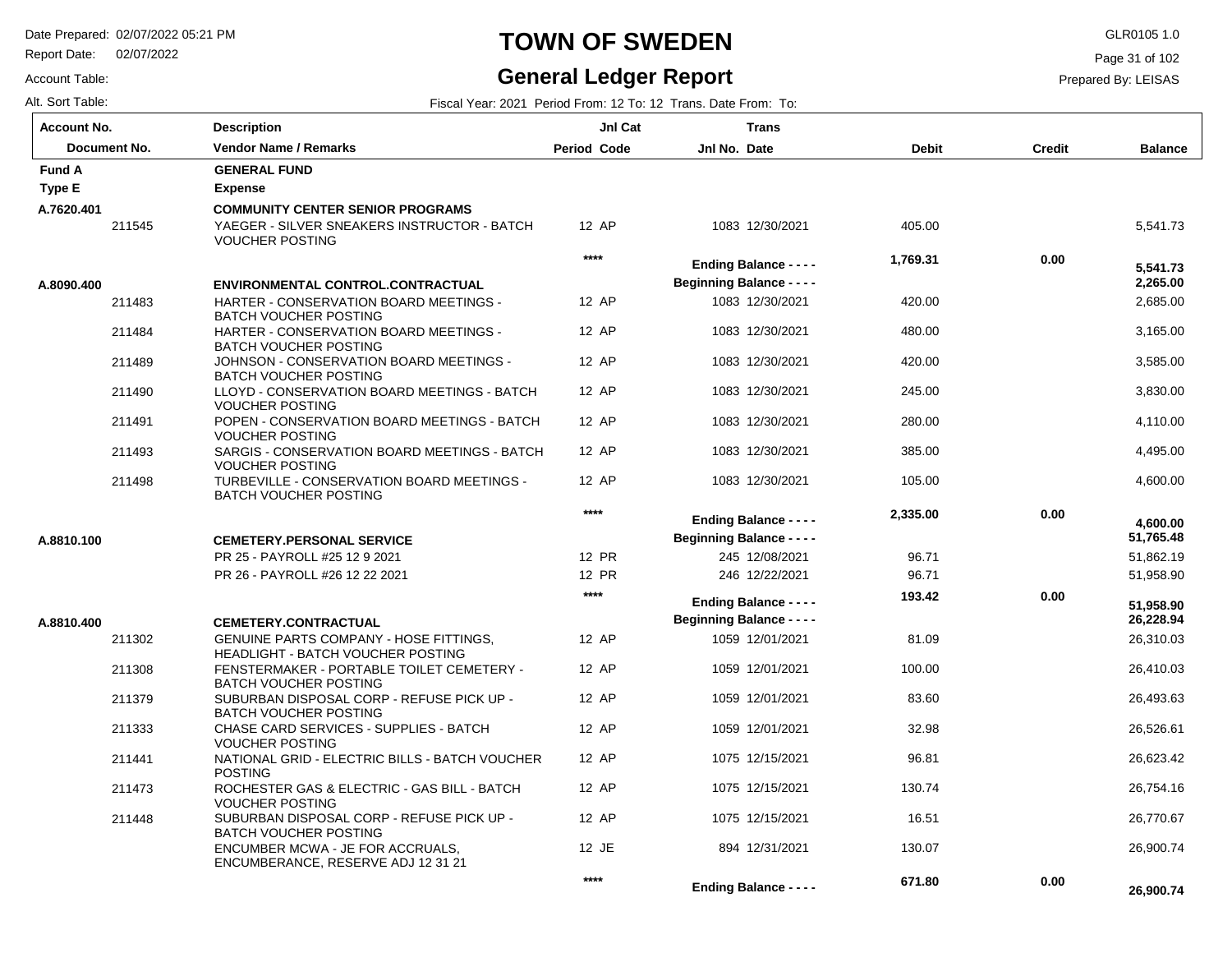Report Date: 02/07/2022

## **TOWN OF SWEDEN** GLR0105 1.0

#### **General Ledger Report**

Page 32 of 102

 **0.00** 

 **9,607.67** 

Prepared By: LEISAS

Account Table: Alt. Sort Table: Fiscal Year: 2021 Period From: 12 To: 12 Trans. Date From: To:

| <b>Account No.</b> | <b>Description</b>                                                              | JnI Cat            | <b>Trans</b>                                                      |              |               |                         |
|--------------------|---------------------------------------------------------------------------------|--------------------|-------------------------------------------------------------------|--------------|---------------|-------------------------|
| Document No.       | <b>Vendor Name / Remarks</b>                                                    | <b>Period Code</b> | Jnl No. Date                                                      | <b>Debit</b> | <b>Credit</b> | <b>Balance</b>          |
| <b>Fund A</b>      | <b>GENERAL FUND</b>                                                             |                    |                                                                   |              |               |                         |
| <b>Type E</b>      | <b>Expense</b>                                                                  |                    |                                                                   |              |               |                         |
| A.9010.800         | <b>STATE RETIREMENT</b>                                                         |                    | <b>Beginning Balance - - - -</b>                                  |              |               | 0.00                    |
| 211356             | NYS EMPLOYEES' RETIREMENT SYSTEM -<br>RETIREMENT ANNUAL - BATCH VOUCHER POSTING | 12 AP              | 1059 12/01/2021                                                   | 134,413.00   |               | 134,413.00              |
|                    |                                                                                 | $***$              | <b>Ending Balance - - - -</b>                                     | 134,413.00   | 0.00          | 134,413.00              |
| A.9030.800         | <b>SOCIAL SECURITY</b>                                                          |                    | <b>Beginning Balance - - - -</b>                                  |              |               | 60,833.46               |
|                    | PR 25 - PAYROLL #25 12 9 2021                                                   | 12 PR              | 245 12/08/2021                                                    | 2,415.07     |               | 63,248.53               |
|                    | PR 26 - PAYROLL #26 12 22 2021                                                  | 12 PR              | 246 12/22/2021                                                    | 2,421.96     |               | 65,670.49               |
|                    | ENCUMBER PR 1 - JE FOR ACCRUALS,<br>ENCUMBERANCE, RESERVE ADJ 12 31 21          | 12 JE              | 894 12/31/2021                                                    | 1,138.83     |               | 66,809.32               |
|                    |                                                                                 | $***$              | <b>Ending Balance - - - -</b>                                     | 5,975.86     | 0.00          |                         |
| A.9035.800         | <b>MEDICARE</b>                                                                 |                    | <b>Beginning Balance - - - -</b>                                  |              |               | 66,809.32<br>14,227.33  |
|                    | PR 25 - PAYROLL #25 12 9 2021                                                   | 12 PR              | 245 12/08/2021                                                    | 564.80       |               | 14,792.13               |
|                    | PR 26 - PAYROLL #26 12 22 2021                                                  | 12 PR              | 246 12/22/2021                                                    | 566.42       |               | 15,358.55               |
|                    | ENCUMBER PR 1 - JE FOR ACCRUALS.<br>ENCUMBERANCE, RESERVE ADJ 12 31 21          | 12 JE              | 894 12/31/2021                                                    | 266.34       |               | 15,624.89               |
|                    |                                                                                 | ****               | <b>Ending Balance - - - -</b>                                     | 1,397.56     | 0.00          |                         |
| A.9040.800         | <b>WORKERS COMPENSATION</b>                                                     |                    | <b>Beginning Balance - - - -</b>                                  |              |               | 15,624.89<br>15,361.50  |
|                    |                                                                                 | $***$              | <b>Ending Balance - - - -</b>                                     | 0.00         | 0.00          | 15,361.50               |
| A.9055.800         | <b>DISABILITY INSURANCE</b>                                                     |                    | <b>Beginning Balance - - - -</b>                                  |              |               | 207.17                  |
|                    |                                                                                 | $***$              | <b>Ending Balance - - - -</b>                                     | 0.00         | 0.00          | 207.17                  |
| A.9060.800         | <b>HOSPITAL &amp; MEDICAL INSURANCE</b>                                         |                    | <b>Beginning Balance - - - -</b>                                  |              |               | 165,962.03              |
|                    |                                                                                 | $****$             | <b>Ending Balance - - - -</b>                                     | 0.00         | 0.00          | 165,962.03              |
| A.9710.602         | <b>BOND. PARKING LOT PROJECTS</b>                                               |                    | <b>Beginning Balance - - - -</b>                                  |              |               | 0.00                    |
|                    | 2021 BOND PAYMENTS - ME JE 12 16 2021                                           | 12 JE              | 884 12/16/2021                                                    | 40,000.00    |               | 40,000.00               |
|                    |                                                                                 | $***$              | <b>Ending Balance - - - -</b>                                     | 40,000.00    | 0.00          | 40,000.00               |
| A.9710.702         | <b>BOND INTEREST, PARKING LOT PROJECTS</b>                                      |                    | <b>Beginning Balance - - - -</b>                                  |              |               | 5,812.50                |
|                    | 2021 BOND PAYMENT - ME JE 12 16 2021                                            | 12 JE              | 884 12/16/2021                                                    | 5,812.50     |               | 11,625.00               |
| A.9901.900         | <b>TRANSFERS TO OTHER FUNDS</b>                                                 | $****$             | <b>Ending Balance - - - -</b><br><b>Beginning Balance - - - -</b> | 5,812.50     | 0.00          | 11.625.00<br>704,836.63 |
|                    | PERS PATH SIDEWALKS FINAL PAYMENT - ME JE 12<br>16 2021                         | 12 JE              | 884 12/16/2021                                                    | 7,202.67     |               | 712,039.30              |
|                    | VASPIAN CAP SECOND - ME JE 12 30 2021                                           | 12 JE              | 890 12/30/2021                                                    | 2,405.00     |               | 714,444.30              |

**\*\*\*\***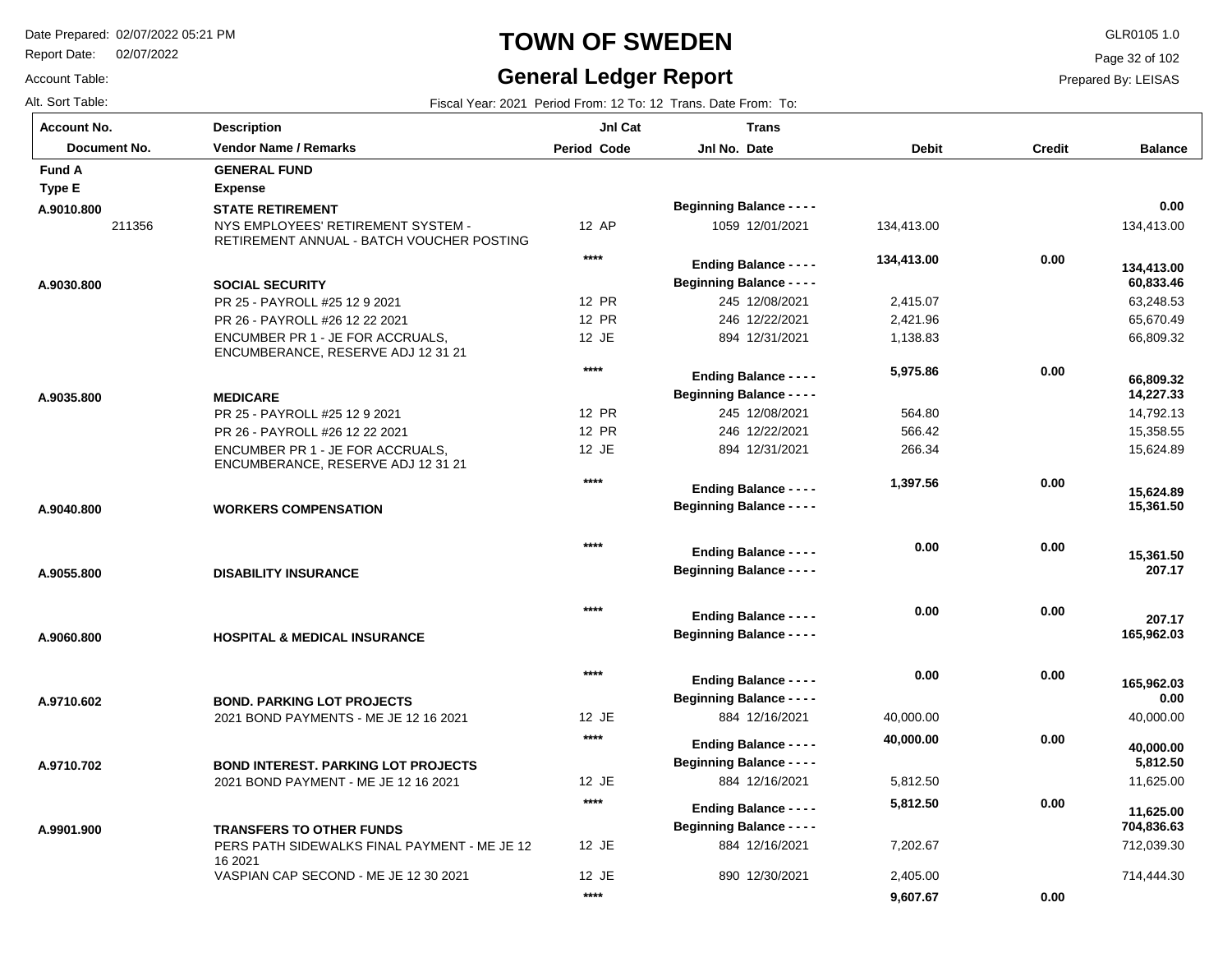Report Date: 02/07/2022

# **TOWN OF SWEDEN** GLR0105 1.0

#### **General Ledger Report**

**Balance**

 4,057.22 0.00 (15,771.48) 0.00

 **714,444.30** 

 **0.00** 

 4,470.46 0.00 (682.62) 0.00

 813,022.05 797,250.57 694,713.07 574,713.07 580,634.67 572,634.67 568,164.21 584,080.11 1,184,080.11 1,183,397.49 1,183,464.41 1,180,610.72

 **817,079.27** 

 **0.00** 

 40,053.02 40,053.94

 **236,932.09** 

 **40,053.94** 

 **32,053.02** 

 **1,180,610.72** 

Page 33 of 102

Prepared By: LEISAS

| <b>Account No.</b> |
|--------------------|
| Alt. Sort Table:   |
| Account Table:     |

**A.9901.900**

**Type E**

**Fund A**

**B.0200**

**Type A**

**Fund B**

**B.0201**

**B.0231**

| unt No.      | <b>Description</b>                                          | JnI Cat            | <b>Trans</b>                     |              |               |
|--------------|-------------------------------------------------------------|--------------------|----------------------------------|--------------|---------------|
| Document No. | Vendor Name / Remarks                                       | <b>Period Code</b> | Jnl No. Date                     | <b>Debit</b> | <b>Credit</b> |
| ΙA           | <b>GENERAL FUND</b>                                         |                    |                                  |              |               |
| ١E           | <b>Expense</b>                                              |                    |                                  |              |               |
| 1.900        | <b>TRANSFERS TO OTHER FUNDS</b>                             |                    |                                  |              |               |
|              |                                                             |                    | <b>Ending Balance - - - -</b>    |              |               |
| I B          | <b>GENERAL PART TOWN</b>                                    |                    |                                  |              |               |
| ۰A           | Asset                                                       |                    |                                  |              |               |
|              |                                                             |                    | <b>Beginning Balance - - - -</b> |              |               |
| )0           | <b>CASH</b>                                                 | <b>12 PR</b>       | 245 12/08/2021                   | 4,057.22     |               |
|              | PR 25 - PAYROLL #25 12 9 2021                               |                    |                                  |              |               |
|              | PR 25 - PAYROLL #25 12 9 2021                               | 12 PR              | 245 12/08/2021                   |              | 4,057.22      |
|              | FROM A/P CHECK PROCESS                                      | 12 AP              | 1076 12/15/2021                  |              | 15,771.48     |
|              | TO CHECKING AB 12A - TO CHECKING AB 12A 12 15<br>2021       | 12 JE              | 883 12/15/2021                   | 15,771.48    |               |
|              | PR 26 - PAYROLL #26 12 22 2021                              | 12 PR              | 246 12/22/2021                   | 4,470.46     |               |
|              | PR 26 - PAYROLL #26 12 22 2021                              | <b>12 PR</b>       | 246 12/22/2021                   |              | 4,470.46      |
|              | FROM A/P CHECK PROCESS                                      | 12 AP              | 1084 12/30/2021                  |              | 682.62        |
|              | TO CHECKING AB 12B - TO CHECKING AB 12 B 12 30              | 12 JE              | 888 12/30/2021                   | 682.62       |               |
|              | 2021                                                        |                    |                                  |              |               |
|              |                                                             | $****$             | <b>Ending Balance - - - -</b>    | 24,981.78    | 24,981.78     |
|              | <b>CASH IN TIME DEPOSITS</b>                                |                    | <b>Beginning Balance - - - -</b> |              |               |
|              | PR 25 - PAYROLL #25 12 9 2021                               | 12 PR              | 245 12/08/2021                   |              | 4,057.22      |
|              | TO CHECKING AB 12A - TO CHECKING AB 12A 12 15               | 12 JE              | 883 12/15/2021                   |              | 15,771.48     |
|              | 2021                                                        |                    |                                  |              |               |
|              | 2021 BOND PAYMENT - ME JE 12 16 2021                        | 12 JE              | 884 12/16/2021                   |              | 102,537.50    |
|              | BUDGETED TRANSFER B TO DB - ME JE 12 16 2021                | 12 JE              | 884 12/16/2021                   |              | 120,000.00    |
| 241          | DETAIL GR POSTING                                           | 12 GR              | 241 12/16/2021                   | 5,921.60     |               |
|              | TO RESERVES PER RES - ME JE 12 16 2021                      | 12 JE              | 884 12/16/2021                   |              | 8,000.00      |
|              | PR 26 - PAYROLL #26 12 22 2021                              | 12 PR              | 246 12/22/2021                   |              | 4,470.46      |
|              | CLOSE V FUND TO BON DPAYMENTS - ME JE 12 30<br>2021         | 12 JE              | 890 12/30/2021                   | 15,915.90    |               |
|              | REVERSE INTERFUND LOAN WATER DISTRICT - ME<br>JE 12 30 2021 | 12 JE              | 890 12/30/2021                   | 600,000.00   |               |
|              | TO CHECKING AB 12B - TO CHECKING AB 12 B 12 30<br>2021      | 12 JE              | 888 12/30/2021                   |              | 682.62        |
|              | INTEREST - INTEREST 12 31 2021                              | 12 JE              | 891 12/31/2021                   | 66.92        |               |
|              | TO CORRECT POSTING ERROR CLOSING V FUND                     | 12 JE              | 892 12/31/2021                   |              | 2,853.69      |
|              |                                                             | $****$             | <b>Ending Balance - - - -</b>    | 621,904.42   | 258,372.97    |
| 31           | CASH IN TIME DEPOSITS, SPECIAL RESERVES LIBRARY             |                    | <b>Beginning Balance - - - -</b> |              |               |
|              | TO RESERVES PER RES - ME JE 12 16 2021                      | 12 JE              | 884 12/16/2021                   | 8,000.00     |               |
|              | INTEREST - INTEREST 12 31 2021                              | 12 JE              | 891 12/31/2021                   | 0.92         |               |
|              |                                                             | $***$              | <b>Ending Balance - - - -</b>    | 8,000.92     | 0.00          |

**Beginning Balance - - - -**

**B.0391**

**DUE FROM OTHER FUNDS**

Alt. Sort Table: Fiscal Year: 2021 Period From: 12 To: 12 Trans. Date From: To: To: 12 Trans. Date From: To: To **Description**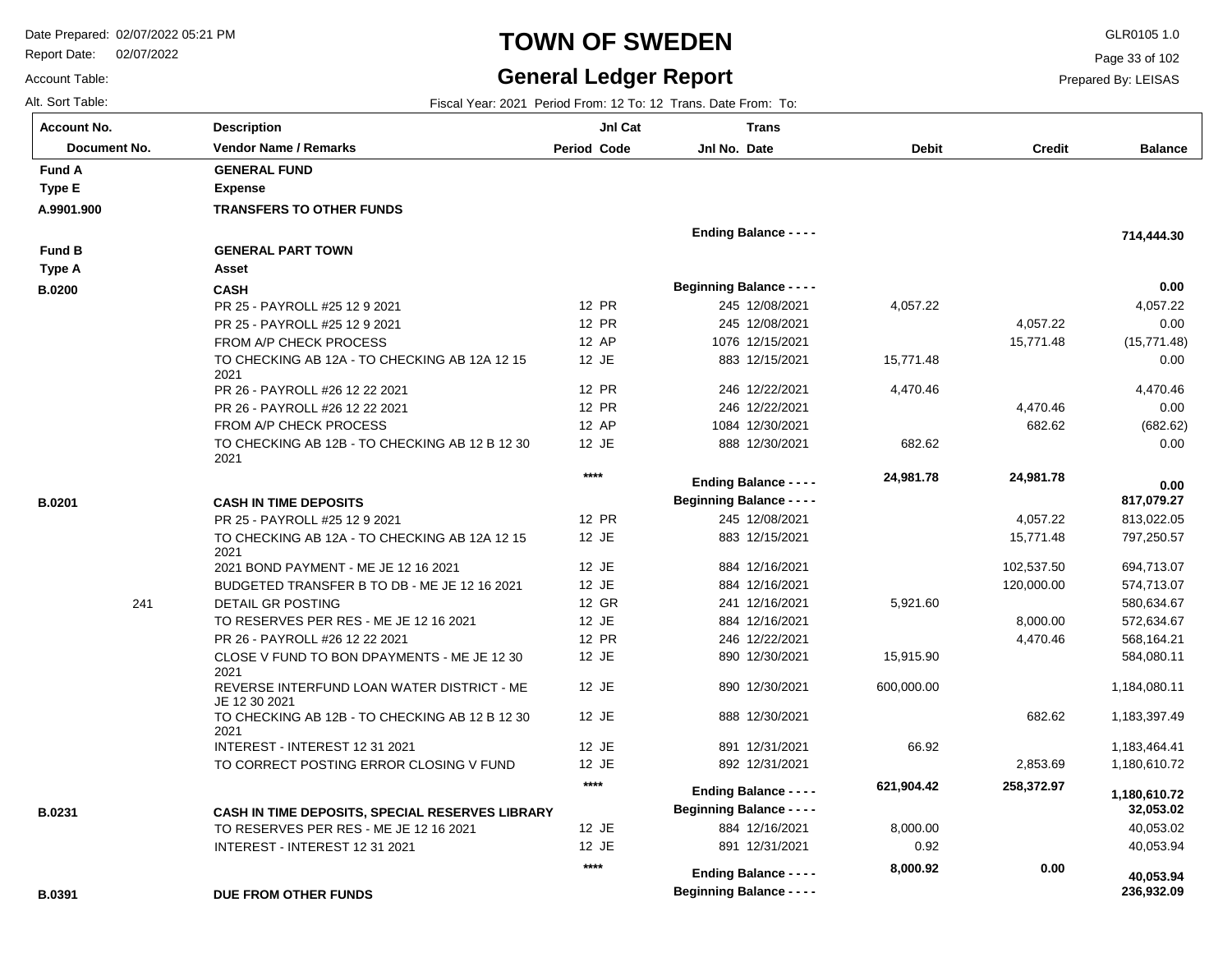Report Date: 02/07/2022

## **TOWN OF SWEDEN** GLR0105 1.0

#### **General Ledger Report**

**Trans**

**Balance**

736,932.09

 **543,565.00** 

 **736,932.09** 

Page 34 of 102

Prepared By: LEISAS

| <b>Account No.</b> | <b>Description</b>                                                                                                                                                                                                                                                                               | <b>Jnl Cat</b>     | Trans                            |              |               |
|--------------------|--------------------------------------------------------------------------------------------------------------------------------------------------------------------------------------------------------------------------------------------------------------------------------------------------|--------------------|----------------------------------|--------------|---------------|
| Document No.       | <b>Vendor Name / Remarks</b>                                                                                                                                                                                                                                                                     | <b>Period Code</b> | Jnl No. Date                     | <b>Debit</b> | <b>Credit</b> |
| <b>Fund B</b>      | <b>GENERAL PART TOWN</b>                                                                                                                                                                                                                                                                         |                    |                                  |              |               |
| Type A             | Asset                                                                                                                                                                                                                                                                                            |                    |                                  |              |               |
| B.0391             | DUE FROM OTHER FUNDS                                                                                                                                                                                                                                                                             |                    |                                  |              |               |
|                    | INTERFUND LOAN WATER PROJECT - TO RECORD<br>FIXED ASSETS AND WATER DUE TO/FROM 12 31                                                                                                                                                                                                             | $12 \text{ JE}$    | 895 12/31/2021                   | 500,000.00   |               |
|                    |                                                                                                                                                                                                                                                                                                  | $***$              | <b>Ending Balance - - - -</b>    | 500,000.00   | 0.00          |
| <b>B.0510</b>      | <b>ESTIMATED REVENUE</b>                                                                                                                                                                                                                                                                         |                    | <b>Beginning Balance - - - -</b> |              |               |
|                    |                                                                                                                                                                                                                                                                                                  | $****$             | <b>Ending Balance - - - -</b>    | 0.00         | 0.00          |
| <b>B.0522</b>      | <b>EXPENDITURES</b>                                                                                                                                                                                                                                                                              |                    | <b>Beginning Balance - - - -</b> |              |               |
|                    | POSTED FROM CHILD B.5411.400, B.7410.400,<br>B.1440.400, B.1440.400, B.9010.800, B.3620.401,<br>B.8020.400, B.3620.400, B.3620.400, B.3620.401,<br>B.3620.401, B.8160.400, B.8020.400, B.3310.400,<br>B.8160.400, B.8020.400 -- SIDEWALK FINAL PAY APP -                                         | 12 AP              | 1059 12/01/2021                  | 55,349.67    |               |
|                    | <b>BATCH VOUCHER POSTING</b><br>POSTED FROM CHILD B.9030.800, B.1420.100,<br>B.3620.100, B.9035.800, B.8020.100 -- PR 25 - PAYROLL<br>#25 12 9 2021                                                                                                                                              | 12 PR              | 245 12/08/2021                   | 4,057.22     |               |
|                    | POSTED FROM CHILD B.8160.400, B.3620.400,<br>B.6510.400, B.7510.400, B.6510.400, B.1440.400,<br>B.1440.400, B.8020.400, B.6510.400, B.8020.400,<br>B.8020.400, B.8020.400, B.8020.400, B.8020.400,<br>B.8020.400, B.3620.400, B.8020.400, B.4010.400 --<br>WOOD GRINDING - BATCH VOUCHER POSTING | 12 AP              | 1075 12/15/2021                  | 15,771.48    |               |
|                    | POSTED FROM CHILD B.9901.900, B.9710.600,<br>B.9710.700 -- BUDGETED TRANSFER B TO DB - ME JE<br>12 16 2021                                                                                                                                                                                       | $12$ JE            | 884 12/16/2021                   | 222,537.50   |               |
|                    | POSTED FROM CHILD B.9030.800, B.1420.100,<br>B.9035.800, B.3620.100, B.8020.100 -- PR 26 - PAYROLL<br>#26 12 22 2021                                                                                                                                                                             | 12 PR              | 246 12/22/2021                   | 4,470.46     |               |
|                    | POSTED FROM CHILD B.8020.400, B.8010.400,<br>B.3620.401, B.8010.400, B.4010.400, B.8010.400,<br>B.8010.400, B.8010.400, B.3620.400, B.3620.401,<br>B.3620.400, B.8010.400 -- LEGAL NOTICES - BATCH<br><b>VOUCHER POSTING</b>                                                                     | 12 AP              | 1083 12/30/2021                  | 682.62       |               |
|                    | POSTED FROM CHILD B.9901.900 -- REVERSE<br>INTERFUND LOAN WATER DISTRICT - ME JE 12 30<br>2021                                                                                                                                                                                                   | 12 JE              | 890 12/30/2021                   |              | 600,000.00    |

POSTED FROM CHILD B.9035.800, B.80 B.3620.100, B.4010.400, B.1440.400, B.8 B.9030.800 -- ENCUMBER PR 1 - JE FO ENCUMBERANCE, RESERVE ADJ 12 3

POSTED FROM BUDGET ADJ. 886 - BU **APPROPRIATED FUND BALANCE B.0599**

|                                                                                  | $***$   | <b>Ending Balance - - - -</b><br><b>Beginning Balance - - - -</b> | 0.00       | 0.00       | 543,565.00<br>1,571,038.10 |
|----------------------------------------------------------------------------------|---------|-------------------------------------------------------------------|------------|------------|----------------------------|
| 410.400,<br>3620.401,<br>3620.401,<br>3310.400,<br>INAL PAY APP -                | 12 AP   | 1059 12/01/2021                                                   | 55,349.67  |            | 1,626,387.77               |
| 420.100,<br>R 25 - PAYROLL                                                       | 12 PR   | 245 12/08/2021                                                    | 4,057.22   |            | 1,630,444.99               |
| 620.400,<br>1440.400,<br>8020.400,<br>8020.400,<br>4010.400 --<br><b>POSTING</b> | 12 AP   | 1075 12/15/2021                                                   | 15,771.48  |            | 1,646,216.47               |
| 710.600,<br>3 TO DB - ME JE                                                      | 12 JE   | 884 12/16/2021                                                    | 222,537.50 |            | 1,868,753.97               |
| 420.100,<br>R 26 - PAYROLL                                                       | 12 PR   | 246 12/22/2021                                                    | 4,470.46   |            | 1,873,224.43               |
| 010.400,<br>8010.400,<br>3620.401.<br>CES - BATCH                                | 12 AP   | 1083 12/30/2021                                                   | 682.62     |            | 1,873,907.05               |
| EVERSE<br>ME JE 12 30                                                            | 12 JE   | 890 12/30/2021                                                    |            | 600,000.00 | 1,273,907.05               |
| 020.400,<br>8020.100,<br>R ACCRUALS,<br>121                                      | 12 JE   | 894 12/31/2021                                                    | 9,378.58   |            | 1,283,285.63               |
|                                                                                  | $***$   | <b>Ending Balance - - - -</b><br><b>Beginning Balance - - - -</b> | 312,247.53 | 600,000.00 | 1,283,285.63<br>957,854.00 |
| JD MODS PER                                                                      | 12 CNTL | 3332 12/30/2021                                                   |            | 8,000.00   | 949,854.00                 |
|                                                                                  |         |                                                                   |            |            |                            |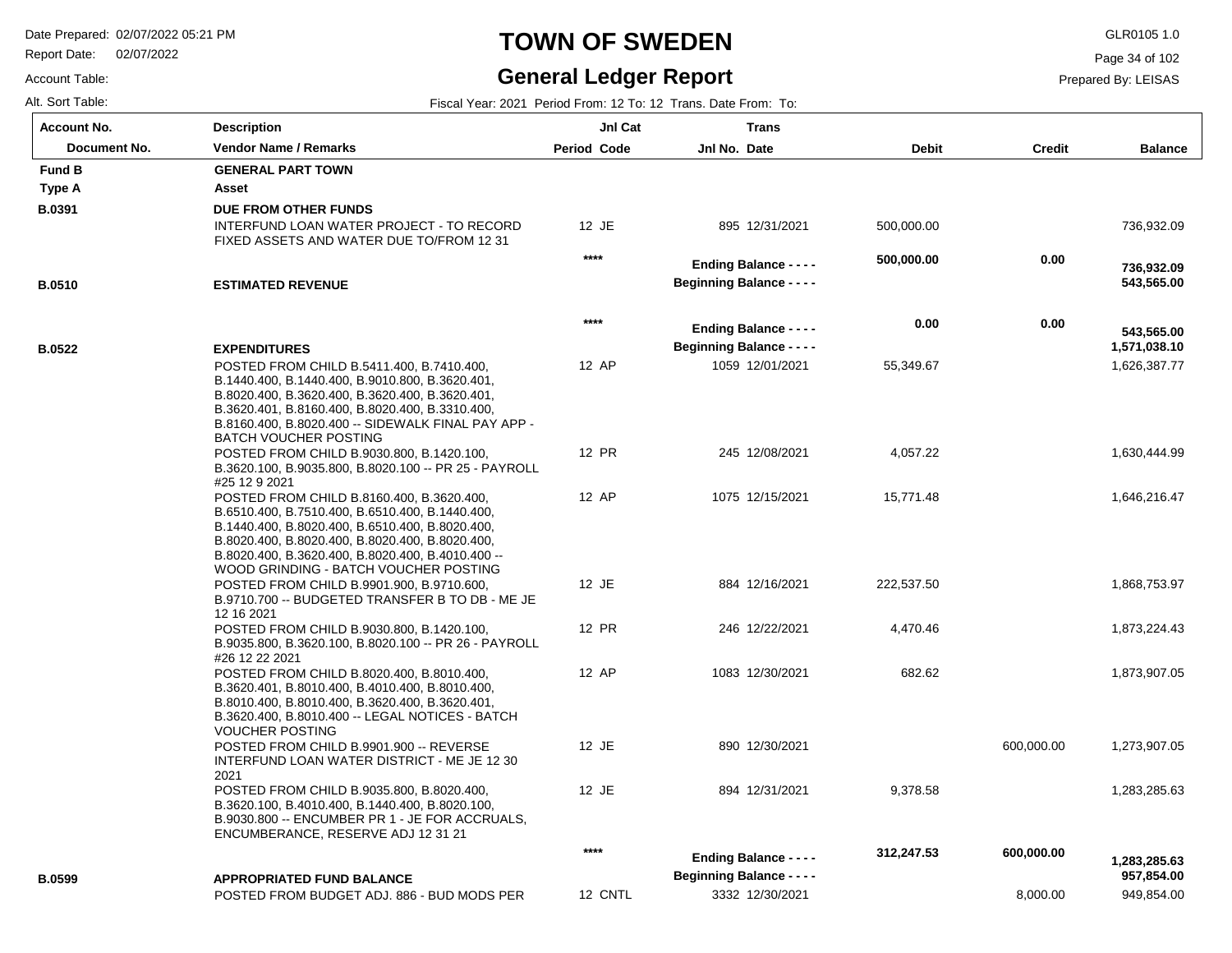Report Date: 02/07/2022

Account Table:

# **TOWN OF SWEDEN** GLR0105 1.0

#### **General Ledger Report**

Page 35 of 102

| Alt. Sort Table: | Fiscal Year: 2021 Period From: 12 To: 12 Trans. Date From:<br>To: |
|------------------|-------------------------------------------------------------------|
|------------------|-------------------------------------------------------------------|

| <b>Account No.</b>  | <b>Description</b>                                                            | Jnl Cat            | <b>Trans</b>                     |              |               |                |
|---------------------|-------------------------------------------------------------------------------|--------------------|----------------------------------|--------------|---------------|----------------|
| <b>Document No.</b> | <b>Vendor Name / Remarks</b>                                                  | <b>Period Code</b> | Jnl No. Date                     | <b>Debit</b> | <b>Credit</b> | <b>Balance</b> |
| <b>Fund B</b>       | <b>GENERAL PART TOWN</b>                                                      |                    |                                  |              |               |                |
| Type A              | Asset                                                                         |                    |                                  |              |               |                |
| <b>B.0599</b>       | <b>APPROPRIATED FUND BALANCE</b>                                              |                    |                                  |              |               |                |
|                     | RES 12 29 2021                                                                |                    |                                  |              |               |                |
|                     | POSTED FROM BUDGET ADJ. 886 - BUD MODS PER<br>RES 12 29 2021                  | 12 CNTL            | 3333 12/30/2021                  | 8,000.00     |               | 957,854.00     |
|                     | POSTED FROM BUDGET ADJ. 886 - BUD MODS PER<br>RES 12 29 2021                  | 12 CNTL            | 3334 12/30/2021                  |              | 250.00        | 957,604.00     |
|                     | POSTED FROM BUDGET ADJ. 886 - BUD MODS PER<br>RES 12 29 2021                  | 12 CNTL            | 3335 12/30/2021                  | 250.00       |               | 957,854.00     |
|                     | POSTED FROM BUDGET ADJ. 887 - BUD MOD PER<br><b>RESOLUTION 12 29 2021</b>     | 12 CNTL            | 3344 12/30/2021                  | 600.000.00   |               | 1,557,854.00   |
|                     | POSTED FROM BUDGET ADJ. 889 - BUD MODS FOR<br><b>ENCUMBRANCES 12 31</b>       | 12 CNTL            | 3355 12/31/2021                  | 5,280.00     |               | 1,563,134.00   |
|                     | POSTED FROM BUDGET ADJ, 889 - BUD MODS FOR<br><b>ENCUMBRANCES 12 31</b>       | 12 CNTL            | 3358 12/31/2021                  |              | 5,280.00      | 1,557,854.00   |
|                     |                                                                               | $****$             | <b>Ending Balance - - - -</b>    | 613,530.00   | 13,530.00     | 1,557,854.00   |
| Type L              | Liability                                                                     |                    |                                  |              |               |                |
| <b>B.0600</b>       | <b>ACCOUNTS PAYABLE</b>                                                       |                    | <b>Beginning Balance - - - -</b> |              |               | 55,349.67      |
|                     | <b>BATCH VOUCHER POSTING</b>                                                  | 12 AP              | 1059 12/01/2021                  |              | 55,349.67     | 0.00           |
|                     | <b>BATCH VOUCHER POSTING</b>                                                  | 12 AP              | 1075 12/15/2021                  |              | 15,771.48     | (15, 771.48)   |
|                     | FROM A/P CHECK PROCESS                                                        | 12 AP              | 1076 12/15/2021                  | 15,771.48    |               | 0.00           |
|                     | <b>BATCH VOUCHER POSTING</b>                                                  | 12 AP              | 1083 12/30/2021                  |              | 682.62        | (682.62)       |
|                     | FROM A/P CHECK PROCESS                                                        | 12 AP              | 1084 12/30/2021                  | 682.62       |               | 0.00           |
|                     | ENCUMBER AB 1 B FUND - JE FOR ACCRUALS,<br>ENCUMBERANCE, RESERVE ADJ 12 31 21 | 12 JE              | 894 12/31/2021                   |              | 6,372.00      | (6,372.00)     |
|                     | ENCUMBER PR 1 - JE FOR ACCRUALS.<br>ENCUMBERANCE, RESERVE ADJ 12 31 21        | 12 JE              | 894 12/31/2021                   |              | 3,006.58      | (9,378.58)     |
|                     |                                                                               | $****$             | <b>Ending Balance - - - -</b>    | 16,454.10    | 81,182.35     | (9,378.58)     |
| <b>Type F</b>       | <b>Fund Balance</b>                                                           |                    |                                  |              |               |                |
| <b>B.0878</b>       | <b>CAPITAL RESERVE BALANCE LIBRARY</b>                                        |                    | <b>Beginning Balance - - - -</b> |              |               | (32,044.44)    |
|                     | TO RESERVES PER RES - ME JE 12 16 2021                                        | 12 JE              | 884 12/16/2021                   |              | 8,000.00      | (40,044.44)    |
|                     | ADJUST RESERVES - JE FOR ACCRUALS.<br>ENCUMBERANCE, RESERVE ADJ 12 31 21      | 12 JE              | 894 12/31/2021                   |              | 9.50          | (40,053.94)    |
|                     |                                                                               | $***$              | <b>Ending Balance - - - -</b>    | 0.00         | 8,009.50      | (40.053.94)    |
| <b>B.0909</b>       | <b>FUND BALANCE, UNRESERVED</b>                                               |                    | <b>Beginning Balance - - - -</b> |              |               | (1,628,713.26) |
|                     | TO RESERVES PER RES - ME JE 12 16 2021                                        | 12 JE              | 884 12/16/2021                   | 8,000.00     |               | (1,620,713.26) |
|                     | ADJUST RESERVES - JE FOR ACCRUALS.<br>ENCUMBERANCE, RESERVE ADJ 12 31 21      | 12 JE              | 894 12/31/2021                   | 9.50         |               | (1,620,703.76) |
|                     |                                                                               | $****$             | <b>Ending Balance - - - -</b>    | 8,009.50     | 0.00          | (1,620,703.76) |
| <b>B.0960</b>       | <b>APPROPRIATIONS</b>                                                         |                    | <b>Beginning Balance - - - -</b> |              |               | (1,501,419.00) |
|                     | POSTED FROM BUDGET ADJ. 886 - BUD MODS PER                                    | 12 CNTL            | 3332 12/30/2021                  | 8,000.00     |               | (1,493,419.00) |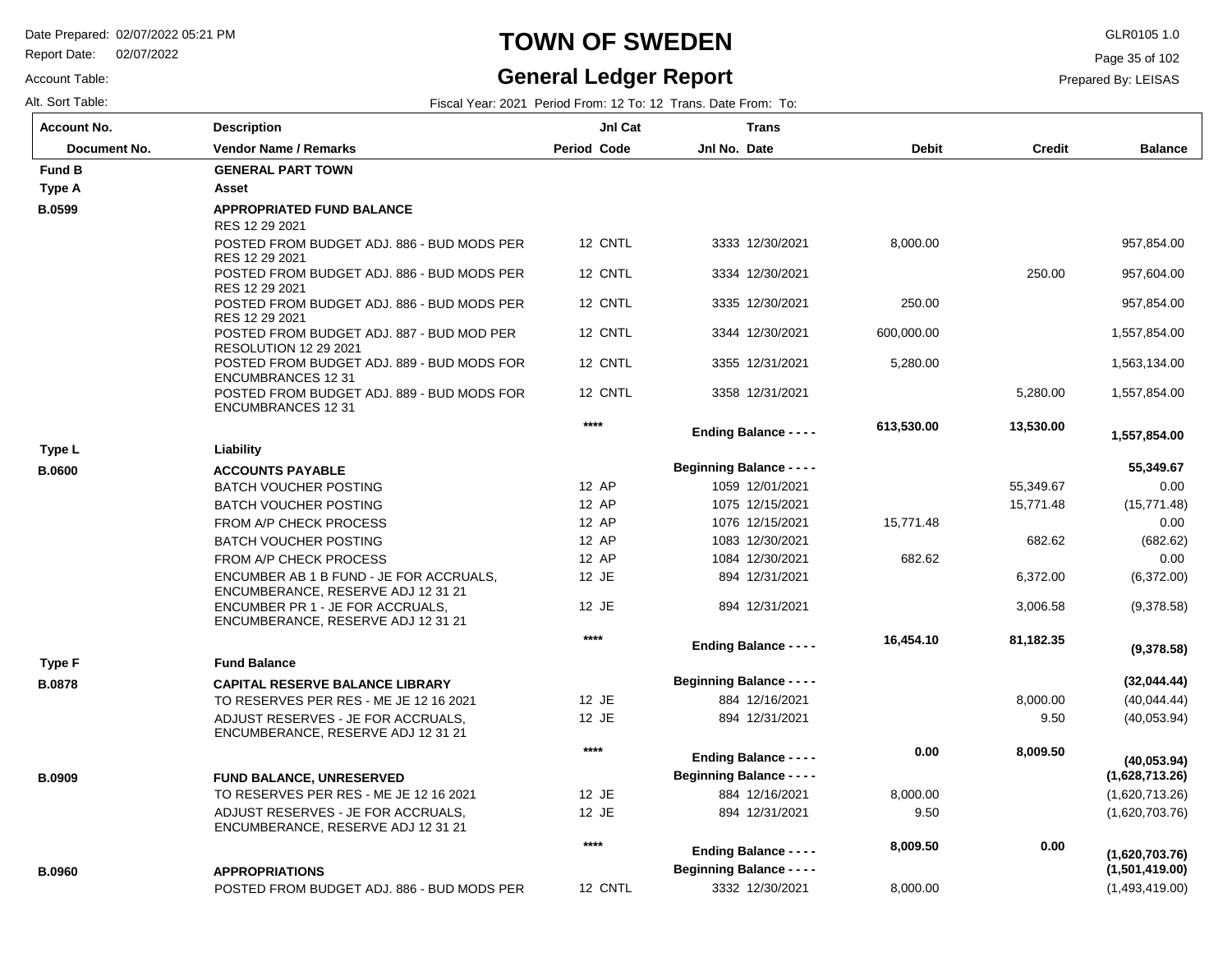Report Date: 02/07/2022

#### Account Table:

Alt. Sort Table: Fiscal Year: 2021 Period From: 12 To: 12 Trans. Date From: To: **Account No.**

#### **TOWN OF SWEDEN** GLR0105 1.0

#### **General Ledger Report**

Page 36 of 102

**Balance**

| ount No.     | <b>Description</b>           | <b>Jnl Cat</b> |              | Trans |              |               |
|--------------|------------------------------|----------------|--------------|-------|--------------|---------------|
| Document No. | <b>Vendor Name / Remarks</b> | Period Code    | Jnl No. Date |       | <b>Debit</b> | <b>Credit</b> |
| d B          | <b>GENERAL PART TOWN</b>     |                |              |       |              |               |
|              | _________                    |                |              |       |              |               |

| <b>Fund B</b> | <b>GENERAL PART TOWN</b>                                                       |         |                                  |           |            |                        |
|---------------|--------------------------------------------------------------------------------|---------|----------------------------------|-----------|------------|------------------------|
| <b>Type F</b> | <b>Fund Balance</b>                                                            |         |                                  |           |            |                        |
| <b>B.0960</b> | <b>APPROPRIATIONS</b>                                                          |         |                                  |           |            |                        |
|               | RES 12 29 2021                                                                 |         |                                  |           |            |                        |
|               | POSTED FROM BUDGET ADJ. 886 - BUD MODS PER<br>RES 12 29 2021                   | 12 CNTL | 3333 12/30/2021                  |           | 8,000.00   | (1,501,419.00)         |
|               | POSTED FROM BUDGET ADJ. 886 - BUD MODS PER                                     | 12 CNTL | 3334 12/30/2021                  | 250.00    |            | (1,501,169.00)         |
|               | RES 12 29 2021                                                                 |         |                                  |           |            |                        |
|               | POSTED FROM BUDGET ADJ. 886 - BUD MODS PER                                     | 12 CNTL | 3335 12/30/2021                  |           | 250.00     | (1,501,419.00)         |
|               | RES 12 29 2021<br>POSTED FROM BUDGET ADJ. 887 - BUD MOD PER                    | 12 CNTL | 3344 12/30/2021                  |           | 600,000.00 | (2,101,419.00)         |
|               | <b>RESOLUTION 12 29 2021</b>                                                   |         |                                  |           |            |                        |
|               | POSTED FROM BUDGET ADJ. 889 - BUD MODS FOR                                     | 12 CNTL | 3355 12/31/2021                  |           | 5,280.00   | (2,106,699.00)         |
|               | <b>ENCUMBRANCES 12 31</b><br>POSTED FROM BUDGET ADJ, 889 - BUD MODS FOR        | 12 CNTL | 3358 12/31/2021                  | 5,280.00  |            | (2,101,419.00)         |
|               | <b>ENCUMBRANCES 12 31</b>                                                      |         |                                  |           |            |                        |
|               |                                                                                | $****$  | <b>Ending Balance - - - -</b>    | 13,530.00 | 613,530.00 | (2,101,419.00)         |
| <b>B.0980</b> | <b>REVENUES</b>                                                                |         | <b>Beginning Balance - - - -</b> |           |            | (1,051,694.45)         |
|               | POSTED FROM CHILD B.2770.000, B.2655.000,                                      | 12 GR   | 241 12/16/2021                   |           | 5,921.60   | (1,057,616.05)         |
|               | B.2115.000, B.2590.000 -- B2770 - 22313 - DETAIL GR                            |         |                                  |           |            |                        |
|               | <b>POSTING</b><br>POSTED FROM CHILD B.5031.000 -- CLOSE V FUND TO              | 12 JE   | 890 12/30/2021                   |           | 15,915.90  | (1,073,531.95)         |
|               | BOND PAYMENTS - ME JE 12 30 2021                                               |         |                                  |           |            |                        |
|               | POSTED FROM CHILD B.2401.000, B.2401.000 --                                    | 12 JE   | 891 12/31/2021                   |           | 67.84      | (1,073,599.79)         |
|               | INTEREST - INTEREST 12 31 2021<br>POSTED FROM CHILD B.5031.000 -- CORRECTION - | 12 JE   | 904 12/31/2021                   |           | 500,000.00 | (1,573,599.79)         |
|               | <b>CORRECTION OF ENTRIES</b>                                                   |         |                                  |           |            |                        |
|               | POSTED FROM CHILD B.5031.000 -- TO CORRECT                                     | 12 JE   | 892 12/31/2021                   | 2,853.69  |            | (1,570,746.10)         |
|               | POSTING ERROR CLOSING V FUND                                                   | $****$  |                                  |           |            |                        |
|               |                                                                                |         | <b>Ending Balance - - - -</b>    | 2,853.69  | 521,905.34 | (1,570,746.10)         |
| Type R        | Revenue                                                                        |         |                                  |           |            |                        |
| <b>B.1120</b> | NON-PROPERTY TAX DISTRIB BY CNTY                                               |         | <b>Beginning Balance - - - -</b> |           |            | (805, 205.01)          |
|               |                                                                                | $****$  |                                  | 0.00      |            |                        |
|               |                                                                                |         | <b>Ending Balance - - - -</b>    |           | 0.00       | (805, 205.01)          |
| <b>B.1170</b> | <b>CABLE TV FEES</b>                                                           |         | <b>Beginning Balance - - - -</b> |           |            | (71, 454.51)           |
|               |                                                                                | $***$   |                                  | 0.00      | 0.00       |                        |
|               |                                                                                |         | <b>Ending Balance - - - -</b>    |           |            | (71, 454.51)           |
| <b>B.1589</b> | <b>PUBLIC SAFETY VACANT BUILDING REGISTRATION</b>                              |         | <b>Beginning Balance - - - -</b> |           |            | (600.00)               |
|               |                                                                                | $****$  | <b>Ending Balance - - - -</b>    | 0.00      | 0.00       |                        |
| B.2110        | <b>ZONING FEES</b>                                                             |         | <b>Beginning Balance - - - -</b> |           |            | (600.00)<br>(3,600.00) |
|               |                                                                                |         |                                  |           |            |                        |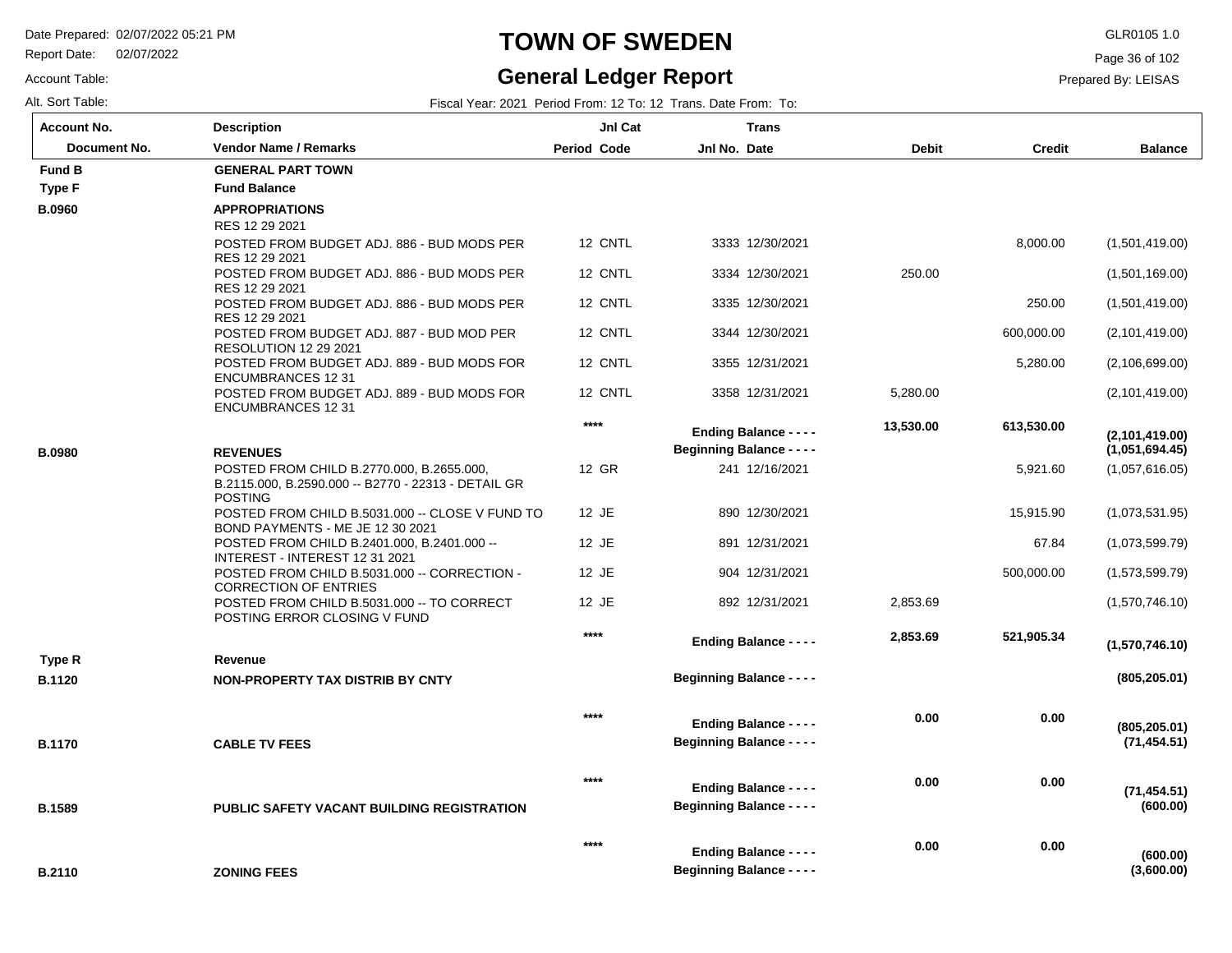Report Date: 02/07/2022

# **TOWN OF SWEDEN** GLR0105 1.0

#### **General Ledger Report**

**Balance**

(49,166.60)

**(49,166.60)**

**(2,050.00)**

**(47,778.60)**

**(3,600.00)**

(581.45) (648.37)

**(105.00)**

**(105.00)**

**(648.37)**

**(580.53)**

**(2,050.00)**

(69,870.40)

**(69,870.40)**

**(67,491.80)**

(905.00)

**(905.00)**

**(47,929.00)**

**(500.00)**

(6,150.00)

**(6,150.00)**

**(4,400.00)**

**(47,929.00)**

(15,915.90) (515,915.90) (513,062.21)

**(513,062.21)**

 **0.00** 

Page 37 of 102

Prepared By: LEISAS

 15,915.90 500,000.00

 **515,915.90** 

|  | AIL SOIT TADIE: |  |  |
|--|-----------------|--|--|
|  | Account No.     |  |  |

Account Table:

**Type E**

| Alt. Sort Table:   |              |                                                                |                    | Fiscal Year: 2021 Period From: 12 To: 12 Trans. Date From: To:    |              |               |
|--------------------|--------------|----------------------------------------------------------------|--------------------|-------------------------------------------------------------------|--------------|---------------|
| <b>Account No.</b> |              | <b>Description</b>                                             | JnI Cat            | <b>Trans</b>                                                      |              |               |
|                    | Document No. | <b>Vendor Name / Remarks</b>                                   | <b>Period Code</b> | Jnl No. Date                                                      | <b>Debit</b> | <b>Credit</b> |
| Fund B             |              | <b>GENERAL PART TOWN</b>                                       |                    |                                                                   |              |               |
| <b>Type R</b>      |              | Revenue                                                        |                    |                                                                   |              |               |
| B.2110             |              | <b>ZONING FEES</b>                                             |                    |                                                                   |              |               |
|                    |              |                                                                | $****$             | <b>Ending Balance - - - -</b>                                     | 0.00         | 0.00          |
| <b>B.2115</b>      |              | <b>PLANNING BOARD FEES</b>                                     |                    | <b>Beginning Balance - - - -</b>                                  |              |               |
|                    | 4656         | B2115 - 22313 - DETAIL GR POSTING                              | 12 GR              | 241 12/16/2021                                                    |              | 1,388.00      |
|                    |              |                                                                | $***$              | <b>Ending Balance - - - -</b>                                     | 0.00         | 1,388.00      |
| <b>B.2389</b>      |              | <b>ROAD WORK PERMIT</b>                                        |                    | <b>Beginning Balance - - - -</b>                                  |              |               |
|                    |              |                                                                |                    |                                                                   |              |               |
|                    |              |                                                                | $***$              |                                                                   | 0.00         | 0.00          |
|                    |              |                                                                |                    | <b>Ending Balance - - - -</b><br><b>Beginning Balance - - - -</b> |              |               |
| <b>B.2401</b>      |              | <b>INTEREST AND EARNINGS</b><br>INTEREST - INTEREST 12 31 2021 | 12 JE              | 891 12/31/2021                                                    |              | 0.92          |
|                    |              | INTEREST - INTEREST 12 31 2021                                 | 12 JE              | 891 12/31/2021                                                    |              | 66.92         |
|                    |              |                                                                | $***$              |                                                                   | 0.00         | 67.84         |
|                    |              |                                                                |                    | <b>Ending Balance - - - -</b>                                     |              |               |
| <b>B.2545</b>      |              | <b>OTHER PERMITS</b>                                           |                    | <b>Beginning Balance - - - -</b>                                  |              |               |
|                    |              |                                                                | $****$             |                                                                   | 0.00         | 0.00          |
|                    |              |                                                                |                    | <b>Ending Balance - - - -</b>                                     |              |               |
| <b>B.2590</b>      |              | <b>PERMITS AND FEES</b>                                        | 12 GR              | <b>Beginning Balance - - - -</b><br>241 12/16/2021                |              | 2,378.60      |
|                    | 4656         | B2590 - 22313 - DETAIL GR POSTING                              | $****$             |                                                                   |              |               |
|                    |              |                                                                |                    | <b>Ending Balance - - - -</b>                                     | 0.00         | 2,378.60      |
| <b>B.2655</b>      |              | <b>MINOR SALES (ENGINEER REZONE)</b>                           |                    | <b>Beginning Balance - - - -</b>                                  |              |               |
|                    | 4656         | B2655 - 22313 - DETAIL GR POSTING                              | 12 GR              | 241 12/16/2021                                                    |              | 405.00        |
|                    |              |                                                                | $***$              | <b>Ending Balance - - - -</b>                                     | 0.00         | 405.00        |
| <b>B.2701</b>      |              | <b>REFUNDS OF PRIOR YEARS EXPENDITURES</b>                     |                    | <b>Beginning Balance - - - -</b>                                  |              |               |
|                    |              |                                                                | $***$              |                                                                   |              |               |
|                    |              |                                                                |                    | <b>Ending Balance - - - -</b>                                     | 0.00         | 0.00          |
| <b>B.2770</b>      |              | <b>MISCELLANEOUS REVENUES</b>                                  |                    | <b>Beginning Balance - - - -</b>                                  |              |               |
|                    | 4656         | B2770 - 22313 - DETAIL GR POSTING                              | 12 GR              | 241 12/16/2021                                                    |              | 1,750.00      |
|                    |              |                                                                | $***$              | <b>Ending Balance - - - -</b>                                     | 0.00         | 1,750.00      |

12 JE 12 JE 12 JE

**\*\*\*\***

890 12/30/2021 904 12/31/2021

**Ending Balance - - - -**

**Beginning Balance - - - -**

892 12/31/2021 2,853.69

 **2,853.69** 

| <b>B.5031</b> | <b>INTERFUND TRANSFERS</b>                          |
|---------------|-----------------------------------------------------|
|               | CLOSE V FUND TO BOND PAYMENTS - ME JE 12 30<br>2021 |
|               | CORRECTION - CORRECTION OF ENTRIES                  |
|               | TO CORRECT POSTING ERROR CLOSING V FUND             |
|               |                                                     |

**Expense**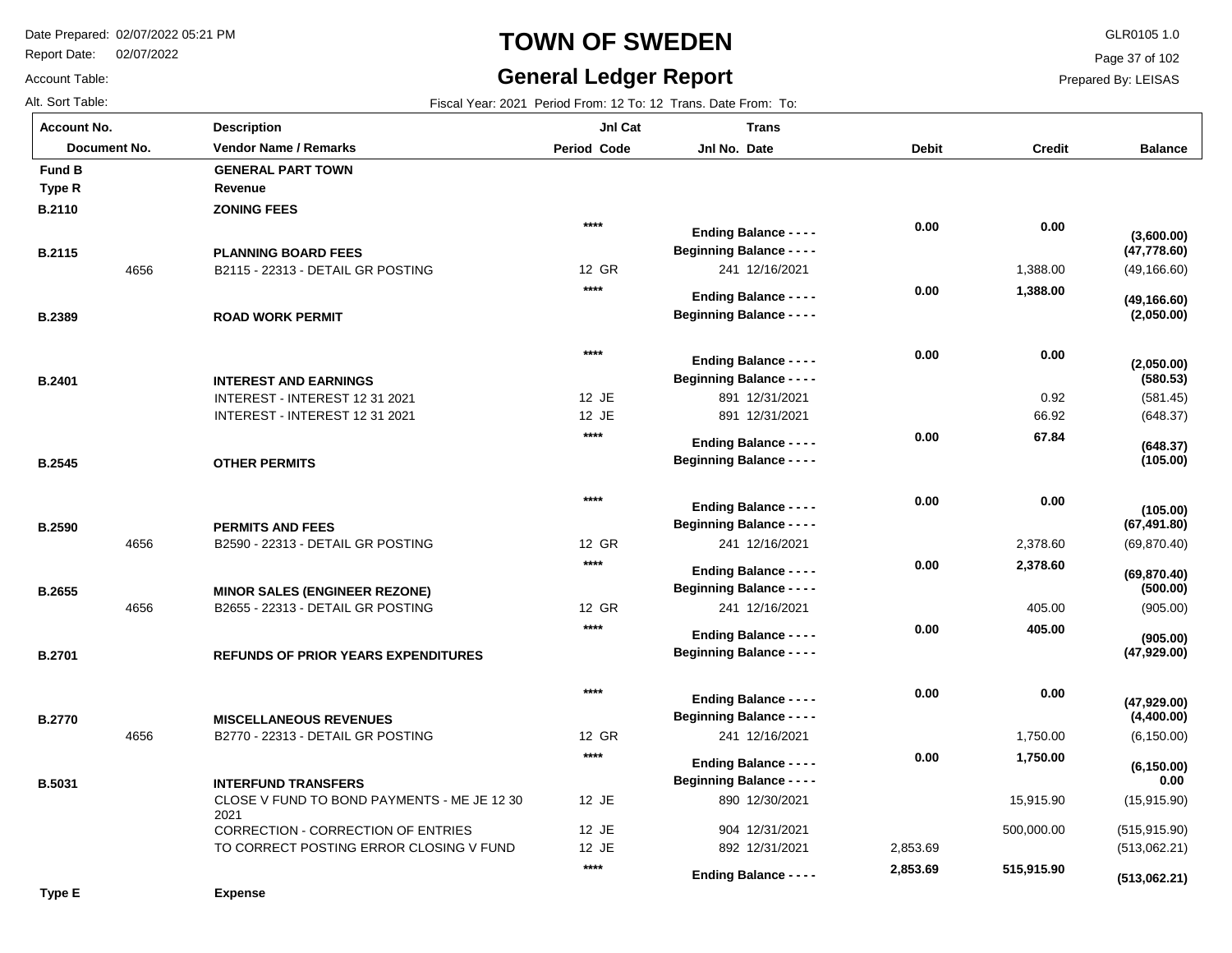Report Date: 02/07/2022

Account Table:

# **TOWN OF SWEDEN** GLR0105 1.0

#### **General Ledger Report**

Page 38 of 102

**Balance**

 13,530.93 14,078.01

 **12,415.13** 

 **14,078.01** 

 **12,983.85** 

 27,967.76 28,947.76 36,072.76 37,052.76 43,272.76

 **21,542.76** 

 **12,415.13** 

2,562.52

 **1,797.40** 

 **43,272.76** 

 47,343.40 49,381.98 50,644.70

 **45,688.69** 

 **2,562.52** 

 6,493.41 6,572.09 6,956.09 6,995.57 7,139.57 7,186.33

 **6,181.41** 

 **50,644.70** 

| Alt. Sort Table:   |                                                                            |                | Fiscal Year: 2021 Period From: 12 To: 12 Trans. Date From: To: |              |               |
|--------------------|----------------------------------------------------------------------------|----------------|----------------------------------------------------------------|--------------|---------------|
| <b>Account No.</b> | <b>Description</b>                                                         | <b>Jnl Cat</b> | <b>Trans</b>                                                   |              |               |
| Document No.       | <b>Vendor Name / Remarks</b>                                               | Period Code    | Jnl No. Date                                                   | <b>Debit</b> | <b>Credit</b> |
| <b>Fund B</b>      | <b>GENERAL PART TOWN</b>                                                   |                |                                                                |              |               |
| Type E             | <b>Expense</b>                                                             |                |                                                                |              |               |
| B.1420.100         | <b>ATTORNEY.PERSONAL SERVICE</b>                                           |                | <b>Beginning Balance - - - -</b>                               |              |               |
|                    | PR 25 - PAYROLL #25 12 9 2021                                              | 12 PR          | 245 12/08/2021                                                 | 547.08       |               |
|                    | PR 26 - PAYROLL #26 12 22 2021                                             | 12 PR          | 246 12/22/2021                                                 | 547.08       |               |
|                    |                                                                            | $***$          | <b>Ending Balance - - - -</b>                                  | 1,094.16     | 0.00          |
| B.1420.400         | ATTORNEY.CONTRACTUAL                                                       |                | <b>Beginning Balance - - - -</b>                               |              |               |
|                    |                                                                            | $***$          | <b>Ending Balance - - - -</b>                                  | 0.00         | 0.00          |
| B.1440.400         | ENGINEER.CONTRACTUAL                                                       |                | <b>Beginning Balance - - - -</b>                               |              |               |
| 211352             | MRB GROUP INC - GARY DRIVE EXTENSION - BATCH<br><b>VOUCHER POSTING</b>     | 12 AP          | 1059 12/01/2021                                                | 6,425.00     |               |
| 211353             | MRB GROUP INC - SIDEWALK PROJECT - BATCH<br>VOUCHER POSTING                | 12 AP          | 1059 12/01/2021                                                | 980.00       |               |
| 211437             | MRB GROUP INC - GARY DRIVE ENGINEERING -<br><b>BATCH VOUCHER POSTING</b>   | 12 AP          | 1075 12/15/2021                                                | 7,125.00     |               |
| 211436             | MRB GROUP INC - SIDEALK ENGINEERING - BATCH<br>VOUCHER POSTING             | 12 AP          | 1075 12/15/2021                                                | 980.00       |               |
|                    | ENCUMBER MRB - JE FOR ACCRUALS,<br>ENCUMBERANCE, RESERVE ADJ 12 31 21      | 12 JE          | 894 12/31/2021                                                 | 6,220.00     |               |
|                    |                                                                            | ****           | <b>Ending Balance - - - -</b>                                  | 21,730.00    | 0.00          |
| B.3310.400         | <b>TRAFFIC CONTROL.CONTRACTUAL</b>                                         |                | <b>Beginning Balance - - - -</b>                               |              |               |
| 211303             | NEWMAN SIGNS, INC. - SIGNS - BATCH VOUCHER<br><b>POSTING</b>               | 12 AP          | 1059 12/01/2021                                                | 765.12       |               |
|                    |                                                                            | $***$          | <b>Ending Balance - - - -</b>                                  | 765.12       | 0.00          |
| B.3620.100         | <b>SAFETY INSPECTION.PERSONAL SERVICE</b>                                  |                | <b>Beginning Balance - - - -</b>                               |              |               |
|                    | PR 25 - PAYROLL #25 12 9 2021                                              | 12 PR          | 245 12/08/2021                                                 | 1,654.71     |               |
|                    | PR 26 - PAYROLL #26 12 22 2021                                             | 12 PR          | 246 12/22/2021                                                 | 2,038.58     |               |
|                    | ENCUMBER PR 1 - JE FOR ACCRUALS,<br>ENCUMBERANCE, RESERVE ADJ 12 31 21     | 12 JE          | 894 12/31/2021                                                 | 1,262.72     |               |
|                    |                                                                            | $***$          | <b>Ending Balance - - - -</b>                                  | 4,956.01     | 0.00          |
| B.3620.400         | <b>SAFETY INSPECTION.CONTRACTUAL</b>                                       |                | <b>Beginning Balance - - - -</b>                               |              |               |
| 211378             | STRABEL - COMMERCIAL REVIEWS/INSPECTIONS -<br><b>BATCH VOUCHER POSTING</b> | 12 AP          | 1059 12/01/2021                                                | 312.00       |               |
| 211376             | STIRK - MILEAGE STIRK - BATCH VOUCHER POSTING                              | 12 AP          | 1059 12/01/2021                                                | 78.68        |               |
| 211469             | STRABEL - COMMERCIAL BLDG INSPECTIONS<br>REVIEWS - BATCH VOUCHER POSTING   | 12 AP          | 1075 12/15/2021                                                | 384.00       |               |
| 211467             | STIRK - MILEAGE STIRK - BATCH VOUCHER POSTING                              | 12 AP          | 1075 12/15/2021                                                | 39.48        |               |
| 211551             | STRABEL - COMM BLDG INSPECTIONS - BATCH<br>VOUCHER POSTING                 | 12 AP          | 1083 12/30/2021                                                | 144.00       |               |
| 211534             | STIRK - MILEAGE STIRK - BATCH VOUCHER POSTING                              | 12 AP          | 1083 12/30/2021                                                | 46.76        |               |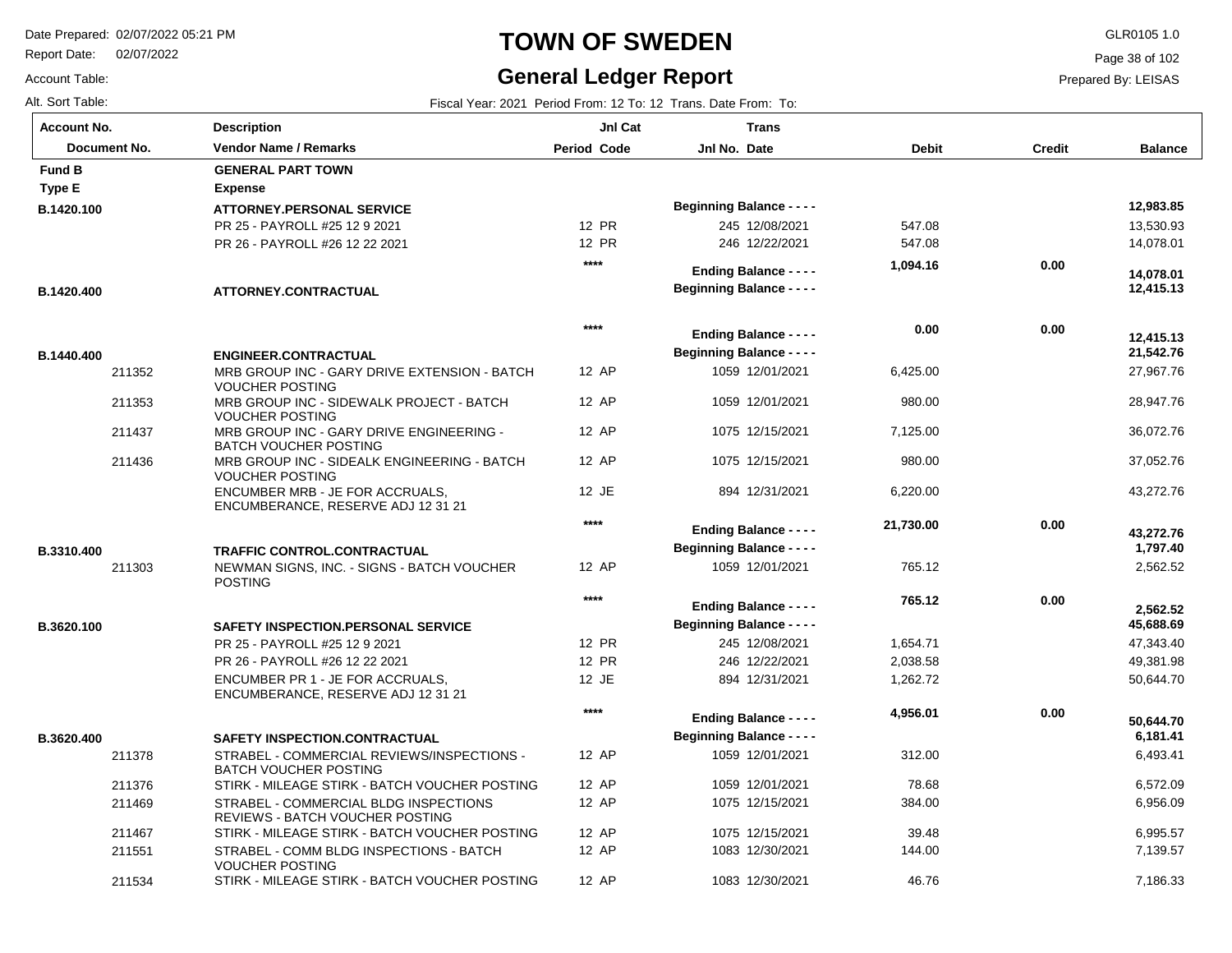Report Date: 02/07/2022

# **TOWN OF SWEDEN** GLR0105 1.0

#### **General Ledger Report**

**Balance**

 755.04 802.03 856.98 911.93 956.73

 **724.24** 

 **7,186.33** 

 1,013.00 1,075.50 1,107.50

 **790.00** 

 **956.73** 

126,037.52

 **126,037.52** 

 **102,516.34** 

 **1,107.50** 

 200.00 400.00 600.00

 **764.83** 

 **764.83** 

 **600.00** 

 **0.00** 

131,833.27

 **128,001.94** 

Page 39 of 102

Prepared By: LEISAS

Account Table: Alt. Sort Table: Fiscal Year: 2021 Period From: 12 To: 12 Trans. Date From: To:

| <b>Account No.</b> |        | <b>Description</b>                                                                           | JnI Cat            | <b>Trans</b>                     |              |               |
|--------------------|--------|----------------------------------------------------------------------------------------------|--------------------|----------------------------------|--------------|---------------|
| Document No.       |        | <b>Vendor Name / Remarks</b>                                                                 | <b>Period Code</b> | Jnl No. Date                     | <b>Debit</b> | <b>Credit</b> |
| <b>Fund B</b>      |        | <b>GENERAL PART TOWN</b>                                                                     |                    |                                  |              |               |
| <b>Type E</b>      |        | <b>Expense</b>                                                                               |                    |                                  |              |               |
| B.3620.400         |        | SAFETY INSPECTION.CONTRACTUAL                                                                |                    |                                  |              |               |
|                    |        |                                                                                              | $****$             | <b>Ending Balance - - - -</b>    | 1,004.92     | 0.00          |
| B.3620.401         |        | FIRE MARSHALL.CONTRACTUAL                                                                    |                    | <b>Beginning Balance - - - -</b> |              |               |
|                    | 211386 | <b>VERGARI - MILEAGE VERGARI - BATCH VOUCHER</b><br><b>POSTING</b>                           | 12 AP              | 1059 12/01/2021                  | 30.80        |               |
|                    | 211370 | INDOFF INCORPORATED - OFFICE SUPPLIES - BATCH<br><b>VOUCHER POSTING</b>                      | 12 AP              | 1059 12/01/2021                  | 46.99        |               |
|                    | 211381 | UNIFORM EXPRESS OF ROCHESTER, NY INC. -<br>VERGARI 2 SHIRTS - BATCH VOUCHER POSTING          | 12 AP              | 1059 12/01/2021                  | 54.95        |               |
|                    | 211499 | UNIFORM EXPRESS OF ROCHESTER, NY INC. - FIRE<br>MARSHAL SHIRTS - BATCH VOUCHER POSTING       | 12 AP              | 1083 12/30/2021                  | 54.95        |               |
|                    | 211539 | VERGARI - VERGARI MILEAGE - BATCH VOUCHER<br><b>POSTING</b>                                  | 12 AP              | 1083 12/30/2021                  | 44.80        |               |
|                    |        |                                                                                              | $***$              | <b>Ending Balance - - - -</b>    | 232.49       | 0.00          |
| B.4010.400         |        | PUBLIC HEALTH.CONTRACTUAL                                                                    |                    | <b>Beginning Balance - - - -</b> |              |               |
|                    | 211418 | SAFE DRIVER SOLUTIONS - DRUG SCREENS/TESTS -<br><b>BATCH VOUCHER POSTING</b>                 | 12 AP              | 1075 12/15/2021                  | 223.00       |               |
|                    | 211515 | CHASE CARD SERVICES - DRUG TESTS - BATCH<br><b>VOUCHER POSTING</b>                           | 12 AP              | 1083 12/30/2021                  | 62.50        |               |
|                    |        | ENCUMBER SAFE DRIVER - JE FOR ACCRUALS,<br>ENCUMBERANCE, RESERVE ADJ 12 31 21                | 12 JE              | 894 12/31/2021                   | 32.00        |               |
|                    |        |                                                                                              | $***$              | <b>Ending Balance - - - -</b>    | 317.50       | 0.00          |
| B.5411.400         |        | SIDEWALK CONSTRUCTION.CONTRACTUAL                                                            |                    | <b>Beginning Balance - - - -</b> |              |               |
|                    | 211339 | <b>GENESEE BUILDING RESTORATION INC. - SIDEWALK</b><br>FINAL PAY APP - BATCH VOUCHER POSTING | 12 AP              | 1059 12/01/2021                  | 23,521.18    |               |
|                    |        |                                                                                              | $***$              | <b>Ending Balance - - - -</b>    | 23,521.18    | 0.00          |
| B.6510.400         |        | <b>VETERANS SERVICES.CONTRACTUAL</b>                                                         |                    | <b>Beginning Balance - - - -</b> |              |               |
|                    | 211423 | BROCKPORT AREA VETS CLUB - ANNUAL VETERAN<br>SUPPORT - BATCH VOUCHER POSTING                 | 12 AP              | 1075 12/15/2021                  | 200.00       |               |
|                    | 211442 | NAVY CLUB OF LAKE ONTARIO - ANNUAL VETERAN<br>SUPPORT - BATCH VOUCHER POSTING                | 12 AP              | 1075 12/15/2021                  | 200.00       |               |
|                    | 211433 | HARSCH-CRISP-SEAMAN POST #379 - ANNUAL<br>VETERANS SUPPORT - BATCH VOUCHER POSTING           | 12 AP              | 1075 12/15/2021                  | 200.00       |               |
|                    |        |                                                                                              | $***$              | <b>Ending Balance - - - -</b>    | 600.00       | 0.00          |
| B.7140.100         |        | <b>PLAYGROUNDS.PERSONAL SERVICE</b>                                                          |                    | <b>Beginning Balance - - - -</b> |              |               |
|                    |        |                                                                                              | $***$              | Ending Balance - - - -           | 0.00         | 0.00          |

12 AP

1059 12/01/2021

**Beginning Balance - - - -**

3,831.33

| B.7410.400 |        | <b>LIBRARY.CONTRACTUAL</b>                                                  |
|------------|--------|-----------------------------------------------------------------------------|
|            | 211329 | TOWN OF CLARKSON - THIRD OF HVAC REPAIRS<br>LIBRARY - BATCH VOUCHER POSTING |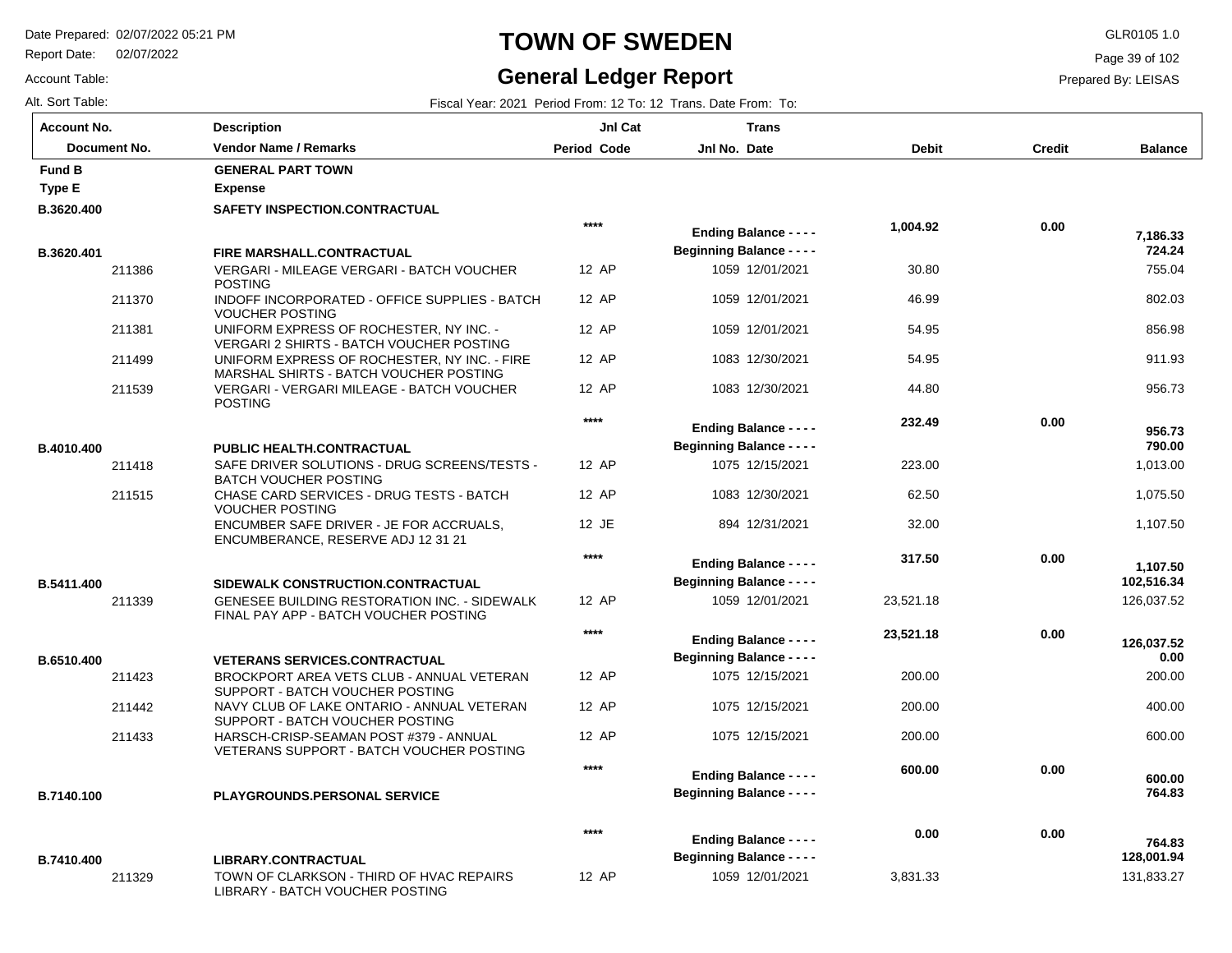211464

VOUCHER POSTING

RICKMAN - PLANNING BOARD MEETINGS - BATCH

Report Date: 02/07/2022

### **TOWN OF SWEDEN** GLR0105 1.0

#### **General Ledger Report**

**Balance**

500.00

 **131,833.27** 

 **0.00** 

 909.18 940.56 990.56

 **880.53** 

 **500.00** 

 1,040.56 1,090.56 1,145.56

 37,994.04 39,578.89 41,109.09

 **36,409.19** 

 **1,145.56** 

 33,202.06 33,590.02 34,139.02 34,489.02 34,789.02 35,174.02 35,524.02 35,774.02

 **33,148.40** 

 **41,109.09** 

Page 40 of 102

Prepared By: LEISAS

Alt. Sort Table: Fiscal Year: 2021 Period From: 12 To: 12 Trans. Date From: To:

Account Table:

| <b>Account No.</b> | <b>Description</b>                                                       | JnI Cat            | <b>Trans</b>                     |              |               |
|--------------------|--------------------------------------------------------------------------|--------------------|----------------------------------|--------------|---------------|
| Document No.       | Vendor Name / Remarks                                                    | <b>Period Code</b> | Jnl No. Date                     | <b>Debit</b> | <b>Credit</b> |
| <b>Fund B</b>      | <b>GENERAL PART TOWN</b>                                                 |                    |                                  |              |               |
| Type E             | <b>Expense</b>                                                           |                    |                                  |              |               |
| B.7410.400         | <b>LIBRARY.CONTRACTUAL</b>                                               |                    |                                  |              |               |
|                    |                                                                          | $***$              | <b>Ending Balance - - - -</b>    | 3,831.33     | 0.00          |
| B.7510.400         | <b>HISTORIAN.CONTRACTUAL</b>                                             |                    | <b>Beginning Balance - - - -</b> |              |               |
| 211432             | GOETZ - 2021 HISTORIAN STIPEND - BATCH<br><b>VOUCHER POSTING</b>         | 12 AP              | 1075 12/15/2021                  | 500.00       |               |
|                    |                                                                          | $***$              |                                  | 500.00       | 0.00          |
|                    |                                                                          |                    | <b>Ending Balance - - - -</b>    |              |               |
| B.8010.400         | ZONING.CONTRACTUAL                                                       |                    | <b>Beginning Balance - - - -</b> |              |               |
| 211541             | WESTSIDE NEWS INC - LEGAL NOTICES - BATCH<br><b>VOUCHER POSTING</b>      | 12 AP              | 1083 12/30/2021                  | 28.65        |               |
| 211502             | WESTSIDE NEWS INC - LEGAL ZBA - BATCH<br><b>VOUCHER POSTING</b>          | 12 AP              | 1083 12/30/2021                  | 31.38        |               |
| 211487             | JOHNSON - ZONING BOARD MEETINGS - BATCH<br><b>VOUCHER POSTING</b>        | 12 AP              | 1083 12/30/2021                  | 50.00        |               |
| 211488             | JOHNSON - ZONING BOARD MEETINGS - BATCH<br><b>VOUCHER POSTING</b>        | 12 AP              | 1083 12/30/2021                  | 50.00        |               |
| 211494             | SEALY - ZONING BOARD MEETINGS - BATCH<br><b>VOUCHER POSTING</b>          | 12 AP              | 1083 12/30/2021                  | 50.00        |               |
| 211496             | THORPE - ZONING BOARD MEETINGS - BATCH<br><b>VOUCHER POSTING</b>         | 12 AP              | 1083 12/30/2021                  | 55.00        |               |
|                    |                                                                          | $***$              | <b>Ending Balance - - - -</b>    | 265.03       | 0.00          |
| B.8020.100         |                                                                          |                    | <b>Beginning Balance - - - -</b> |              |               |
|                    | <b>PLANNING.PERSONAL SERVICE</b><br>PR 25 - PAYROLL #25 12 9 2021        | 12 PR              | 245 12/08/2021                   | 1,584.85     |               |
|                    | PR 26 - PAYROLL #26 12 22 2021                                           | 12 PR              | 246 12/22/2021                   | 1,584.85     |               |
|                    | ENCUMBER PR 1 - JE FOR ACCRUALS,                                         | 12 JE              | 894 12/31/2021                   | 1,530.20     |               |
|                    | ENCUMBERANCE, RESERVE ADJ 12 31 21                                       |                    |                                  |              |               |
|                    |                                                                          | ****               | <b>Ending Balance - - - -</b>    | 4,699.90     | 0.00          |
| B.8020.400         | PLANNING.CONTRACTUAL                                                     |                    | <b>Beginning Balance - - - -</b> |              |               |
| 211390             | WESTSIDE NEWS INC - LEGAL PLANNING - BATCH<br><b>VOUCHER POSTING</b>     | 12 AP              | 1059 12/01/2021                  | 53.66        |               |
| 211370             | INDOFF INCORPORATED - OFFICE SUPPLIES - BATCH<br><b>VOUCHER POSTING</b>  | 12 AP              | 1059 12/01/2021                  | 387.96       |               |
| 211351             | MRB GROUP INC - PLANNING BOARD SUPPORT -<br><b>BATCH VOUCHER POSTING</b> | 12 AP              | 1059 12/01/2021                  | 549.00       |               |
| 211459             | DOLLARD - PLANNING BOARD MEETINGS - BATCH<br><b>VOUCHER POSTING</b>      | 12 AP              | 1075 12/15/2021                  | 350.00       |               |
| 211460             | HALE - PLANNING BOARD MEETINGS - BATCH<br><b>VOUCHER POSTING</b>         | 12 AP              | 1075 12/15/2021                  | 300.00       |               |
| 211461             | MCALLISTER - PLANNING BOARD MEETINGS - BATCH<br><b>VOUCHER POSTING</b>   | 12 AP              | 1075 12/15/2021                  | 385.00       |               |
| 211462             | MINOR - PLANNING BOARD MEETINGS - BATCH                                  | 12 AP              | 1075 12/15/2021                  | 350.00       |               |

12 AP

1075 12/15/2021

250.00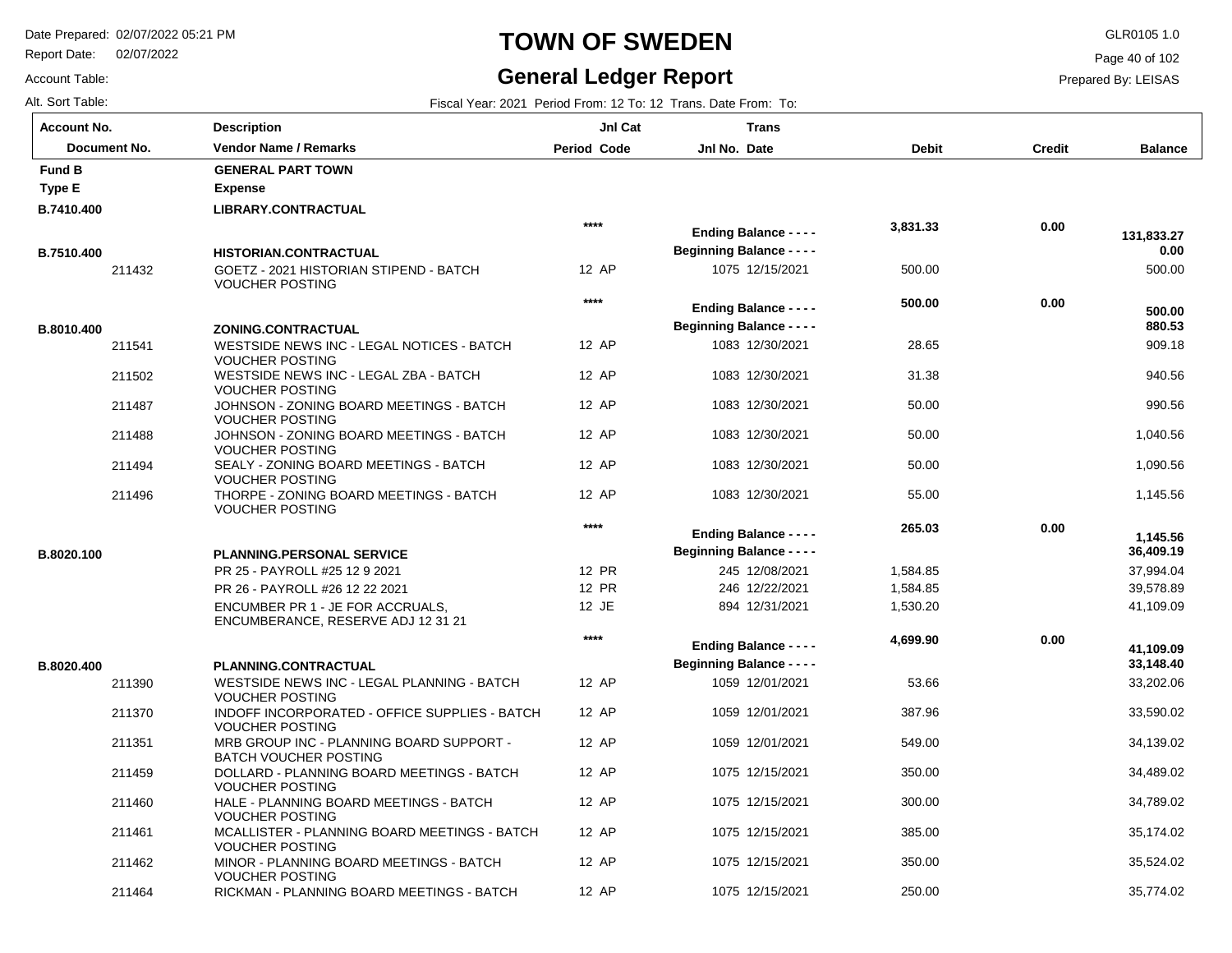Report Date: 02/07/2022

### **TOWN OF SWEDEN** GLR0105 1.0

# **General Ledger Report**

Page 41 of 102

Prepared By: LEISAS

 **0.00** 

 **148.63** 

Account Table:

| Alt. Sort Table:   |                                                                                 |                    | Fiscal Year: 2021 Period From: 12 To: 12 Trans. Date From: To:    |              |               |                        |
|--------------------|---------------------------------------------------------------------------------|--------------------|-------------------------------------------------------------------|--------------|---------------|------------------------|
| <b>Account No.</b> | <b>Description</b>                                                              | JnI Cat            | <b>Trans</b>                                                      |              |               |                        |
| Document No.       | <b>Vendor Name / Remarks</b>                                                    | <b>Period Code</b> | Jnl No. Date                                                      | <b>Debit</b> | <b>Credit</b> | <b>Balance</b>         |
| <b>Fund B</b>      | <b>GENERAL PART TOWN</b>                                                        |                    |                                                                   |              |               |                        |
| Type E             | <b>Expense</b>                                                                  |                    |                                                                   |              |               |                        |
| B.8020.400         | PLANNING.CONTRACTUAL<br><b>VOUCHER POSTING</b>                                  |                    |                                                                   |              |               |                        |
| 211465             | SHARPE - PLANNING BOARD MEETINGS - BATCH<br><b>VOUCHER POSTING</b>              | 12 AP              | 1075 12/15/2021                                                   | 300.00       |               | 36,074.02              |
| 211468             | STRABEL - PLANNING BOARD MEETINGS - BATCH<br><b>VOUCHER POSTING</b>             | 12 AP              | 1075 12/15/2021                                                   | 350.00       |               | 36,424.02              |
| 211438             | MRB GROUP INC - PLANNING BOARD SUPPORT -<br><b>BATCH VOUCHER POSTING</b>        | 12 AP              | 1075 12/15/2021                                                   | 635.00       |               | 37,059.02              |
| 211541             | WESTSIDE NEWS INC - LEGAL NOTICES - BATCH<br><b>VOUCHER POSTING</b>             | 12 AP              | 1083 12/30/2021                                                   | 64.58        |               | 37,123.60              |
|                    | ENCUMBER MRB - JE FOR ACCRUALS,<br>ENCUMBERANCE, RESERVE ADJ 12 31 21           | 12 JE              | 894 12/31/2021                                                    | 120.00       |               | 37,243.60              |
| B.8160.100         | <b>REFUSE AND GARBAGE.PERSONAL SERVICE</b>                                      | $***$              | <b>Ending Balance - - - -</b><br><b>Beginning Balance - - - -</b> | 4,095.20     | 0.00          | 37,243.60<br>15,336.70 |
|                    |                                                                                 |                    |                                                                   |              |               |                        |
|                    |                                                                                 | $***$              | <b>Ending Balance - - - -</b>                                     | 0.00         | 0.00          | 15,336.70              |
| B.8160.400         | REFUSE AND GARBAGE.CONTRACTUAL                                                  |                    | <b>Beginning Balance - - - -</b>                                  |              |               | 13,408.87              |
| 211387             | WESTSIDE NEWS INC - BRUSH PICK UP AD - BATCH<br><b>VOUCHER POSTING</b>          | 12 AP              | 1059 12/01/2021                                                   | 315.00       |               | 13,723.87              |
| 211317             | TERRY TREE SERVICE, LLC - FALL BRUSH PICK UP -<br><b>BATCH VOUCHER POSTING</b>  | 12 AP              | 1059 12/01/2021                                                   | 3,300.00     |               | 17,023.87              |
| 211414             | CROOKER TRUCKING LLC - WOOD GRINDING -<br><b>BATCH VOUCHER POSTING</b>          | 12 AP              | 1075 12/15/2021                                                   | 3,000.00     |               | 20,023.87              |
|                    |                                                                                 | $***$              | <b>Ending Balance - - - -</b>                                     | 6,615.00     | 0.00          | 20,023.87              |
| B.9010.800         | <b>STATE RETIREMENT</b>                                                         |                    | <b>Beginning Balance - - - -</b>                                  |              |               | 0.00                   |
| 211356             | NYS EMPLOYEES' RETIREMENT SYSTEM -<br>RETIREMENT ANNUAL - BATCH VOUCHER POSTING | 12 AP              | 1059 12/01/2021                                                   | 14,698.00    |               | 14,698.00              |
|                    |                                                                                 | $***$              | <b>Ending Balance - - - -</b>                                     | 14,698.00    | 0.00          | 14.698.00              |
| B.9030.800         | <b>SOCIAL SECURITY</b>                                                          |                    | <b>Beginning Balance - - - -</b>                                  |              |               | 6,441.63               |
|                    | PR 25 - PAYROLL #25 12 9 2021                                                   | 12 PR              | 245 12/08/2021                                                    | 219.30       |               | 6,660.93               |
|                    | PR 26 - PAYROLL #26 12 22 2021                                                  | 12 PR              | 246 12/22/2021                                                    | 243.10       |               | 6,904.03               |
|                    | ENCUMBER PR 1 - JE FOR ACCRUALS,<br>ENCUMBERANCE, RESERVE ADJ 12 31 21          | 12 JE              | 894 12/31/2021                                                    | 173.16       |               | 7,077.19               |
|                    |                                                                                 | $***$              | <b>Ending Balance - - - -</b>                                     | 635.56       | 0.00          |                        |
|                    |                                                                                 |                    | <b>Beginning Balance - - - -</b>                                  |              |               | 7,077.19<br>1,506.51   |
| B.9035.800         | <b>MEDICARE</b><br>PR 25 - PAYROLL #25 12 9 2021                                | 12 PR              | 245 12/08/2021                                                    | 51.28        |               | 1,557.79               |
|                    | PR 26 - PAYROLL #26 12 22 2021                                                  | 12 PR              | 246 12/22/2021                                                    | 56.85        |               | 1,614.64               |
|                    | ENCUMBER PR 1 - JE FOR ACCRUALS,                                                | 12 JE              | 894 12/31/2021                                                    | 40.50        |               | 1,655.14               |
|                    | ENCUMBERANCE, RESERVE ADJ 12 31 21                                              |                    |                                                                   |              |               |                        |

**\*\*\*\***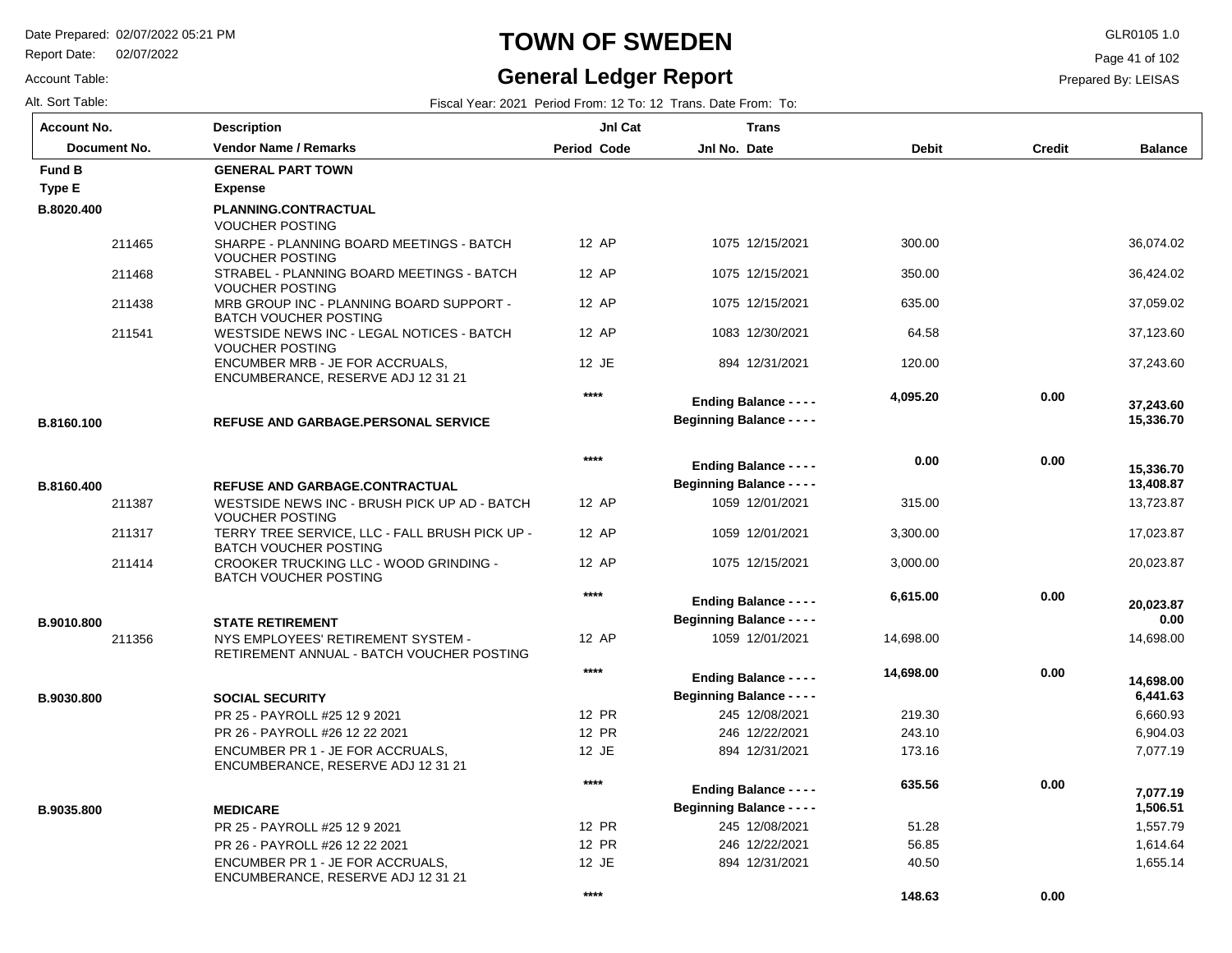Report Date: 02/07/2022

#### **TOWN OF SWEDEN** GLR0105 1.0

#### **General Ledger Report**

**Balance**

 **4,517.80** 

 **1,655.14** 

 **28.34** 

 **28.34** 

 **4,517.80** 

90,000.00

 **13,416.04** 

 **0.00** 

 **13,416.04** 

25,075.00

 **25,075.00** 

 **12,537.50** 

 **90,000.00** 

 1,220,000.00 620,000.00

 **620,000.00** 

 **1,100,000.00** 

 2,488.77 0.00 2,488.87 0.00

 **0.00** 

 29,679.95 27,191.08 27,192.62

 **32,168.72** 

 **0.00** 

Page 42 of 102

Prepared By: LEISAS

 2,488.77 2,488.87

 **4,977.64** 

1.54

 **1.54** 

Account Table: Alt. Sort Table: Fiscal Year: 2021 Period From: 12 To: 12 Trans. Date From: To: **Account No.**

**B.9035.800**

**Type E**

**Fund B**

**B.9040.800**

**B.9055.800**

**B.9060.800**

**B.9710.600**

**B.9710.700**

**B.9901.900**

**DA.0200**

**Type A**

**Fund DA**

**DA.0201**

| unt No.      | <b>Description</b>                                                              | JnI Cat            | <b>Trans</b>                     |              |               |
|--------------|---------------------------------------------------------------------------------|--------------------|----------------------------------|--------------|---------------|
| Document No. | <b>Vendor Name / Remarks</b>                                                    | <b>Period Code</b> | Jnl No. Date                     | <b>Debit</b> | <b>Credit</b> |
| I B          | <b>GENERAL PART TOWN</b>                                                        |                    |                                  |              |               |
| ۱E           | <b>Expense</b>                                                                  |                    |                                  |              |               |
| 35.800       | <b>MEDICARE</b>                                                                 |                    |                                  |              |               |
|              |                                                                                 |                    | <b>Ending Balance - - - -</b>    |              |               |
| 10.800       | <b>WORKERS COMPENSATION</b>                                                     |                    | <b>Beginning Balance - - - -</b> |              |               |
|              |                                                                                 |                    |                                  |              |               |
|              |                                                                                 | ****               | <b>Ending Balance - - - -</b>    | 0.00         | 0.00          |
|              |                                                                                 |                    | <b>Beginning Balance - - - -</b> |              |               |
| 55.800       | <b>DISABILITY INSURANCE</b>                                                     |                    |                                  |              |               |
|              |                                                                                 | $****$             |                                  | 0.00         | 0.00          |
|              |                                                                                 |                    | <b>Ending Balance - - - -</b>    |              |               |
| 60.800       | <b>HOSPITAL &amp; MEDICAL INSURANCE</b>                                         |                    | <b>Beginning Balance - - - -</b> |              |               |
|              |                                                                                 | ****               |                                  | 0.00         | 0.00          |
|              |                                                                                 |                    | <b>Ending Balance - - - -</b>    |              |               |
| 10.600       | <b>BAN.ROAD RECONSTRUCTION</b>                                                  |                    | <b>Beginning Balance - - - -</b> |              |               |
|              | 2021 BOND PAYMENT - ME JE 12 16 2021                                            | 12 JE              | 884 12/16/2021                   | 90,000.00    |               |
|              |                                                                                 | $****$             | <b>Ending Balance - - - -</b>    | 90,000.00    | 0.00          |
| 10.700       | <b>BAN.INT ROAD RECONSTRUCTION</b>                                              |                    | <b>Beginning Balance - - - -</b> |              |               |
|              | 2021 BOND PAYMENT - ME JE 12 16 2021                                            | 12 JE              | 884 12/16/2021                   | 12,537.50    |               |
|              |                                                                                 | ****               | <b>Ending Balance - - - -</b>    | 12,537.50    | 0.00          |
|              |                                                                                 |                    | <b>Beginning Balance - - - -</b> |              |               |
| 1.900        | <b>TRANSFERS TO OTHER FUNDS</b><br>BUDGETED TRANSFER B TO DB - ME JE 12 16 2021 | 12 JE              | 884 12/16/2021                   | 120,000.00   |               |
|              | REVERSE INTERFUND LOAN WATER DISTRICT - ME                                      | 12 JE              | 890 12/30/2021                   |              | 600,000.00    |
|              | JE 12 30 2021                                                                   |                    |                                  |              |               |
|              |                                                                                 | $****$             | <b>Ending Balance - - - -</b>    | 120,000.00   | 600,000.00    |
| I DA         | <b>HIGHWAY TOWNWIDE</b>                                                         |                    |                                  |              |               |
| ۰A           | Asset                                                                           |                    |                                  |              |               |
| 200          | <b>CASH</b>                                                                     |                    | <b>Beginning Balance - - - -</b> |              |               |
|              | PR 25 - PAYROLL #25 12 9 2021                                                   | <b>12 PR</b>       | 245 12/08/2021                   | 2,488.77     |               |
|              | PR 25 - PAYROLL #25 12 9 2021                                                   | <b>12 PR</b>       | 245 12/08/2021                   |              | 2,488.77      |
|              | PR 26 - PAYROLL #26 12 22 2021                                                  | 12 PR              | 246 12/22/2021                   | 2,488.87     |               |
|              | PR 26 - PAYROLL #26 12 22 2021                                                  | <b>12 PR</b>       | 246 12/22/2021                   |              | 2,488.87      |
|              |                                                                                 | $****$             | <b>Ending Balance - - - -</b>    | 4,977.64     | 4,977.64      |
| 201          | <b>CASH IN TIME DEPOSITS</b>                                                    |                    | <b>Beginning Balance - - - -</b> |              |               |
|              |                                                                                 |                    |                                  |              |               |

12 PR 12 PR 12 JE

**\*\*\*\***

245 12/08/2021 246 12/22/2021 891 12/31/2021

PR 25 - PAYROLL #25 12 9 2021 PR 26 - PAYROLL #26 12 22 2021 INTEREST - INTEREST 12 31 2021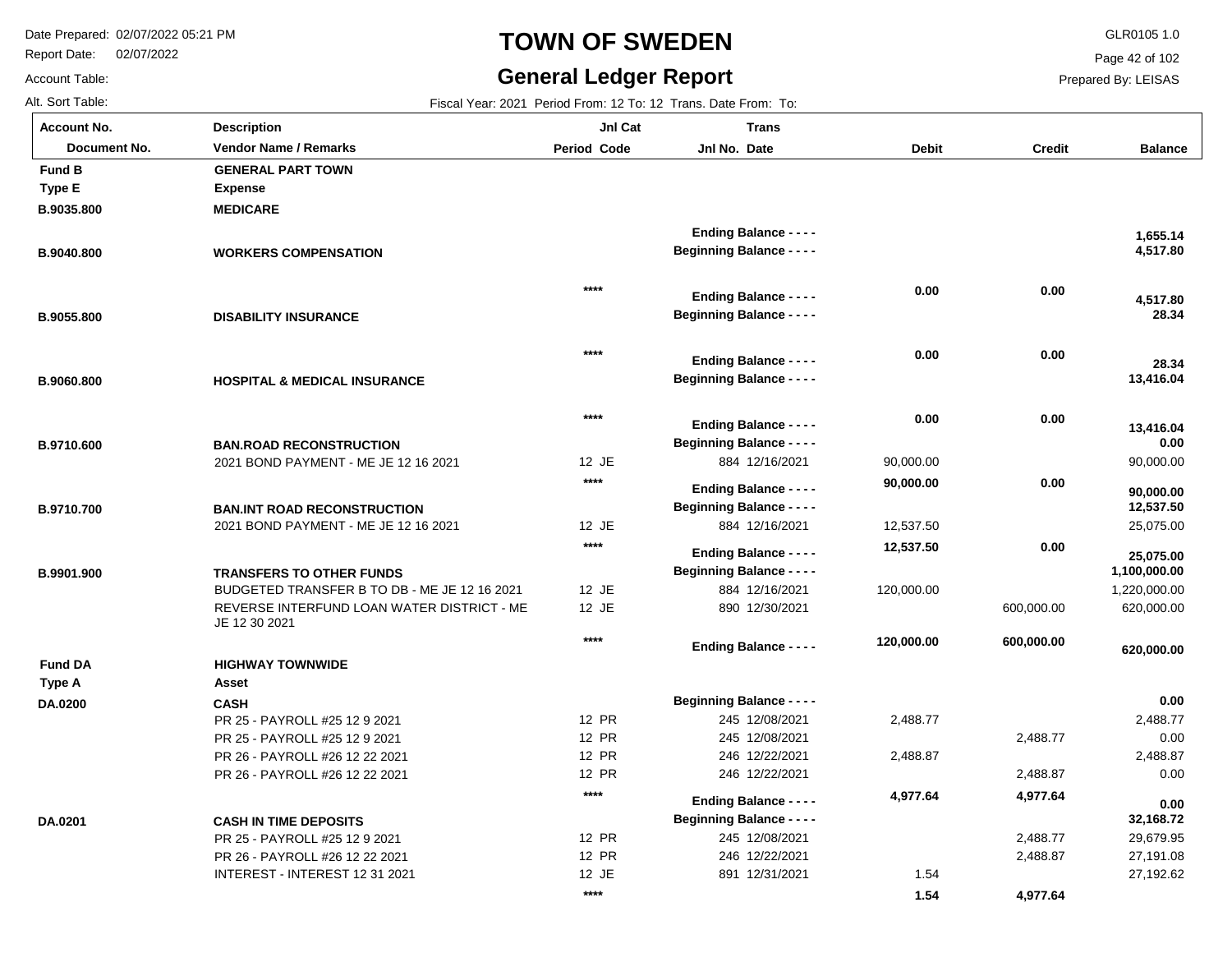Report Date: 02/07/2022

# **TOWN OF SWEDEN** GLR0105 1.0

#### **General Ledger Report**

**Balance**

 74,275.33 76,764.10 79,252.97 81,791.22

 **13,030.00** 

 **81,791.22** 

 **67,820.33** 

 **84,582.00** 

 **84,582.00** 

 **27,192.62** 

 0.00 (2,538.25)

 **6,455.00** 

 **13,030.00** 

**(21,859.59)**

**(2,538.25)**

**(97,612.00)**

**(21,859.59)**

(84,586.00)

**(84,586.00)**

 **1.54** 

 **0.00** 

**(84,584.46)**

**(97,612.00)**

Page 43 of 102

Prepared By: LEISAS

|  | Alt. Sort Table: |  |
|--|------------------|--|
|  |                  |  |

Account Table:

| Alt. Sort Table:   | Fiscal Year: 2021 Period From: 12 To: 12 Trans. Date From: To:                                                                                    |                    |                                                                   |              |               |  |  |  |
|--------------------|---------------------------------------------------------------------------------------------------------------------------------------------------|--------------------|-------------------------------------------------------------------|--------------|---------------|--|--|--|
| <b>Account No.</b> | <b>Description</b>                                                                                                                                | JnI Cat            | <b>Trans</b>                                                      |              |               |  |  |  |
| Document No.       | <b>Vendor Name / Remarks</b>                                                                                                                      | <b>Period Code</b> | Jnl No. Date                                                      | <b>Debit</b> | <b>Credit</b> |  |  |  |
| <b>Fund DA</b>     | <b>HIGHWAY TOWNWIDE</b>                                                                                                                           |                    |                                                                   |              |               |  |  |  |
| <b>Type A</b>      | Asset                                                                                                                                             |                    |                                                                   |              |               |  |  |  |
| DA.0201            | <b>CASH IN TIME DEPOSITS</b>                                                                                                                      |                    |                                                                   |              |               |  |  |  |
|                    |                                                                                                                                                   |                    | <b>Ending Balance - - - -</b>                                     |              |               |  |  |  |
| DA.0510            | <b>ESTIMATED REVENUE</b>                                                                                                                          |                    | <b>Beginning Balance - - - -</b>                                  |              |               |  |  |  |
|                    |                                                                                                                                                   | $****$             |                                                                   | 0.00         | 0.00          |  |  |  |
|                    |                                                                                                                                                   |                    | <b>Ending Balance - - - -</b><br><b>Beginning Balance - - - -</b> |              |               |  |  |  |
| DA.0522            | <b>EXPENDITURES</b><br>POSTED FROM CHILD DA.9010.800 -- RETIREMENT                                                                                | 12 AP              | 1059 12/01/2021                                                   | 6,455.00     |               |  |  |  |
|                    | ANNUAL - BATCH VOUCHER POSTING                                                                                                                    |                    |                                                                   |              |               |  |  |  |
|                    | POSTED FROM CHILD DA.9030.800, DA.5130.100,                                                                                                       | 12 PR              | 245 12/08/2021                                                    | 2,488.77     |               |  |  |  |
|                    | DA.9035.800 -- PR 25 - PAYROLL #25 12 9 2021                                                                                                      | 12 PR              | 246 12/22/2021                                                    |              |               |  |  |  |
|                    | POSTED FROM CHILD DA.5130.100, DA.9035.800,<br>DA.9030.800 -- PR 26 - PAYROLL #26 12 22 2021                                                      |                    |                                                                   | 2,488.87     |               |  |  |  |
|                    | POSTED FROM CHILD DA.9030.800, DA.9030.800,<br>DA.5142.100, DA.5130.100 -- ENCUMBER PR 1 - JE FOR<br>ACCRUALS, ENCUMBERANCE, RESERVE ADJ 12 31 21 | 12 JE              | 894 12/31/2021                                                    | 2,538.25     |               |  |  |  |
|                    |                                                                                                                                                   | $***$              | <b>Ending Balance - - - -</b>                                     | 13,970.89    | 0.00          |  |  |  |
| DA.0599            | <b>APPROPRIATED FUND BALANCE</b>                                                                                                                  |                    | <b>Beginning Balance - - - -</b>                                  |              |               |  |  |  |
|                    |                                                                                                                                                   |                    |                                                                   |              |               |  |  |  |
|                    |                                                                                                                                                   | $****$             | <b>Ending Balance - - - -</b>                                     | 0.00         | 0.00          |  |  |  |
| Type L             | Liability                                                                                                                                         |                    |                                                                   |              |               |  |  |  |
| DA.0600            | <b>ACCOUNTS PAYABLE</b>                                                                                                                           |                    | <b>Beginning Balance - - - -</b>                                  |              |               |  |  |  |
|                    | <b>BATCH VOUCHER POSTING</b>                                                                                                                      | 12 AP              | 1059 12/01/2021                                                   |              | 6,455.00      |  |  |  |
|                    | ENCUMBER PR 1 - JE FOR ACCRUALS,                                                                                                                  | 12 JE              | 894 12/31/2021                                                    |              | 2,538.25      |  |  |  |
|                    | ENCUMBERANCE, RESERVE ADJ 12 31 21                                                                                                                |                    |                                                                   |              |               |  |  |  |
|                    |                                                                                                                                                   | $****$             | <b>Ending Balance - - - -</b>                                     | 0.00         | 8,993.25      |  |  |  |
| Type F             | <b>Fund Balance</b>                                                                                                                               |                    |                                                                   |              |               |  |  |  |
| DA.0909            | <b>FUND BALANCE, UNRESERVED</b>                                                                                                                   |                    | <b>Beginning Balance - - - -</b>                                  |              |               |  |  |  |
|                    |                                                                                                                                                   | $****$             |                                                                   | 0.00         | 0.00          |  |  |  |
|                    |                                                                                                                                                   |                    | <b>Ending Balance - - - -</b>                                     |              |               |  |  |  |
| DA.0960            | <b>APPROPRIATIONS</b>                                                                                                                             |                    | <b>Beginning Balance - - - -</b>                                  |              |               |  |  |  |
|                    |                                                                                                                                                   | $***$              |                                                                   | 0.00         | 0.00          |  |  |  |
|                    |                                                                                                                                                   |                    | <b>Ending Balance - - - -</b>                                     |              |               |  |  |  |
| DA.0980            | <b>REVENUES</b>                                                                                                                                   |                    | <b>Beginning Balance - - - -</b>                                  |              |               |  |  |  |
|                    | POSTED FROM CHILD DA.2401.000 -- INTEREST -<br><b>INTEREST 12 31 2021</b>                                                                         | 12 JE              | 891 12/31/2021                                                    |              | 1.54          |  |  |  |

**\*\*\*\***

**Ending Balance - - - -**

**Revenue**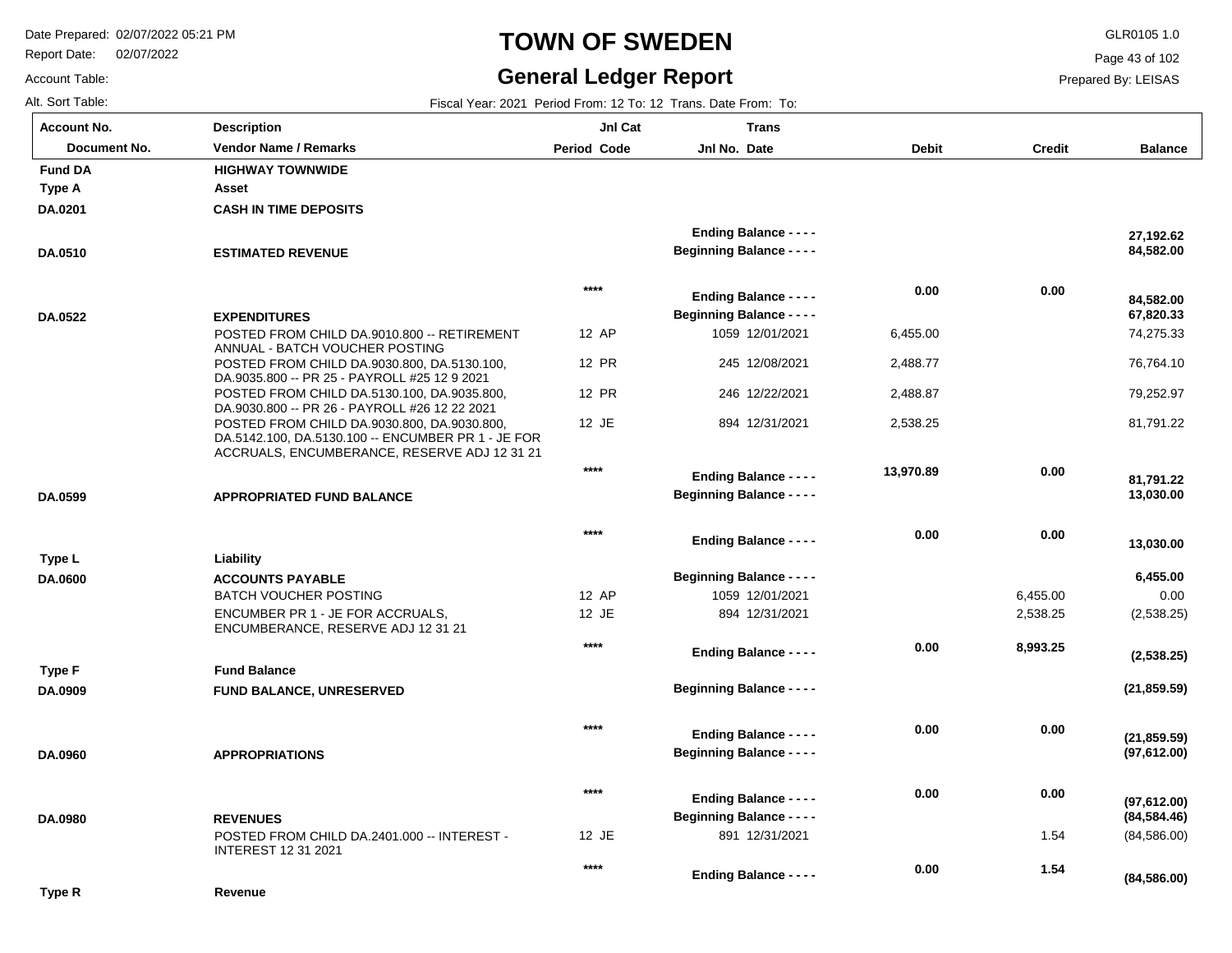Report Date: 02/07/2022

#### **TOWN OF SWEDEN** GLR0105 1.0

#### **General Ledger Report**

 **819.67** 

Page 44 of 102

Prepared By: LEISAS

| Alt. Sort Table:   | Fiscal Year: 2021 Period From: 12 To: 12 Trans. Date From: To:                  |                    |                                  |                 |               |                      |  |
|--------------------|---------------------------------------------------------------------------------|--------------------|----------------------------------|-----------------|---------------|----------------------|--|
| <b>Account No.</b> | <b>Description</b>                                                              | JnI Cat            | Trans                            |                 |               |                      |  |
| Document No.       | <b>Vendor Name / Remarks</b>                                                    | <b>Period Code</b> | Jnl No. Date                     | <b>Debit</b>    | <b>Credit</b> | <b>Balance</b>       |  |
| <b>Fund DA</b>     | <b>HIGHWAY TOWNWIDE</b>                                                         |                    |                                  |                 |               |                      |  |
| Type R             | Revenue                                                                         |                    |                                  |                 |               |                      |  |
| DA.1001            | <b>REAL PROPERTY TAXES</b>                                                      |                    | <b>Beginning Balance - - - -</b> |                 |               | (84, 552.00)         |  |
|                    |                                                                                 | $****$             | <b>Ending Balance - - - -</b>    | 0.00            | 0.00          | (84, 552.00)         |  |
| DA.2401            | <b>INTEREST AND EARNINGS</b>                                                    |                    | <b>Beginning Balance - - - -</b> |                 |               | (32.46)              |  |
|                    | INTEREST - INTEREST 12 31 2021                                                  | 12 JE              | 891 12/31/2021                   |                 | 1.54          | (34.00)              |  |
|                    |                                                                                 | $***$              | <b>Ending Balance - - - -</b>    | 0.00            | 1.54          | (34.00)              |  |
| Type E             | <b>Expense</b>                                                                  |                    |                                  |                 |               |                      |  |
| DA.5130.100        | <b>MACHINERY.PERSONAL SERVICE</b>                                               |                    | <b>Beginning Balance - - - -</b> |                 |               | 50,401.48            |  |
|                    | PR 25 - PAYROLL #25 12 9 2021                                                   | 12 PR              | 245 12/08/2021                   | 2,320.80        |               | 52,722.28            |  |
|                    | PR 26 - PAYROLL #26 12 22 2021                                                  | 12 PR              | 246 12/22/2021                   | 2,320.80        |               | 55,043.08            |  |
|                    | ENCUMBER PR 1 - JE FOR ACCRUALS.<br>ENCUMBERANCE, RESERVE ADJ 12 31 21          | 12 JE              | 894 12/31/2021                   | 2,320.80        |               | 57,363.88            |  |
|                    |                                                                                 | $***$              | <b>Ending Balance - - - -</b>    | 6,962.40        | 0.00          | 57,363.88            |  |
| DA.5140.100        | <b>MISC (BRUSH &amp; WEEDS).PERSONAL SERVICE</b>                                |                    | <b>Beginning Balance - - - -</b> |                 |               | 3,939.00             |  |
|                    |                                                                                 |                    |                                  |                 |               |                      |  |
|                    |                                                                                 | $***$              | <b>Ending Balance - - - -</b>    | 0.00            | 0.00          | 3,939.00             |  |
| DA.5142.100        | <b>SNOW REMOVAL.PERSONAL SERVICE</b>                                            |                    | <b>Beginning Balance - - - -</b> |                 |               | 371.25               |  |
|                    | ENCUMBER PR 1 - JE FOR ACCRUALS,<br>ENCUMBERANCE, RESERVE ADJ 12 31 21          | 12 JE              | 894 12/31/2021                   | 45.00           |               | 416.25               |  |
|                    |                                                                                 | $****$             | <b>Ending Balance - - - -</b>    | 45.00           | 0.00          | 416.25               |  |
| DA.9010.800        | <b>STATE RETIREMENT</b>                                                         |                    | <b>Beginning Balance - - - -</b> |                 |               | 0.00                 |  |
| 211356             | NYS EMPLOYEES' RETIREMENT SYSTEM -<br>RETIREMENT ANNUAL - BATCH VOUCHER POSTING | 12 AP              | 1059 12/01/2021                  | 6,455.00        |               | 6,455.00             |  |
|                    |                                                                                 | $***$              |                                  | 6,455.00        | 0.00          |                      |  |
|                    |                                                                                 |                    | <b>Ending Balance - - - -</b>    |                 |               | 6,455.00<br>3,232.44 |  |
| DA.9030.800        | <b>SOCIAL SECURITY</b>                                                          | 12 PR              | <b>Beginning Balance - - - -</b> |                 |               |                      |  |
|                    | PR 25 - PAYROLL #25 12 9 2021                                                   |                    | 245 12/08/2021                   | 136.13          |               | 3,368.57             |  |
|                    | PR 26 - PAYROLL #26 12 22 2021                                                  | 12 PR<br>12 JE     | 246 12/22/2021<br>894 12/31/2021 | 136.21<br>32.68 |               | 3,504.78<br>3,537.46 |  |
|                    | ENCUMBER PR 1 - JE FOR ACCRUALS.<br>ENCUMBERANCE, RESERVE ADJ 12 31 21          |                    |                                  |                 |               |                      |  |
|                    | ENCUMBER PR 1 - JE FOR ACCRUALS,<br>ENCUMBERANCE, RESERVE ADJ 12 31 21          | 12 JE              | 894 12/31/2021                   | 139.77          |               | 3,677.23             |  |
|                    |                                                                                 | $***$              | <b>Ending Balance - - - -</b>    | 444.79          | 0.00          | 3,677.23             |  |
| DA.9035.800        | <b>MEDICARE</b>                                                                 |                    | <b>Beginning Balance - - - -</b> |                 |               | 755.97               |  |
|                    | PR 25 - PAYROLL #25 12 9 2021                                                   | 12 PR              | 245 12/08/2021                   | 31.84           |               | 787.81               |  |
|                    | PR 26 - PAYROLL #26 12 22 2021                                                  | 12 PR              | 246 12/22/2021                   | 31.86           |               | 819.67               |  |
|                    |                                                                                 | $***$              | <b>Ending Balance - - - -</b>    | 63.70           | 0.00          | 819.67               |  |

Account Table: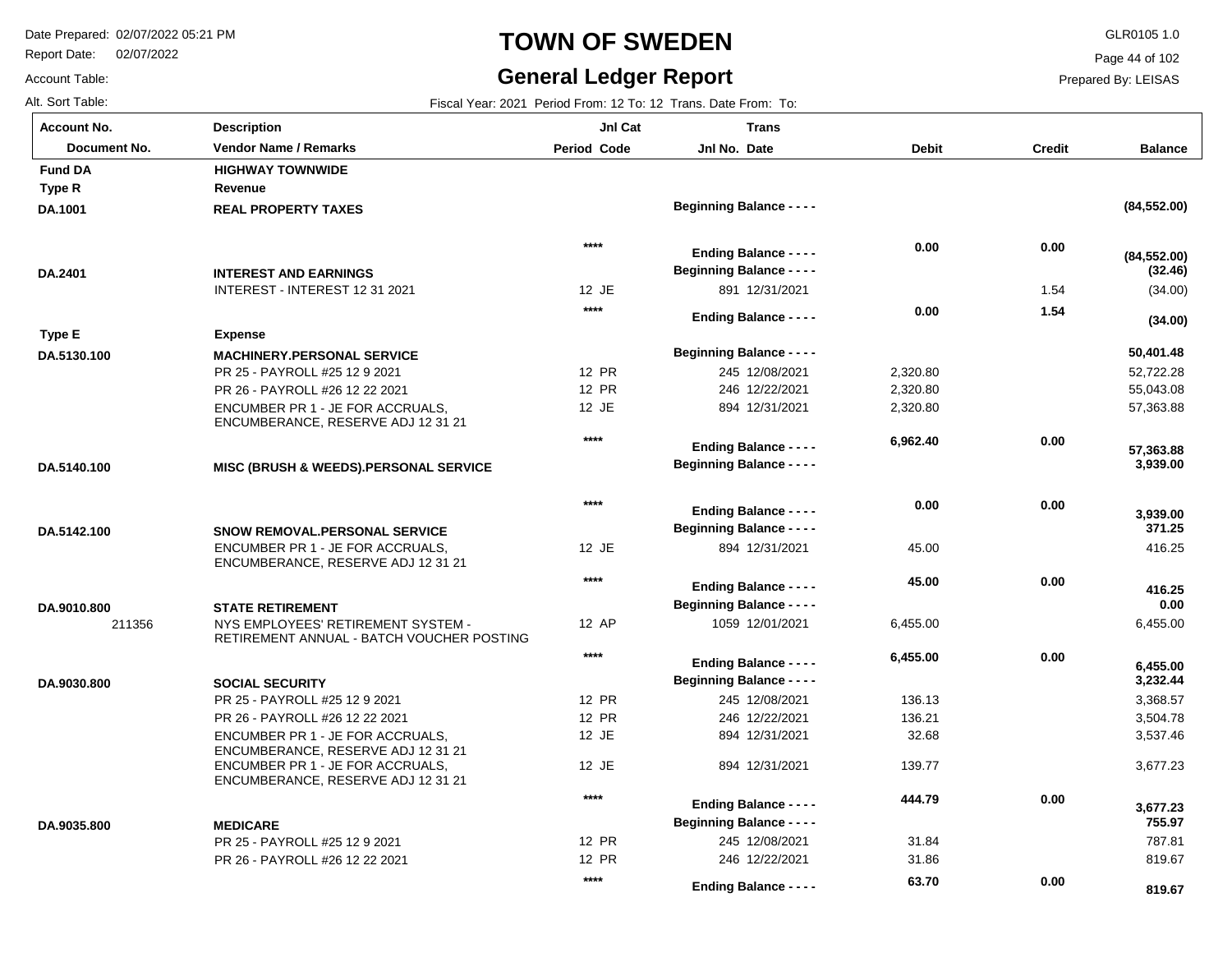2021

INTEREST - INTEREST 12 31 2021

Report Date: 02/07/2022

#### **TOWN OF SWEDEN** GLR0105 1.0

#### **General Ledger Report**

**Balance**

 **903.56** 

 **7.99** 

 **7.99** 

 **903.56** 

 **8,208.64** 

 **8,208.64** 

 23,825.33 0.00 (11,339.59) 0.00

 **0.00** 

(80.00) 0.00 23,323.77 0.00 (16,058.51) 0.00

 1,073,364.21 1,062,024.62 1,182,024.62 982,024.62 982,104.62 958,780.85 959,765.78 943,707.27 943,760.75

 **1,097,189.54** 

 **0.00** 

Page 45 of 102

Prepared By: LEISAS

Account Table: **Account No.**

| Alt. Sort Table:   |                                                                            |                    | Fiscal Year: 2021 Period From: 12 To: 12 Trans. Date From: To:    |              |               |
|--------------------|----------------------------------------------------------------------------|--------------------|-------------------------------------------------------------------|--------------|---------------|
| <b>Account No.</b> | <b>Description</b>                                                         | JnI Cat            | <b>Trans</b>                                                      |              |               |
| Document No.       | Vendor Name / Remarks                                                      | <b>Period Code</b> | Jnl No. Date                                                      | <b>Debit</b> | <b>Credit</b> |
| <b>Fund DA</b>     | <b>HIGHWAY TOWNWIDE</b>                                                    |                    |                                                                   |              |               |
| <b>Type E</b>      | <b>Expense</b>                                                             |                    |                                                                   |              |               |
| DA.9040.800        | <b>WORKERS COMPENSATION</b>                                                |                    | <b>Beginning Balance - - - -</b>                                  |              |               |
|                    |                                                                            | $***$              | <b>Ending Balance - - - -</b>                                     | 0.00         | 0.00          |
| DA.9055.800        | <b>DISABILITY INSURANCE</b>                                                |                    | <b>Beginning Balance - - - -</b>                                  |              |               |
|                    |                                                                            | $****$             |                                                                   | 0.00         | 0.00          |
| DA.9060.800        | <b>HOSPITAL &amp; MEDICAL INSURANCE</b>                                    |                    | <b>Ending Balance - - - -</b><br><b>Beginning Balance - - - -</b> |              |               |
|                    |                                                                            |                    |                                                                   |              |               |
|                    |                                                                            | $****$             | <b>Ending Balance - - - -</b>                                     | 0.00         | 0.00          |
| <b>Fund DB</b>     | <b>HIGHWAY PART TOWN</b>                                                   |                    |                                                                   |              |               |
| <b>Type A</b>      | Asset                                                                      |                    |                                                                   |              |               |
| DB.0200            | <b>CASH</b>                                                                |                    | <b>Beginning Balance - - - -</b>                                  |              |               |
|                    | PR 25 - PAYROLL #25 12 9 2021                                              | <b>12 PR</b>       | 245 12/08/2021                                                    | 23,825.33    |               |
|                    | PR 25 - PAYROLL #25 12 9 2021                                              | 12 PR              | 245 12/08/2021                                                    |              | 23,825.33     |
|                    | FROM A/P CHECK PROCESS                                                     | 12 AP              | 1076 12/15/2021                                                   |              | 11,339.59     |
|                    | TO CHECKING AB 12A - TO CHECKING AB 12A 12 15<br>2021                      | 12 JE              | 883 12/15/2021                                                    | 11,339.59    |               |
|                    | CHECK 12964 VOIDED - TOWN EXEMPT FROM FEE<br>CHECK 12964 RETURNED 12 20 21 | 12 JE              | 887 12/20/2021                                                    |              | 80.00         |
|                    | <b>VOID FROM A/P CHECK PROCESS</b>                                         | 12 AP              | 1081 12/20/2021                                                   | 80.00        |               |
|                    | PR 26 - PAYROLL #26 12 22 2021                                             | 12 PR              | 246 12/22/2021                                                    | 23,323.77    |               |
|                    | PR 26 - PAYROLL #26 12 22 2021                                             | 12 PR              | 246 12/22/2021                                                    |              | 23,323.77     |
|                    | FROM A/P CHECK PROCESS                                                     | 12 AP              | 1084 12/30/2021                                                   |              | 16,058.51     |
|                    | TO CHECKING AB 12B - TO CHECKING AB 12 B 12 30<br>2021                     | 12 JE              | 888 12/30/2021                                                    | 16,058.51    |               |
|                    |                                                                            | $***$              | <b>Ending Balance - - - -</b>                                     | 74,627.20    | 74,627.20     |
| DB.0201            | <b>CASH IN TIME DEPOSITS</b>                                               |                    | <b>Beginning Balance - - - -</b>                                  |              |               |
|                    | PR 25 - PAYROLL #25 12 9 2021                                              | <b>12 PR</b>       | 245 12/08/2021                                                    |              | 23,825.33     |
|                    | TO CHECKING AB 12A - TO CHECKING AB 12A 12 15<br>2021                      | 12 JE              | 883 12/15/2021                                                    |              | 11,339.59     |
|                    | BUDGETED TRANSFER B TO DB - ME JE 12 16 2021                               | 12 JE              | 884 12/16/2021                                                    | 120,000.00   |               |
|                    | TO RESERVES PER RES - ME JE 12 16 2021                                     | 12 JE              | 884 12/16/2021                                                    |              | 200,000.00    |
|                    | CHECK 12964 VOIDED - TOWN EXEMPT FROM FEE<br>CHECK 12964 RETURNED 12 20 21 | 12 JE              | 887 12/20/2021                                                    | 80.00        |               |
|                    | PR 26 - PAYROLL #26 12 22 2021                                             | <b>12 PR</b>       | 246 12/22/2021                                                    |              | 23,323.77     |
| 4670               | DETAIL GR POSTING                                                          | 12 GR              | 242 12/30/2021                                                    | 984.93       |               |
|                    | TO CHECKING AB 12 B - TO CHECKING AB 12 B 12 30                            | 12 JE              | 888 12/30/2021                                                    |              | 16,058.51     |

12 JE

891 12/31/2021

53.48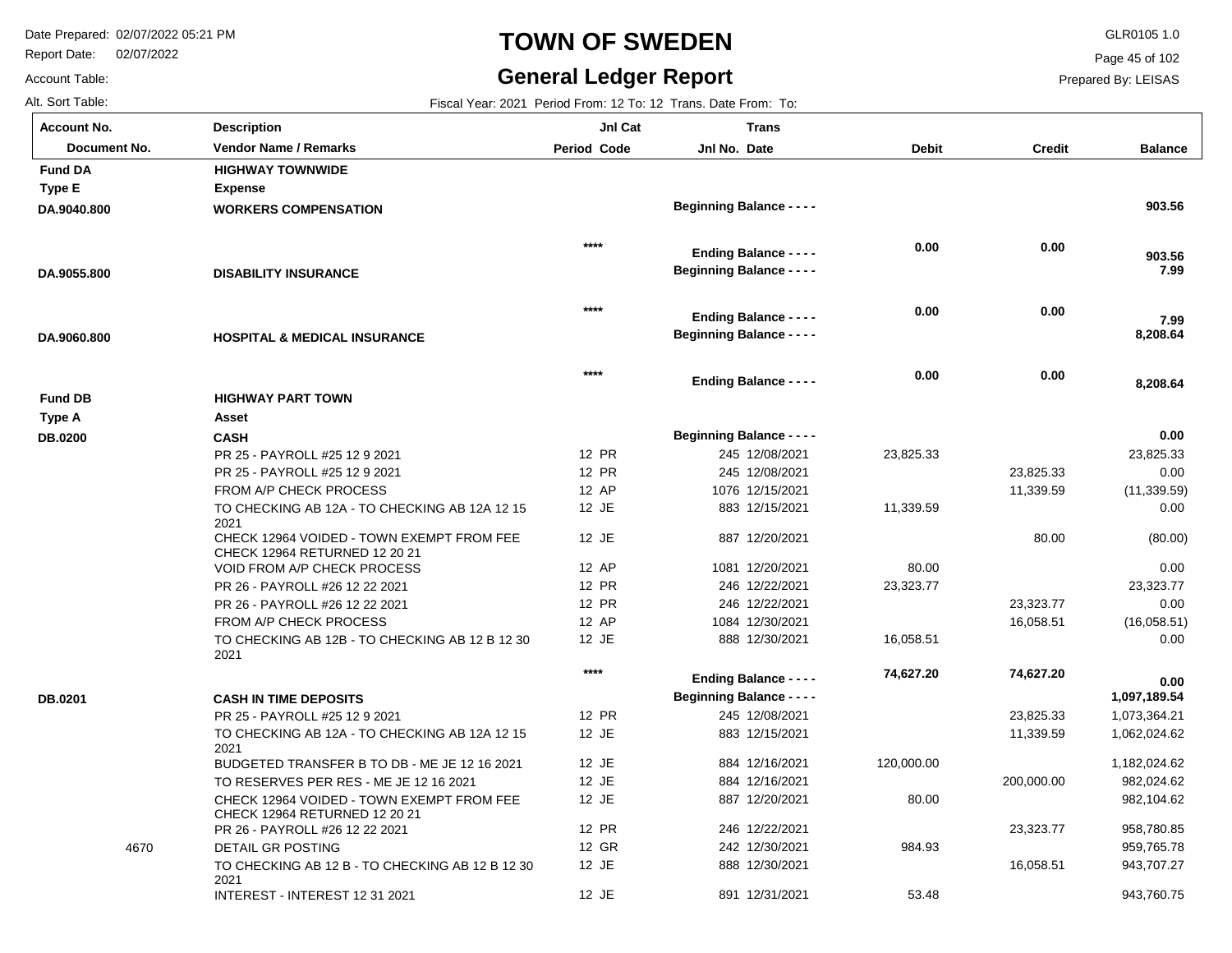Report Date: 02/07/2022

Account Table:

**DB.0440**

## **TOWN OF SWEDEN** GLR0105 1.0

#### **General Ledger Report**

12

12

12

12

**Balance**

Page 46 of 102

Prepared By: LEISAS

| Alt. Sort Table:<br>Fiscal Year: 2021 Period From: 12 To: 12 Trans, Date From: To: |                            |                                  |                                  |               |  |
|------------------------------------------------------------------------------------|----------------------------|----------------------------------|----------------------------------|---------------|--|
| <b>Description</b>                                                                 | JnI Cat                    | Trans                            |                                  |               |  |
| <b>Vendor Name / Remarks</b>                                                       | <b>Period Code</b>         | Jnl No. Date                     | <b>Debit</b>                     | <b>Credit</b> |  |
| <b>HIGHWAY PART TOWN</b>                                                           |                            |                                  |                                  |               |  |
| Asset                                                                              |                            |                                  |                                  |               |  |
| <b>CASH IN TIME DEPOSITS</b>                                                       |                            |                                  |                                  |               |  |
|                                                                                    | $****$                     | <b>Ending Balance - - - -</b>    | 121,118.41                       | 274,547.20    |  |
| <b>CASH IN TIME DEPOSITS, SPECIAL RESERVES</b><br><b>EQUIPMENT</b>                 |                            | <b>Beginning Balance - - - -</b> |                                  |               |  |
| TO RESERVES PER RES - ME JE 12 16 2021                                             | 12 JE                      | 884 12/16/2021                   | 200,000.00                       |               |  |
| INTEREST - INTEREST 12 31 2021                                                     | 12 JE                      | 891 12/31/2021                   | 9.57                             |               |  |
|                                                                                    | $***$                      | <b>Ending Balance - - - -</b>    | 200,009.57                       | 0.00          |  |
|                                                                                    | <b>ACCOUNTS RECEIVABLE</b> |                                  | <b>Beginning Balance - - - -</b> |               |  |

| RECEIVABLE PMA SHADE WORKERS COMP - JE FOR   |
|----------------------------------------------|
| ACCRUALS, ENCUMBERANCE, RESERVE ADJ 12 31 21 |
|                                              |

#### RECEIVEABLE MONROE COUNTY - JE FOR ACCRUALS, ENCUMBERANCE, RESERVE ADJ 12 31 21 **DUE FROM OTHER GOVERNMENTS**

| DB.0510 | <b>ESTIMATED REVENUE</b>                                           |
|---------|--------------------------------------------------------------------|
|         | POSTED FROM BUDGET ADJ. 887 - BUD MOD PER<br>RESOLUTION 12 29 2021 |

#### POSTED FROM CHILD DB.5140.400, DB.5110.400, DB.9060.800, DB.9010.800, DB.5140.400, DB.5130.402, DB.5130.400, DB.5130.400, DB.5130.400, DB.5110.400, DB.5146.400, DB.5144.400, DB.5142.400, DB.5130.400, DB.5130.400, DB.5110.400, DB.5130.400, DB.5130.400, DB.5110.400, DB.5110.400, DB.5130.400, DB.5110.400, DB.5110.400, DB.5110.400, DB.5146.400, DB.5142.400, DB.5130.400, DB.5130.400, DB.5110.400, DB.5130.400, **EXPENDITURES DB.0522**

| DB.5130.400, DB.5130.400, DB.5130.401, DB.5130.400,   |       |
|-------------------------------------------------------|-------|
| DB.5130.400, DB.5130.400, DB.5130.401, DB.5130.401,   |       |
| DB.5130.400, DB.5130.400, DB.5130.400, DB.5110.400 -- |       |
| WILLIS CLOTHING ALLOWANCE - BATCH VOUCHER             |       |
| <b>POSTING</b>                                        |       |
| POSTED FROM CHILD DB.5146.100, DB.5144.100,           | 12 PR |
| DB.5142.100, DB.5110.100, DB.9030.800, DB.9035.800 -- |       |
| PR 25 - PAYROLL #25 12 9 2021                         |       |
| POSTED FROM CHILD DB.5144.400, DB.5142.400.           | 12 AP |
| DB.5110.400, DB.5130.400, DB.5130.401, DB.5130.400,   |       |
| DB.5146.400, DB.5130.400, DB.9060.800, DB.5130.400,   |       |
| DB.5130.401 -- SALT - BATCH VOUCHER POSTING           |       |
| POSTED FROM CHILD DB.5130.400 -- FROM CANCEL          | 12 AP |
| OF DETAIL - FROM DELETE OF VOUCHER # 211306:          |       |

| ****           | <b>Ending Balance - - - -</b><br><b>Beginning Balance - - - -</b> | 121,118.41         | 274,547.20 | 943,760.75<br>216,002.33     |
|----------------|-------------------------------------------------------------------|--------------------|------------|------------------------------|
| 12 JE<br>12 JE | 884 12/16/2021<br>891 12/31/2021                                  | 200,000.00<br>9.57 |            | 416,002.33<br>416,011.90     |
| $***$          | <b>Ending Balance - - - -</b><br><b>Beginning Balance - - - -</b> | 200,009.57         | 0.00       | 416,011.90<br>0.00           |
| 12 JE          | 894 12/31/2021                                                    | 210.48             |            | 210.48                       |
| $***$          | <b>Ending Balance - - - -</b><br><b>Beginning Balance - - - -</b> | 210.48             | 0.00       | 210.48<br>0.00               |
| 12 JE          | 894 12/31/2021                                                    | 7,124.64           |            | 7,124.64                     |
| $***$          | <b>Ending Balance - - - -</b><br><b>Beginning Balance - - - -</b> | 7,124.64           | 0.00       | 7,124.64<br>1,429,950.00     |
| 12 CNTL        | 3345 12/30/2021                                                   | 56,000.00          |            | 1,485,950.00                 |
| $***$          | <b>Ending Balance - - - -</b><br><b>Beginning Balance - - - -</b> | 56,000.00          | 0.00       | 1,485,950.00<br>1,137,678.90 |
| 12 AP          | 1059 12/01/2021                                                   | 160,231.87         |            | 1,297,910.77                 |

| 12 PR | 245 12/08/2021  | 23,825.33 |       | 1,321,736.10 |
|-------|-----------------|-----------|-------|--------------|
| 12 AP | 1075 12/15/2021 | 11,339.59 |       | 1,333,075.69 |
| 12 AP | 1082 12/20/2021 |           | 80.00 | 1,332,995.69 |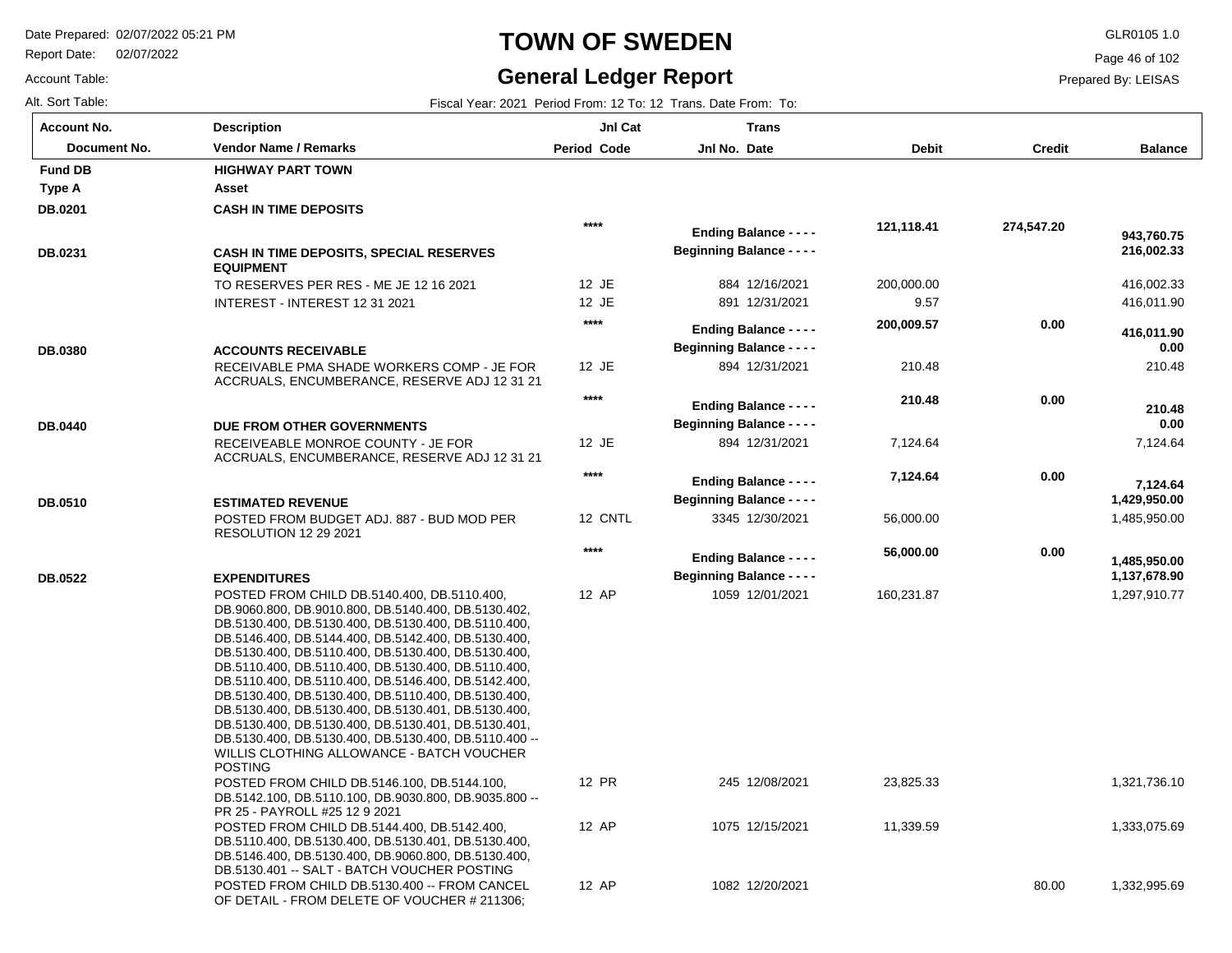Report Date: 02/07/2022

#### Account Table:

#### **TOWN OF SWEDEN** GLR0105 1.0

#### **General Ledger Report**

Page 47 of 102

|                     |  | <b>Production Production</b> |                                                              | $\sim$ $\sim$ $\sim$ $\sim$ $\sim$ | . |  |
|---------------------|--|------------------------------|--------------------------------------------------------------|------------------------------------|---|--|
| Alt. Sort<br>Table: |  | Fisca.<br>∴Year: ∠.          | : 2021 Period From: 12 To: 12 Trans. D<br>Date From:<br>l o: |                                    |   |  |

| <b>Account No.</b> | <b>Description</b>                                                                                     | JnI Cat            | Trans                            |              |               |                |
|--------------------|--------------------------------------------------------------------------------------------------------|--------------------|----------------------------------|--------------|---------------|----------------|
| Document No.       | <b>Vendor Name / Remarks</b>                                                                           | <b>Period Code</b> | Jnl No. Date                     | <b>Debit</b> | <b>Credit</b> | <b>Balance</b> |
| <b>Fund DB</b>     | <b>HIGHWAY PART TOWN</b>                                                                               |                    |                                  |              |               |                |
| Type A             | Asset                                                                                                  |                    |                                  |              |               |                |
| DB.0522            | <b>EXPENDITURES</b>                                                                                    |                    |                                  |              |               |                |
|                    | NYS DEPARTMENT OF MOTOR VEHICLES                                                                       |                    |                                  |              |               |                |
|                    | POSTED FROM CHILD DB.9035.800, DB.9030.800,                                                            | 12 PR              | 246 12/22/2021                   | 23,323.77    |               | 1,356,319.46   |
|                    | DB.5142.100, DB.5110.100, DB.5144.100, DB.5146.100 --<br>PR 26 - PAYROLL #26 12 22 2021                |                    |                                  |              |               |                |
|                    | POSTED FROM CHILD DB.5130.400, DB.5130.400,<br>DB.5146.400, DB.5142.400, DB.5144.400, DB.5142.400,     | 12 AP              | 1083 12/30/2021                  | 16,058.51    |               | 1,372,377.97   |
|                    | DB.5144.400, DB.5146.400, DB.5130.400, DB.5130.400,                                                    |                    |                                  |              |               |                |
|                    | DB.5130.401, DB.5130.400 -- MOTOR 9 REPAIR - BATCH<br><b>VOUCHER POSTING</b>                           |                    |                                  |              |               |                |
|                    | POSTED FROM CHILD DB.5110.100, DB.5142.100,                                                            | 12 JE              | 894 12/31/2021                   | 29,691.65    |               | 1,402,069.62   |
|                    | DB.5146.400, DB.9030.800, DB.9035.800, DB.5130.401,<br>DB.5144.100 -- ENCUMBER PR 1 - JE FOR ACCRUALS. |                    |                                  |              |               |                |
|                    | ENCUMBERANCE, RESERVE ADJ 12 31 21                                                                     |                    |                                  |              |               |                |
|                    | POSTED FROM CHILD DB.5130.401 -- ADJUST                                                                | 12 JE              | 896 12/31/2021                   |              | 87.79         | 1,401,981.83   |
|                    | SUNOCO ENCUMBRANCE - TO ADJUST SUNOCO<br>ENCUMBRANCE 12 31 2021                                        |                    |                                  |              |               |                |
|                    |                                                                                                        | ****               | <b>Ending Balance - - - -</b>    | 264,470.72   | 167.79        | 1,401,981.83   |
| DB.0599            | <b>APPROPRIATED FUND BALANCE</b>                                                                       |                    | <b>Beginning Balance - - - -</b> |              |               | 140,500.00     |
|                    | POSTED FROM BUDGET ADJ. 886 - BUD MODS PER                                                             | 12 CNTL            | 3336 12/30/2021                  |              | 300.00        | 140,200.00     |
|                    | RES 12 29 2021                                                                                         |                    |                                  |              |               |                |
|                    | POSTED FROM BUDGET ADJ. 886 - BUD MODS PER<br>RES 12 29 2021                                           | 12 CNTL            | 3337 12/30/2021                  | 300.00       |               | 140,500.00     |
|                    | POSTED FROM BUDGET ADJ. 886 - BUD MODS PER                                                             | 12 CNTL            | 3338 12/30/2021                  |              | 25.00         | 140,475.00     |
|                    | RES 12 29 2021                                                                                         |                    |                                  |              |               |                |
|                    | POSTED FROM BUDGET ADJ. 886 - BUD MODS PER                                                             | 12 CNTL            | 3339 12/30/2021                  | 25.00        |               | 140,500.00     |
|                    | RES 12 29 2021<br>POSTED FROM BUDGET ADJ. 886 - BUD MODS PER                                           | 12 CNTL            | 3340 12/30/2021                  |              | 2,500.00      | 138,000.00     |
|                    | RES 12 29 2021                                                                                         |                    |                                  |              |               |                |
|                    | POSTED FROM BUDGET ADJ. 886 - BUD MODS PER<br>RES 12 29 2021                                           | 12 CNTL            | 3341 12/30/2021                  | 2,500.00     |               | 140,500.00     |
|                    | POSTED FROM BUDGET ADJ. 887 - BUD MOD PER                                                              | 12 CNTL            | 3345 12/30/2021                  |              | 56,000.00     | 84,500.00      |
|                    | <b>RESOLUTION 12 29 2021</b>                                                                           |                    |                                  |              |               |                |
|                    | POSTED FROM BUDGET ADJ. 887 - BUD MOD PER                                                              | 12 CNTL            | 3346 12/30/2021                  | 24,800.00    |               | 109,300.00     |
|                    | <b>RESOLUTION 12 29 2021</b><br>POSTED FROM BUDGET ADJ. 887 - BUD MOD PER                              | 12 CNTL            | 3347 12/30/2021                  | 21,200.00    |               | 130,500.00     |
|                    | <b>RESOLUTION 12 29 2021</b>                                                                           |                    |                                  |              |               |                |
|                    | POSTED FROM BUDGET ADJ. 887 - BUD MOD PER                                                              | 12 CNTL            | 3348 12/30/2021                  | 10,000.00    |               | 140,500.00     |
|                    | RESOLUTION 12 29 2021                                                                                  | 12 CNTL            | 3356 12/31/2021                  |              | 2,350.00      | 138,150.00     |
|                    | POSTED FROM BUDGET ADJ. 889 - BUD MODS FOR<br><b>ENCUMBRANCES 12 31</b>                                |                    |                                  |              |               |                |
|                    | POSTED FROM BUDGET ADJ. 889 - BUD MODS FOR                                                             | 12 CNTL            | 3357 12/31/2021                  | 2,350.00     |               | 140,500.00     |
|                    | <b>ENCUMBRANCES 12 31</b>                                                                              |                    |                                  |              |               |                |
|                    |                                                                                                        | $***$              | <b>Ending Balance - - - -</b>    | 61,175.00    | 61,175.00     | 140,500.00     |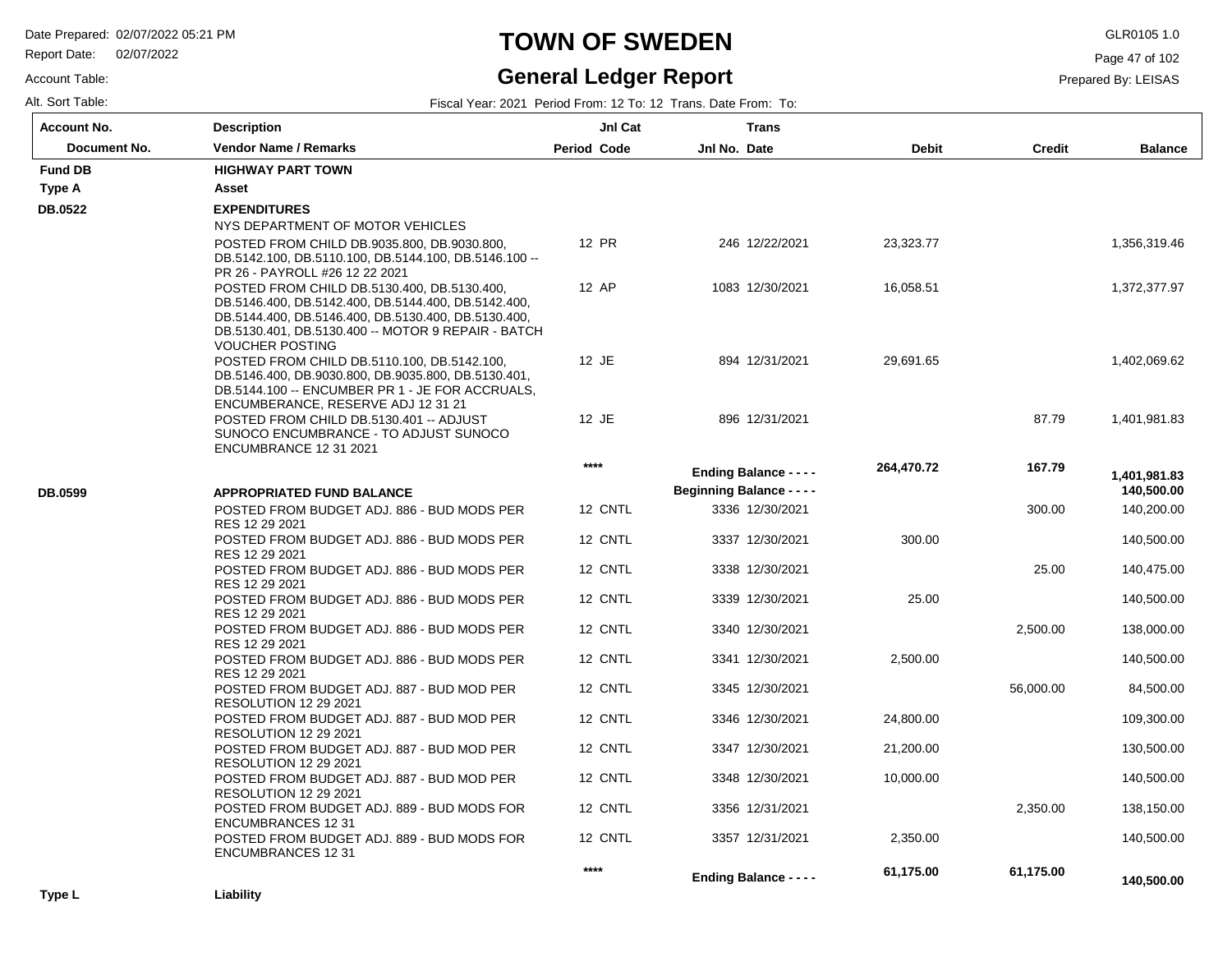Report Date: 02/07/2022

#### Account Table:

#### **TOWN OF SWEDEN** GLR0105 1.0

#### **General Ledger Report**

Page 48 of 102

Prepared By: LEISAS

Alt. Sort Table: Fiscal Year: 2021 Period From: 12 To: 12 Trans. Date From: To:

| <b>Account No.</b> | <b>Description</b>                                                                                         | JnI Cat            | <b>Trans</b>                                                      |              |               |                                 |
|--------------------|------------------------------------------------------------------------------------------------------------|--------------------|-------------------------------------------------------------------|--------------|---------------|---------------------------------|
| Document No.       | <b>Vendor Name / Remarks</b>                                                                               | <b>Period Code</b> | Jnl No. Date                                                      | <b>Debit</b> | <b>Credit</b> | <b>Balance</b>                  |
| <b>Fund DB</b>     | <b>HIGHWAY PART TOWN</b>                                                                                   |                    |                                                                   |              |               |                                 |
| Type L             | Liability                                                                                                  |                    |                                                                   |              |               |                                 |
| <b>DB.0600</b>     | <b>ACCOUNTS PAYABLE</b>                                                                                    |                    | <b>Beginning Balance - - - -</b>                                  |              |               | 160,231.87                      |
|                    | <b>BATCH VOUCHER POSTING</b>                                                                               | 12 AP              | 1059 12/01/2021                                                   |              | 160,231.87    | 0.00                            |
|                    | <b>BATCH VOUCHER POSTING</b>                                                                               | 12 AP              | 1075 12/15/2021                                                   |              | 11,339.59     | (11, 339.59)                    |
|                    | FROM A/P CHECK PROCESS                                                                                     | 12 AP              | 1076 12/15/2021                                                   | 11,339.59    |               | 0.00                            |
| 211306             | NYS DEPARTMENT OF MOTOR VEHICLES - FROM<br>DELETE OF VOUCHER # 211306; NYS DEPARTMENT<br>OF MOTOR VEHICLES | 12 AP              | 1082 12/20/2021                                                   | 80.00        |               | 80.00                           |
|                    | VOID FROM A/P CHECK PROCESS                                                                                | 12 AP              | 1081 12/20/2021                                                   |              | 80.00         | 0.00                            |
|                    | <b>BATCH VOUCHER POSTING</b>                                                                               | 12 AP              | 1083 12/30/2021                                                   |              | 16,058.51     | (16,058.51)                     |
|                    | FROM A/P CHECK PROCESS                                                                                     | 12 AP              | 1084 12/30/2021                                                   | 16,058.51    |               | 0.00                            |
|                    | ADJUST SUNOCO ENCUMBRANCE - TO ADJUST<br>SUNOCO ENCUMBRANCE 12 31 2021                                     | 12 JE              | 896 12/31/2021                                                    | 87.79        |               | 87.79                           |
|                    | ENCUMBER PR 1 - JE FOR ACCRUALS.<br>ENCUMBERANCE, RESERVE ADJ 12 31 21                                     | 12 JE              | 894 12/31/2021                                                    |              | 28,425.83     | (28, 338.04)                    |
|                    | ENCUMBER SUNOCO - JE FOR ACCRUALS.<br>ENCUMBERANCE, RESERVE ADJ 12 31 21                                   | 12 JE              | 894 12/31/2021                                                    |              | 1,265.82      | (29,603.86)                     |
|                    |                                                                                                            | $****$             | <b>Ending Balance - - - -</b>                                     | 27,565.89    | 217,401.62    | (29,603.86)                     |
| Type F             | <b>Fund Balance</b>                                                                                        |                    |                                                                   |              |               |                                 |
| <b>DB.0878</b>     | <b>CAPITAL RESERVE BALANCE HIGHWAY EQUIPMENT</b>                                                           |                    | <b>Beginning Balance - - - -</b>                                  |              |               | (215, 944.61)                   |
|                    | TO RESERVES PER RES - ME JE 12 16 2021                                                                     | 12 JE              | 884 12/16/2021                                                    |              | 200,000.00    | (415, 944.61)                   |
|                    | ADJUST RESERVES - JE FOR ACCRUALS,<br>ENCUMBERANCE, RESERVE ADJ 12 31 21                                   | 12 JE              | 894 12/31/2021                                                    |              | 67.29         | (416, 011.90)                   |
|                    |                                                                                                            | $****$             | <b>Ending Balance - - - -</b>                                     | 0.00         | 200,067.29    | (416, 011.90)                   |
| DB.0902            | <b>FUND BALANCE, HIGHWAY PROJECTS</b>                                                                      |                    | <b>Beginning Balance - - - -</b>                                  |              |               | (5,691.19)                      |
| DB.0909            | <b>FUND BALANCE, UNRESERVED</b>                                                                            | $***$              | <b>Ending Balance - - - -</b><br><b>Beginning Balance - - - -</b> | 0.00         | 0.00          | (5,691.19)<br>(983, 529.68)     |
|                    | TO RESERVES PER RES - ME JE 12 16 2021                                                                     | 12 JE              | 884 12/16/2021                                                    | 200,000.00   |               | (783, 529.68)                   |
|                    | ADJUST RESERVES - JE FOR ACCRUALS.<br>ENCUMBERANCE, RESERVE ADJ 12 31 21                                   | 12 JE              | 894 12/31/2021                                                    | 67.29        |               | (783, 462.39)                   |
| <b>DB.0960</b>     | <b>APPROPRIATIONS</b>                                                                                      | $***$              | <b>Ending Balance - - - -</b><br><b>Beginning Balance - - - -</b> | 200,067.29   | 0.00          | (783, 462.39)<br>(1,570,450.00) |
|                    | POSTED FROM BUDGET ADJ. 886 - BUD MODS PER                                                                 | 12 CNTL            | 3336 12/30/2021                                                   | 300.00       |               | (1,570,150.00)                  |
|                    | RES 12 29 2021<br>POSTED FROM BUDGET ADJ. 886 - BUD MODS PER                                               | 12 CNTL            | 3337 12/30/2021                                                   |              | 300.00        | (1,570,450.00)                  |
|                    | RES 12 29 2021<br>POSTED FROM BUDGET ADJ. 886 - BUD MODS PER                                               | 12 CNTL            | 3338 12/30/2021                                                   | 25.00        |               | (1,570,425.00)                  |
|                    | RES 12 29 2021<br>POSTED FROM BUDGET ADJ, 886 - BUD MODS PER<br>RES 12 29 2021                             | 12 CNTL            | 3339 12/30/2021                                                   |              | 25.00         | (1,570,450.00)                  |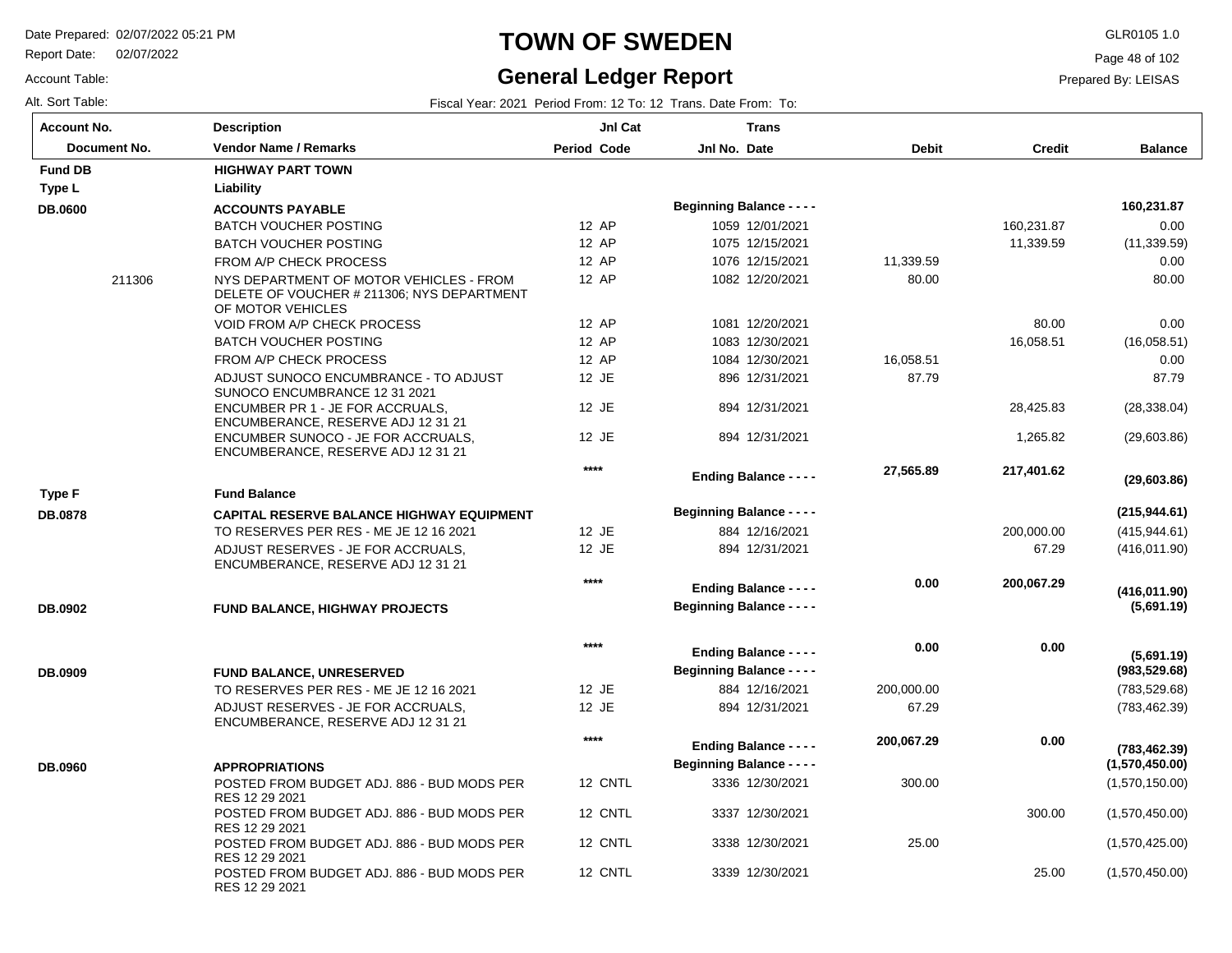Report Date: 02/07/2022

Account Table:

#### **TOWN OF SWEDEN** GLR0105 1.0

#### **General Ledger Report**

Page 49 of 102

| Alt. Sort Table:   |      |                                                                                                                                             |                    | Fiscal Year: 2021 Period From: 12 To: 12 Trans. Date From: To: |              |               |                |
|--------------------|------|---------------------------------------------------------------------------------------------------------------------------------------------|--------------------|----------------------------------------------------------------|--------------|---------------|----------------|
| <b>Account No.</b> |      | <b>Description</b>                                                                                                                          | <b>JnI Cat</b>     | <b>Trans</b>                                                   |              |               |                |
| Document No.       |      | <b>Vendor Name / Remarks</b>                                                                                                                | <b>Period Code</b> | Jnl No. Date                                                   | <b>Debit</b> | <b>Credit</b> | <b>Balance</b> |
| <b>Fund DB</b>     |      | <b>HIGHWAY PART TOWN</b>                                                                                                                    |                    |                                                                |              |               |                |
| <b>Type F</b>      |      | <b>Fund Balance</b>                                                                                                                         |                    |                                                                |              |               |                |
| DB.0960            |      | <b>APPROPRIATIONS</b>                                                                                                                       |                    |                                                                |              |               |                |
|                    |      | POSTED FROM BUDGET ADJ. 886 - BUD MODS PER<br>RES 12 29 2021                                                                                | 12 CNTL            | 3340 12/30/2021                                                | 2,500.00     |               | (1,567,950.00) |
|                    |      | POSTED FROM BUDGET ADJ. 886 - BUD MODS PER<br>RES 12 29 2021                                                                                | 12 CNTL            | 3341 12/30/2021                                                |              | 2,500.00      | (1,570,450.00) |
|                    |      | POSTED FROM BUDGET ADJ. 887 - BUD MOD PER<br>RESOLUTION 12 29 2021                                                                          | 12 CNTL            | 3346 12/30/2021                                                |              | 24,800.00     | (1,595,250.00) |
|                    |      | POSTED FROM BUDGET ADJ. 887 - BUD MOD PER<br><b>RESOLUTION 12 29 2021</b>                                                                   | 12 CNTL            | 3347 12/30/2021                                                |              | 21,200.00     | (1,616,450.00) |
|                    |      | POSTED FROM BUDGET ADJ. 887 - BUD MOD PER<br><b>RESOLUTION 12 29 2021</b>                                                                   | 12 CNTL            | 3348 12/30/2021                                                |              | 10,000.00     | (1,626,450.00) |
|                    |      | POSTED FROM BUDGET ADJ. 889 - BUD MODS FOR<br><b>ENCUMBRANCES 12 31</b>                                                                     | 12 CNTL            | 3356 12/31/2021                                                | 2,350.00     |               | (1,624,100.00) |
|                    |      | POSTED FROM BUDGET ADJ. 889 - BUD MODS FOR<br><b>ENCUMBRANCES 12 31</b>                                                                     | 12 CNTL            | 3357 12/31/2021                                                |              | 2,350.00      | (1,626,450.00) |
|                    |      |                                                                                                                                             | $***$              | <b>Ending Balance - - - -</b>                                  | 5,175.00     | 61,175.00     | (1,626,450.00) |
| <b>DB.0980</b>     |      | <b>REVENUES</b>                                                                                                                             |                    | <b>Beginning Balance - - - -</b>                               |              |               | (1,405,937.16) |
|                    |      | POSTED FROM CHILD DB.5031.000 -- BUDGETED<br>TRANSFER B TO DB - ME JE 12 16 2021                                                            | 12 JE              | 884 12/16/2021                                                 |              | 120,000.00    | (1,525,937.16) |
|                    |      | POSTED FROM CHILD DB.2300.000 -- DB2300 - 22328 -<br>DETAIL GR POSTING                                                                      | 12 GR              | 242 12/30/2021                                                 |              | 984.93        | (1,526,922.09) |
|                    |      | POSTED FROM CHILD DB.2401.000, DB.2401.000 --<br>INTEREST - INTEREST 12 31 2021                                                             | 12 JE              | 891 12/31/2021                                                 |              | 63.05         | (1,526,985.14) |
|                    |      | POSTED FROM CHILD DB.2680.000, DB.2300.000 --<br>RECEIVABLE PMA SHADE WORKERS COMP - JE FOR<br>ACCRUALS, ENCUMBERANCE, RESERVE ADJ 12 31 21 | 12 JE              | 894 12/31/2021                                                 |              | 7,335.12      | (1,534,320.26) |
|                    |      |                                                                                                                                             | ****               | <b>Ending Balance - - - -</b>                                  | 0.00         | 128,383.10    | (1,534,320.26) |
| Type R             |      | Revenue                                                                                                                                     |                    |                                                                |              |               |                |
| <b>DB.1001</b>     |      | <b>REAL PROPERTY TAXES</b>                                                                                                                  |                    | <b>Beginning Balance - - - -</b>                               |              |               | (845, 150.00)  |
|                    |      |                                                                                                                                             | $****$             | <b>Ending Balance - - - -</b>                                  | 0.00         | 0.00          | (845, 150.00)  |
| <b>DB.2300</b>     |      | <b>SERVICES, OTHER GOVTS</b>                                                                                                                |                    | <b>Beginning Balance - - - -</b>                               |              |               | (116, 882.96)  |
|                    | 4670 | DB2300 - 22328 - DETAIL GR POSTING                                                                                                          | 12 GR              | 242 12/30/2021                                                 |              | 984.93        | (117, 867.89)  |
|                    |      | RECEIVABLE MONROE COUNTY - JE FOR ACCRUALS.<br>ENCUMBERANCE, RESERVE ADJ 12 31 21                                                           | 12 JE              | 894 12/31/2021                                                 |              | 7,124.64      | (124, 992.53)  |
|                    |      |                                                                                                                                             | ****               | <b>Ending Balance - - - -</b>                                  | 0.00         | 8,109.57      | (124, 992.53)  |
| <b>DB.2302</b>     |      | <b>SERVICES, OTHER GOVT COUNTY</b>                                                                                                          |                    | <b>Beginning Balance - - - -</b>                               |              |               | (186, 844.92)  |
|                    |      |                                                                                                                                             | ****               | <b>Ending Balance - - - -</b>                                  | 0.00         | 0.00          | (186, 844.92)  |
| DB.2304            |      | <b>SERVICES, OTHER GOVT STATE</b>                                                                                                           |                    | <b>Beginning Balance - - - -</b>                               |              |               | (127,093.18)   |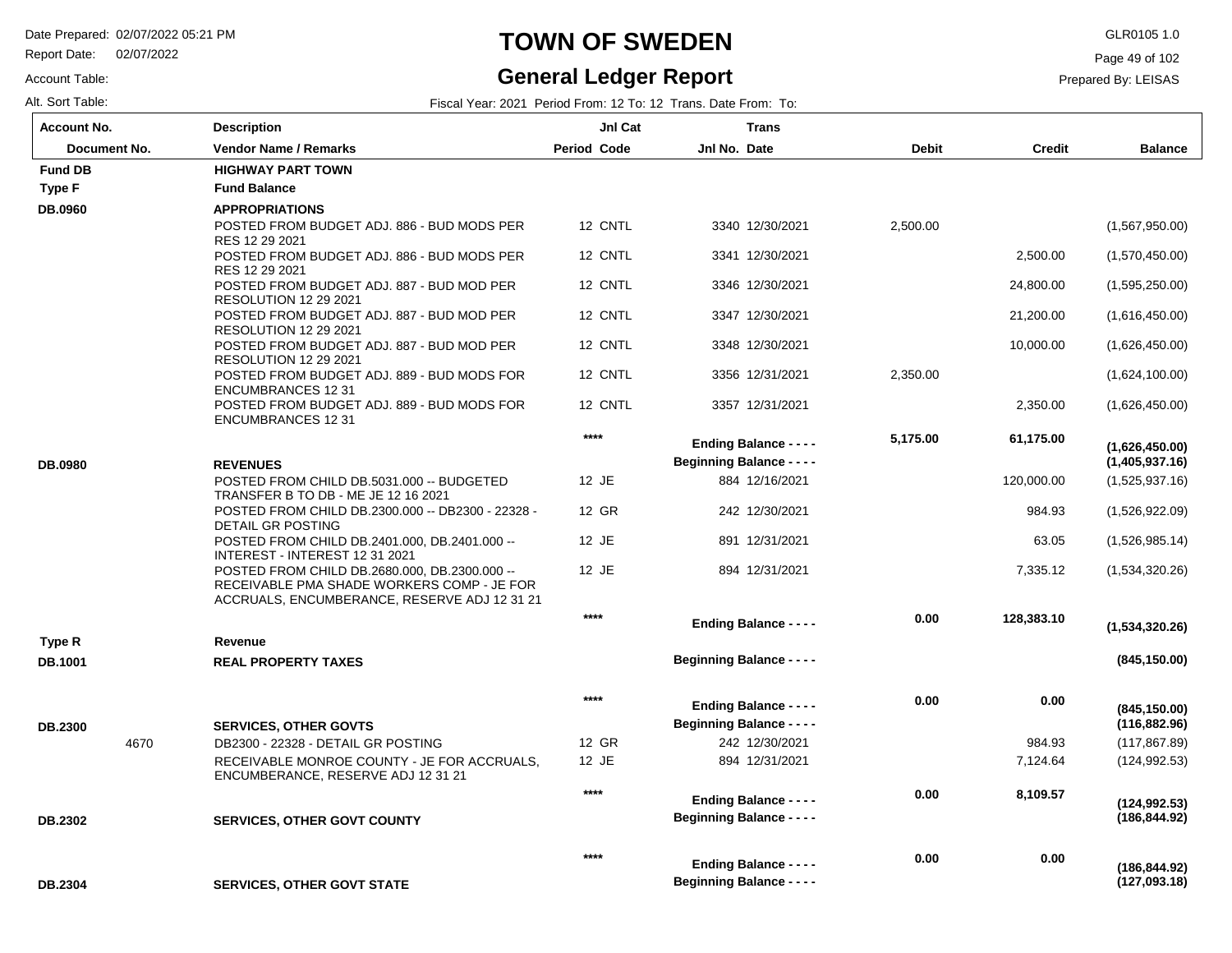**Fund DB HIGHWAY** 

Report Date: 02/07/2022

# **TOWN OF SWEDEN** GLR0105 1.0

#### **General Ledger Report** Fiscal Year: 2021 Period From: 12 To: 12 Trans. Date From: To:

**Balance**

(732.45) (785.93)

**(555.90)**

**(785.93)**

**(1,004.53)**

**(1,004.53)**

**(555.90)**

**(722.88)**

**(127,093.18)**

(210.48)

**(210.48)**

**(2,713.79)**

**(2,014.37)**

**(2,014.37)**

**(2,713.79)**

 **0.00** 

(120,000.00)

**(122,954.63)**

 **0.00** 

**(122,954.63)**

 246,282.67 248,703.61 254,639.18

 **240,796.50** 

**(120,000.00)**

Page 50 of 102

Prepared By: LEISAS

 **0.00** 

 **0.00** 

 **0.00** 

 **0.00** 

 **0.00** 

 **0.00** 

 **0.00** 

 **0.00** 

 **0.00** 

210.48

 **210.48** 

 **0.00** 

 **0.00** 

 **0.00** 

120,000.00

 **120,000.00** 

|  | Alt. Sort Table: |  |  |
|--|------------------|--|--|
|  | Account No.      |  |  |

Account Table:

**DB.2304**

**Type R**

**DB.2401**

| unt No.      | <b>Description</b>                | Jnl Cat            | <b>Trans</b>                     |              |               |
|--------------|-----------------------------------|--------------------|----------------------------------|--------------|---------------|
| Document No. | <b>Vendor Name / Remarks</b>      | <b>Period Code</b> | Jnl No. Date                     | <b>Debit</b> | <b>Credit</b> |
| I DB         | <b>HIGHWAY PART TOWN</b>          |                    |                                  |              |               |
| R            | Revenue                           |                    |                                  |              |               |
| 304          | <b>SERVICES, OTHER GOVT STATE</b> |                    |                                  |              |               |
|              |                                   | $****$             | <b>Ending Balance - - - -</b>    | 0.00         | 0.00          |
| 401          | <b>INTEREST AND EARNINGS</b>      |                    | <b>Beginning Balance - - - -</b> |              |               |
|              | INTEREST - INTEREST 12 31 2021    | 12 JE              | 891 12/31/2021                   |              | 9.57          |
|              | INTEREST - INTEREST 12 31 2021    | 12 JE              | 891 12/31/2021                   |              | 53.48         |
|              |                                   | $***$              | <b>Ending Balance - - - -</b>    | 0.00         | 63.05         |
| 590          | <b>CULVERT PERMITS</b>            |                    | <b>Beginning Balance - - - -</b> |              |               |

12 JE

**\*\*\*\***

**\*\*\*\***

**\*\*\*\***

**\*\*\*\***

**\*\*\*\***

**\*\*\*\***

894 12/31/2021

**Beginning Balance - - - -**

**Ending Balance - - - -**

**Beginning Balance - - - -**

**Ending Balance - - - -**

**Beginning Balance - - - -**

**Ending Balance - - - -**

**Beginning Balance - - - -**

**Ending Balance - - - -**

**Beginning Balance - - - -**

**Ending Balance - - - -**

**Beginning Balance - - - -**

**Ending Balance - - - -**

**Ending Balance - - - -**

884 12/16/2021

12 JE

**\*\*\*\***

**CULVERT PERMITS DB.2590**

| DB.2650 | <b>SALE OF SCRAP &amp; EXCESS MATERIALS</b> |
|---------|---------------------------------------------|
|         |                                             |

| <b>DB.2680</b> | <b>INSURANCE RECOVERIES</b>                  |
|----------------|----------------------------------------------|
|                | RECEIVABLE PMA SHADE WORKERS COMP - JE FOR   |
|                | ACCRUALS. ENCUMBERANCE. RESERVE ADJ 12 31 21 |
|                |                                              |

| <b>DB.2701</b> | <b>REFUNDS OF PRIOR YEARS EXPENDITURES</b> |
|----------------|--------------------------------------------|
|                |                                            |

**MISCELLANEOUS REVENUES DB.2770**

**CONSOLIDATED HIGHWAY AID DB.3501**

| DB.5031 | <b>INTERFUND TRANSFERS</b>                   |
|---------|----------------------------------------------|
|         | BUDGETED TRANSFER B TO DB - ME JE 12 16 2021 |

|             |                                                                        |                                  | $E110111Q$ Dalarice - - - - |          |  |
|-------------|------------------------------------------------------------------------|----------------------------------|-----------------------------|----------|--|
| Type E      | Expense                                                                |                                  |                             |          |  |
| DB.5110.100 | <b>GENERAL REPAIRS.PERSONAL SERVICE</b>                                | <b>Beginning Balance - - - -</b> |                             |          |  |
|             | PR 25 - PAYROLL #25 12 9 2021                                          | 12 PR                            | 245 12/08/2021              | 5.486.17 |  |
|             | PR 26 - PAYROLL #26 12 22 2021                                         | 12 PR                            | 246 12/22/2021              | 2,420.94 |  |
|             | ENCUMBER PR 1 - JE FOR ACCRUALS.<br>ENCUMBERANCE, RESERVE ADJ 12 31 21 | 12 JE                            | 894 12/31/2021              | 5,935.57 |  |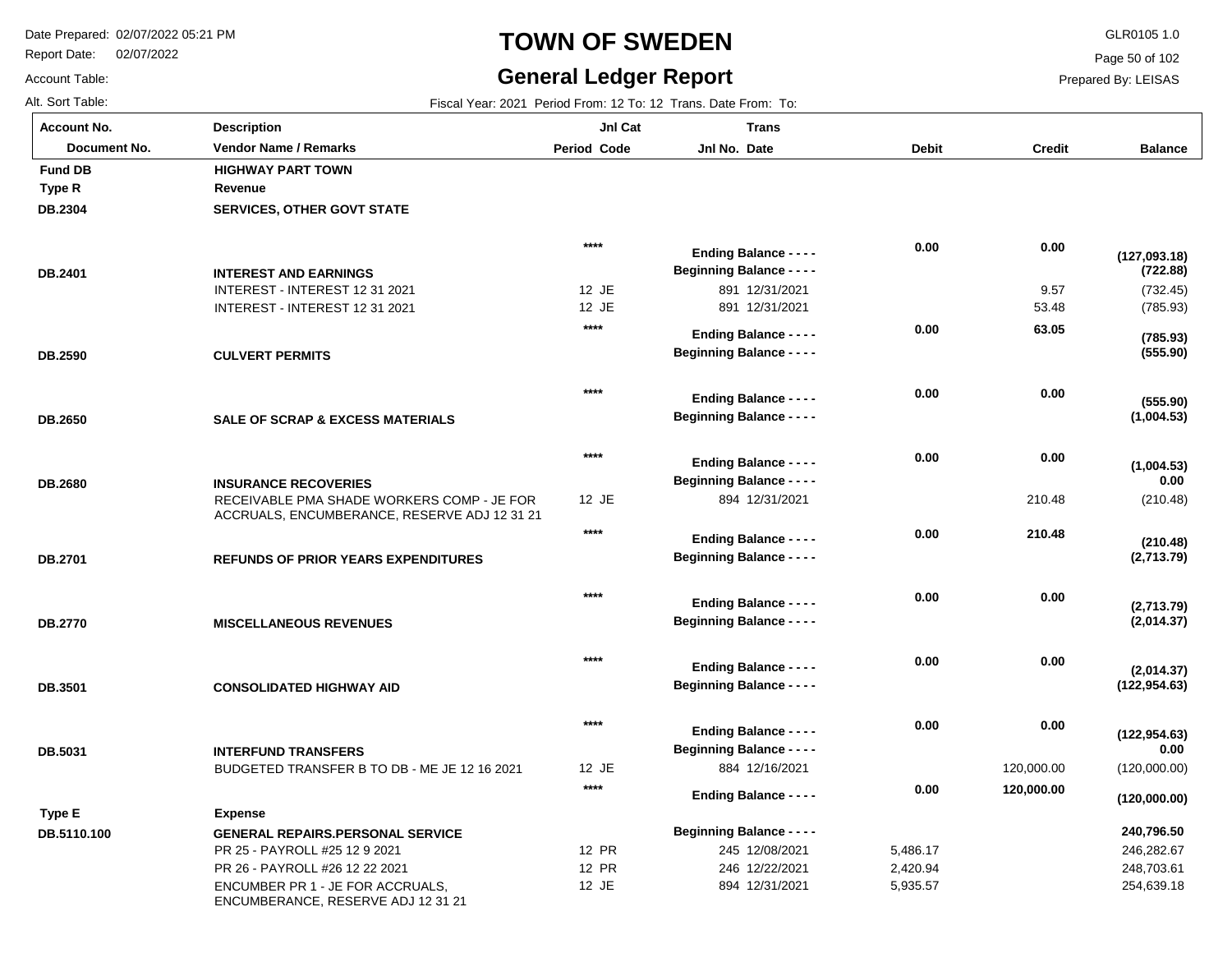Report Date: 02/07/2022

#### **TOWN OF SWEDEN** GLR0105 1.0

#### **General Ledger Report**

**Balance**

 86,066.91 87,466.91 90,149.47 97,405.90 106,689.24 108,904.24 112,915.47 115,895.36 120,231.01 121,056.95

 **83,604.37** 

 **254,639.18** 

121,173.35

 **13,431.36** 

 **121,173.35** 

 **126,620.76** 

 **13,431.36** 

 **32,195.87** 

 **126,620.76** 

 88,685.90 89,067.67

 **87,885.65** 

 **32,195.87** 

Page 51 of 102

Prepared By: LEISAS

Alt. Sort Table: Fiscal Year: 2021 Period From: 12 To: 12 Trans. Date From: To:

Account Table:

| <b>Account No.</b> | <b>Description</b>                                                                                    | JnI Cat            | <b>Trans</b>                                                      |           |        |
|--------------------|-------------------------------------------------------------------------------------------------------|--------------------|-------------------------------------------------------------------|-----------|--------|
| Document No.       | <b>Vendor Name / Remarks</b>                                                                          | <b>Period Code</b> | Jnl No. Date                                                      | Debit     | Credit |
| <b>Fund DB</b>     | <b>HIGHWAY PART TOWN</b>                                                                              |                    |                                                                   |           |        |
| Type E             | <b>Expense</b>                                                                                        |                    |                                                                   |           |        |
| DB.5110.100        | <b>GENERAL REPAIRS.PERSONAL SERVICE</b>                                                               |                    |                                                                   |           |        |
|                    |                                                                                                       | $***$              | <b>Ending Balance - - - -</b>                                     | 13,842.68 | 0.00   |
| DB.5110.400        | <b>GENERAL REPAIRS.CONTRACTUAL</b>                                                                    |                    | <b>Beginning Balance - - - -</b>                                  |           |        |
| 211294             | IROQUOIS ROCK PRODUCTS INC - BINDER FAIRVIEW<br>- BATCH VOUCHER POSTING                               | 12 AP              | 1059 12/01/2021                                                   | 2,462.54  |        |
| 211288             | HANSON AGGREGATES NEW YORK LLC - CONCRETE<br><b>FAIRVIEW - BATCH VOUCHER POSTING</b>                  | 12 AP              | 1059 12/01/2021                                                   | 1,400.00  |        |
| 211347             | JC SMITH INC. - GARY DRIVE EXTENSION FABRIC -<br><b>BATCH VOUCHER POSTING</b>                         | 12 AP              | 1059 12/01/2021                                                   | 2,682.56  |        |
| 211346             | IROQUOIS ROCK PRODUCTS INC - GARY DRIVE<br>EXTENSION STONE - BATCH VOUCHER POSTING                    | 12 AP              | 1059 12/01/2021                                                   | 7,256.43  |        |
| 211300             | MONROE COUNT DEPT OF TRANSPORT - PAVEMENT<br><b>MARKINGS - BATCH VOUCHER POSTING</b>                  | 12 AP              | 1059 12/01/2021                                                   | 9,283.34  |        |
| 211293             | IROQUOIS ROCK PRODUCTS INC - PAVING WOOD<br>TRACE SWEETINGS - BATCH VOUCHER POSTING                   | 12 AP              | 1059 12/01/2021                                                   | 2,215.00  |        |
| 211295             | <b>IROQUOIS ROCK PRODUCTS INC - SMOOTH SEAL</b><br>WOOD TRACE - BATCH VOUCHER POSTING                 | 12 AP              | 1059 12/01/2021                                                   | 4,011.23  |        |
| 211406             | <b>IROQUOIS ROCK PRODUCTS INC - STONE GARY</b><br>DRIVE - BATCH VOUCHER POSTING                       | 12 AP              | 1059 12/01/2021                                                   | 2,979.89  |        |
| 211289             | HANSON AGGREGATES NEW YORK LLC - STONE<br>ROAD MAITNENANCE - BATCH VOUCHER POSTING                    | 12 AP              | 1059 12/01/2021                                                   | 4,335.65  |        |
| 211285             | D. CLARK DISTRIBUTORS, LLC - TACK COAT WOOD<br>TRACE NATHANIEL POOL - BATCH VOUCHER<br><b>POSTING</b> | 12 AP              | 1059 12/01/2021                                                   | 825.94    |        |
| 211413             | COLONY HARDWARE CORPORATION - CHAPIN<br>REPAIR KIT - BATCH VOUCHER POSTING                            | 12 AP              | 1075 12/15/2021                                                   | 116.40    |        |
| DB.5112.100        | <b>ROAD CONSTRUCTION PERM.PERSONAL SERVICE</b>                                                        | $****$             | <b>Ending Balance - - - -</b><br><b>Beginning Balance - - - -</b> | 37,568.98 | 0.00   |
| DB.5112.200        | <b>CHIPS PROJECT</b>                                                                                  | $***$              | <b>Ending Balance - - - -</b><br><b>Beginning Balance - - - -</b> | 0.00      | 0.00   |
|                    |                                                                                                       |                    |                                                                   |           |        |
|                    |                                                                                                       | $****$             | <b>Ending Balance - - - -</b><br><b>Beginning Balance - - - -</b> | 0.00      | 0.00   |
| DB.5130.200        | <b>MACHINERY.EQUIPMENT</b>                                                                            |                    |                                                                   |           |        |
|                    |                                                                                                       | $***$              | <b>Ending Balance - - - -</b>                                     | 0.00      | 0.00   |
| DB.5130.400        | <b>MACHINERY.CONTRACTUAL</b>                                                                          |                    | <b>Beginning Balance - - - -</b>                                  |           |        |

12 AP 12 AP 1059 12/01/2021 1059 12/01/2021  800.25 381.77

| DB.5130.400 | <b>MACHINERY.CONTRACTUAL</b>                                        |
|-------------|---------------------------------------------------------------------|
| 211286      | DJM EQUIPMENT INC. - BOBCAT FORKS - BATCH<br><b>VOUCHER POSTING</b> |
| 211287      | FLEETPRIDE. INC. - FILTERS. LAMPS - BATCH<br><b>VOUCHER POSTING</b> |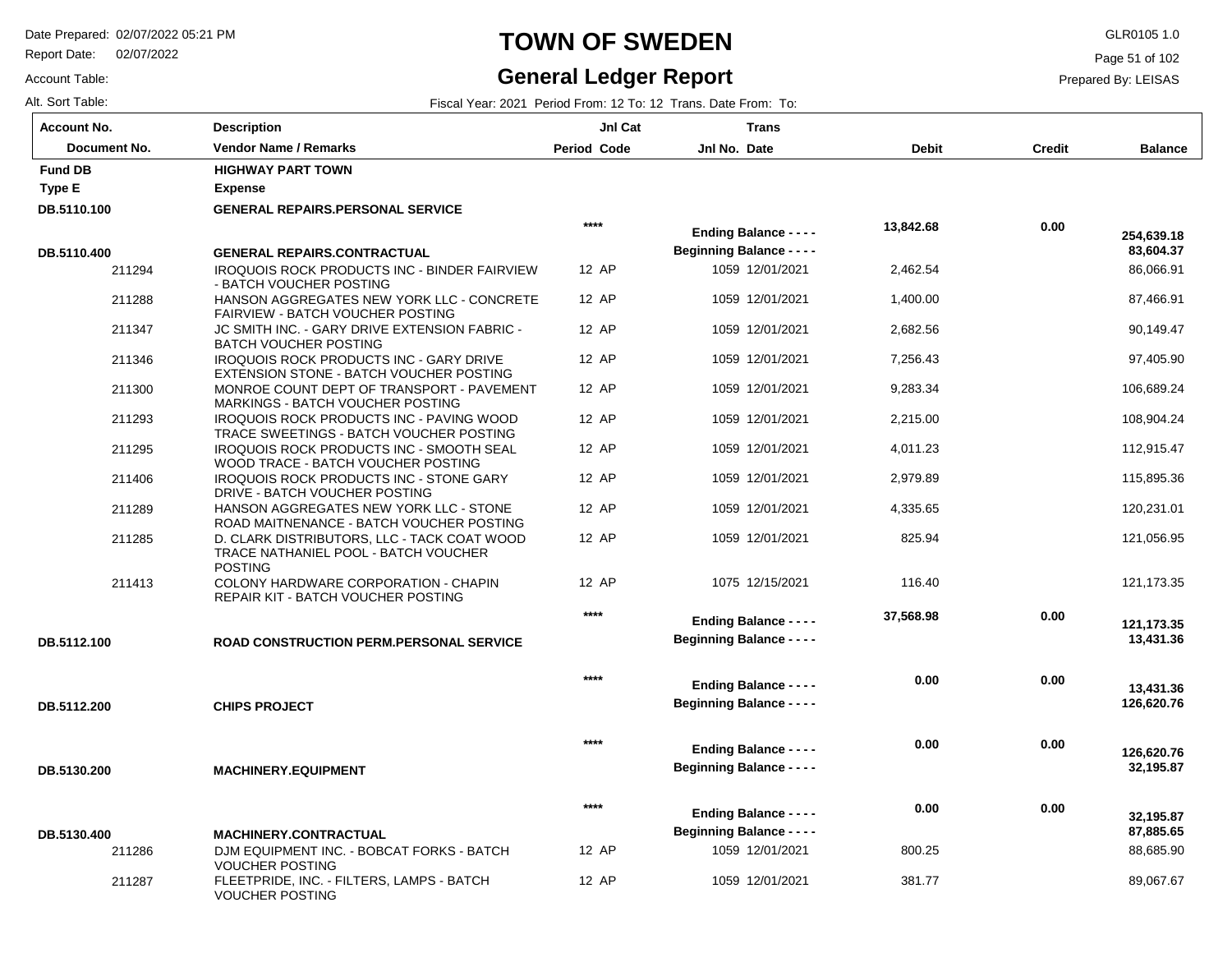Report Date: 02/07/2022

#### Account Table:

Alt. Sort Table: Fiscal Year: 2021 Period From: 12 To: 12 Trans. Date From: To:

**General Ledger Report**

**TOWN OF SWEDEN** GLR0105 1.0

Page 52 of 102

| Account No.    | <b>Description</b>                                                                                                                 | JnI Cat            |              | Trans           |              |               |                |
|----------------|------------------------------------------------------------------------------------------------------------------------------------|--------------------|--------------|-----------------|--------------|---------------|----------------|
| Document No.   | <b>Vendor Name / Remarks</b>                                                                                                       | <b>Period Code</b> | Jnl No. Date |                 | <b>Debit</b> | <b>Credit</b> | <b>Balance</b> |
| <b>Fund DB</b> | <b>HIGHWAY PART TOWN</b>                                                                                                           |                    |              |                 |              |               |                |
| Type E         | <b>Expense</b>                                                                                                                     |                    |              |                 |              |               |                |
| DB.5130.400    | <b>MACHINERY.CONTRACTUAL</b>                                                                                                       |                    |              |                 |              |               |                |
| 211302         | <b>GENUINE PARTS COMPANY - HOSE FITTINGS.</b><br>HEADLIGHT - BATCH VOUCHER POSTING                                                 | 12 AP              |              | 1059 12/01/2021 | 11.05        |               | 89,078.72      |
| 211306         | NYS DEPARTMENT OF MOTOR VEHICLES -<br>INSPECTION STICKERS - BATCH VOUCHER POSTING                                                  | 12 AP              |              | 1059 12/01/2021 | 80.00        |               | 89,158.72      |
| 211298         | KENWORTH NORTHEAST GROUP. INC. - KNOB CLIP<br>TRUCK 6 - BATCH VOUCHER POSTING                                                      | 12 AP              |              | 1059 12/01/2021 | 31.80        |               | 89,190.52      |
| 211290         | HEMLOCK REGAL SALES, LLC - LIGHT BULBS - BATCH<br><b>VOUCHER POSTING</b>                                                           | 12 AP              |              | 1059 12/01/2021 | 185.65       |               | 89,376.17      |
| 211402         | MILTON CAT - LOADER MECHANIC - BATCH VOUCHER<br><b>POSTING</b>                                                                     | 12 AP              |              | 1059 12/01/2021 | 468.70       |               | 89,844.87      |
| 211284         | CUMMINS NORTHEAST, LLC - MANIFOLD TRUCK 10 -<br><b>BATCH VOUCHER POSTING</b>                                                       | 12 AP              |              | 1059 12/01/2021 | 629.14       |               | 90,474.01      |
| 211307         | PENN POWER GROUP - OIL, VALVES - BATCH<br><b>VOUCHER POSTING</b>                                                                   | 12 AP              |              | 1059 12/01/2021 | 1,158.10     |               | 91,632.11      |
| 211333         | CHASE CARD SERVICES - PARTS - BATCH VOUCHER<br><b>POSTING</b>                                                                      | 12 AP              |              | 1059 12/01/2021 | 56.07        |               | 91,688.18      |
| 211283         | COLONY HARDWARE CORPORATION - POWER LOCK<br><b>MEASURES - BATCH VOUCHER POSTING</b>                                                | 12 AP              |              | 1059 12/01/2021 | 106.90       |               | 91,795.08      |
| 211310         | LEE SHUKNECHT & SONS. INC. - REPAIRS TRUCK 10 -<br><b>BATCH VOUCHER POSTING</b>                                                    | 12 AP              |              | 1059 12/01/2021 | 3,115.43     |               | 94,910.51      |
| 211318         | TRACEY ROAD EQUIPMENT - REPAIRS TRUCK 4 -<br><b>BATCH VOUCHER POSTING</b>                                                          | 12 AP              |              | 1059 12/01/2021 | 3,778.82     |               | 98,689.33      |
| 211400         | NICHOLS SERVICE - TIRES INGRAHAM TRUCK -<br><b>BATCH VOUCHER POSTING</b>                                                           | 12 AP              |              | 1059 12/01/2021 | 99.00        |               | 98,788.33      |
| 211297         | JIM'S SERVICE - TIRES MOUNTED - BATCH VOUCHER<br><b>POSTING</b>                                                                    | 12 AP              |              | 1059 12/01/2021 | 234.24       |               | 99,022.57      |
| 211315         | TALLMADGE TIRE SERVICE OF GENEVA NEW YORK,<br>INC. - TIRES RECONDITIONING - BATCH VOUCHER<br><b>POSTING</b>                        | 12 AP              |              | 1059 12/01/2021 | 271.00       |               | 99,293.57      |
| 211401         | PENN POWER GROUP - TUBE - BATCH VOUCHER<br><b>POSTING</b>                                                                          | 12 AP              |              | 1059 12/01/2021 | 5.23         |               | 99,298.80      |
| 211304         | NICHOLS SERVICE - VEHICLE INSPECTIONS - BATCH<br><b>VOUCHER POSTING</b>                                                            | 12 AP              |              | 1059 12/01/2021 | 47.00        |               | 99,345.80      |
| 211301         | <b>GENUINE PARTS COMPANY - WHEEL BOLT - BATCH</b><br><b>VOUCHER POSTING</b>                                                        | 12 AP              |              | 1059 12/01/2021 | 7.83         |               | 99,353.63      |
| 211439         | MILTON CAT - DOZER REPAIRS - BATCH VOUCHER<br><b>POSTING</b>                                                                       | 12 AP              |              | 1075 12/15/2021 | 775.40       |               | 100,129.03     |
| 211415         | FLEETPRIDE, INC. - DRUM & CORES - BATCH<br><b>VOUCHER POSTING</b>                                                                  | 12 AP              |              | 1075 12/15/2021 | 394.86       |               | 100,523.89     |
| 211419         | TRACEY ROAD EQUIPMENT - OIL - BATCH VOUCHER<br><b>POSTING</b>                                                                      | 12 AP              |              | 1075 12/15/2021 | 395.85       |               | 100,919.74     |
| 211451         | TRACEY ROAD EQUIPMENT - TRUCK 4 REPAIRS -<br><b>BATCH VOUCHER POSTING</b>                                                          | 12 AP              |              | 1075 12/15/2021 | 42.08        |               | 100,961.82     |
| 211306         | NYS DEPARTMENT OF MOTOR VEHICLES - FROM<br>CANCEL OF DETAIL - FROM DELETE OF VOUCHER #<br>211306; NYS DEPARTMENT OF MOTOR VEHICLES | 12 AP              |              | 1082 12/20/2021 |              | 80.00         | 100,881.82     |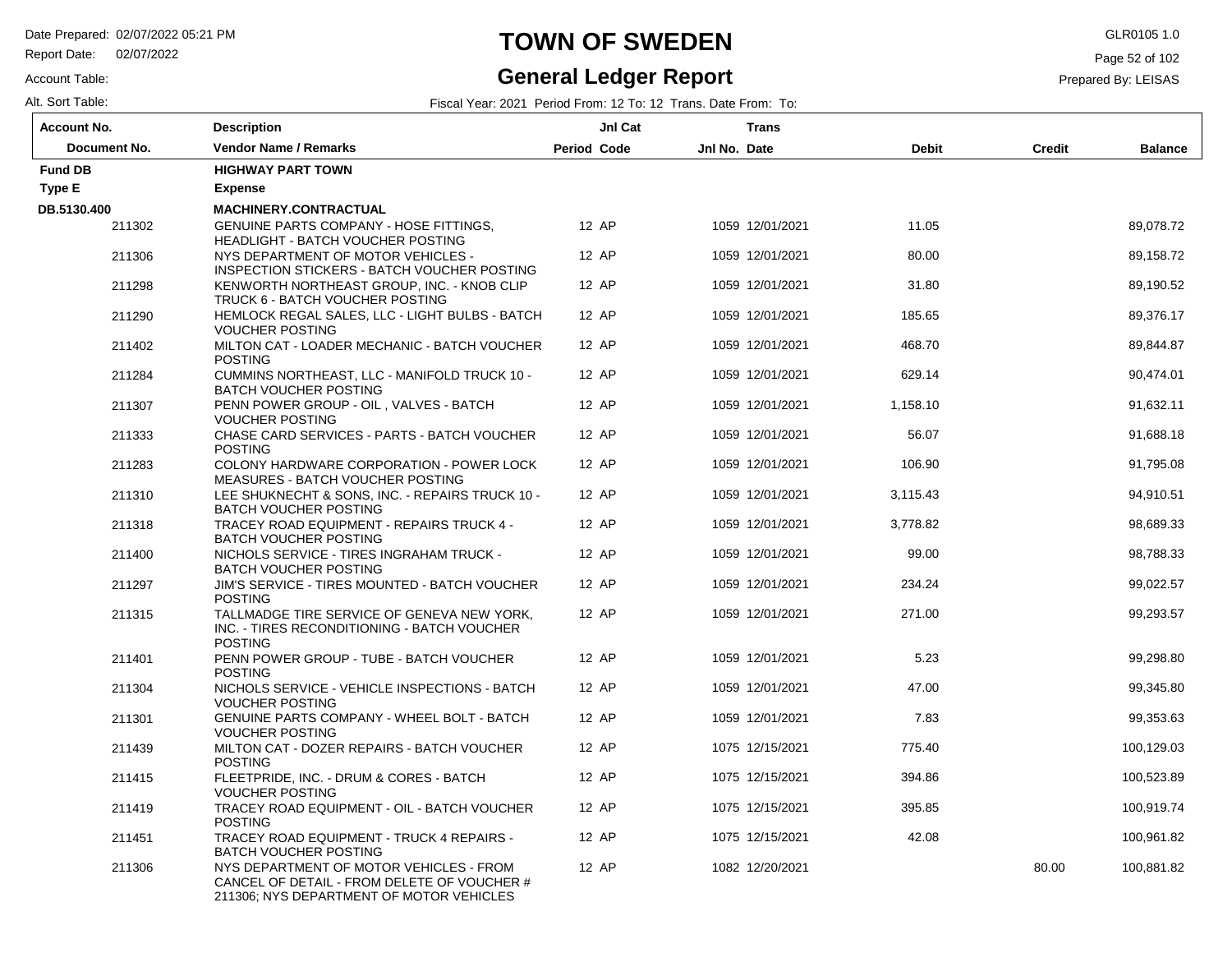Report Date: 02/07/2022

#### Account Table:

# **TOWN OF SWEDEN** GLR0105 1.0

#### **General Ledger Report**

Page 53 of 102

| Alt. Sort Table: | Fiscal Year: 2021 Period From: 12 To: 12 Trans. Date From: To: |  |
|------------------|----------------------------------------------------------------|--|
|------------------|----------------------------------------------------------------|--|

| <b>Account No.</b>  | <b>Description</b>                                                              | JnI Cat            | <b>Trans</b>                     |              |               |                         |
|---------------------|---------------------------------------------------------------------------------|--------------------|----------------------------------|--------------|---------------|-------------------------|
| <b>Document No.</b> | <b>Vendor Name / Remarks</b>                                                    | <b>Period Code</b> | Jnl No. Date                     | <b>Debit</b> | <b>Credit</b> | <b>Balance</b>          |
| <b>Fund DB</b>      | <b>HIGHWAY PART TOWN</b>                                                        |                    |                                  |              |               |                         |
| Type E              | <b>Expense</b>                                                                  |                    |                                  |              |               |                         |
| DB.5130.400         | <b>MACHINERY.CONTRACTUAL</b>                                                    |                    |                                  |              |               |                         |
| 211480              | DANNY'S EQUIPMENT, INC. - CHAIN SAW REPAIR -<br><b>BATCH VOUCHER POSTING</b>    | 12 AP              | 1083 12/30/2021                  | 8.99         |               | 100,890.81              |
| 211481              | FLEETPRIDE, INC. - ELEMENT - BATCH VOUCHER<br><b>POSTING</b>                    | 12 AP              | 1083 12/30/2021                  | 19.06        |               | 100,909.87              |
| 211548              | <b>GENUINE PARTS COMPANY - HOSE 27 REPAIR -</b><br><b>BATCH VOUCHER POSTING</b> | 12 AP              | 1083 12/30/2021                  | 7.40         |               | 100,917.27              |
| 211516              | CORFU MACHINE CO INC - LOADER REPAIR - BATCH<br><b>VOUCHER POSTING</b>          | 12 AP              | 1083 12/30/2021                  | 1,178.00     |               | 102,095.27              |
| 211519              | FLEETPRIDE, INC. - MOTOR 9 REPAIR - BATCH<br><b>VOUCHER POSTING</b>             | 12 AP              | 1083 12/30/2021                  | 465.97       |               | 102,561.24              |
|                     |                                                                                 | ****               | <b>Ending Balance - - - -</b>    | 14,755.59    | 80.00         |                         |
| DB.5130.401         | <b>MACHINERY.CONTRACTUAL</b>                                                    |                    | <b>Beginning Balance - - - -</b> |              |               | 102,561.24<br>46,210.65 |
| 211305              | NOCO ENERGY CORP. - DIESEL - BATCH VOUCHER<br><b>POSTING</b>                    | 12 AP              | 1059 12/01/2021                  | 1,802.90     |               | 48,013.55               |
| 211313              | SUNOCO LP - GASOLINE - BATCH VOUCHER POSTING                                    | 12 AP              | 1059 12/01/2021                  | 880.97       |               | 48,894.52               |
| 211314              | SUNOCO LP - GASOLINE - BATCH VOUCHER POSTING                                    | 12 AP              | 1059 12/01/2021                  | 1,057.82     |               | 49,952.34               |
| 211416              | NOCO ENERGY CORP. - DIESEL - BATCH VOUCHER<br><b>POSTING</b>                    | 12 AP              | 1075 12/15/2021                  | 2,301.89     |               | 52,254.23               |
| 211470              | SUNOCO LP - GASOLINE - BATCH VOUCHER POSTING                                    | 12 AP              | 1075 12/15/2021                  | 1,093.91     |               | 53,348.14               |
| 211549              | NOCO ENERGY CORP. - DIESEL - BATCH VOUCHER<br><b>POSTING</b>                    | 12 AP              | 1083 12/30/2021                  | 1,731.49     |               | 55,079.63               |
|                     | ADJUST SUNOCO ENCUMBRANCE - TO ADJUST<br>SUNOCO ENCUMBRANCE 12 31 2021          | 12 JE              | 896 12/31/2021                   |              | 87.79         | 54,991.84               |
|                     | ENCUMBER SUNOCO - JE FOR ACCRUALS,<br>ENCUMBERANCE, RESERVE ADJ 12 31 21        | 12 JE              | 894 12/31/2021                   | 1,265.82     |               | 56,257.66               |
|                     |                                                                                 | ****               | <b>Ending Balance - - - -</b>    | 10,134.80    | 87.79         | 56,257.66               |
| DB.5130.402         | <b>MACHINERY.CONTRACTUAL</b>                                                    |                    | <b>Beginning Balance - - - -</b> |              |               | 5,221.20                |
| 211371              | RUNNING SUPPLY INC. - SMALL TOOLS - BATCH<br><b>VOUCHER POSTING</b>             | 12 AP              | 1059 12/01/2021                  | 54.99        |               | 5,276.19                |
|                     |                                                                                 | $***$              | <b>Ending Balance - - - -</b>    | 54.99        | 0.00          | 5,276.19                |
| DB.5140.400         | <b>MISC (BRUSH &amp; WEEDS).CONTRACTUAL</b>                                     |                    | <b>Beginning Balance - - - -</b> |              |               | 5,680.05                |
| 211371              | RUNNING SUPPLY INC. - RAINSUIT - BATCH VOUCHER<br><b>POSTING</b>                | 12 AP              | 1059 12/01/2021                  | 29.99        |               | 5,710.04                |
| 211321              | WILLIS - WILLIS CLOTHING ALLOWANCE - BATCH<br><b>VOUCHER POSTING</b>            | 12 AP              | 1059 12/01/2021                  | 313.54       |               | 6,023.58                |
|                     |                                                                                 | ****               | <b>Ending Balance - - - -</b>    | 343.53       | 0.00          | 6,023.58                |
| DB.5142.100         | <b>SNOW REMOVAL.PERSONAL SERVICE</b>                                            |                    | <b>Beginning Balance - - - -</b> |              |               | 38,544.24               |
|                     | PR 25 - PAYROLL #25 12 9 2021                                                   | 12 PR              | 245 12/08/2021                   | 4,190.48     |               | 42,734.72               |
|                     | PR 26 - PAYROLL #26 12 22 2021                                                  | 12 PR              | 246 12/22/2021                   | 4,789.93     |               | 47,524.65               |
|                     | ENCUMBER PR 1 - JE FOR ACCRUALS,                                                | 12 JE              | 894 12/31/2021                   | 5,043.15     |               | 52,567.80               |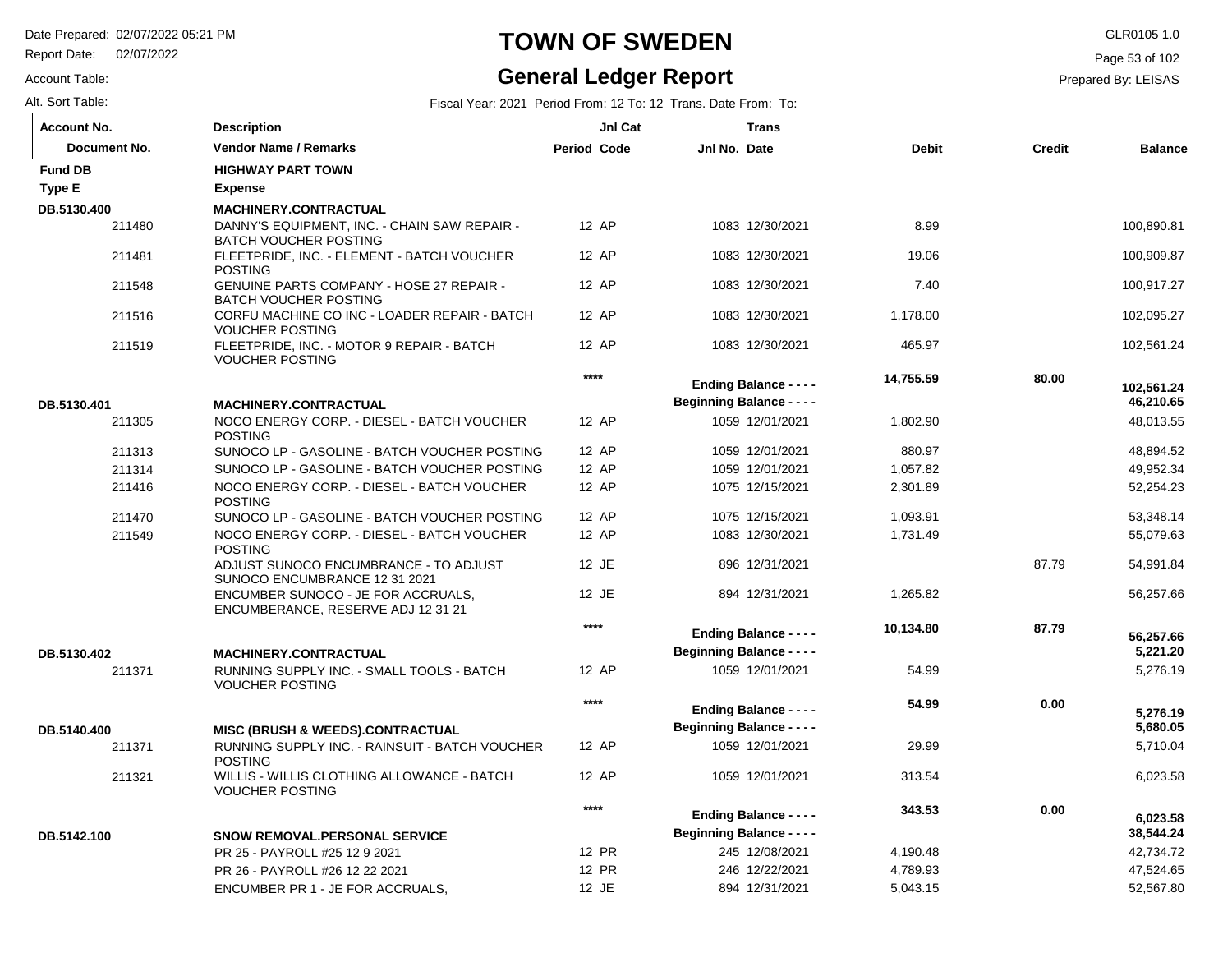Report Date: 02/07/2022

### **TOWN OF SWEDEN** GLR0105 1.0

#### **General Ledger Report**

**Balance**

 26,466.42 26,511.42 27,745.66 29,632.52 30,917.83

 **20,888.90** 

 **52,567.80** 

 51,119.69 57,008.77 63,259.67

 **46,099.34** 

 **30,917.83** 

 34,546.16 36,706.08 40,008.10 41,132.75

 **26,737.62** 

 **63,259.67** 

 75,987.85 84,663.77

 **68,465.73** 

 **41,132.75** 

 38,554.69 38,599.69

 **29,630.65** 

 **84,663.77** 

Page 54 of 102

Prepared By: LEISAS

 **0.00** 

Account Table:

| Alt. Sort Table:   |                                                                               |                    | Fiscal Year: 2021 Period From: 12 To: 12 Trans. Date From: To: |              |        |
|--------------------|-------------------------------------------------------------------------------|--------------------|----------------------------------------------------------------|--------------|--------|
| <b>Account No.</b> | <b>Description</b>                                                            | JnI Cat            | <b>Trans</b>                                                   |              |        |
| Document No.       | <b>Vendor Name / Remarks</b>                                                  | <b>Period Code</b> | Jnl No. Date                                                   | <b>Debit</b> | Credit |
| <b>Fund DB</b>     | <b>HIGHWAY PART TOWN</b>                                                      |                    |                                                                |              |        |
| Type E             | <b>Expense</b>                                                                |                    |                                                                |              |        |
| DB.5142.100        | <b>SNOW REMOVAL.PERSONAL SERVICE</b><br>ENCUMBERANCE, RESERVE ADJ 12 31 21    |                    |                                                                |              |        |
|                    |                                                                               | $***$              | <b>Ending Balance - - - -</b>                                  | 14,023.56    | 0.00   |
| DB.5142.400        | <b>SNOW REMOVAL.CONTRACTUAL</b>                                               |                    | <b>Beginning Balance - - - -</b>                               |              |        |
| 211280             | AMERICAN ROCK SALT HOLDINGS LLC - ROCK SALT -<br><b>BATCH VOUCHER POSTING</b> | 12 AP              | 1059 12/01/2021                                                | 5,577.52     |        |
| 211296             | JC SMITH INC. - SNOW FENCE POUNDER REPAIR -<br><b>BATCH VOUCHER POSTING</b>   | 12 AP              | 1059 12/01/2021                                                | 45.00        |        |
| 211412             | AMERICAN ROCK SALT HOLDINGS LLC - SALT -<br><b>BATCH VOUCHER POSTING</b>      | 12 AP              | 1075 12/15/2021                                                | 1,234.24     |        |
| 211509             | AMERICAN ROCK SALT HOLDINGS LLC - SALT -<br><b>BATCH VOUCHER POSTING</b>      | 12 AP              | 1083 12/30/2021                                                | 1,886.86     |        |
| 211510             | AMERICAN ROCK SALT HOLDINGS LLC - SALT -<br><b>BATCH VOUCHER POSTING</b>      | 12 AP              | 1083 12/30/2021                                                | 1,285.31     |        |
|                    |                                                                               | $****$             | <b>Ending Balance - - - -</b>                                  | 10,028.93    | 0.00   |
| DB.5144.100        | <b>SNOW REMOVAL STATE HWY PERSONAL SERVICE</b>                                |                    | <b>Beginning Balance - - - -</b>                               |              |        |
|                    | PR 25 - PAYROLL #25 12 9 2021                                                 | 12 PR              | 245 12/08/2021                                                 | 5,020.35     |        |
|                    | PR 26 - PAYROLL #26 12 22 2021                                                | 12 PR              | 246 12/22/2021                                                 | 5,889.08     |        |
|                    | ENCUMBER PR 1 - JE FOR ACCRUALS,<br>ENCUMBERANCE, RESERVE ADJ 12 31 21        | 12 JE              | 894 12/31/2021                                                 | 6,250.90     |        |
|                    |                                                                               | $****$             | <b>Ending Balance - - - -</b>                                  | 17,160.33    | 0.00   |
| DB.5144.400        | <b>SNOW REMOVAL STATE HWY CONTRACTUAL</b>                                     |                    | <b>Beginning Balance - - - -</b>                               |              |        |
| 211280             | AMERICAN ROCK SALT HOLDINGS LLC - ROCK SALT -<br><b>BATCH VOUCHER POSTING</b> | 12 AP              | 1059 12/01/2021                                                | 7,808.54     |        |
| 211412             | AMERICAN ROCK SALT HOLDINGS LLC - SALT -<br><b>BATCH VOUCHER POSTING</b>      | 12 AP              | 1075 12/15/2021                                                | 2,159.92     |        |
| 211509             | AMERICAN ROCK SALT HOLDINGS LLC - SALT -<br><b>BATCH VOUCHER POSTING</b>      | 12 AP              | 1083 12/30/2021                                                | 3,302.02     |        |
| 211510             | AMERICAN ROCK SALT HOLDINGS LLC - SALT -<br><b>BATCH VOUCHER POSTING</b>      | 12 AP              | 1083 12/30/2021                                                | 1,124.65     |        |
|                    |                                                                               | $****$             | <b>Ending Balance - - - -</b>                                  | 14,395.13    | 0.00   |
| DB.5146.100        | SNOW REMOVAL CTY HWY.PERSONAL SERVICE                                         |                    | <b>Beginning Balance - - - -</b>                               |              |        |
|                    | PR 25 - PAYROLL #25 12 9 2021                                                 | 12 PR              | 245 12/08/2021                                                 | 7,522.12     |        |
|                    | PR 26 - PAYROLL #26 12 22 2021                                                | 12 PR              | 246 12/22/2021                                                 | 8,675.92     |        |

12 AP 12 AP

**\*\*\*\***

1059 12/01/2021 1059 12/01/2021

**Beginning Balance - - - -**

**Ending Balance - - - -**

 8,924.04 45.00

 **16,198.04** 

| DB.5146.400 | <b>SNOW REMOVAL CTY HWY CONTRACTUAL</b>       |
|-------------|-----------------------------------------------|
| 211280      | AMERICAN ROCK SALT HOLDINGS LLC - ROCK SALT - |
|             | BATCH VOUCHER POSTING                         |
| 211296      | JC SMITH INC. - SNOW FENCE POUNDER REPAIR -   |
|             | BATCH VOUCHER POSTING                         |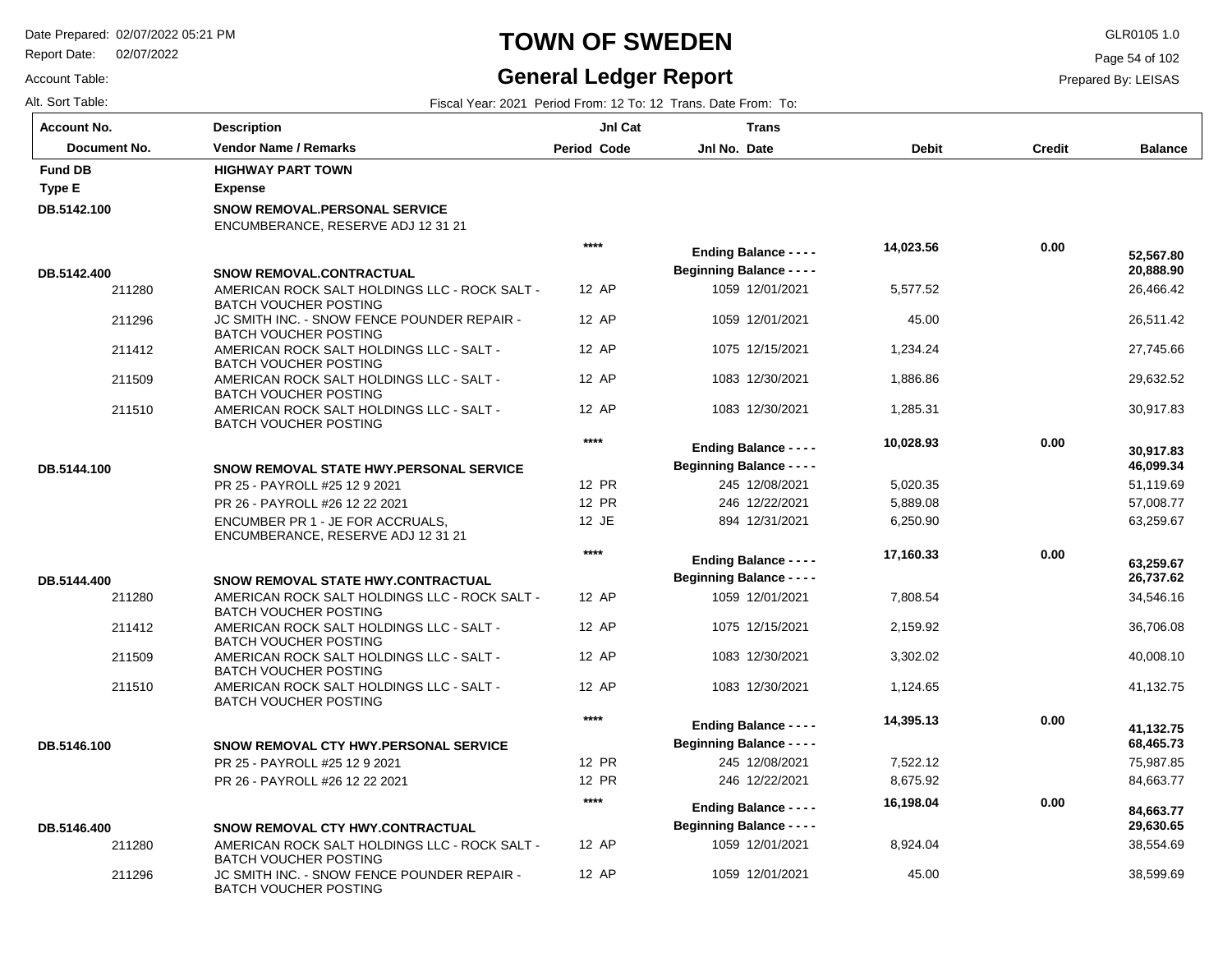Report Date: 02/07/2022

#### Account Table:

# **TOWN OF SWEDEN** GLR0105 1.0

#### **General Ledger Report**

Page 55 of 102

| Alt. Sort Table: | Fiscal Year: 2021 Period From: 12 To: 12 Trans. Date From: To: |  |
|------------------|----------------------------------------------------------------|--|
|                  |                                                                |  |

| <b>Account No.</b> | <b>Description</b>                                                              | Jnl Cat            | <b>Trans</b>                     |              |               |                |
|--------------------|---------------------------------------------------------------------------------|--------------------|----------------------------------|--------------|---------------|----------------|
| Document No.       | <b>Vendor Name / Remarks</b>                                                    | <b>Period Code</b> | Jnl No. Date                     | <b>Debit</b> | <b>Credit</b> | <b>Balance</b> |
| <b>Fund DB</b>     | <b>HIGHWAY PART TOWN</b>                                                        |                    |                                  |              |               |                |
| Type E             | <b>Expense</b>                                                                  |                    |                                  |              |               |                |
| DB.5146.400        | SNOW REMOVAL CTY HWY.CONTRACTUAL                                                |                    |                                  |              |               |                |
| 211412             | AMERICAN ROCK SALT HOLDINGS LLC - SALT -<br><b>BATCH VOUCHER POSTING</b>        | 12 AP              | 1075 12/15/2021                  | 2,777.04     |               | 41,376.73      |
| 211509             | AMERICAN ROCK SALT HOLDINGS LLC - SALT -<br><b>BATCH VOUCHER POSTING</b>        | 12 AP              | 1083 12/30/2021                  | 4,245.44     |               | 45,622.17      |
| 211510             | AMERICAN ROCK SALT HOLDINGS LLC - SALT -<br><b>BATCH VOUCHER POSTING</b>        | 12 AP              | 1083 12/30/2021                  | 803.32       |               | 46,425.49      |
|                    | ENCUMBER PR 1 - JE FOR ACCRUALS,<br>ENCUMBERANCE, RESERVE ADJ 12 31 21          | 12 JE              | 894 12/31/2021                   | 9,296.87     |               | 55,722.36      |
|                    |                                                                                 | $***$              | <b>Ending Balance - - - -</b>    | 26,091.71    | 0.00          | 55,722.36      |
| DB.5147.100        | <b>COUNTY ROAD MOWING.PERSONAL SERVICE</b>                                      |                    | <b>Beginning Balance - - - -</b> |              |               | 4,797.50       |
|                    |                                                                                 | ****               | <b>Ending Balance - - - -</b>    | 0.00         | 0.00          | 4,797.50       |
| DB.5148.100        | SERV OTHER GOVERNMENT.PERSONAL SERVICE                                          |                    | <b>Beginning Balance - - - -</b> |              |               | 30,578.90      |
|                    |                                                                                 | $***$              | <b>Ending Balance - - - -</b>    | 0.00         | 0.00          | 30,578.90      |
| DB.9010.800        | <b>STATE RETIREMENT</b>                                                         |                    | <b>Beginning Balance - - - -</b> |              |               | 0.00           |
| 211356             | NYS EMPLOYEES' RETIREMENT SYSTEM -<br>RETIREMENT ANNUAL - BATCH VOUCHER POSTING | 12 AP              | 1059 12/01/2021                  | 84,723.00    |               | 84,723.00      |
|                    |                                                                                 | $***$              | <b>Ending Balance - - - -</b>    | 84,723.00    | 0.00          | 84,723.00      |
| DB.9030.800        | <b>SOCIAL SECURITY</b>                                                          |                    | <b>Beginning Balance - - - -</b> |              |               | 25,633.92      |
|                    | PR 25 - PAYROLL #25 12 9 2021                                                   | 12 PR              | 245 12/08/2021                   | 1,301.76     |               | 26,935.68      |
|                    | PR 26 - PAYROLL #26 12 22 2021                                                  | 12 PR              | 246 12/22/2021                   | 1,254.52     |               | 28,190.20      |
|                    | ENCUMBER PR 1 - JE FOR ACCRUALS.<br>ENCUMBERANCE, RESERVE ADJ 12 31 21          | 12 JE              | 894 12/31/2021                   | 1,539.33     |               | 29,729.53      |
|                    |                                                                                 | $***$              | <b>Ending Balance - - - -</b>    | 4,095.61     | 0.00          | 29.729.53      |
| DB.9035.800        | <b>MEDICARE</b>                                                                 |                    | <b>Beginning Balance - - - -</b> |              |               | 5,995.01       |
|                    | PR 25 - PAYROLL #25 12 9 2021                                                   | 12 PR              | 245 12/08/2021                   | 304.45       |               | 6,299.46       |
|                    | PR 26 - PAYROLL #26 12 22 2021                                                  | 12 PR              | 246 12/22/2021                   | 293.38       |               | 6,592.84       |
|                    | ENCUMBER PR 1 - JE FOR ACCRUALS,<br>ENCUMBERANCE, RESERVE ADJ 12 31 21          | 12 JE              | 894 12/31/2021                   | 360.01       |               | 6,952.85       |
|                    |                                                                                 | $***$              | <b>Ending Balance - - - -</b>    | 957.84       | 0.00          | 6,952.85       |
| DB.9040.800        | <b>WORKERS COMPENSATION</b>                                                     |                    | <b>Beginning Balance - - - -</b> |              |               | 69,578.14      |
|                    |                                                                                 | $***$              | <b>Ending Balance - - - -</b>    | 0.00         | 0.00          | 69,578.14      |
| DB.9055.800        | <b>DISABILITY INSURANCE</b>                                                     |                    | <b>Beginning Balance - - - -</b> |              |               | 103.63         |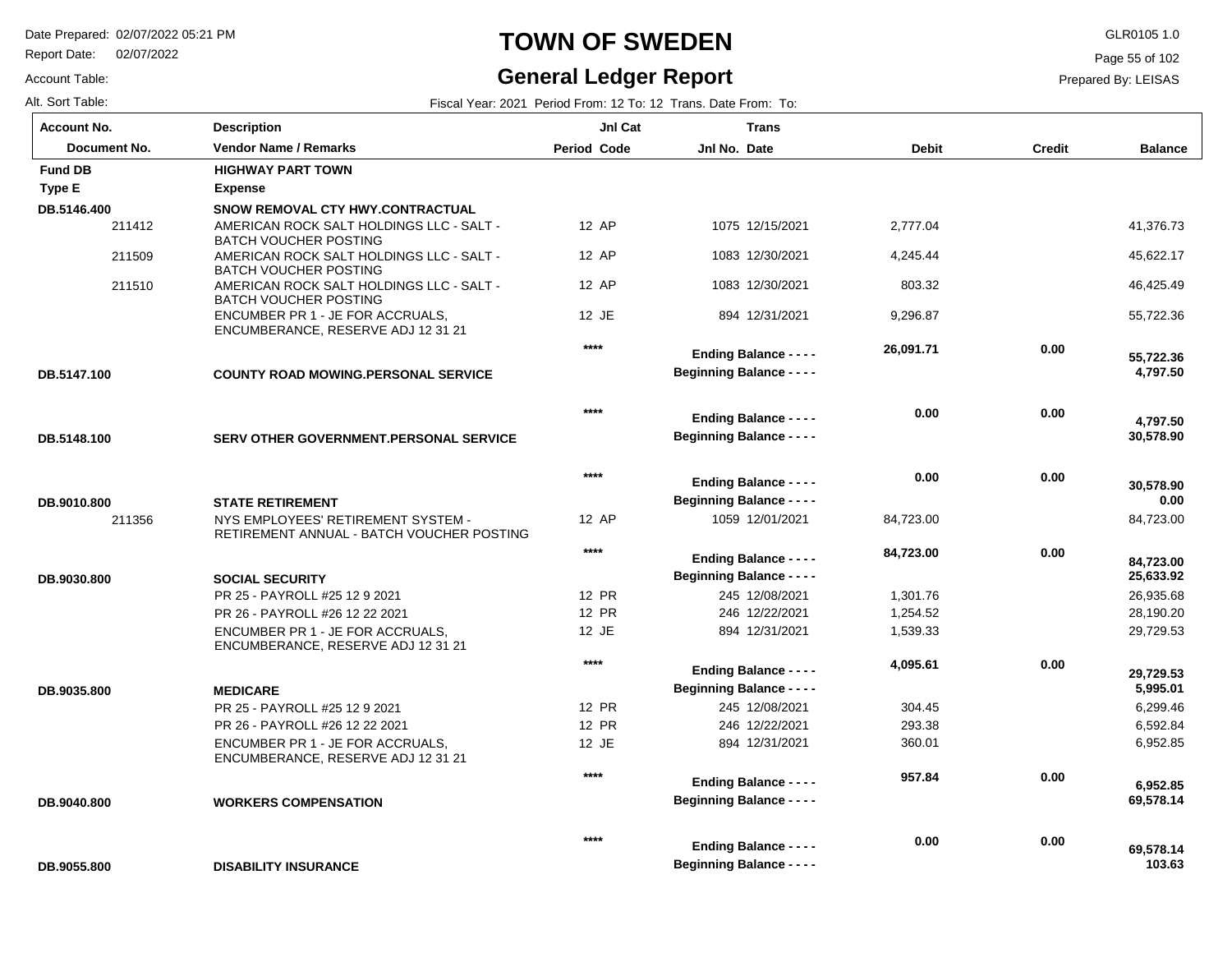Report Date: 02/07/2022

#### **TOWN OF SWEDEN** GLR0105 1.0

#### **General Ledger Report**

**Balance**

 129,026.91 129,074.91

 **129,074.91** 

 **128,978.91** 

 **103.63** 

(12,781.05) 0.00

 **0.00** 

 **0.00** 

 1,296,288.71 696,288.71 771,288.71 2,696,288.71 2,696,318.35 682,540.58

 **1,309,069.76** 

 5,358,565.33 5,359,787.08 5,371,346.38 5,385,124.15 5,885,124.15

 **3,358,565.33** 

 **500,000.00** 

 **500,000.00** 

 **682,540.58** 

Page 56 of 102

Prepared By: LEISAS

|  | Alt. Sort Table: |  |  |
|--|------------------|--|--|
|  | Account No.      |  |  |

Account Table:

| Alt. Sort Table:   |                                                                       |                    | Fiscal Year: 2021 Period From: 12 To: 12 Trans. Date From: To: |              |               |
|--------------------|-----------------------------------------------------------------------|--------------------|----------------------------------------------------------------|--------------|---------------|
| <b>Account No.</b> | <b>Description</b>                                                    | JnI Cat            | <b>Trans</b>                                                   |              |               |
| Document No.       | <b>Vendor Name / Remarks</b>                                          | <b>Period Code</b> | Jnl No. Date                                                   | <b>Debit</b> | <b>Credit</b> |
| <b>Fund DB</b>     | <b>HIGHWAY PART TOWN</b>                                              |                    |                                                                |              |               |
| <b>Type E</b>      | <b>Expense</b>                                                        |                    |                                                                |              |               |
| DB.9055.800        | <b>DISABILITY INSURANCE</b>                                           |                    |                                                                |              |               |
|                    |                                                                       | $***$              | <b>Ending Balance - - - -</b>                                  | 0.00         | 0.00          |
| DB.9060.800        | <b>HOSPITAL &amp; MEDICAL INSURANCE</b>                               |                    | <b>Beginning Balance - - - -</b>                               |              |               |
| 211354             | MVP SELECT CARE INC. - HSA FEE - BATCH<br><b>VOUCHER POSTING</b>      | 12 AP              | 1059 12/01/2021                                                | 48.00        |               |
| 211440             | MVP SELECT CARE INC. - HSA FEE - BATCH<br><b>VOUCHER POSTING</b>      | 12 AP              | 1075 12/15/2021                                                | 48.00        |               |
|                    |                                                                       | $***$              | <b>Ending Balance - - - -</b>                                  | 96.00        | 0.00          |
| <b>Fund HA</b>     | <b>CAPITAL WATER PROJECT</b>                                          |                    |                                                                |              |               |
| Type A             | Asset                                                                 |                    |                                                                |              |               |
| HA.0200            | <b>CASH</b>                                                           |                    | <b>Beginning Balance - - - -</b>                               |              |               |
|                    | FROM A/P CHECK PROCESS                                                | 12 AP              | 1080 12/20/2021                                                |              | 12,781.05     |
|                    | TO CHECKING HA CAP - TO CHECKING LAKE REDMAN<br><b>WATER 12 20 21</b> | 12 JE              | 886 12/20/2021                                                 | 12,781.05    |               |
|                    |                                                                       | $***$              | <b>Ending Balance - - - -</b>                                  | 12,781.05    | 12,781.05     |
| HA.0201            | <b>CASH IN TIME DEPOSITS</b>                                          |                    | <b>Beginning Balance - - - -</b>                               |              |               |
|                    | TO CHECKING HA CAP - TO CHECKING LAKE REDMAN<br><b>WATER 12 20 21</b> | 12 JE              | 886 12/20/2021                                                 |              | 12,781.05     |
|                    | REVERSE INTERFUND LOAN B FUND - ME JE 12 30<br>2021                   | 12 JE              | 890 12/30/2021                                                 |              | 600,000.00    |
|                    | CONVERT BAN TO BOND LAKE WATER                                        | 12 JE              | 892 12/31/2021                                                 | 75,000.00    |               |
|                    | CONVERT BAN TO BOND LAKE WATER                                        | 12 JE              | 892 12/31/2021                                                 | 1,925,000.00 |               |
|                    | INTEREST - INTEREST 12 31 2021                                        | 12 JE              | 891 12/31/2021                                                 | 29.64        |               |
|                    | PAY BAN PRINCIPAL AND INTEREST                                        | 12 JE              | 892 12/31/2021                                                 |              | 2,013,777.77  |
|                    |                                                                       | $***$              | <b>Ending Balance - - - -</b>                                  | 2,000,029.64 | 2,626,558.82  |
| HA.0510            | <b>ESTIMATED REVENUE</b>                                              |                    | <b>Beginning Balance - - - -</b>                               |              |               |
|                    |                                                                       | $***$              | <b>Ending Balance - - - -</b>                                  | 0.00         | 0.00          |
| HA.0522            | <b>EXPENDITURES</b>                                                   |                    | <b>Beginning Balance - - - -</b>                               |              |               |
|                    | POSTED FROM CHILD HA.9730.600 -- PAY BAN<br>PRINCIPAL                 | 12 JE              | 892 12/31/2021                                                 | 2,000,000.00 |               |
|                    | POSTED FROM REPARENT OF CHILD ACCT NO.<br>HA.1310.400                 | 12 RP              | 128 01/24/2022                                                 | 1,221.75     |               |
|                    | POSTED FROM REPARENT OF CHILD ACCT NO.<br>HA.1440.400                 | 12 RP              | 141 01/24/2022                                                 | 11,559.30    |               |
|                    | POSTED FROM REPARENT OF CHILD ACCT NO.<br>HA.9730.700                 | 12 RP              | 151 01/24/2022                                                 | 13,777.77    |               |
|                    | POSTED FROM REPARENT OF CHILD ACCT NO.<br>HA.9901.400                 | 12 RP              | 158 01/25/2022                                                 | 500,000.00   |               |

**\*\*\*\***

 **2,526,558.82** 

 **0.00**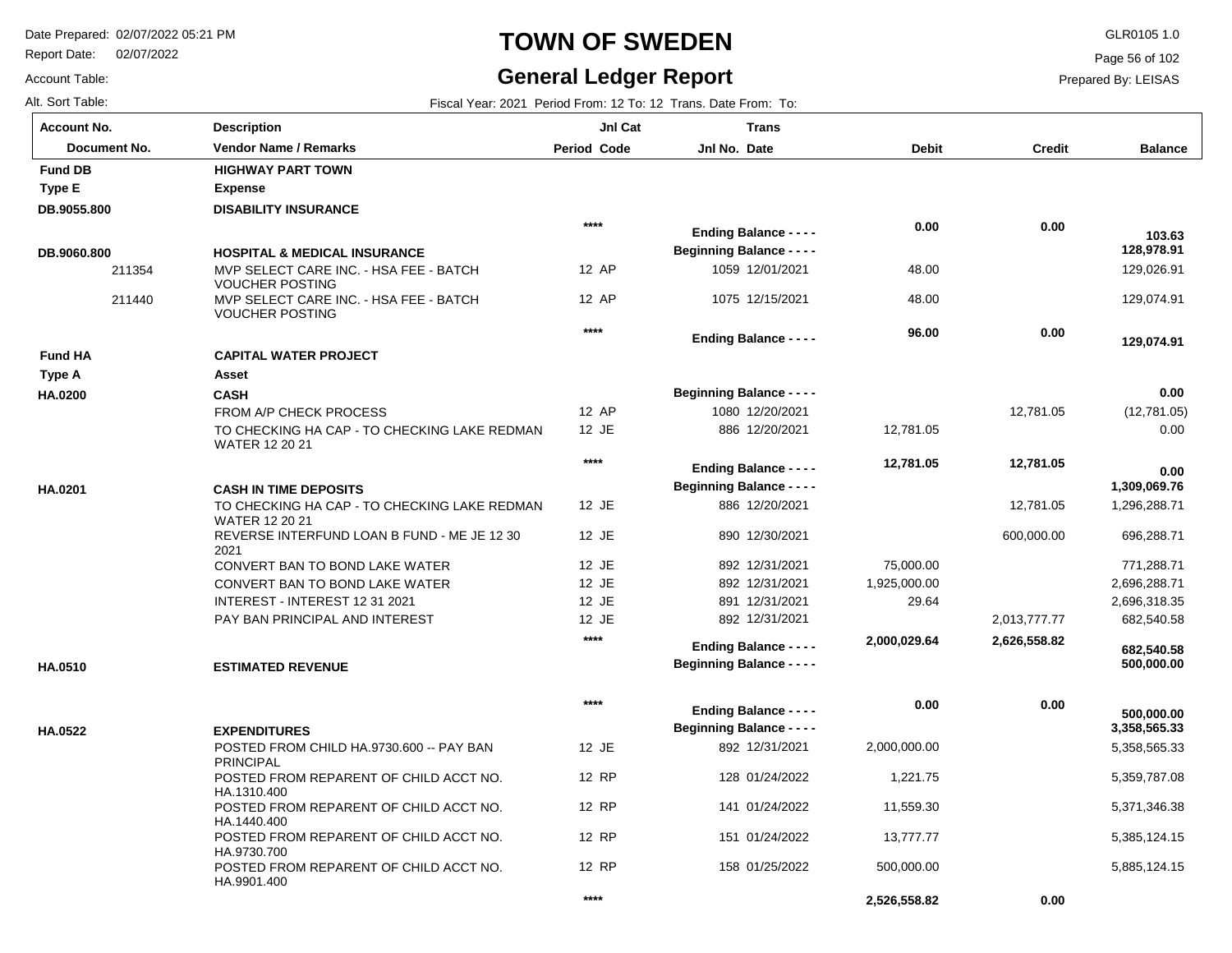Report Date: 02/07/2022

## **TOWN OF SWEDEN** GLR0105 1.0

#### **General Ledger Report**

**Balance**

(12,781.05) 0.00

 **5,885,124.15** 

 **0.00** 

 **0.00** 

(736,932.09)

 **236,932.09** 

**(736,932.09)**

**(500,000.00)**

 **236,932.09** 

**(236,932.09)**

(4,067,635.09) (4,067,664.73) (4,142,664.73) (6,067,664.73)

**(4,667,635.09)**

**(500,000.00)**

(594.38)

**(594.38)**

**(1,567,070.35)**

**(6,067,664.73)**

**(1,100,000.00)**

**(1,567,070.35)**

**(564.74)**

Page 57 of 102

Prepared By: LEISAS

 **0.00** 

 **0.00** 

Account Table: **Account No.**

**HA.0522**

**Type A**

**Fund HA** 

**HA.0600**

**Type L**

**HA.0630**

**HA.0909**

**Type F**

**HA.0960**

**HA.0980**

**HA.2401**

**Type R**

**HA.4089**

| ⊍nt No.      | Description                                                                          | JnI Cat            | Trans                            |            |               |
|--------------|--------------------------------------------------------------------------------------|--------------------|----------------------------------|------------|---------------|
| Document No. | <b>Vendor Name / Remarks</b>                                                         | <b>Period Code</b> | Jnl No. Date                     | Debit      | <b>Credit</b> |
| I HA         | <b>CAPITAL WATER PROJECT</b>                                                         |                    |                                  |            |               |
| ۰A           | Asset                                                                                |                    |                                  |            |               |
| 522          | <b>EXPENDITURES</b>                                                                  |                    |                                  |            |               |
|              |                                                                                      |                    | <b>Ending Balance - - - -</b>    |            |               |
| ۱L           | Liability                                                                            |                    |                                  |            |               |
| 600          | <b>ACCOUNTS PAYABLE</b>                                                              |                    | <b>Beginning Balance - - - -</b> |            |               |
|              | <b>BATCH VOUCHER POSTING</b>                                                         | 12 AP              | 1079 12/20/2021                  |            | 12,781.05     |
|              | FROM A/P CHECK PROCESS                                                               | 12 AP              | 1080 12/20/2021                  | 12,781.05  |               |
|              |                                                                                      | $****$             | <b>Ending Balance - - - -</b>    | 12,781.05  | 12,781.05     |
|              |                                                                                      |                    | <b>Beginning Balance - - - -</b> |            |               |
| 630          | <b>DUE TO OTHER FUNDS</b><br>INTERFUND LOAN WATER - TO RECORD FIXED                  | 12 JE              | 895 12/31/2021                   |            | 500,000.00    |
|              | ASSETS AND WATER DUE TO/FROM 12 31                                                   |                    |                                  |            |               |
|              |                                                                                      | ****               | <b>Ending Balance - - - -</b>    | 0.00       | 500,000.00    |
| ۱F           | <b>Fund Balance</b>                                                                  |                    |                                  |            |               |
| 909          | <b>FUND BALANCE, UNRESERVED</b>                                                      |                    | <b>Beginning Balance - - - -</b> |            |               |
|              |                                                                                      |                    |                                  |            |               |
|              |                                                                                      | ****               |                                  | 0.00       | 0.00          |
|              |                                                                                      |                    | <b>Ending Balance - - - -</b>    |            |               |
| 960          | <b>APPROPRIATIONS</b>                                                                |                    | <b>Beginning Balance - - - -</b> |            |               |
|              |                                                                                      | $****$             |                                  | 0.00       | 0.00          |
|              |                                                                                      |                    | <b>Ending Balance - - - -</b>    |            |               |
| 980          | <b>REVENUES</b>                                                                      |                    | <b>Beginning Balance - - - -</b> |            |               |
|              | POSTED FROM CHILD HA.5031.000 -- REVERSE<br>INTERFUND LOAN B FUND - ME JE 12 30 2021 | 12 JE              | 890 12/30/2021                   | 600,000.00 |               |
|              | POSTED FROM CHILD HA.2401.000 -- INTEREST -                                          | 12 JE              | 891 12/31/2021                   |            | 29.64         |
|              | <b>INTEREST 12 31 2021</b>                                                           |                    |                                  |            |               |
|              | POSTED FROM CHILD HA.5031.000 -- CONVERT BAN                                         | 12 JE              | 892 12/31/2021                   |            | 75,000.00     |
|              | TO BOND LAKE WATER<br>POSTED FROM REPARENT OF CHILD ACCT NO.                         | 12 RP              | 154 01/24/2022                   |            | 1,925,000.00  |
|              | HA.5710.000                                                                          |                    |                                  |            |               |
|              |                                                                                      | $****$             | <b>Ending Balance - - - -</b>    | 600,000.00 | 2,000,029.64  |
| ιR.          | Revenue                                                                              |                    |                                  |            |               |
| 401          | <b>INTEREST AND EARNINGS</b>                                                         |                    | <b>Beginning Balance - - - -</b> |            |               |
|              | INTEREST - INTEREST 12 31 2021                                                       | 12 JE              | 891 12/31/2021                   |            | 29.64         |
|              |                                                                                      | $****$             |                                  | 0.00       | 29.64         |
|              |                                                                                      |                    | <b>Ending Balance - - - -</b>    |            |               |
| 089          | OTHER GENERAL GOVERNMENT AID                                                         |                    | <b>Beginning Balance - - - -</b> |            |               |

**\*\*\*\***

**Beginning Balance - - - -**

**Ending Balance - - - -**

**INTERFUND TRANSFERS HA.5031**

Alt. Sort Table: Fiscal Year: 2021 Period From: 12 To: 12 Trans. Date From: To: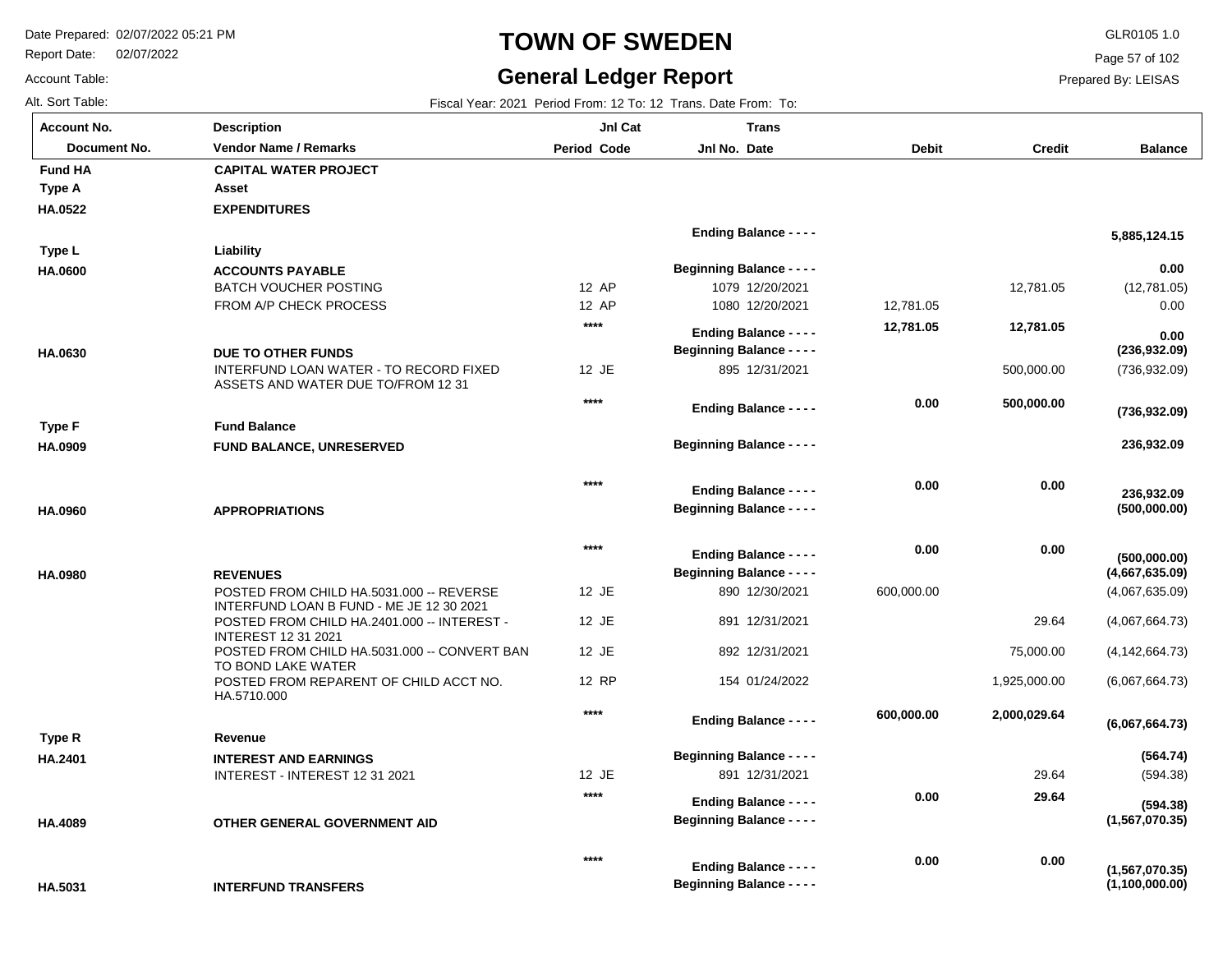Report Date: 02/07/2022

Account Table:

# **TOWN OF SWEDEN** GLR0105 1.0

#### **General Ledger Report**

Page 58 of 102

| Alt. Sort Table:             |                                                                                                            |                    | Fiscal Year: 2021 Period From: 12 To: 12 Trans. Date From: To:    |              |               |                            |
|------------------------------|------------------------------------------------------------------------------------------------------------|--------------------|-------------------------------------------------------------------|--------------|---------------|----------------------------|
| Account No.                  | <b>Description</b>                                                                                         | Jnl Cat            | <b>Trans</b>                                                      |              |               |                            |
| Document No.                 | <b>Vendor Name / Remarks</b>                                                                               | <b>Period Code</b> | Jnl No. Date                                                      | <b>Debit</b> | <b>Credit</b> | <b>Balance</b>             |
| <b>Fund HA</b>               | <b>CAPITAL WATER PROJECT</b>                                                                               |                    |                                                                   |              |               |                            |
| Type R                       | Revenue                                                                                                    |                    |                                                                   |              |               |                            |
| HA.5031                      | <b>INTERFUND TRANSFERS</b><br>REVERSE INTERFUND LOAN B FUND - ME JE 12 30<br>2021                          | 12 JE              | 890 12/30/2021                                                    | 600,000.00   |               | (500,000.00)               |
|                              | CONVERT BAN TO BOND LAKE WATER                                                                             | 12 JE              | 892 12/31/2021                                                    |              | 75,000.00     | (575,000.00)               |
|                              |                                                                                                            | $***$              | <b>Ending Balance - - - -</b>                                     | 600,000.00   | 75,000.00     | (575,000.00)               |
| HA.5710                      | <b>PROCEEDS OF OBLIGATIONS</b>                                                                             |                    | <b>Beginning Balance - - - -</b>                                  |              |               | (2,000,000.00)             |
|                              | CONVERT BAN TO BOND LAKE WATER                                                                             | 12 JE              | 892 12/31/2021                                                    |              | 1,925,000.00  | (3,925,000.00)             |
|                              |                                                                                                            | $***$              | <b>Ending Balance - - - -</b>                                     | 0.00         | 1,925,000.00  | (3,925,000.00)             |
| <b>Type E</b><br>HA.1310.400 | <b>Expense</b>                                                                                             |                    | <b>Beginning Balance - - - -</b>                                  |              |               | 11,872.95                  |
| 211475                       | DIRECTOR OF FINANCE.CONTRACTUAL<br>DONEGAN INC - LAKE REDMAN FINANCIAL SERVICES<br>- BATCH VOUCHER POSTING | 12 AP              | 1079 12/20/2021                                                   | 1,221.75     |               | 13,094.70                  |
|                              |                                                                                                            | $****$             | <b>Ending Balance - - - -</b>                                     | 1,221.75     | 0.00          |                            |
| HA.1420.400                  | ATTORNEY.CONTRACTUAL                                                                                       |                    | <b>Beginning Balance - - - -</b>                                  |              |               | 13,094.70<br>4,430.63      |
|                              |                                                                                                            | $***$              | <b>Ending Balance - - - -</b>                                     | 0.00         | 0.00          | 4,430.63                   |
| HA.1440.400                  | <b>ENGINEER.CONTRACTUAL</b>                                                                                |                    | <b>Beginning Balance - - - -</b>                                  |              |               | 236,233.57                 |
| 211476                       | MRB GROUP INC - LAKE REDMAN WATER<br>ENGINEERING - BATCH VOUCHER POSTING                                   | 12 AP              | 1079 12/20/2021                                                   | 11,559.30    |               | 247,792.87                 |
| HA.8340.400                  | TRANSMISSION AND DISTRIBUTION.CONTRACTUAL                                                                  | $***$              | <b>Ending Balance - - - -</b><br><b>Beginning Balance - - - -</b> | 11,559.30    | 0.00          | 247,792.87<br>3,106,028.18 |
| HA.9730.600                  | <b>BOND ANTICIPATION NOTES.PRINCIPAL</b>                                                                   | $***$              | <b>Ending Balance - - - -</b><br><b>Beginning Balance - - - -</b> | 0.00         | 0.00          | 3,106,028.18<br>0.00       |
|                              | PAY BAN PRINCIPAL                                                                                          | 12 JE              | 892 12/31/2021                                                    | 2,000,000.00 |               | 2,000,000.00               |
| HA.9730.700                  | <b>BOND ANTICIPATION NOTES.INTEREST</b>                                                                    | $****$             | <b>Ending Balance - - - -</b><br><b>Beginning Balance - - - -</b> | 2,000,000.00 | 0.00          | 2,000,000.00<br>0.00       |
|                              | PAY BAN INTEREST                                                                                           | 12 JE              | 892 12/31/2021                                                    | 13,777.77    |               | 13,777.77                  |
|                              |                                                                                                            | $***$              | <b>Ending Balance - - - -</b><br><b>Beginning Balance - - - -</b> | 13,777.77    | 0.00          | 13,777.77<br>0.00          |
| HA.9901.400                  | <b>TRANSFERS TO OTHER FUNDS.CONTRACTUAL</b><br><b>CORRECTION - CORRECTION OF ENTRIES</b>                   | 12 JE              | 904 12/31/2021                                                    | 500,000.00   |               | 500,000.00                 |
|                              |                                                                                                            | $***$              | <b>Ending Balance - - - -</b>                                     | 500,000.00   | 0.00          |                            |
| <b>Fund HB</b>               | <b>RECREATION/COMMUNITY CENTER FUND</b>                                                                    |                    |                                                                   |              |               | 500,000.00                 |
| Type A                       | Asset                                                                                                      |                    |                                                                   |              |               |                            |
| HB.0522                      | <b>EXPENDITURES</b>                                                                                        |                    | <b>Beginning Balance - - - -</b>                                  |              |               | 27,776.22                  |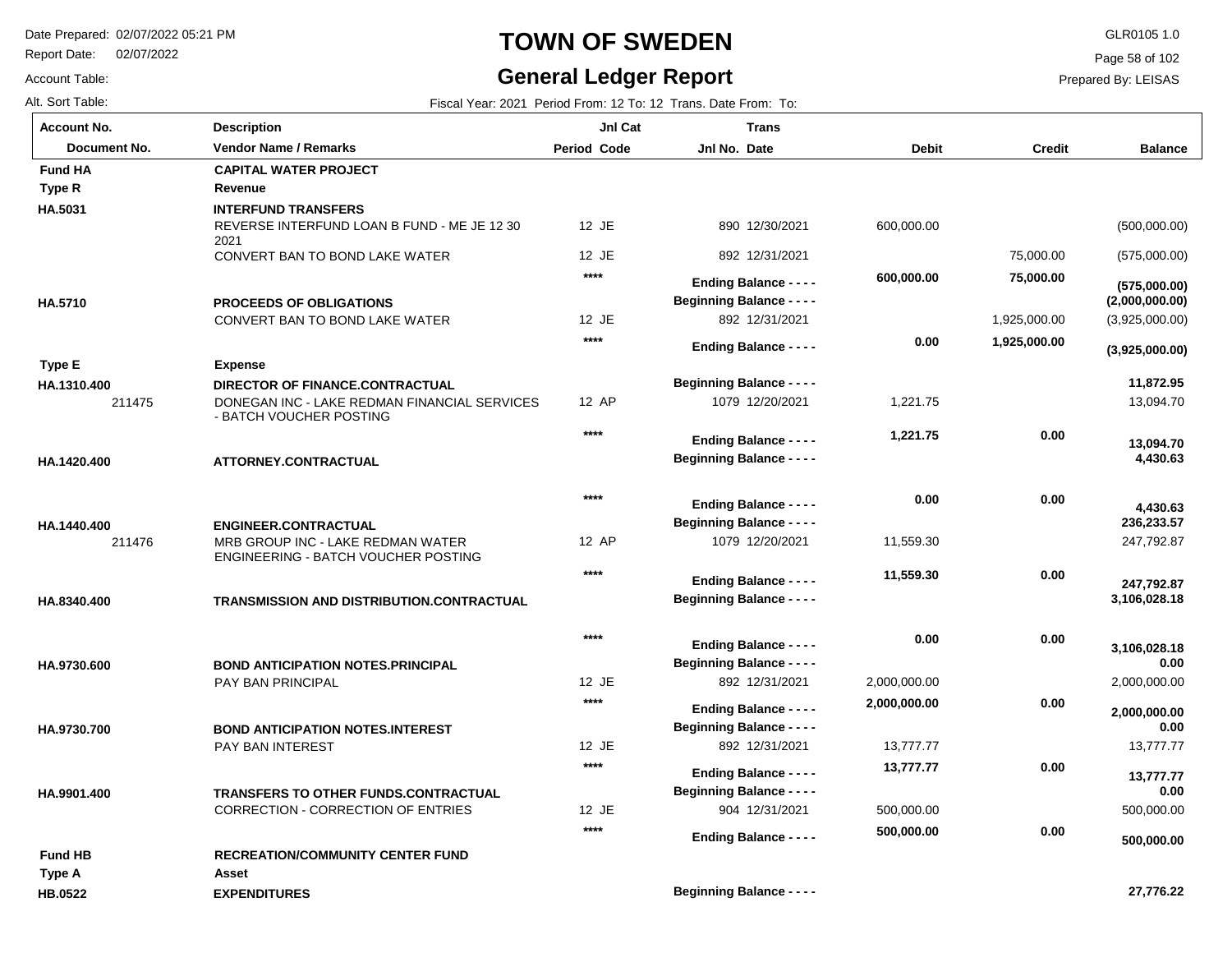**Description**

FROM A/P CHECK PROCESS

Report Date: 02/07/2022

### **TOWN OF SWEDEN** GLR0105 1.0

#### **General Ledger Report**

**Jnl Cat**

**Trans**

0.00

Page 59 of 102

Prepared By: LEISAS

Account Table: Alt. Sort Table: Fiscal Year: 2021 Period From: 12 To: 12 Trans. Date From: To: **Account No.**

| <b>Document No.</b> | <b>Vendor Name / Remarks</b>                                                        | <b>Period Code</b> | Jnl No. Date                     | <b>Debit</b> | <b>Credit</b> | <b>Balance</b> |
|---------------------|-------------------------------------------------------------------------------------|--------------------|----------------------------------|--------------|---------------|----------------|
| <b>Fund HB</b>      | <b>RECREATION/COMMUNITY CENTER FUND</b>                                             |                    |                                  |              |               |                |
| Type A              | Asset                                                                               |                    |                                  |              |               |                |
| HB.0522             | <b>EXPENDITURES</b>                                                                 |                    |                                  |              |               |                |
|                     |                                                                                     |                    |                                  |              |               |                |
|                     |                                                                                     | $****$             | <b>Ending Balance - - - -</b>    | 0.00         | 0.00          | 27,776.22      |
| Type F              | <b>Fund Balance</b>                                                                 |                    |                                  |              |               |                |
| <b>HB.0980</b>      | <b>REVENUES</b>                                                                     |                    | <b>Beginning Balance - - - -</b> |              |               | (27, 776.22)   |
|                     |                                                                                     | $****$             |                                  | 0.00         | 0.00          |                |
|                     |                                                                                     |                    | <b>Ending Balance - - - -</b>    |              |               | (27, 776.22)   |
| Type R              | Revenue                                                                             |                    |                                  |              |               |                |
| HB.5031             | <b>INTERFUND TRANSFERS</b>                                                          |                    | <b>Beginning Balance - - - -</b> |              |               | (27, 776.22)   |
|                     |                                                                                     | $***$              |                                  | 0.00         | 0.00          |                |
| Type E              | <b>Expense</b>                                                                      |                    | <b>Ending Balance - - - -</b>    |              |               | (27, 776.22)   |
| HB.1622.400         | <b>COMM CTR RESERVE.CONTRACTUAL</b>                                                 |                    | <b>Beginning Balance - - - -</b> |              |               | 27,776.22      |
|                     |                                                                                     |                    |                                  |              |               |                |
|                     |                                                                                     | $****$             | <b>Ending Balance - - - -</b>    | 0.00         | 0.00          | 27,776.22      |
| <b>Fund HD</b>      | <b>RESERVE FOR PARKS AND RECREATION</b>                                             |                    |                                  |              |               |                |
| <b>Type A</b>       | Asset                                                                               |                    |                                  |              |               |                |
| HD.0200             | <b>CASH</b>                                                                         |                    | <b>Beginning Balance - - - -</b> |              |               | 0.00           |
|                     | FROM A/P CHECK PROCESS                                                              | 12 AP              | 1062 12/03/2021                  |              | 7,202.67      | (7,202.67)     |
|                     | TO CHECKING CAP SIDEWALK - TO CHECKING<br>CAPITAL SIDEWALK PROJECT                  | 12 JE              | 880 12/03/2021                   | 7,202.67     |               | 0.00           |
|                     |                                                                                     | $****$             | <b>Ending Balance - - - -</b>    | 7,202.67     | 7,202.67      | 0.00           |
| HD.0201             | <b>CASH IN TIME DEPOSITS</b>                                                        |                    | <b>Beginning Balance - - - -</b> |              |               | 0.00           |
|                     | TO CHECKING CAP SIDEWALK - TO CHECKING<br>CAPITAL SIDEWALK PROJECT                  | 12 JE              | 880 12/03/2021                   |              | 7,202.67      | (7,202.67)     |
|                     | PERS PATH SIDEWALK FINAL - ME JE 12 16 2021                                         | 12 JE              | 884 12/16/2021                   | 7,202.67     |               | 0.00           |
|                     |                                                                                     | $***$              | <b>Ending Balance - - - -</b>    | 7,202.67     | 7,202.67      | 0.00           |
| HD.0522             | <b>EXPENDITURES</b>                                                                 |                    | <b>Beginning Balance - - - -</b> |              |               | 74,655.41      |
|                     | POSTED FROM CHILD HD.7110.400 -- FINAL PAY APP<br>SIDEWALKS - BATCH VOUCHER POSTING | 12 AP              | 1061 12/03/2021                  | 7,202.67     |               | 81,858.08      |
|                     |                                                                                     | ****               | <b>Ending Balance - - - -</b>    | 7,202.67     | 0.00          | 81,858.08      |
| Type L              | Liability                                                                           |                    |                                  |              |               |                |
| HD.0600             | <b>ACCOUNTS PAYABLE</b>                                                             |                    | <b>Beginning Balance - - - -</b> |              |               | 0.00           |
|                     | <b>BATCH VOUCHER POSTING</b>                                                        | 12 AP              | 1061 12/03/2021                  |              | 7,202.67      | (7,202.67)     |

12 AP

**\*\*\*\***

1062 12/03/2021

**Ending Balance - - - -**

7,202.67

 **7,202.67** 

 **7,202.67**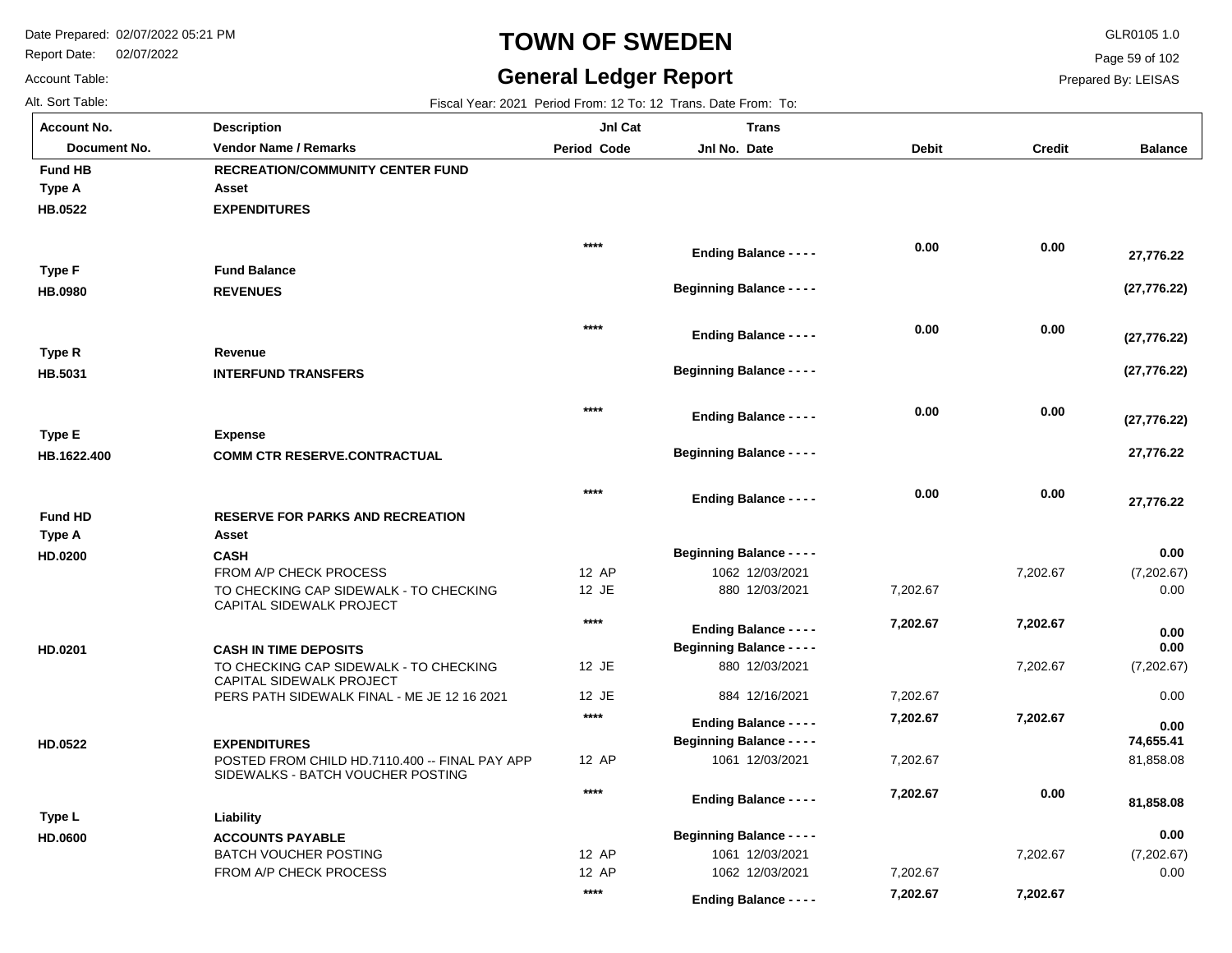Report Date: 02/07/2022

Account Table:

**Account No.**

**Type L**

**Fund HD**

# **TOWN OF SWEDEN** GLR0105 1.0

#### **General Ledger Report**

**Jnl Cat**

Jnl No. Date

**Trans**

**Period Code** 

**Balance**

Page 60 of 102

Prepared By: LEISAS

**ACCOUNTS PAYABLE Liability RESERVE FOR PARKS AND RECREATION Document No. Vendor Name / Remarks Period Jnl No. Debit Credit Description**

Alt. Sort Table: Fiscal Year: 2021 Period From: 12 To: 12 Trans. Date From: To:

| HD.0600        | <b>ACCOUNTS PAYABLE</b>                                                                |        |                                                     |          |          |                             |
|----------------|----------------------------------------------------------------------------------------|--------|-----------------------------------------------------|----------|----------|-----------------------------|
| <b>Type F</b>  | <b>Fund Balance</b>                                                                    |        |                                                     |          |          | 0.00                        |
| HD.0878        | <b>CAPITAL RESERVE BALANCE</b>                                                         |        | <b>Beginning Balance - - - -</b>                    |          |          | (298, 467.32)               |
|                |                                                                                        | $****$ | <b>Ending Balance - - - -</b>                       | 0.00     | 0.00     |                             |
| HD.0909        | FUND BALANCE, UNRESERVED                                                               |        | <b>Beginning Balance - - - -</b>                    |          |          | (298, 467.32)<br>298,467.32 |
|                |                                                                                        | $****$ | <b>Ending Balance - - - -</b>                       | 0.00     | 0.00     |                             |
| HD.0980        | <b>REVENUES</b>                                                                        |        | <b>Beginning Balance - - - -</b>                    |          |          | 298.467.32<br>(74, 655.41)  |
|                | POSTED FROM CHILD HD.5031.000 -- PERS PATH<br>SIDEWALK FINAL - ME JE 12 16 2021        | 12 JE  | 884 12/16/2021                                      |          | 7,202.67 | (81, 858.08)                |
|                |                                                                                        | ****   | <b>Ending Balance - - - -</b>                       | 0.00     | 7,202.67 |                             |
| Type R         | Revenue                                                                                |        |                                                     |          |          | (81, 858.08)                |
| HD.5031        | <b>INTERFUND TRANSFERS</b>                                                             |        | <b>Beginning Balance - - - -</b>                    |          |          | (74, 655.41)                |
|                | PERS PATH SIDEWALK FINAL - ME JE 12 16 2021                                            | 12 JE  | 884 12/16/2021                                      |          | 7,202.67 | (81, 858.08)                |
|                |                                                                                        | ****   | <b>Ending Balance - - - -</b>                       | 0.00     | 7,202.67 | (81, 858.08)                |
| <b>Type E</b>  | <b>Expense</b>                                                                         |        |                                                     |          |          |                             |
| HD.7110.400    | <b>PARK.CONTRACTUAL</b>                                                                |        | <b>Beginning Balance - - - -</b>                    |          |          | 74,655.41                   |
| 211409         | GENESEE BUILDING RESTORATION INC. - FINAL PAY<br>APP SIDEWALKS - BATCH VOUCHER POSTING | 12 AP  | 1061 12/03/2021                                     | 7,202.67 |          | 81,858.08                   |
|                |                                                                                        | $***$  | <b>Ending Balance - - - -</b>                       | 7,202.67 | 0.00     | 81,858.08                   |
| <b>Fund HI</b> | <b>RESERVE FOR INFORMATION TECHNO</b>                                                  |        |                                                     |          |          |                             |
| <b>Type A</b>  | Asset                                                                                  |        |                                                     |          |          |                             |
| HI.0200        | <b>CASH</b>                                                                            |        | <b>Beginning Balance - - - -</b>                    |          |          | 0.00                        |
|                | FROM A/P CHECK PROCESS                                                                 | 12 AP  | 1078 12/17/2021                                     |          | 2,405.00 | (2,405.00)                  |
|                | TO CHECKING CAP PHONE PROJECT - TO CHECKING<br>CAP PHONE PROJECT 12 17 2021            | 12 JE  | 885 12/17/2021                                      | 2,405.00 |          | 0.00                        |
|                |                                                                                        | $****$ | <b>Ending Balance - - - -</b>                       | 2,405.00 | 2,405.00 | 0.00                        |
| HI.0201        | <b>CASH IN TIME DEPOSITS</b>                                                           |        | <b>Beginning Balance - - - -</b>                    |          |          | 0.00                        |
|                | TO CHECKING CAP PHONE PROJECT - TO CHECKING<br>CAP PHONE PROJECT 12 17 2021            | 12 JE  | 885 12/17/2021                                      |          | 2,405.00 | (2,405.00)                  |
|                | VASPIAN CAP SECOND - ME JE 12 30 2021                                                  | 12 JE  | 890 12/30/2021                                      | 2,405.00 |          | 0.00                        |
|                |                                                                                        | $****$ | <b>Ending Balance - - - -</b>                       | 2,405.00 | 2,405.00 | 0.00                        |
| HI.0522        | <b>EXPENDITURES</b><br>POSTED FROM CHILD HI.1680.200 -- 2ND HALF PHONE                 | 12 AP  | <b>Beginning Balance - - - -</b><br>1077 12/17/2021 | 2,405.00 |          | 2,405.00<br>4,810.00        |
|                |                                                                                        |        |                                                     |          |          |                             |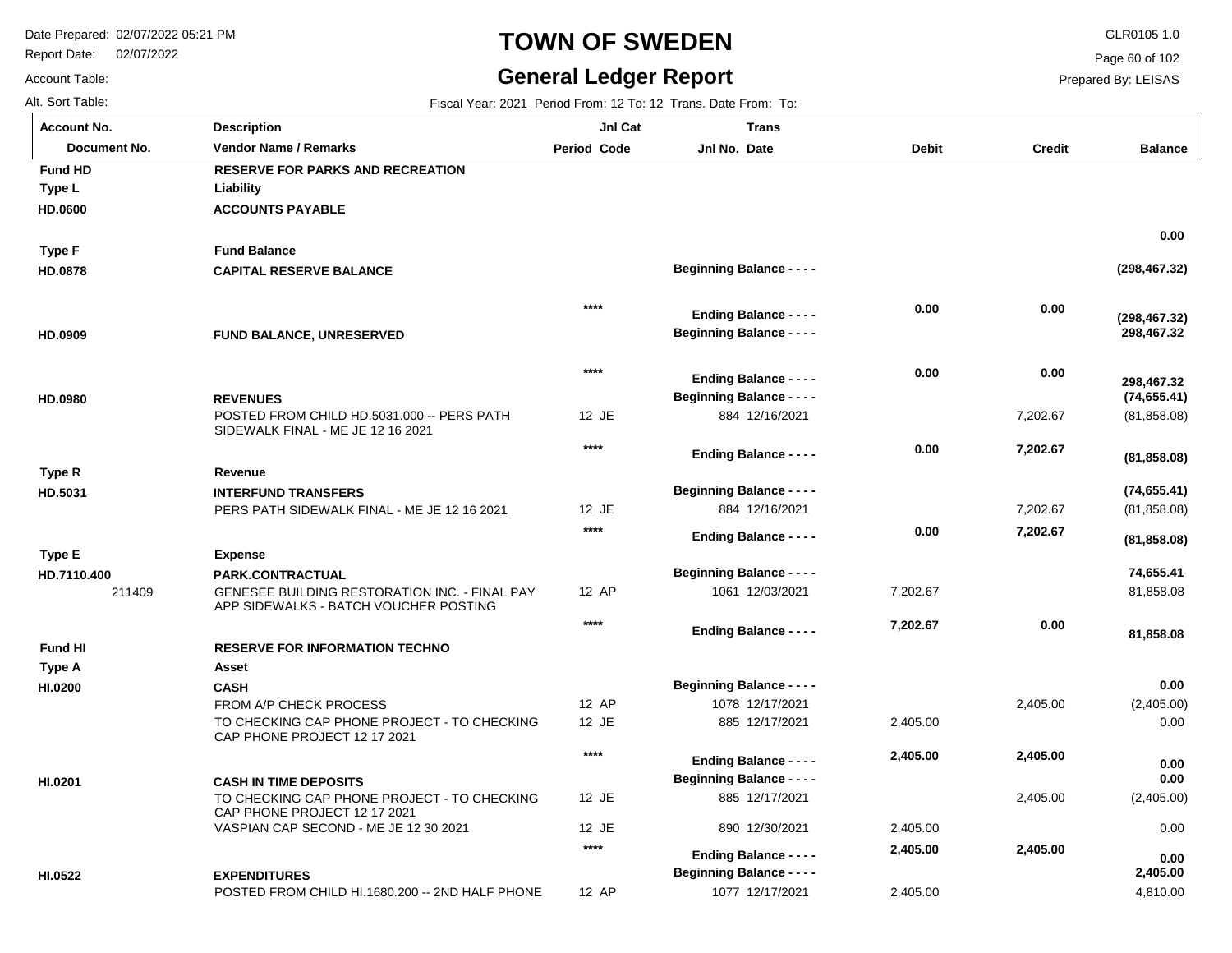Report Date: 02/07/2022

# **TOWN OF SWEDEN** GLR0105 1.0

#### **General Ledger Report**

**Balance**

(2,405.00) 0.00

 **4,810.00** 

 **0.00** 

 **0.00** 

(4,810.00)

**(2,405.00)**

(4,810.00)

**(4,810.00)**

**(2,405.00)**

**(4,810.00)**

4,810.00

 **4,810.00** 

 **496,198.11** 

**(496,198.11)**

 **496,198.11** 

 **438,802.10** 

**(496,198.11)**

 **2,405.00** 

Page 61 of 102

Prepared By: LEISAS

Account Table: Alt. Sort Table: Fiscal Year: 2021 Period From: 12 To: 12 Trans. Date From: To: **Account No.**

**HI.0522**

**Type A**

**Fund HI**

**HI.0600**

**Type L**

**HI.0980**

**Type F**

**HI.5031**

**Type E**

**Type R**

**HI.1680.200**

**HL.0395**

**Type A**

**Fund HL**

**HL.0909**

**Type F**

| unt No.      | <b>Description</b>                                                        | JnI Cat            | <b>Trans</b>                     |              |               |
|--------------|---------------------------------------------------------------------------|--------------------|----------------------------------|--------------|---------------|
| Document No. | <b>Vendor Name / Remarks</b>                                              | <b>Period Code</b> | Jnl No. Date                     | <b>Debit</b> | <b>Credit</b> |
| I HI         | <b>RESERVE FOR INFORMATION TECHNO</b>                                     |                    |                                  |              |               |
| ۰A           | Asset                                                                     |                    |                                  |              |               |
| 22           | <b>EXPENDITURES</b><br>INSTALL - BATCH VOUCHER POSTING                    |                    |                                  |              |               |
|              |                                                                           | $****$             | <b>Ending Balance - - - -</b>    | 2,405.00     | 0.00          |
| ۱L           | Liability                                                                 |                    |                                  |              |               |
| 00           | <b>ACCOUNTS PAYABLE</b>                                                   |                    | <b>Beginning Balance - - - -</b> |              |               |
|              | <b>BATCH VOUCHER POSTING</b>                                              | 12 AP              | 1077 12/17/2021                  |              | 2,405.00      |
|              | FROM A/P CHECK PROCESS                                                    | 12 AP              | 1078 12/17/2021                  | 2,405.00     |               |
|              |                                                                           | $***$              | <b>Ending Balance - - - -</b>    | 2,405.00     | 2,405.00      |
| ١F           | <b>Fund Balance</b>                                                       |                    |                                  |              |               |
| 80           | <b>REVENUES</b>                                                           |                    | <b>Beginning Balance - - - -</b> |              |               |
|              | POSTED FROM CHILD HI.5031.000 -- VASPIAN CAP<br>SECOND - ME JE 12 30 2021 | 12 JE              | 890 12/30/2021                   |              | 2,405.00      |
|              |                                                                           | $****$             | <b>Ending Balance - - - -</b>    | 0.00         | 2,405.00      |
| ۰R           | Revenue                                                                   |                    |                                  |              |               |
| 31           | <b>INTERFUND TRANSFERS</b>                                                |                    | <b>Beginning Balance - - - -</b> |              |               |
|              | VASPIAN CAP SECOND - ME JE 12 30 2021                                     | 12 JE              | 890 12/30/2021                   |              | 2,405.00      |
|              |                                                                           | $****$             | <b>Ending Balance - - - -</b>    | 0.00         | 2,405.00      |
| Е            | <b>Expense</b>                                                            |                    |                                  |              |               |
| 80.200       | <b>DATA PROCESSING</b>                                                    |                    | <b>Beginning Balance - - - -</b> |              |               |
| 211474       | VASPIAN LLC - 2ND HALF PHONE INSTALL - BATCH<br><b>VOUCHER POSTING</b>    | 12 AP              | 1077 12/17/2021                  | 2,405.00     |               |
|              |                                                                           | $****$             |                                  | 2,405.00     | 0.00          |
| I HL         | <b>LIBRARY CAPITAL PROJECT</b>                                            |                    | <b>Ending Balance - - - -</b>    |              |               |
| ۰A           | Asset                                                                     |                    |                                  |              |               |
|              | <b>DEPOSITS WITH OTHER GOVERNMENTS</b>                                    |                    | <b>Beginning Balance - - - -</b> |              |               |
| 395          |                                                                           |                    |                                  |              |               |
|              |                                                                           | $****$             | <b>Ending Balance - - - -</b>    | 0.00         | 0.00          |
| ۰F           | <b>Fund Balance</b>                                                       |                    |                                  |              |               |
| 909          | FUND BALANCE, UNRESERVED                                                  |                    | <b>Beginning Balance - - - -</b> |              |               |
|              |                                                                           | $****$             | <b>Ending Balance - - - -</b>    | 0.00         | 0.00          |

**\*\*\*\***

**Beginning Balance - - - -**

| <b>Fund HR</b> | <b>HIGHWAY CAPITAL ROAD PROJECT</b> |
|----------------|-------------------------------------|
| Type A         | Asset                               |
| <b>HR.0522</b> | <b>EXPENDITURES</b>                 |

 **0.00** 

 **0.00**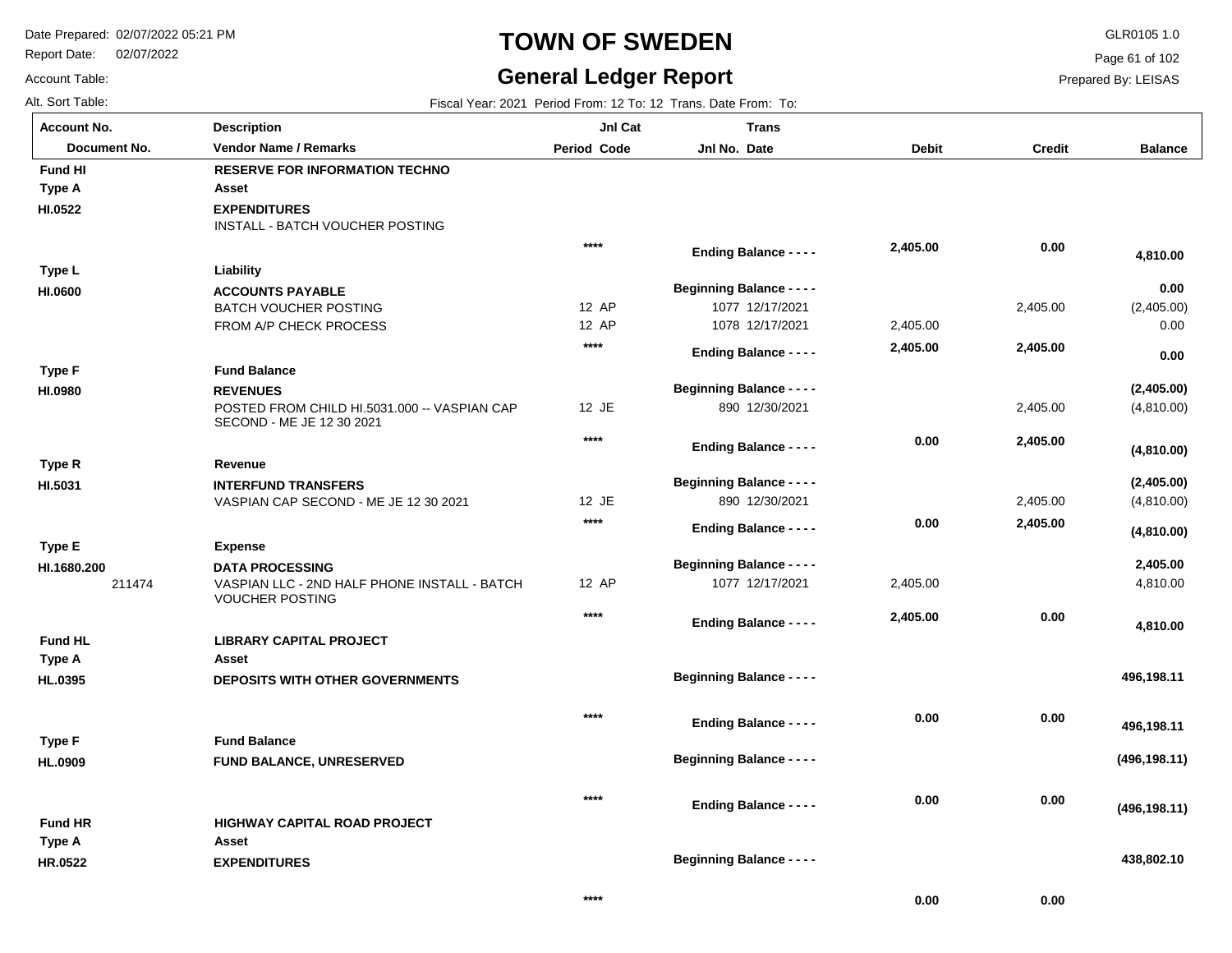Report Date: 02/07/2022

Account Table:

# **TOWN OF SWEDEN** GLR0105 1.0

#### **General Ledger Report**

Page 62 of 102

Prepared By: LEISAS

Alt. Sort Table: Fiscal Year: 2021 Period From: 12 To: 12 Trans. Date From: To:

| <b>Account No.</b> | <b>Description</b>                        | Jnl Cat     | <b>Trans</b>                                                      |              |               |                           |
|--------------------|-------------------------------------------|-------------|-------------------------------------------------------------------|--------------|---------------|---------------------------|
| Document No.       | <b>Vendor Name / Remarks</b>              | Period Code | Jnl No. Date                                                      | <b>Debit</b> | <b>Credit</b> | <b>Balance</b>            |
| <b>Fund HR</b>     | <b>HIGHWAY CAPITAL ROAD PROJECT</b>       |             |                                                                   |              |               |                           |
| Type A             | Asset                                     |             |                                                                   |              |               |                           |
| HR.0522            | <b>EXPENDITURES</b>                       |             |                                                                   |              |               |                           |
|                    |                                           |             | <b>Ending Balance - - - -</b>                                     |              |               | 438,802.10                |
| <b>Type F</b>      | <b>Fund Balance</b>                       |             |                                                                   |              |               |                           |
| HR.0909            | FUND BALANCE, UNRESERVED                  |             | <b>Beginning Balance - - - -</b>                                  |              |               | (438, 679.61)             |
|                    |                                           | ****        |                                                                   | 0.00         | 0.00          |                           |
|                    | <b>REVENUES</b>                           |             | <b>Ending Balance - - - -</b><br><b>Beginning Balance - - - -</b> |              |               | (438, 679.61)<br>(122.49) |
| HR.0980            |                                           |             |                                                                   |              |               |                           |
|                    |                                           | $***$       | <b>Ending Balance - - - -</b>                                     | 0.00         | 0.00          |                           |
| Type R             | Revenue                                   |             |                                                                   |              |               | (122.49)                  |
| HR.2401            | <b>INTEREST AND EARNINGS</b>              |             | <b>Beginning Balance - - - -</b>                                  |              |               | (122.49)                  |
|                    |                                           |             |                                                                   |              |               |                           |
|                    |                                           | $***$       | <b>Ending Balance - - - -</b>                                     | 0.00         | 0.00          |                           |
| <b>Type E</b>      | <b>Expense</b>                            |             |                                                                   |              |               | (122.49)                  |
| HR.5112.201        | <b>WEST CANAL ROAD PAVING</b>             |             | <b>Beginning Balance - - - -</b>                                  |              |               | 46,440.62                 |
|                    |                                           |             |                                                                   |              |               |                           |
|                    |                                           | ****        | <b>Ending Balance - - - -</b>                                     | 0.00         | 0.00          | 46,440.62                 |
| HR.5112.400        | ROAD CONSTRUCTION.COUNTY LINE ROAD PAVING |             | <b>Beginning Balance - - - -</b>                                  |              |               | 201,723.41                |
|                    |                                           |             |                                                                   |              |               |                           |
|                    |                                           | $****$      | <b>Ending Balance - - - -</b>                                     | 0.00         | 0.00          |                           |
|                    | ROAD CONSTRUCTION. SKIDMORE DRIVE PAVING  |             | <b>Beginning Balance - - - -</b>                                  |              |               | 201,723.41<br>122,766.26  |
| HR.5112.402        |                                           |             |                                                                   |              |               |                           |
|                    |                                           | ****        |                                                                   | 0.00         | 0.00          |                           |
|                    |                                           |             | <b>Ending Balance - - - -</b><br><b>Beginning Balance - - - -</b> |              |               | 122,766.26<br>29,360.34   |
| HR.5132.200        | <b>GARAGE PARKING LOT.EQUIPMENT</b>       |             |                                                                   |              |               |                           |
|                    |                                           | $****$      |                                                                   | 0.00         | 0.00          |                           |
|                    |                                           |             | <b>Ending Balance - - - -</b>                                     |              |               | 29,360.34                 |
| HR.9901.900        | <b>TRANSFERS TO OTHER FUNDS</b>           |             | <b>Beginning Balance - - - -</b>                                  |              |               | 38,511.47                 |
|                    |                                           | $***$       |                                                                   |              |               |                           |
|                    |                                           |             | <b>Ending Balance - - - -</b>                                     | 0.00         | 0.00          | 38,511.47                 |
| <b>Fund K</b>      | <b>GENERALL FIXED ASSETS</b>              |             |                                                                   |              |               |                           |
| Type A             | Asset                                     |             |                                                                   |              |               | 1,186,546.22              |
| K.0101             | <b>FIXED ASSET: LAND</b>                  |             | <b>Beginning Balance - - - -</b>                                  |              |               |                           |
|                    |                                           | $***$       |                                                                   | 0.00         | 0.00          |                           |
|                    |                                           |             | Ending Delense                                                    |              |               |                           |

**Ending Balance - - - -**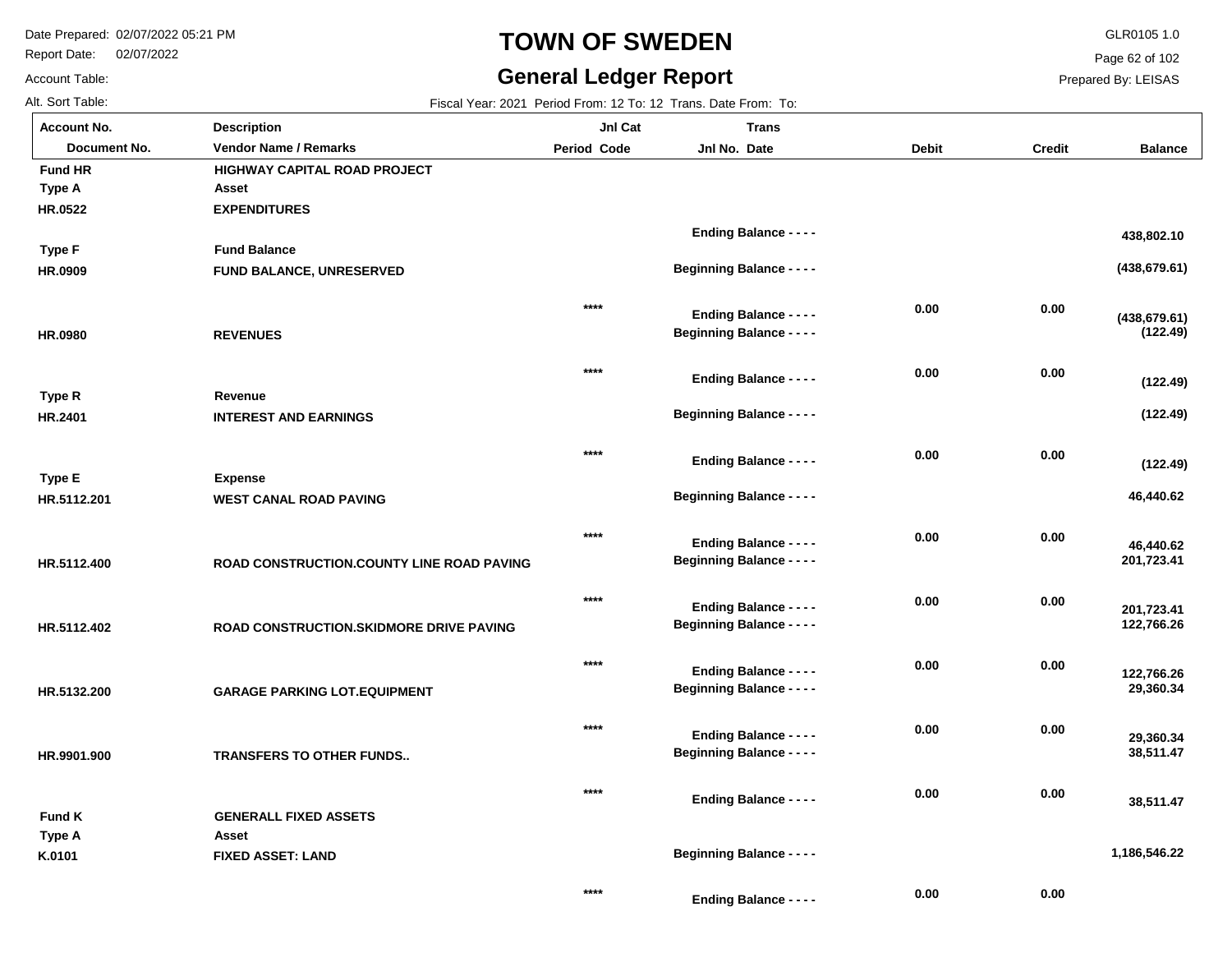Report Date: 02/07/2022

# **TOWN OF SWEDEN** GLR0105 1.0

#### **General Ledger Report**

**(1,444,638.74)**

Page 63 of 102

Prepared By: LEISAS

Account Table:

| Alt. Sort Table:   |                                                                           |             | Fiscal Year: 2021 Period From: 12 To: 12 Trans. Date From: To:    |              |               |                                     |
|--------------------|---------------------------------------------------------------------------|-------------|-------------------------------------------------------------------|--------------|---------------|-------------------------------------|
| <b>Account No.</b> | <b>Description</b>                                                        | JnI Cat     | <b>Trans</b>                                                      |              |               |                                     |
| Document No.       | <b>Vendor Name / Remarks</b>                                              | Period Code | Jnl No. Date                                                      | <b>Debit</b> | <b>Credit</b> | <b>Balance</b>                      |
| Fund K             | <b>GENERALL FIXED ASSETS</b>                                              |             |                                                                   |              |               |                                     |
| Type A             | Asset                                                                     |             |                                                                   |              |               |                                     |
| K.0101             | <b>FIXED ASSET: LAND</b>                                                  |             |                                                                   |              |               |                                     |
| K.0102             | <b>FIXED ASSET: BUILDINGS</b>                                             |             | <b>Beginning Balance - - - -</b>                                  |              |               | 1,186,546.22<br>6,097,622.89        |
|                    |                                                                           | $****$      | <b>Ending Balance - - - -</b>                                     | 0.00         | 0.00          | 6,097,622.89                        |
| K.0103             | <b>FXDAST: IMPVMTS OTHER THAN BLD</b>                                     |             | <b>Beginning Balance - - - -</b>                                  |              |               | 7,291,332.00                        |
|                    | 2021 FIXED ASSETS - TO RECORD FIXED ASSETS<br>AND WATER DUE TO/FROM 12 31 | 12 JE       | 895 12/31/2021                                                    | 4,203,616.00 |               | 11,494,948.00                       |
|                    |                                                                           | $***$       | <b>Ending Balance - - - -</b>                                     | 4,203,616.00 | 0.00          | 11,494,948.00                       |
| K.0104             | <b>FIXED ASSET: MACH &amp; EQUIPMENT</b>                                  |             | <b>Beginning Balance - - - -</b>                                  |              |               | 4,970,492.98                        |
|                    | 2021 FIXED ASSETS - TO RECORD FIXED ASSETS<br>AND WATER DUE TO/FROM 12 31 | 12 JE       | 895 12/31/2021                                                    | 71,500.87    |               | 5,041,993.85                        |
|                    | 2021 FIXED ASSETS - TO RECORD FIXED ASSETS<br>AND WATER DUE TO/FROM 12 31 | 12 JE       | 895 12/31/2021                                                    |              | 73,093.00     | 4,968,900.85                        |
|                    |                                                                           | $***$       | <b>Ending Balance - - - -</b>                                     | 71,500.87    | 73,093.00     | 4,968,900.85                        |
| K.0151             | <b>INVESTMT GFA - BONDS AND NOTES</b>                                     |             | <b>Beginning Balance - - - -</b>                                  |              |               | (1,474,315.81)                      |
| K.0152             | <b>INVSTMT GFA - CURRENT APPROPRI</b>                                     | $****$      | <b>Ending Balance - - - -</b><br><b>Beginning Balance - - - -</b> | 0.00         | 0.00          | (1,474,315.81)<br>(12, 437, 315.01) |
|                    | 2021 FIXED ASSETS - TO RECORD FIXED ASSETS                                | 12 JE       | 895 12/31/2021                                                    | 73,093.00    |               | (12,364,222.01)                     |
|                    | AND WATER DUE TO/FROM 12 31<br>2021 FIXED ASSETS - TO RECORD FIXED ASSETS | 12 JE       | 895 12/31/2021                                                    |              | 71,500.87     | (12, 435, 722.88)                   |
|                    | AND WATER DUE TO/FROM 12 31                                               |             |                                                                   |              |               |                                     |
|                    | 2021 FIXED ASSETS - TO RECORD FIXED ASSETS<br>AND WATER DUE TO/FROM 12 31 | 12 JE       | 895 12/31/2021                                                    |              | 636,546.00    | (13,072,268.88)                     |
|                    |                                                                           | $***$       | <b>Ending Balance - - - -</b>                                     | 73,093.00    | 708,046.87    | (13,072,268.88)                     |
| K.0153             | <b>INVSTMT IN GENL FXD ASST - GIF</b>                                     |             | <b>Beginning Balance - - - -</b>                                  |              |               | (3,951,868.23)                      |
|                    |                                                                           | $***$       | <b>Ending Balance - - - -</b>                                     | 0.00         | 0.00          | (3,951,868.23)                      |
| K.0156             | <b>INVSTMT GENLFXDASST - STATE AI</b>                                     |             | <b>Beginning Balance - - - -</b>                                  |              |               | (117, 027.30)                       |
|                    |                                                                           | $****$      | <b>Ending Balance - - - -</b>                                     | 0.00         | 0.00          | (117, 027.30)                       |
| K.0157             | <b>INVSTMT GENLFXDASST - FEDERAL</b>                                      |             | <b>Beginning Balance - - - -</b>                                  |              |               | (120, 829.00)                       |
|                    | 2021 FIXED ASSETS - TO RECORD FIXED ASSETS<br>AND WATER DUE TO/FROM 12 31 | 12 JE       | 895 12/31/2021                                                    |              | 3,567,070.00  | (3,687,899.00)                      |
|                    |                                                                           | ****        | <b>Ending Balance - - - -</b>                                     | 0.00         | 3,567,070.00  | (3,687,899.00)                      |

**Beginning Balance - - - -**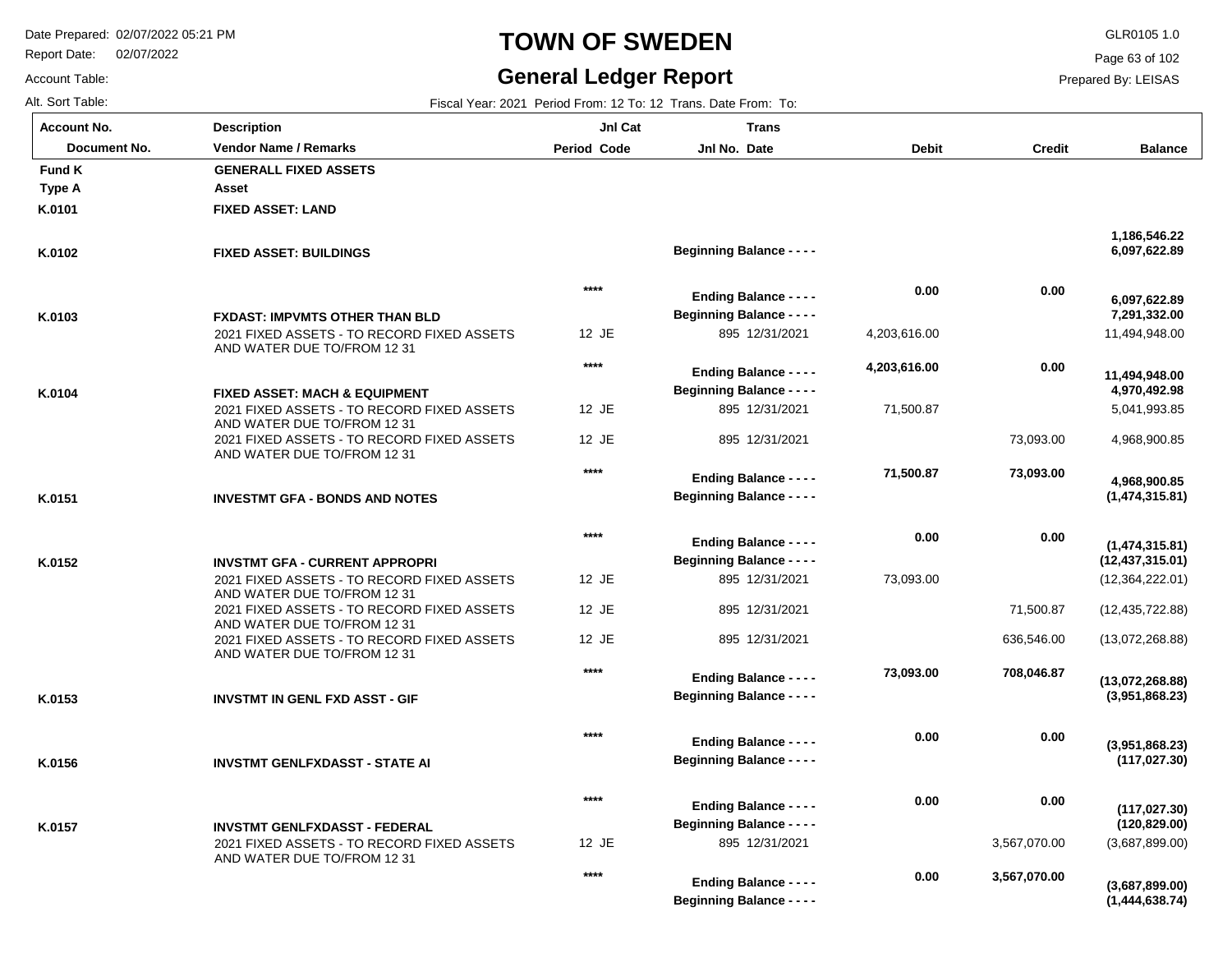INTEREST - INTEREST 12 31 2021

**INTEREST AND EARNINGS**

Report Date: 02/07/2022

## **TOWN OF SWEDEN** GLR0105 1.0

#### **General Ledger Report**

**(7,845.00)**

(9.32)

**(8.38)**

Page 64 of 102

Prepared By: LEISAS

0.94

Account Table: Alt. Sort Table: Fiscal Year: 2021 Period From: 12 To: 12 Trans. Date From: To: 12 Trans. Date From: To: 12 Trans. Date From: To:

**SD.2401**

| <b>Account No.</b> | <b>Description</b>                          | JnI Cat     | <b>Trans</b>                     |              |               |                       |
|--------------------|---------------------------------------------|-------------|----------------------------------|--------------|---------------|-----------------------|
| Document No.       | <b>Vendor Name / Remarks</b>                | Period Code | Jnl No. Date                     | <b>Debit</b> | <b>Credit</b> | <b>Balance</b>        |
| <b>Fund K</b>      | <b>GENERALL FIXED ASSETS</b>                |             |                                  |              |               |                       |
| Type A             | Asset                                       |             |                                  |              |               |                       |
| K.0158             | <b>INVSTMT GENL FXD ASST - OTHER</b>        |             |                                  |              |               |                       |
|                    |                                             | $***$       | <b>Ending Balance - - - -</b>    | 0.00         | 0.00          |                       |
| <b>Fund SD</b>     | <b>SWEDEN DRAINAGE DISTRICT</b>             |             |                                  |              |               | (1,444,638.74)        |
| Type A             | Asset                                       |             |                                  |              |               |                       |
| SD.0201            | <b>CASH IN TIME DEPOSITS</b>                |             | <b>Beginning Balance - - - -</b> |              |               | 16,608.49             |
|                    | INTEREST - INTEREST 12 31 2021              | 12 JE       | 891 12/31/2021                   | 0.94         |               | 16,609.43             |
|                    |                                             | $***$       | <b>Ending Balance - - - -</b>    | 0.94         | 0.00          |                       |
|                    |                                             |             | <b>Beginning Balance - - - -</b> |              |               | 16,609.43<br>7,850.00 |
| SD.0510            | <b>ESTIMATED REVENUE</b>                    |             |                                  |              |               |                       |
|                    |                                             | $***$       | <b>Ending Balance - - - -</b>    | 0.00         | 0.00          |                       |
| <b>SD.0522</b>     | <b>EXPENDITURES</b>                         |             | <b>Beginning Balance - - - -</b> |              |               | 7,850.00<br>4,165.22  |
|                    |                                             |             |                                  |              |               |                       |
|                    |                                             | $****$      | <b>Ending Balance - - - -</b>    | 0.00         | 0.00          |                       |
| SD.0599            | <b>APPROPRIATED FUND BALANCE</b>            |             | <b>Beginning Balance - - - -</b> |              |               | 4,165.22<br>1,500.00  |
|                    |                                             |             |                                  |              |               |                       |
|                    |                                             | $***$       | <b>Ending Balance - - - -</b>    | 0.00         | 0.00          |                       |
| <b>Type F</b>      | <b>Fund Balance</b>                         |             |                                  |              |               | 1,500.00              |
| SD.0909            | FUND BALANCE, UNRESERVED                    |             | <b>Beginning Balance - - - -</b> |              |               | (12, 920.33)          |
|                    |                                             |             |                                  |              |               |                       |
|                    |                                             | $***$       | <b>Ending Balance - - - -</b>    | 0.00         | 0.00          | (12, 920.33)          |
| SD.0960            | <b>APPROPRIATIONS</b>                       |             | <b>Beginning Balance - - - -</b> |              |               | (9,350.00)            |
|                    |                                             |             |                                  |              |               |                       |
|                    |                                             | $****$      | <b>Ending Balance - - - -</b>    | 0.00         | 0.00          | (9,350.00)            |
| <b>SD.0980</b>     | <b>REVENUES</b>                             |             | <b>Beginning Balance - - - -</b> |              |               | (7, 853.38)           |
|                    | POSTED FROM CHILD SD.2401.000 -- INTEREST - | 12 JE       | 891 12/31/2021                   |              | 0.94          | (7, 854.32)           |
|                    | <b>INTEREST 12 31 2021</b>                  | $***$       |                                  |              |               |                       |
|                    |                                             |             | <b>Ending Balance - - - -</b>    | 0.00         | 0.94          | (7, 854.32)           |
| Type R             | Revenue                                     |             |                                  |              |               |                       |
| SD.1001            | <b>REAL PROPERTY TAXES</b>                  |             | <b>Beginning Balance - - - -</b> |              |               | (7, 845.00)           |
|                    |                                             | $***$       | - - - -                          | 0.00         | 0.00          |                       |

12 JE

891 12/31/2021

**Beginning Balance - - - -**

**Ending Balance - - - -**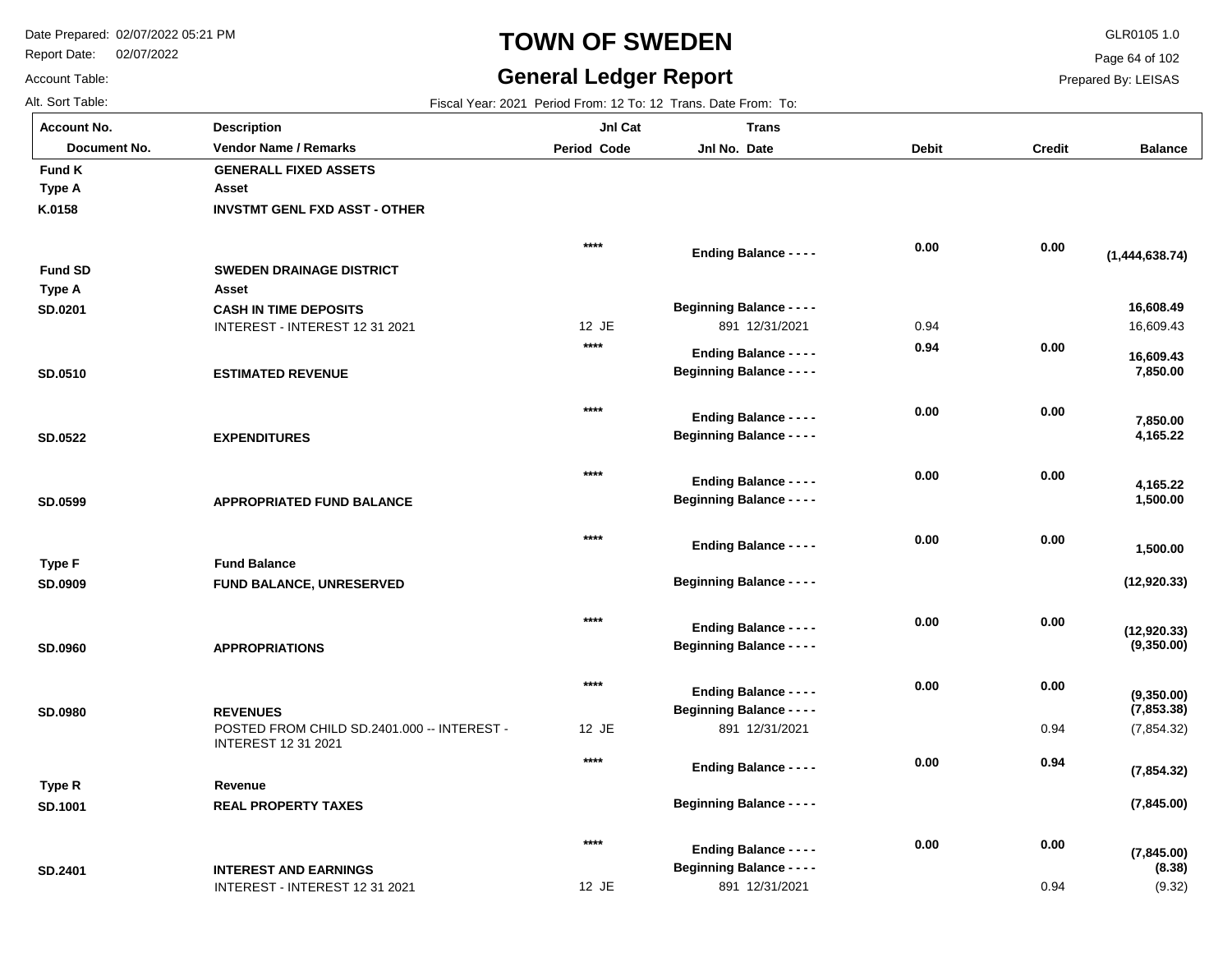Report Date: 02/07/2022

#### **TOWN OF SWEDEN** GLR0105 1.0

**Beginning Balance - - - -**

**Balance**

7,214.64

 **1,000.00** 

 **7,214.64** 

 **1,665.00** 

 **1,665.00** 

 **1,000.00** 

**(13,156.79)**

 **6,946.00** 

**(13,156.79)**

**(2,665.00)**

 **6,946.00** 

 **7,214.23** 

 **4,165.22** 

 **4,165.22** 

**(9.32)**

(1,003.85)

**(1,000.00)**

**(1,003.85)**

**(1,003.44)**

**(2,665.00)**

Page 65 of 102

Prepared By: LEISAS

| Account Table:     | <b>General Ledger Report</b>                                               |                    |                                                                   |              | P             |
|--------------------|----------------------------------------------------------------------------|--------------------|-------------------------------------------------------------------|--------------|---------------|
| Alt. Sort Table:   |                                                                            |                    | Fiscal Year: 2021 Period From: 12 To: 12 Trans. Date From: To:    |              |               |
| <b>Account No.</b> | <b>Description</b>                                                         | JnI Cat            | <b>Trans</b>                                                      |              |               |
| Document No.       | <b>Vendor Name / Remarks</b>                                               | <b>Period Code</b> | Jnl No. Date                                                      | <b>Debit</b> | <b>Credit</b> |
| <b>Fund SD</b>     | <b>SWEDEN DRAINAGE DISTRICT</b>                                            |                    |                                                                   |              |               |
| Type R             | Revenue                                                                    |                    |                                                                   |              |               |
| SD.2401            | <b>INTEREST AND EARNINGS</b>                                               |                    |                                                                   |              |               |
|                    |                                                                            | $****$             | <b>Ending Balance - - - -</b>                                     | 0.00         | 0.94          |
| <b>Type E</b>      | <b>Expense</b>                                                             |                    |                                                                   |              |               |
| SD.8540.400        | DRAINAGE.CONTRACTUAL                                                       |                    | <b>Beginning Balance - - - -</b>                                  |              |               |
|                    |                                                                            | $****$             | <b>Ending Balance - - - -</b>                                     | 0.00         | 0.00          |
| <b>Fund SK1</b>    | <b>WALMART SIDEWALK DISTRICT</b>                                           |                    |                                                                   |              |               |
| Type A             | Asset                                                                      |                    |                                                                   |              |               |
| SK1.0201           | <b>CASH IN TIME DEPOSITS</b>                                               |                    | <b>Beginning Balance - - - -</b>                                  |              |               |
|                    | INTEREST - INTEREST 12 31 2021                                             | 12 JE              | 891 12/31/2021                                                    | 0.41         |               |
|                    |                                                                            | $***$              | <b>Ending Balance - - - -</b>                                     | 0.41         | 0.00          |
| SK1.0510           | <b>ESTIMATED REVENUE</b>                                                   |                    | <b>Beginning Balance - - - -</b>                                  |              |               |
|                    |                                                                            | ****               |                                                                   | 0.00         | 0.00          |
| SK1.0599           | <b>APPROPRIATED FUND BALANCE</b>                                           |                    | <b>Ending Balance - - - -</b><br><b>Beginning Balance - - - -</b> |              |               |
|                    |                                                                            |                    |                                                                   |              |               |
|                    |                                                                            | $***$              | <b>Ending Balance - - - -</b>                                     | 0.00         | 0.00          |
| <b>Type F</b>      | <b>Fund Balance</b>                                                        |                    |                                                                   |              |               |
| SK1.0899           | <b>RESTRICTED FUND BALANCE</b>                                             |                    | <b>Beginning Balance - - - -</b>                                  |              |               |
|                    |                                                                            |                    |                                                                   |              |               |
|                    |                                                                            | $***$              | <b>Ending Balance - - - -</b>                                     | 0.00         | 0.00          |
| SK1.0909           | <b>FUND BALANCE, UNRESERVED</b>                                            |                    | <b>Beginning Balance - - - -</b>                                  |              |               |
|                    |                                                                            | $***$              | <b>Ending Balance - - - -</b>                                     | 0.00         | 0.00          |
| SK1.0960           | <b>APPROPRIATIONS</b>                                                      |                    | <b>Beginning Balance - - - -</b>                                  |              |               |
|                    |                                                                            | $****$             |                                                                   | 0.00         | 0.00          |
|                    |                                                                            |                    | <b>Ending Balance - - - -</b>                                     |              |               |
| SK1.0980           | <b>REVENUES</b>                                                            | 12 JE              | <b>Beginning Balance - - - -</b><br>891 12/31/2021                |              |               |
|                    | POSTED FROM CHILD SK1.2401.000 -- INTEREST -<br><b>INTEREST 12 31 2021</b> |                    |                                                                   |              | 0.41          |
|                    |                                                                            | $***$              | <b>Ending Balance - - - -</b>                                     | 0.00         | 0.41          |
| Type R             | Revenue                                                                    |                    |                                                                   |              |               |

**REAL PROPERTY TAXES SK1.1001**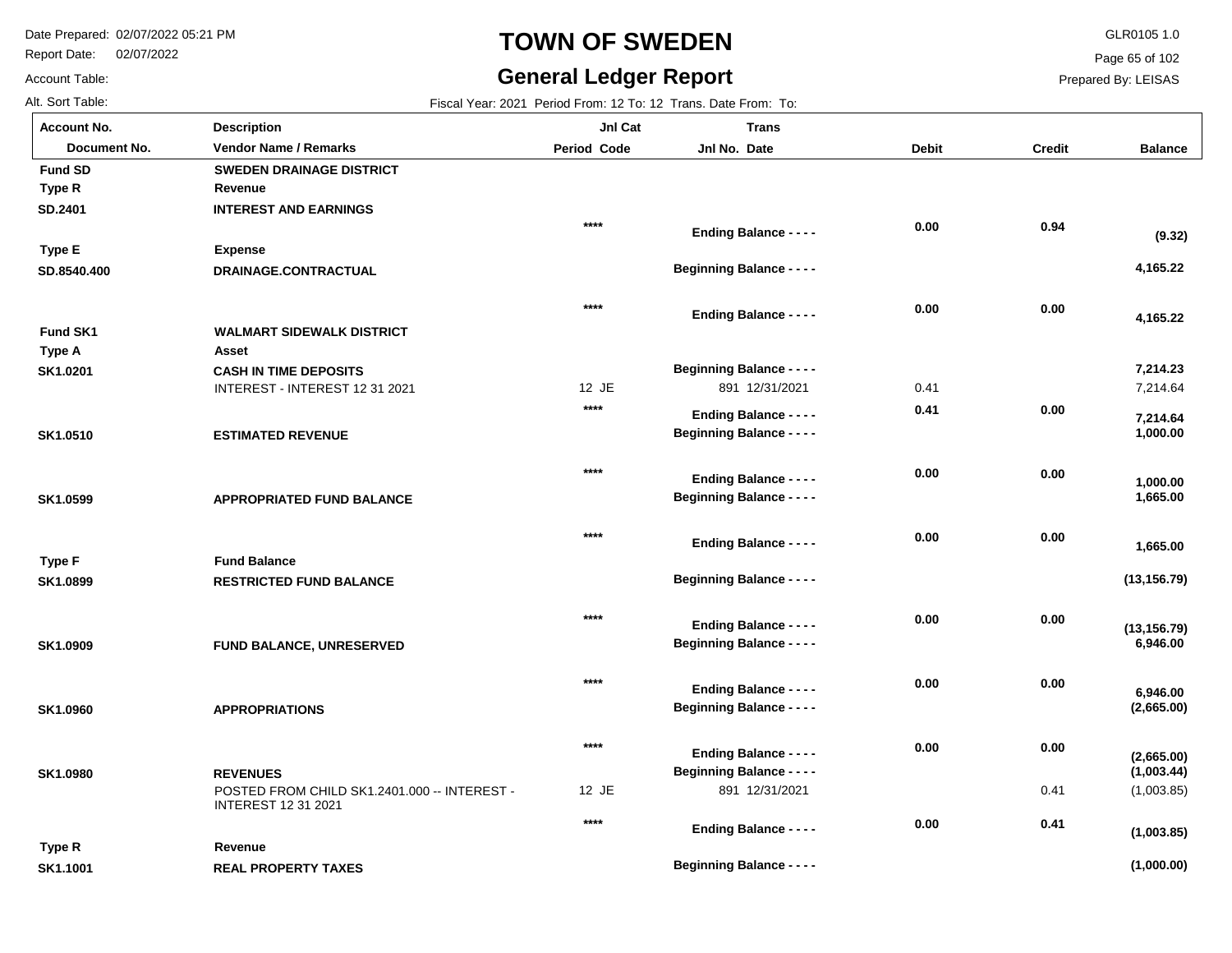Report Date: 02/07/2022

Account Table:

# **TOWN OF SWEDEN** GLR0105 1.0

#### **General Ledger Report**

Page 66 of 102

Prepared By: LEISAS

 **0.00** 

 **0.00** 

| Alt. Sort Table:   |                                                              |                    | Fiscal Year: 2021 Period From: 12 To: 12 Trans. Date From: To: |              |               |                        |
|--------------------|--------------------------------------------------------------|--------------------|----------------------------------------------------------------|--------------|---------------|------------------------|
| <b>Account No.</b> | <b>Description</b>                                           | Jnl Cat            | <b>Trans</b>                                                   |              |               |                        |
| Document No.       | <b>Vendor Name / Remarks</b>                                 | <b>Period Code</b> | Jnl No. Date                                                   | <b>Debit</b> | <b>Credit</b> | <b>Balance</b>         |
| Fund SK1           | <b>WALMART SIDEWALK DISTRICT</b>                             |                    |                                                                |              |               |                        |
| Type R             | Revenue                                                      |                    |                                                                |              |               |                        |
| SK1.1001           | <b>REAL PROPERTY TAXES</b>                                   |                    |                                                                |              |               |                        |
|                    |                                                              | $***$              | <b>Ending Balance - - - -</b>                                  | 0.00         | 0.00          | (1,000.00)             |
| SK1.2401           | <b>INTEREST AND EARNINGS</b>                                 |                    | <b>Beginning Balance - - - -</b>                               |              |               | (3.44)                 |
|                    | INTEREST - INTEREST 12 31 2021                               | 12 JE              | 891 12/31/2021                                                 |              | 0.41          | (3.85)                 |
|                    |                                                              | $***$              | <b>Ending Balance - - - -</b>                                  | 0.00         | 0.41          |                        |
| Fund SL1           | <b>SWEDEN HILLS LIGHTING</b>                                 |                    |                                                                |              |               | (3.85)                 |
| Type A             | Asset                                                        |                    |                                                                |              |               |                        |
| SL1.0200           | <b>CASH</b>                                                  |                    | <b>Beginning Balance - - - -</b>                               |              |               | 0.00                   |
|                    | FROM A/P CHECK PROCESS                                       | 12 AP              | 1072 12/06/2021                                                |              | 1,645.93      | (1,645.93)             |
|                    | TO CHECKING EARLY PAYS - TO CHECKING EARLY<br>PAYS 12 6 2021 | 12 JE              | 881 12/06/2021                                                 | 1,645.93     |               | 0.00                   |
|                    |                                                              | $***$              | Ending Balance - - - -                                         | 1,645.93     | 1,645.93      | 0.00                   |
| SL1.0201           | <b>CASH IN TIME DEPOSITS</b>                                 |                    | <b>Beginning Balance - - - -</b>                               |              |               | 3,321.55               |
|                    | TO CHECKING EARLY PAYS - TO CHECKING EARLY<br>PAYS 12 6 2021 | 12 JE              | 881 12/06/2021                                                 |              | 1,645.93      | 1,675.62               |
|                    | INTEREST - INTEREST 12 31 2021                               | 12 JE              | 891 12/31/2021                                                 | 0.10         |               | 1,675.72               |
|                    |                                                              | $****$             | <b>Ending Balance - - - -</b>                                  | 0.10         | 1,645.93      |                        |
| SL1.0510           | <b>ESTIMATED REVENUE</b>                                     |                    | <b>Beginning Balance - - - -</b>                               |              |               | 1,675.72<br>19,485.00  |
|                    |                                                              |                    |                                                                |              |               |                        |
|                    |                                                              | $***$              | <b>Ending Balance - - - -</b>                                  | 0.00         | 0.00          |                        |
| SL1.0522           | <b>EXPENDITURES</b>                                          |                    | <b>Beginning Balance - - - -</b>                               |              |               | 19,485.00<br>17,695.46 |
|                    | POSTED FROM CHILD SL1.5182.400 -- ELECTRIC BILL -            | 12 AP              | 1071 12/06/2021                                                | 1,645.93     |               | 19,341.39              |
|                    | <b>BATCH VOUCHER POSTING</b>                                 |                    |                                                                |              |               |                        |
|                    |                                                              | $***$              | <b>Ending Balance - - - -</b>                                  | 1,645.93     | 0.00          | 19,341.39              |
| SL1.0599           | <b>APPROPRIATED FUND BALANCE</b>                             |                    | <b>Beginning Balance - - - -</b>                               |              |               | 215.00                 |
|                    |                                                              |                    |                                                                |              |               |                        |
|                    |                                                              | $***$              | <b>Ending Balance - - - -</b>                                  | 0.00         | 0.00          | 215.00                 |
| Type L             | Liability                                                    |                    |                                                                |              |               |                        |
| SL1.0600           | <b>ACCOUNTS PAYABLE</b>                                      |                    | <b>Beginning Balance - - - -</b>                               |              |               | 0.00                   |
|                    | <b>BATCH VOUCHER POSTING</b>                                 | 12 AP              | 1071 12/06/2021                                                |              | 1,645.93      | (1,645.93)             |
|                    | FROM A/P CHECK PROCESS                                       | 12 AP              | 1072 12/06/2021                                                | 1,645.93     |               | 0.00                   |
|                    |                                                              | $****$             | <b>Ending Balance - - - -</b>                                  | 1,645.93     | 1,645.93      | 0.00                   |
| Type F             | <b>Fund Balance</b>                                          |                    |                                                                |              |               |                        |
| SL1.0909           | <b>FUND BALANCE, UNRESERVED</b>                              |                    | <b>Beginning Balance - - - -</b>                               |              |               | (1,531.75)             |
|                    |                                                              |                    |                                                                |              |               |                        |

**\*\*\*\***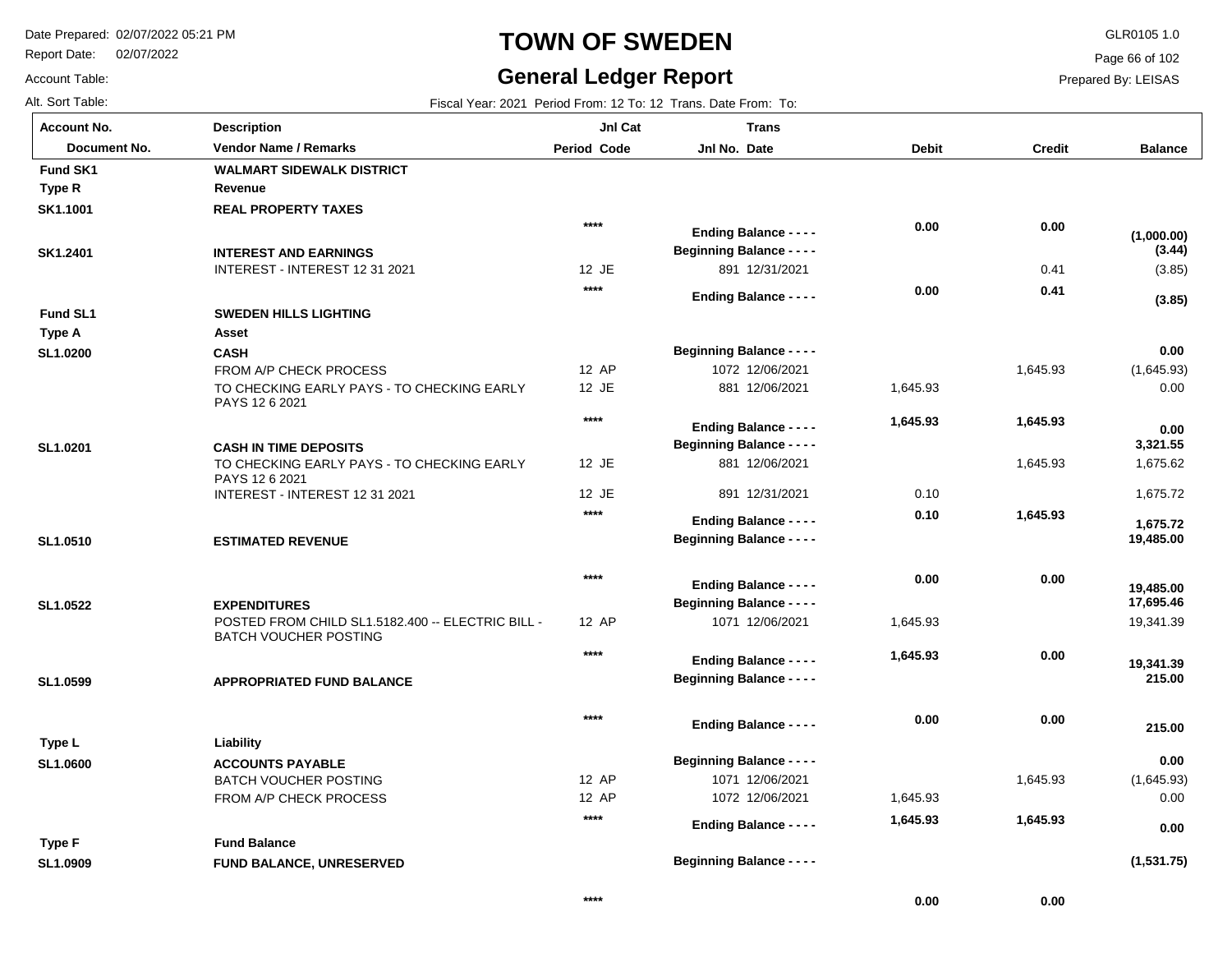Report Date: 02/07/2022

# **TOWN OF SWEDEN** GLR0105 1.0

**Balance**

(19,485.36)

**(19,480.00)**

**(19,480.00)**

**(19,485.36)**

**(19,485.26)**

**(19,700.00)**

**(19,700.00)**

**(1,531.75)**

(5.36)

**(5.36)**

**(5.26)**

19,341.39

 **19,341.39** 

 **17,695.46** 

(219.54) 0.00

 **0.00** 

 886.60 886.66

 **0.00** 

 **1,106.14** 

 **2,695.00** 

 **886.66** 

Page 67 of 102

Prepared By: LEISAS

| Account No.  |
|--------------|
| Document No. |

| Account Table:     | <b>General Ledger Report</b>                                               |                    |                                                                   |              |               |  |  |
|--------------------|----------------------------------------------------------------------------|--------------------|-------------------------------------------------------------------|--------------|---------------|--|--|
| Alt. Sort Table:   | Fiscal Year: 2021 Period From: 12 To: 12 Trans. Date From: To:             |                    |                                                                   |              |               |  |  |
| <b>Account No.</b> | <b>Description</b>                                                         | JnI Cat            | <b>Trans</b>                                                      |              |               |  |  |
| Document No.       | <b>Vendor Name / Remarks</b>                                               | <b>Period Code</b> | Jnl No. Date                                                      | <b>Debit</b> | <b>Credit</b> |  |  |
| Fund SL1           | <b>SWEDEN HILLS LIGHTING</b>                                               |                    |                                                                   |              |               |  |  |
| <b>Type F</b>      | <b>Fund Balance</b>                                                        |                    |                                                                   |              |               |  |  |
| SL1.0909           | <b>FUND BALANCE, UNRESERVED</b>                                            |                    |                                                                   |              |               |  |  |
|                    |                                                                            |                    | <b>Ending Balance - - - -</b>                                     |              |               |  |  |
| SL1.0960           | <b>APPROPRIATIONS</b>                                                      |                    | <b>Beginning Balance - - - -</b>                                  |              |               |  |  |
|                    |                                                                            | $****$             | <b>Ending Balance - - - -</b>                                     | 0.00         | 0.00          |  |  |
| SL1.0980           | <b>REVENUES</b>                                                            |                    | <b>Beginning Balance - - - -</b>                                  |              |               |  |  |
|                    | POSTED FROM CHILD SL1.2401.000 -- INTEREST -<br><b>INTEREST 12 31 2021</b> | 12 JE              | 891 12/31/2021                                                    |              | 0.10          |  |  |
|                    |                                                                            | $****$             | <b>Ending Balance - - - -</b>                                     | 0.00         | 0.10          |  |  |
| Type R             | Revenue                                                                    |                    |                                                                   |              |               |  |  |
| SL1.1001           | <b>REAL PROPERTY TAXES</b>                                                 |                    | <b>Beginning Balance - - - -</b>                                  |              |               |  |  |
|                    |                                                                            | $****$             |                                                                   | 0.00         | 0.00          |  |  |
|                    |                                                                            |                    | <b>Ending Balance - - - -</b><br><b>Beginning Balance - - - -</b> |              |               |  |  |
| SL1.2401           | <b>INTEREST AND EARNINGS</b><br>INTEREST - INTEREST 12 31 2021             | 12 JE              | 891 12/31/2021                                                    |              | 0.10          |  |  |
|                    |                                                                            | $***$              |                                                                   | 0.00         | 0.10          |  |  |
|                    |                                                                            |                    | <b>Ending Balance - - - -</b>                                     |              |               |  |  |
| <b>Type E</b>      | <b>Expense</b>                                                             |                    |                                                                   |              |               |  |  |
| SL1.5182.400       | <b>STREET LIGHTING.CONTRACTUAL</b>                                         |                    | <b>Beginning Balance - - - -</b>                                  |              |               |  |  |
| 211410             | NATIONAL GRID - ELECTRIC BILL - BATCH VOUCHER<br><b>POSTING</b>            | 12 AP              | 1071 12/06/2021                                                   | 1,645.93     |               |  |  |

|           |                                                              | $***$   | <b>Ending Balance - - - -</b>    | 1,645.93 | 0.00   |
|-----------|--------------------------------------------------------------|---------|----------------------------------|----------|--------|
| Fund SL10 | <b>HERITAGE SQUARE LIGHTING</b>                              |         |                                  |          |        |
| Type A    | Asset                                                        |         |                                  |          |        |
| SL10.0200 | <b>CASH</b>                                                  |         | <b>Beginning Balance - - - -</b> |          |        |
|           | FROM A/P CHECK PROCESS                                       | 12 AP   | 1072 12/06/2021                  |          | 219.54 |
|           | TO CHECKING EARLY PAYS - TO CHECKING EARLY<br>PAYS 12 6 2021 | $12$ JE | 12/06/2021<br>881                | 219.54   |        |
|           |                                                              | $***$   | <b>Ending Balance - - - -</b>    | 219.54   | 219.54 |
| SL10.0201 | <b>CASH IN TIME DEPOSITS</b>                                 |         | <b>Beginning Balance - - - -</b> |          |        |
|           | TO CHECKING EARLY PAYS - TO CHECKING EARLY<br>PAYS 12 6 2021 | $12$ JE | 881 12/06/2021                   |          | 219.54 |
|           | INTEREST - INTEREST 12 31 2021                               | $12$ JE | 891 12/31/2021                   | 0.06     |        |
|           |                                                              | $***$   | <b>Ending Balance - - - -</b>    | 0.06     | 219.54 |
| SL10.0510 | <b>ESTIMATED REVENUE</b>                                     |         | <b>Beginning Balance - - - -</b> |          |        |

 **0.00** 

 **0.00**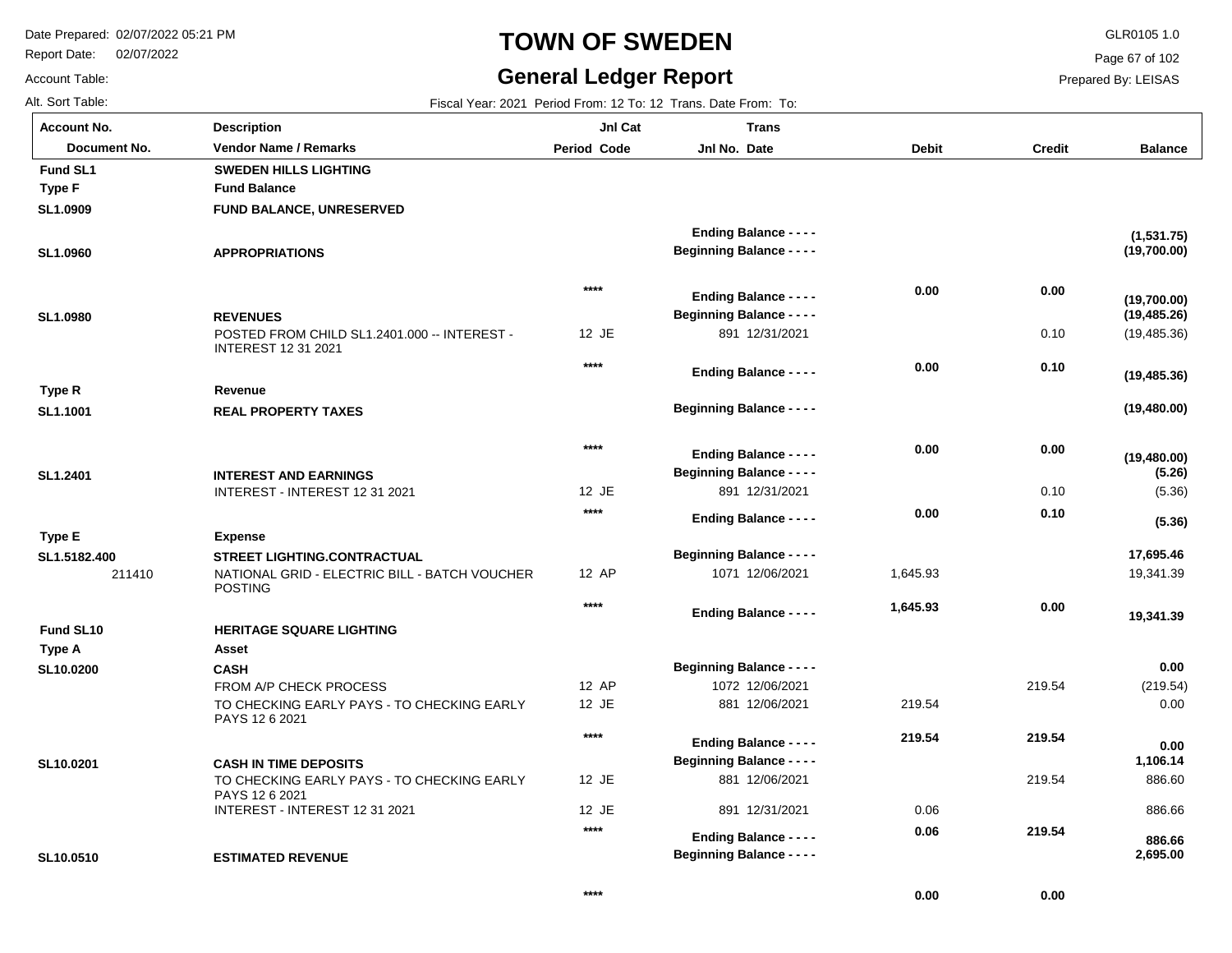**Description**

Report Date: 02/07/2022

## **TOWN OF SWEDEN** GLR0105 1.0

#### **General Ledger Report**

**Balance**

Page 68 of 102

Prepared By: LEISAS

|                | ˈ Account No.    | <b>Description</b> | JnI Cat                                                        | Trans |  |  |
|----------------|------------------|--------------------|----------------------------------------------------------------|-------|--|--|
|                | Alt. Sort Table: |                    | Fiscal Year: 2021 Period From: 12 To: 12 Trans. Date From: To: |       |  |  |
| Account Table: |                  |                    | <b>General Ledger Report</b>                                   |       |  |  |

**SL10.0510**

**Fund SL10**

**Type A**

| Document No. | <b>Vendor Name / Remarks</b>                                                 | <b>Period Code</b> | Jnl No. Date                     | <b>Debit</b> | Credit |
|--------------|------------------------------------------------------------------------------|--------------------|----------------------------------|--------------|--------|
| I SL10       | <b>HERITAGE SQUARE LIGHTING</b>                                              |                    |                                  |              |        |
| A            | Asset                                                                        |                    |                                  |              |        |
| .0510        | <b>ESTIMATED REVENUE</b>                                                     |                    |                                  |              |        |
|              |                                                                              |                    | <b>Ending Balance - - - -</b>    |              |        |
| .0522        | <b>EXPENDITURES</b>                                                          |                    | <b>Beginning Balance - - - -</b> |              |        |
|              | POSTED FROM CHILD SL10.5182.400 -- ELECTRIC BILL<br>- RATCH VOLICHER POSTING | 12 AP              | 1071 12/06/2021                  | 219.54       |        |

|                      |                                                                             |        | <b>Ending Balance - - - -</b>                                     |        |        | 2,695.00   |
|----------------------|-----------------------------------------------------------------------------|--------|-------------------------------------------------------------------|--------|--------|------------|
| SL10.0522            | <b>EXPENDITURES</b>                                                         |        | <b>Beginning Balance - - - -</b>                                  |        |        | 2,342.40   |
|                      | POSTED FROM CHILD SL10.5182.400 -- ELECTRIC BILL<br>- BATCH VOUCHER POSTING | 12 AP  | 1071 12/06/2021                                                   | 219.54 |        | 2,561.94   |
|                      |                                                                             | $****$ | <b>Ending Balance - - - -</b>                                     | 219.54 | 0.00   | 2,561.94   |
| Type L               | Liability                                                                   |        |                                                                   |        |        |            |
| SL10.0600            | <b>ACCOUNTS PAYABLE</b>                                                     |        | <b>Beginning Balance - - - -</b>                                  |        |        | 0.00       |
|                      | <b>BATCH VOUCHER POSTING</b>                                                | 12 AP  | 1071 12/06/2021                                                   |        | 219.54 | (219.54)   |
|                      | FROM A/P CHECK PROCESS                                                      | 12 AP  | 1072 12/06/2021                                                   | 219.54 |        | 0.00       |
|                      |                                                                             | $***$  | <b>Ending Balance - - - -</b>                                     | 219.54 | 219.54 | 0.00       |
| <b>Type F</b>        | <b>Fund Balance</b>                                                         |        |                                                                   |        |        |            |
| SL10.0909            | FUND BALANCE, UNRESERVED                                                    |        | <b>Beginning Balance - - - -</b>                                  |        |        | (752.52)   |
|                      |                                                                             | $***$  |                                                                   | 0.00   | 0.00   |            |
|                      |                                                                             |        | <b>Ending Balance - - - -</b><br><b>Beginning Balance - - - -</b> |        |        | (752.52)   |
| SL10.0960            | <b>APPROPRIATIONS</b>                                                       |        |                                                                   |        |        | (2,695.00) |
|                      |                                                                             | $***$  | <b>Ending Balance - - - -</b>                                     | 0.00   | 0.00   | (2,695.00) |
| SL10.0980            | <b>REVENUES</b>                                                             |        | <b>Beginning Balance - - - -</b>                                  |        |        | (2,696.02) |
|                      | POSTED FROM CHILD SL10.2401.000 -- INTEREST -<br><b>INTEREST 12 31 2021</b> | 12 JE  | 891 12/31/2021                                                    |        | 0.06   | (2,696.08) |
|                      |                                                                             | $***$  | <b>Ending Balance - - - -</b>                                     | 0.00   | 0.06   |            |
| Type R               | Revenue                                                                     |        |                                                                   |        |        | (2,696.08) |
| SL10.1001            | <b>REAL PROPERTY TAXES</b>                                                  |        | <b>Beginning Balance - - - -</b>                                  |        |        | (2,695.00) |
|                      |                                                                             | $***$  |                                                                   | 0.00   | 0.00   |            |
|                      |                                                                             |        | <b>Ending Balance - - - -</b>                                     |        |        | (2,695.00) |
| SL10.2401            | <b>INTEREST AND EARNINGS</b>                                                |        | <b>Beginning Balance - - - -</b>                                  |        |        | (1.02)     |
|                      | INTEREST - INTEREST 12 31 2021                                              | 12 JE  | 891 12/31/2021                                                    |        | 0.06   | (1.08)     |
|                      |                                                                             | $****$ | <b>Ending Balance - - - -</b>                                     | 0.00   | 0.06   | (1.08)     |
| Type E               | <b>Expense</b>                                                              |        |                                                                   |        |        |            |
| SL10.5182.400        | <b>STREET LIGHTING.CONTRACTUAL</b>                                          |        | <b>Beginning Balance - - - -</b>                                  |        |        | 2,342.40   |
| 211410               | NATIONAL GRID - ELECTRIC BILL - BATCH VOUCHER<br><b>POSTING</b>             | 12 AP  | 1071 12/06/2021                                                   | 219.54 |        | 2,561.94   |
|                      |                                                                             | $***$  | <b>Ending Balance - - - -</b>                                     | 219.54 | 0.00   | 2,561.94   |
| Fund SL <sub>2</sub> | <b>CRESTVIEW ESTATES LIGHTING</b>                                           |        |                                                                   |        |        |            |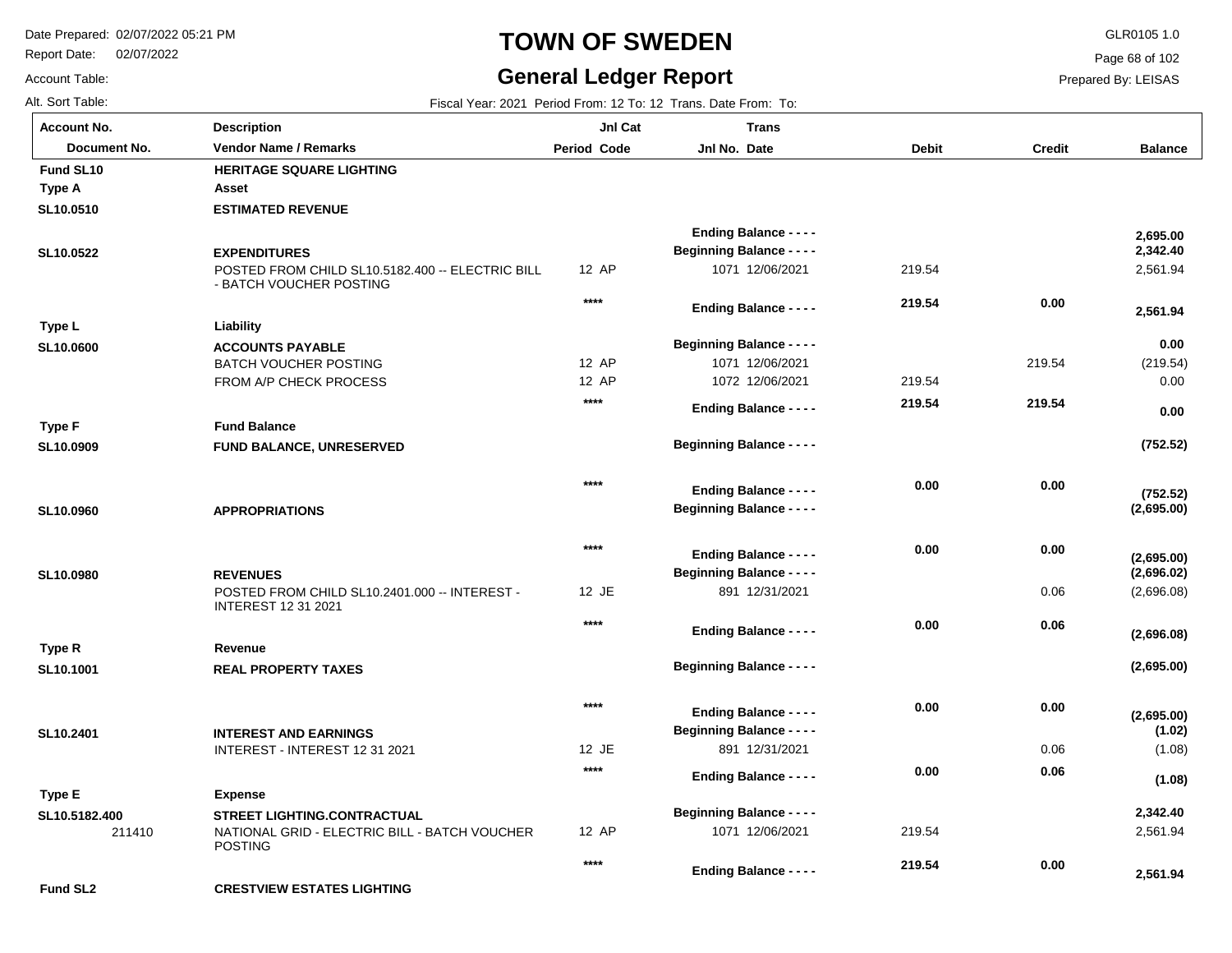Report Date: 02/07/2022

Account Table:

### **TOWN OF SWEDEN** GLR0105 1.0

#### **General Ledger Report**

**Balance**

(188.00) 0.00

 **0.00** 

 1,901.62 1,901.72

 **1,995.00** 

 **1,901.72** 

 **2,089.62** 

 **0.00** 

2,085.67

 **305.00** 

 **305.00** 

 **2,085.67** 

 **1,897.67** 

 **1,995.00** 

(188.00) 0.00

**(1,990.89)**

**(2,300.00)**

**(1,990.89)**

 **0.00** 

 **0.00** 

(1,996.50)

**(1,996.40)**

**(2,300.00)**

Page 69 of 102

Prepared By: LEISAS

| Alt. Sort Table:     | Fiscal Year: 2021 Period From: 12 To: 12 Trans. Date From: To:                    |                    |                                  |              |               |  |  |  |
|----------------------|-----------------------------------------------------------------------------------|--------------------|----------------------------------|--------------|---------------|--|--|--|
| <b>Account No.</b>   | <b>Description</b>                                                                | JnI Cat            | <b>Trans</b>                     |              |               |  |  |  |
| Document No.         | <b>Vendor Name / Remarks</b>                                                      | <b>Period Code</b> | Jnl No. Date                     | <b>Debit</b> | <b>Credit</b> |  |  |  |
| Fund SL <sub>2</sub> | <b>CRESTVIEW ESTATES LIGHTING</b>                                                 |                    |                                  |              |               |  |  |  |
| <b>Type A</b>        | Asset                                                                             |                    |                                  |              |               |  |  |  |
| <b>SL2.0200</b>      | <b>CASH</b>                                                                       |                    | <b>Beginning Balance - - - -</b> |              |               |  |  |  |
|                      | FROM A/P CHECK PROCESS                                                            | 12 AP              | 1072 12/06/2021                  |              | 188.00        |  |  |  |
|                      | TO CHECKING EARLY PAYS - TO CHECKING EARLY<br>PAYS 12 6 2021                      | 12 JE              | 881 12/06/2021                   | 188.00       |               |  |  |  |
|                      |                                                                                   | $***$              | <b>Ending Balance - - - -</b>    | 188.00       | 188.00        |  |  |  |
| SL2.0201             | <b>CASH IN TIME DEPOSITS</b>                                                      |                    | <b>Beginning Balance - - - -</b> |              |               |  |  |  |
|                      | TO CHECKING EARLY PAYS - TO CHECKING EARLY<br>PAYS 12 6 2021                      | 12 JE              | 881 12/06/2021                   |              | 188.00        |  |  |  |
|                      | INTEREST - INTEREST 12 31 2021                                                    | 12 JE              | 891 12/31/2021                   | 0.10         |               |  |  |  |
|                      |                                                                                   | $***$              | <b>Ending Balance - - - -</b>    | 0.10         | 188.00        |  |  |  |
| SL2.0510             | <b>ESTIMATED REVENUE</b>                                                          |                    | <b>Beginning Balance - - - -</b> |              |               |  |  |  |
|                      |                                                                                   |                    |                                  |              |               |  |  |  |
|                      |                                                                                   | $***$              |                                  | 0.00         | 0.00          |  |  |  |
|                      |                                                                                   |                    | <b>Ending Balance - - - -</b>    |              |               |  |  |  |
| SL2.0522             | <b>EXPENDITURES</b>                                                               |                    | <b>Beginning Balance - - - -</b> |              |               |  |  |  |
|                      | POSTED FROM CHILD SL2.5182.400 -- ELECTRIC BILL -<br><b>BATCH VOUCHER POSTING</b> | 12 AP              | 1071 12/06/2021                  | 188.00       |               |  |  |  |
|                      |                                                                                   | $***$              |                                  | 188.00       | 0.00          |  |  |  |
|                      |                                                                                   |                    | <b>Ending Balance - - - -</b>    |              |               |  |  |  |
| SL2.0599             | <b>APPROPRIATED FUND BALANCE</b>                                                  |                    | <b>Beginning Balance - - - -</b> |              |               |  |  |  |
|                      |                                                                                   | $***$              |                                  | 0.00         | 0.00          |  |  |  |
|                      |                                                                                   |                    | <b>Ending Balance - - - -</b>    |              |               |  |  |  |
| Type L               | Liability                                                                         |                    |                                  |              |               |  |  |  |
| <b>SL2.0600</b>      | <b>ACCOUNTS PAYABLE</b>                                                           |                    | <b>Beginning Balance - - - -</b> |              |               |  |  |  |
|                      | <b>BATCH VOUCHER POSTING</b>                                                      | 12 AP              | 1071 12/06/2021                  |              | 188.00        |  |  |  |
|                      | FROM A/P CHECK PROCESS                                                            | 12 AP<br>****      | 1072 12/06/2021                  | 188.00       |               |  |  |  |
|                      |                                                                                   |                    | <b>Ending Balance - - - -</b>    | 188.00       | 188.00        |  |  |  |
| Type F               | <b>Fund Balance</b>                                                               |                    |                                  |              |               |  |  |  |
| <b>SL2.0909</b>      | <b>FUND BALANCE, UNRESERVED</b>                                                   |                    | <b>Beginning Balance - - - -</b> |              |               |  |  |  |
|                      |                                                                                   |                    |                                  |              |               |  |  |  |
|                      |                                                                                   | $***$              | <b>Ending Balance - - - -</b>    | 0.00         | 0.00          |  |  |  |
| <b>SL2.0960</b>      | <b>APPROPRIATIONS</b>                                                             |                    | <b>Beginning Balance - - - -</b> |              |               |  |  |  |
|                      |                                                                                   |                    |                                  |              |               |  |  |  |
|                      |                                                                                   | ****               | <b>Ending Balance - - - -</b>    | 0.00         | 0.00          |  |  |  |
| <b>SL2.0980</b>      | <b>REVENUES</b>                                                                   |                    | <b>Beginning Balance - - - -</b> |              |               |  |  |  |
|                      | POSTED FROM CHILD SL2.2401.000 -- INTEREST -<br><b>INTEREST 12 31 2021</b>        | 12 JE              | 891 12/31/2021                   |              | 0.10          |  |  |  |

**\*\*\*\***

 **0.10** 

 **0.00**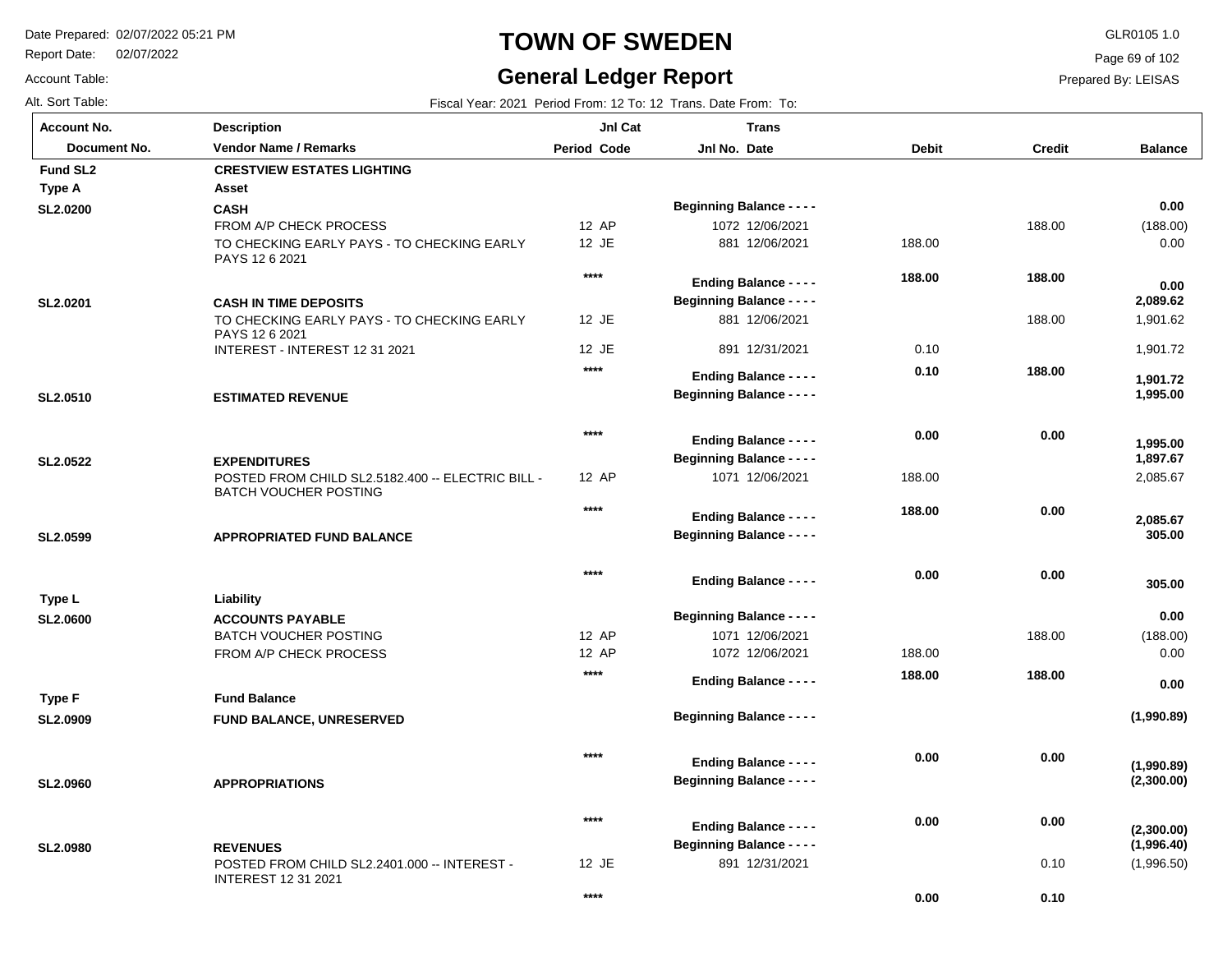Report Date: 02/07/2022

# **TOWN OF SWEDEN** GLR0105 1.0

#### **General Ledger Report**

Page 70 of 102

Prepared By: LEISAS

 **0.00** 

 **0.00** 

| AIL SUIL TADIE. |  |  |
|-----------------|--|--|
| A  N            |  |  |

Account Table:

Alt. Sort Table: Fiscal Year: 2021 Period From: 12 To: 12 Trans. Date From: To:

| Account No.            | <b>Description</b>                                                                                    | JnI Cat            | <b>Trans</b>                     |              |               |                      |
|------------------------|-------------------------------------------------------------------------------------------------------|--------------------|----------------------------------|--------------|---------------|----------------------|
| Document No.           | <b>Vendor Name / Remarks</b>                                                                          | <b>Period Code</b> | Jnl No. Date                     | <b>Debit</b> | <b>Credit</b> | <b>Balance</b>       |
| Fund SL <sub>2</sub>   | <b>CRESTVIEW ESTATES LIGHTING</b>                                                                     |                    |                                  |              |               |                      |
| <b>Type F</b>          | <b>Fund Balance</b>                                                                                   |                    |                                  |              |               |                      |
| <b>SL2.0980</b>        | <b>REVENUES</b>                                                                                       |                    |                                  |              |               |                      |
|                        |                                                                                                       |                    | <b>Ending Balance - - - -</b>    |              |               | (1,996.50)           |
| Type R                 | Revenue                                                                                               |                    |                                  |              |               |                      |
| SL2.1001               | <b>REAL PROPERTY TAXES</b>                                                                            |                    | <b>Beginning Balance - - - -</b> |              |               | (1,995.00)           |
|                        |                                                                                                       | $****$             | <b>Ending Balance - - - -</b>    | 0.00         | 0.00          |                      |
| SL2.2401               | <b>INTEREST AND EARNINGS</b>                                                                          |                    | <b>Beginning Balance - - - -</b> |              |               | (1,995.00)<br>(1.40) |
|                        | INTEREST - INTEREST 12 31 2021                                                                        | 12 JE              | 891 12/31/2021                   |              | 0.10          | (1.50)               |
|                        |                                                                                                       | $***$              |                                  | 0.00         | 0.10          |                      |
|                        |                                                                                                       |                    | <b>Ending Balance - - - -</b>    |              |               | (1.50)               |
| <b>Type E</b>          | <b>Expense</b>                                                                                        |                    | <b>Beginning Balance - - - -</b> |              |               | 1,897.67             |
| SL2.5182.400<br>211410 | <b>STREET LIGHTING.CONTRACTUAL</b><br>NATIONAL GRID - ELECTRIC BILL - BATCH VOUCHER<br><b>POSTING</b> | 12 AP              | 1071 12/06/2021                  | 188.00       |               | 2,085.67             |
|                        |                                                                                                       | $***$              | <b>Ending Balance - - - -</b>    | 188.00       | 0.00          | 2,085.67             |
| <b>Fund SL3</b>        | <b>HILLTOP ESTATES LIGHTING</b>                                                                       |                    |                                  |              |               |                      |
| Type A                 | Asset                                                                                                 |                    |                                  |              |               |                      |
| SL3.0200               | <b>CASH</b>                                                                                           |                    | <b>Beginning Balance - - - -</b> |              |               | 0.00                 |
|                        | FROM A/P CHECK PROCESS                                                                                | 12 AP              | 1072 12/06/2021                  |              | 1,473.77      | (1,473.77)           |
|                        | TO CHECKING EARLY PAYS - TO CHECKING EARLY<br>PAYS 12 6 2021                                          | 12 JE              | 881 12/06/2021                   | 1,473.77     |               | 0.00                 |
|                        |                                                                                                       | $***$              | <b>Ending Balance - - - -</b>    | 1,473.77     | 1,473.77      | 0.00                 |
| SL3.0201               | <b>CASH IN TIME DEPOSITS</b>                                                                          |                    | <b>Beginning Balance - - - -</b> |              |               | 3,369.95             |
|                        | TO CHECKING EARLY PAYS - TO CHECKING EARLY<br>PAYS 12 6 2021                                          | 12 JE              | 881 12/06/2021                   |              | 1,473.77      | 1,896.18             |
|                        | INTEREST - INTEREST 12 31 2021                                                                        | 12 JE              | 891 12/31/2021                   | 0.10         |               | 1,896.28             |
|                        |                                                                                                       | $***$              | <b>Ending Balance - - - -</b>    | 0.10         | 1,473.77      | 1,896.28             |
| SL3.0510               | <b>ESTIMATED REVENUE</b>                                                                              |                    | <b>Beginning Balance - - - -</b> |              |               | 17,780.00            |
|                        |                                                                                                       | $****$             | <b>Ending Balance - - - -</b>    | 0.00         | 0.00          | 17,780.00            |
| SL3.0522               | <b>EXPENDITURES</b>                                                                                   |                    | <b>Beginning Balance - - - -</b> |              |               | 16,436.52            |
|                        | POSTED FROM CHILD SL3.5182.400 -- ELECTRIC BILL -<br><b>BATCH VOUCHER POSTING</b>                     | 12 AP              | 1071 12/06/2021                  | 1,473.77     |               | 17,910.29            |
|                        |                                                                                                       | $***$              | <b>Ending Balance - - - -</b>    | 1,473.77     | 0.00          |                      |
| SL3.0599               | <b>APPROPRIATED FUND BALANCE</b>                                                                      |                    | <b>Beginning Balance - - - -</b> |              |               | 17,910.29<br>220.00  |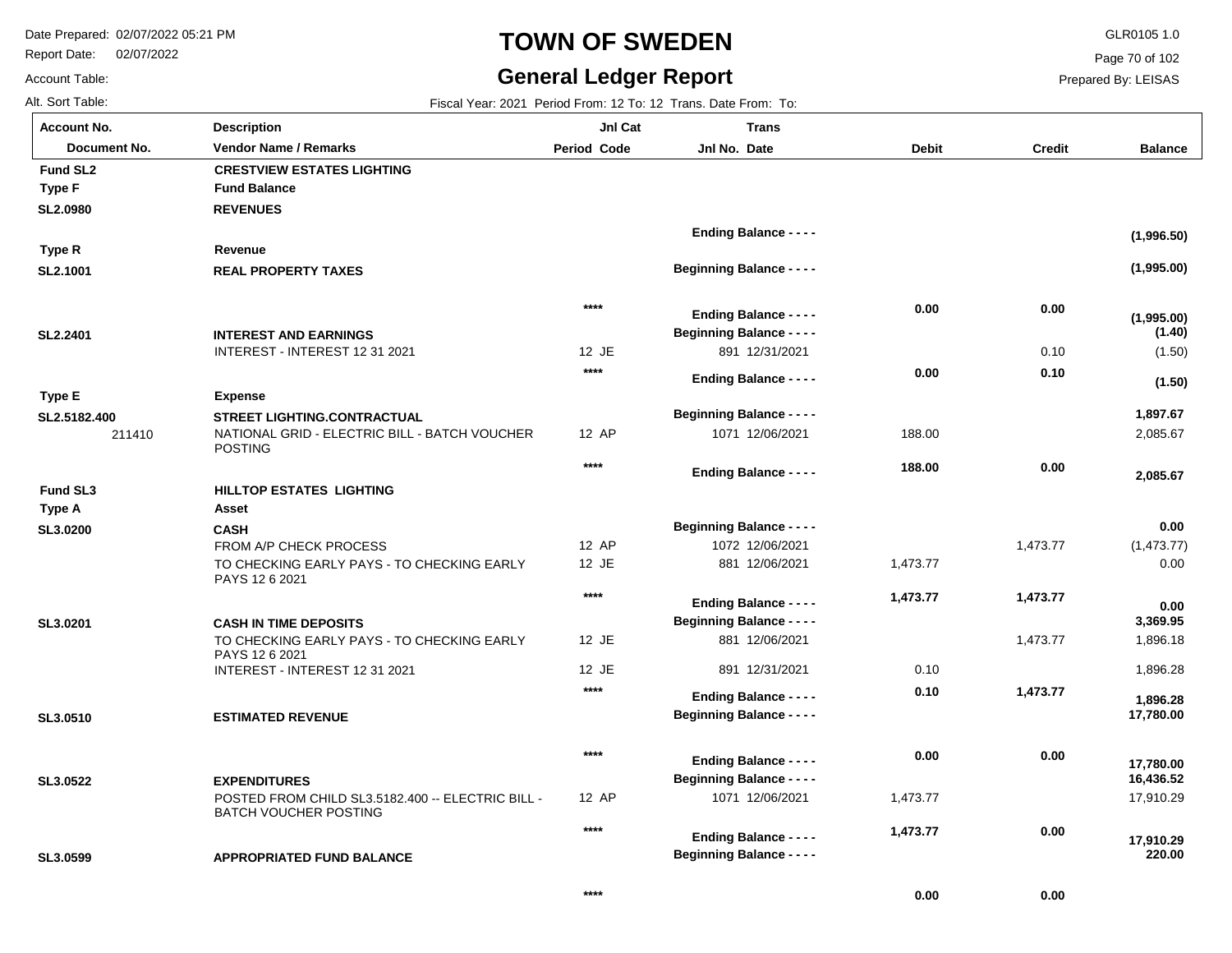FROM A/P CHECK PROCESS

PAYS 12 6 2021

TO CHECKING EARLY PAYS - TO CHECKING EARLY

Report Date: 02/07/2022

# **TOWN OF SWEDEN** GLR0105 1.0

#### **General Ledger Report**

**Balance**

(1,473.77) 0.00

**(2,021.43)**

**(18,000.00)**

**(2,021.43)**

 **0.00** 

 **0.00** 

 **220.00** 

(17,785.14)

**(17,780.00)**

**(17,780.00)**

**(17,785.14)**

**(17,785.04)**

**(18,000.00)**

(5.14)

**(5.14)**

**(5.04)**

17,910.29

 **17,910.29** 

 **16,436.52** 

(867.65) 0.00

 **0.00** 

Page 71 of 102

Prepared By: LEISAS

867.65

867.65

Account Table: Alt. Sort Table: Fiscal Year: 2021 Period From: 12 To: 12 Trans. Date From: To: **Account No.**

**SL3.0599**

**Fund SL3**

**Type A**

**SL3.0600**

**Type L**

**SL3.0909**

**Type F**

**SL3.0960**

**SL3.0980**

**SL3.1001**

**Type R**

**SL3.2401**

**Type E**

**SL3.5182.400**

**SL4.0200**

**Type A**

**Fund SL4**

| unt No.            | <b>Description</b>                                                                  | JnI Cat            | <b>Trans</b>                     |              |               |
|--------------------|-------------------------------------------------------------------------------------|--------------------|----------------------------------|--------------|---------------|
| Document No.       | <b>Vendor Name / Remarks</b>                                                        | <b>Period Code</b> | Jnl No. Date                     | <b>Debit</b> | <b>Credit</b> |
| I SL3              | HILLTOP ESTATES LIGHTING                                                            |                    |                                  |              |               |
| : A                | Asset                                                                               |                    |                                  |              |               |
| )599               | <b>APPROPRIATED FUND BALANCE</b>                                                    |                    |                                  |              |               |
|                    |                                                                                     |                    | <b>Ending Balance - - - -</b>    |              |               |
| ۱L                 | Liability                                                                           |                    |                                  |              |               |
| 000                | <b>ACCOUNTS PAYABLE</b>                                                             |                    | <b>Beginning Balance - - - -</b> |              |               |
|                    | <b>BATCH VOUCHER POSTING</b>                                                        | 12 AP              | 1071 12/06/2021                  |              | 1,473.77      |
|                    | FROM A/P CHECK PROCESS                                                              | 12 AP              | 1072 12/06/2021                  | 1,473.77     |               |
|                    |                                                                                     | $****$             |                                  | 1,473.77     | 1,473.77      |
| ۱F                 | <b>Fund Balance</b>                                                                 |                    | <b>Ending Balance - - - -</b>    |              |               |
|                    |                                                                                     |                    | <b>Beginning Balance - - - -</b> |              |               |
| )909               | FUND BALANCE, UNRESERVED                                                            |                    |                                  |              |               |
|                    |                                                                                     | $****$             |                                  |              |               |
|                    |                                                                                     |                    | <b>Ending Balance - - - -</b>    | 0.00         | 0.00          |
| )960               | <b>APPROPRIATIONS</b>                                                               |                    | <b>Beginning Balance - - - -</b> |              |               |
|                    |                                                                                     |                    |                                  |              |               |
|                    |                                                                                     | $***$              | <b>Ending Balance - - - -</b>    | 0.00         | 0.00          |
| )980               | <b>REVENUES</b>                                                                     |                    | <b>Beginning Balance - - - -</b> |              |               |
|                    | POSTED FROM CHILD SL3.2401.000 -- INTEREST -                                        | 12 JE              | 891 12/31/2021                   |              | 0.10          |
|                    | <b>INTEREST 12 31 2021</b>                                                          |                    |                                  |              |               |
|                    |                                                                                     | $****$             | <b>Ending Balance - - - -</b>    | 0.00         | 0.10          |
| R                  | Revenue                                                                             |                    |                                  |              |               |
| 1001               | <b>REAL PROPERTY TAXES</b>                                                          |                    | <b>Beginning Balance - - - -</b> |              |               |
|                    |                                                                                     |                    |                                  |              |               |
|                    |                                                                                     | $***$              | <b>Ending Balance - - - -</b>    | 0.00         | 0.00          |
| 2401               | <b>INTEREST AND EARNINGS</b>                                                        |                    | <b>Beginning Balance - - - -</b> |              |               |
|                    | INTEREST - INTEREST 12 31 2021                                                      | 12 JE              | 891 12/31/2021                   |              | 0.10          |
|                    |                                                                                     | $***$              |                                  | 0.00         | 0.10          |
| ۱E                 | <b>Expense</b>                                                                      |                    | <b>Ending Balance - - - -</b>    |              |               |
|                    |                                                                                     |                    | <b>Beginning Balance - - - -</b> |              |               |
| 5182.400<br>211410 | <b>STREET LIGHTING.CONTRACTUAL</b><br>NATIONAL GRID - ELECTRIC BILL - BATCH VOUCHER | 12 AP              | 1071 12/06/2021                  | 1,473.77     |               |
|                    | <b>POSTING</b>                                                                      |                    |                                  |              |               |
|                    |                                                                                     | $****$             | <b>Ending Balance - - - -</b>    | 1,473.77     | 0.00          |
| I SL4              | <b>TALAMORA TRAIL LIGHTING</b>                                                      |                    |                                  |              |               |
| ۰A                 | Asset                                                                               |                    |                                  |              |               |
| )200               | <b>CASH</b>                                                                         |                    | <b>Beginning Balance - - - -</b> |              |               |
|                    |                                                                                     |                    |                                  |              |               |

12 AP 12 JE

1072 12/06/2021 881 12/06/2021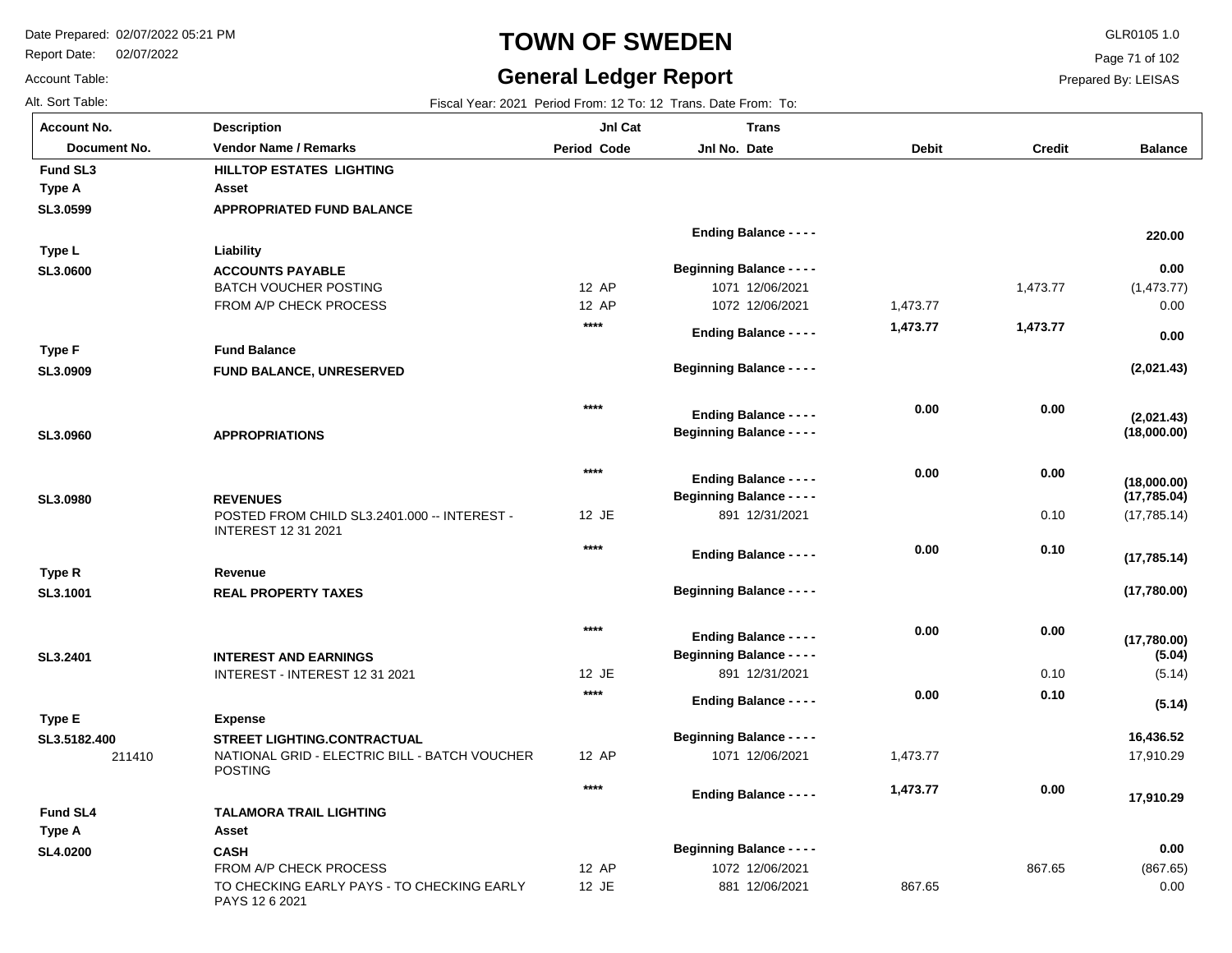Report Date: 02/07/2022

# **TOWN OF SWEDEN** GLR0105 1.0

### **General Ledger Report**

**(10,052.76)**

Page 72 of 102

Prepared By: LEISAS

Alt. Sort Table: Fiscal Year: 2021 Period From: 12 To: 12 Trans. Date From: To:

Account Table:

| <b>Account No.</b> | <b>Description</b>                                                                | <b>Jnl Cat</b>     | <b>Trans</b>                                                      |              |               |                              |
|--------------------|-----------------------------------------------------------------------------------|--------------------|-------------------------------------------------------------------|--------------|---------------|------------------------------|
| Document No.       | <b>Vendor Name / Remarks</b>                                                      | <b>Period Code</b> | Jnl No. Date                                                      | <b>Debit</b> | <b>Credit</b> | <b>Balance</b>               |
| <b>Fund SL4</b>    | <b>TALAMORA TRAIL LIGHTING</b>                                                    |                    |                                                                   |              |               |                              |
| Type A             | Asset                                                                             |                    |                                                                   |              |               |                              |
| <b>SL4.0200</b>    | <b>CASH</b>                                                                       |                    |                                                                   |              |               |                              |
|                    |                                                                                   | $***$              | <b>Ending Balance - - - -</b>                                     | 867.65       | 867.65        | 0.00                         |
| SL4.0201           | <b>CASH IN TIME DEPOSITS</b>                                                      |                    | <b>Beginning Balance - - - -</b>                                  |              |               | 1,535.21                     |
|                    | TO CHECKING EARLY PAYS - TO CHECKING EARLY<br>PAYS 12 6 2021                      | 12 JE              | 881 12/06/2021                                                    |              | 867.65        | 667.56                       |
|                    | INTEREST - INTEREST 12 31 2021                                                    | 12 JE              | 891 12/31/2021                                                    | 0.04         |               | 667.60                       |
|                    |                                                                                   | $****$             | <b>Ending Balance - - - -</b>                                     | 0.04         | 867.65        |                              |
| SL4.0510           | <b>ESTIMATED REVENUE</b>                                                          |                    | <b>Beginning Balance - - - -</b>                                  |              |               | 667.60<br>10,050.00          |
|                    |                                                                                   |                    |                                                                   |              |               |                              |
|                    |                                                                                   | $****$             |                                                                   | 0.00         | 0.00          |                              |
|                    |                                                                                   |                    | <b>Ending Balance - - - -</b>                                     |              |               | 10,050.00                    |
| SL4.0522           | <b>EXPENDITURES</b>                                                               |                    | <b>Beginning Balance - - - -</b>                                  |              |               | 9,389.85                     |
|                    | POSTED FROM CHILD SL4.5182.400 -- ELECTRIC BILL -<br><b>BATCH VOUCHER POSTING</b> | 12 AP              | 1071 12/06/2021                                                   | 867.65       |               | 10,257.50                    |
|                    |                                                                                   | $****$             |                                                                   | 867.65       | 0.00          |                              |
|                    |                                                                                   |                    | <b>Ending Balance - - - -</b><br><b>Beginning Balance - - - -</b> |              |               | 10,257.50<br>50.00           |
| SL4.0599           | <b>APPROPRIATED FUND BALANCE</b><br>POSTED FROM BUDGET ADJ. 887 - BUD MOD PER     | 12 CNTL            | 3349 12/30/2021                                                   | 158.00       |               | 208.00                       |
|                    | <b>RESOLUTION 12 29 2021</b>                                                      |                    |                                                                   |              |               |                              |
|                    |                                                                                   | $***$              | <b>Ending Balance - - - -</b>                                     | 158.00       | 0.00          |                              |
| Type L             | Liability                                                                         |                    |                                                                   |              |               | 208.00                       |
| <b>SL4.0600</b>    | <b>ACCOUNTS PAYABLE</b>                                                           |                    | <b>Beginning Balance - - - -</b>                                  |              |               | 0.00                         |
|                    | <b>BATCH VOUCHER POSTING</b>                                                      | 12 AP              | 1071 12/06/2021                                                   |              | 867.65        | (867.65)                     |
|                    | FROM A/P CHECK PROCESS                                                            | 12 AP              | 1072 12/06/2021                                                   | 867.65       |               | 0.00                         |
|                    |                                                                                   | $****$             |                                                                   | 867.65       | 867.65        |                              |
| Type F             | <b>Fund Balance</b>                                                               |                    | <b>Ending Balance - - - -</b>                                     |              |               | 0.00                         |
| SL4.0909           | FUND BALANCE, UNRESERVED                                                          |                    | <b>Beginning Balance - - - -</b>                                  |              |               | (872.34)                     |
|                    |                                                                                   |                    |                                                                   |              |               |                              |
|                    |                                                                                   | $***$              |                                                                   | 0.00         | 0.00          |                              |
|                    |                                                                                   |                    | <b>Ending Balance - - - -</b>                                     |              |               | (872.34)                     |
| <b>SL4.0960</b>    | <b>APPROPRIATIONS</b>                                                             |                    | <b>Beginning Balance - - - -</b>                                  |              |               | (10, 100.00)                 |
|                    | POSTED FROM BUDGET ADJ. 887 - BUD MOD PER<br><b>RESOLUTION 12 29 2021</b>         | 12 CNTL            | 3349 12/30/2021                                                   |              | 158.00        | (10, 258.00)                 |
|                    |                                                                                   | $****$             |                                                                   | 0.00         | 158.00        |                              |
|                    |                                                                                   |                    | <b>Ending Balance - - - -</b><br><b>Beginning Balance - - - -</b> |              |               | (10, 258.00)<br>(10, 052.72) |
| <b>SL4.0980</b>    | <b>REVENUES</b><br>POSTED FROM CHILD SL4.2401.000 -- INTEREST -                   | 12 JE              | 891 12/31/2021                                                    |              | 0.04          | (10,052.76)                  |
|                    | <b>INTEREST 12 31 2021</b>                                                        |                    |                                                                   |              |               |                              |
|                    |                                                                                   | $***$              | <b>Explorer Delegate</b>                                          | 0.00         | 0.04          |                              |

**Ending Balance - - - -**

**Type R**

**Revenue**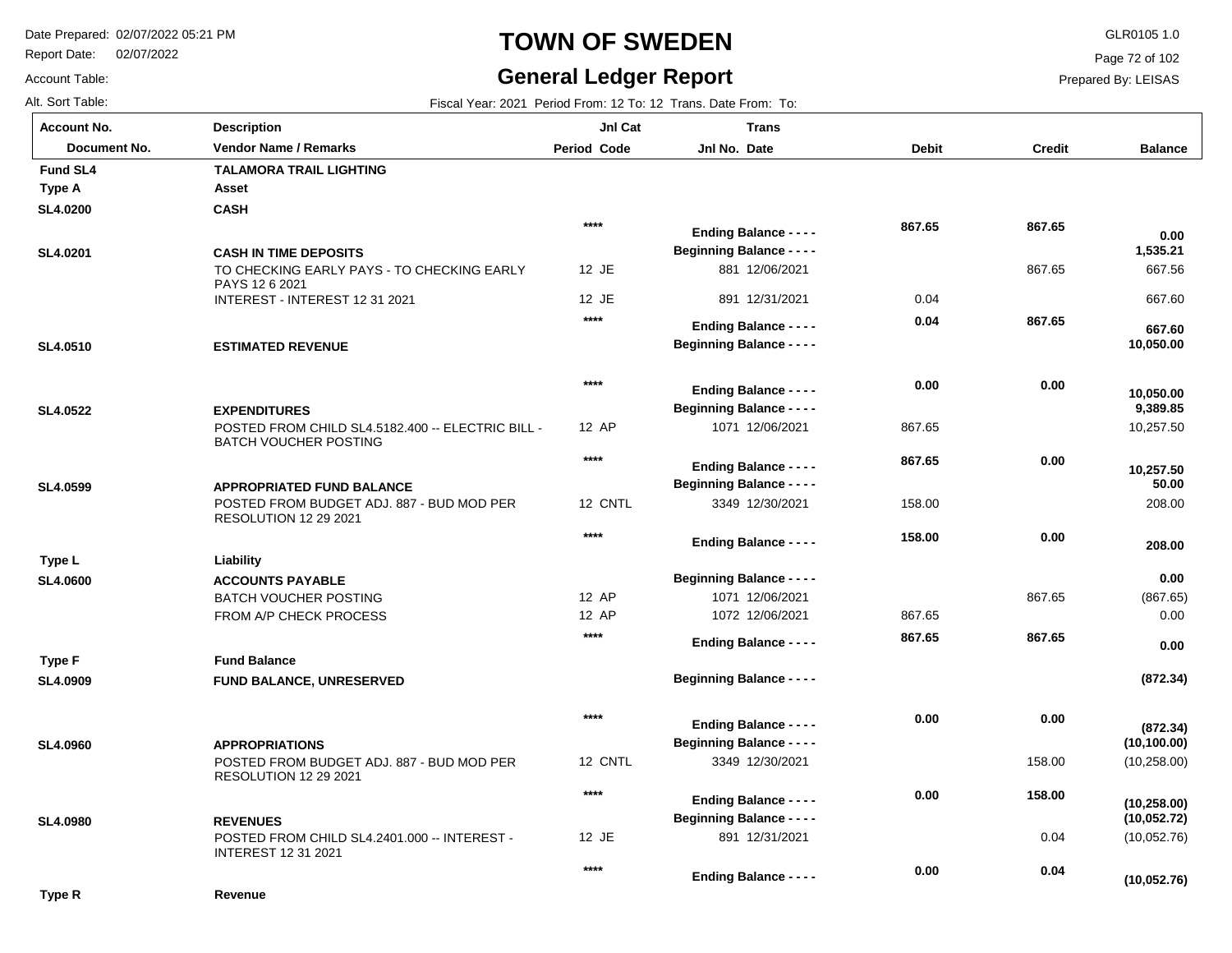Report Date: 02/07/2022

Account Table:

# **TOWN OF SWEDEN** GLR0105 1.0

# **General Ledger Report**

Page 73 of 102

| Alt. Sort Table:   |                                                                 |             | Fiscal Year: 2021 Period From: 12 To: 12 Trans. Date From: To: |              |               |                      |
|--------------------|-----------------------------------------------------------------|-------------|----------------------------------------------------------------|--------------|---------------|----------------------|
| <b>Account No.</b> | <b>Description</b>                                              | JnI Cat     | <b>Trans</b>                                                   |              |               |                      |
| Document No.       | <b>Vendor Name / Remarks</b>                                    | Period Code | Jnl No. Date                                                   | <b>Debit</b> | <b>Credit</b> | <b>Balance</b>       |
| <b>Fund SL4</b>    | <b>TALAMORA TRAIL LIGHTING</b>                                  |             |                                                                |              |               |                      |
| Type R             | Revenue                                                         |             |                                                                |              |               |                      |
| SL4.1001           | <b>REAL PROPERTY TAXES</b>                                      |             | <b>Beginning Balance - - - -</b>                               |              |               | (10,050.00)          |
|                    |                                                                 | $***$       | <b>Ending Balance - - - -</b>                                  | 0.00         | 0.00          | (10, 050.00)         |
| SL4.2401           | <b>INTEREST AND EARNINGS</b>                                    |             | <b>Beginning Balance - - - -</b>                               |              |               | (2.72)               |
|                    | INTEREST - INTEREST 12 31 2021                                  | 12 JE       | 891 12/31/2021                                                 |              | 0.04          | (2.76)               |
|                    |                                                                 | $****$      | <b>Ending Balance - - - -</b>                                  | 0.00         | 0.04          | (2.76)               |
| Type E             | <b>Expense</b>                                                  |             |                                                                |              |               |                      |
| SL4.5182.400       | <b>STREET LIGHTING.CONTRACTUAL</b>                              |             | <b>Beginning Balance - - - -</b>                               |              |               | 9,389.85             |
| 211410             | NATIONAL GRID - ELECTRIC BILL - BATCH VOUCHER<br><b>POSTING</b> | 12 AP       | 1071 12/06/2021                                                | 867.65       |               | 10,257.50            |
|                    |                                                                 | $****$      | <b>Ending Balance - - - -</b>                                  | 867.65       | 0.00          |                      |
| <b>Fund SL5</b>    | <b>FIELDSTONE ACRES</b>                                         |             |                                                                |              |               | 10,257.50            |
| Type A             | <b>Asset</b>                                                    |             |                                                                |              |               |                      |
| <b>SL5.0200</b>    | <b>CASH</b>                                                     |             | <b>Beginning Balance - - - -</b>                               |              |               | 0.00                 |
|                    | FROM A/P CHECK PROCESS                                          | 12 AP       | 1072 12/06/2021                                                |              | 188.36        | (188.36)             |
|                    | TO CHECKING EARLY PAYS - TO CHECKING EARLY<br>PAYS 12 6 2021    | 12 JE       | 881 12/06/2021                                                 | 188.36       |               | 0.00                 |
|                    |                                                                 | $***$       |                                                                | 188.36       | 188.36        |                      |
|                    |                                                                 |             | <b>Ending Balance - - - -</b>                                  |              |               | 0.00                 |
| SL5.0201           | <b>CASH IN TIME DEPOSITS</b>                                    | 12 JE       | <b>Beginning Balance - - - -</b><br>881 12/06/2021             |              | 188.36        | 1,439.51<br>1,251.15 |
|                    | TO CHECKING EARLY PAYS - TO CHECKING EARLY<br>PAYS 12 6 2021    |             |                                                                |              |               |                      |
|                    | INTEREST - INTEREST 12 31 2021                                  | 12 JE       | 891 12/31/2021                                                 | 0.08         |               | 1,251.23             |
|                    |                                                                 | $****$      | <b>Ending Balance - - - -</b>                                  | 0.08         | 188.36        | 1,251.23             |
| SL5.0510           | <b>ESTIMATED REVENUE</b>                                        |             | <b>Beginning Balance - - - -</b>                               |              |               | 2,350.00             |
|                    |                                                                 | $****$      | <b>Ending Balance - - - -</b>                                  | 0.00         | 0.00          |                      |
| <b>SL5.0522</b>    | <b>EXPENDITURES</b>                                             |             | <b>Beginning Balance - - - -</b>                               |              |               | 2,350.00<br>2,143.15 |
|                    | POSTED FROM CHILD SL5.5182.400 -- ELECTRIC BILL -               | 12 AP       | 1071 12/06/2021                                                | 188.36       |               | 2,331.51             |
|                    | <b>BATCH VOUCHER POSTING</b>                                    | $***$       |                                                                | 188.36       | 0.00          |                      |
|                    |                                                                 |             | <b>Ending Balance - - - -</b>                                  |              |               | 2,331.51             |
| SL5.0599           | <b>APPROPRIATED FUND BALANCE</b>                                |             | <b>Beginning Balance - - - -</b>                               |              |               | 250.00               |
|                    |                                                                 | $***$       | <b>Ending Balance - - - -</b>                                  | 0.00         | 0.00          | 250.00               |
| Type L             | Liability                                                       |             |                                                                |              |               |                      |
| <b>SL5.0600</b>    | <b>ACCOUNTS PAYABLE</b>                                         |             | <b>Beginning Balance - - - -</b>                               |              |               | 0.00                 |
|                    | <b>BATCH VOUCHER POSTING</b>                                    | 12 AP       | 1071 12/06/2021                                                |              | 188.36        | (188.36)             |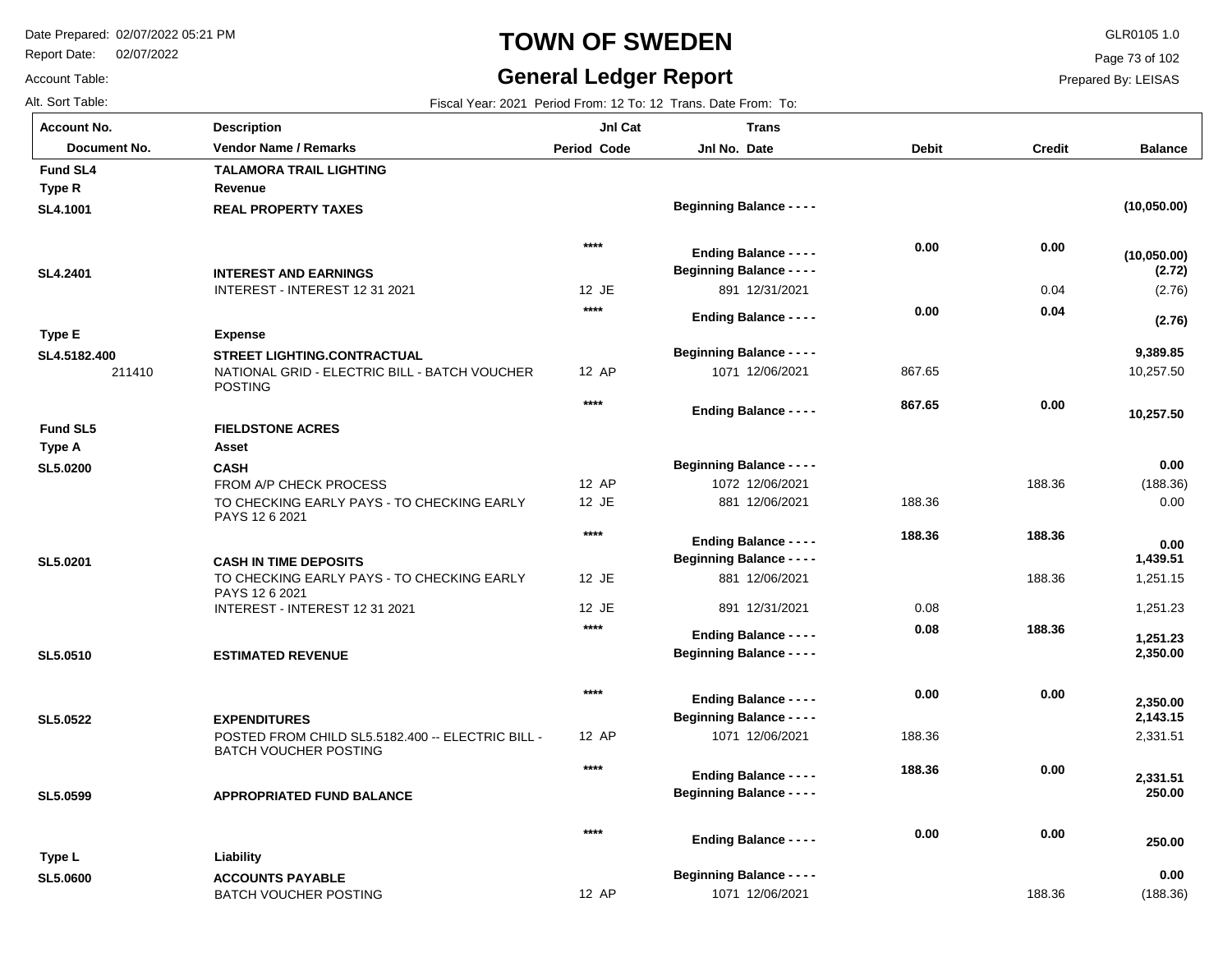Report Date: 02/07/2022

Account Table:

# **TOWN OF SWEDEN** GLR0105 1.0

#### **General Ledger Report**

Page 74 of 102

Prepared By: LEISAS

Alt. Sort Table: Fiscal Year: 2021 Period From: 12 To: 12 Trans. Date From: To: **Balance** 211410 FROM A/P CHECK PROCESS POSTED FROM CHILD SL5.2401.000 -- INTEREST - INTEREST 12 31 2021 INTEREST - INTEREST 12 31 2021 NATIONAL GRID - ELECTRIC BILL - BATCH VOUCHER POSTING FROM A/P CHECK PROCESS TO CHECKING EARLY PAYS - TO CHECKING EARLY PAYS 12 6 2021 TO CHECKING EARLY PAYS - TO CHECKING EARLY PAYS 12 6 2021 0.08 0.08 173.71 173.71 **ACCOUNTS PAYABLE FUND BALANCE, UNRESERVED APPROPRIATIONS REVENUES REAL PROPERTY TAXES INTEREST AND EARNINGS STREET LIGHTING.CONTRACTUAL CASH CASH IN TIME DEPOSITS SL5.0600 SL5.0909 SL5.0960 SL5.0980 SL5.1001 SL5.2401 SL5.5182.400 SL6.0200 SL6.0201** 12 AP 12 JE 12 JE 12 AP 12 AP 12 JE 12 JE 1072 12/06/2021 891 12/31/2021 891 12/31/2021 1071 12/06/2021 1072 12/06/2021 881 12/06/2021 881 12/06/2021 0.00 (2,351.24) (1.24) 2,331.51 (173.71) 0.00 643.45 188.36 188.36 173.71 **(1,231.50) (2,600.00) (2,351.16) (2,350.00) (1.16) 2,143.15 0.00 817.16 Liability Fund Balance Revenue Expense Asset Type L Type F Type R Type E Type A FIELDSTONE ACRES NORTHVIEW Fund SL5 Fund SL6 0.00 (1,231.50) (2,600.00) (2,351.24) (2,350.00) (1.24) 2,331.51 0.00 188.36 0.00 0.00 0.08 0.00 0.08 0.00 173.71 188.36 0.00 0.00 0.00 0.00 0.00 188.36 173.71 \*\*\*\* \*\*\*\* \*\*\*\* \*\*\*\* \*\*\*\* \*\*\*\* \*\*\*\* \*\*\*\* Account No. Document No. Vendor Name / Remarks Period Jnl No. Debit Credit Description Period Code Jnl Cat Jnl No. Date Trans Beginning Balance - - - - Beginning Balance - - - - Beginning Balance - - - - Beginning Balance - - - - Beginning Balance - - - - Beginning Balance - - - - Beginning Balance - - - - Beginning Balance - - - - Ending Balance - - - - Ending Balance - - - - Ending Balance - - - - Ending Balance - - - - Ending Balance - - - - Ending Balance - - - - Ending Balance - - - - Ending Balance - - - -**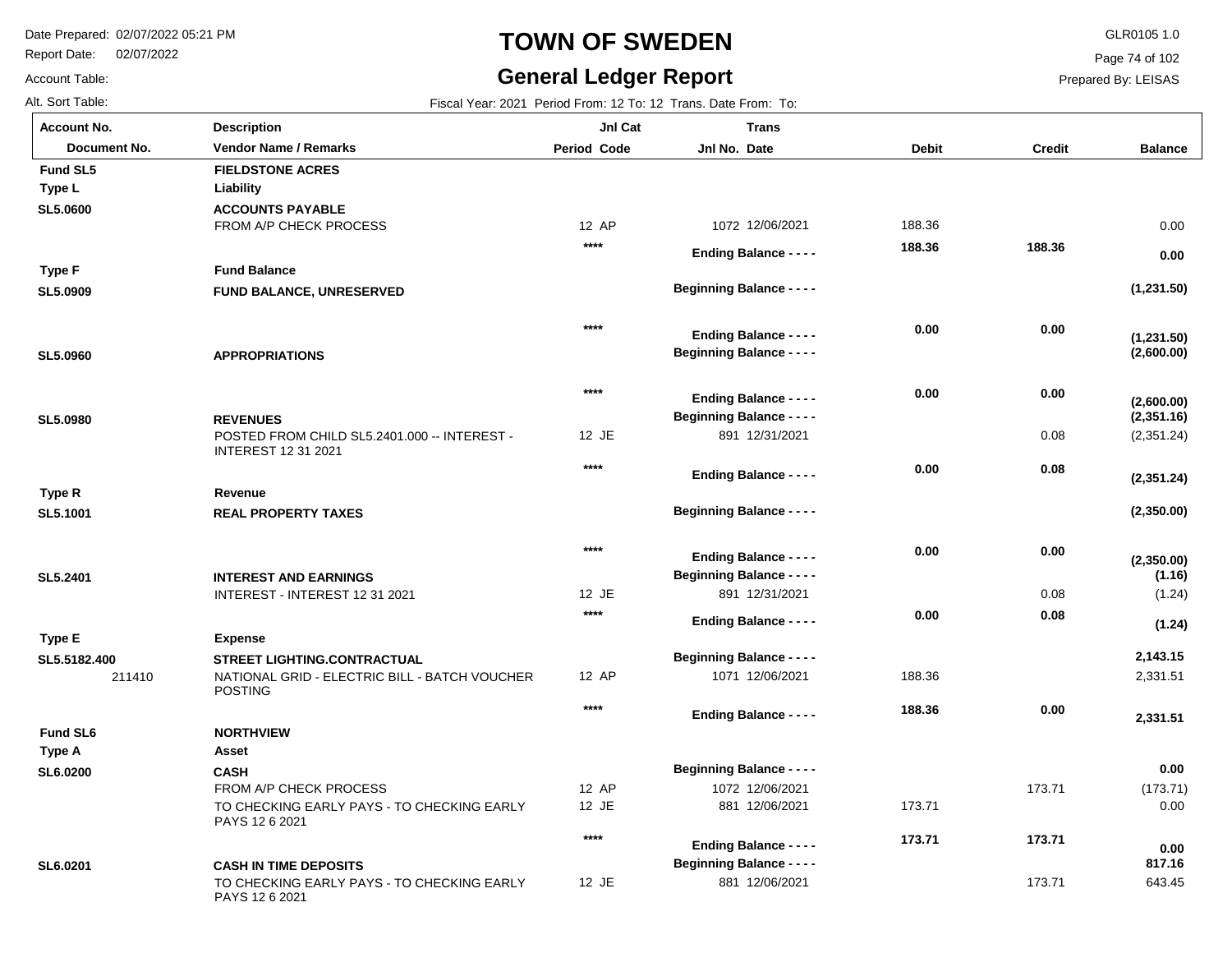Report Date: 02/07/2022

Account Table:

# **TOWN OF SWEDEN** GLR0105 1.0

#### **General Ledger Report**

**Balance**

643.49

 **643.49** 

 **2,050.00** 

2,016.51

 **2,016.51** 

 **150.00** 

 **150.00** 

 **1,842.80** 

 **2,050.00** 

(173.71) 0.00

**(609.16)**

 **0.00** 

 **0.00** 

(2,050.84)

**(2,050.00)**

**(2,050.00)**

**(2,050.84)**

**(2,050.80)**

**(2,200.00)**

**(2,200.00)**

**(609.16)**

(0.84)

**(0.80)**

Page 75 of 102

Prepared By: LEISAS

0.04

Alt. Sort Table: Fiscal Year: 2021 Period From: 12 To: 12 Trans. Date From: To: INTEREST - INTEREST 12 31 2021 POSTED FROM CHILD SL6.5182.400 -- ELECTRIC BILL -BATCH VOUCHER POSTING BATCH VOUCHER POSTING FROM A/P CHECK PROCESS POSTED FROM CHILD SL6.2401.000 -- INTEREST - INTEREST 12 31 2021 173.71 0.04 **CASH IN TIME DEPOSITS ESTIMATED REVENUE EXPENDITURES APPROPRIATED FUND BALANCE ACCOUNTS PAYABLE FUND BALANCE, UNRESERVED APPROPRIATIONS REVENUES REAL PROPERTY TAXES INTEREST AND EARNINGS SL6.0201 SL6.0510 SL6.0522 SL6.0599 SL6.0600 SL6.0909 SL6.0960 SL6.0980 SL6.1001 SL6.2401** 12 JE 12 AP 12 AP 12 AP 12 JE 891 12/31/2021 1071 12/06/2021 1071 12/06/2021 1072 12/06/2021 891 12/31/2021 0.04 173.71 173.71 **Asset Liability Fund Balance Revenue Type A Type L Type F Type R Fund SL6 NORTHVIEW 173.71 0.00 0.00 0.00 173.71 0.00 0.00 0.04 0.00 0.04 0.00 173.71 0.00 173.71 0.00 0.00 0.00 0.00 \*\*\*\* \*\*\*\* \*\*\*\* \*\*\*\* \*\*\*\* \*\*\*\* \*\*\*\* \*\*\*\* \*\*\*\* Account No. Document No. Vendor Name / Remarks Period Jnl No. Debit Credit Description Period Code Jnl Cat Jnl No. Date Trans Beginning Balance - - - - Beginning Balance - - - - Beginning Balance - - - - Beginning Balance - - - - Beginning Balance - - - - Beginning Balance - - - - Beginning Balance - - - - Beginning Balance - - - - Beginning Balance - - - - Ending Balance - - - - Ending Balance - - - - Ending Balance - - - - Ending Balance - - - - Ending Balance - - - - Ending Balance - - - - Ending Balance - - - - Ending Balance - - - - Ending Balance - - - -**

12 JE

891 12/31/2021

INTEREST - INTEREST 12 31 2021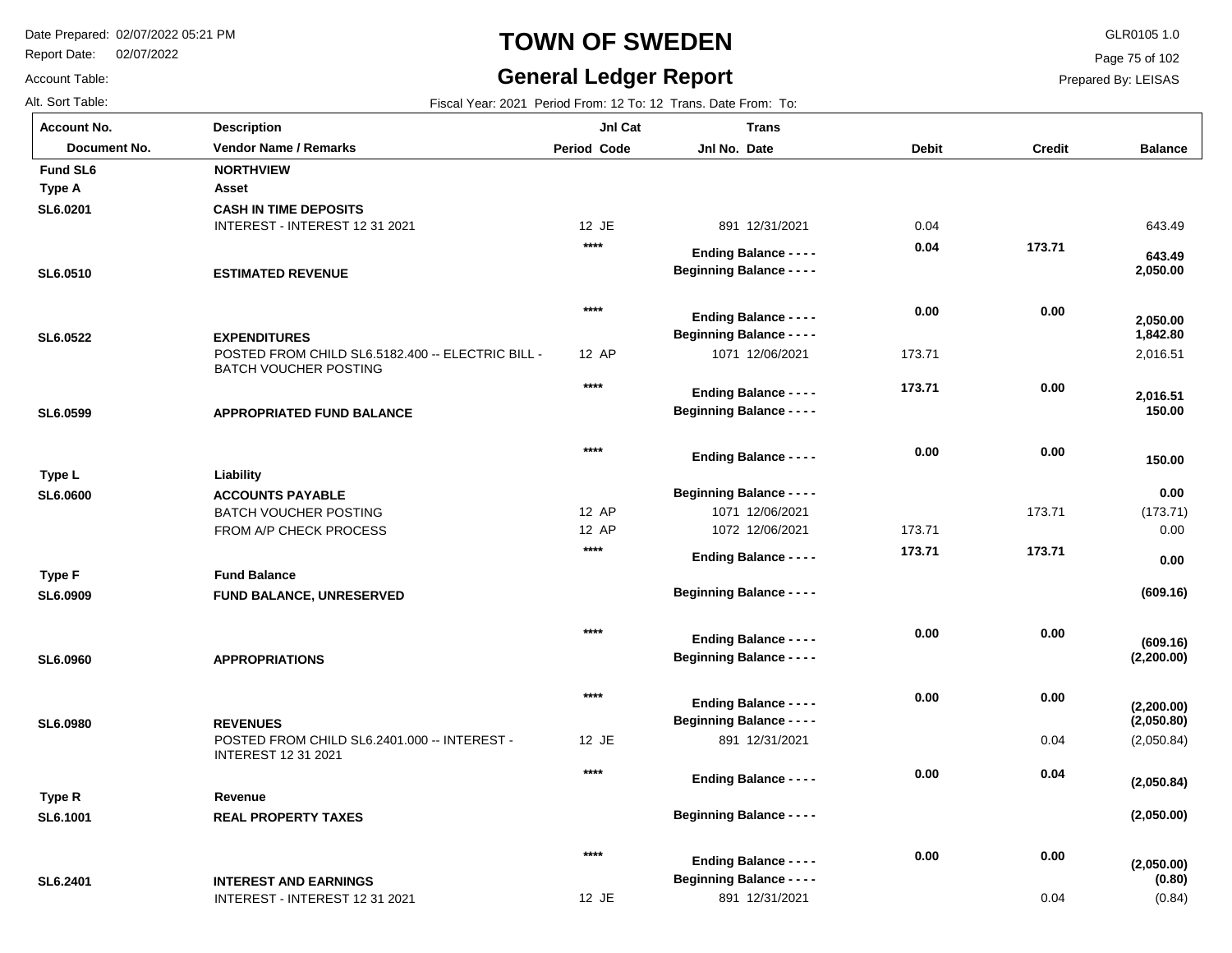Report Date: 02/07/2022

# **TOWN OF SWEDEN** GLR0105 1.0

### **General Ledger Report**

**Balance**

2,016.51

 **2,016.51** 

 **1,842.80** 

**(0.84)**

(87.79) 0.00

 **0.00** 

 781.59 781.63

 **600.00** 

 **781.63** 

 **869.38** 

 **0.00** 

 660.53 748.32

 **150.00** 

 **748.32** 

 **598.54** 

 **600.00** 

 0.00 (87.79) 0.00

 **61.99** 

 **150.00** 

Page 76 of 102

Prepared By: LEISAS

Account Table:

| Alt. Sort Table:   |                                                                                   |                    | Fiscal Year: 2021 Period From: 12 To: 12 Trans. Date From: To: |              |               |
|--------------------|-----------------------------------------------------------------------------------|--------------------|----------------------------------------------------------------|--------------|---------------|
| <b>Account No.</b> | <b>Description</b>                                                                | JnI Cat            | <b>Trans</b>                                                   |              |               |
| Document No.       | <b>Vendor Name / Remarks</b>                                                      | <b>Period Code</b> | Jnl No. Date                                                   | <b>Debit</b> | <b>Credit</b> |
| <b>Fund SL6</b>    | <b>NORTHVIEW</b>                                                                  |                    |                                                                |              |               |
| Type R             | Revenue                                                                           |                    |                                                                |              |               |
| SL6.2401           | <b>INTEREST AND EARNINGS</b>                                                      |                    |                                                                |              |               |
|                    |                                                                                   | $****$             | <b>Ending Balance - - - -</b>                                  | 0.00         | 0.04          |
| Type E             | <b>Expense</b>                                                                    |                    |                                                                |              |               |
| SL6.5182.400       | <b>STREET LIGHTING.CONTRACTUAL</b>                                                |                    | <b>Beginning Balance - - - -</b>                               |              |               |
| 211410             | NATIONAL GRID - ELECTRIC BILL - BATCH VOUCHER<br><b>POSTING</b>                   | 12 AP              | 1071 12/06/2021                                                | 173.71       |               |
|                    |                                                                                   | $****$             | <b>Ending Balance - - - -</b>                                  | 173.71       | 0.00          |
| <b>Fund SL8</b>    | <b>WALMART LIGHTING DISTRICT</b>                                                  |                    |                                                                |              |               |
| Type A             | Asset                                                                             |                    |                                                                |              |               |
| SL8.0200           | <b>CASH</b>                                                                       |                    | <b>Beginning Balance - - - -</b>                               |              |               |
|                    | <b>FROM A/P CHECK PROCESS</b>                                                     | 12 AP              | 1084 12/30/2021                                                |              | 87.79         |
|                    | TO CHECKING AB 12B - TO CHECKING AB 12 B 12 30<br>2021                            | 12 JE              | 888 12/30/2021                                                 | 87.79        |               |
|                    |                                                                                   | $****$             | <b>Ending Balance - - - -</b>                                  | 87.79        | 87.79         |
| SL8.0201           | <b>CASH IN TIME DEPOSITS</b>                                                      |                    | <b>Beginning Balance - - - -</b>                               |              |               |
|                    | TO CHECKING AB 12B - TO CHECKING AB 12 B 12 30<br>2021                            | 12 JE              | 888 12/30/2021                                                 |              | 87.79         |
|                    | INTEREST - INTEREST 12 31 2021                                                    | 12 JE              | 891 12/31/2021                                                 | 0.04         |               |
|                    |                                                                                   | $***$              | <b>Ending Balance - - - -</b>                                  | 0.04         | 87.79         |
| SL8.0510           | <b>ESTIMATED REVENUE</b>                                                          |                    | <b>Beginning Balance - - - -</b>                               |              |               |
|                    |                                                                                   | $***$              | <b>Ending Balance - - - -</b>                                  | 0.00         | 0.00          |
| SL8.0522           | <b>EXPENDITURES</b>                                                               |                    | <b>Beginning Balance - - - -</b>                               |              |               |
|                    | POSTED FROM CHILD SL8.5182.400 -- ELECTRIC BILL -<br><b>BATCH VOUCHER POSTING</b> | 12 AP              | 1059 12/01/2021                                                | 61.99        |               |
|                    | POSTED FROM CHILD SL8.5182.400 -- ELECTRIC -<br><b>BATCH VOUCHER POSTING</b>      | 12 AP              | 1083 12/30/2021                                                | 87.79        |               |
|                    |                                                                                   | $***$              | <b>Ending Balance - - - -</b>                                  | 149.78       | 0.00          |
| SL8.0599           | <b>APPROPRIATED FUND BALANCE</b>                                                  |                    | <b>Beginning Balance - - - -</b>                               |              |               |
|                    |                                                                                   | $****$             | <b>Ending Balance - - - -</b>                                  | 0.00         | 0.00          |
| Type L             | Liability                                                                         |                    |                                                                |              |               |
| SL8.0600           | <b>ACCOUNTS PAYABLE</b>                                                           |                    | <b>Beginning Balance - - - -</b>                               |              |               |
|                    | <b>BATCH VOUCHER POSTING</b>                                                      | 12 AP              | 1059 12/01/2021                                                |              | 61.99         |
|                    | <b>BATCH VOUCHER POSTING</b>                                                      | 12 AP              | 1083 12/30/2021                                                |              | 87.79         |

12 AP **\*\*\*\***

1084 12/30/2021

87.79

 **87.79** 

 **149.78** 

FROM A/P CHECK PROCESS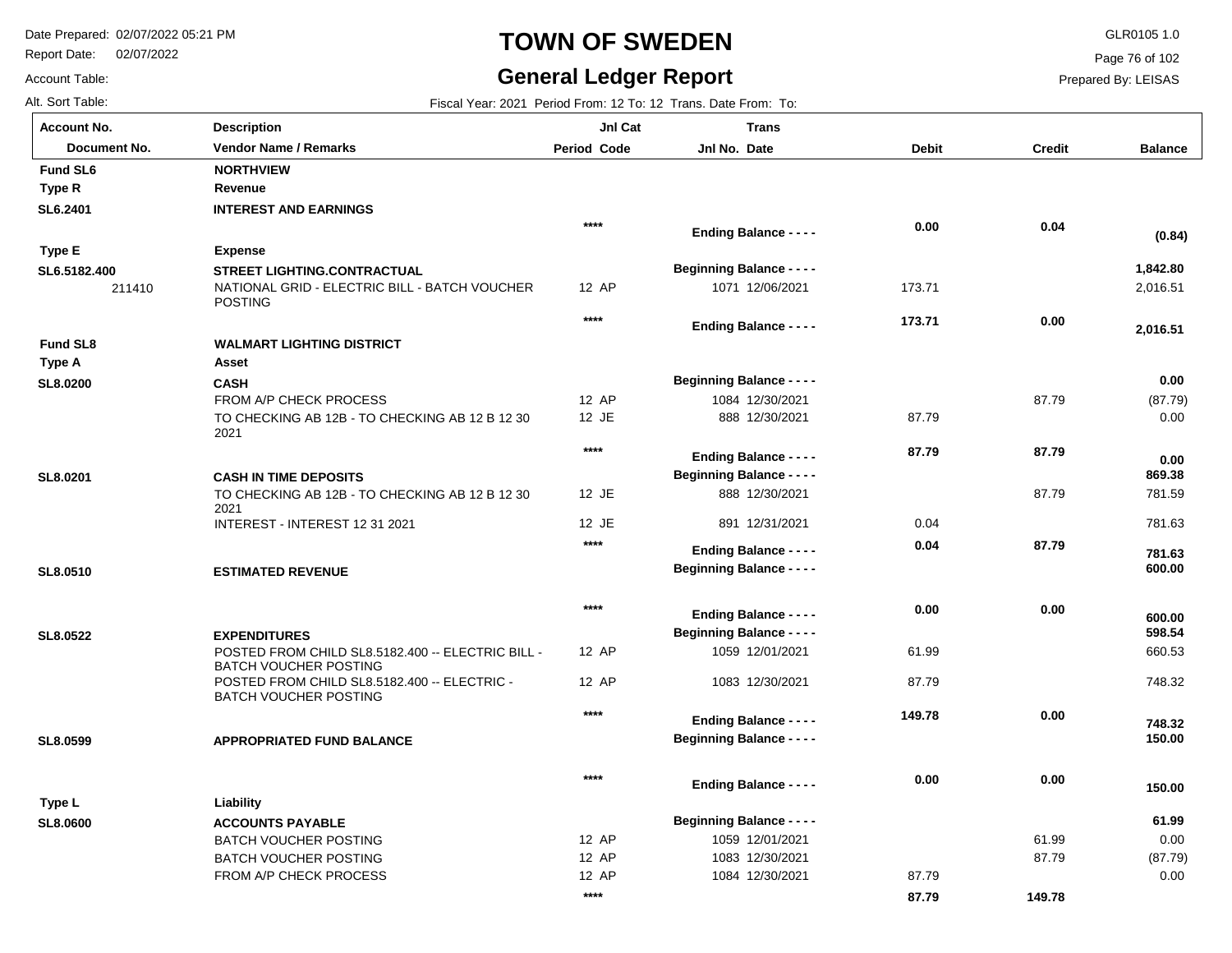Report Date: 02/07/2022

Account Table:

# **TOWN OF SWEDEN** GLR0105 1.0

#### **General Ledger Report**

12 JE

881 12/06/2021

**Balance**

**(929.40)**

 **0.00** 

**(750.00)**

**(929.40)**

(600.55)

**(600.00)**

**(600.55)**

**(600.51)**

**(750.00)**

(0.55)

**(0.55)**

**(0.51)**

**(600.00)**

 660.53 748.32

 **748.32** 

 **598.54** 

(173.71) 0.00

 **0.00** 

701.66

 **875.37** 

 **0.00** 

Page 77 of 102

Prepared By: LEISAS

173.71

| Alt. Sort Table:    |                                                            |                    | Fiscal Year: 2021 Period From: 12 To: 12 Trans. Date From: To: |              |               |
|---------------------|------------------------------------------------------------|--------------------|----------------------------------------------------------------|--------------|---------------|
| <b>Account No.</b>  | <b>Description</b>                                         | <b>Jnl Cat</b>     | <b>Trans</b>                                                   |              |               |
| <b>Document No.</b> | <b>Vendor Name / Remarks</b>                               | <b>Period Code</b> | Jnl No. Date                                                   | <b>Debit</b> | <b>Credit</b> |
| <b>Fund SL8</b>     | <b>WALMART LIGHTING DISTRICT</b>                           |                    |                                                                |              |               |
| Type L              | Liability                                                  |                    |                                                                |              |               |
| SL8.0600            | <b>ACCOUNTS PAYABLE</b>                                    |                    |                                                                |              |               |
|                     |                                                            |                    | <b>Ending Balance - - - -</b>                                  |              |               |
| Type F              | <b>Fund Balance</b>                                        |                    |                                                                |              |               |
| SL8.0909            | <b>FUND BALANCE, UNRESERVED</b>                            |                    | <b>Beginning Balance - - - -</b>                               |              |               |
|                     |                                                            |                    |                                                                |              |               |
|                     |                                                            | ****               | <b>Ending Balance - - - -</b>                                  | 0.00         | 0.00          |
| SL8.0960            | <b>APPROPRIATIONS</b>                                      |                    | <b>Beginning Balance - - - -</b>                               |              |               |
|                     |                                                            |                    |                                                                |              |               |
|                     |                                                            | $***$              | <b>Ending Balance - - - -</b>                                  | 0.00         | 0.00          |
| SL8.0980            | <b>REVENUES</b>                                            |                    | <b>Beginning Balance - - - -</b>                               |              |               |
|                     | POSTED FROM CHILD SL8.2401.000 -- INTEREST -               | 12 JE              | 891 12/31/2021                                                 |              | 0.04          |
|                     | <b>INTEREST 12 31 2021</b>                                 |                    |                                                                |              |               |
|                     |                                                            | $***$              | <b>Ending Balance - - - -</b>                                  | 0.00         | 0.04          |
| Type R              | Revenue                                                    |                    |                                                                |              |               |
| SL8.1001            | <b>REAL PROPERTY TAXES</b>                                 |                    | <b>Beginning Balance - - - -</b>                               |              |               |
|                     |                                                            |                    |                                                                |              |               |
|                     |                                                            | $***$              | <b>Ending Balance - - - -</b>                                  | 0.00         | 0.00          |
| SL8.2401            | <b>INTEREST AND EARNINGS</b>                               |                    | <b>Beginning Balance - - - -</b>                               |              |               |
|                     | INTEREST - INTEREST 12 31 2021                             | 12 JE              | 891 12/31/2021                                                 |              | 0.04          |
|                     |                                                            | $***$              | <b>Ending Balance - - - -</b>                                  | 0.00         | 0.04          |
| Type E              | <b>Expense</b>                                             |                    |                                                                |              |               |
| SL8.5182.400        | <b>STREET LIGHTING.CONTRACTUAL</b>                         |                    | <b>Beginning Balance - - - -</b>                               |              |               |
| 211355              | NATIONAL GRID - ELECTRIC BILL - BATCH VOUCHER              | 12 AP              | 1059 12/01/2021                                                | 61.99        |               |
| 211525              | <b>POSTING</b><br>NATIONAL GRID - ELECTRIC - BATCH VOUCHER | 12 AP              | 1083 12/30/2021                                                | 87.79        |               |
|                     | <b>POSTING</b>                                             |                    |                                                                |              |               |
|                     |                                                            | $***$              | <b>Ending Balance - - - -</b>                                  | 149.78       | 0.00          |
| <b>Fund SL9</b>     | <b>NATHANIEL POOLE TRAIL LIGHTING</b>                      |                    |                                                                |              |               |
| <b>Type A</b>       | Asset                                                      |                    |                                                                |              |               |
| SL9.0200            | <b>CASH</b>                                                |                    | <b>Beginning Balance - - - -</b>                               |              |               |
|                     | FROM A/P CHECK PROCESS                                     | 12 AP              | 1072 12/06/2021                                                |              | 173.71        |
|                     | TO CHECKING EARLY PAYS - TO CHECKING EARLY                 | 12 JE              | 881 12/06/2021                                                 | 173.71       |               |
|                     | PAYS 12 6 2021                                             | $****$             |                                                                | 173.71       | 173.71        |
|                     |                                                            |                    | <b>Ending Balance - - - -</b>                                  |              |               |
| SL9.0201            | <b>CASH IN TIME DEPOSITS</b>                               |                    | <b>Beginning Balance - - - -</b>                               |              |               |

TO CHECKING EARLY PAYS - TO CHECKING EARLY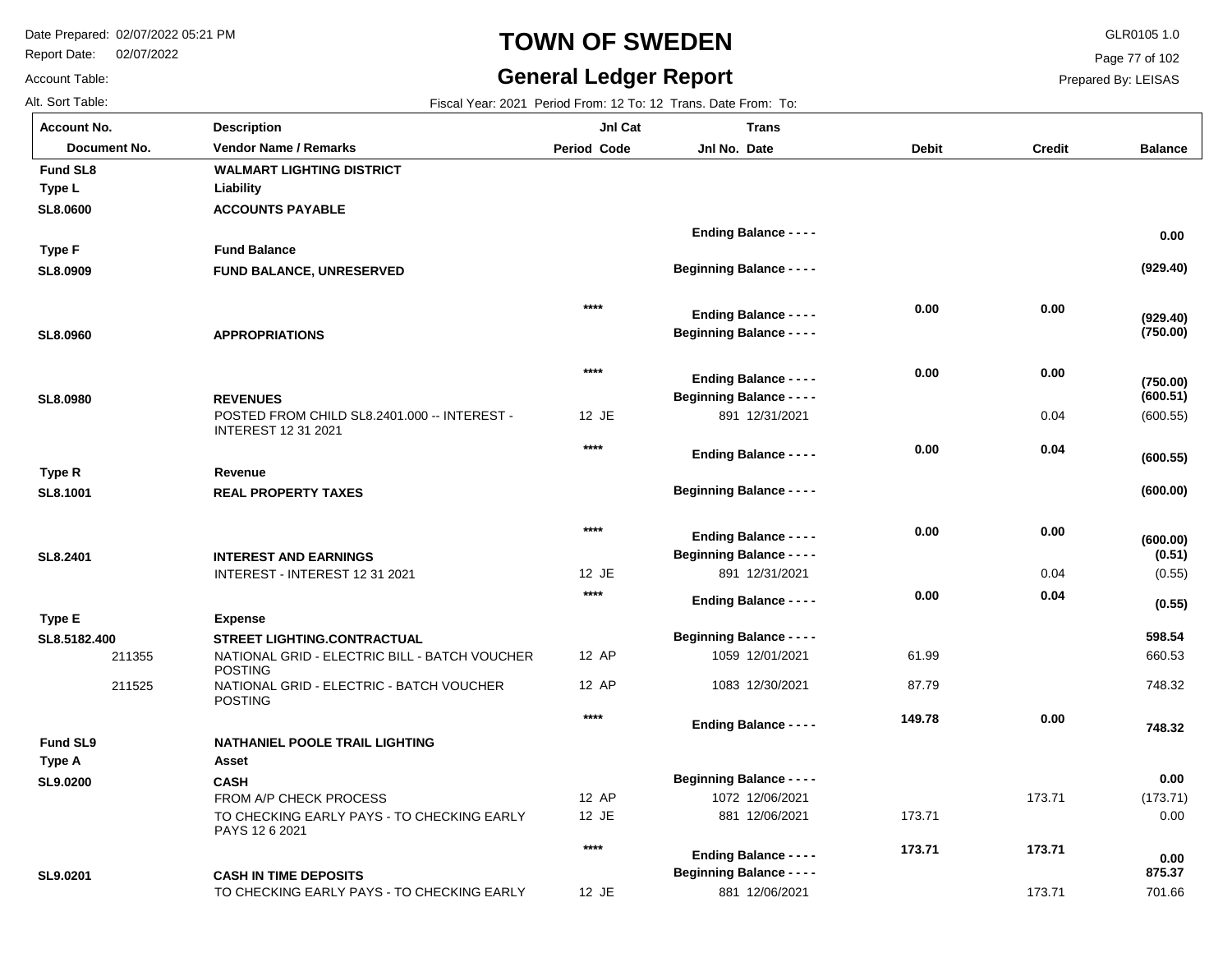**INTEREST AND EARNINGS**

Report Date: 02/07/2022

# **TOWN OF SWEDEN** GLR0105 1.0

### **General Ledger Report**

**(0.80)**

**(2,000.00)**

 **0.00** 

 **0.00** 

Page 78 of 102

Prepared By: LEISAS

Account Table: Alt. Sort Table: Fiscal Year: 2021 Period From: 12 To: 12 Trans. Date From: To:

**SL9.2401**

| <b>Account No.</b> | <b>Description</b>                                                                | JnI Cat            | <b>Trans</b>                     |              |               |                    |
|--------------------|-----------------------------------------------------------------------------------|--------------------|----------------------------------|--------------|---------------|--------------------|
| Document No.       | <b>Vendor Name / Remarks</b>                                                      | <b>Period Code</b> | Jnl No. Date                     | <b>Debit</b> | <b>Credit</b> | <b>Balance</b>     |
| <b>Fund SL9</b>    | NATHANIEL POOLE TRAIL LIGHTING                                                    |                    |                                  |              |               |                    |
| Type A             | Asset                                                                             |                    |                                  |              |               |                    |
| SL9.0201           | <b>CASH IN TIME DEPOSITS</b><br>PAYS 12 6 2021                                    |                    |                                  |              |               |                    |
|                    | INTEREST - INTEREST 12 31 2021                                                    | 12 JE              | 891 12/31/2021                   | 0.04         |               | 701.70             |
|                    |                                                                                   | $***$              | <b>Ending Balance - - - -</b>    | 0.04         | 173.71        | 701.70             |
| SL9.0510           | <b>ESTIMATED REVENUE</b>                                                          |                    | <b>Beginning Balance - - - -</b> |              |               | 2,000.00           |
|                    |                                                                                   | $***$              | <b>Ending Balance - - - -</b>    | 0.00         | 0.00          | 2,000.00           |
| SL9.0522           | <b>EXPENDITURES</b>                                                               |                    | <b>Beginning Balance - - - -</b> |              |               | 1,837.94           |
|                    | POSTED FROM CHILD SL9.5182.400 -- ELECTRIC BILL -<br><b>BATCH VOUCHER POSTING</b> | 12 AP              | 1071 12/06/2021                  | 173.71       |               | 2,011.65           |
|                    |                                                                                   | $***$              | <b>Ending Balance - - - -</b>    | 173.71       | 0.00          |                    |
| SL9.0599           | <b>APPROPRIATED FUND BALANCE</b>                                                  |                    | <b>Beginning Balance - - - -</b> |              |               | 2,011.65<br>150.00 |
|                    |                                                                                   | $***$              | <b>Ending Balance - - - -</b>    | 0.00         | 0.00          | 150.00             |
| Type L             | Liability                                                                         |                    |                                  |              |               |                    |
| SL9.0600           | <b>ACCOUNTS PAYABLE</b>                                                           |                    | <b>Beginning Balance - - - -</b> |              |               | 0.00               |
|                    | BATCH VOUCHER POSTING                                                             | 12 AP              | 1071 12/06/2021                  |              | 173.71        | (173.71)           |
|                    | FROM A/P CHECK PROCESS                                                            | 12 AP              | 1072 12/06/2021                  | 173.71       |               | 0.00               |
|                    |                                                                                   | $***$              | <b>Ending Balance - - - -</b>    | 173.71       | 173.71        | 0.00               |
| <b>Type F</b>      | <b>Fund Balance</b>                                                               |                    |                                  |              |               |                    |
| SL9.0909           | FUND BALANCE, UNRESERVED                                                          |                    | <b>Beginning Balance - - - -</b> |              |               | (712.51)           |
|                    |                                                                                   | $***$              | <b>Ending Balance - - - -</b>    | 0.00         | 0.00          | (712.51)           |
| SL9.0960           | <b>APPROPRIATIONS</b>                                                             |                    | <b>Beginning Balance - - - -</b> |              |               | (2, 150.00)        |
|                    |                                                                                   | $***$              | <b>Ending Balance - - - -</b>    | 0.00         | 0.00          | (2, 150.00)        |
| SL9.0980           | <b>REVENUES</b>                                                                   |                    | <b>Beginning Balance - - - -</b> |              |               | (2,000.80)         |
|                    | POSTED FROM CHILD SL9.2401.000 -- INTEREST -<br><b>INTEREST 12 31 2021</b>        | 12 JE              | 891 12/31/2021                   |              | 0.04          | (2,000.84)         |
|                    |                                                                                   | $***$              | <b>Ending Balance - - - -</b>    | 0.00         | 0.04          | (2,000.84)         |
| Type R             | Revenue                                                                           |                    |                                  |              |               |                    |
| SL9.1001           | <b>REAL PROPERTY TAXES</b>                                                        |                    | <b>Beginning Balance - - - -</b> |              |               | (2,000.00)         |
|                    |                                                                                   |                    |                                  |              |               |                    |

**\*\*\*\***

**Beginning Balance - - - -**

**Ending Balance - - - -**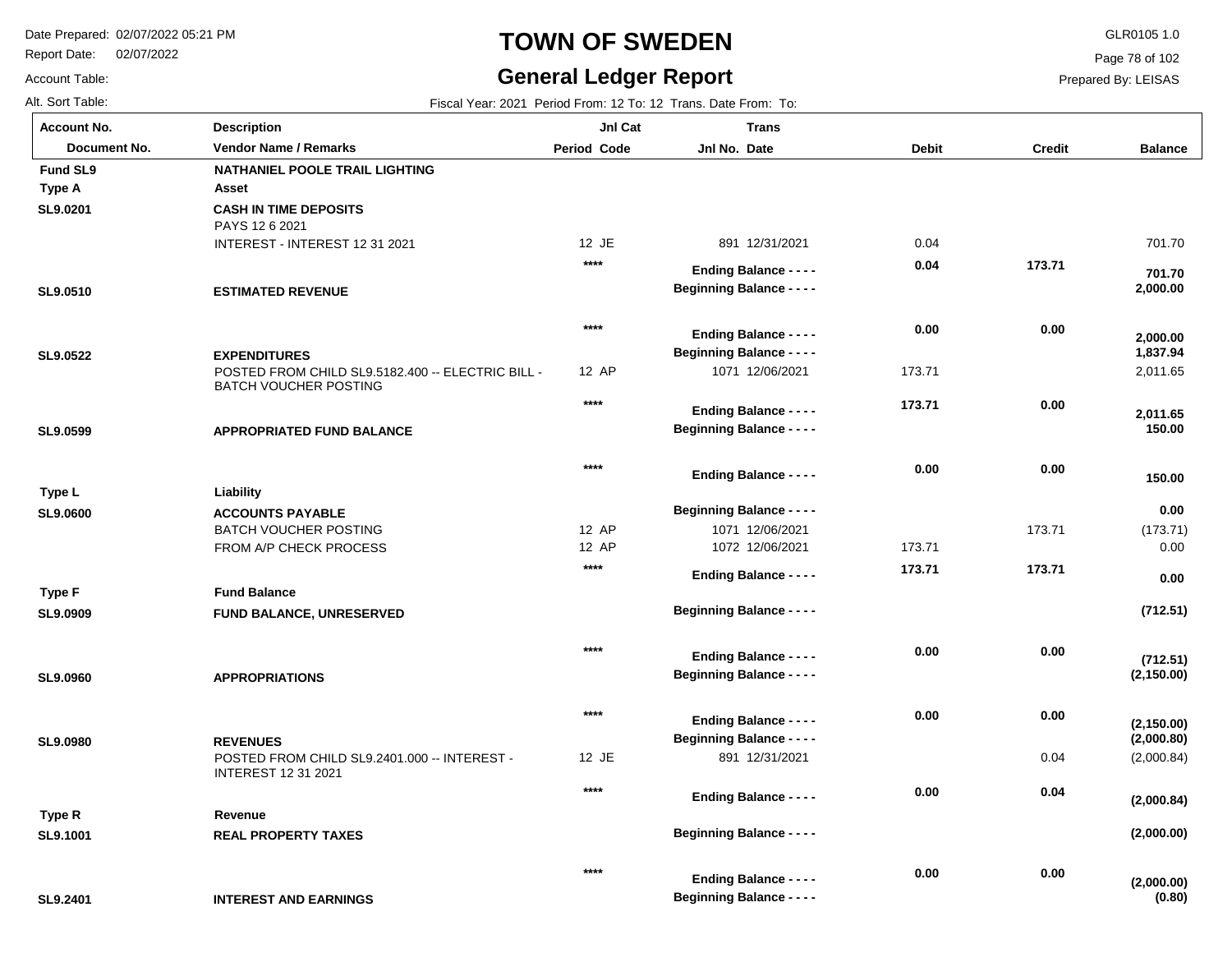Report Date: 02/07/2022

Account Table:

# **TOWN OF SWEDEN** GLR0105 1.0

# **General Ledger Report**

Page 79 of 102

| Alt. Sort Table:   |                                                                           |                    | Fiscal Year: 2021 Period From: 12 To: 12 Trans. Date From: To: |              |               |                      |
|--------------------|---------------------------------------------------------------------------|--------------------|----------------------------------------------------------------|--------------|---------------|----------------------|
| <b>Account No.</b> | <b>Description</b>                                                        | JnI Cat            | <b>Trans</b>                                                   |              |               |                      |
| Document No.       | <b>Vendor Name / Remarks</b>                                              | <b>Period Code</b> | Jnl No. Date                                                   | <b>Debit</b> | <b>Credit</b> | <b>Balance</b>       |
| <b>Fund SL9</b>    | NATHANIEL POOLE TRAIL LIGHTING                                            |                    |                                                                |              |               |                      |
| Type R             | Revenue                                                                   |                    |                                                                |              |               |                      |
| SL9.2401           | <b>INTEREST AND EARNINGS</b>                                              |                    |                                                                |              |               |                      |
|                    | INTEREST - INTEREST 12 31 2021                                            | 12 JE              | 891 12/31/2021                                                 |              | 0.04          | (0.84)               |
|                    |                                                                           | $***$              | <b>Ending Balance - - - -</b>                                  | 0.00         | 0.04          | (0.84)               |
| <b>Type E</b>      | <b>Expense</b>                                                            |                    |                                                                |              |               |                      |
| SL9.5182.400       | <b>STREET LIGHTING.CONTRACTUAL</b>                                        |                    | <b>Beginning Balance - - - -</b>                               |              |               | 1,837.94             |
| 211410             | NATIONAL GRID - ELECTRIC BILL - BATCH VOUCHER<br><b>POSTING</b>           | 12 AP              | 1071 12/06/2021                                                | 173.71       |               | 2,011.65             |
|                    |                                                                           | $****$             | <b>Ending Balance - - - -</b>                                  | 173.71       | 0.00          | 2,011.65             |
| <b>Fund SP</b>     | <b>SPECIAL PARKS FUND</b>                                                 |                    |                                                                |              |               |                      |
| <b>Type A</b>      | Asset                                                                     |                    |                                                                |              |               |                      |
| <b>SP.0200</b>     | <b>CASH</b>                                                               |                    | <b>Beginning Balance - - - -</b>                               |              |               | 0.00                 |
|                    | FROM A/P CHECK PROCESS                                                    | 12 AP              | 1076 12/15/2021                                                |              | 31.10         | (31.10)              |
|                    | TO CHECKING AB 12A - TO CHECKING AB 12A 12 15<br>2021                     | 12 JE              | 883 12/15/2021                                                 | 31.10        |               | 0.00                 |
|                    |                                                                           | $***$              | <b>Ending Balance - - - -</b>                                  | 31.10        | 31.10         | 0.00                 |
| SP.0201            | <b>CASH IN TIME DEPOSITS</b>                                              |                    | <b>Beginning Balance - - - -</b>                               |              |               | 2,610.27             |
|                    | TO CHECKING AB 12A - TO CHECKING AB 12A 12 15<br>2021                     | 12 JE              | 883 12/15/2021                                                 |              | 31.10         | 2,579.17             |
|                    | INTEREST - INTEREST 12 31 2021                                            | 12 JE              | 891 12/31/2021                                                 | 0.14         |               | 2,579.31             |
|                    |                                                                           | $***$              | <b>Ending Balance - - - -</b>                                  | 0.14         | 31.10         | 2,579.31             |
| SP.0510            | <b>ESTIMATED REVENUE</b>                                                  |                    | <b>Beginning Balance - - - -</b>                               |              |               | 2,150.00             |
|                    |                                                                           | $****$             |                                                                | 0.00         | 0.00          |                      |
|                    |                                                                           |                    | <b>Ending Balance - - - -</b>                                  |              |               | 2,150.00             |
| SP.0522            | <b>EXPENDITURES</b><br>POSTED FROM CHILD SP.7110.400 -- ELECTRIC BILLS    | 12 AP              | <b>Beginning Balance - - - -</b><br>1075 12/15/2021            | 31.10        |               | 3,417.52<br>3,448.62 |
|                    | - BATCH VOUCHER POSTING                                                   |                    |                                                                |              |               |                      |
|                    |                                                                           | $***$              | <b>Ending Balance - - - -</b>                                  | 31.10        | 0.00          | 3,448.62             |
| SP.0599            | <b>APPROPRIATED FUND BALANCE</b>                                          |                    | <b>Beginning Balance - - - -</b>                               |              |               | 620.00               |
|                    | POSTED FROM BUDGET ADJ. 887 - BUD MOD PER<br><b>RESOLUTION 12 29 2021</b> | 12 CNTL            | 3350 12/30/2021                                                | 1,140.00     |               | 1,760.00             |
|                    |                                                                           | $***$              | <b>Ending Balance - - - -</b>                                  | 1,140.00     | 0.00          | 1,760.00             |
| Type L             | Liability                                                                 |                    |                                                                |              |               |                      |
| <b>SP.0600</b>     | <b>ACCOUNTS PAYABLE</b>                                                   |                    | <b>Beginning Balance - - - -</b>                               |              |               | 0.00                 |
|                    | <b>BATCH VOUCHER POSTING</b>                                              | 12 AP              | 1075 12/15/2021                                                |              | 31.10         | (31.10)              |
|                    | FROM A/P CHECK PROCESS                                                    | 12 AP              | 1076 12/15/2021                                                | 31.10        |               | 0.00                 |
|                    |                                                                           | $***$              | <b>Ending Balance - - - -</b>                                  | 31.10        | 31.10         | 0.00                 |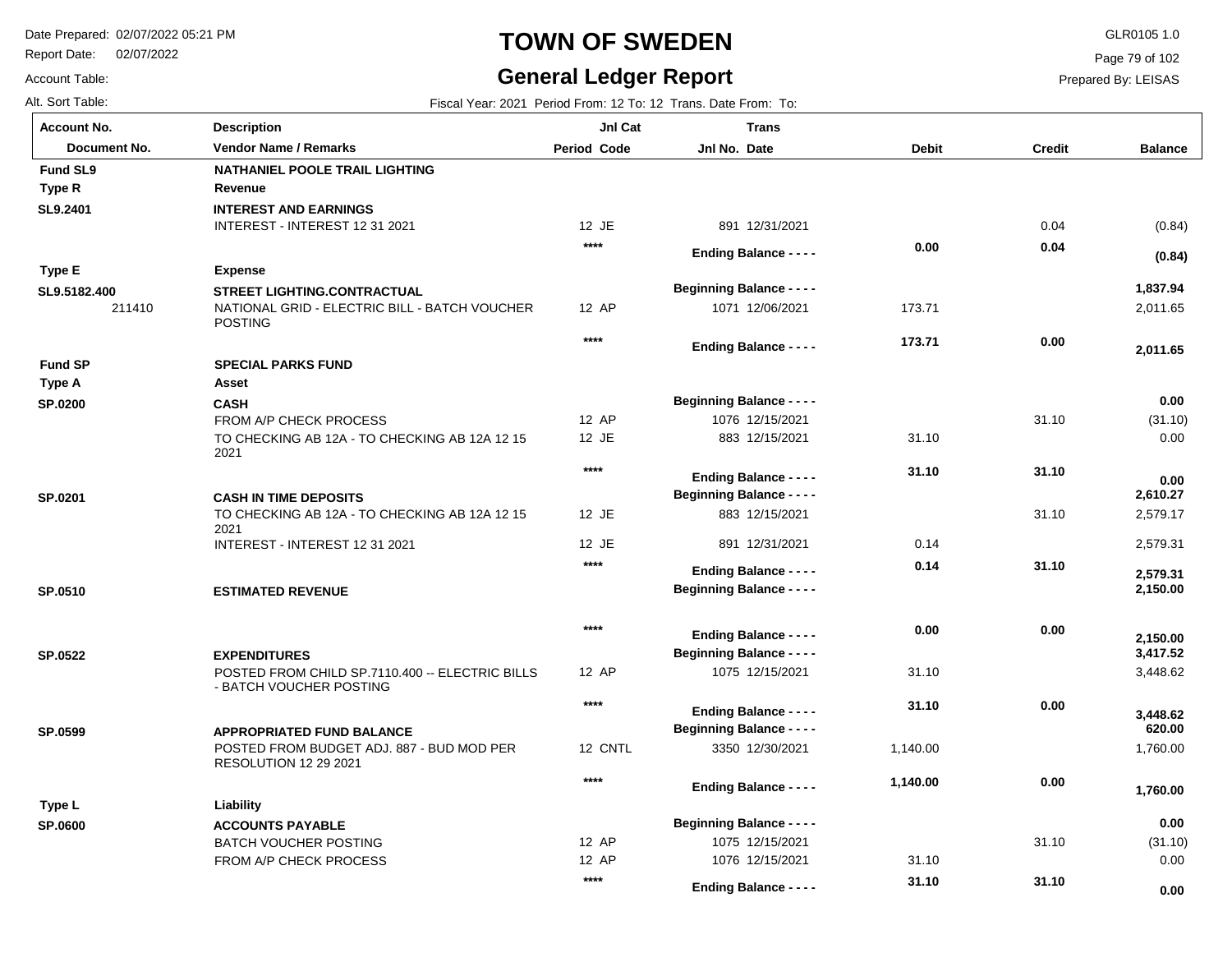Report Date: 02/07/2022

# **TOWN OF SWEDEN** GLR0105 1.0

# **General Ledger Report**

Page 80 of 102

Prepared By: LEISAS

| AIL OUIL TADIE.    |  |
|--------------------|--|
| <b>Account No.</b> |  |

Account Table:

Alt. Sort Table: Fiscal Year: 2021 Period From: 12 To: 12 Trans. Date From: To:

| <b>Account No.</b>    | <b>Description</b>                                                                           | JnI Cat            | <b>Trans</b>                                                      |              |               |                           |
|-----------------------|----------------------------------------------------------------------------------------------|--------------------|-------------------------------------------------------------------|--------------|---------------|---------------------------|
| Document No.          | <b>Vendor Name / Remarks</b>                                                                 | <b>Period Code</b> | Jnl No. Date                                                      | <b>Debit</b> | <b>Credit</b> | <b>Balance</b>            |
| <b>Fund SP</b>        | <b>SPECIAL PARKS FUND</b>                                                                    |                    |                                                                   |              |               |                           |
| <b>Type F</b>         | <b>Fund Balance</b>                                                                          |                    |                                                                   |              |               |                           |
| SP.0909               | FUND BALANCE, UNRESERVED                                                                     |                    | <b>Beginning Balance - - - -</b>                                  |              |               | (3,875.41)                |
|                       |                                                                                              | $***$              | <b>Ending Balance - - - -</b>                                     | 0.00         | 0.00          |                           |
| <b>SP.0960</b>        | <b>APPROPRIATIONS</b>                                                                        |                    | <b>Beginning Balance - - - -</b>                                  |              |               | (3,875.41)<br>(2,770.00)  |
|                       | POSTED FROM BUDGET ADJ. 887 - BUD MOD PER<br><b>RESOLUTION 12 29 2021</b>                    | 12 CNTL            | 3350 12/30/2021                                                   |              | 1,140.00      | (3,910.00)                |
|                       |                                                                                              | $***$              |                                                                   | 0.00         | 1,140.00      |                           |
|                       |                                                                                              |                    | <b>Ending Balance - - - -</b><br><b>Beginning Balance - - - -</b> |              |               | (3,910.00)<br>(2, 152.38) |
| SP.0980               | <b>REVENUES</b><br>POSTED FROM CHILD SP.2401.000 -- INTEREST -<br><b>INTEREST 12 31 2021</b> | 12 JE              | 891 12/31/2021                                                    |              | 0.14          | (2, 152.52)               |
|                       |                                                                                              | $***$              | <b>Ending Balance - - - -</b>                                     | 0.00         | 0.14          |                           |
| Type R                | Revenue                                                                                      |                    |                                                                   |              |               | (2, 152.52)               |
| SP.1001               | <b>REAL PROPERTY TAXES</b>                                                                   |                    | <b>Beginning Balance - - - -</b>                                  |              |               | (2, 150.00)               |
|                       |                                                                                              | $***$              | <b>Ending Balance - - - -</b>                                     | 0.00         | 0.00          |                           |
| SP.2401               | <b>INTEREST AND EARNINGS</b>                                                                 |                    | <b>Beginning Balance - - - -</b>                                  |              |               | (2, 150.00)<br>(2.38)     |
|                       | INTEREST - INTEREST 12 31 2021                                                               | 12 JE              | 891 12/31/2021                                                    |              | 0.14          | (2.52)                    |
|                       |                                                                                              | $***$              |                                                                   | 0.00         | 0.14          |                           |
| Type E                | <b>Expense</b>                                                                               |                    | <b>Ending Balance - - - -</b>                                     |              |               | (2.52)                    |
| SP.7110.100           | <b>PARKS.PERSONAL SERVICE</b>                                                                |                    | <b>Beginning Balance - - - -</b>                                  |              |               | 729.29                    |
|                       |                                                                                              |                    |                                                                   |              |               |                           |
|                       |                                                                                              | $***$              | <b>Ending Balance - - - -</b>                                     | 0.00         | 0.00          |                           |
|                       | <b>PARKS.CONTRACTUAL</b>                                                                     |                    | <b>Beginning Balance - - - -</b>                                  |              |               | 729.29<br>2,632.72        |
| SP.7110.400<br>211441 | NATIONAL GRID - ELECTRIC BILLS - BATCH VOUCHER<br><b>POSTING</b>                             | 12 AP              | 1075 12/15/2021                                                   | 31.10        |               | 2,663.82                  |
|                       |                                                                                              | ****               | <b>Ending Balance - - - -</b>                                     | 31.10        | 0.00          |                           |
| SP.9030.800           | <b>SOCIAL SECURITY</b>                                                                       |                    | <b>Beginning Balance - - - -</b>                                  |              |               | 2,663.82<br>45.04         |
|                       |                                                                                              |                    |                                                                   |              |               |                           |
|                       |                                                                                              | ****               | <b>Ending Balance - - - -</b>                                     | 0.00         | 0.00          |                           |
| SP.9035.800           | <b>MEDICARE</b>                                                                              |                    | <b>Beginning Balance - - - -</b>                                  |              |               | 45.04<br>10.47            |
|                       |                                                                                              |                    |                                                                   |              |               |                           |
|                       |                                                                                              | ****               | <b>Ending Balance - - - -</b>                                     | 0.00         | 0.00          | 10.47                     |
| <b>Fund SS</b>        | <b>SWEDEN CONSOLIDATED SEWER</b>                                                             |                    |                                                                   |              |               |                           |
| Type A                | Asset                                                                                        |                    |                                                                   |              |               |                           |
| <b>SS.0200</b>        | <b>CASH</b>                                                                                  |                    | <b>Beginning Balance - - - -</b>                                  |              |               | 0.00                      |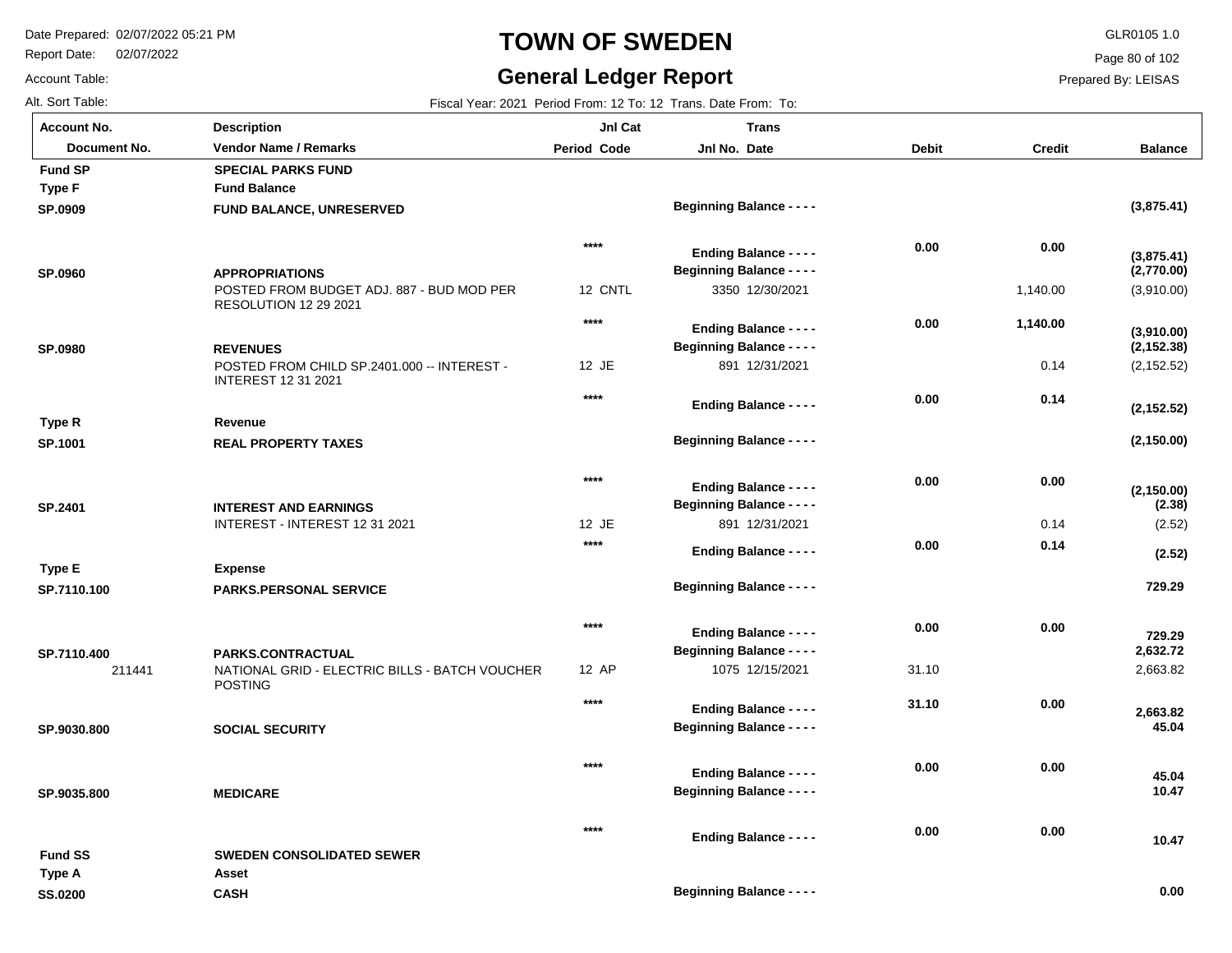Report Date: 02/07/2022

#### Account Table:

# **TOWN OF SWEDEN** GLR0105 1.0

### **General Ledger Report**

Page 81 of 102

**Balance**

 128.91 0.00 (149.05) 0.00

 59,462.78 59,313.73 54,313.73 54,316.80

 **59,591.69** 

 **0.00** 

 80,805.45 80,807.31

 **19,275.00** 

 **80,807.31** 

 **75,805.45** 

 **54,316.80** 

 17,899.32 18,028.23 18,177.28

 **25,825.00** 

 **18,177.28** 

 **17,851.86** 

 **19,275.00** 

| Alt. Sort Table:   |                                                                                             |                    | Fiscal Year: 2021 Period From: 12 To: 12 Trans. Date From: To: |              |          |
|--------------------|---------------------------------------------------------------------------------------------|--------------------|----------------------------------------------------------------|--------------|----------|
| <b>Account No.</b> | <b>Description</b>                                                                          | JnI Cat            | <b>Trans</b>                                                   |              |          |
| Document No.       | <b>Vendor Name / Remarks</b>                                                                | <b>Period Code</b> | Jnl No. Date                                                   | <b>Debit</b> | Credit   |
| <b>Fund SS</b>     | <b>SWEDEN CONSOLIDATED SEWER</b>                                                            |                    |                                                                |              |          |
| <b>Type A</b>      | Asset                                                                                       |                    |                                                                |              |          |
| <b>SS.0200</b>     | <b>CASH</b>                                                                                 |                    |                                                                |              |          |
|                    | PR 25 - PAYROLL #25 12 9 2021                                                               | 12 PR              | 245 12/08/2021                                                 | 128.91       |          |
|                    | PR 25 - PAYROLL #25 12 9 2021                                                               | 12 PR              | 245 12/08/2021                                                 |              | 128.91   |
|                    | FROM A/P CHECK PROCESS                                                                      | 12 AP              | 1076 12/15/2021                                                |              | 149.05   |
|                    | TO CHECKING AB 12A - TO CHECKING AB 12A 12 15<br>2021                                       | 12 JE              | 883 12/15/2021                                                 | 149.05       |          |
|                    |                                                                                             | $***$              | <b>Ending Balance - - - -</b>                                  | 277.96       | 277.96   |
| SS.0201            | <b>CASH IN TIME DEPOSITS</b>                                                                |                    | <b>Beginning Balance - - - -</b>                               |              |          |
|                    | PR 25 - PAYROLL #25 12 9 2021                                                               | 12 PR              | 245 12/08/2021                                                 |              | 128.91   |
|                    | TO CHECKING AB 12A - TO CHECKING AB 12A 12 15<br>2021                                       | 12 JE              | 883 12/15/2021                                                 |              | 149.05   |
|                    | TO RESERVES PER RES - ME JE 12 16 2021                                                      | 12 JE              | 884 12/16/2021                                                 |              | 5,000.00 |
|                    | INTEREST - INTEREST 12 31 2021                                                              | 12 JE              | 891 12/31/2021                                                 | 3.07         |          |
|                    |                                                                                             | $***$              | <b>Ending Balance - - - -</b>                                  | 3.07         | 5,277.96 |
| SS.0231            | CASH IN TIME DEPOSITS, SPECIAL RESERVES SEWER<br><b>TRUCK</b>                               |                    | <b>Beginning Balance - - - -</b>                               |              |          |
|                    | TO RESERVES PER RES - ME JE 12 16 2021                                                      | 12 JE              | 884 12/16/2021                                                 | 5,000.00     |          |
|                    | INTEREST - INTEREST 12 31 2021                                                              | 12 JE              | 891 12/31/2021                                                 | 1.86         |          |
|                    |                                                                                             | $***$              | <b>Ending Balance - - - -</b>                                  | 5,001.86     | 0.00     |
| SS.0510            | <b>ESTIMATED REVENUE</b>                                                                    |                    | <b>Beginning Balance - - - -</b>                               |              |          |
|                    |                                                                                             | $****$             | <b>Ending Balance - - - -</b>                                  | 0.00         | 0.00     |
| <b>SS.0522</b>     | <b>EXPENDITURES</b>                                                                         |                    | <b>Beginning Balance - - - -</b>                               |              |          |
|                    | POSTED FROM CHILD SS.8120.400 -- SEWER REPAIRS                                              | 12 AP              | 1059 12/01/2021                                                | 47.46        |          |
|                    | - BATCH VOUCHER POSTING                                                                     |                    |                                                                |              |          |
|                    | POSTED FROM CHILD SS.9035.800, SS.8120.100,<br>SS.9030.800 -- PR 25 - PAYROLL #25 12 9 2021 | 12 PR              | 245 12/08/2021                                                 | 128.91       |          |
|                    | POSTED FROM CHILD SS.8120.400 -- ELECTRIC BILLS<br>- BATCH VOUCHER POSTING                  | 12 AP              | 1075 12/15/2021                                                | 149.05       |          |
|                    |                                                                                             | $***$              | <b>Ending Balance - - - -</b>                                  | 325.42       | 0.00     |
| SS.0599            | <b>APPROPRIATED FUND BALANCE</b>                                                            |                    | <b>Beginning Balance - - - -</b>                               |              |          |

| Type L         | Liability                    | ****  | <b>Ending Balance - - - -</b>    | 0.00 | 0.00   | 25,825.00 |
|----------------|------------------------------|-------|----------------------------------|------|--------|-----------|
| <b>SS.0600</b> | <b>ACCOUNTS PAYABLE</b>      |       | <b>Beginning Balance - - - -</b> |      |        | 47.46     |
|                | <b>BATCH VOUCHER POSTING</b> | 12 AP | 1059 12/01/2021                  |      | 47.46  | 0.00      |
|                | BATCH VOUCHER POSTING        | 12 AP | 1075 12/15/2021                  |      | 149.05 | (149.05)  |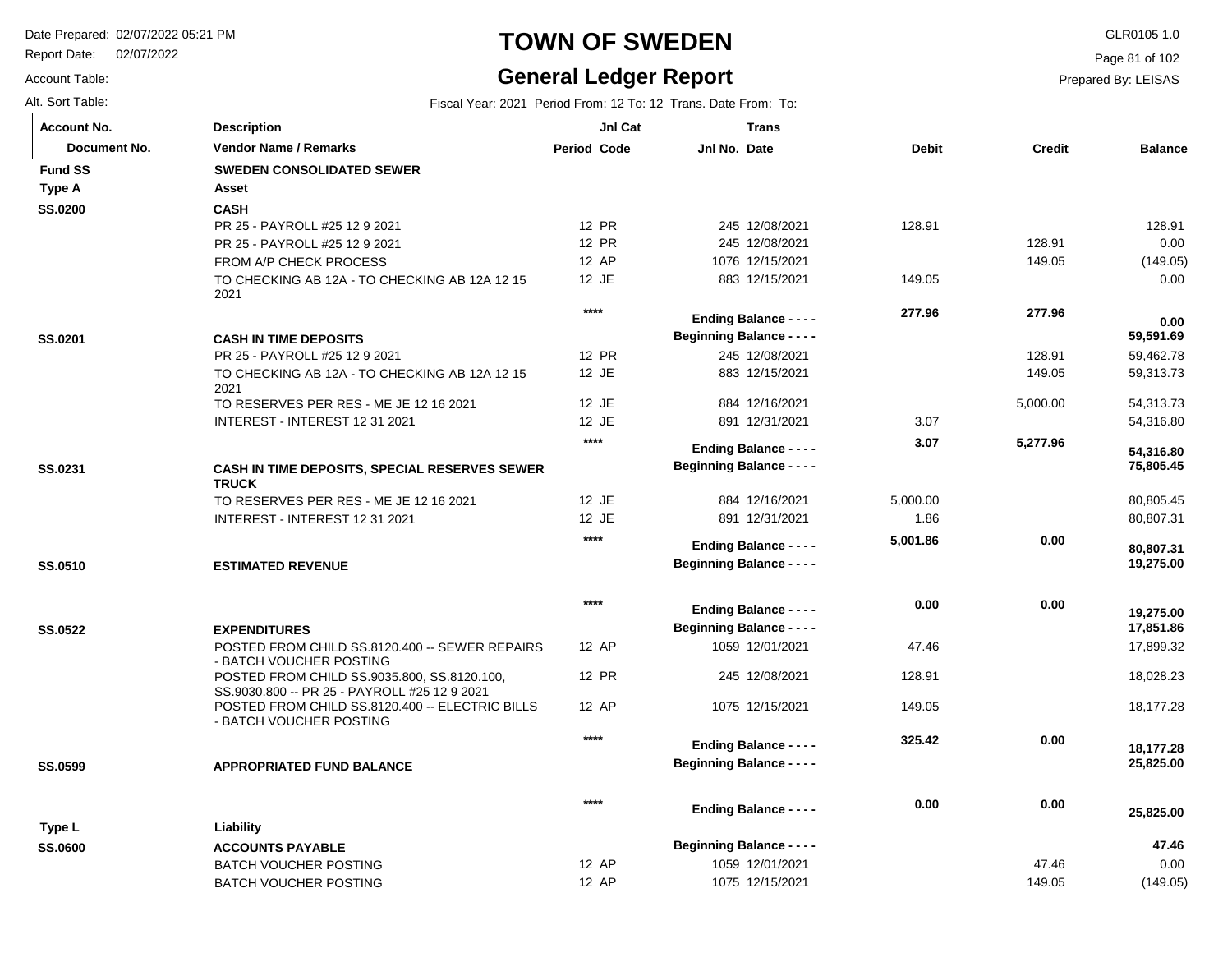Report Date: 02/07/2022

Account Table:

# **TOWN OF SWEDEN** GLR0105 1.0

# **General Ledger Report**

Page 82 of 102

| Alt. Sort Table:   |                                                                                 |                | Fiscal Year: 2021 Period From: 12 To: 12 Trans. Date From: To: |              |               |                              |
|--------------------|---------------------------------------------------------------------------------|----------------|----------------------------------------------------------------|--------------|---------------|------------------------------|
| <b>Account No.</b> | <b>Description</b>                                                              | JnI Cat        | <b>Trans</b>                                                   |              |               |                              |
| Document No.       | <b>Vendor Name / Remarks</b>                                                    | Period Code    | Jnl No. Date                                                   | <b>Debit</b> | <b>Credit</b> | <b>Balance</b>               |
| <b>Fund SS</b>     | <b>SWEDEN CONSOLIDATED SEWER</b>                                                |                |                                                                |              |               |                              |
| Type L             | Liability                                                                       |                |                                                                |              |               |                              |
| <b>SS.0600</b>     | <b>ACCOUNTS PAYABLE</b>                                                         |                |                                                                |              |               |                              |
|                    | FROM A/P CHECK PROCESS                                                          | 12 AP          | 1076 12/15/2021                                                | 149.05       |               | 0.00                         |
|                    |                                                                                 | ****           | <b>Ending Balance - - - -</b>                                  | 149.05       | 196.51        | 0.00                         |
| <b>Type F</b>      | <b>Fund Balance</b>                                                             |                |                                                                |              |               |                              |
| <b>SS.0878</b>     | <b>CAPITAL RESERVE BALANCE SEWER TRUCK</b>                                      |                | <b>Beginning Balance - - - -</b>                               |              |               | (75, 785.14)                 |
|                    | TO RESERVES PER RES - ME JE 12 16 2021                                          | 12 JE          | 884 12/16/2021                                                 |              | 5,000.00      | (80, 785.14)                 |
|                    | ADJUST RESERVES - JE FOR ACCRUALS,<br>ENCUMBERANCE, RESERVE ADJ 12 31 21        | 12 JE          | 894 12/31/2021                                                 |              | 22.17         | (80, 807.31)                 |
|                    |                                                                                 | $****$         | <b>Ending Balance - - - -</b>                                  | 0.00         | 5,022.17      |                              |
| <b>SS.0909</b>     | <b>FUND BALANCE, UNRESERVED</b>                                                 |                | <b>Beginning Balance - - - -</b>                               |              |               | (80, 807.31)<br>(58, 509.89) |
|                    | TO RESERVES PER RES - ME JE 12 16 2021                                          | 12 JE          | 884 12/16/2021                                                 | 5,000.00     |               | (53, 509.89)                 |
|                    | ADJUST RESERVES - JE FOR ACCRUALS,<br>ENCUMBERANCE, RESERVE ADJ 12 31 21        | 12 JE          | 894 12/31/2021                                                 | 22.17        |               | (53, 487.72)                 |
|                    |                                                                                 | ****           | <b>Ending Balance - - - -</b>                                  | 5,022.17     | 0.00          |                              |
| <b>SS.0960</b>     | <b>APPROPRIATIONS</b>                                                           |                | <b>Beginning Balance - - - -</b>                               |              |               | (53, 487.72)<br>(45, 100.00) |
|                    |                                                                                 | $****$         |                                                                | 0.00         |               |                              |
|                    |                                                                                 |                | <b>Ending Balance - - - -</b>                                  |              | 0.00          | (45, 100.00)                 |
| <b>SS.0980</b>     | <b>REVENUES</b>                                                                 |                | <b>Beginning Balance - - - -</b>                               |              |               | (19,001.43)                  |
|                    | POSTED FROM CHILD SS.2401.000, SS.2401.000 --<br>INTEREST - INTEREST 12 31 2021 | 12 JE          | 891 12/31/2021                                                 |              | 4.93          | (19,006.36)                  |
|                    |                                                                                 | ****           | <b>Ending Balance - - - -</b>                                  | 0.00         | 4.93          | (19,006.36)                  |
| Type R             | Revenue                                                                         |                |                                                                |              |               |                              |
| <b>SS.1001</b>     | <b>REAL PROPERTY TAXES</b>                                                      |                | <b>Beginning Balance - - - -</b>                               |              |               | (18, 200.00)                 |
|                    |                                                                                 | ****           | <b>Ending Balance - - - -</b>                                  | 0.00         | 0.00          |                              |
| <b>SS.2122</b>     | <b>SEWER CHARGES</b>                                                            |                | <b>Beginning Balance - - - -</b>                               |              |               | (18, 200.00)<br>(750.00)     |
|                    |                                                                                 | ****           |                                                                | 0.00         | 0.00          |                              |
|                    |                                                                                 |                | <b>Ending Balance - - - -</b>                                  |              |               | (750.00)                     |
| SS.2401            | <b>INTEREST AND EARNINGS</b>                                                    |                | <b>Beginning Balance - - - -</b>                               |              |               | (51.43)                      |
|                    | INTEREST - INTEREST 12 31 2021<br>INTEREST - INTEREST 12 31 2021                | 12 JE<br>12 JE | 891 12/31/2021<br>891 12/31/2021                               |              | 1.86<br>3.07  | (53.29)<br>(56.36)           |
|                    |                                                                                 | ****           |                                                                |              |               |                              |
|                    |                                                                                 |                | <b>Ending Balance - - - -</b>                                  | 0.00         | 4.93          | (56.36)                      |
| Type E             | <b>Expense</b>                                                                  |                |                                                                |              |               |                              |
| SS.8110.400        | SEWER ADMINISTRATION.CONTRACTUAL                                                |                | <b>Beginning Balance - - - -</b>                               |              |               | 321.72                       |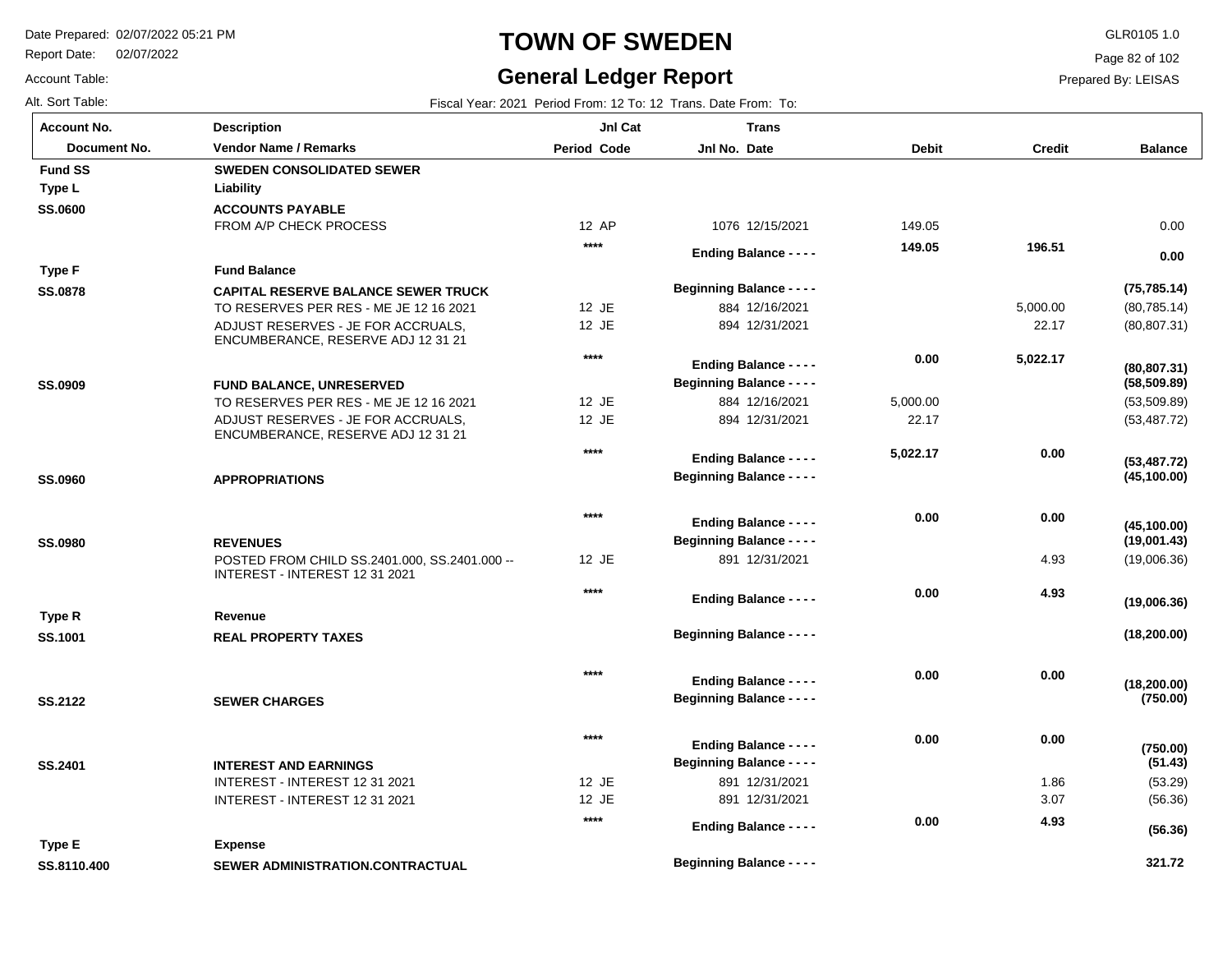**Description**

**FUND BALANCE, UNRESERVED**

Report Date: 02/07/2022

# **TOWN OF SWEDEN** GLR0105 1.0

#### **General Ledger Report**

**Jnl Cat**

**Trans**

**Balance**

7,241.01

 **7,120.97** 

 **321.72** 

 9,943.47 10,092.52

 **9,896.01** 

 **7,241.01** 

423.08

 **415.89** 

 **10,092.52** 

98.95

 **98.95** 

 **97.27** 

 **423.08** 

 22,676.79 22,678.07

 **13,570.00** 

 **22,678.07** 

 **32,346.18** 

15,403.78

 **19,800.00** 

 **15,403.78** 

**(24,514.06)**

 **19,800.00** 

 **5,734.39** 

 **13,570.00** 

Page 83 of 102

Prepared By: LEISAS

Account Table: Alt. Sort Table: Fiscal Year: 2021 Period From: 12 To: 12 Trans. Date From: To: **Account No.**

| Document No.    | <b>Vendor Name / Remarks</b>                                                            | <b>Period Code</b> | Jnl No. Date                     | <b>Debit</b> | Credit   |
|-----------------|-----------------------------------------------------------------------------------------|--------------------|----------------------------------|--------------|----------|
| <b>Fund SS</b>  | <b>SWEDEN CONSOLIDATED SEWER</b>                                                        |                    |                                  |              |          |
| <b>Type E</b>   | <b>Expense</b>                                                                          |                    |                                  |              |          |
| SS.8110.400     | SEWER ADMINISTRATION.CONTRACTUAL                                                        |                    |                                  |              |          |
|                 |                                                                                         | $***$              | <b>Ending Balance - - - -</b>    | 0.00         | 0.00     |
| SS.8120.100     | SEWER COLLECTION SYSTEM.PERSONAL SERVICE                                                |                    | <b>Beginning Balance - - - -</b> |              |          |
|                 | PR 25 - PAYROLL #25 12 9 2021                                                           | 12 PR              | 245 12/08/2021                   | 120.04       |          |
|                 |                                                                                         | $***$              |                                  | 120.04       | 0.00     |
|                 |                                                                                         |                    | <b>Ending Balance - - - -</b>    |              |          |
| SS.8120.400     | SEWER COLLECTION SYSTEM.CONTRACTUAL                                                     | 12 AP              | <b>Beginning Balance - - - -</b> |              |          |
| 211281          | BLAIR SUPPLY CORP - SEWER REPAIRS - BATCH<br><b>VOUCHER POSTING</b>                     |                    | 1059 12/01/2021                  | 47.46        |          |
| 211441          | NATIONAL GRID - ELECTRIC BILLS - BATCH VOUCHER<br><b>POSTING</b>                        | 12 AP              | 1075 12/15/2021                  | 149.05       |          |
|                 |                                                                                         | $***$              | <b>Ending Balance - - - -</b>    | 196.51       | 0.00     |
| SS.9030.800     | <b>SOCIAL SECURITY</b>                                                                  |                    | <b>Beginning Balance - - - -</b> |              |          |
|                 | PR 25 - PAYROLL #25 12 9 2021                                                           | 12 PR              | 245 12/08/2021                   | 7.19         |          |
|                 |                                                                                         | $***$              |                                  | 7.19         | 0.00     |
|                 |                                                                                         |                    | <b>Ending Balance - - - -</b>    |              |          |
| SS.9035.800     | <b>MEDICARE</b>                                                                         |                    | <b>Beginning Balance - - - -</b> |              |          |
|                 | PR 25 - PAYROLL #25 12 9 2021                                                           | 12 PR              | 245 12/08/2021                   | 1.68         |          |
|                 |                                                                                         | $***$              | <b>Ending Balance - - - -</b>    | 1.68         | 0.00     |
| <b>Fund SS3</b> | <b>FOURTH SECTION NORTH SEWER</b>                                                       |                    |                                  |              |          |
| Type A          | Asset                                                                                   |                    |                                  |              |          |
| SS3.0201        | <b>CASH IN TIME DEPOSITS</b>                                                            |                    | <b>Beginning Balance - - - -</b> |              |          |
|                 | 2021 BOND PAYMENT - ME JE 12 16 2021                                                    | 12 JE              | 884 12/16/2021                   |              | 9,669.39 |
|                 | INTEREST - INTEREST 12 31 2021                                                          | 12 JE              | 891 12/31/2021                   | 1.28         |          |
|                 |                                                                                         | $***$              | <b>Ending Balance - - - -</b>    | 1.28         | 9,669.39 |
| SS3.0510        | <b>ESTIMATED REVENUE</b>                                                                |                    | <b>Beginning Balance - - - -</b> |              |          |
|                 |                                                                                         | $***$              | <b>Ending Balance - - - -</b>    | 0.00         | 0.00     |
| SS3.0522        | <b>EXPENDITURES</b>                                                                     |                    | <b>Beginning Balance - - - -</b> |              |          |
|                 | POSTED FROM CHILD SS3.9710.600, SS3.9710.700 --<br>2021 BOND PAYMENT - ME JE 12 16 2021 | 12 JE              | 884 12/16/2021                   | 9,669.39     |          |
|                 |                                                                                         | $***$              | <b>Ending Balance - - - -</b>    | 9,669.39     | 0.00     |
| SS3.0599        | <b>APPROPRIATED FUND BALANCE</b>                                                        |                    | <b>Beginning Balance - - - -</b> |              |          |
|                 |                                                                                         | $***$              | <b>Ending Balance - - - -</b>    | 0.00         | 0.00     |
| Type F          | <b>Fund Balance</b>                                                                     |                    |                                  |              |          |
| SS3.0909        | <b>FUND BALANCE, UNRESERVED</b>                                                         |                    | <b>Beginning Balance - - - -</b> |              |          |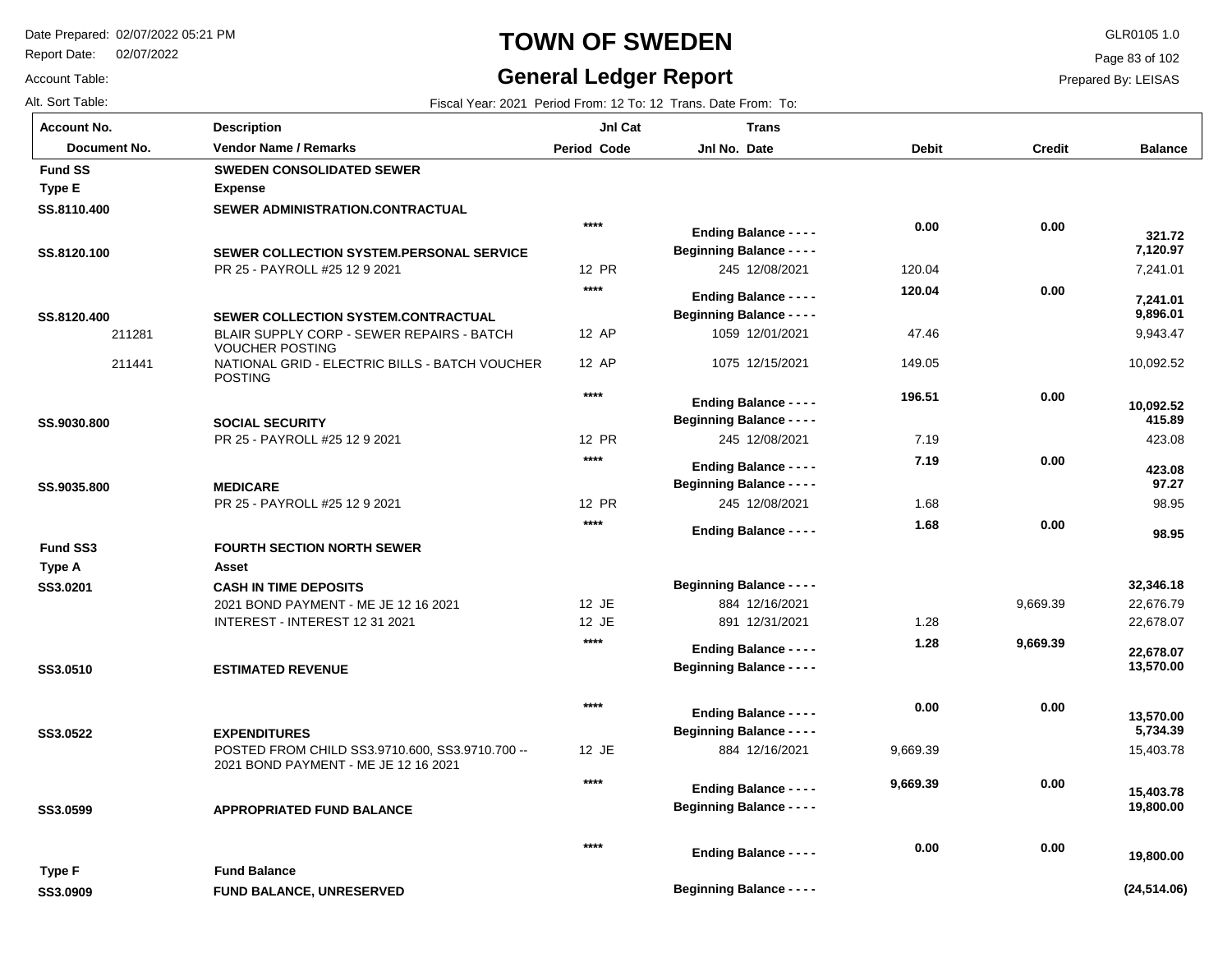2021

**CASH**

**Asset**

Report Date: 02/07/2022

# **TOWN OF SWEDEN** GLR0105 1.0

#### **General Ledger Report**

**Balance**

(13,567.79)

**(13,550.00)**

**(13,550.00)**

**(13,567.79)**

**(13,566.51)**

**(33,370.00)**

**(33,370.00)**

**(24,514.06)**

(17.79)

**(17.79)**

 **65.00** 

**(16.51)**

4,000.00

 **5,669.39** 

 **4,000.00** 

 **0.00** 

 **65.00** 

Page 84 of 102

Prepared By: LEISAS

Account Table: **Account No.**

**SS3.0909**

**Fund SS3**

**Type F**

**SS3.0960**

**SS3.0980**

**SS3.1001**

**Type R**

**SS3.2401**

**Type E**

**SS3.5110.400**

**SS3.9710.600**

**SS3.9710.700**

**SS4.0200**

**Fund SS4**

**Type A**

Alt. Sort Table: Fiscal Year: 2021 Period From: 12 To: 12 Trans. Date From: To: POSTED FROM CHILD SS3.2401.000 -- INTEREST - INTEREST 12 31 2021 INTEREST - INTEREST 12 31 2021 2021 BOND PAYMENT - ME JE 12 16 2021 1.28 1.28 **FUND BALANCE, UNRESERVED APPROPRIATIONS REVENUES REAL PROPERTY TAXES INTEREST AND EARNINGS CONSTRUCTION.CONTRACTUAL BAN.PRINCIPAL BAN.INTEREST** 12 JE 12 JE 12 JE 891 12/31/2021 891 12/31/2021 884 12/16/2021 4,000.00 **Fund Balance Revenue Expense FOURTH SECTION NORTH SEWER 0.00 0.00 1.28 0.00 1.28 0.00 0.00 0.00 0.00 0.00 0.00 0.00 0.00 4,000.00 \*\*\*\* \*\*\*\* \*\*\*\* \*\*\*\* \*\*\*\* \*\*\*\* \*\*\*\* Document No. Vendor Name / Remarks Period Jnl No. Debit Credit Description Period Code Jnl Cat Jnl No. Date Trans Beginning Balance - - - - Beginning Balance - - - - Beginning Balance - - - - Beginning Balance - - - - Beginning Balance - - - - Beginning Balance - - - - Beginning Balance - - - - Ending Balance - - - - Ending Balance - - - - Ending Balance - - - - Ending Balance - - - - Ending Balance - - - - Ending Balance - - - - Ending Balance - - - -**

> 2021 BOND PAYMENT - ME JE 12 16 2021 FROM A/P CHECK PROCESS TO CHECKING AB 12A - TO CHECKING AB 12A 12 15 FROM A/P CHECK PROCESS TO CHECKING AB 12B - TO CHECKING AB 12 B 12 30 181.40 1,467.00 12 JE 12 AP 12 JE 12 AP 12 JE 884 12/16/2021 1076 12/15/2021 883 12/15/2021 1084 12/30/2021 888 12/30/2021 11,338.78 (181.40) 0.00 (1,467.00) 0.00 5,669.39 181.40 1,467.00  **0.00 HERITAGE SQUARE SEWER 11,338.78 0.00 5,669.39 \*\*\*\* Beginning Balance - - - - Ending Balance - - - -**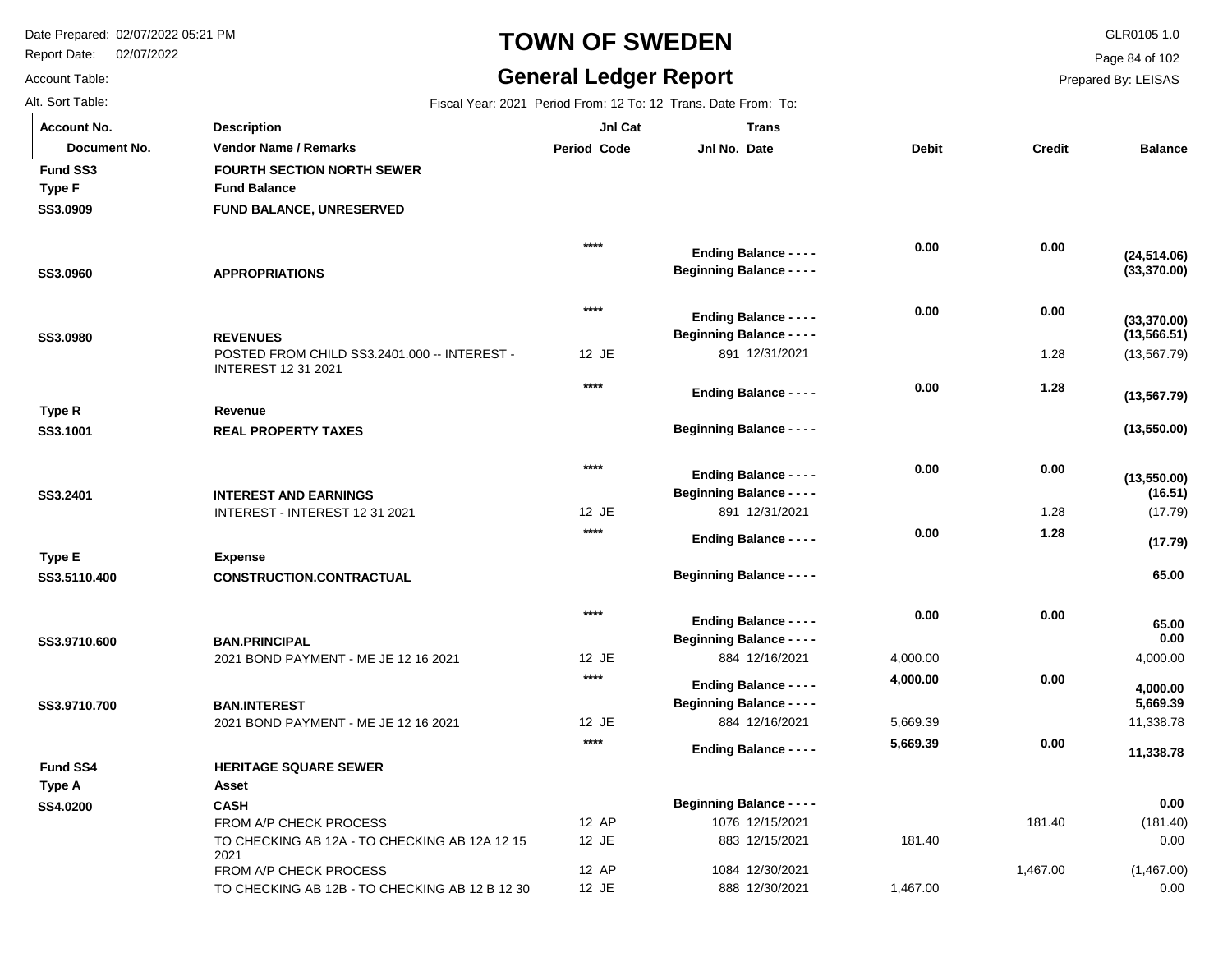Report Date: 02/07/2022

# **TOWN OF SWEDEN** GLR0105 1.0

#### **General Ledger Report**

**Balance**

Page 85 of 102

Prepared By: LEISAS

| Alt. Sort Table:   |                                                                                    |                    | Fiscal Year: 2021 Period From: 12 To: 12 Trans. Date From: To:    |              |               |
|--------------------|------------------------------------------------------------------------------------|--------------------|-------------------------------------------------------------------|--------------|---------------|
| <b>Account No.</b> | <b>Description</b>                                                                 | Jnl Cat            | <b>Trans</b>                                                      |              |               |
| Document No.       | <b>Vendor Name / Remarks</b>                                                       | <b>Period Code</b> | Jnl No. Date                                                      | <b>Debit</b> | <b>Credit</b> |
| <b>Fund SS4</b>    | <b>HERITAGE SQUARE SEWER</b>                                                       |                    |                                                                   |              |               |
| Type A             | Asset                                                                              |                    |                                                                   |              |               |
| SS4.0200           | <b>CASH</b><br>2021                                                                |                    |                                                                   |              |               |
|                    |                                                                                    | $***$              | <b>Ending Balance - - - -</b>                                     | 1,648.40     | 1,648.40      |
| SS4.0201           | <b>CASH IN TIME DEPOSITS</b>                                                       |                    | <b>Beginning Balance - - - -</b>                                  |              |               |
|                    | TO CHECKING AB 12A - TO CHECKING AB 12A 12 15<br>2021                              | 12 JE              | 883 12/15/2021                                                    |              | 181.40        |
|                    | TO CHECKING AB 12B - TO CHECKING AB 12 B 12 30<br>2021                             | 12 JE              | 888 12/30/2021                                                    |              | 1,467.00      |
|                    | INTEREST - INTEREST 12 31 2021                                                     | 12 JE              | 891 12/31/2021                                                    | 0.39         |               |
| SS4.0510           | <b>ESTIMATED REVENUE</b>                                                           | $***$              | <b>Ending Balance - - - -</b><br><b>Beginning Balance - - - -</b> | 0.39         | 1,648.40      |
|                    |                                                                                    | ****               | <b>Ending Balance - - - -</b>                                     | 0.00         | 0.00          |
| SS4.0522           | <b>EXPENDITURES</b>                                                                |                    | <b>Beginning Balance - - - -</b>                                  |              |               |
|                    | POSTED FROM CHILD SS4.8120.400 -- SEWER PUMP<br>REPAIRS - BATCH VOUCHER POSTING    | 12 AP              | 1059 12/01/2021                                                   | 4,623.88     |               |
|                    | POSTED FROM CHILD SS4.8120.400 -- ELECTRIC<br><b>BILLS - BATCH VOUCHER POSTING</b> | 12 AP              | 1075 12/15/2021                                                   | 181.40       |               |
|                    | POSTED FROM CHILD SS4.8120.400 -- SEWER PUMP                                       | 12 AP              | 1083 12/30/2021                                                   | 1.467.00     |               |

|                                                                                 | ****   | <b>Ending Balance - - - -</b>    | 1,648.40 | 1,648.40 | 0.00                       |
|---------------------------------------------------------------------------------|--------|----------------------------------|----------|----------|----------------------------|
| <b>CASH IN TIME DEPOSITS</b>                                                    |        | <b>Beginning Balance - - - -</b> |          |          | 8,546.60                   |
| TO CHECKING AB 12A - TO CHECKING AB 12A 12 15<br>2021                           | 12 JE  | 883 12/15/2021                   |          | 181.40   | 8,365.20                   |
| TO CHECKING AB 12B - TO CHECKING AB 12 B 12 30<br>2021                          | 12 JE  | 888 12/30/2021                   |          | 1,467.00 | 6,898.20                   |
| INTEREST - INTEREST 12 31 2021                                                  | 12 JE  | 891 12/31/2021                   | 0.39     |          | 6,898.59                   |
|                                                                                 | ****   | <b>Ending Balance - - - -</b>    | 0.39     | 1,648.40 |                            |
| <b>ESTIMATED REVENUE</b>                                                        |        | <b>Beginning Balance - - - -</b> |          |          | 6,898.59<br>15,000.00      |
|                                                                                 | ****   |                                  | 0.00     | 0.00     |                            |
|                                                                                 |        | <b>Ending Balance - - - -</b>    |          |          | 15,000.00                  |
| <b>EXPENDITURES</b>                                                             |        | <b>Beginning Balance - - - -</b> |          |          | 4,040.79                   |
| POSTED FROM CHILD SS4.8120.400 -- SEWER PUMP<br>REPAIRS - BATCH VOUCHER POSTING | 12 AP  | 1059 12/01/2021                  | 4,623.88 |          | 8,664.67                   |
| POSTED FROM CHILD SS4.8120.400 -- ELECTRIC<br>BILLS - BATCH VOUCHER POSTING     | 12 AP  | 1075 12/15/2021                  | 181.40   |          | 8,846.07                   |
| POSTED FROM CHILD SS4.8120.400 -- SEWER PUMP<br>REPAIR - BATCH VOUCHER POSTING  | 12 AP  | 1083 12/30/2021                  | 1,467.00 |          | 10,313.07                  |
|                                                                                 | ****   | <b>Ending Balance - - - -</b>    | 6,272.28 | 0.00     | 10,313.07                  |
| Liability                                                                       |        |                                  |          |          |                            |
| <b>ACCOUNTS PAYABLE</b>                                                         |        | <b>Beginning Balance - - - -</b> |          |          | 4,623.88                   |
| <b>BATCH VOUCHER POSTING</b>                                                    | 12 AP  | 1059 12/01/2021                  |          | 4,623.88 | 0.00                       |
| <b>BATCH VOUCHER POSTING</b>                                                    | 12 AP  | 1075 12/15/2021                  |          | 181.40   | (181.40)                   |
| <b>FROM A/P CHECK PROCESS</b>                                                   | 12 AP  | 1076 12/15/2021                  | 181.40   |          | 0.00                       |
| <b>BATCH VOUCHER POSTING</b>                                                    | 12 AP  | 1083 12/30/2021                  |          | 1,467.00 | (1,467.00)                 |
| <b>FROM A/P CHECK PROCESS</b>                                                   | 12 AP  | 1084 12/30/2021                  | 1,467.00 |          | 0.00                       |
|                                                                                 | $****$ | <b>Ending Balance - - - -</b>    | 1,648.40 | 6,272.28 | 0.00                       |
| <b>Fund Balance</b>                                                             |        |                                  |          |          |                            |
| <b>FUND BALANCE, UNRESERVED</b>                                                 |        | <b>Beginning Balance - - - -</b> |          |          | (2,204.75)                 |
|                                                                                 | ****   | <b>Ending Balance - - - -</b>    | 0.00     | 0.00     |                            |
|                                                                                 |        | <b>Beginning Balance - - - -</b> |          |          | (2, 204.75)<br>(15,000.00) |
| <b>APPROPRIATIONS</b>                                                           |        |                                  |          |          |                            |
|                                                                                 | $****$ | <b>Ending Balance - - - -</b>    | 0.00     | 0.00     | (15,000.00)                |
| <b>REVENUES</b>                                                                 |        | <b>Beginning Balance - - - -</b> |          |          | (15,006.52)                |
|                                                                                 |        |                                  |          |          |                            |
|                                                                                 |        |                                  |          |          |                            |

Account Table:

**SS4.0600**

**Type L**

**SS4.0909**

**Type F**

**SS4.0960**

**SS4.0980**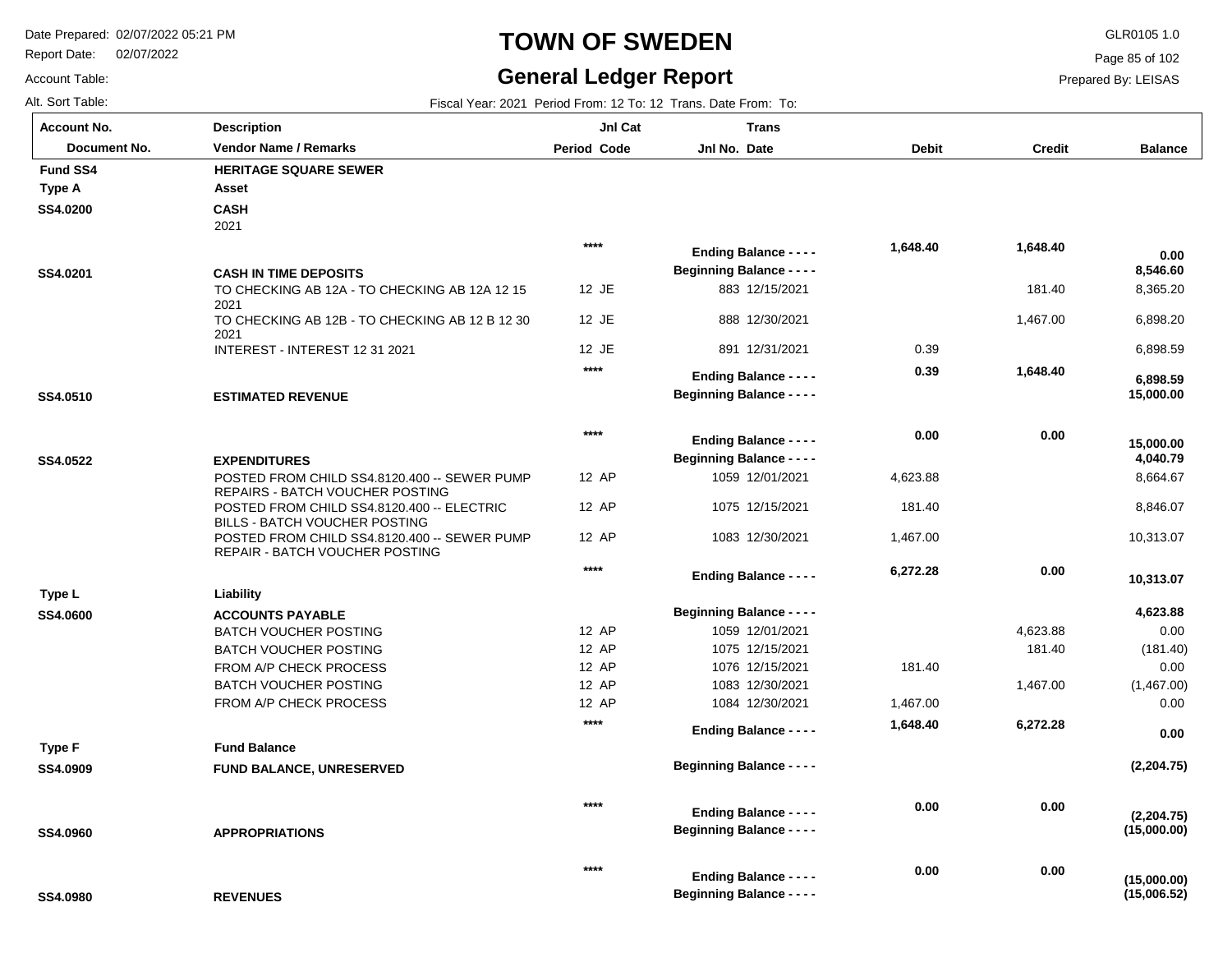Report Date: 02/07/2022

Account Table:

# **TOWN OF SWEDEN** GLR0105 1.0

# **General Ledger Report**

Page 86 of 102

| Alt. Sort Table:       |                                                                                                     |                    | Fiscal Year: 2021 Period From: 12 To: 12 Trans. Date From: To:    |              |               |                       |
|------------------------|-----------------------------------------------------------------------------------------------------|--------------------|-------------------------------------------------------------------|--------------|---------------|-----------------------|
| <b>Account No.</b>     | <b>Description</b>                                                                                  | JnI Cat            | <b>Trans</b>                                                      |              |               |                       |
| Document No.           | <b>Vendor Name / Remarks</b>                                                                        | <b>Period Code</b> | Jnl No. Date                                                      | <b>Debit</b> | <b>Credit</b> | <b>Balance</b>        |
| <b>Fund SS4</b>        | <b>HERITAGE SQUARE SEWER</b>                                                                        |                    |                                                                   |              |               |                       |
| <b>Type F</b>          | <b>Fund Balance</b>                                                                                 |                    |                                                                   |              |               |                       |
| SS4.0980               | <b>REVENUES</b><br>POSTED FROM CHILD SS4.2401.000 -- INTEREST -<br><b>INTEREST 12 31 2021</b>       | 12 JE              | 891 12/31/2021                                                    |              | 0.39          | (15,006.91)           |
|                        |                                                                                                     | $***$              | <b>Ending Balance - - - -</b>                                     | 0.00         | 0.39          | (15,006.91)           |
| Type R                 | Revenue                                                                                             |                    |                                                                   |              |               |                       |
| SS4.1001               | <b>REAL PROPERTY TAXES</b>                                                                          |                    | <b>Beginning Balance - - - -</b>                                  |              |               | (15,000.00)           |
| SS4.2401               | <b>INTEREST AND EARNINGS</b>                                                                        | $***$              | <b>Ending Balance - - - -</b><br><b>Beginning Balance - - - -</b> | 0.00         | 0.00          | (15,000.00)<br>(6.52) |
|                        | INTEREST - INTEREST 12 31 2021                                                                      | 12 JE              | 891 12/31/2021                                                    |              | 0.39          | (6.91)                |
|                        |                                                                                                     | $***$              | <b>Ending Balance - - - -</b>                                     | 0.00         | 0.39          | (6.91)                |
| Type E                 | <b>Expense</b>                                                                                      |                    |                                                                   |              |               |                       |
| SS4.8120.400<br>211312 | SEWER COLLECTION SYSTEM.CONTRACTUAL<br>CUMMINS-WAGNER HOLDINGS INC - SEWER PUMP                     | 12 AP              | <b>Beginning Balance - - - -</b><br>1059 12/01/2021               | 4,623.88     |               | 4,040.79<br>8,664.67  |
| 211441                 | REPAIRS - BATCH VOUCHER POSTING<br>NATIONAL GRID - ELECTRIC BILLS - BATCH VOUCHER<br><b>POSTING</b> | 12 AP              | 1075 12/15/2021                                                   | 181.40       |               | 8,846.07              |
| 211546                 | CUMMINS-WAGNER HOLDINGS INC - SEWER PUMP<br>REPAIR - BATCH VOUCHER POSTING                          | 12 AP              | 1083 12/30/2021                                                   | 1,467.00     |               | 10,313.07             |
|                        |                                                                                                     | $***$              | <b>Ending Balance - - - -</b>                                     | 6,272.28     | 0.00          | 10,313.07             |
| Fund SW10              | <b>CLARKSON EAST AVENUE WATER</b>                                                                   |                    |                                                                   |              |               |                       |
| Type A                 | Asset                                                                                               |                    |                                                                   |              |               |                       |
| SW10.0201              | <b>CASH IN TIME DEPOSITS</b>                                                                        |                    | <b>Beginning Balance - - - -</b>                                  |              |               | 105.41                |
| SW10.0510              | <b>ESTIMATED REVENUE</b>                                                                            | $***$              | <b>Ending Balance - - - -</b><br><b>Beginning Balance - - - -</b> | 0.00         | 0.00          | 105.41<br>4,010.00    |
| SW10.0522              | <b>EXPENDITURES</b>                                                                                 | $***$              | <b>Ending Balance - - - -</b><br><b>Beginning Balance - - - -</b> | 0.00         | 0.00          | 4,010.00<br>4,058.28  |
| SW10.0599              | <b>APPROPRIATED FUND BALANCE</b>                                                                    | $***$              | <b>Ending Balance - - - -</b><br><b>Beginning Balance - - - -</b> | 0.00         | 0.00          | 4,058.28<br>50.00     |
| Type F                 | <b>Fund Balance</b>                                                                                 | $***$              | <b>Ending Balance - - - -</b>                                     | 0.00         | 0.00          | 50.00                 |
| SW10.0909              | <b>FUND BALANCE, UNRESERVED</b>                                                                     |                    | <b>Beginning Balance - - - -</b>                                  |              |               | (152.66)              |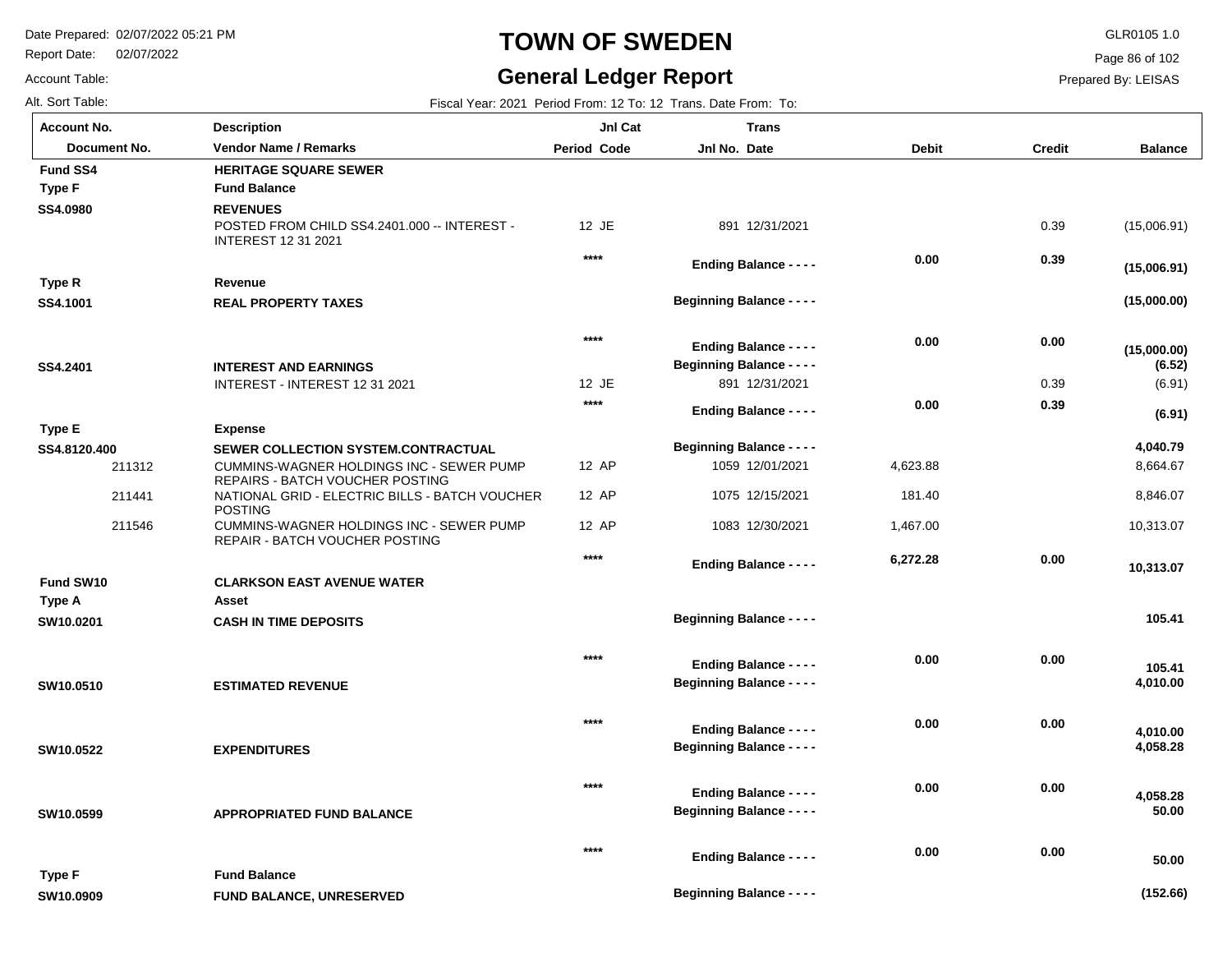Report Date: 02/07/2022

# **TOWN OF SWEDEN** GLR0105 1.0

#### **General Ledger Report**

**Balance**

**(4,060.00)**

**(152.66)**

**(4,011.03)**

**(4,060.00)**

**(4,010.00)**

**(4,010.00)**

**(4,011.03)**

**(1.03)**

**(1.03)**

 **3,581.00** 

 **477.28** 

 **477.28** 

 **3,581.00** 

36.49

 **36.49** 

 **8,242.74** 

 **11,413.00** 

Page 87 of 102

Prepared By: LEISAS

Account Table:

**SW11.0522**

| <b>Account No.</b> | <b>Description</b>                   | Jnl Cat            | <b>Trans</b>                     |              |               |
|--------------------|--------------------------------------|--------------------|----------------------------------|--------------|---------------|
| Document No.       | <b>Vendor Name / Remarks</b>         | <b>Period Code</b> | Jnl No. Date                     | <b>Debit</b> | <b>Credit</b> |
| Fund SW10          | <b>CLARKSON EAST AVENUE WATER</b>    |                    |                                  |              |               |
| <b>Type F</b>      | <b>Fund Balance</b>                  |                    |                                  |              |               |
| SW10.0909          | FUND BALANCE, UNRESERVED             |                    |                                  |              |               |
|                    |                                      |                    |                                  |              |               |
|                    |                                      | $****$             | <b>Ending Balance - - - -</b>    | 0.00         | 0.00          |
| SW10.0960          | <b>APPROPRIATIONS</b>                |                    | <b>Beginning Balance - - - -</b> |              |               |
|                    |                                      |                    |                                  |              |               |
|                    |                                      | $****$             | <b>Ending Balance - - - -</b>    | 0.00         | 0.00          |
| SW10.0980          | <b>REVENUES</b>                      |                    | <b>Beginning Balance - - - -</b> |              |               |
|                    |                                      |                    |                                  |              |               |
|                    |                                      | $****$             | <b>Ending Balance - - - -</b>    | 0.00         | 0.00          |
| Type R             | Revenue                              |                    |                                  |              |               |
| SW10.1001          | <b>REAL PROPERTY TAXES</b>           |                    | <b>Beginning Balance - - - -</b> |              |               |
|                    |                                      |                    |                                  |              |               |
|                    |                                      | $****$             | <b>Ending Balance - - - -</b>    | 0.00         | 0.00          |
| SW10.2401          | <b>INTEREST AND EARNINGS</b>         |                    | <b>Beginning Balance - - - -</b> |              |               |
|                    |                                      |                    |                                  |              |               |
|                    |                                      | $****$             | <b>Ending Balance - - - -</b>    | 0.00         | 0.00          |
| Type E             | <b>Expense</b>                       |                    |                                  |              |               |
| SW10.9710.600      | <b>BAN.PRINCIPAL CLARKSON WATER</b>  |                    | <b>Beginning Balance - - - -</b> |              |               |
|                    |                                      |                    |                                  |              |               |
|                    |                                      | $***$              | <b>Ending Balance - - - -</b>    | 0.00         | 0.00          |
| SW10.9710.700      | <b>BAN.INTEREST CLARKSON WATER</b>   |                    | <b>Beginning Balance - - - -</b> |              |               |
|                    |                                      |                    |                                  |              |               |
|                    |                                      | $****$             | <b>Ending Balance - - - -</b>    | 0.00         | 0.00          |
| Fund SW11          | <b>SHUMWAY WATER</b>                 |                    |                                  |              |               |
| <b>Type A</b>      | Asset                                |                    |                                  |              |               |
| SW11.0201          | <b>CASH IN TIME DEPOSITS</b>         |                    | <b>Beginning Balance - - - -</b> |              |               |
|                    | 2021 BOND PAYMENT - ME JE 12 16 2021 | 12 JE              | 884 12/16/2021                   |              | 8,206.25      |
|                    |                                      | $****$             | <b>Ending Balance - - - -</b>    | 0.00         | 8,206.25      |
| SW11.0510          | <b>ESTIMATED REVENUE</b>             |                    | <b>Beginning Balance - - - -</b> |              |               |
|                    |                                      |                    |                                  |              |               |

POSTED FROM CHILD SW11.9710.600, SW11.9710.700 -- 2021 BOND PAYMENT - ME JE 12 16 2021 **EXPENDITURES** 12 JE 884 12/16/2021 8,206.25 11,412.50  **3,206.25 11,413.00 0.00 0.00 \*\*\*\* Beginning Balance - - - - Ending Balance - - - -**

Alt. Sort Table: Fiscal Year: 2021 Period From: 12 To: 12 Trans. Date From: To: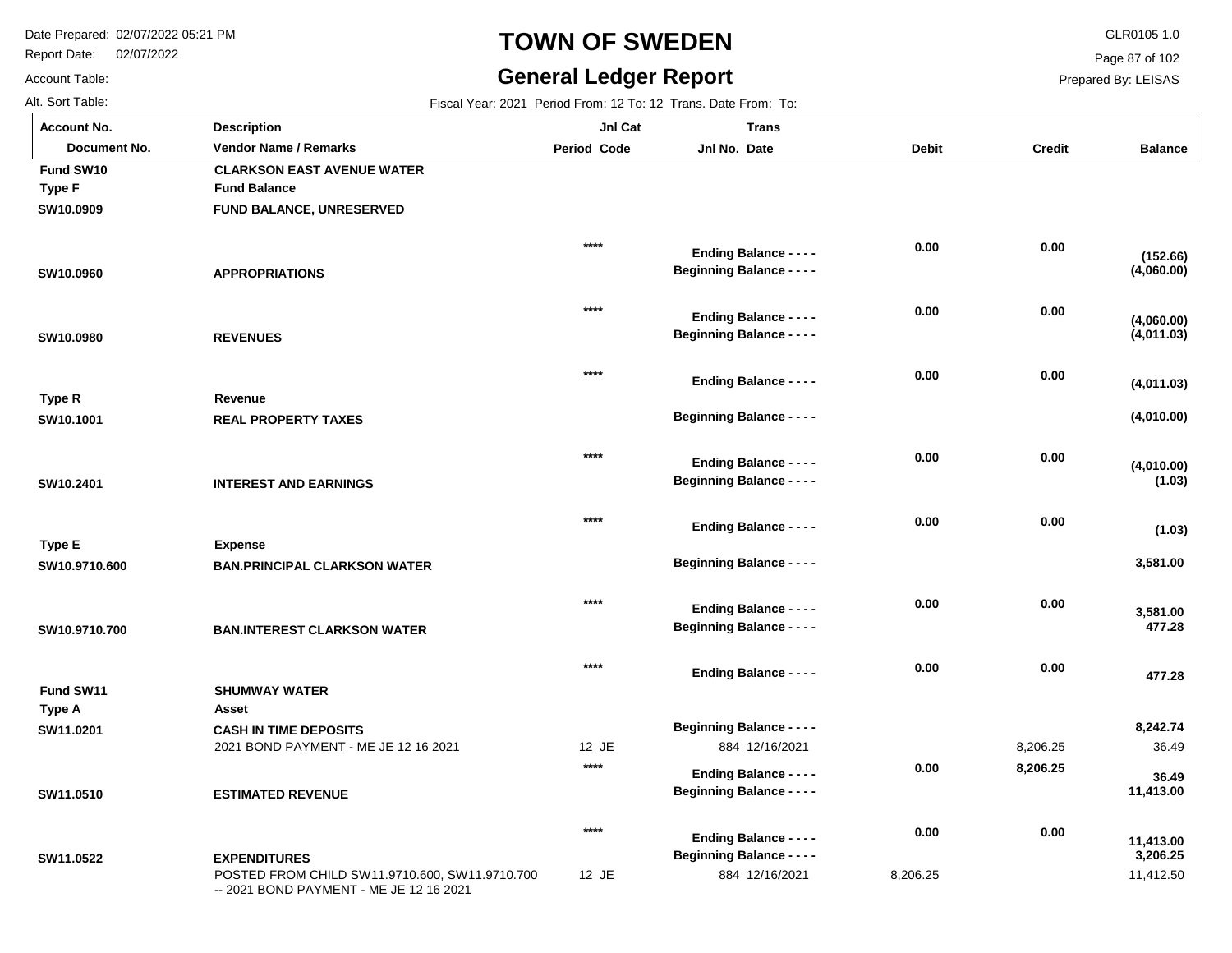**ESTIMATED REVENUE**

Report Date: 02/07/2022

# **TOWN OF SWEDEN** GLR0105 1.0

#### **General Ledger Report**

**Balance**

**(36.37)**

**(36.37)**

 **11,412.50** 

**(11,413.00)**

**(11,412.62)**

**(11,413.00)**

**(11,408.00)**

**(11,408.00)**

**(11,412.62)**

**(4.62)**

5,000.00

 **0.00** 

**(4.62)**

6,412.50

 **6,412.50** 

 **3,206.25** 

 **5,000.00** 

57.56

 **57.56** 

 **5,862.56** 

 **8,600.00** 

 **5,805.00** 

 **0.00** 

 **0.00** 

 **0.00** 

Page 88 of 102

Prepared By: LEISAS

Account Table: **Account No.**

**SW12.0510**

| Alt. Sort Table:   |                                       | Fiscal Year: 2021 Period From: 12 To: 12 Trans. Date From: To: |                                                                   |          |          |  |  |  |
|--------------------|---------------------------------------|----------------------------------------------------------------|-------------------------------------------------------------------|----------|----------|--|--|--|
| <b>Account No.</b> | <b>Description</b>                    | JnI Cat                                                        | <b>Trans</b>                                                      |          |          |  |  |  |
| Document No.       | <b>Vendor Name / Remarks</b>          | Period Code                                                    | Jnl No. Date                                                      | Debit    | Credit   |  |  |  |
| Fund SW11          | <b>SHUMWAY WATER</b>                  |                                                                |                                                                   |          |          |  |  |  |
| <b>Type A</b>      | Asset                                 |                                                                |                                                                   |          |          |  |  |  |
| SW11.0522          | <b>EXPENDITURES</b>                   |                                                                |                                                                   |          |          |  |  |  |
|                    |                                       | $***$                                                          | <b>Ending Balance - - - -</b>                                     | 8,206.25 | 0.00     |  |  |  |
| <b>Type F</b>      | <b>Fund Balance</b>                   |                                                                |                                                                   |          |          |  |  |  |
| SW11.0909          | FUND BALANCE, UNRESERVED              |                                                                | <b>Beginning Balance - - - -</b>                                  |          |          |  |  |  |
|                    |                                       | $****$                                                         |                                                                   | 0.00     | 0.00     |  |  |  |
|                    |                                       |                                                                | <b>Ending Balance - - - -</b><br><b>Beginning Balance - - - -</b> |          |          |  |  |  |
| SW11.0960          | <b>APPROPRIATIONS</b>                 |                                                                |                                                                   |          |          |  |  |  |
|                    |                                       | $****$                                                         | <b>Ending Balance - - - -</b>                                     | 0.00     | 0.00     |  |  |  |
| SW11.0980          | <b>REVENUES</b>                       |                                                                | <b>Beginning Balance - - - -</b>                                  |          |          |  |  |  |
|                    |                                       |                                                                |                                                                   |          |          |  |  |  |
|                    |                                       | $****$                                                         | <b>Ending Balance - - - -</b>                                     | 0.00     | 0.00     |  |  |  |
| Type R             | Revenue                               |                                                                |                                                                   |          |          |  |  |  |
| SW11.1001          | <b>REAL PROPERTY TAXES</b>            |                                                                | <b>Beginning Balance - - - -</b>                                  |          |          |  |  |  |
|                    |                                       | $****$                                                         |                                                                   | 0.00     | 0.00     |  |  |  |
|                    |                                       |                                                                | <b>Ending Balance - - - -</b>                                     |          |          |  |  |  |
| SW11.2401          | <b>INTEREST AND EARNINGS</b>          |                                                                | <b>Beginning Balance - - - -</b>                                  |          |          |  |  |  |
|                    |                                       | $****$                                                         | <b>Ending Balance - - - -</b>                                     | 0.00     | 0.00     |  |  |  |
| <b>Type E</b>      | <b>Expense</b>                        |                                                                |                                                                   |          |          |  |  |  |
| SW11.9710.600      | <b>BAN.PRINCIPAL SHUMWAY WATER</b>    |                                                                | <b>Beginning Balance - - - -</b>                                  |          |          |  |  |  |
|                    | 2021 BOND PAYMENT - ME JE 12 16 2021  | 12 JE                                                          | 884 12/16/2021                                                    | 5,000.00 |          |  |  |  |
|                    |                                       | $****$                                                         | <b>Ending Balance - - - -</b>                                     | 5,000.00 | 0.00     |  |  |  |
| SW11.9710.700      | <b>BAN.INTEREST SHUMWAY WATER</b>     |                                                                | <b>Beginning Balance - - - -</b>                                  |          |          |  |  |  |
|                    | 2021 BOND PAYMENT - ME JE 12 16 2021  | 12 JE                                                          | 884 12/16/2021                                                    | 3,206.25 |          |  |  |  |
|                    |                                       | $***$                                                          | <b>Ending Balance - - - -</b>                                     | 3,206.25 | 0.00     |  |  |  |
| Fund SW12          | <b>SWAMP/SALMON CREEK WATER DIST.</b> |                                                                |                                                                   |          |          |  |  |  |
| Type A             | Asset                                 |                                                                |                                                                   |          |          |  |  |  |
| SW12.0201          | <b>CASH IN TIME DEPOSITS</b>          |                                                                | <b>Beginning Balance - - - -</b>                                  |          |          |  |  |  |
|                    | 2021 BOND PAYMENTS - ME JE 12 16 2021 | 12 JE                                                          | 884 12/16/2021                                                    |          | 5.805.00 |  |  |  |

**\*\*\*\***

**Beginning Balance - - - -**

**Ending Balance - - - -**

**Ending Balance - - - -**

**\*\*\*\***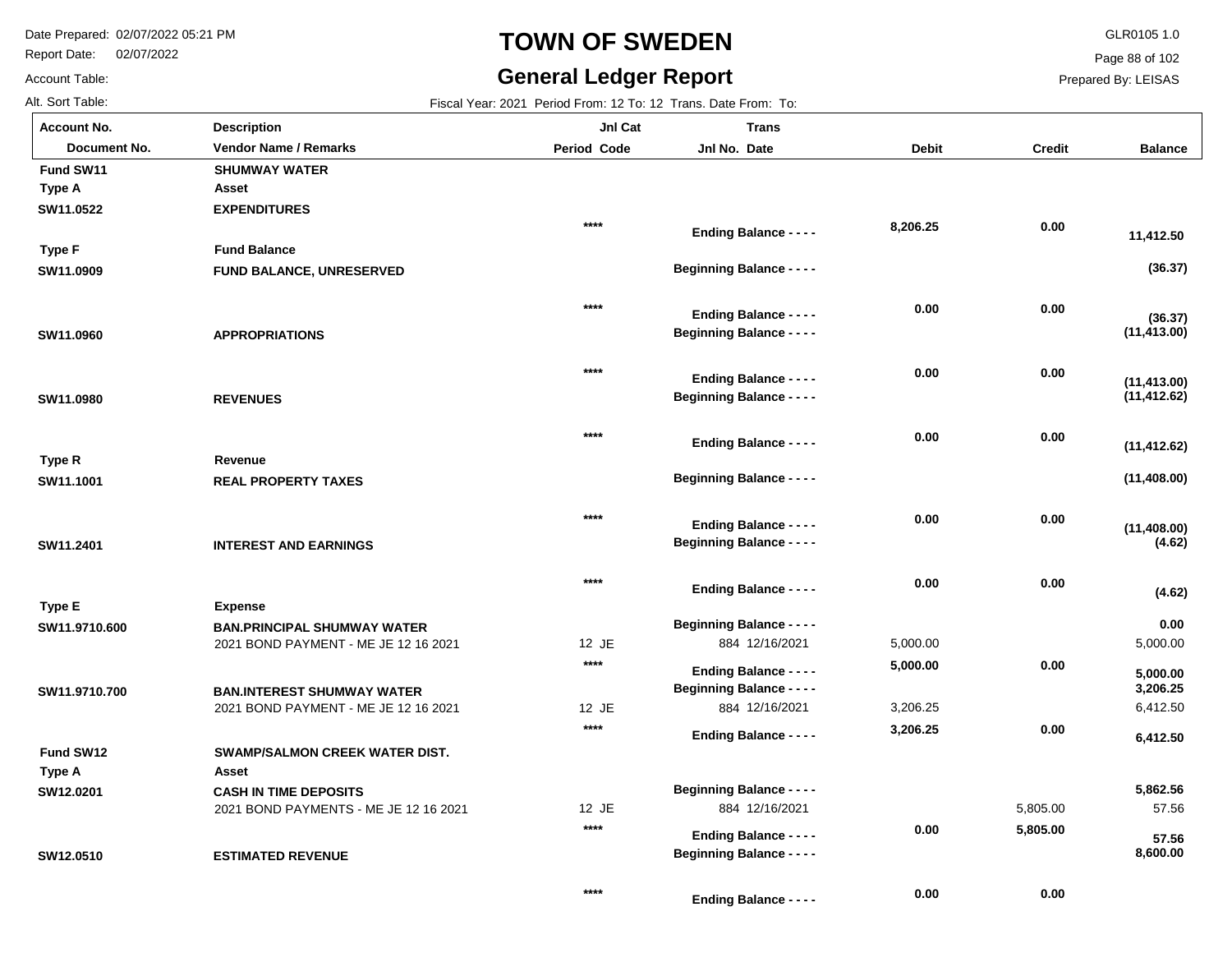Report Date: 02/07/2022

# **TOWN OF SWEDEN** GLR0105 1.0

#### **General Ledger Report** Fiscal Year: 2021 Period From: 12 To: 12 Trans. Date From: To:

**Balance**

8,610.00

 **8,610.00** 

 **0.00** 

 **10.00** 

**(64.25)**

**(64.25)**

 **10.00** 

**(8,610.00)**

**(8,603.31)**

**(8,610.00)**

**(8,600.00)**

**(8,600.00)**

**(8,603.31)**

**(3.31)**

 **2,805.00** 

 **8,600.00** 

Page 89 of 102

Prepared By: LEISAS

| <b>Account No.</b> |
|--------------------|
| Alt. Sort Table:   |
| Account Table:     |

**SW12.0510**

**Fund SW12**

**Type A**

**SW12.0522**

**SW12.0599**

**SW12.0909**

**Type F**

**SW12.0960**

**SW12.0980**

**SW12.1001**

**Type R**

**SW12.2401**

**Type E**

**SW12.9710.600**

| unt No.      | <b>Description</b>                                                                         | JnI Cat            | <b>Trans</b>                                                      |              |               |
|--------------|--------------------------------------------------------------------------------------------|--------------------|-------------------------------------------------------------------|--------------|---------------|
| Document No. | <b>Vendor Name / Remarks</b>                                                               | <b>Period Code</b> | Jnl No. Date                                                      | <b>Debit</b> | <b>Credit</b> |
| I SW12       | <b>SWAMP/SALMON CREEK WATER DIST.</b>                                                      |                    |                                                                   |              |               |
| ۱A           | Asset                                                                                      |                    |                                                                   |              |               |
| 2.0510       | <b>ESTIMATED REVENUE</b>                                                                   |                    |                                                                   |              |               |
| 2.0522       | <b>EXPENDITURES</b>                                                                        |                    | <b>Beginning Balance - - - -</b>                                  |              |               |
|              | POSTED FROM CHILD SW12.9710.600, SW12.9710.700<br>-- 2021 BOND PAYMENTS - ME JE 12 16 2021 | 12 JE              | 884 12/16/2021                                                    | 5,805.00     |               |
|              |                                                                                            | $****$             | <b>Ending Balance - - - -</b>                                     | 5,805.00     | 0.00          |
| 2.0599       | <b>APPROPRIATED FUND BALANCE</b>                                                           |                    | <b>Beginning Balance - - - -</b>                                  |              |               |
|              |                                                                                            | $****$             | <b>Ending Balance - - - -</b>                                     | 0.00         | 0.00          |
| ۱F           | <b>Fund Balance</b>                                                                        |                    |                                                                   |              |               |
| 2.0909       | <b>FUND BALANCE, UNRESERVED</b>                                                            |                    | <b>Beginning Balance - - - -</b>                                  |              |               |
|              |                                                                                            | $****$             | <b>Ending Balance - - - -</b>                                     | 0.00         | 0.00          |
| 2.0960       | <b>APPROPRIATIONS</b>                                                                      |                    | <b>Beginning Balance - - - -</b>                                  |              |               |
|              |                                                                                            | $***$              |                                                                   | 0.00         | 0.00          |
| 2.0980       | <b>REVENUES</b>                                                                            |                    | <b>Ending Balance - - - -</b><br><b>Beginning Balance - - - -</b> |              |               |
|              |                                                                                            |                    |                                                                   |              |               |
| R            | Revenue                                                                                    | $****$             | <b>Ending Balance - - - -</b>                                     | 0.00         | 0.00          |
|              |                                                                                            |                    |                                                                   |              |               |

**\*\*\*\***

**\*\*\*\***

2021 BOND PAYMENTS - ME JE 12 16 2021 **INTEREST AND EARNINGS BOND.PRINCIPAL SALMON CREEK WATER** 12 JE **Expense \*\*\*\* \*\*\*\* Beginning Balance - - - - Ending Balance - - - -**

2021 BOND PAYMENTS - ME JE 12 16 2021 **BOND.INTEREST SWAMP/SALMON CREEK WATER SW12.9710.700**

**REAL PROPERTY TAXES**

12 JE 884 12/16/2021 884 12/16/2021 3,000.00 5,610.00 3,000.00 2,805.00  **0.00 2,805.00 (3.31) 3,000.00 5,610.00 0.00 0.00 0.00 0.00 3,000.00 2,805.00 Beginning Balance - - - - Beginning Balance - - - - Ending Balance - - - - Ending Balance - - - - Ending Balance - - - -**

**Beginning Balance - - - -**

 **0.00** 

**CLARENDON COUNTY LINE WATER Fund SW13**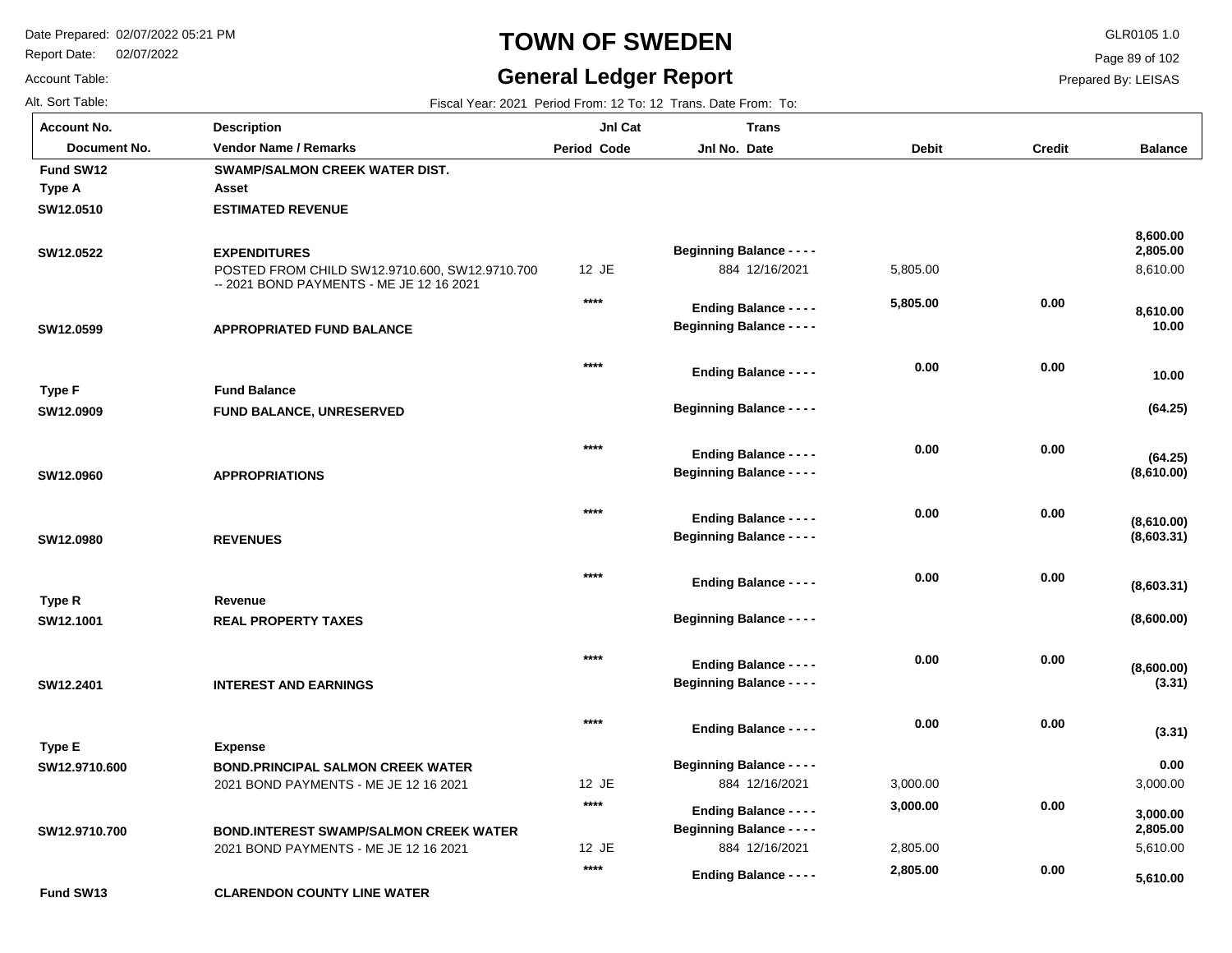Report Date: 02/07/2022

Account Table:

# **TOWN OF SWEDEN** GLR0105 1.0

# **General Ledger Report**

Page 90 of 102

| AIL OUIL TAURE.    |                              |
|--------------------|------------------------------|
| <b>Account No.</b> | <b>Description</b>           |
| Document No.       | <b>Vendor Name / Remarks</b> |
| Fund SW13          | <b>CLARENDON COUNTY LI</b>   |
| Type A             | Asset                        |
| SW13.0201          | <b>CASH IN TIME DEPOSITS</b> |
| SW13.0510          | <b>ESTIMATED REVENUE</b>     |
| SW13.0522          | <b>EXPENDITURES</b>          |
| SW13.0599          | <b>APPROPRIATED FUND B.</b>  |
|                    |                              |

| Fiscal Year: 2021 Period From: 12 To: 12 Trans. Date From: To: |
|----------------------------------------------------------------|
|                                                                |

| <b>Account No.</b>  | <b>Description</b>                               | JnI Cat            | <b>Trans</b>                                                      |              |               |                           |
|---------------------|--------------------------------------------------|--------------------|-------------------------------------------------------------------|--------------|---------------|---------------------------|
| <b>Document No.</b> | <b>Vendor Name / Remarks</b>                     | <b>Period Code</b> | Jnl No. Date                                                      | <b>Debit</b> | <b>Credit</b> | <b>Balance</b>            |
| Fund SW13           | <b>CLARENDON COUNTY LINE WATER</b>               |                    |                                                                   |              |               |                           |
| <b>Type A</b>       | Asset                                            |                    |                                                                   |              |               |                           |
| SW13.0201           | <b>CASH IN TIME DEPOSITS</b>                     |                    | <b>Beginning Balance - - - -</b>                                  |              |               | 9.18                      |
|                     |                                                  | $***$              |                                                                   | 0.00         | 0.00          |                           |
|                     |                                                  |                    | <b>Ending Balance - - - -</b>                                     |              |               | 9.18                      |
| SW13.0510           | <b>ESTIMATED REVENUE</b>                         |                    | <b>Beginning Balance - - - -</b>                                  |              |               | 3,360.00                  |
|                     |                                                  | $***$              | <b>Ending Balance - - - -</b>                                     | 0.00         | 0.00          |                           |
| SW13.0522           | <b>EXPENDITURES</b>                              |                    | <b>Beginning Balance - - - -</b>                                  |              |               | 3,360.00<br>4,476.06      |
|                     |                                                  |                    |                                                                   |              |               |                           |
|                     |                                                  | $****$             | <b>Ending Balance - - - -</b>                                     | 0.00         | 0.00          | 4,476.06                  |
| SW13.0599           | <b>APPROPRIATED FUND BALANCE</b>                 |                    | <b>Beginning Balance - - - -</b>                                  |              |               | 1,117.00                  |
|                     |                                                  |                    |                                                                   |              |               |                           |
|                     |                                                  | $***$              | <b>Ending Balance - - - -</b>                                     | 0.00         | 0.00          | 1,117.00                  |
| <b>Type F</b>       | <b>Fund Balance</b>                              |                    |                                                                   |              |               |                           |
| SW13.0909           | <b>FUND BALANCE, UNRESERVED</b>                  |                    | <b>Beginning Balance - - - -</b>                                  |              |               | (1, 125.24)               |
|                     |                                                  | $***$              |                                                                   | 0.00         | 0.00          |                           |
|                     |                                                  |                    | <b>Ending Balance - - - -</b>                                     |              |               | (1, 125.24)               |
| SW13.0960           | <b>APPROPRIATIONS</b>                            |                    | <b>Beginning Balance - - - -</b>                                  |              |               | (4,477.00)                |
|                     |                                                  | $****$             |                                                                   | 0.00         | 0.00          |                           |
|                     |                                                  |                    | <b>Ending Balance - - - -</b><br><b>Beginning Balance - - - -</b> |              |               | (4, 477.00)<br>(3,360.00) |
| SW13.0980           | <b>REVENUES</b>                                  |                    |                                                                   |              |               |                           |
|                     |                                                  | $***$              | <b>Ending Balance - - - -</b>                                     | 0.00         | 0.00          | (3,360.00)                |
| Type R              | Revenue                                          |                    |                                                                   |              |               |                           |
| SW13.1001           | <b>REAL PROPERTY TAXES</b>                       |                    | <b>Beginning Balance - - - -</b>                                  |              |               | (3,360.00)                |
|                     |                                                  | $***$              |                                                                   | 0.00         | 0.00          |                           |
|                     |                                                  |                    | <b>Ending Balance - - - -</b>                                     |              |               | (3,360.00)                |
| <b>Type E</b>       | <b>Expense</b>                                   |                    | <b>Beginning Balance - - - -</b>                                  |              |               | 4,476.06                  |
| SW13.9710.700       | <b>BOND.INTEREST CLARENDON COUNTY LINE WATER</b> |                    |                                                                   |              |               |                           |
|                     |                                                  | ****               | <b>Ending Balance - - - -</b>                                     | 0.00         | 0.00          | 4,476.06                  |
| Fund SW14           | <b>LAKE REDMAN WATER DISTRICT</b>                |                    |                                                                   |              |               |                           |
| Type A              | Asset                                            |                    |                                                                   |              |               |                           |
| SW14.0200           | <b>CASH</b>                                      |                    | <b>Beginning Balance - - - -</b>                                  |              |               | 0.00                      |
|                     | FROM A/P CHECK PROCESS                           | 12 AP              | 1074 12/07/2021                                                   |              | 2,552.00      | (2, 552.00)               |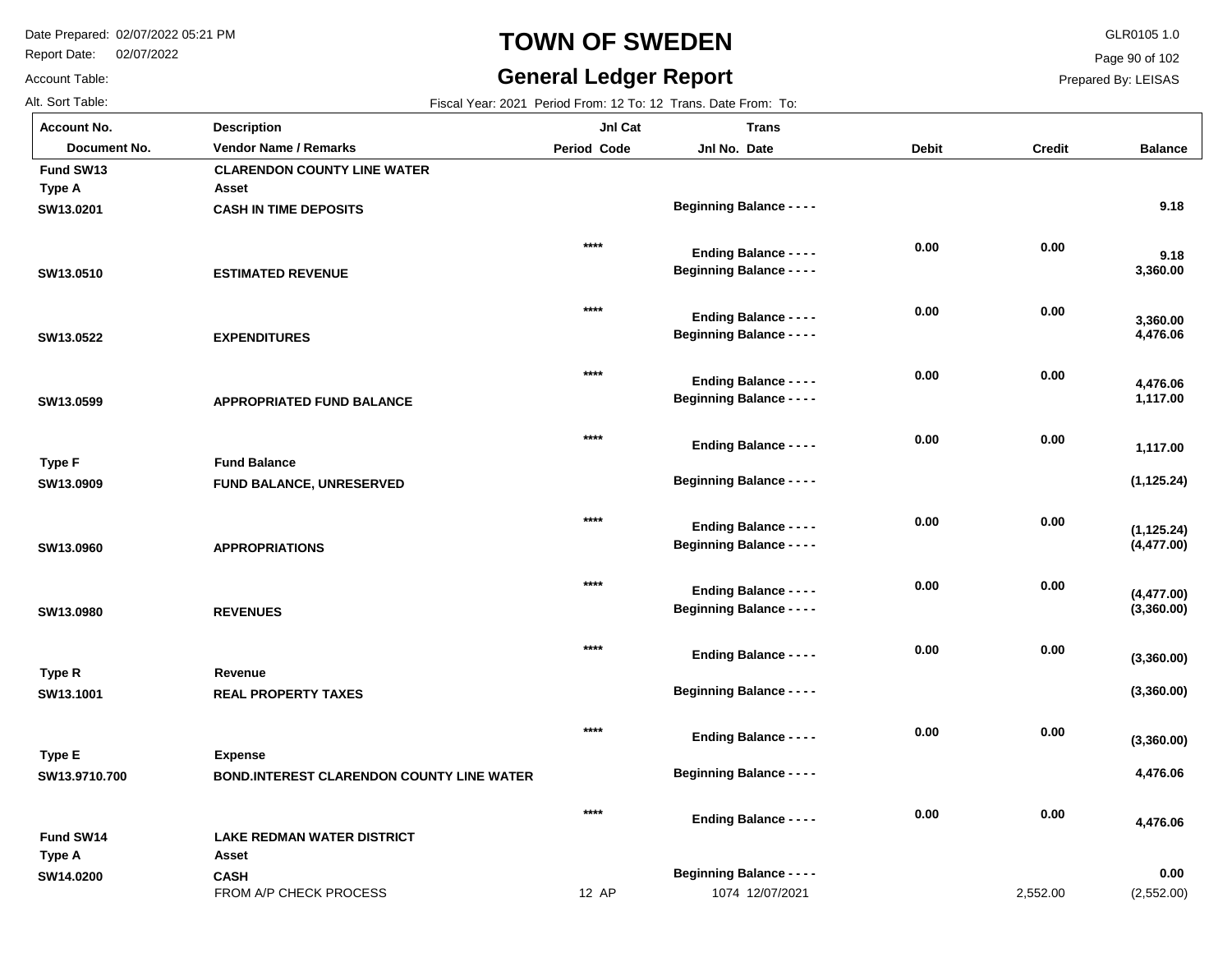Report Date: 02/07/2022

Account Table:

# **TOWN OF SWEDEN** GLR0105 1.0

# **General Ledger Report**

Page 91 of 102

| Alt. Sort Table:   |                                                                                |                    | Fiscal Year: 2021 Period From: 12 To: 12 Trans. Date From: To: |              |               |                   |
|--------------------|--------------------------------------------------------------------------------|--------------------|----------------------------------------------------------------|--------------|---------------|-------------------|
| <b>Account No.</b> | <b>Description</b>                                                             | <b>JnI Cat</b>     | <b>Trans</b>                                                   |              |               |                   |
| Document No.       | Vendor Name / Remarks                                                          | <b>Period Code</b> | Jnl No. Date                                                   | <b>Debit</b> | <b>Credit</b> | <b>Balance</b>    |
| Fund SW14          | <b>LAKE REDMAN WATER DISTRICT</b>                                              |                    |                                                                |              |               |                   |
| Type A             | Asset                                                                          |                    |                                                                |              |               |                   |
| SW14.0200          | <b>CASH</b><br>TO CHECKING EARLY PAYS - TO CHECKING EARLY                      | 12 JE              | 882 12/07/2021                                                 | 2,552.00     |               | 0.00              |
|                    | PAYS 12 7 2021                                                                 |                    |                                                                |              |               |                   |
|                    |                                                                                | ****               | <b>Ending Balance - - - -</b>                                  | 2,552.00     | 2,552.00      | 0.00              |
| SW14.0201          | <b>CASH IN TIME DEPOSITS</b>                                                   |                    | <b>Beginning Balance - - - -</b>                               |              |               | 79,149.56         |
|                    | TO CHECKING EARLY PAYS - TO CHECKING EARLY<br>PAYS 12 7 2021                   | 12 JE              | 882 12/07/2021                                                 |              | 2,552.00      | 76,597.56         |
|                    | CLOSE V FUND TO BOND PAYMENTS - ME JE 12 30<br>2021                            | 12 JE              | 890 12/30/2021                                                 | 8,300.00     |               | 84,897.56         |
|                    | DEOBLIGATE BOND PRINCIPAL                                                      | 12 JE              | 892 12/31/2021                                                 |              | 75,000.00     | 9,897.56          |
|                    | INTEREST - INTEREST 12 31 2021                                                 | 12 JE              | 891 12/31/2021                                                 | 0.55         |               | 9,898.11          |
|                    |                                                                                | $****$             | <b>Ending Balance - - - -</b>                                  | 8,300.55     | 77,552.00     | 9,898.11          |
| SW14.0510          | <b>ESTIMATED REVENUE</b>                                                       |                    | <b>Beginning Balance - - - -</b>                               |              |               | 79,112.00         |
|                    |                                                                                | $***$              | <b>Ending Balance - - - -</b>                                  | 0.00         | 0.00          | 79,112.00         |
| SW14.0522          | <b>EXPENDITURES</b>                                                            |                    | <b>Beginning Balance - - - -</b>                               |              |               | 0.00              |
|                    | POSTED FROM CHILD SW14.9901.900 -- DEOBLIGATE<br><b>BOND PRINCIPAL</b>         | 12 JE              | 892 12/31/2021                                                 | 75,000.00    |               | 75,000.00         |
|                    |                                                                                | $***$              | <b>Ending Balance - - - -</b>                                  | 75,000.00    | 0.00          |                   |
| SW14.0599          | <b>APPROPRIATED FUND BALANCE</b>                                               |                    | <b>Beginning Balance - - - -</b>                               |              |               | 75,000.00<br>0.00 |
|                    | POSTED FROM BUDGET ADJ. 886 - BUD MODS PER                                     | 12 CNTL            | 3342 12/30/2021                                                |              | 75,000.00     | (75,000.00)       |
|                    | RES 12 29 2021<br>POSTED FROM BUDGET ADJ. 886 - BUD MODS PER<br>RES 12 29 2021 | 12 CNTL            | 3343 12/30/2021                                                | 75,000.00    |               | 0.00              |
|                    |                                                                                | $****$             | <b>Ending Balance - - - -</b>                                  | 75,000.00    | 75,000.00     | 0.00              |
| Type L             | Liability                                                                      |                    |                                                                |              |               |                   |
| SW14.0600          | <b>ACCOUNTS PAYABLE</b>                                                        |                    | <b>Beginning Balance - - - -</b>                               |              |               | 0.00              |
|                    | <b>BATCH VOUCHER POSTING</b>                                                   | 12 AP              | 1073 12/07/2021                                                |              | 2,552.00      | (2,552.00)        |
|                    | FROM A/P CHECK PROCESS                                                         | 12 AP              | 1074 12/07/2021                                                | 2,552.00     |               | 0.00              |
|                    | <b>Fund Balance</b>                                                            | $****$             | <b>Ending Balance - - - -</b>                                  | 2,552.00     | 2,552.00      | 0.00              |
| Type F             |                                                                                |                    | <b>Beginning Balance - - - -</b>                               |              |               | (79, 112.00)      |
| SW14.0960          | <b>APPROPRIATIONS</b><br>POSTED FROM BUDGET ADJ. 886 - BUD MODS PER            | 12 CNTL            | 3342 12/30/2021                                                | 75,000.00    |               | (4, 112.00)       |
|                    | RES 12 29 2021<br>POSTED FROM BUDGET ADJ. 886 - BUD MODS PER                   | 12 CNTL            | 3343 12/30/2021                                                |              | 75,000.00     | (79, 112.00)      |
|                    | RES 12 29 2021                                                                 |                    |                                                                |              |               |                   |
|                    |                                                                                | ****               | <b>Ending Balance - - - -</b>                                  | 75,000.00    | 75,000.00     | (79, 112.00)      |
| SW14.0980          | <b>REVENUES</b>                                                                |                    | <b>Beginning Balance - - - -</b>                               |              |               | (79, 149.56)      |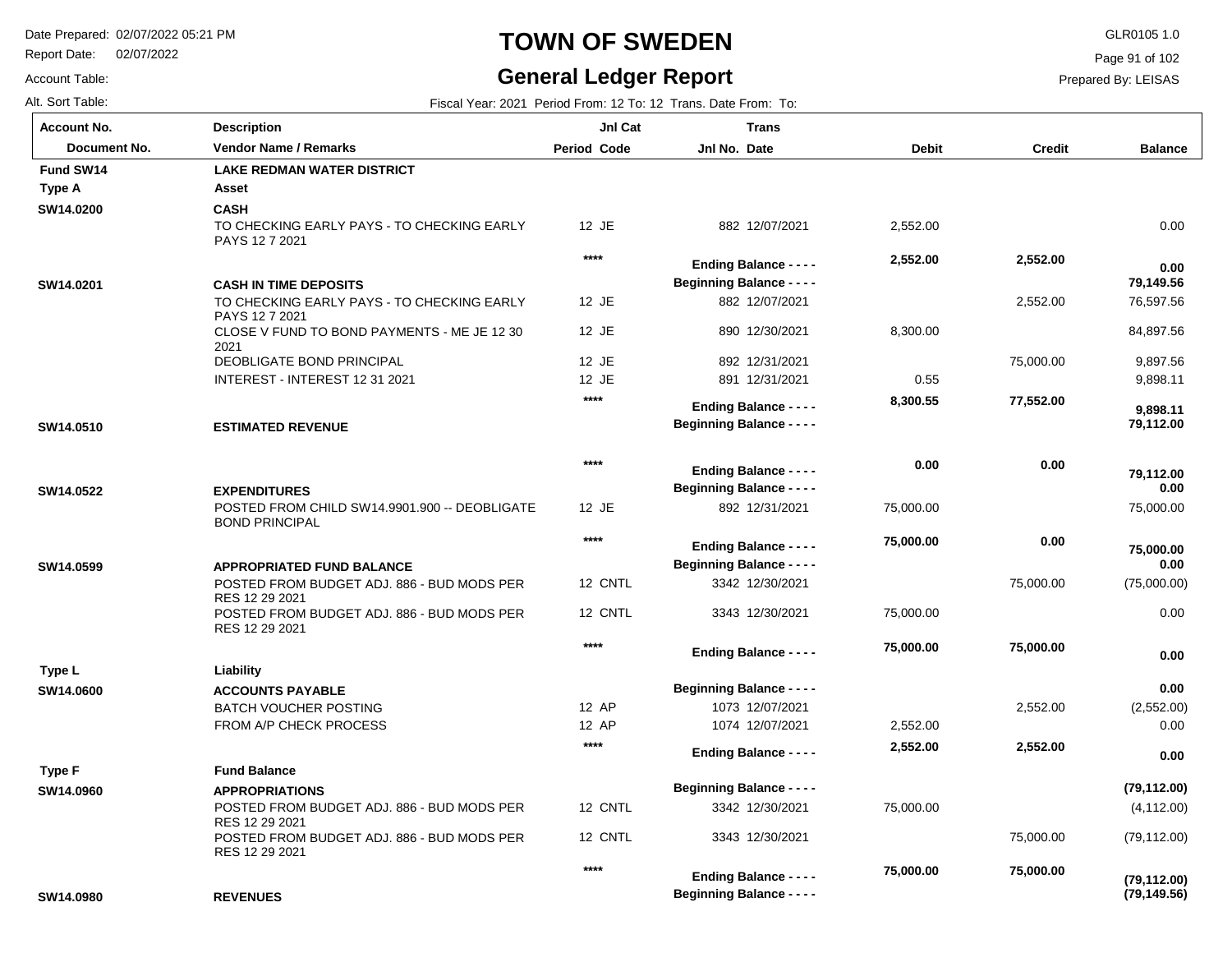Report Date: 02/07/2022

#### Account Table:

### **TOWN OF SWEDEN** GLR0105 1.0

### **General Ledger Report**

 **24,530.00** 

Page 92 of 102

| Fiscal Year: 2021 Period From: 12 To: 12 Trans. Date From: To: |
|----------------------------------------------------------------|
|                                                                |

| <b>Account No.</b>  | <b>Description</b>                                                                                                                           | JnI Cat            | <b>Trans</b>                                                      |              |               |                              |
|---------------------|----------------------------------------------------------------------------------------------------------------------------------------------|--------------------|-------------------------------------------------------------------|--------------|---------------|------------------------------|
| Document No.        | <b>Vendor Name / Remarks</b>                                                                                                                 | <b>Period Code</b> | Jnl No. Date                                                      | <b>Debit</b> | <b>Credit</b> | <b>Balance</b>               |
| Fund SW14           | <b>LAKE REDMAN WATER DISTRICT</b>                                                                                                            |                    |                                                                   |              |               |                              |
| Type F              | <b>Fund Balance</b>                                                                                                                          |                    |                                                                   |              |               |                              |
| SW14.0980           | <b>REVENUES</b><br>POSTED FROM CHILD SW14.1001.000 -- RETURN OF<br>2021 TAX LEVY LAKE REDMAN ROAD - BATCH<br><b>VOUCHER POSTING</b>          | 12 AP              | 1073 12/07/2021                                                   | 2,552.00     |               | (76, 597.56)                 |
|                     | POSTED FROM CHILD SW14.2401.000 -- INTEREST -<br><b>INTEREST 12 31 2021</b>                                                                  | 12 JE              | 891 12/31/2021                                                    |              | 0.55          | (76, 598.11)                 |
|                     | POSTED FROM REPARENT OF CHILD ACCT NO.<br>SW14.5031.000                                                                                      | 12 RP              | 156 01/24/2022                                                    |              | 8,300.00      | (84,898.11)                  |
|                     |                                                                                                                                              | $***$              | <b>Ending Balance - - - -</b>                                     | 2,552.00     | 8,300.55      | (84,898.11)                  |
| Type R              | Revenue                                                                                                                                      |                    |                                                                   |              |               |                              |
| SW14.1001<br>211411 | <b>REAL PROPERTY TAXES</b><br>MONROE CO. DIRECTOR OF FINANCE - RETURN OF<br>2021 TAX LEVY LAKE REDMAN ROAD - BATCH<br><b>VOUCHER POSTING</b> | 12 AP              | <b>Beginning Balance - - - -</b><br>1073 12/07/2021               | 2,552.00     |               | (79, 112.00)<br>(76, 560.00) |
|                     |                                                                                                                                              | $***$              | <b>Ending Balance - - - -</b><br><b>Beginning Balance - - - -</b> | 2,552.00     | 0.00          | (76, 560.00)                 |
| SW14.2401           | <b>INTEREST AND EARNINGS</b><br>INTEREST - INTEREST 12 31 2021                                                                               | 12 JE              | 891 12/31/2021                                                    |              | 0.55          | (37.56)<br>(38.11)           |
|                     |                                                                                                                                              | $***$              |                                                                   |              |               |                              |
|                     |                                                                                                                                              |                    | <b>Ending Balance - - - -</b>                                     | 0.00         | 0.55          | (38.11)                      |
| SW14.5031           | <b>INTERFUND TRANSFERS</b>                                                                                                                   |                    | <b>Beginning Balance - - - -</b>                                  |              |               | 0.00                         |
|                     | CLOSE V FUND TO BOND PAYMENTS - ME JE 12 30<br>2021                                                                                          | 12 JE              | 890 12/30/2021                                                    |              | 8,300.00      | (8,300.00)                   |
|                     |                                                                                                                                              | $***$              | <b>Ending Balance - - - -</b>                                     | 0.00         | 8,300.00      | (8,300.00)                   |
| Type E              | <b>Expense</b>                                                                                                                               |                    |                                                                   |              |               |                              |
| SW14.9901.900       | <b>TRANSFERS TO OTHER FUNDS</b>                                                                                                              |                    | <b>Beginning Balance - - - -</b>                                  |              |               | 0.00                         |
|                     | DEOBLIGATE BOND PRINCIPAL                                                                                                                    | 12 JE              | 892 12/31/2021                                                    | 75,000.00    |               | 75,000.00                    |
|                     |                                                                                                                                              | $***$              | <b>Ending Balance - - - -</b>                                     | 75,000.00    | 0.00          | 75,000.00                    |
| <b>Fund SW8</b>     | <b>GALLUP ROAD WATER DISTRICT</b>                                                                                                            |                    |                                                                   |              |               |                              |
| Type A              | Asset                                                                                                                                        |                    |                                                                   |              |               |                              |
| SW8.0201            | <b>CASH IN TIME DEPOSITS</b>                                                                                                                 |                    | <b>Beginning Balance - - - -</b>                                  |              |               | 42.50                        |
| SW8.0510            | <b>ESTIMATED REVENUE</b>                                                                                                                     | $***$              | <b>Ending Balance - - - -</b><br><b>Beginning Balance - - - -</b> | 0.00         | 0.00          | 42.50<br>24,530.00           |
| SW8.0522            | <b>EXPENDITURES</b>                                                                                                                          | $***$              | <b>Ending Balance - - - -</b><br><b>Beginning Balance - - - -</b> | 0.00         | 0.00          | 24,530.00<br>24,530.00       |
|                     |                                                                                                                                              | $***$              | <b>Ending Balance - - - -</b>                                     | 0.00         | 0.00          | 24 530 00                    |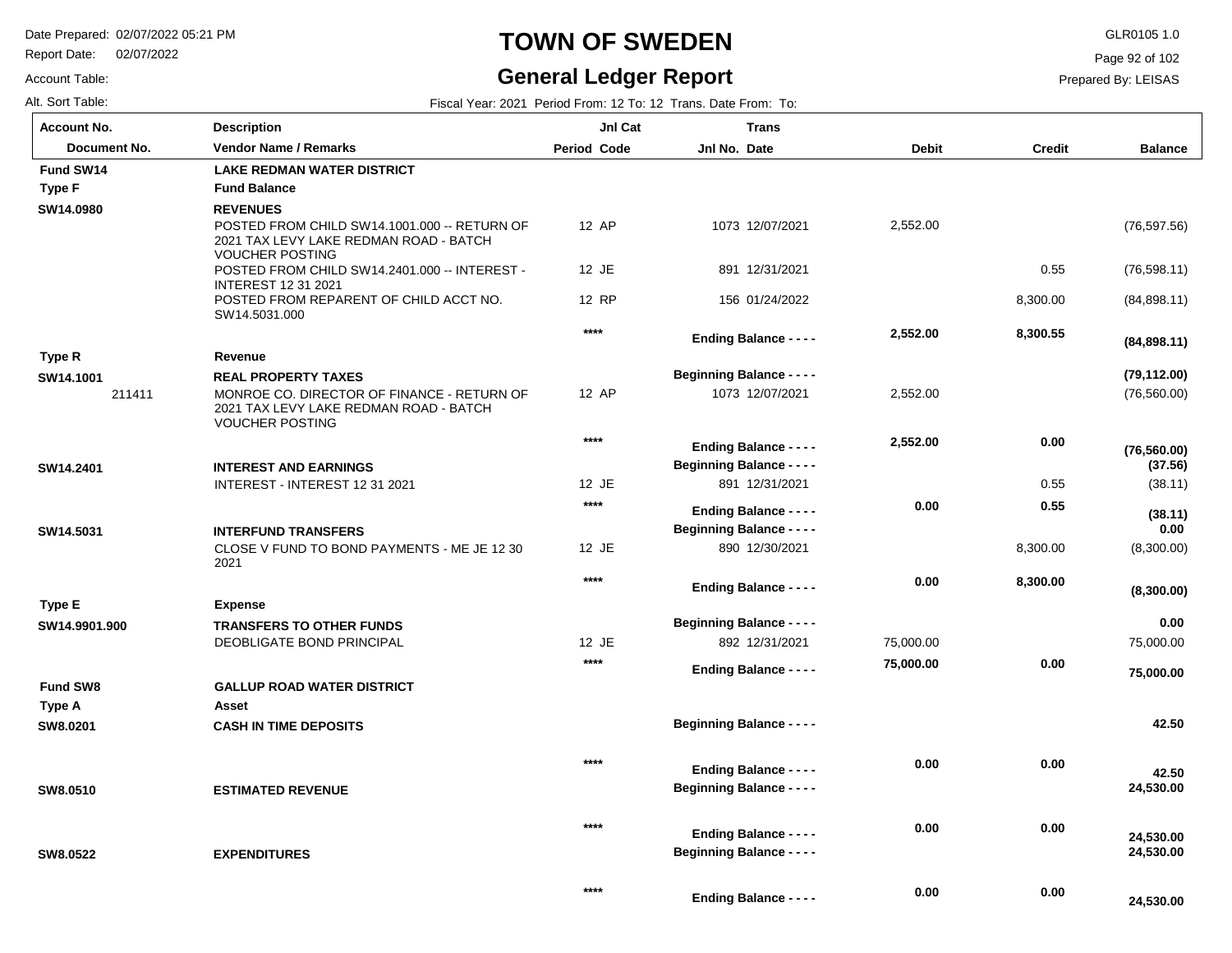Report Date: 02/07/2022

# **TOWN OF SWEDEN** GLR0105 1.0

### **General Ledger Report**

Page 93 of 102

Prepared By: LEISAS

| Alt. Sort Table:   |                                                 |                    | Fiscal Year: 2021 Period From: 12 To: 12 Trans. Date From: To: |              |               |                       |
|--------------------|-------------------------------------------------|--------------------|----------------------------------------------------------------|--------------|---------------|-----------------------|
| <b>Account No.</b> | <b>Description</b>                              | JnI Cat            | <b>Trans</b>                                                   |              |               |                       |
| Document No.       | <b>Vendor Name / Remarks</b>                    | <b>Period Code</b> | Jnl No. Date                                                   | <b>Debit</b> | <b>Credit</b> | <b>Balance</b>        |
| Fund SW8           | <b>GALLUP ROAD WATER DISTRICT</b>               |                    |                                                                |              |               |                       |
| <b>Type F</b>      | <b>Fund Balance</b>                             |                    |                                                                |              |               |                       |
| SW8.0909           | <b>FUND BALANCE, UNRESERVED</b>                 |                    | <b>Beginning Balance - - - -</b>                               |              |               | (42.57)               |
|                    |                                                 | $***$              | <b>Ending Balance - - - -</b>                                  | 0.00         | 0.00          | (42.57)               |
| SW8.0960           | <b>APPROPRIATIONS</b>                           |                    | <b>Beginning Balance - - - -</b>                               |              |               | (24, 530.00)          |
|                    |                                                 | $***$              | <b>Ending Balance - - - -</b>                                  | 0.00         | 0.00          | (24, 530.00)          |
| SW8.0980           | <b>REVENUES</b>                                 |                    | <b>Beginning Balance - - - -</b>                               |              |               | (24, 529.93)          |
|                    |                                                 | $***$              | <b>Ending Balance - - - -</b>                                  | 0.00         | 0.00          |                       |
| Type R             | Revenue                                         |                    |                                                                |              |               | (24, 529.93)          |
| SW8.1001           | <b>REAL PROPERTY TAXES</b>                      |                    | <b>Beginning Balance - - - -</b>                               |              |               | (24, 525.00)          |
|                    |                                                 | $***$              | <b>Ending Balance - - - -</b>                                  | 0.00         | 0.00          | (24, 525.00)          |
| SW8.2401           | <b>INTEREST AND EARNINGS</b>                    |                    | <b>Beginning Balance - - - -</b>                               |              |               | (4.93)                |
|                    |                                                 | $***$              | <b>Ending Balance - - - -</b>                                  | 0.00         | 0.00          |                       |
| Type E             | <b>Expense</b>                                  |                    |                                                                |              |               | (4.93)                |
| SW8.9710.600       | <b>BAN.PRINCIPAL GALLUP ROAD</b>                |                    | <b>Beginning Balance - - - -</b>                               |              |               | 10,000.00             |
|                    |                                                 | $***$              | <b>Ending Balance - - - -</b>                                  | 0.00         | 0.00          | 10,000.00             |
| SW8.9710.700       | <b>BAN.INTEREST GALLUP ROAD</b>                 |                    | <b>Beginning Balance - - - -</b>                               |              |               | 14,530.00             |
|                    |                                                 | $***$              | <b>Ending Balance - - - -</b>                                  | 0.00         | 0.00          |                       |
| Fund SW9           | <b>COLBY STREET WATER</b>                       |                    |                                                                |              |               | 14,530.00             |
| Type A             | Asset                                           |                    |                                                                |              |               |                       |
| SW9.0201           | <b>CASH IN TIME DEPOSITS</b>                    |                    | <b>Beginning Balance - - - -</b>                               |              |               | 9,534.72              |
|                    | 2021 BOND PAYMENT - ME JE 12 16 2021            | 12 JE              | 884 12/16/2021                                                 |              | 9,511.00      | 23.72                 |
|                    |                                                 | $***$              | <b>Ending Balance - - - -</b>                                  | 0.00         | 9,511.00      | 23.72                 |
| SW9.0510           | <b>ESTIMATED REVENUE</b>                        |                    | <b>Beginning Balance - - - -</b>                               |              |               | 12,972.00             |
|                    |                                                 | $***$              | <b>Ending Balance - - - -</b>                                  | 0.00         | 0.00          |                       |
| SW9.0522           | <b>EXPENDITURES</b>                             |                    | <b>Beginning Balance - - - -</b>                               |              |               | 12,972.00<br>3,511.00 |
|                    | POSTED FROM CHILD SW9.9730.600, SW9.9730.700 -- | 12 JE              | 884 12/16/2021                                                 | 9,511.00     |               | 13,022.00             |

2021 BOND PAYMENT - ME JE 12 16 2021

Account Table: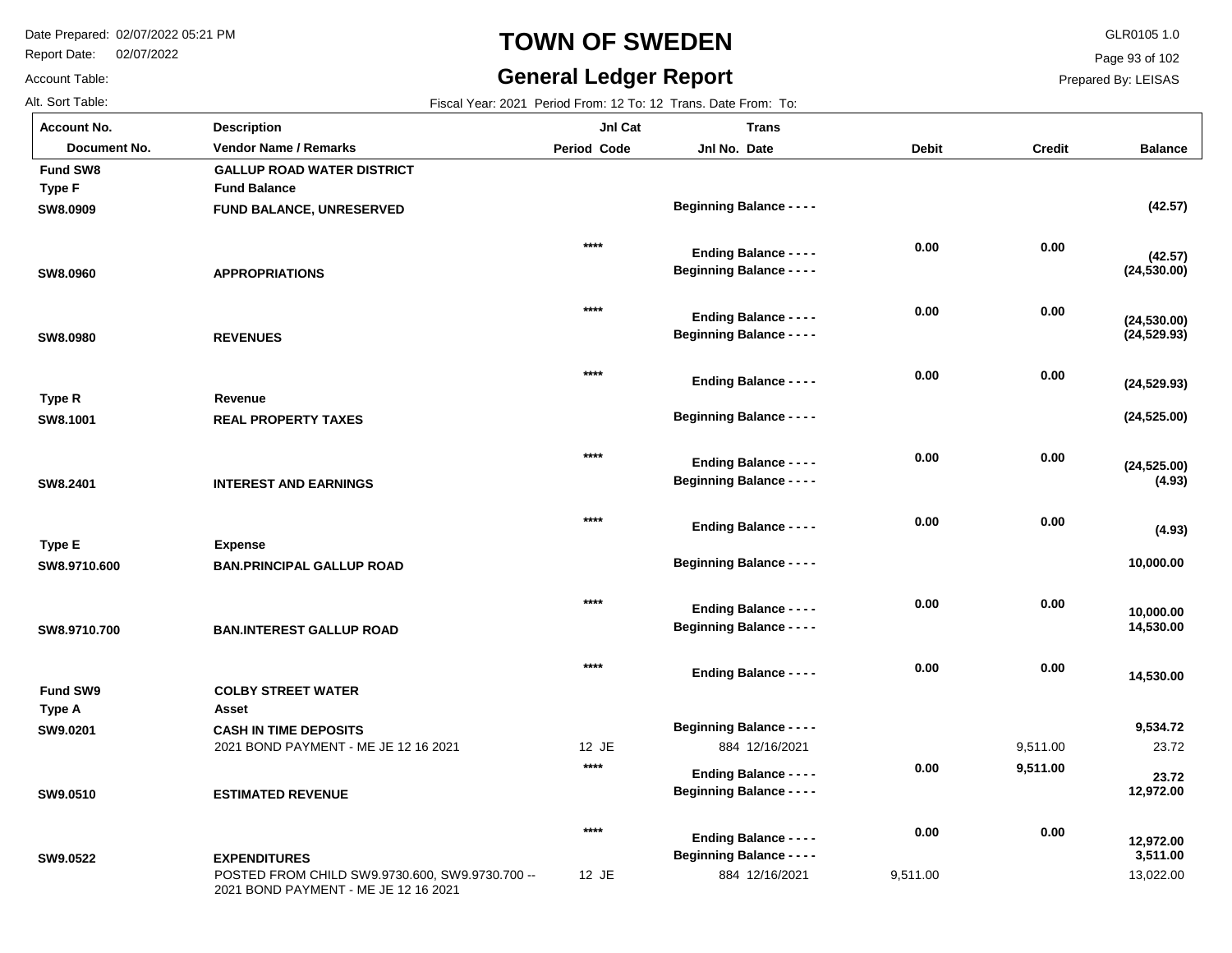Report Date: 02/07/2022

# **TOWN OF SWEDEN** GLR0105 1.0

#### **General Ledger Report**

**Balance**

 **50.00** 

 **13,022.00** 

**(73.45)**

**(73.45)**

 **50.00** 

**(13,022.00)**

**(12,972.27)**

**(13,022.00)**

**(12,967.00)**

**(12,967.00)**

**(12,972.27)**

**(5.27)**

6,000.00

 **0.00** 

**(5.27)**

7,022.00

 **7,022.00** 

 **3,511.00** 

 **6,000.00** 

Page 94 of 102

Prepared By: LEISAS

Account Table:

**TA.0200**

| Alt. Sort Table:   |                                      | Fiscal Year: 2021 Period From: 12 To: 12 Trans. Date From: To: |                                  |              |               |
|--------------------|--------------------------------------|----------------------------------------------------------------|----------------------------------|--------------|---------------|
| <b>Account No.</b> | <b>Description</b>                   | JnI Cat                                                        | <b>Trans</b>                     |              |               |
| Document No.       | <b>Vendor Name / Remarks</b>         | <b>Period Code</b>                                             | Jnl No. Date                     | <b>Debit</b> | <b>Credit</b> |
| Fund SW9           | <b>COLBY STREET WATER</b>            |                                                                |                                  |              |               |
| Type A             | Asset                                |                                                                |                                  |              |               |
| SW9.0522           | <b>EXPENDITURES</b>                  |                                                                |                                  |              |               |
|                    |                                      | $***$                                                          | <b>Ending Balance - - - -</b>    | 9,511.00     | 0.00          |
| SW9.0599           | <b>APPROPRIATED FUND BALANCE</b>     |                                                                | <b>Beginning Balance - - - -</b> |              |               |
|                    |                                      | $****$                                                         | <b>Ending Balance - - - -</b>    | 0.00         | 0.00          |
| <b>Type F</b>      | <b>Fund Balance</b>                  |                                                                |                                  |              |               |
| SW9.0909           | FUND BALANCE, UNRESERVED             |                                                                | <b>Beginning Balance - - - -</b> |              |               |
|                    |                                      | $****$                                                         |                                  | 0.00         | 0.00          |
|                    |                                      |                                                                | <b>Ending Balance - - - -</b>    |              |               |
| SW9.0960           | <b>APPROPRIATIONS</b>                |                                                                | <b>Beginning Balance - - - -</b> |              |               |
|                    |                                      | $****$                                                         | <b>Ending Balance - - - -</b>    | 0.00         | 0.00          |
| SW9.0980           | <b>REVENUES</b>                      |                                                                | <b>Beginning Balance - - - -</b> |              |               |
|                    |                                      |                                                                |                                  |              |               |
|                    |                                      | $***$                                                          | <b>Ending Balance - - - -</b>    | 0.00         | 0.00          |
| Type R             | Revenue                              |                                                                |                                  |              |               |
| SW9.1001           | <b>REAL PROPERTY TAXES</b>           |                                                                | <b>Beginning Balance - - - -</b> |              |               |
|                    |                                      |                                                                |                                  |              |               |
|                    |                                      | $***$                                                          | <b>Ending Balance - - - -</b>    | 0.00         | 0.00          |
| SW9.2401           | <b>INTEREST AND EARNINGS</b>         |                                                                | <b>Beginning Balance - - - -</b> |              |               |
|                    |                                      | $****$                                                         | <b>Ending Balance - - - -</b>    | 0.00         | $\bf 0.00$    |
| Type E             | <b>Expense</b>                       |                                                                |                                  |              |               |
| SW9.9730.600       | <b>BOND.PRINCIPAL</b>                |                                                                | <b>Beginning Balance - - - -</b> |              |               |
|                    | 2021 BOND PAYMENT - ME JE 12 16 2021 | 12 JE                                                          | 884 12/16/2021                   | 6,000.00     |               |
|                    |                                      | $****$                                                         | <b>Ending Balance - - - -</b>    | 6,000.00     | $\bf 0.00$    |
| SW9.9730.700       | <b>BOND.INTEREST</b>                 |                                                                | <b>Beginning Balance - - - -</b> |              |               |
|                    | 2021 BOND PAYMENT - ME JE 12 16 2021 | 12 JE                                                          | 884 12/16/2021                   | 3,511.00     |               |
|                    |                                      | $****$                                                         |                                  | 3,511.00     | 0.00          |
| <b>Fund TA</b>     | <b>TRUST AND AGENCY</b>              |                                                                | <b>Ending Balance - - - -</b>    |              |               |
|                    | Asset                                |                                                                |                                  |              |               |
| Type A             |                                      |                                                                |                                  |              |               |

| .                             |       |                |                                  |           |            |
|-------------------------------|-------|----------------|----------------------------------|-----------|------------|
| CASH                          |       |                |                                  |           | 43,927.20  |
| PR 25 - PAYROLL #25 12 9 2021 | 12 PR | 245 12/08/2021 | 74.366.40                        |           | 118,293.60 |
| PR 25 - PAYROLL #25 12 9 2021 | 12 PR | 245 12/08/2021 |                                  | 70.014.59 | 48,279.01  |
|                               |       |                | <b>Beginning Balance - - - -</b> |           |            |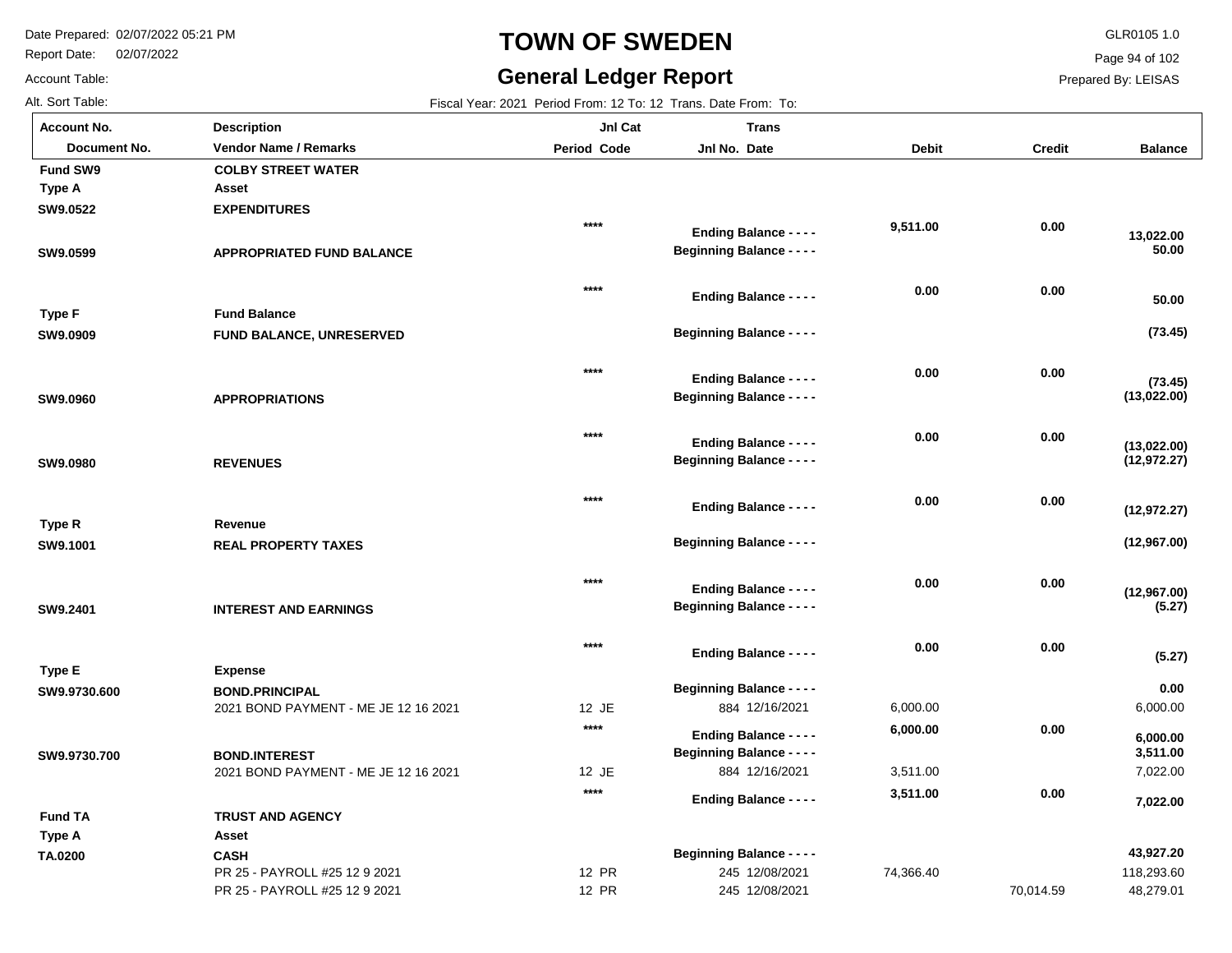Report Date: 02/07/2022

Account Table:

# **TOWN OF SWEDEN** GLR0105 1.0

# **General Ledger Report**

Page 95 of 102

Prepared By: LEISAS

Alt. Sort Table: Fiscal Year: 2021 Period From: 12 To: 12 Trans. Date From: To:

| Account No.    | <b>Description</b>                                               | JnI Cat            | <b>Trans</b>                     |              |               |                |
|----------------|------------------------------------------------------------------|--------------------|----------------------------------|--------------|---------------|----------------|
| Document No.   | <b>Vendor Name / Remarks</b>                                     | <b>Period Code</b> | Jnl No. Date                     | <b>Debit</b> | <b>Credit</b> | <b>Balance</b> |
| <b>Fund TA</b> | <b>TRUST AND AGENCY</b>                                          |                    |                                  |              |               |                |
| Type A         | Asset                                                            |                    |                                  |              |               |                |
| TA.0200        | <b>CASH</b>                                                      |                    |                                  |              |               |                |
|                | LETOURNEAU LODGE DEPOSIT - ME JE 12 16 2021                      | 12 JE              | 884 12/16/2021                   | 175.00       |               | 48,454.01      |
|                | RUSIN PYE 2 LODGE DEPOSITS - ME JE 12 16 2021                    | 12 JE              | 884 12/16/2021                   | 350.00       |               | 48,804.01      |
|                | PR 26 - PAYROLL #26 12 22 2021                                   | 12 PR              | 246 12/22/2021                   | 74,269.06    |               | 123,073.07     |
|                | PR 26 - PAYROLL #26 12 22 2021                                   | 12 PR              | 246 12/22/2021                   |              | 69,916.73     | 53,156.34      |
|                | 5000326 SWEETING FSA - ME JE 12 30 2021                          | 12 JE              | 890 12/30/2021                   |              | 450.00        | 52,706.34      |
|                | 5000327 ROBERTS FSA - ME JE 12 30 2021                           | 12 JE              | 890 12/30/2021                   |              | 387.47        | 52,318.87      |
|                | 5000328 HOKE FSA - ME JE 12 30 2021                              | 12 JE              | 890 12/30/2021                   |              | 140.00        | 52,178.87      |
|                | 5000329 WHITTEN FSA - ME JE 12 30 2021                           | 12 JE              | 890 12/30/2021                   |              | 450.00        | 51,728.87      |
|                | 5000330 ROBERTS FSA - ME JE 12 30 2021                           | 12 JE              | 890 12/30/2021                   |              | 36.53         | 51,692.34      |
|                | 5000331 SWAN FSA - ME JE 12 30 2021                              | 12 JE              | 890 12/30/2021                   |              | 450.00        | 51,242.34      |
|                | 5913 MON CO PURE WATERS - ME JE 12 30 2021                       | 12 JE              | 890 12/30/2021                   |              | 500.00        | 50,742.34      |
|                | 5914 BOLEY LODGE RELEASE - ME JE 12 30 2021                      | 12 JE              | 890 12/30/2021                   |              | 175.00        | 50,567.34      |
|                | 5915 GURNETT LODGE RELEASE - ME JE 12 30 2021                    | 12 JE              | 890 12/30/2021                   |              | 175.00        | 50,392.34      |
|                | 5916 WARREN LODGE RELEASE - ME JE 12 30 2021                     | 12 JE              | 890 12/30/2021                   |              | 175.00        | 50,217.34      |
|                | 5917 BURGIO LODGE RELEASE - ME JE 12 30 2021                     | 12 JE              | 890 12/30/2021                   |              | 175.00        | 50,042.34      |
|                | 5918 UPSTATE LODGE RELEASE - ME JE 12 30 2021                    | 12 JE              | 890 12/30/2021                   |              | 175.00        | 49,867.34      |
|                | 5919 SCHICKLER LODGE RELEASE - ME JE 12 30 2021                  | 12 JE              | 890 12/30/2021                   |              | 175.00        | 49,692.34      |
|                | 5920 PETERS LODGE RELEASE - ME JE 12 30 2021                     | 12 JE              | 890 12/30/2021                   |              | 175.00        | 49,517.34      |
|                | 5921 AFLAC - ME JE 12 30 2021                                    | 12 JE              | 890 12/30/2021                   |              | 436.30        | 49,081.04      |
|                | 5922 NY LIFE - ME JE 12 30 2021                                  | 12 JE              | 890 12/30/2021                   |              | 12.40         | 49,068.64      |
|                | 5923 UNITED WAY - ME JE 12 30 2021                               | 12 JE              | 890 12/30/2021                   |              | 18.00         | 49,050.64      |
|                | 5924 LUCAS LODGE RELEASE - ME JE 12 30 2021                      | 12 JE              | 890 12/30/2021                   |              | 175.00        | 48,875.64      |
|                | 5925 DUSETT LODGE RELEASE - ME JE 12 30 2021                     | 12 JE              | 890 12/30/2021                   |              | 175.00        | 48,700.64      |
|                | 5926 FOX LODGE RELEASE - ME JE 12 30 2021                        | 12 JE              | 890 12/30/2021                   |              | 175.00        | 48,525.64      |
|                | 5927 NEW YORK LIFE - ME JE 12 30 2021                            | 12 JE              | 890 12/30/2021                   |              | 800.80        | 47,724.84      |
|                | 5928 PATEL LODGE 3 RELEASES - ME JE 12 30 2021                   | 12 JE              | 890 12/30/2021                   |              | 525.00        | 47,199.84      |
|                | ELECTRONIC RETIREMENT - ME JE 12 30 2021                         | 12 JE              | 890 12/30/2021                   |              | 2,847.12      | 44,352.72      |
|                | FOX LODGE DEPOSIT - ME JE 12 30 2021                             | 12 JE              | 890 12/30/2021                   | 175.00       |               | 44,527.72      |
|                | LOYAL 9 DEVELOP SENIOR ROOM PLAN DEPOSIT -<br>ME JE 12 30 2021   | 12 JE              | 890 12/30/2021                   | 100.00       |               | 44,627.72      |
|                | NEALE RADEMACHER 2 LODGE DEPOSITS - ME JE 12<br>30 20 21         | 12 JE              | 890 12/30/2021                   | 350.00       |               | 44,977.72      |
|                | TAIF HEALTH IN 2 QRTRW 2021; 1ST QRTR 2022 - ME<br>JE 12/30/2021 | 12 JE              | 889 12/30/2021                   | 107.58       |               | 45,085.30      |
|                |                                                                  | $***$              | <b>Ending Balance - - - -</b>    | 149,893.04   | 148,734.94    | 45,085.30      |
| TA.0201        | <b>CASH IN TIME DEPOSITS</b>                                     |                    | <b>Beginning Balance - - - -</b> |              |               | 168,192.09     |
|                | INTEREST - INTEREST 12 31 2021                                   | 12 JE              | 891 12/31/2021                   | 0.10         |               | 168,192.19     |
|                | INTEREST - INTEREST 12 31 2021                                   | 12 JE              | 891 12/31/2021                   | 0.24         |               | 168,192.43     |
|                |                                                                  | 12 JE              | 891 12/31/2021                   | 1.60         |               | 168,194.03     |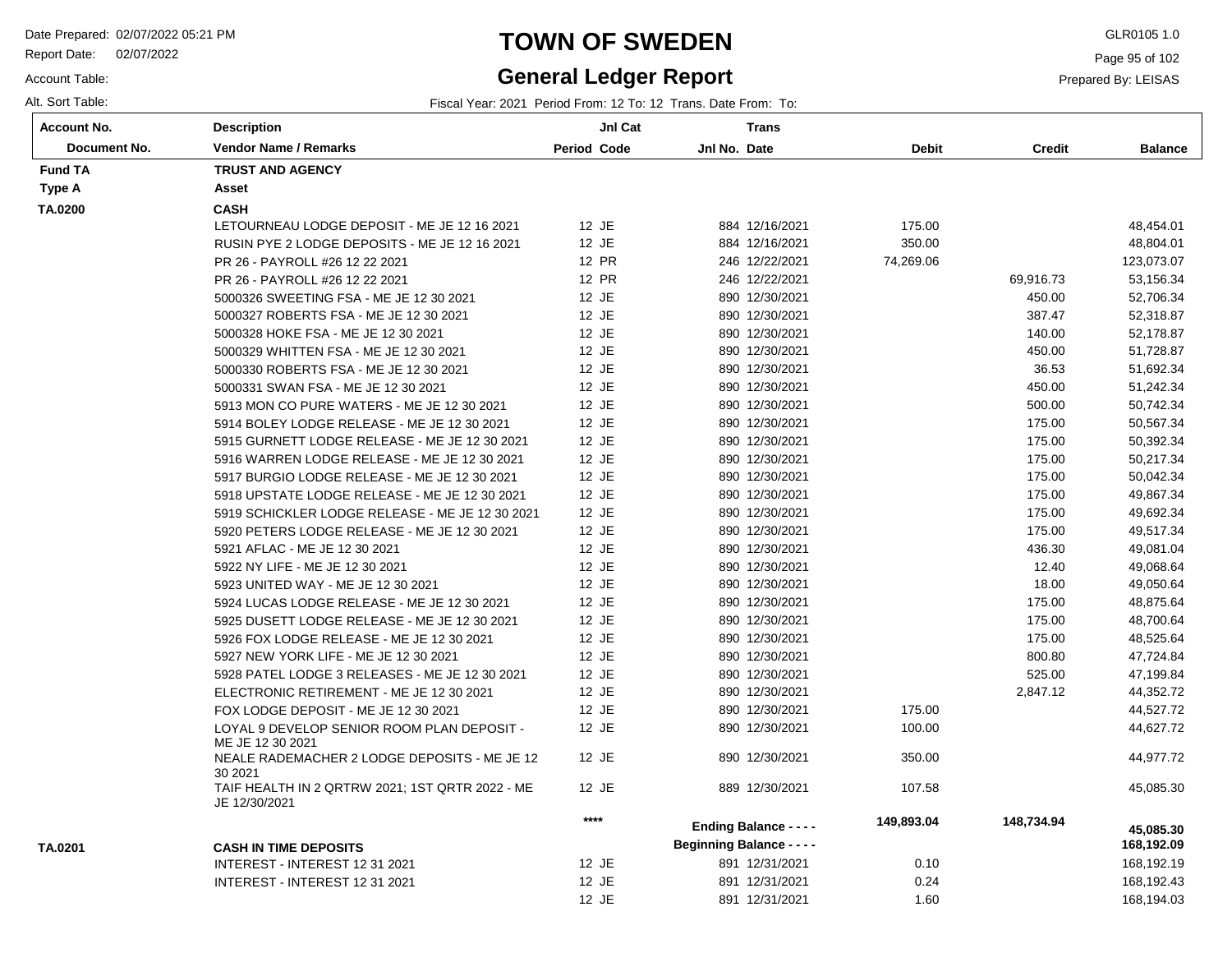PR 26 - PAYROLL #26 12 22 2021

Report Date: 02/07/2022

# **TOWN OF SWEDEN** GLR0105 1.0

### **General Ledger Report**

Page 96 of 102

Prepared By: LEISAS

31.20

(189.60)

Account Table: Alt. Sort Table: Fiscal Year: 2021 Period From: 12 To: 12 Trans. Date From: To:

| <b>Period Code</b><br><b>Vendor Name / Remarks</b><br>Jnl No. Date<br><b>Debit</b><br><b>Credit</b><br><b>Balance</b><br>Document No.<br><b>Fund TA</b><br><b>TRUST AND AGENCY</b><br>Asset<br><b>CASH IN TIME DEPOSITS</b><br>INTEREST - INTEREST 12 31 2021<br>12 JE<br>891 12/31/2021<br>2.70<br>168,196.73<br>INTEREST - INTEREST 12 31 2021<br>$***$<br>4.64<br>0.00<br><b>Ending Balance - - - -</b><br>168,196.73<br>Liability<br>Type L<br>0.00<br><b>Beginning Balance - - - -</b><br><b>CONSOLIDATED PAYROLL</b><br>12 PR<br>245 12/08/2021<br>47,206.90<br>47,206.90<br>PR 25 - PAYROLL #25 12 9 2021<br>12 PR<br>245 12/08/2021<br>47,206.90<br>0.00<br>PR 25 - PAYROLL #25 12 9 2021<br>12 PR<br>246 12/22/2021<br>47,289.11<br>PR 26 - PAYROLL #26 12 22 2021<br>47,289.11<br>12 PR<br>246 12/22/2021<br>47,289.11<br>0.00<br>PR 26 - PAYROLL #26 12 22 2021<br>$***$<br>94,496.01<br>94,496.01<br><b>Ending Balance - - - -</b><br>0.00<br><b>Beginning Balance - - - -</b><br>(318.53)<br>TA.0015<br>AFLAC SUPPLEMENTAL HEALTH<br>12 PR<br>302.99<br>245 12/08/2021<br>(621.52)<br>PR 25 - PAYROLL #25 12 9 2021<br>12 PR<br>302.99<br>246 12/22/2021<br>(924.51)<br>PR 26 - PAYROLL #26 12 22 2021<br>12 JE<br>890 12/30/2021<br>436.30<br>(488.21)<br>5921 AFLAC - ME JE 12 30 2021<br>$***$<br>436.30<br>605.98<br><b>Ending Balance - - - -</b><br>(488.21)<br><b>Beginning Balance - - - -</b><br>(281.05)<br><b>LIFE INSURANCE</b><br>12 PR<br>245 12/08/2021<br>406.60<br>PR 25 - PAYROLL #25 12 9 2021<br>(687.65)<br>12 PR<br>246 12/22/2021<br>406.60<br>PR 26 - PAYROLL #26 12 22 2021<br>(1,094.25)<br>12 JE<br>890 12/30/2021<br>12.40<br>5922 NY LIFE - ME JE 12 30 2021<br>(1,081.85)<br>12 JE<br>5927 NEW YORK LIFE - ME JE 12 30 2021<br>890 12/30/2021<br>800.80<br>(281.05)<br>$***$<br>813.20<br>813.20<br><b>Ending Balance - - - -</b><br>(281.05)<br><b>Beginning Balance - - - -</b><br>0.00<br>TA.0017<br><b>DEFERRED COMPENSATION</b><br>12 PR<br>245 12/08/2021<br>PR 25 - PAYROLL #25 12 9 2021<br>2,288.10<br>2,288.10<br>12 PR<br>0.00<br>PR 25 - PAYROLL #25 12 9 2021<br>245 12/08/2021<br>2,288.10<br>12 PR<br>246 12/22/2021<br>2,291.77<br>PR 26 - PAYROLL #26 12 22 2021<br>2,291.77<br>12 PR<br>246 12/22/2021<br>2,291.77<br>0.00<br>PR 26 - PAYROLL #26 12 22 2021<br>$***$<br>4,579.87<br>4,579.87<br><b>Ending Balance - - - -</b><br>0.00<br><b>Beginning Balance - - - -</b><br>(95.94)<br><b>STATE RETIREMENT</b><br>12 PR<br>245 12/08/2021<br>PR 25 - PAYROLL #25 12 9 2021<br>1,423.30<br>(1,519.24)<br>12 PR<br>PR 26 - PAYROLL #26 12 22 2021<br>246 12/22/2021<br>1,423.82<br>(2,943.06)<br>12 JE<br>890 12/30/2021<br>ELECTRONIC RETIREMENT - ME JE 12 30 2021<br>2,847.12<br>(95.94)<br>$***$<br>2,847.12<br>2,847.12<br><b>Ending Balance - - - -</b><br>(95.94)<br><b>Beginning Balance - - - -</b><br>(127.20)<br>TA.0019<br><b>DISABILITY INSURANCE</b> | <b>Account No.</b> | <b>Description</b>            | JnI Cat | <b>Trans</b>   |       |          |
|---------------------------------------------------------------------------------------------------------------------------------------------------------------------------------------------------------------------------------------------------------------------------------------------------------------------------------------------------------------------------------------------------------------------------------------------------------------------------------------------------------------------------------------------------------------------------------------------------------------------------------------------------------------------------------------------------------------------------------------------------------------------------------------------------------------------------------------------------------------------------------------------------------------------------------------------------------------------------------------------------------------------------------------------------------------------------------------------------------------------------------------------------------------------------------------------------------------------------------------------------------------------------------------------------------------------------------------------------------------------------------------------------------------------------------------------------------------------------------------------------------------------------------------------------------------------------------------------------------------------------------------------------------------------------------------------------------------------------------------------------------------------------------------------------------------------------------------------------------------------------------------------------------------------------------------------------------------------------------------------------------------------------------------------------------------------------------------------------------------------------------------------------------------------------------------------------------------------------------------------------------------------------------------------------------------------------------------------------------------------------------------------------------------------------------------------------------------------------------------------------------------------------------------------------------------------------------------------------------------------------------------------------------------------------------------------------------------------------------------------------------------------------------------------------------------------------------------------------------------------------------------------------------------------------------|--------------------|-------------------------------|---------|----------------|-------|----------|
|                                                                                                                                                                                                                                                                                                                                                                                                                                                                                                                                                                                                                                                                                                                                                                                                                                                                                                                                                                                                                                                                                                                                                                                                                                                                                                                                                                                                                                                                                                                                                                                                                                                                                                                                                                                                                                                                                                                                                                                                                                                                                                                                                                                                                                                                                                                                                                                                                                                                                                                                                                                                                                                                                                                                                                                                                                                                                                                                 |                    |                               |         |                |       |          |
|                                                                                                                                                                                                                                                                                                                                                                                                                                                                                                                                                                                                                                                                                                                                                                                                                                                                                                                                                                                                                                                                                                                                                                                                                                                                                                                                                                                                                                                                                                                                                                                                                                                                                                                                                                                                                                                                                                                                                                                                                                                                                                                                                                                                                                                                                                                                                                                                                                                                                                                                                                                                                                                                                                                                                                                                                                                                                                                                 |                    |                               |         |                |       |          |
|                                                                                                                                                                                                                                                                                                                                                                                                                                                                                                                                                                                                                                                                                                                                                                                                                                                                                                                                                                                                                                                                                                                                                                                                                                                                                                                                                                                                                                                                                                                                                                                                                                                                                                                                                                                                                                                                                                                                                                                                                                                                                                                                                                                                                                                                                                                                                                                                                                                                                                                                                                                                                                                                                                                                                                                                                                                                                                                                 | Type A             |                               |         |                |       |          |
|                                                                                                                                                                                                                                                                                                                                                                                                                                                                                                                                                                                                                                                                                                                                                                                                                                                                                                                                                                                                                                                                                                                                                                                                                                                                                                                                                                                                                                                                                                                                                                                                                                                                                                                                                                                                                                                                                                                                                                                                                                                                                                                                                                                                                                                                                                                                                                                                                                                                                                                                                                                                                                                                                                                                                                                                                                                                                                                                 | TA.0201            |                               |         |                |       |          |
|                                                                                                                                                                                                                                                                                                                                                                                                                                                                                                                                                                                                                                                                                                                                                                                                                                                                                                                                                                                                                                                                                                                                                                                                                                                                                                                                                                                                                                                                                                                                                                                                                                                                                                                                                                                                                                                                                                                                                                                                                                                                                                                                                                                                                                                                                                                                                                                                                                                                                                                                                                                                                                                                                                                                                                                                                                                                                                                                 |                    |                               |         |                |       |          |
|                                                                                                                                                                                                                                                                                                                                                                                                                                                                                                                                                                                                                                                                                                                                                                                                                                                                                                                                                                                                                                                                                                                                                                                                                                                                                                                                                                                                                                                                                                                                                                                                                                                                                                                                                                                                                                                                                                                                                                                                                                                                                                                                                                                                                                                                                                                                                                                                                                                                                                                                                                                                                                                                                                                                                                                                                                                                                                                                 |                    |                               |         |                |       |          |
|                                                                                                                                                                                                                                                                                                                                                                                                                                                                                                                                                                                                                                                                                                                                                                                                                                                                                                                                                                                                                                                                                                                                                                                                                                                                                                                                                                                                                                                                                                                                                                                                                                                                                                                                                                                                                                                                                                                                                                                                                                                                                                                                                                                                                                                                                                                                                                                                                                                                                                                                                                                                                                                                                                                                                                                                                                                                                                                                 |                    |                               |         |                |       |          |
|                                                                                                                                                                                                                                                                                                                                                                                                                                                                                                                                                                                                                                                                                                                                                                                                                                                                                                                                                                                                                                                                                                                                                                                                                                                                                                                                                                                                                                                                                                                                                                                                                                                                                                                                                                                                                                                                                                                                                                                                                                                                                                                                                                                                                                                                                                                                                                                                                                                                                                                                                                                                                                                                                                                                                                                                                                                                                                                                 |                    |                               |         |                |       |          |
|                                                                                                                                                                                                                                                                                                                                                                                                                                                                                                                                                                                                                                                                                                                                                                                                                                                                                                                                                                                                                                                                                                                                                                                                                                                                                                                                                                                                                                                                                                                                                                                                                                                                                                                                                                                                                                                                                                                                                                                                                                                                                                                                                                                                                                                                                                                                                                                                                                                                                                                                                                                                                                                                                                                                                                                                                                                                                                                                 | TA.0010            |                               |         |                |       |          |
|                                                                                                                                                                                                                                                                                                                                                                                                                                                                                                                                                                                                                                                                                                                                                                                                                                                                                                                                                                                                                                                                                                                                                                                                                                                                                                                                                                                                                                                                                                                                                                                                                                                                                                                                                                                                                                                                                                                                                                                                                                                                                                                                                                                                                                                                                                                                                                                                                                                                                                                                                                                                                                                                                                                                                                                                                                                                                                                                 |                    |                               |         |                |       |          |
|                                                                                                                                                                                                                                                                                                                                                                                                                                                                                                                                                                                                                                                                                                                                                                                                                                                                                                                                                                                                                                                                                                                                                                                                                                                                                                                                                                                                                                                                                                                                                                                                                                                                                                                                                                                                                                                                                                                                                                                                                                                                                                                                                                                                                                                                                                                                                                                                                                                                                                                                                                                                                                                                                                                                                                                                                                                                                                                                 |                    |                               |         |                |       |          |
|                                                                                                                                                                                                                                                                                                                                                                                                                                                                                                                                                                                                                                                                                                                                                                                                                                                                                                                                                                                                                                                                                                                                                                                                                                                                                                                                                                                                                                                                                                                                                                                                                                                                                                                                                                                                                                                                                                                                                                                                                                                                                                                                                                                                                                                                                                                                                                                                                                                                                                                                                                                                                                                                                                                                                                                                                                                                                                                                 |                    |                               |         |                |       |          |
|                                                                                                                                                                                                                                                                                                                                                                                                                                                                                                                                                                                                                                                                                                                                                                                                                                                                                                                                                                                                                                                                                                                                                                                                                                                                                                                                                                                                                                                                                                                                                                                                                                                                                                                                                                                                                                                                                                                                                                                                                                                                                                                                                                                                                                                                                                                                                                                                                                                                                                                                                                                                                                                                                                                                                                                                                                                                                                                                 |                    |                               |         |                |       |          |
|                                                                                                                                                                                                                                                                                                                                                                                                                                                                                                                                                                                                                                                                                                                                                                                                                                                                                                                                                                                                                                                                                                                                                                                                                                                                                                                                                                                                                                                                                                                                                                                                                                                                                                                                                                                                                                                                                                                                                                                                                                                                                                                                                                                                                                                                                                                                                                                                                                                                                                                                                                                                                                                                                                                                                                                                                                                                                                                                 |                    |                               |         |                |       |          |
|                                                                                                                                                                                                                                                                                                                                                                                                                                                                                                                                                                                                                                                                                                                                                                                                                                                                                                                                                                                                                                                                                                                                                                                                                                                                                                                                                                                                                                                                                                                                                                                                                                                                                                                                                                                                                                                                                                                                                                                                                                                                                                                                                                                                                                                                                                                                                                                                                                                                                                                                                                                                                                                                                                                                                                                                                                                                                                                                 |                    |                               |         |                |       |          |
|                                                                                                                                                                                                                                                                                                                                                                                                                                                                                                                                                                                                                                                                                                                                                                                                                                                                                                                                                                                                                                                                                                                                                                                                                                                                                                                                                                                                                                                                                                                                                                                                                                                                                                                                                                                                                                                                                                                                                                                                                                                                                                                                                                                                                                                                                                                                                                                                                                                                                                                                                                                                                                                                                                                                                                                                                                                                                                                                 |                    |                               |         |                |       |          |
|                                                                                                                                                                                                                                                                                                                                                                                                                                                                                                                                                                                                                                                                                                                                                                                                                                                                                                                                                                                                                                                                                                                                                                                                                                                                                                                                                                                                                                                                                                                                                                                                                                                                                                                                                                                                                                                                                                                                                                                                                                                                                                                                                                                                                                                                                                                                                                                                                                                                                                                                                                                                                                                                                                                                                                                                                                                                                                                                 |                    |                               |         |                |       |          |
|                                                                                                                                                                                                                                                                                                                                                                                                                                                                                                                                                                                                                                                                                                                                                                                                                                                                                                                                                                                                                                                                                                                                                                                                                                                                                                                                                                                                                                                                                                                                                                                                                                                                                                                                                                                                                                                                                                                                                                                                                                                                                                                                                                                                                                                                                                                                                                                                                                                                                                                                                                                                                                                                                                                                                                                                                                                                                                                                 |                    |                               |         |                |       |          |
|                                                                                                                                                                                                                                                                                                                                                                                                                                                                                                                                                                                                                                                                                                                                                                                                                                                                                                                                                                                                                                                                                                                                                                                                                                                                                                                                                                                                                                                                                                                                                                                                                                                                                                                                                                                                                                                                                                                                                                                                                                                                                                                                                                                                                                                                                                                                                                                                                                                                                                                                                                                                                                                                                                                                                                                                                                                                                                                                 |                    |                               |         |                |       |          |
|                                                                                                                                                                                                                                                                                                                                                                                                                                                                                                                                                                                                                                                                                                                                                                                                                                                                                                                                                                                                                                                                                                                                                                                                                                                                                                                                                                                                                                                                                                                                                                                                                                                                                                                                                                                                                                                                                                                                                                                                                                                                                                                                                                                                                                                                                                                                                                                                                                                                                                                                                                                                                                                                                                                                                                                                                                                                                                                                 |                    |                               |         |                |       |          |
|                                                                                                                                                                                                                                                                                                                                                                                                                                                                                                                                                                                                                                                                                                                                                                                                                                                                                                                                                                                                                                                                                                                                                                                                                                                                                                                                                                                                                                                                                                                                                                                                                                                                                                                                                                                                                                                                                                                                                                                                                                                                                                                                                                                                                                                                                                                                                                                                                                                                                                                                                                                                                                                                                                                                                                                                                                                                                                                                 | TA.0016            |                               |         |                |       |          |
|                                                                                                                                                                                                                                                                                                                                                                                                                                                                                                                                                                                                                                                                                                                                                                                                                                                                                                                                                                                                                                                                                                                                                                                                                                                                                                                                                                                                                                                                                                                                                                                                                                                                                                                                                                                                                                                                                                                                                                                                                                                                                                                                                                                                                                                                                                                                                                                                                                                                                                                                                                                                                                                                                                                                                                                                                                                                                                                                 |                    |                               |         |                |       |          |
|                                                                                                                                                                                                                                                                                                                                                                                                                                                                                                                                                                                                                                                                                                                                                                                                                                                                                                                                                                                                                                                                                                                                                                                                                                                                                                                                                                                                                                                                                                                                                                                                                                                                                                                                                                                                                                                                                                                                                                                                                                                                                                                                                                                                                                                                                                                                                                                                                                                                                                                                                                                                                                                                                                                                                                                                                                                                                                                                 |                    |                               |         |                |       |          |
|                                                                                                                                                                                                                                                                                                                                                                                                                                                                                                                                                                                                                                                                                                                                                                                                                                                                                                                                                                                                                                                                                                                                                                                                                                                                                                                                                                                                                                                                                                                                                                                                                                                                                                                                                                                                                                                                                                                                                                                                                                                                                                                                                                                                                                                                                                                                                                                                                                                                                                                                                                                                                                                                                                                                                                                                                                                                                                                                 |                    |                               |         |                |       |          |
|                                                                                                                                                                                                                                                                                                                                                                                                                                                                                                                                                                                                                                                                                                                                                                                                                                                                                                                                                                                                                                                                                                                                                                                                                                                                                                                                                                                                                                                                                                                                                                                                                                                                                                                                                                                                                                                                                                                                                                                                                                                                                                                                                                                                                                                                                                                                                                                                                                                                                                                                                                                                                                                                                                                                                                                                                                                                                                                                 |                    |                               |         |                |       |          |
|                                                                                                                                                                                                                                                                                                                                                                                                                                                                                                                                                                                                                                                                                                                                                                                                                                                                                                                                                                                                                                                                                                                                                                                                                                                                                                                                                                                                                                                                                                                                                                                                                                                                                                                                                                                                                                                                                                                                                                                                                                                                                                                                                                                                                                                                                                                                                                                                                                                                                                                                                                                                                                                                                                                                                                                                                                                                                                                                 |                    |                               |         |                |       |          |
|                                                                                                                                                                                                                                                                                                                                                                                                                                                                                                                                                                                                                                                                                                                                                                                                                                                                                                                                                                                                                                                                                                                                                                                                                                                                                                                                                                                                                                                                                                                                                                                                                                                                                                                                                                                                                                                                                                                                                                                                                                                                                                                                                                                                                                                                                                                                                                                                                                                                                                                                                                                                                                                                                                                                                                                                                                                                                                                                 |                    |                               |         |                |       |          |
|                                                                                                                                                                                                                                                                                                                                                                                                                                                                                                                                                                                                                                                                                                                                                                                                                                                                                                                                                                                                                                                                                                                                                                                                                                                                                                                                                                                                                                                                                                                                                                                                                                                                                                                                                                                                                                                                                                                                                                                                                                                                                                                                                                                                                                                                                                                                                                                                                                                                                                                                                                                                                                                                                                                                                                                                                                                                                                                                 |                    |                               |         |                |       |          |
|                                                                                                                                                                                                                                                                                                                                                                                                                                                                                                                                                                                                                                                                                                                                                                                                                                                                                                                                                                                                                                                                                                                                                                                                                                                                                                                                                                                                                                                                                                                                                                                                                                                                                                                                                                                                                                                                                                                                                                                                                                                                                                                                                                                                                                                                                                                                                                                                                                                                                                                                                                                                                                                                                                                                                                                                                                                                                                                                 |                    |                               |         |                |       |          |
|                                                                                                                                                                                                                                                                                                                                                                                                                                                                                                                                                                                                                                                                                                                                                                                                                                                                                                                                                                                                                                                                                                                                                                                                                                                                                                                                                                                                                                                                                                                                                                                                                                                                                                                                                                                                                                                                                                                                                                                                                                                                                                                                                                                                                                                                                                                                                                                                                                                                                                                                                                                                                                                                                                                                                                                                                                                                                                                                 |                    |                               |         |                |       |          |
|                                                                                                                                                                                                                                                                                                                                                                                                                                                                                                                                                                                                                                                                                                                                                                                                                                                                                                                                                                                                                                                                                                                                                                                                                                                                                                                                                                                                                                                                                                                                                                                                                                                                                                                                                                                                                                                                                                                                                                                                                                                                                                                                                                                                                                                                                                                                                                                                                                                                                                                                                                                                                                                                                                                                                                                                                                                                                                                                 |                    |                               |         |                |       |          |
|                                                                                                                                                                                                                                                                                                                                                                                                                                                                                                                                                                                                                                                                                                                                                                                                                                                                                                                                                                                                                                                                                                                                                                                                                                                                                                                                                                                                                                                                                                                                                                                                                                                                                                                                                                                                                                                                                                                                                                                                                                                                                                                                                                                                                                                                                                                                                                                                                                                                                                                                                                                                                                                                                                                                                                                                                                                                                                                                 |                    |                               |         |                |       |          |
|                                                                                                                                                                                                                                                                                                                                                                                                                                                                                                                                                                                                                                                                                                                                                                                                                                                                                                                                                                                                                                                                                                                                                                                                                                                                                                                                                                                                                                                                                                                                                                                                                                                                                                                                                                                                                                                                                                                                                                                                                                                                                                                                                                                                                                                                                                                                                                                                                                                                                                                                                                                                                                                                                                                                                                                                                                                                                                                                 |                    |                               |         |                |       |          |
|                                                                                                                                                                                                                                                                                                                                                                                                                                                                                                                                                                                                                                                                                                                                                                                                                                                                                                                                                                                                                                                                                                                                                                                                                                                                                                                                                                                                                                                                                                                                                                                                                                                                                                                                                                                                                                                                                                                                                                                                                                                                                                                                                                                                                                                                                                                                                                                                                                                                                                                                                                                                                                                                                                                                                                                                                                                                                                                                 | TA.0018            |                               |         |                |       |          |
|                                                                                                                                                                                                                                                                                                                                                                                                                                                                                                                                                                                                                                                                                                                                                                                                                                                                                                                                                                                                                                                                                                                                                                                                                                                                                                                                                                                                                                                                                                                                                                                                                                                                                                                                                                                                                                                                                                                                                                                                                                                                                                                                                                                                                                                                                                                                                                                                                                                                                                                                                                                                                                                                                                                                                                                                                                                                                                                                 |                    |                               |         |                |       |          |
|                                                                                                                                                                                                                                                                                                                                                                                                                                                                                                                                                                                                                                                                                                                                                                                                                                                                                                                                                                                                                                                                                                                                                                                                                                                                                                                                                                                                                                                                                                                                                                                                                                                                                                                                                                                                                                                                                                                                                                                                                                                                                                                                                                                                                                                                                                                                                                                                                                                                                                                                                                                                                                                                                                                                                                                                                                                                                                                                 |                    |                               |         |                |       |          |
|                                                                                                                                                                                                                                                                                                                                                                                                                                                                                                                                                                                                                                                                                                                                                                                                                                                                                                                                                                                                                                                                                                                                                                                                                                                                                                                                                                                                                                                                                                                                                                                                                                                                                                                                                                                                                                                                                                                                                                                                                                                                                                                                                                                                                                                                                                                                                                                                                                                                                                                                                                                                                                                                                                                                                                                                                                                                                                                                 |                    |                               |         |                |       |          |
|                                                                                                                                                                                                                                                                                                                                                                                                                                                                                                                                                                                                                                                                                                                                                                                                                                                                                                                                                                                                                                                                                                                                                                                                                                                                                                                                                                                                                                                                                                                                                                                                                                                                                                                                                                                                                                                                                                                                                                                                                                                                                                                                                                                                                                                                                                                                                                                                                                                                                                                                                                                                                                                                                                                                                                                                                                                                                                                                 |                    |                               |         |                |       |          |
|                                                                                                                                                                                                                                                                                                                                                                                                                                                                                                                                                                                                                                                                                                                                                                                                                                                                                                                                                                                                                                                                                                                                                                                                                                                                                                                                                                                                                                                                                                                                                                                                                                                                                                                                                                                                                                                                                                                                                                                                                                                                                                                                                                                                                                                                                                                                                                                                                                                                                                                                                                                                                                                                                                                                                                                                                                                                                                                                 |                    |                               |         |                |       |          |
|                                                                                                                                                                                                                                                                                                                                                                                                                                                                                                                                                                                                                                                                                                                                                                                                                                                                                                                                                                                                                                                                                                                                                                                                                                                                                                                                                                                                                                                                                                                                                                                                                                                                                                                                                                                                                                                                                                                                                                                                                                                                                                                                                                                                                                                                                                                                                                                                                                                                                                                                                                                                                                                                                                                                                                                                                                                                                                                                 |                    | PR 25 - PAYROLL #25 12 9 2021 | 12 PR   | 245 12/08/2021 | 31.20 | (158.40) |

12 PR

246 12/22/2021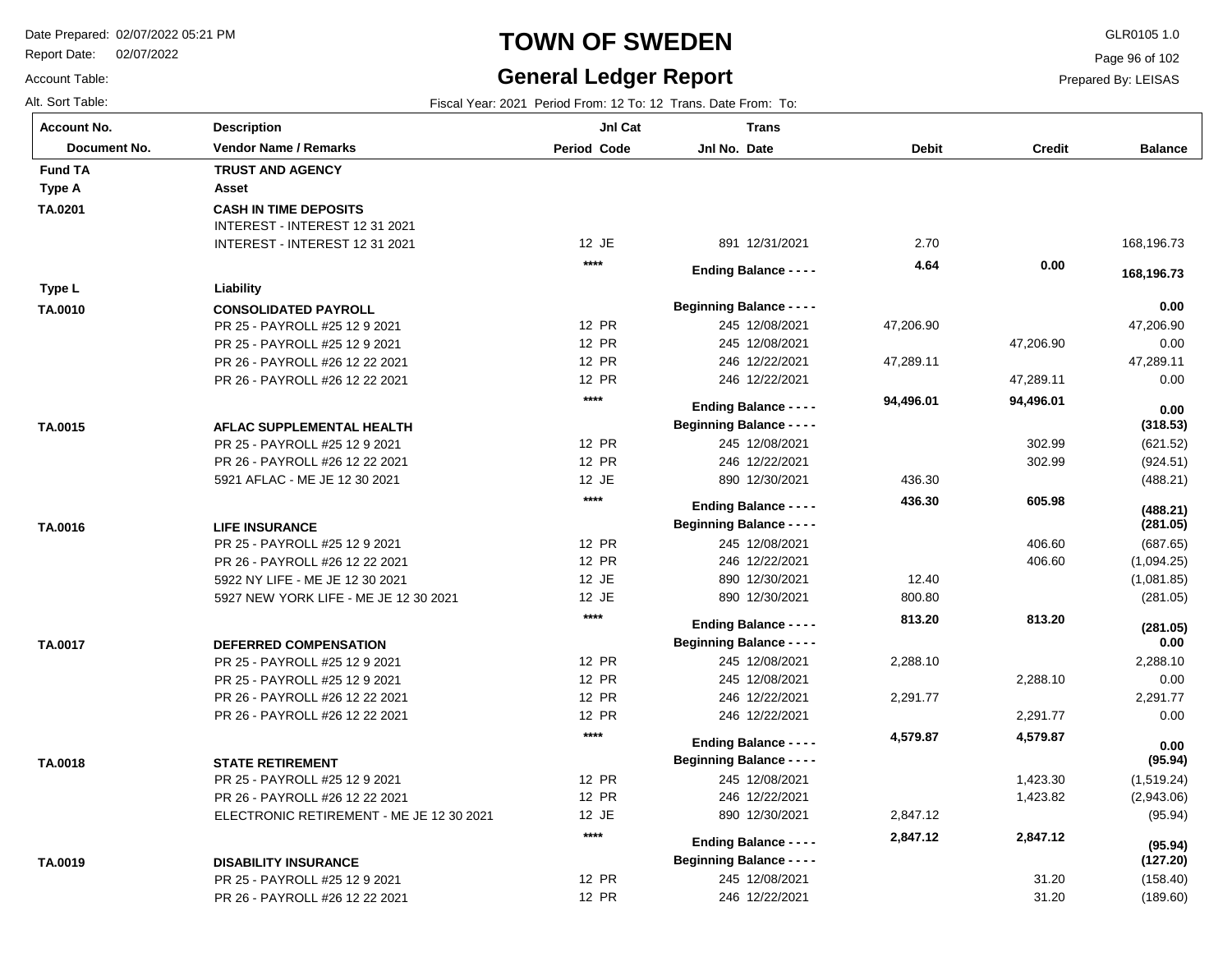PR 26 - PAYROLL #26 12 22 2021 PR 26 - PAYROLL #26 12 22 2021

Report Date: 02/07/2022

# **TOWN OF SWEDEN** GLR0105 1.0

#### **General Ledger Report** Fiscal Year: 2021 Period From: 12 To: 12 Trans. Date From: To:

**Balance**

(6,947.14) (9,047.40) (9,154.98)

**(4,846.88)**

**(189.60)**

 2,802.17 0.00 2,784.38 0.00

**(9,154.98)**

 **0.00** 

 6,204.71 0.00 6,097.43 0.00

 **0.00** 

 **0.00** 

(13,252.49) (13,330.95) (12,880.95) (12,493.48) (12,353.48) (11,903.48) (11,866.95) (11,416.95)

**(13,174.03)**

 **0.00** 

 8,158.85 4,079.45 0.00 8,111.58 4,055.79 0.00

**(11,416.95)**

 **0.00** 

Page 97 of 102

Prepared By: LEISAS

 4,055.79 4,055.79

| <b>Account No.</b> |
|--------------------|
| Alt. Sort Table:   |
| Account Table:     |

**TA.0019**

**Type L Liability Fund TA** 

**TA.0020**

**TA.0021**

**TA.0022**

**TA.0025**

**TA.0026**

| unt No.      | <b>Description</b>                                            | JnI Cat                      | <b>Trans</b>                     |              |               |
|--------------|---------------------------------------------------------------|------------------------------|----------------------------------|--------------|---------------|
| Document No. | <b>Vendor Name / Remarks</b>                                  | Period Code                  | Jnl No. Date                     | <b>Debit</b> | <b>Credit</b> |
| I TA         | <b>TRUST AND AGENCY</b>                                       |                              |                                  |              |               |
| ۱L.          | Liability                                                     |                              |                                  |              |               |
| )19          | <b>DISABILITY INSURANCE</b>                                   |                              |                                  |              |               |
|              |                                                               | $***$                        | <b>Ending Balance - - - -</b>    | 0.00         | 62.40         |
| )20          | <b>HEALTH INSURANCE</b>                                       |                              | <b>Beginning Balance - - - -</b> |              |               |
|              | PR 25 - PAYROLL #25 12 9 2021                                 | <b>12 PR</b>                 | 245 12/08/2021                   |              | 2,100.26      |
|              | PR 26 - PAYROLL #26 12 22 2021                                | <b>12 PR</b>                 | 246 12/22/2021                   |              | 2,100.26      |
|              | TAIF HEALTH IN 2 QRTRS 2021 1 QRTR 2022 - ME JE<br>12/30/2021 | 12 JE                        | 889 12/30/2021                   |              | 107.58        |
|              |                                                               | $****$                       | <b>Ending Balance - - - -</b>    | 0.00         | 4,308.10      |
|              |                                                               |                              | <b>Beginning Balance - - - -</b> |              |               |
| )21          | <b>NYS INCOME TAX</b>                                         | 12 PR                        | 245 12/08/2021                   |              |               |
|              | PR 25 - PAYROLL #25 12 9 2021                                 | <b>12 PR</b>                 | 245 12/08/2021                   | 2,802.17     |               |
|              | PR 25 - PAYROLL #25 12 9 2021                                 |                              |                                  |              | 2,802.17      |
|              | PR 26 - PAYROLL #26 12 22 2021                                | <b>12 PR</b><br><b>12 PR</b> | 246 12/22/2021                   | 2,784.38     |               |
|              | PR 26 - PAYROLL #26 12 22 2021                                |                              | 246 12/22/2021                   |              | 2,784.38      |
|              |                                                               | $****$                       | <b>Ending Balance - - - -</b>    | 5,586.55     | 5,586.55      |
| )22          | <b>FEDERAL INCOME TAX</b>                                     |                              | <b>Beginning Balance - - - -</b> |              |               |
|              | PR 25 - PAYROLL #25 12 9 2021                                 | <b>12 PR</b>                 | 245 12/08/2021                   | 6,204.71     |               |
|              | PR 25 - PAYROLL #25 12 9 2021                                 | <b>12 PR</b>                 | 245 12/08/2021                   |              | 6,204.71      |
|              | PR 26 - PAYROLL #26 12 22 2021                                | <b>12 PR</b>                 | 246 12/22/2021                   | 6,097.43     |               |
|              | PR 26 - PAYROLL #26 12 22 2021                                | <b>12 PR</b>                 | 246 12/22/2021                   |              | 6,097.43      |
|              |                                                               | $***$                        | <b>Ending Balance - - - -</b>    | 12,302.14    | 12,302.14     |
| )25          | <b>FLEXIBLE SPENDING ACCOUNT</b>                              |                              | <b>Beginning Balance - - - -</b> |              |               |
|              | PR 25 - PAYROLL #25 12 9 2021                                 | 12 PR                        | 245 12/08/2021                   |              | 78.46         |
|              | PR 26 - PAYROLL #26 12 22 2021                                | 12 PR                        | 246 12/22/2021                   |              | 78.46         |
|              | 5000326 SWEETING FSA - ME JE 12 30 2021                       | 12 JE                        | 890 12/30/2021                   | 450.00       |               |
|              | 5000327 ROBERTS FSA - ME JE 12 30 2021                        | 12 JE                        | 890 12/30/2021                   | 387.47       |               |
|              | 5000328 HOKE FSA - ME JE 12 30 2021                           | 12 JE                        | 890 12/30/2021                   | 140.00       |               |
|              | 5000329 WHITTEN FSA - ME JE 12 30 2021                        | 12 JE                        | 890 12/30/2021                   | 450.00       |               |
|              | 5000330 ROBERTS FSA - ME JE 12 30 2021                        | 12 JE                        | 890 12/30/2021                   | 36.53        |               |
|              | 5000331 SWAN FSA - ME JE 12 30 2021                           | 12 JE                        | 890 12/30/2021                   | 450.00       |               |
|              |                                                               | $****$                       |                                  | 1,914.00     | 156.92        |
|              |                                                               |                              | <b>Ending Balance - - - -</b>    |              |               |
| )26          | <b>SOCIAL SECURITY TAX</b>                                    |                              | <b>Beginning Balance - - - -</b> |              |               |
|              | PR 25 - PAYROLL #25 12 9 2021                                 | <b>12 PR</b>                 | 245 12/08/2021                   | 8,158.85     |               |
|              | PR 25 - PAYROLL #25 12 9 2021                                 | <b>12 PR</b>                 | 245 12/08/2021                   |              | 4,079.40      |
|              | PR 25 - PAYROLL #25 12 9 2021                                 | <b>12 PR</b>                 | 245 12/08/2021                   |              | 4,079.45      |
|              | PR 26 - PAYROLL #26 12 22 2021                                | <b>12 PR</b>                 | 246 12/22/2021                   | 8,111.58     |               |

12 PR 12 PR 246 12/22/2021 246 12/22/2021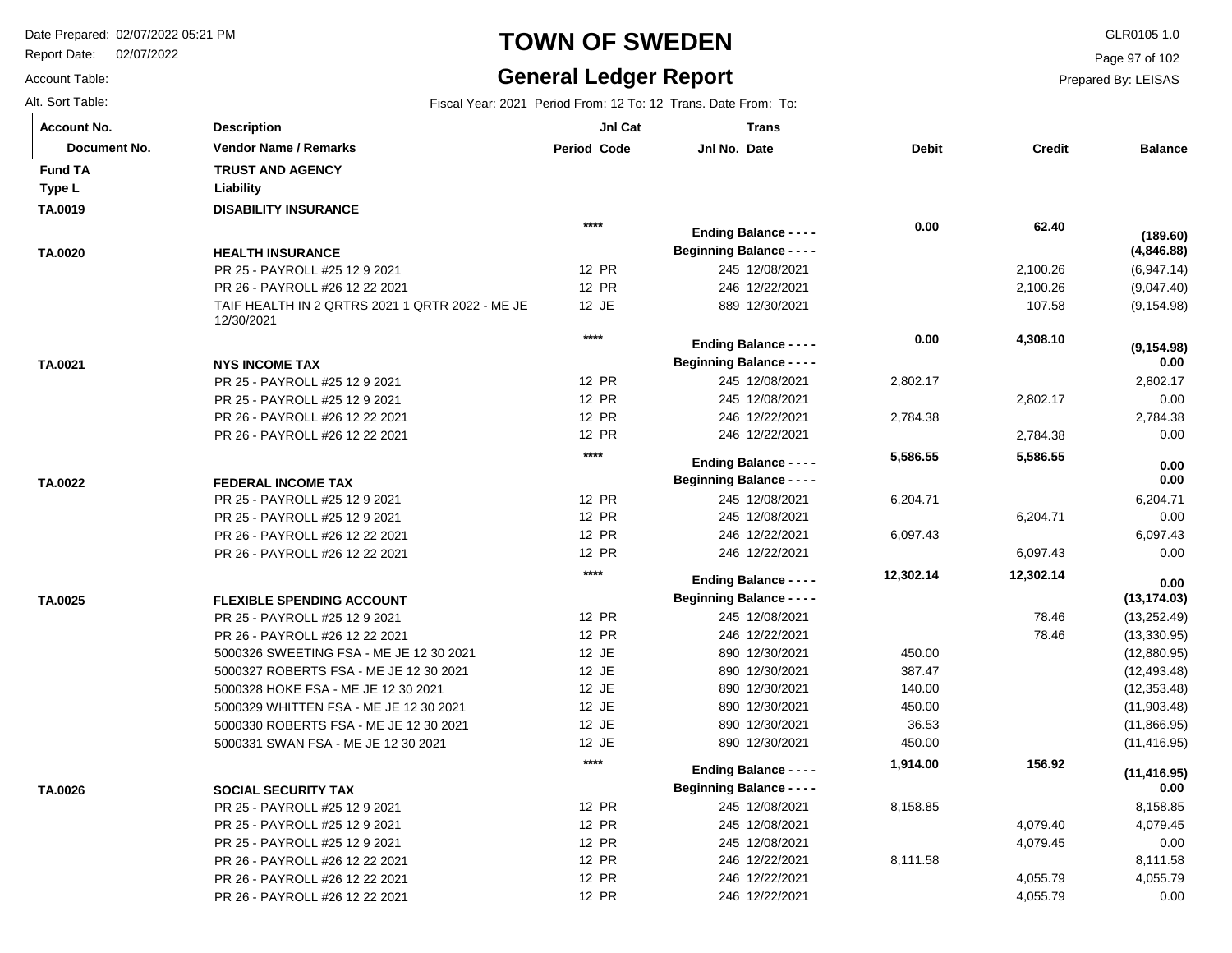Report Date: 02/07/2022

# **TOWN OF SWEDEN** GLR0105 1.0

#### **General Ledger Report** Fiscal Year: 2021 Period From: 12 To: 12 Trans. Date From: To:

**Balance**

 1,908.16 954.11 0.00 1,897.00 948.51 0.00

 **0.00** 

 **0.00** 

(9.00) (18.00) 0.00

 **0.00** 

 **0.00** 

 1,445.70 0.00 1,445.46 0.00

 **0.00** 

 **0.00** 

(5,364.00)

**(5,264.00)**

 **0.00** 

0.00

 **0.00** 

**(0.97)**

**(0.97)**

**(8,591.75)**

**(500.00)**

**(5,364.00)**

**(8,703.00)**

**(8,703.00)**

Page 98 of 102

Prepared By: LEISAS

 **0.00** 

 **0.00** 

| <b>Account No.</b> |
|--------------------|
| Alt. Sort Table:   |
| Account Table:     |

**TA.0026**

**Type L Liability Fund TA** 

**TA.0027**

**TA.0028**

**TA.0029**

**TA.0030**

**TA.0034**

**TA.0043**

| unt No.      | Description                                                | JnI Cat            | <b>Trans</b>                     |              |               |
|--------------|------------------------------------------------------------|--------------------|----------------------------------|--------------|---------------|
| Document No. | <b>Vendor Name / Remarks</b>                               | <b>Period Code</b> | Jnl No. Date                     | <b>Debit</b> | <b>Credit</b> |
| I TA         | <b>TRUST AND AGENCY</b>                                    |                    |                                  |              |               |
| ۱L           | Liability                                                  |                    |                                  |              |               |
| )26          | <b>SOCIAL SECURITY TAX</b>                                 |                    |                                  |              |               |
|              |                                                            | $****$             | <b>Ending Balance - - - -</b>    | 16,270.43    | 16,270.43     |
| )27          | <b>MEDICARE</b>                                            |                    | <b>Beginning Balance - - - -</b> |              |               |
|              | PR 25 - PAYROLL #25 12 9 2021                              | 12 PR              | 245 12/08/2021                   | 1,908.16     |               |
|              | PR 25 - PAYROLL #25 12 9 2021                              | 12 PR              | 245 12/08/2021                   |              | 954.05        |
|              | PR 25 - PAYROLL #25 12 9 2021                              | <b>12 PR</b>       | 245 12/08/2021                   |              | 954.11        |
|              | PR 26 - PAYROLL #26 12 22 2021                             | <b>12 PR</b>       | 246 12/22/2021                   | 1,897.00     |               |
|              | PR 26 - PAYROLL #26 12 22 2021                             | 12 PR              | 246 12/22/2021                   |              | 948.49        |
|              | PR 26 - PAYROLL #26 12 22 2021                             | <b>12 PR</b>       | 246 12/22/2021                   |              | 948.51        |
|              |                                                            | $****$             |                                  | 3,805.16     | 3,805.16      |
|              |                                                            |                    | <b>Ending Balance - - - -</b>    |              |               |
| )28          | UNITED WAY                                                 |                    | <b>Beginning Balance - - - -</b> |              |               |
|              | PR 25 - PAYROLL #25 12 9 2021                              | <b>12 PR</b>       | 245 12/08/2021                   |              | 9.00          |
|              | PR 26 - PAYROLL #26 12 22 2021                             | <b>12 PR</b>       | 246 12/22/2021                   |              | 9.00          |
|              | 5923 UNITED WAY - ME JE 12 30 2021                         | 12 JE              | 890 12/30/2021                   | 18.00        |               |
|              |                                                            | $****$             | <b>Ending Balance - - - -</b>    | 18.00        | 18.00         |
| )29          | <b>HSA EMPLOYEE CONTRIBUTIONS</b>                          |                    | <b>Beginning Balance - - - -</b> |              |               |
|              | PR 25 - PAYROLL #25 12 9 2021                              | <b>12 PR</b>       | 245 12/08/2021                   | 1,445.70     |               |
|              | PR 25 - PAYROLL #25 12 9 2021                              | <b>12 PR</b>       | 245 12/08/2021                   |              | 1,445.70      |
|              | PR 26 - PAYROLL #26 12 22 2021                             | <b>12 PR</b>       | 246 12/22/2021                   | 1,445.46     |               |
|              | PR 26 - PAYROLL #26 12 22 2021                             | <b>12 PR</b>       | 246 12/22/2021                   |              | 1,445.46      |
|              |                                                            | $****$             |                                  | 2,891.16     | 2,891.16      |
|              |                                                            |                    | <b>Ending Balance - - - -</b>    |              |               |
| )30          | <b>GUARANTY &amp; BID DEPOSITS</b>                         |                    | <b>Beginning Balance - - - -</b> |              |               |
|              | LOYAL 9 DEVELOP SR ROOM ADD PLAN DEP - ME JE<br>12 30 2021 | 12 JE              | 890 12/30/2021                   |              | 100.00        |
|              |                                                            | ****               | <b>Ending Balance - - - -</b>    | 0.00         | 100.00        |
| )34          | <b>SEWER PERMITS</b>                                       |                    | <b>Beginning Balance - - - -</b> |              |               |
|              | 5913 MON CO PURE WATERS - ME JE 12 30 2021                 | 12 JE              | 890 12/30/2021                   | 500.00       |               |
|              |                                                            | $****$             |                                  | 500.00       | 0.00          |
|              |                                                            |                    | <b>Ending Balance - - - -</b>    |              |               |
| )43          | <b>FRANCES II MAINTENANCE BOND</b>                         |                    | <b>Beginning Balance - - - -</b> |              |               |
|              |                                                            | $***$              | <b>Ending Balance - - - -</b>    | 0.00         | 0.00          |

**\*\*\*\***

**Beginning Balance - - - -**

**Beginning Balance - - - -**

**Ending Balance - - - -**

**UNCLAIMED TAX FUNDS TA.0085**

| TA.0087 | <b>OWENS ROAD CEMETERY TRUST</b> |
|---------|----------------------------------|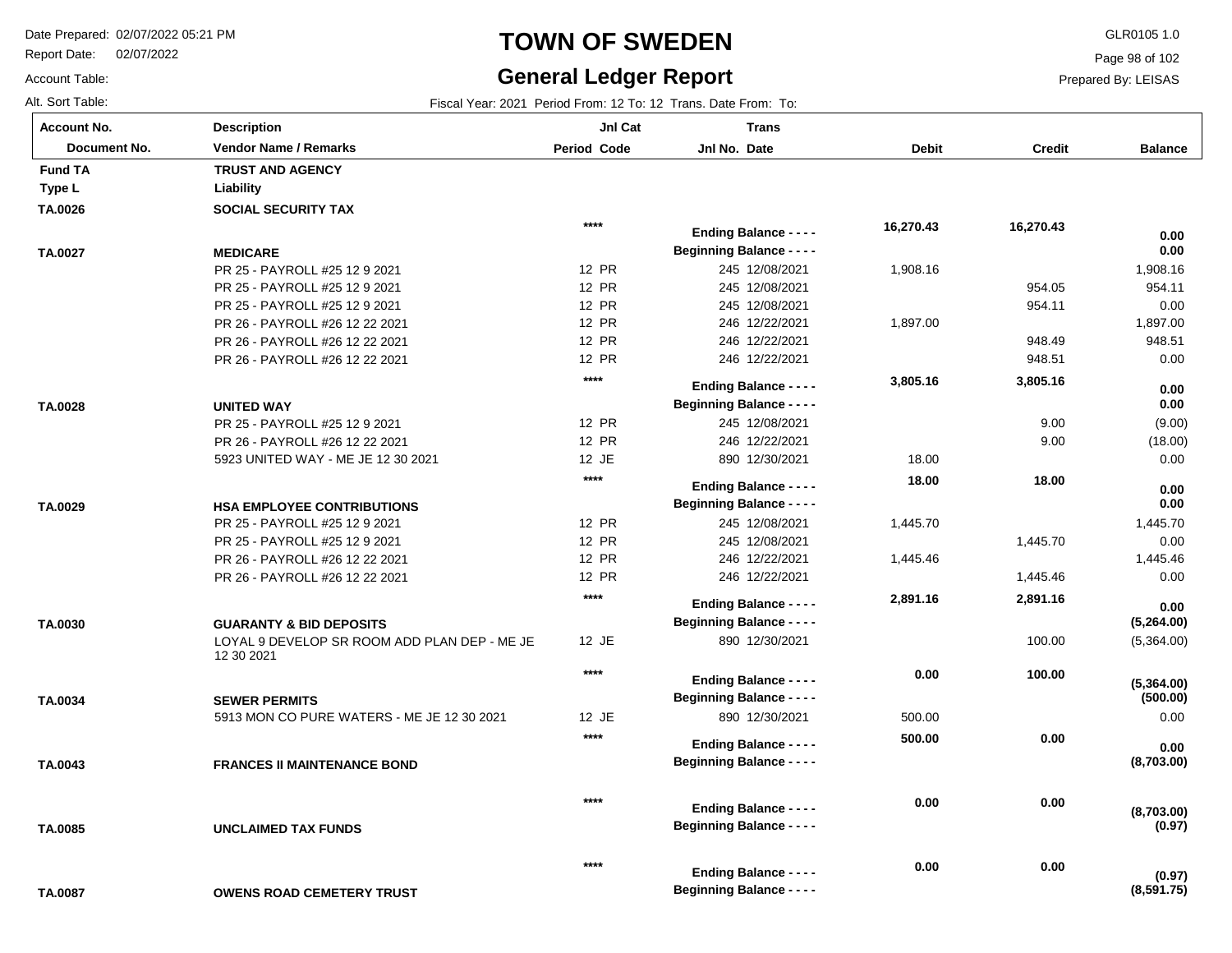Report Date: 02/07/2022

# **TOWN OF SWEDEN** GLR0105 1.0

### **General Ledger Report**

Page 99 of 102

Prepared By: LEISAS

Account Table:

| Alt. Sort Table:   |                                                                                    |             | Fiscal Year: 2021 Period From: 12 To: 12 Trans. Date From: To: |              |               |                          |
|--------------------|------------------------------------------------------------------------------------|-------------|----------------------------------------------------------------|--------------|---------------|--------------------------|
| <b>Account No.</b> | <b>Description</b>                                                                 | JnI Cat     | <b>Trans</b>                                                   |              |               |                          |
| Document No.       | <b>Vendor Name / Remarks</b>                                                       | Period Code | Jnl No. Date                                                   | <b>Debit</b> | <b>Credit</b> | <b>Balance</b>           |
| <b>Fund TA</b>     | <b>TRUST AND AGENCY</b>                                                            |             |                                                                |              |               |                          |
| Type L             | Liability                                                                          |             |                                                                |              |               |                          |
| TA.0087            | <b>OWENS ROAD CEMETERY TRUST</b>                                                   |             |                                                                |              |               |                          |
|                    | INTEREST - INTEREST 12 31 2021                                                     | 12 JE       | 891 12/31/2021                                                 |              | 0.24          | (8,591.99)               |
|                    |                                                                                    | $***$       | <b>Ending Balance - - - -</b>                                  | 0.00         | 0.24          |                          |
|                    |                                                                                    |             | <b>Beginning Balance - - - -</b>                               |              |               | (8,591.99)<br>(8,750.00) |
| TA.0088            | <b>SECURITY DEPOSITS PARK LODGE</b><br>LETOURNEAU LODGE DEPOSIT - ME JE 12 16 2021 | 12 JE       | 884 12/16/2021                                                 |              | 175.00        | (8,925.00)               |
|                    | RUSIN PYE 2 LODGE DEPOSITS - ME JE 12 16 2021                                      | 12 JE       | 884 12/16/2021                                                 |              | 350.00        | (9,275.00)               |
|                    | 5914 BOLEY LODGE RELEASE - ME JE 12 30 2021                                        | 12 JE       | 890 12/30/2021                                                 | 175.00       |               | (9,100.00)               |
|                    | 5915 GURNETT LODGE RELEASE - ME JE 12 30 2021                                      | 12 JE       | 890 12/30/2021                                                 | 175.00       |               | (8,925.00)               |
|                    | 5916 WARREN LODGE RELEASE - ME JE 12 30 2021                                       | 12 JE       | 890 12/30/2021                                                 | 175.00       |               | (8,750.00)               |
|                    | 5917 BURIO LODGE RELEASE - ME JE 12 30 2021                                        | 12 JE       | 890 12/30/2021                                                 | 175.00       |               | (8,575.00)               |
|                    | 5918 UPSTATE LODGE RELEASE - ME JE 12 30 2021                                      | 12 JE       | 890 12/30/2021                                                 | 175.00       |               | (8,400.00)               |
|                    | 5919 SCHICKLER LDOGE RELEASE - ME JE 12 30 2021                                    | 12 JE       | 890 12/30/2021                                                 | 175.00       |               | (8,225.00)               |
|                    | 5920 PETERS LODGE RELEASE - ME JE 12 30 2021                                       | 12 JE       | 890 12/30/2021                                                 | 175.00       |               | (8,050.00)               |
|                    | 5924 LUCAS LODGE RELEASE - ME JE 12 30 2021                                        | 12 JE       | 890 12/30/2021                                                 | 175.00       |               | (7,875.00)               |
|                    | 5925 DUSETT LODGE RELEASE - ME JE 12 30 2021                                       | 12 JE       | 890 12/30/2021                                                 | 175.00       |               | (7,700.00)               |
|                    | 5926 FOX LODGE RELEASE - ME JE 12 30 2021                                          | 12 JE       | 890 12/30/2021                                                 | 175.00       |               | (7, 525.00)              |
|                    | 5928 PATEL LODGE 3 RELEASES - ME JE 12 30 2021                                     | 12 JE       | 890 12/30/2021                                                 | 525.00       |               | (7,000.00)               |
|                    | FOX LODGE DEPOSIT - ME JE 12 30 2021                                               | 12 JE       | 890 12/30/2021                                                 |              | 175.00        | (7, 175.00)              |
|                    | NEALE RADEMACHER 2 LODGE DEPSOITS - ME JE 12                                       | 12 JE       | 890 12/30/2021                                                 |              | 350.00        | (7, 525.00)              |
|                    | 30 2021                                                                            |             |                                                                |              |               |                          |
|                    |                                                                                    | $***$       | <b>Ending Balance - - - -</b>                                  | 2,275.00     | 1,050.00      | (7,525.00)               |
| TA.0089            | <b>WEST SWEDEN CEMETERY TRUS</b>                                                   |             | <b>Beginning Balance - - - -</b>                               |              |               | (3, 547.33)              |
|                    | INTEREST - INTEREST 12 31 2021                                                     | 12 JE       | 891 12/31/2021                                                 |              | 0.10          | (3, 547.43)              |
|                    |                                                                                    | $***$       |                                                                | 0.00         | 0.10          |                          |
|                    |                                                                                    |             | <b>Ending Balance - - - -</b>                                  |              |               | (3,547.43)               |
| TA.0090            | <b>DONATIONS TO SWEDEN SKATEPARK</b>                                               |             | <b>Beginning Balance - - - -</b>                               |              |               | (596.25)                 |
|                    |                                                                                    | $***$       |                                                                | 0.00         | 0.00          |                          |
|                    |                                                                                    |             | <b>Ending Balance - - - -</b>                                  |              |               | (596.25)                 |
| TA.0092            | <b>HIGH STREET CEMETERY TRUST</b>                                                  |             | <b>Beginning Balance - - - -</b>                               |              |               | (97, 961.90)             |
|                    | INTEREST - INTEREST 12 31 2021                                                     | 12 JE       | 891 12/31/2021                                                 |              | 2.70          | (97, 964.60)             |
|                    |                                                                                    | $***$       | <b>Ending Balance - - - -</b>                                  | 0.00         | 2.70          | (97, 964.60)             |
| TA.0093            | <b>DONATIONS TO MUSEUM</b>                                                         |             | <b>Beginning Balance - - - -</b>                               |              |               | (115.35)                 |
|                    |                                                                                    |             |                                                                |              |               |                          |
|                    |                                                                                    | $***$       | <b>Ending Balance - - - -</b>                                  | 0.00         | 0.00          |                          |
| TA.0094            | <b>DONATIONS TO SENIOR CENTER</b>                                                  |             | <b>Beginning Balance - - - -</b>                               |              |               | (115.35)<br>(1, 154.00)  |
|                    |                                                                                    |             |                                                                |              |               |                          |
|                    |                                                                                    | $***$       |                                                                | 0.00         | 0.00          |                          |
|                    |                                                                                    |             | Ending Balance - - - -                                         |              |               |                          |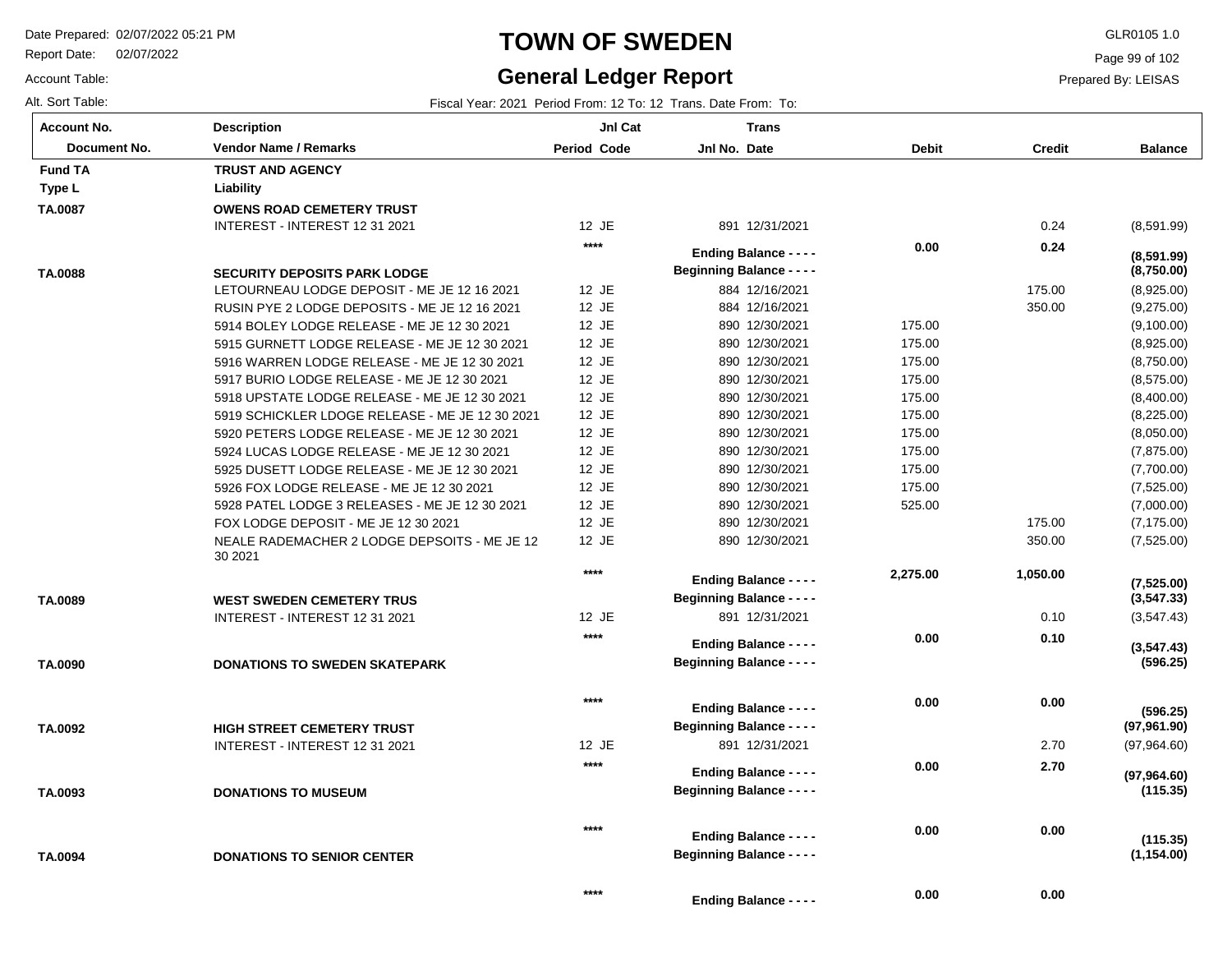**Description**

**APPROPRIATIONS**

**Fund Balance**

Report Date: 02/07/2022

# **TOWN OF SWEDEN** GLR0105 1.0

#### **General Ledger Report**

**Jnl Cat**

**Trans**

**Balance**

(58,092.71)

**(58,092.71)**

**(58,091.11)**

**(1,154.00)**

465,723.87

 **465,723.87** 

 **465,711.06** 

(465,723.87)

**(465,723.87)**

**(465,711.06)**

0.00

 **0.00** 

 **0.00** 

 **0.00** 

 **46,811.47** 

46,812.00

 **46,812.00** 

46,811.47

46,812.00

 **46,812.00** 

 **46,811.47** 

0.00

 **0.00** 

 **0.00** 

Page 100 of 102

Prepared By: LEISAS

Account Table: Alt. Sort Table: Fiscal Year: 2021 Period From: 12 To: 12 Trans. Date From: To: **Account No.**

**TA.0094**

**Type L**

**Fund TA**

**TA.0095**

**TE.0201**

**Type L**

**Type A**

**Fund TE**

**TE.0079.201**

**V.0230**

**Type A**

**Fund V**

**V.0510**

**V.0522**

**V.0599**

**V.0960**

**Type F**

| Document No. | <b>Vendor Name / Remarks</b>                                                        | Period Code | Jnl No. Date                                                      | <b>Debit</b> | <b>Credit</b> |
|--------------|-------------------------------------------------------------------------------------|-------------|-------------------------------------------------------------------|--------------|---------------|
| I TA         | <b>TRUST AND AGENCY</b>                                                             |             |                                                                   |              |               |
| ۱L.          | Liability                                                                           |             |                                                                   |              |               |
| )94          | <b>DONATIONS TO SENIOR CENTER</b>                                                   |             |                                                                   |              |               |
| )95          | <b>CEMETERY LOT, NON-EXPENDABLE</b>                                                 |             | <b>Beginning Balance - - - -</b>                                  |              |               |
|              | INTEREST - INTEREST 12 31 2021                                                      | $12$ JE     | 891 12/31/2021                                                    |              | 1.60          |
|              |                                                                                     | $****$      | <b>Ending Balance - - - -</b>                                     | 0.00         | 1.60          |
| I TE         | <b>EXPENDABLE TRUST</b>                                                             |             |                                                                   |              |               |
| ۰A           | Asset                                                                               |             |                                                                   |              |               |
| 201          | <b>CASH IN TIME DEPOSITS</b>                                                        |             | <b>Beginning Balance - - - -</b>                                  |              |               |
|              | INTEREST - INTEREST 12 31 2021                                                      | $12$ JE     | 891 12/31/2021                                                    | 12.81        |               |
|              |                                                                                     | $****$      | <b>Ending Balance - - - -</b>                                     | 12.81        | 0.00          |
| ۱L           | Liability                                                                           |             |                                                                   |              |               |
| )79.201      | <b>RECLAMATION FUND</b>                                                             |             | <b>Beginning Balance - - - -</b>                                  |              |               |
|              | INTEREST - INTEREST 12 31 2021                                                      | 12 JE       | 891 12/31/2021                                                    |              | 12.81         |
|              |                                                                                     | ****        | <b>Ending Balance - - - -</b>                                     | 0.00         | 12.81         |
| ١V           | <b>DEBT SERVICE FUND</b>                                                            |             |                                                                   |              |               |
| ۰A           | Asset                                                                               |             |                                                                   |              |               |
| 80           | <b>CASH, SPECIAL RESERVES</b>                                                       |             | <b>Beginning Balance - - - -</b>                                  |              |               |
|              | CLOSE V FUND TO BOND PAYMENTS - ME JE 12 30<br>2021                                 | 12 JE       | 890 12/30/2021                                                    |              | 46,811.47     |
|              |                                                                                     | $****$      | <b>Ending Balance - - - -</b>                                     | 0.00         | 46,811.47     |
| 10           | <b>ESTIMATED REVENUE</b>                                                            |             | <b>Beginning Balance - - - -</b>                                  |              |               |
|              | POSTED FROM BUDGET ADJ. 887 - BUD MOD PER<br><b>RESOLUTION 12 29 2021</b>           | 12 CNTL     | 3352 12/30/2021                                                   | 46,812.00    |               |
|              |                                                                                     | $****$      | <b>Ending Balance - - - -</b>                                     | 46,812.00    | 0.00          |
| 22           | <b>EXPENDITURES</b>                                                                 |             | <b>Beginning Balance - - - -</b>                                  |              |               |
|              | POSTED FROM CHILD V.9901.900 -- CLOSE V FUND TO<br>BOND PAYMENTS - ME JE 12 30 2021 | 12 JE       | 890 12/30/2021                                                    | 46,811.47    |               |
|              |                                                                                     | $****$      |                                                                   | 46,811.47    | 0.00          |
|              |                                                                                     |             | <b>Ending Balance - - - -</b><br><b>Beginning Balance - - - -</b> |              |               |
| 99           | <b>APPROPRIATED FUND BALANCE</b><br>POSTED FROM BUDGET ADJ. 887 - BUD MOD PER       | 12 CNTL     | 3351 12/30/2021                                                   | 46,812.00    |               |
|              | RESOLUTION 12 29 2021                                                               |             |                                                                   |              |               |
|              | POSTED FROM BUDGET ADJ. 887 - BUD MOD PER<br>RESOLUTION 12 29 2021                  | 12 CNTL     | 3352 12/30/2021                                                   |              | 46,812.00     |

**\*\*\*\***

**Beginning Balance - - - -**

**Ending Balance - - - -**

 **46,812.00** 

 **0.00**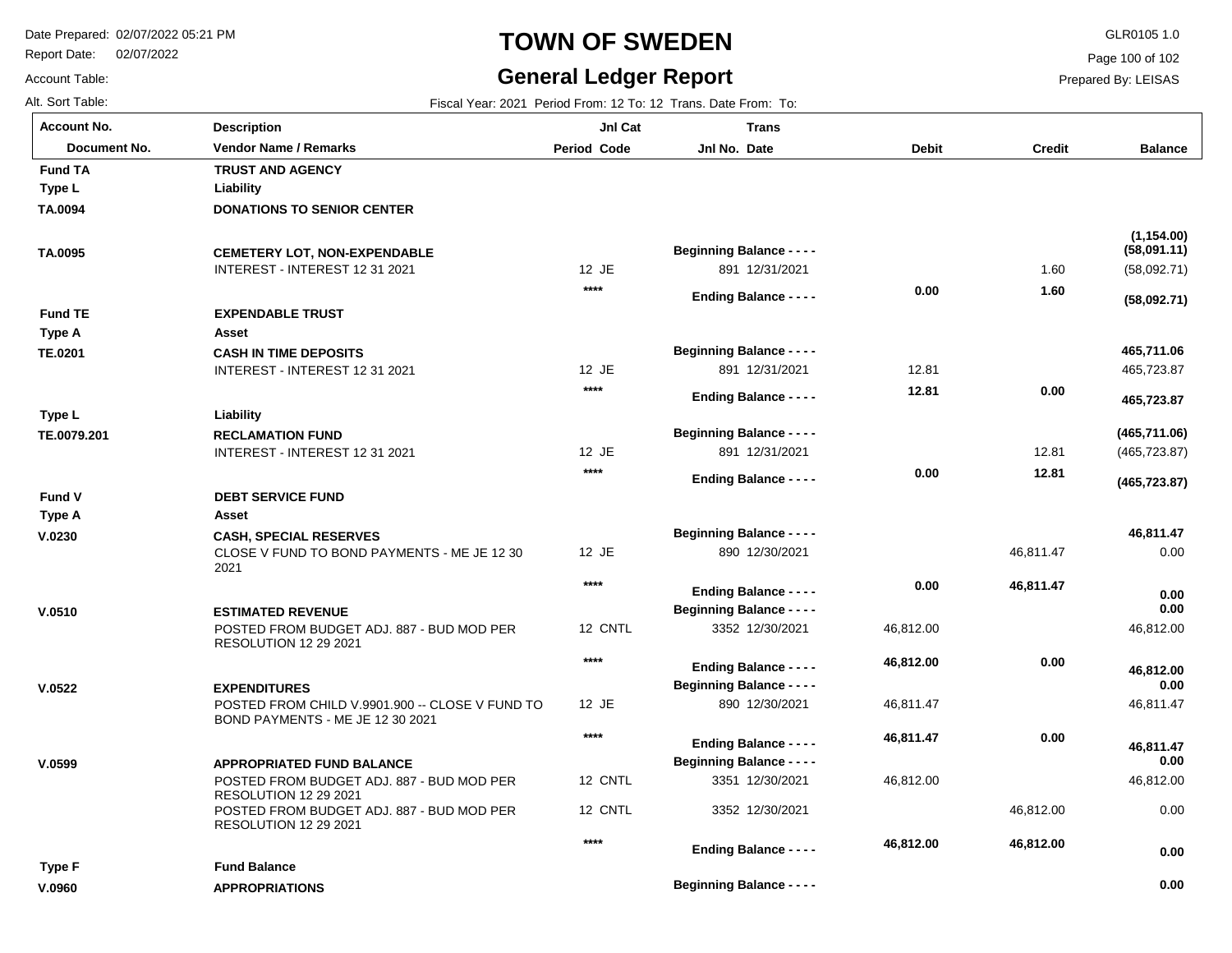Report Date: 02/07/2022

Account Table:

# **TOWN OF SWEDEN** GLR0105 1.0

# **General Ledger Report**

Page 101 of 102

| Alt. Sort Table:   |                                                                                             |             | Fiscal Year: 2021 Period From: 12 To: 12 Trans. Date From: To:    |              |               |                              |
|--------------------|---------------------------------------------------------------------------------------------|-------------|-------------------------------------------------------------------|--------------|---------------|------------------------------|
| <b>Account No.</b> | <b>Description</b>                                                                          | JnI Cat     | <b>Trans</b>                                                      |              |               |                              |
| Document No.       | <b>Vendor Name / Remarks</b>                                                                | Period Code | Jnl No. Date                                                      | <b>Debit</b> | <b>Credit</b> | <b>Balance</b>               |
| Fund V             | <b>DEBT SERVICE FUND</b>                                                                    |             |                                                                   |              |               |                              |
| <b>Type F</b>      | <b>Fund Balance</b>                                                                         |             |                                                                   |              |               |                              |
| V.0960             | <b>APPROPRIATIONS</b><br>POSTED FROM BUDGET ADJ. 887 - BUD MOD PER<br>RESOLUTION 12 29 2021 | 12 CNTL     | 3351 12/30/2021                                                   |              | 46,812.00     | (46, 812.00)                 |
| V.0980             | <b>REVENUES</b>                                                                             | $****$      | <b>Ending Balance - - - -</b><br><b>Beginning Balance - - - -</b> | 0.00         | 46,812.00     | (46, 812.00)<br>(46, 811.47) |
|                    |                                                                                             | $****$      | <b>Ending Balance - - - -</b>                                     | 0.00         | 0.00          | (46, 811.47)                 |
| Type R             | Revenue                                                                                     |             | <b>Beginning Balance - - - -</b>                                  |              |               | (8,300.00)                   |
| V.2710             | PREMIUM ON OBLIGATIONS                                                                      |             |                                                                   |              |               |                              |
| V.5031             | <b>INTERFUND TRANSFER IN</b>                                                                | $***$       | <b>Ending Balance - - - -</b><br><b>Beginning Balance - - - -</b> | 0.00         | 0.00          | (8,300.00)<br>(38, 511.47)   |
|                    |                                                                                             | $***$       | <b>Ending Balance - - - -</b>                                     | 0.00         | 0.00          | (38, 511.47)                 |
| <b>Type E</b>      | <b>Expense</b>                                                                              |             | <b>Beginning Balance - - - -</b>                                  |              |               | 0.00                         |
| V.9901.900         | <b>TRANSFERS TO OTHER FUNDS.INTERFUND TRANSFER</b><br><b>OUT</b>                            |             |                                                                   |              |               |                              |
|                    | CLOSE V FUND TO BOND PAYMENTS - ME JE 12 30<br>2021                                         | 12 JE       | 890 12/30/2021                                                    | 46,811.47    |               | 46,811.47                    |
|                    |                                                                                             | $***$       | <b>Ending Balance - - - -</b>                                     | 46,811.47    | 0.00          | 46,811.47                    |
| <b>Fund W</b>      | <b>LONG TERM DEBT</b>                                                                       |             |                                                                   |              |               |                              |
| <b>Type A</b>      | Asset                                                                                       |             |                                                                   |              |               |                              |
| W.0125             | AMTS TO BE PROVID FR LNGTRM DBT                                                             |             | <b>Beginning Balance - - - -</b>                                  |              |               | 2,102,146.67                 |
|                    | TO CLEAR 2021 BONDS PAYABLE - ME JOURNAL<br><b>ENTRIES 12 31 2021</b>                       | 12 JE       | 893 12/31/2021                                                    |              | 2,032,198.00  | 69,948.67                    |
|                    | TO CLEAR 2021 COMPENSATED ABSENCES - ME<br>JOURNAL ENTRIES 12 31 2021                       | 12 JE       | 893 12/31/2021                                                    |              | 69,948.67     | 0.00                         |
|                    | TO RECORD 2022 BONDS PAYABLE - ME JOURNAL<br><b>ENTRIES 12 31 2021</b>                      | 12 JE       | 893 12/31/2021                                                    | 3,792,036.00 |               | 3,792,036.00                 |
|                    | TO RECORD 2022 COMPENSATED ABSENCES - ME<br>JOURNAL ENTRIES 12 31 2021                      | 12 JE       | 893 12/31/2021                                                    | 70,310.75    |               | 3,862,346.75                 |
|                    |                                                                                             | $***$       | <b>Ending Balance - - - -</b>                                     | 3,862,346.75 | 2,102,146.67  | 3,862,346.75                 |
| Type L             | Liability                                                                                   |             |                                                                   |              |               |                              |
| W.0628             | <b>BONDS PAYABLE</b>                                                                        |             | <b>Beginning Balance - - - -</b>                                  |              |               | (2,032,198.00)               |
|                    | TO CLEAR 2021 BONDS PAYABLE - ME JOURNAL<br><b>ENTRIES 12 31 2021</b>                       | 12 JE       | 893 12/31/2021                                                    | 2,032,198.00 |               | 0.00                         |
|                    | TO RECORD 2022 BONDS PAYABLE - ME JOURNAL<br><b>ENTRIES 12 31 2021</b>                      | 12 JE       | 893 12/31/2021                                                    |              | 3,792,036.00  | (3,792,036.00)               |